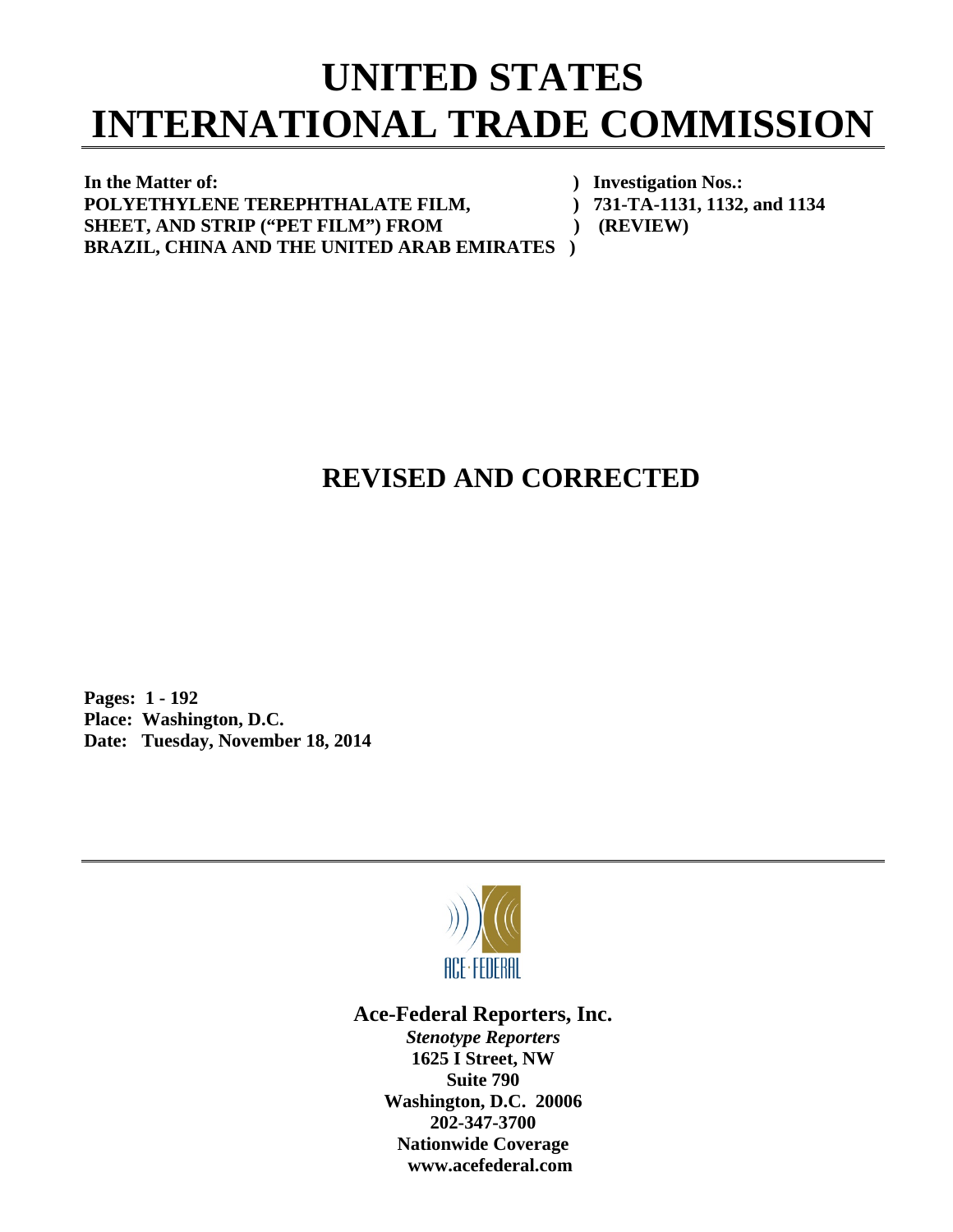| $\mathbf 1$    | THE UNITED STATES                                         |
|----------------|-----------------------------------------------------------|
| $\overline{c}$ | INTERNATIONAL TRADE COMMISSION                            |
| 3              |                                                           |
| 4              | IN THE MATTER OF:<br>) Investigation Nos.:                |
| 5              | POLYETHYLENE TEREPHTHALATE FILM, ) 731-TA-1131, 1132,     |
| 6              | SHEET, AND STRIP ("PET FILM") ) and 1134 (REVIEW)         |
| 7              | FROM BRAZIL, CHINA AND THE UNITED )                       |
| 8              | ARAB EMIRATES<br>$\lambda$                                |
| 9              |                                                           |
| 10             |                                                           |
| 11             | Tuesday, November 18, 2014                                |
| 12             | Main Hearing Room (Room 101)                              |
| 13             | U.S. International Trade                                  |
| 14             | Commission                                                |
| 15             | 500 E Street, SW                                          |
| 16             | Washington, DC                                            |
| 17             |                                                           |
| 18             | The meeting commenced pursuant to notice at 9:30          |
| 19             | a.m., before the Commissioners of the United States       |
| 20             | International Trade Commission, the Honorable Meredith M. |
| 21             | Broadbent, Chairman, presiding.                           |
| 22             |                                                           |
| 23             |                                                           |
| 24             |                                                           |
| 25             |                                                           |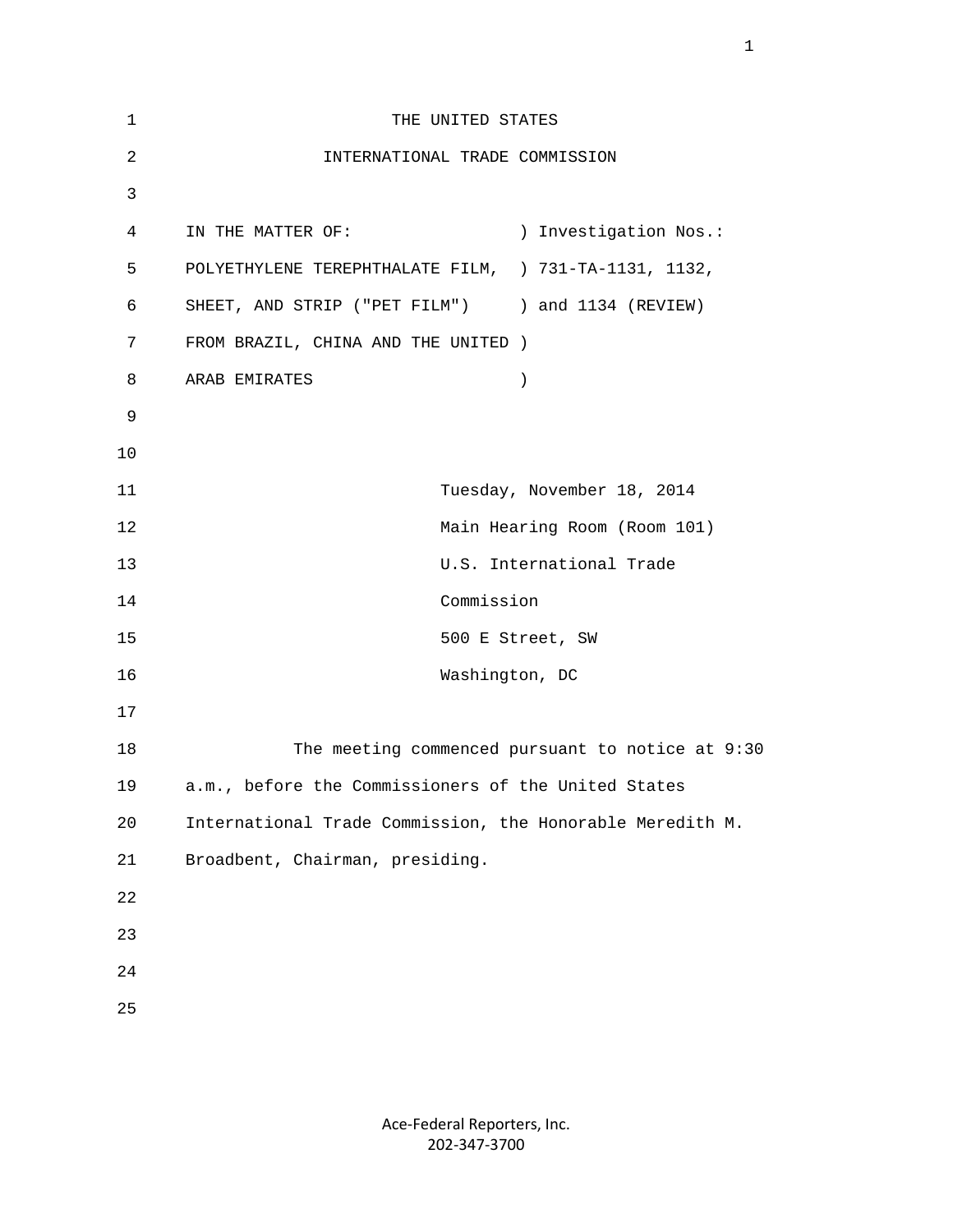1 APPEARANCES:

| 2  | On behalf of the International Trade Commission:  |
|----|---------------------------------------------------|
| 3  | Commissioners Present:                            |
| 4  | Chairman Meredith M. Broadbent (presiding)        |
| 5  | Vice Chairman Dean A. Pinkert                     |
| 6  | Commissioner Irving A. Williamson                 |
| 7  | Commissioner David S. Johanson                    |
| 8  | Commissioner F. Scott Kieff                       |
| 9  | Commissioner Rhonda K. Schmidtlein                |
| 10 |                                                   |
| 11 | Staff Present:                                    |
| 12 | Bill Bishop, Supervisory Hearings and Information |
| 13 | Officer                                           |
| 14 | Sharon Bellamy, Program Support Specialist        |
| 15 | Mikayla Kelley, Student Intern                    |
| 16 |                                                   |
| 17 | Michael Haberstroh, Investigator                  |
| 18 | Raymond Cantrell, International Trade Analyst     |
| 19 | Cindy Cohen, Economist                            |
| 20 | Charles Yost, Accountant/Auditor                  |
| 21 | John Henderson, Attorney                          |
| 22 | James McClure, Supervisory Investigator           |
| 23 |                                                   |
| 24 |                                                   |
| 25 |                                                   |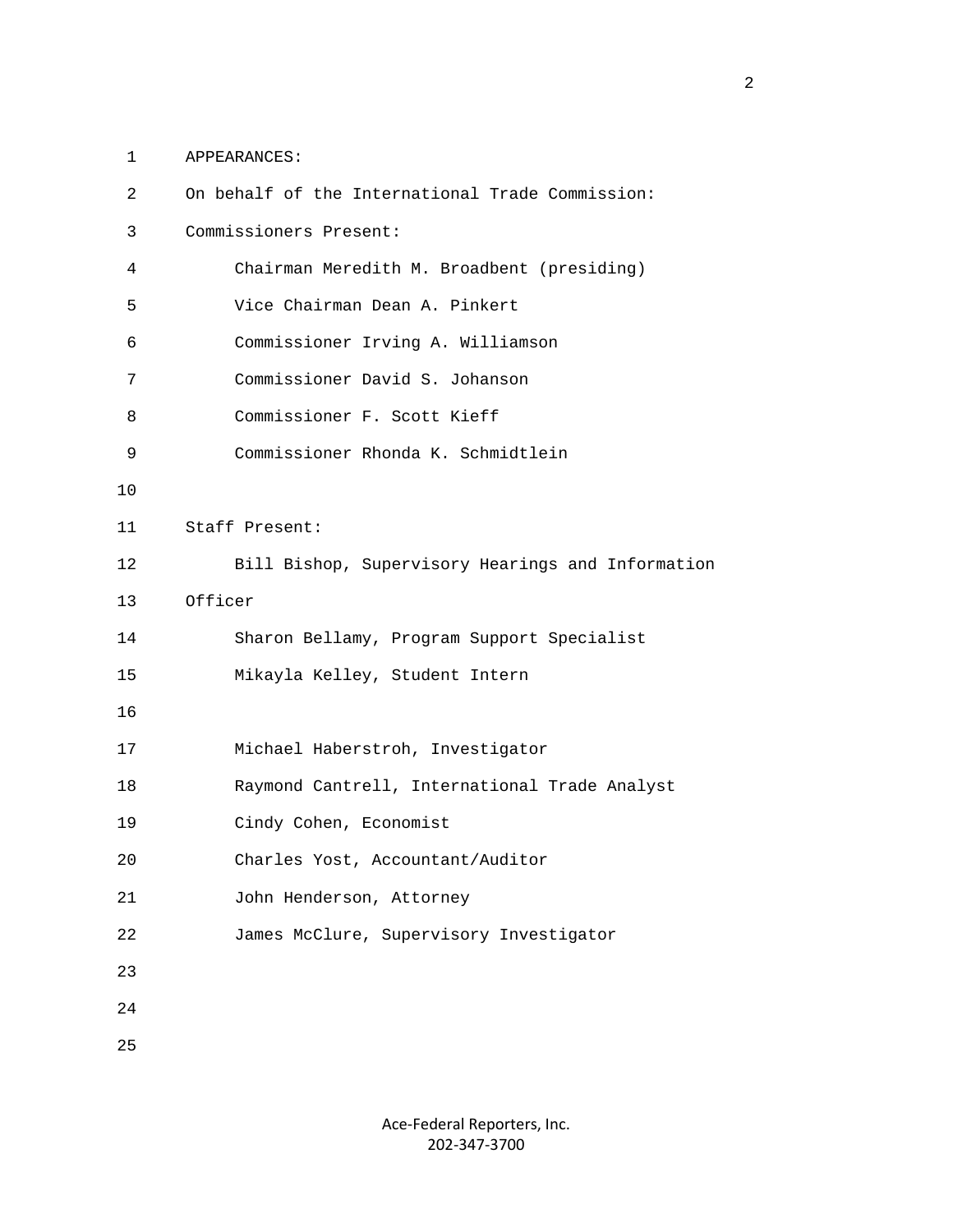1 In Support of the Continuation of Antidumping Duties: 2 Wilmer Cutler Pickering Hale and Dorr LLP, Washington, DC on 3 behalf of DuPont Teijin Films ("DTF"), Mitsubishi Polyester 4 Film, Inc. ("Mitsubishi") and SKC, Inc. ("SKC") 5 Ronald H. Kasoff, Supply Chain Director, DTF 6 Carlton Winn, Purchasing and Administrative Addairs 7 Director, Mitsubishi 8 Patrik J. McLain, Jeffrey I. Kessler and David P. 9 Levine, Wilmer Cutler Pickering Hale and Dorr LLP 10 11 12 In Oppositon to the Continuation of Antidumping Duties: 13 King & Spalding LLP, Washington, DC on behalf of Terphane, 14 Inc. and Terphane, Ltda: 15 Danis J. Roy, General Manager, Terphane, Inc. 16 Stephen A. Jones and J. Michael Taylor, King & Spalding 17 LLP 18 19 20 21 22 23 24 25

<u>3</u>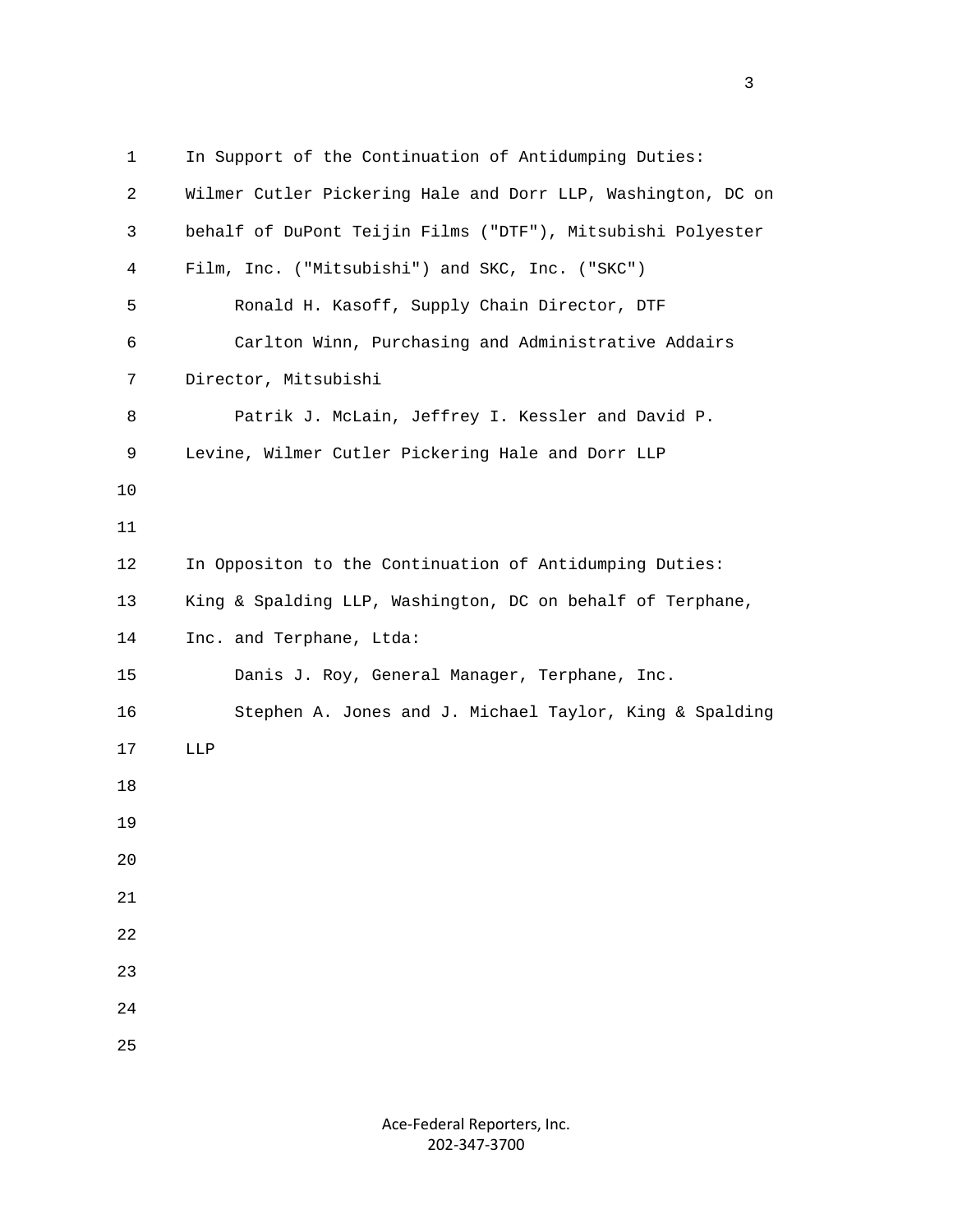1 I N D E X 2 **Page 12 Page 12 Page 12 Page 12 Page 12 Page 12 Page 12 Page 12 Page 12 Page 12 Page 12 Page 12 Page 12 Page 12 Page 12 Page 12 Page 12 Page 12 Page 12 Page 12 Page 12 Page 12** 3 Opening Remarks 4 In Support of Continuation 5 Patrick J. McLain, Wilmer Cutler Pickering 6 Hale and Dorr LLP 7 7 8 In Oppositon to Continuation 9 Stephen A. Jones, King & Spalding LLP 11 10 11 Ronald H. Kasoff, Supply Chain Director, DTF 16 12 13 Carlton Winn, Purchasing and Administrative Addairs 14 Director, Mitsubishi 23 15 16 Danis J. Roy, General Manager, Terphane, Inc. 89 17 18 Stephen A. Jones, King & Spalding LLP 101 19 20 J. Michael Taylor, King & Spalding 113 21 22 23 24 25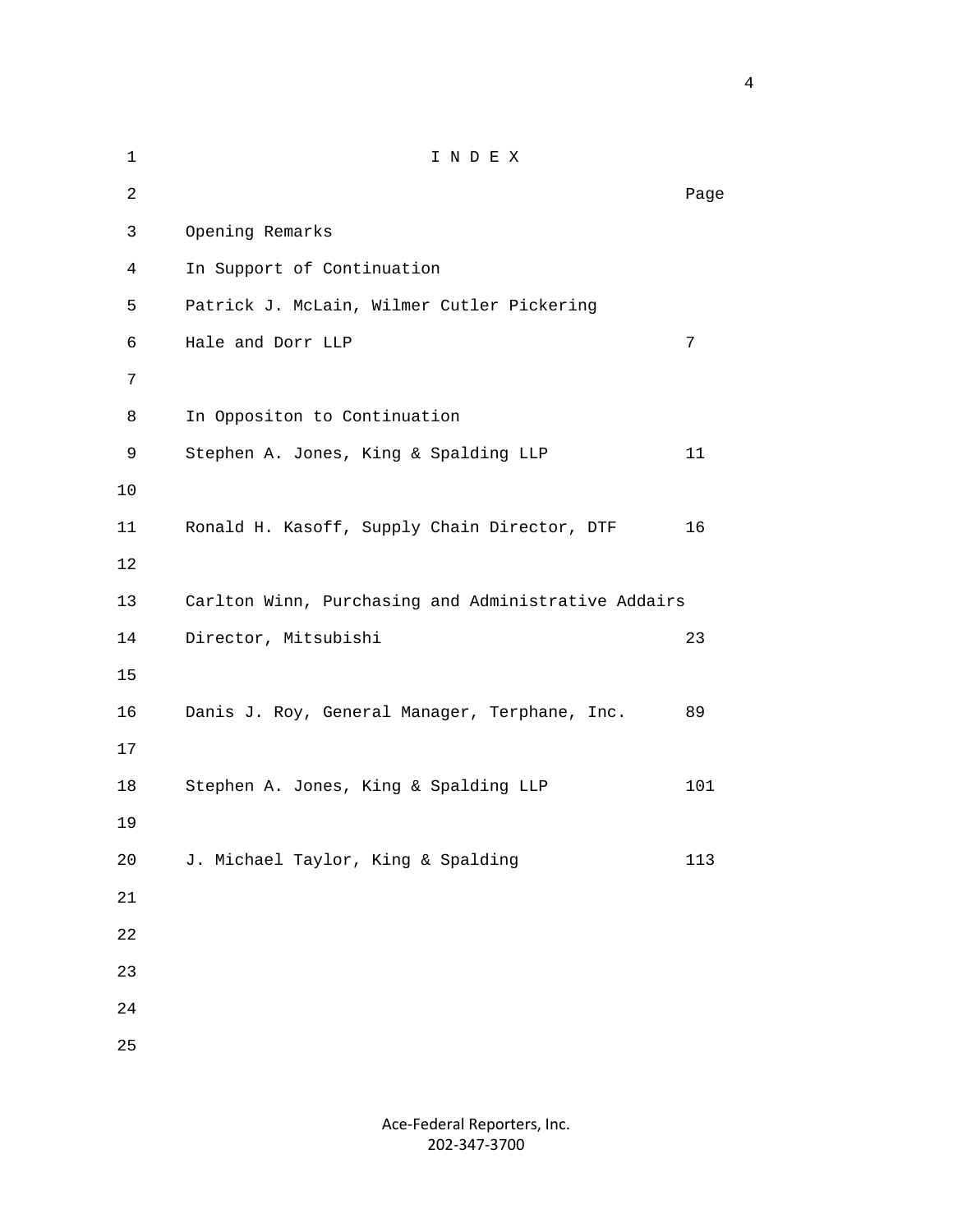$\sim$  5

| $\mathbf 1$    | INDEX                                      |      |
|----------------|--------------------------------------------|------|
| $\overline{c}$ |                                            | Page |
| $\mathsf{3}$   | Closing Remarks                            |      |
| $\overline{4}$ | In Support of Continuation                 |      |
| 5              | Patrick J. McLain, Wilmer Cutler Pickering |      |
| 6              | Hale and Dorr LLP                          | 182  |
| $\overline{7}$ |                                            |      |
| $\,8\,$        | In Opposition to Continuation              |      |
| $\mathsf 9$    | J. Michael Taylor, King & Spalding LLP     | 186  |
| $10$           |                                            |      |
| $11\,$         |                                            |      |
| 12             |                                            |      |
| 13             |                                            |      |
| 14             |                                            |      |
| $15$           |                                            |      |
| 16             |                                            |      |
| 17             |                                            |      |
| $18\,$         |                                            |      |
| 19             |                                            |      |
| 20             |                                            |      |
| $21\,$         |                                            |      |
| 22             |                                            |      |
| 23             |                                            |      |
| 24             |                                            |      |
| 25             |                                            |      |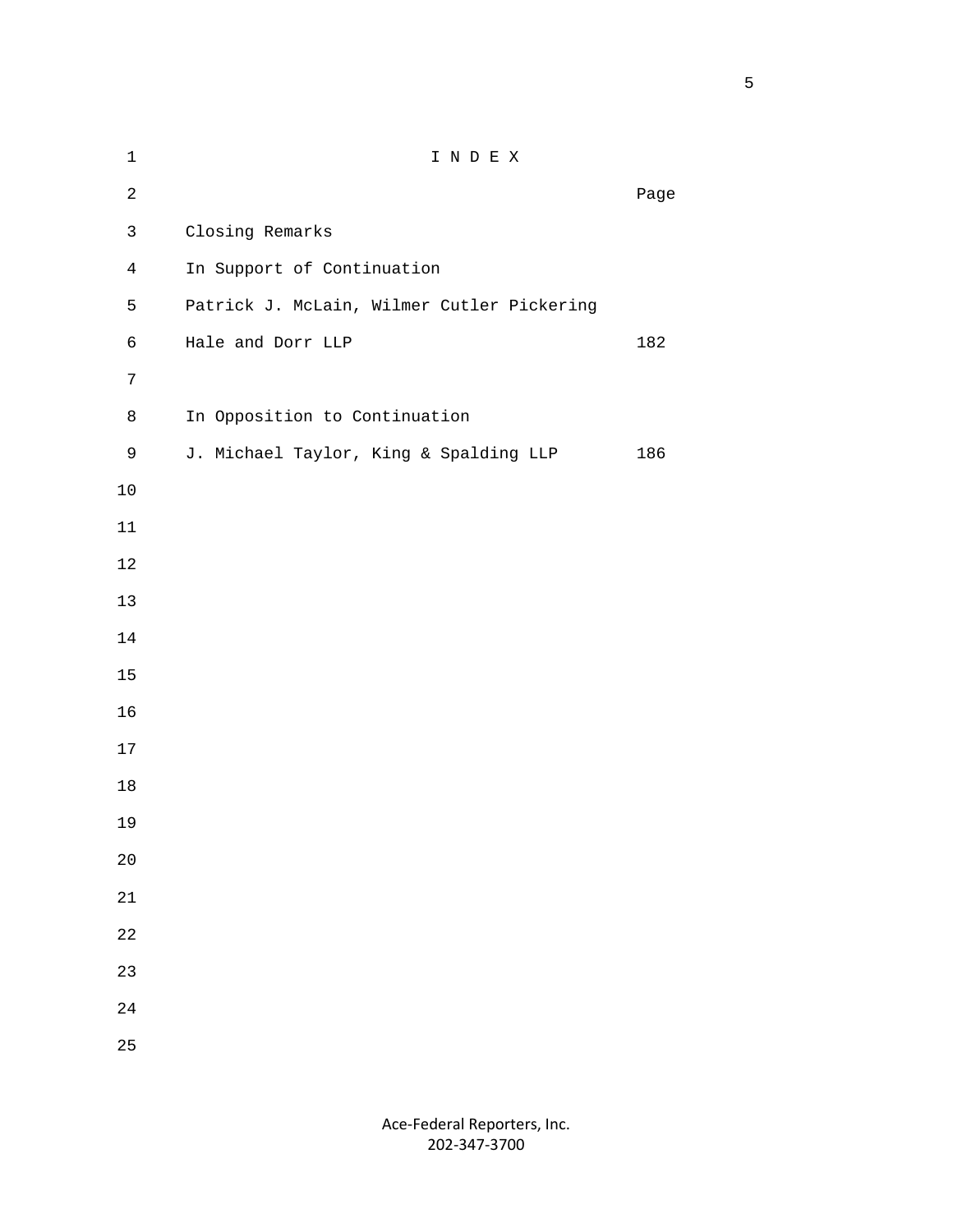1 P R O C E E D I N G S 2 MR. BISHOP: Will the room please come to order? 3 CHAIRMAN BROADBENT: Good morning. On behalf of 4 the U.S. International Trade Commission, I welcome you to 5 this hearing on Investigation No. 731-1131, 1132 and 1134, 6 involving PET Film from Brazil, China and UAE. The purpose 7 of these five-year review investigations is to determine 8 whether revocation of the anti-dumping orders on PET Film 9 from Brazil, China and the UAE would likely lead to the 10 continuation or reoccurrence of material injury within a 11 foreseeable time. 12 Documents concerning this hearing are available 13 at the public distribution table. Please give all prepared 14 testimony to the Secretary. Please do not place it on the 15 public distribution table. 16 All witnesses must be sworn in by the Secretary 17 before presenting testimony. I understand that parties are 18 aware of the time allocations, but if you have questions 19 about time, please ask the Secretary. Speakers are reminded 20 not to refer to business proprietary information in their 21 remarks, or in answers to questions. 22 Please speak clearly into the microphones and 23 state your name for the record, so that the court reporter 24 knows who is speaking. Finally, if you will be submitting 25 documents that contain information you wish classified as

> Ace‐Federal Reporters, Inc. 202‐347‐3700

 $\sim$  6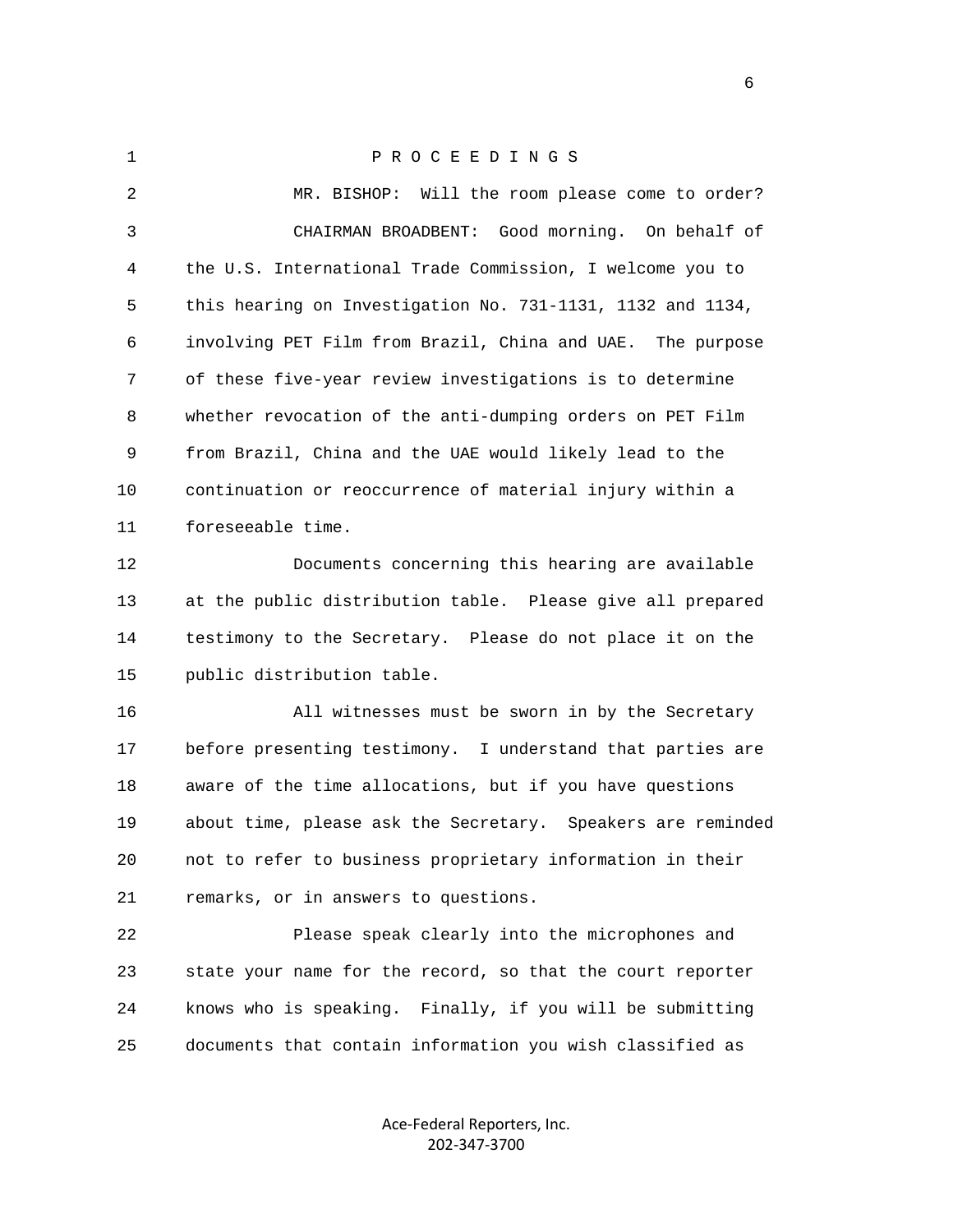1 Business Confidential, you're requested to comply with 2 Commission Rule 201.6. Mr. Secretary, are there any 3 preliminary matters? 4 MR. BISHOP: Madam Chairman, there are no 5 preliminary matters. 6 CHAIRMAN BROADBENT: Very well. Let's now 7 proceed with opening remarks. 8 MR. BISHOP: Opening remarks on behalf of those 9 in support of continuation of the orders will be by Patrick 10 J. McClain, Wilmer, Cutler, Pickering, Hale and Dorr. 11 OPENING REMARKS BY PATRICK J. McLAIN 12 MR. McLAIN: Chairman Broadbent, Vice Chairman 13 Pinkert, members of the Commission, good morning. I'm Pat 14 McClain of Wilmer Hale, representing Petitioners to the U.S. 15 PET Film industry. In this sunset review, many of the key 16 issues are not in dispute, and the evidence in favor of an 17 affirmative likely material injury determination is 18 overwhelming. 19 First, subject producers have the ability to ship 20 large volumes of subject PET film to the United States. 21 They have massive, growing capacity and surplus capacity. 22 Second, subject producers have compelling economic 23 incentives to export large volumes of PET film to the U.S. 24 market. 25 Because this is a capital-intensive industry,

> Ace‐Federal Reporters, Inc. 202‐347‐3700

<u>2003: The contract of the contract of the contract of the contract of the contract of the contract of the con</u>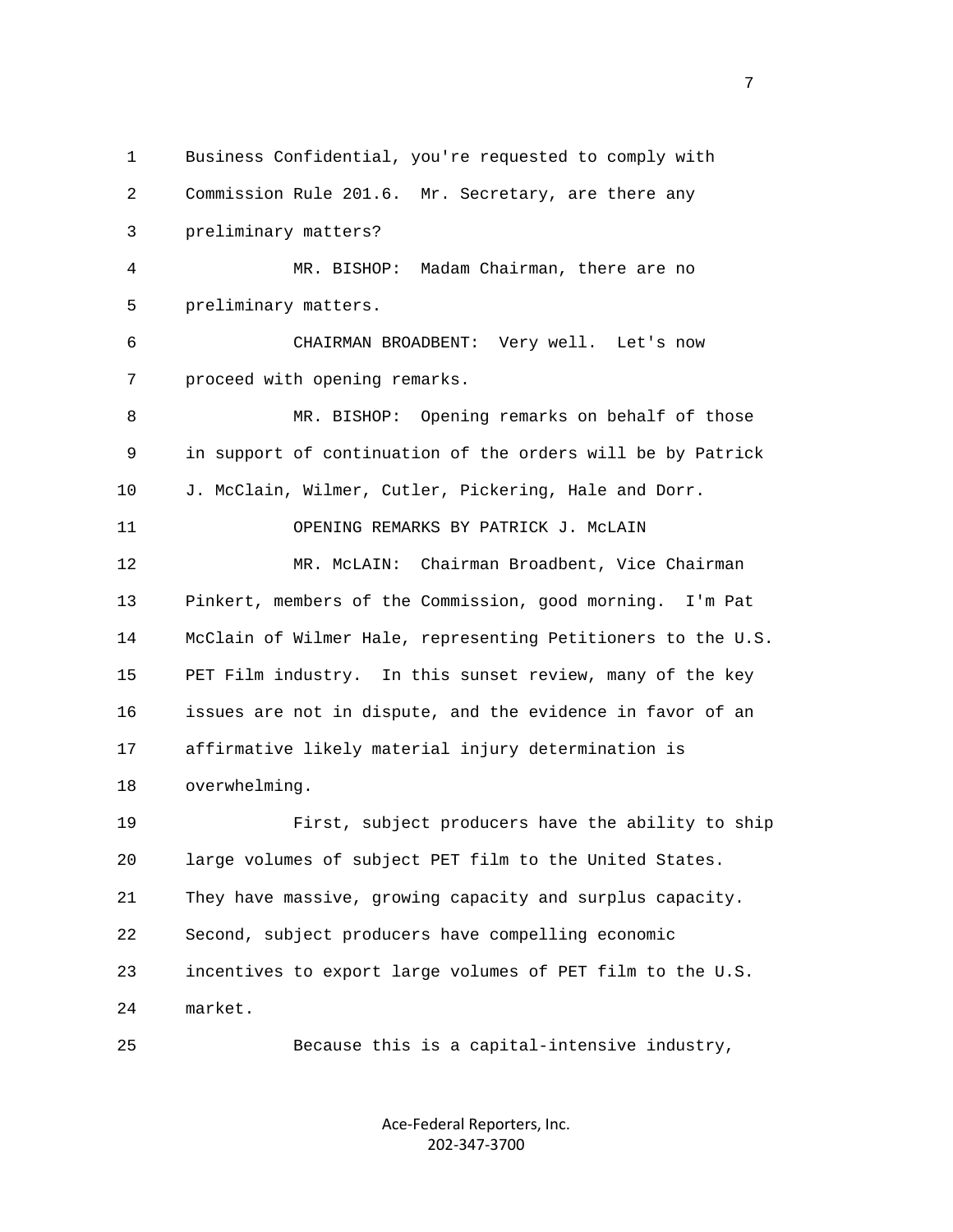1 they are strongly driven to use the capacity they have, and 2 with their home markets over-supplied, they will target 3 export markets. Of these, the U.S. is the most attractive. 4 It's large and it has the highest prices of any major export 5 market.

 6 Third, the impact of these large subject import 7 volumes will be material injury to the U.S. industry. 8 Revocation will vastly expand the supply of PET film in the 9 U.S. market, and this will drag down prices as subject 10 imports compete against each other and the U.S.-like product 11 on the basis of price, as they pursue market share and 12 sales.

 13 Further pressure will come from subject imports' 14 under-selling, which has remained persistent throughout the 15 Period of Review. Now we welcome any questions you have on 16 these points. We think they're hard to dispute. The 17 absence of Chinese or Emirates participation at this hearing 18 is testament to that, as are the questionnaire responses and 19 the information in the record.

 20 Terphane of Brazil is here, and they agree with 21 us that revocation will result in a large volume of subject 22 imports that will materially injure the U.S. industry. 23 However, they maintain that these general points don't apply 24 to Brazil. They contend that Brazil is different. Well, 25 it's not, not in any way that's relevant to your analysis.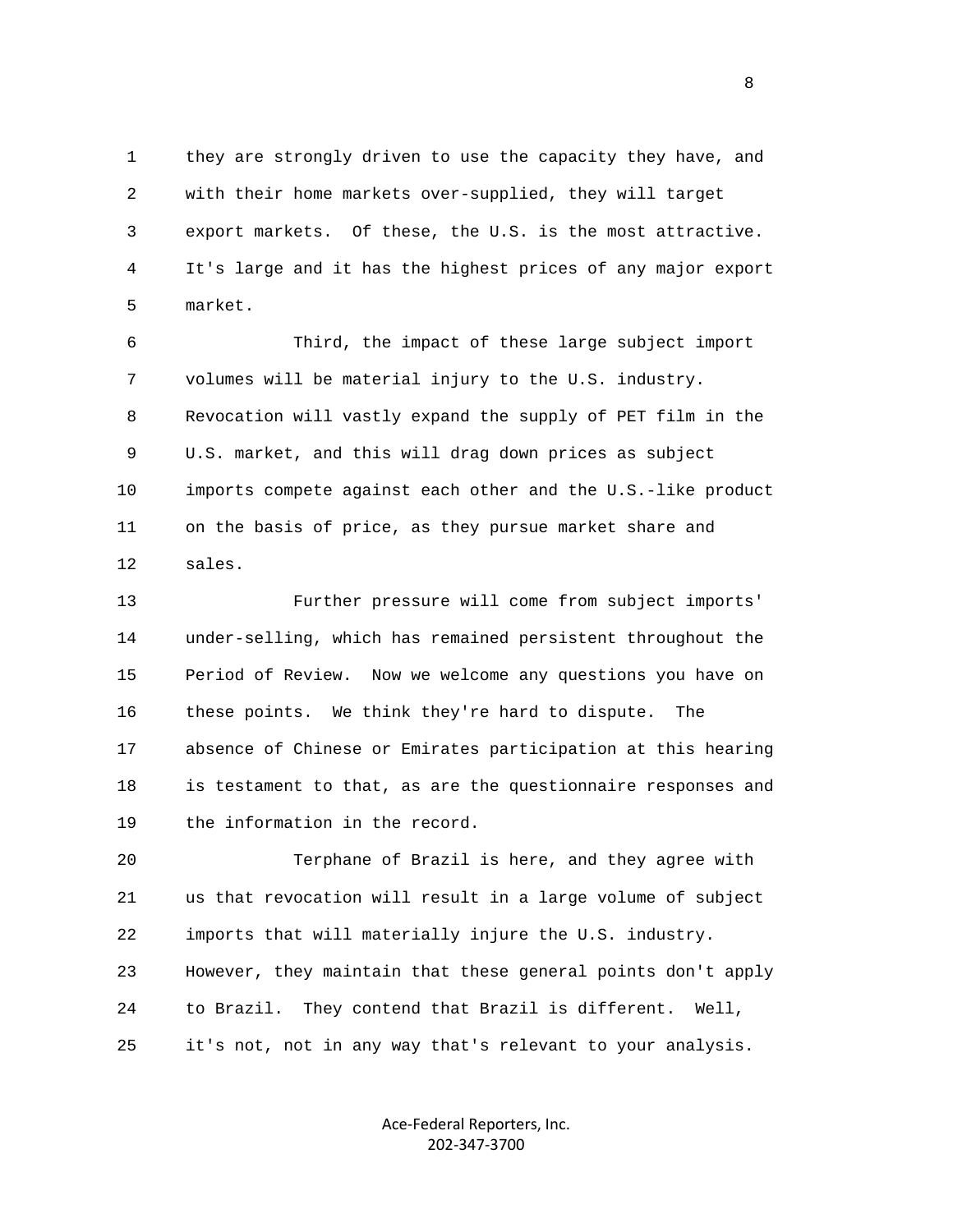1 Terphane's arguments against continuation of the 2 order on Brazil boil down to cumulation, an authority given 3 to the Commission to guard against the hammering effect that 4 can happen from imports from different subject countries.

 5 But Terphane doesn't argue that Brazilian PET 6 film isn't substitutable with other subject PET film, or 7 with the domestic like product. It is. Rather, their 8 position is that Brazilian subject imports have left the 9 U.S. market and they're not coming back. This is 10 incredible. The same economic forces and incentives that 11 will drive Chinese and Ameiuridae PET film into the U.S. 12 market also apply to Brazilian PET film.

 13 Like China and the UAE, Brazilian PET film 14 production capacity is expanding significantly, by 66 15 million pounds according to public sources. Terphane has 16 stated publicly that this capacity expansion is to serve 17 both the home market and export markets.

 18 This expansion is creating significant excess 19 capacity that Terphane can readily use to ship subject PET 20 film to the U.S. market. The figures on Terphane's subject 21 capacity and excess capacity in our prehearing brief are not 22 conjecture. They're based on Terphane's own data, and they 23 do not concern some remote period of time. We're talking 24 about what's unfolding now and what will be months from now 25 in 2015.

> Ace‐Federal Reporters, Inc. 202‐347‐3700

en de la provincia de la provincia de la provincia de la provincia de la provincia de la provincia de la provi<br>1900 : la provincia de la provincia de la provincia de la provincia de la provincia de la provincia de la prov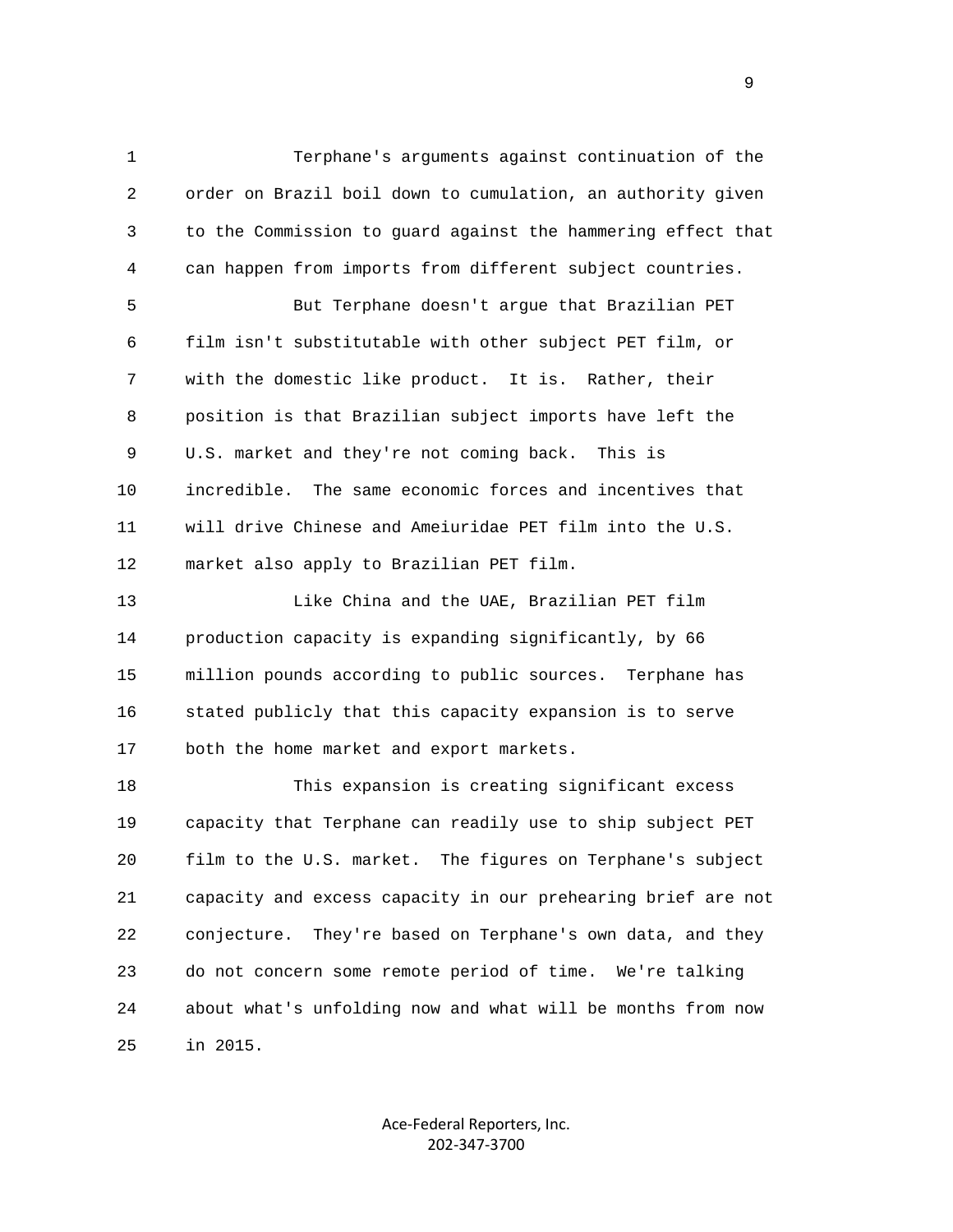1 The new capacity is coming online into a global 2 supply glut, just as new supply from OPP Films in Peru is 3 exacerbating over-supply in Latin America. The result is 4 that capacity in Terphane's home and regional markets is far 5 outstripping demand.

 6 Indeed, according to PCI Films Consulting, "It is 7 likely that Terphane will target non-regional export markets 8 in order to fill capacity." The question is where will 9 these exports go? The answer isn't hard to find. It will 10 be the U.S. market. Now Terphane professes that it has "a 11 manifest lack of interest in the U.S. market."

 12 This isn't credible either. The U.S. market is 13 larger and high-priced. Terphane was sending subject PET 14 film here before the order, and since the order it's still 15 exporting supposedly non-subject PET film here, where it has 16 a U.S. affiliate that imports and sells it to U.S. 17 customers.

 18 What Terphane has is a manifest lack of interest 19 in exporting to the U.S. market, when it knows those exports 20 will be subject to a 42 percent anti-dumping duty. In other 21 words, this is a very different case from one where a 22 subject country's industry has withdrawn from export markets 23 across the board, and could only get back in the U.S. market 24 with great difficulty.

25 Here, Terphane has more than enough ability and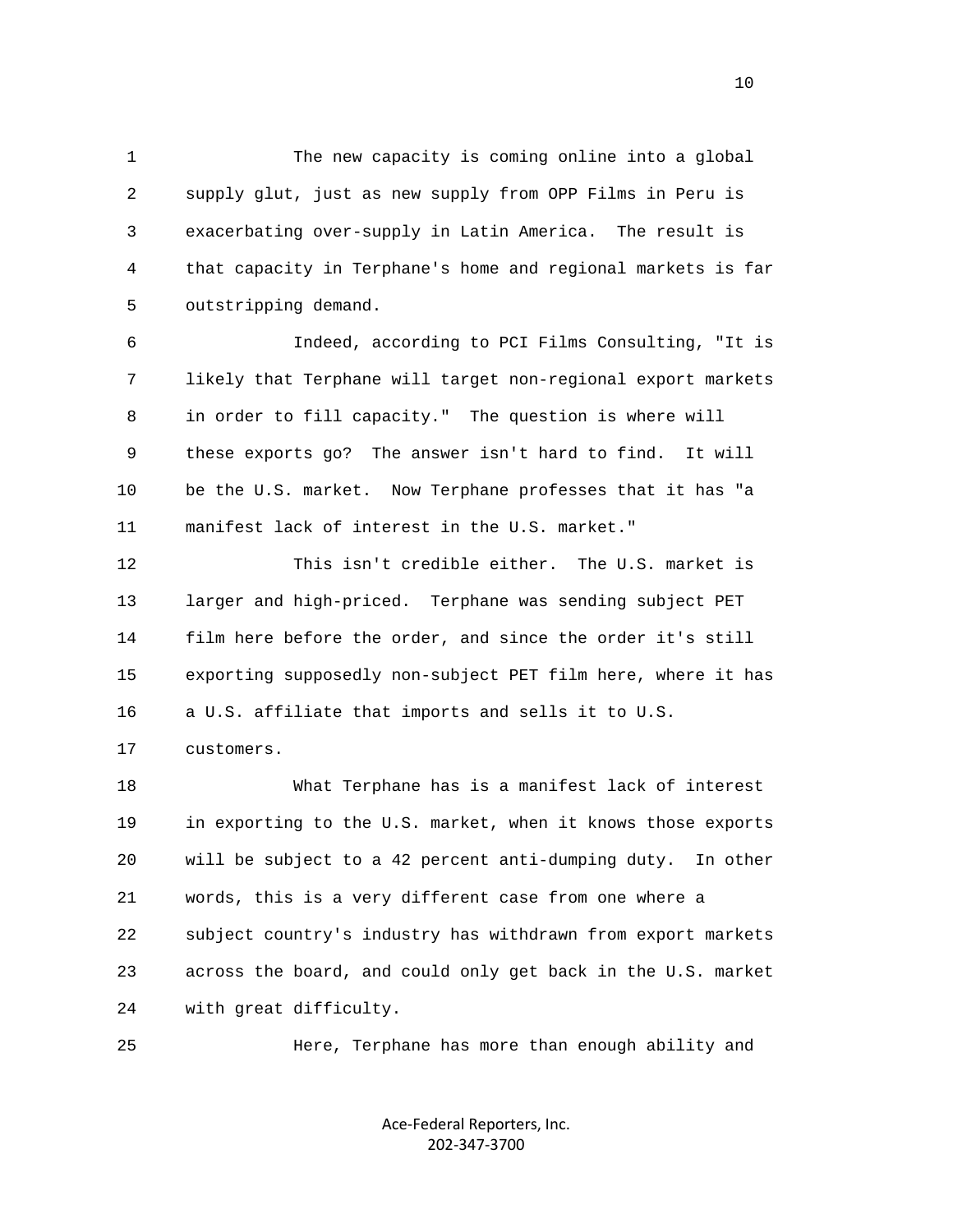1 incentive to hammer the U.S. industry with subject imports, 2 and because of the evidence of a reasonable overlap of 3 competition, they would hammer the U.S. industry alongside 4 Chinese and Emirates PET film.

 5 To conclude, the record evidence and the 6 arguments of the parties have clarified and narrowed the 7 issues before the Commission. The most important point is 8 that the likelihood of material injury is not in dispute 9 here. Revocation will result in large volumes of subject 10 imports entering the U.S. market.

 11 Now one producer says it won't be us; it will be 12 everyone else. But it can't identify any relevant basis for 13 why it would behave differently. With that, I thank the 14 Commission for the opportunity to present our case, and we 15 look forward to the discussion.

 16 MR. BISHOP: Opening remarks on behalf of those 17 in opposition to continuation of the orders will be by 18 Stephen A. Jones, King and Spalding.

 19 OPENING REMARKS BY STEPHEN A. JONES 20 MR. JONES: Good morning Madam Chairman and 21 members of the Commission. I'm here today on behalf of 22 Terphane, Incorporated of Bloomfield, New York, a U.S. 23 producer and importer of PET film, and Terphane Limitada, a 24 Brazilian producer of PET film.

25 Terphane is owned by Tredegar Corporation, a U.S.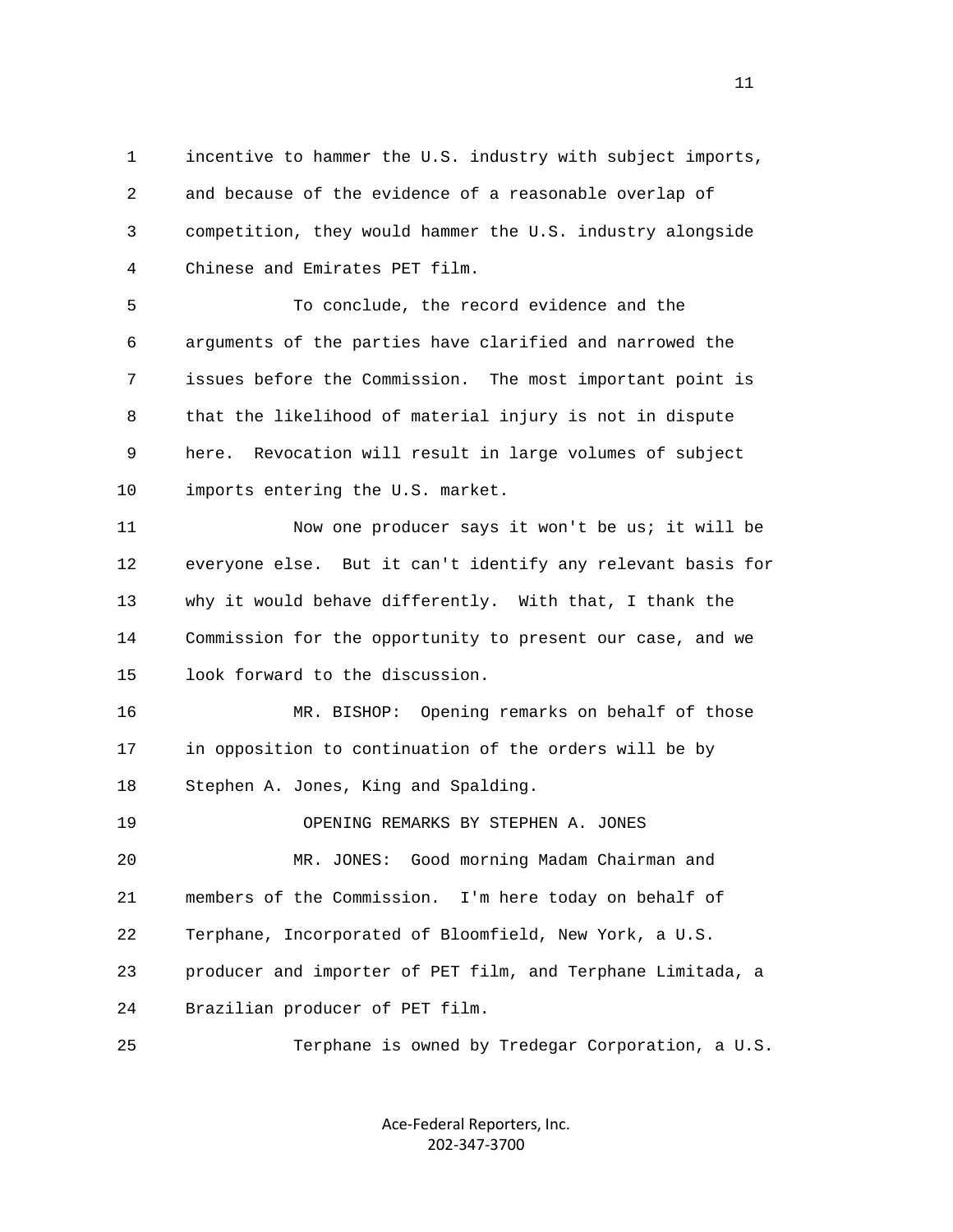1 manufacturer of aluminum extrusions, and a global

 2 manufacturers of various types of plastic film products that 3 is headquartered in Richmond, Virginia. Terphane agrees 4 with two-thirds of the Petitioner's arguments.

 5 Specifically, we agree that the anti-dumping duty 6 orders on PET film from China and the United Arab Emirates 7 should be continued. We don't think there should be any 8 doubt about that, and the fact that no Chinese or Emirates 9 producers showed up today speaks volumes about their 10 intentions if those orders are revoked.

 11 As a U.S. producer, Terphane is very concerned 12 about imports from China and the UAE. Although Terphane 13 does not and frankly cannot compete directly with those 14 imports for sales of subject film, Terphane is concerned 15 because unfairly low prices for subject film adversely 16 affect pricing for the non-subject, higher value products 17 that Terphane does produce and sell in the United States.

 18 The order on imports from Brazil, however, is a 19 much different situation. Unlike the other two subject 20 countries, Terphane's exports of subject and non-subject PET 21 film have constituted a declining portion of total 22 shipments. Terphane's internal planning documents, these 23 are contemporaneous business documents that were not 24 prepared specifically for this case, show that Terphane 25 intends to continue to focus on the Brazilian home market,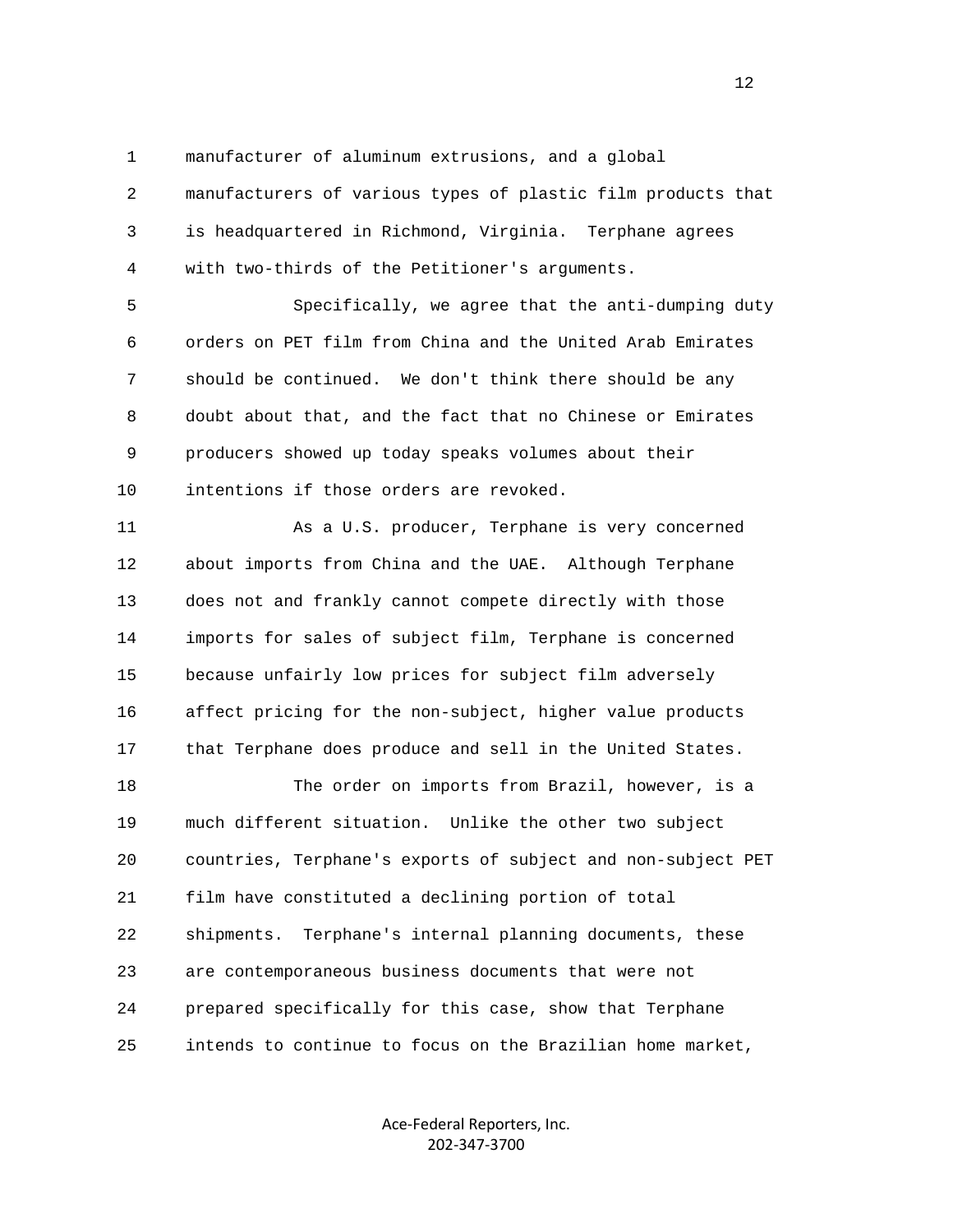1 and its regional export markets for sales of subject film. 2 It has not shipped subject film to the United 3 State since one accidental shipment in early 2009, that 4 contained only four rolls of subject merchandise, and it 5 does not intend to ship subject film to the United States in 6 the future.

 7 Terphane is clearly not export oriented, and it 8 enjoys numerous advantages in its home market, including 9 more favorable pricing, shorter lead times and long-standing 10 customer relationships. It has been in a sold out position 11 in Brazil, and it is gradually ramping up new capacity in 12 Brazil to serve growing demand in that market and in the 13 growing markets of other South American countries.

 14 That new capacity is not intended to produce 15 subject film for the U.S. market. A few points are 16 appropriate before the Petitioners present their case. 17 First, the Commission should recognize the differences among 18 subject film, non-subject commodity film and non-subject 19 specialty film.

 20 Although subject films are predominantly 21 commodity films, there are films that Terphane refers to as 22 commodity films that are not subject merchandise. Exports 23 of those products to the United States are outside the scope 24 of this case.

25 Second, the Petitioners' case against Brazil

Ace‐Federal Reporters, Inc. 202‐347‐3700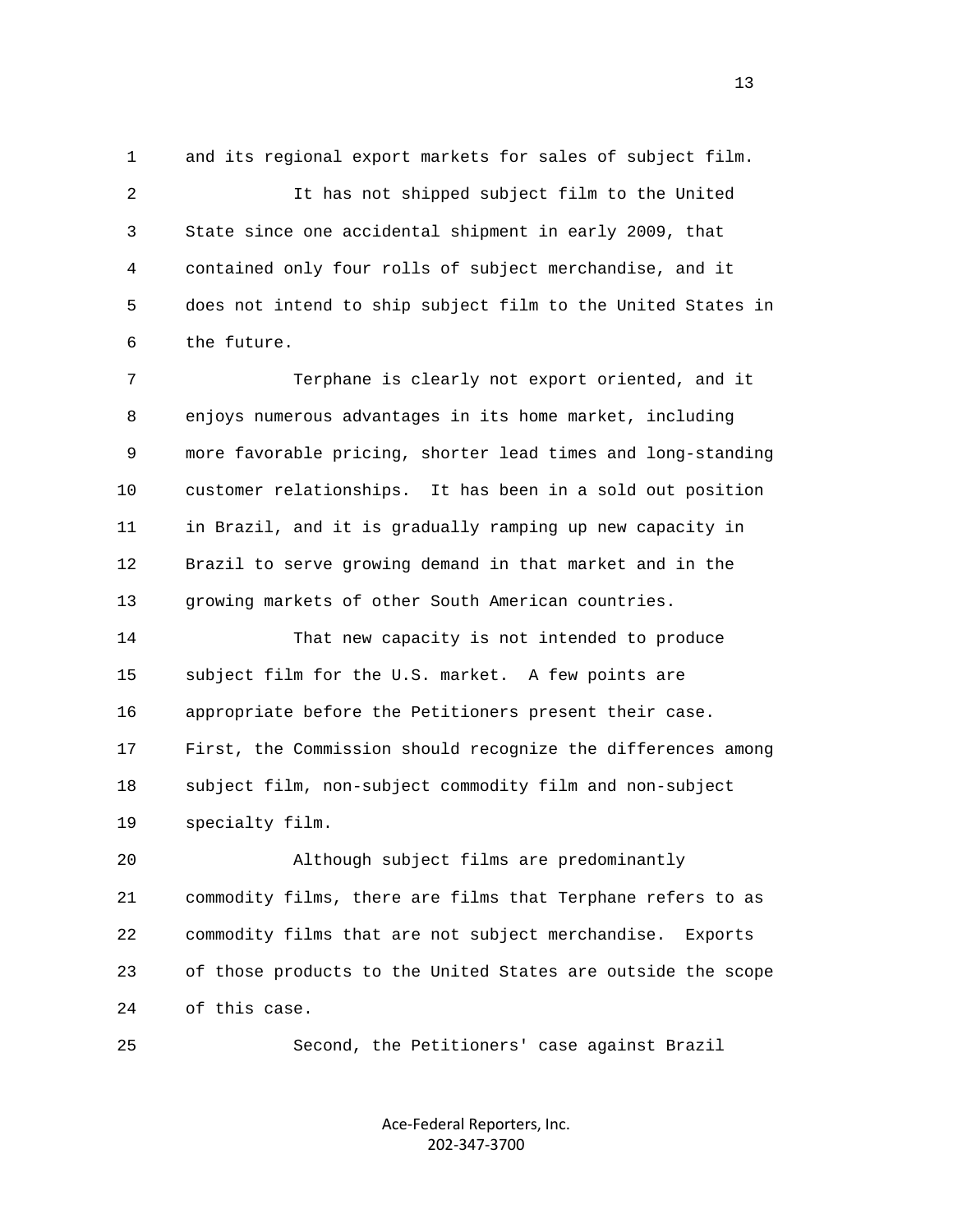1 seems to hinge on an unreasonable estimate of Terphane's 2 current and future production capacity. Terphane properly 3 allocated its capacity between subject and non-subject film, 4 based on the relative production volumes for each period. 5 Terphane's capacity allocations are based on its 6 representative product mix, and are therefore consistent 7 with the Commission's practice. Third, the Petitioners' 8 arguments for continuation of the Brazil seem divorced from 9 the statutory likelihood standard, and are based instead on

 10 theoretical possibility. The Commission, however, must 11 determine what is likely to occur based on the record before 12 it.

 13 So one might ask if Terphane does not intend to 14 ship subject merchandise to the United States, why does it 15 care whether the order is continued or revoked? Two 16 reasons. First, because Terphane imports non-subject 17 merchandise into the United States, the order creates an 18 unnecessary and expensive administrative burden, and 19 accidental shipment of subject merchandise could result in 20 an administrative review and/or high duties, such as 21 occurred in 2009.

 22 Second, like all of Tredegar's companies, 23 Terphane complies with the law in all of its activities, and 24 does not want an unwarranted anti-dumping duty order in 25 effect against it. Unlike most respondents, Terphane

> Ace‐Federal Reporters, Inc. 202‐347‐3700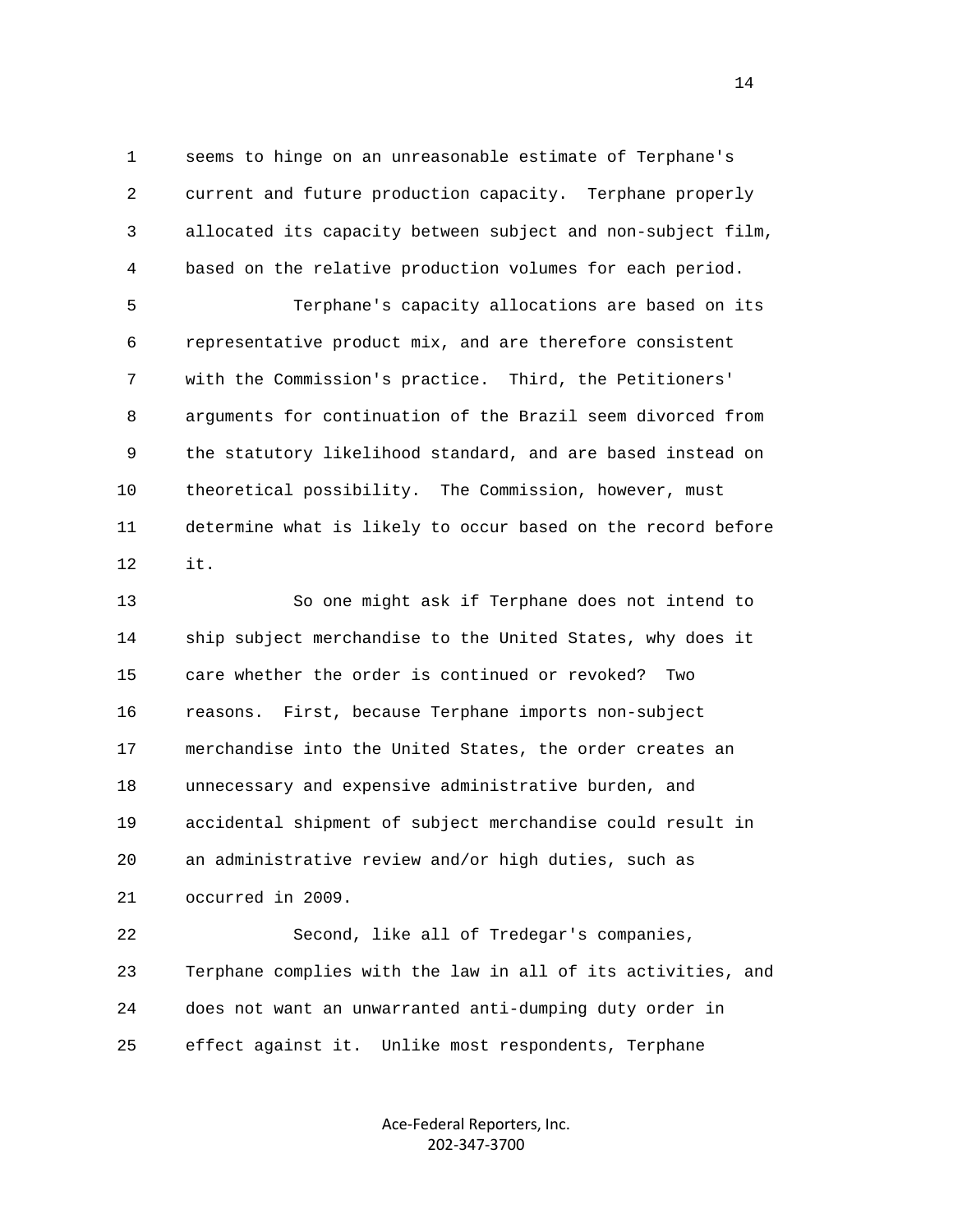1 believes in anti-dumping duties, relies on anti-dumping 2 relief in Brazil, and wants the law to be applied properly. 3 The Commission should not cumulate imports from 4 Brazil with imports from China and UAE in this case. The 5 Commission should determine that imports from Brazil are 6 likely to have no discernible adverse impact on the domestic 7 industry.

 8 In the alternative, the Commission should 9 determine that imports from Brazil and imports from China 10 and the UAE are likely to compete under different conditions 11 of competition. With imports from Brazil appropriately 12 viewed in isolation, the Commission should determine that 13 revocation of the order on PET film from Brazil would be 14 unlikely to lead to a continuation or recurrence of material 15 injury within a reasonably foreseeable time. Thank you. 16 MR. BISHOP: Would the first panel, those in 17 support of continuation of the anti-dumping duty orders, 18 please come forward and be seated? Madam Chairman, all 19 witnesses on this panel have been sworn in. 20 (Pause.) 21 CHAIRMAN BROADBENT: I want to welcome this panel 22 to the ITC. You may begin when you're ready. 23 MR. McLAIN: Chairman Broadbent, Vice Chairman 24 PInkert, members of the Commission, again I'm Pat McClain of 25 Wilmer Hale. I'm here with Ron Kasoff of Dupont Teijin

> Ace‐Federal Reporters, Inc. 202‐347‐3700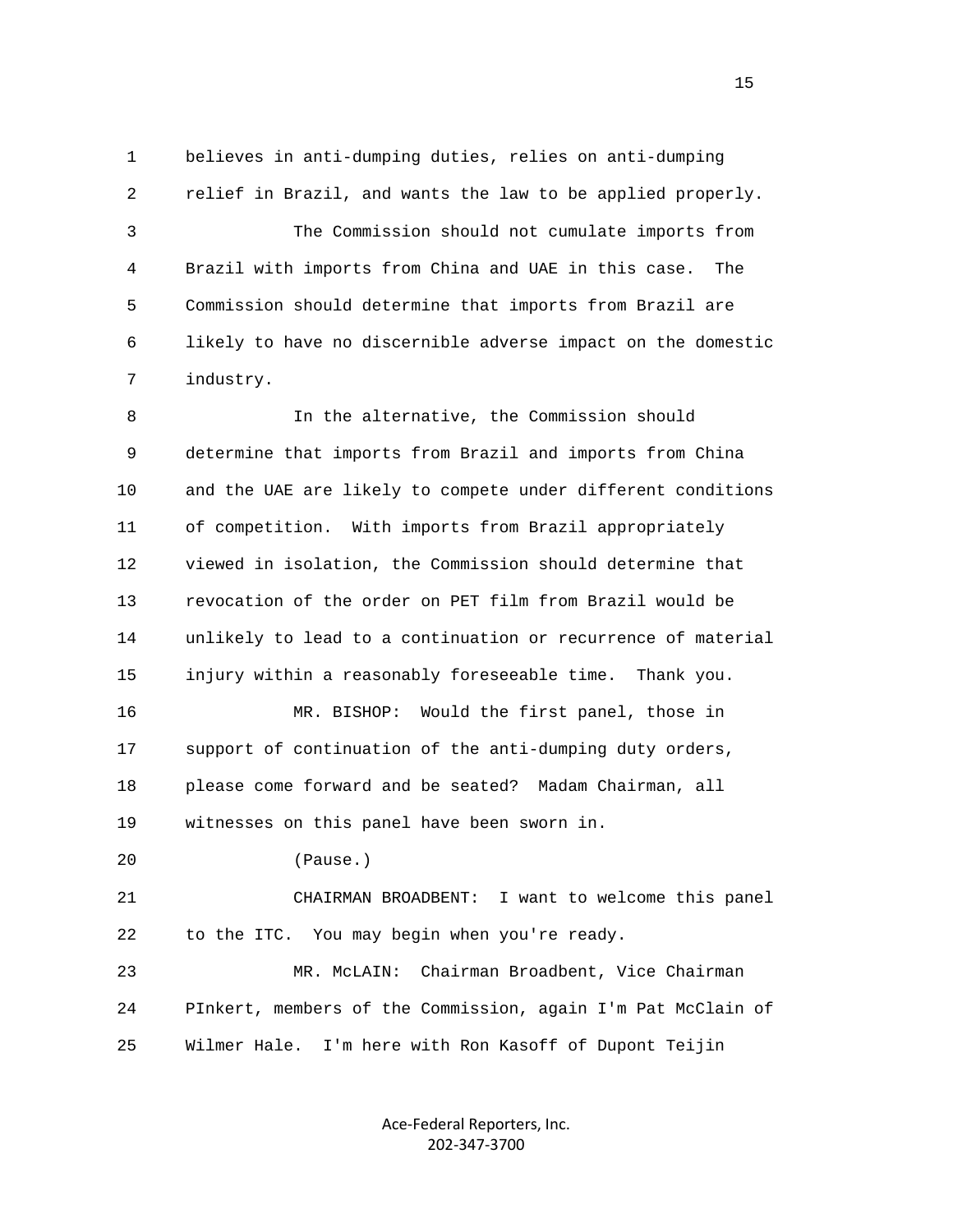1 Films, and next to him is Carlton Winn of Mitisubishi 2 Polyester Film. Joining me from Wilmer Hale are Jeff 3 Kessler and Dave Levine.

 4 The representatives from the domestic PET film 5 industry are here to help give you information relevant to 6 your analysis. First, Mr. Kasoff of Dupont Teijin will 7 discuss PET film as a product, and the economics governing 8 this capital-intensive industry.

 9 Second, Mr. Winn of Mitsubishi will discuss the 10 situation with respect to global supply and demand, the 11 subject imports' competition in the U.S. market, and the 12 likely impact of subject imports on the U.S. industry.

 13 Their testimony will speak to the ability and the 14 strong incentives that all subject country industries would 15 have to significantly increase exports of aggressively 16 priced PET film to the U.S. market in the event of 17 revocation, and what that would likely do to the U.S. 18 industry. With that, I'll turn it over to Ron Kasoff of 19 Dupont Teijin.

 21 MR. KASOFF: Good morning. My name is Ron 22 Kasoff, Supply Chain Director for Dupont Teijin Films U.S., 23 and I've worked in the polyester film industry 28 years. 24 Dupont Teijin Films is a joint venture between Dupont and 25 Teijin, and manufactures, researches, markets and sells

20 STATEMENT OF RONALD H. KASOFF

Ace‐Federal Reporters, Inc. 202‐347‐3700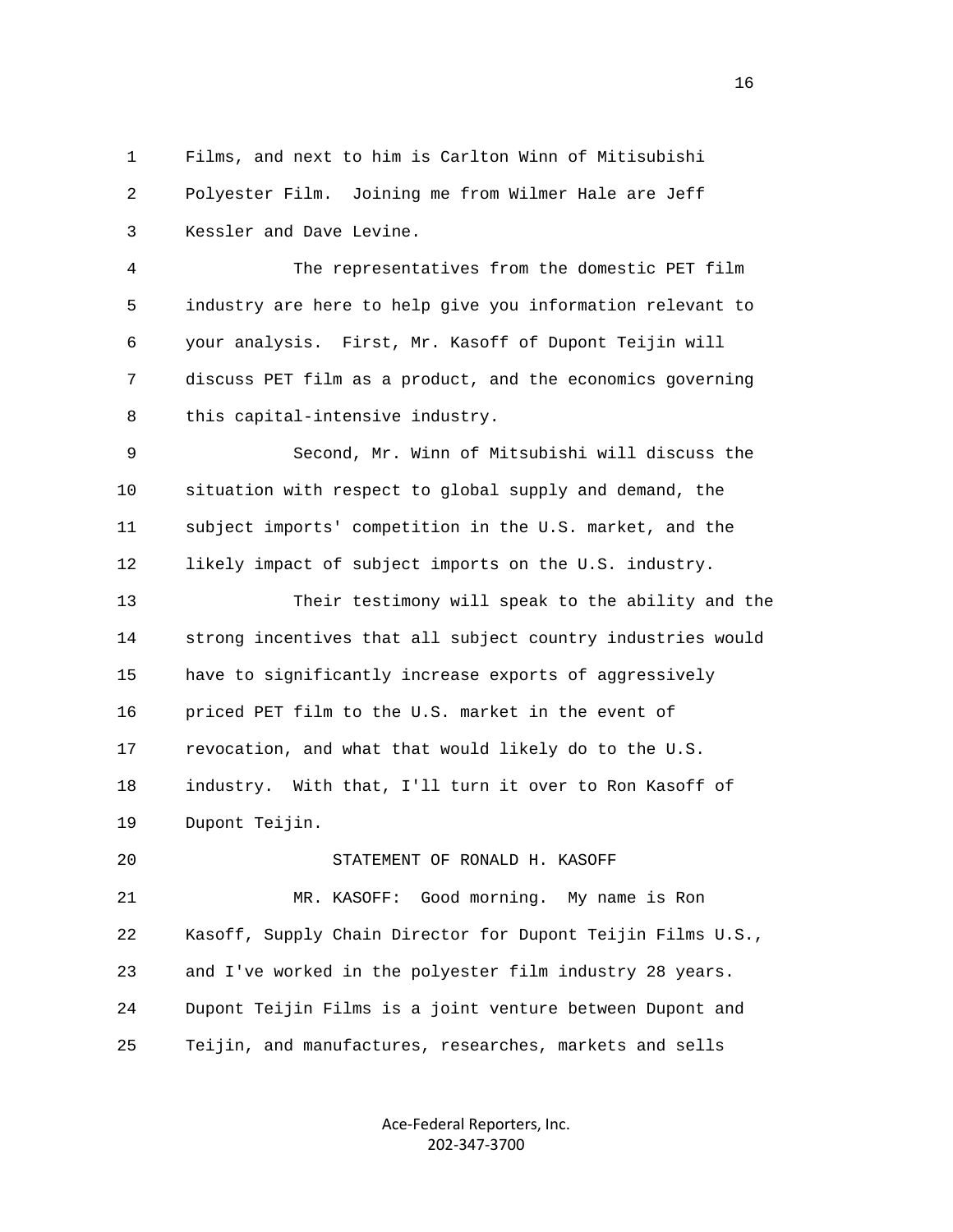1 polyester film here in the United States.

 2 We also have facilities in Luxembourg, Scotland, 3 Japan, Indonesia and a joint venture in China. Today, I'm 4 going to discuss the product itself, the different end uses, 5 the PET film manufacturing process, and the economics of PET 6 film production. 7 PET film is a flexible film and it's made from 8 PET polymer. It has a unique set of optical and physical 9 properties. The optical properties of the film can range 10 from clear to hazy to opaque. The physical properties 11 include heat resistance, good chemical resistance, high 12 tensile strength, durability and good electrical insulation

13 properties.

 14 PET film can be produced in many thicknesses, 15 from two gauge to 1,400 gauge, with the most common 16 thickness around 48 gauge, which is also known as 12 micron. 17 Today, rolls of finished polyester film can range from the 18 size of a roll of paper towels, like you see in the kitchen, 19 to rolls weighing as much as a large automobile, and is used 20 for a wide variety of applications.

 21 The two largest volume U.S. markets are the 22 packaging and industrial markets, and account for the 23 largest volume growth. The industrial market includes 24 release films, hot-stamping foil, laminating products, 25 window films and pressure-sensitive tapes and labels.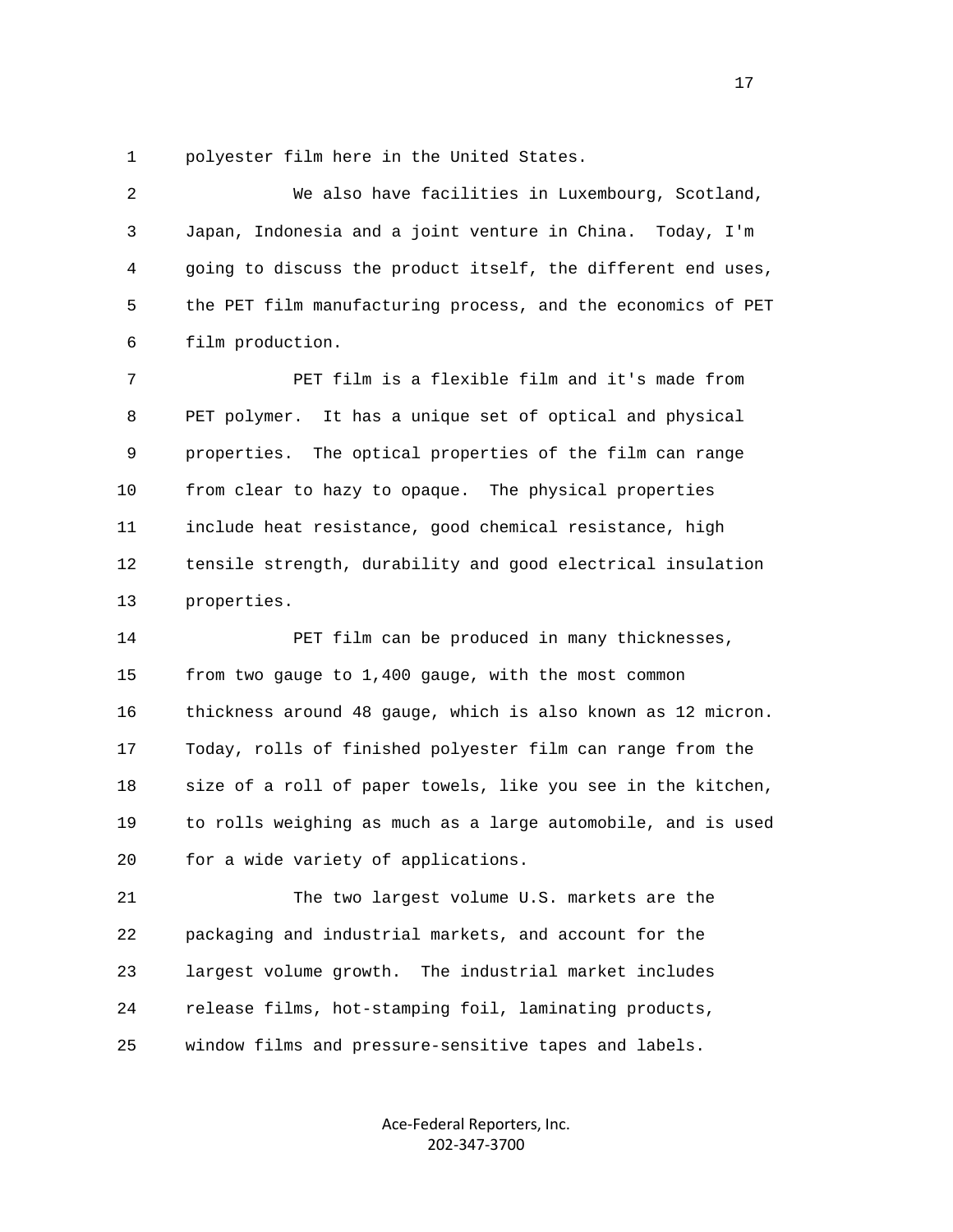1 Industrial films are 36 percent of the U.S. volume, and 2 growing at one to two percent per year.

 3 The packaging segment includes not only food 4 packaging, but also medical packaging and pet food packaging 5 for our cats and dogs pets. Packaging films are 43 percent 6 of U.S. volume, and are growing at four to five percent per 7 year. Some examples of food packaging include potato chip 8 bags, stand-up pouches and bulk pet food sacks.

 9 PET film is rarely used by itself in food 10 packaging. It is usually laminated or glued to another 11 substrate, such as another layer of PET or polypropylene, 12 paper, cardboard, etcetera. PET is often printed or 13 metallized before being laminated to another substrate.

 14 For example, certain potato chip bags will have a 15 layer of metallized PET for moisture barrier, but it's 16 laminated to a printed layer of PET, so the product can be 17 properly identified. Rolls of laminate are sold to the 18 snack chip manufacturer, who can then fill and seal the bag. 19 Many printing inks do not adhere to PET film 20 because of its good chemical resistance properties. That's 21 why the vast majority of packaging films are sold as 22 corona-treated, co-extrusion adhesion treated or chemical 23 adhesion treated.

 24 The type of film purchased depends on the 25 customer's capability. They would naturally like to buy the

> Ace‐Federal Reporters, Inc. 202‐347‐3700

n 18 ann an 18 an t-Iomraid ann an 18 an t-Iomraid ann an 18 an t-Iomraid ann an 18 an t-Iomraid ann an 18 an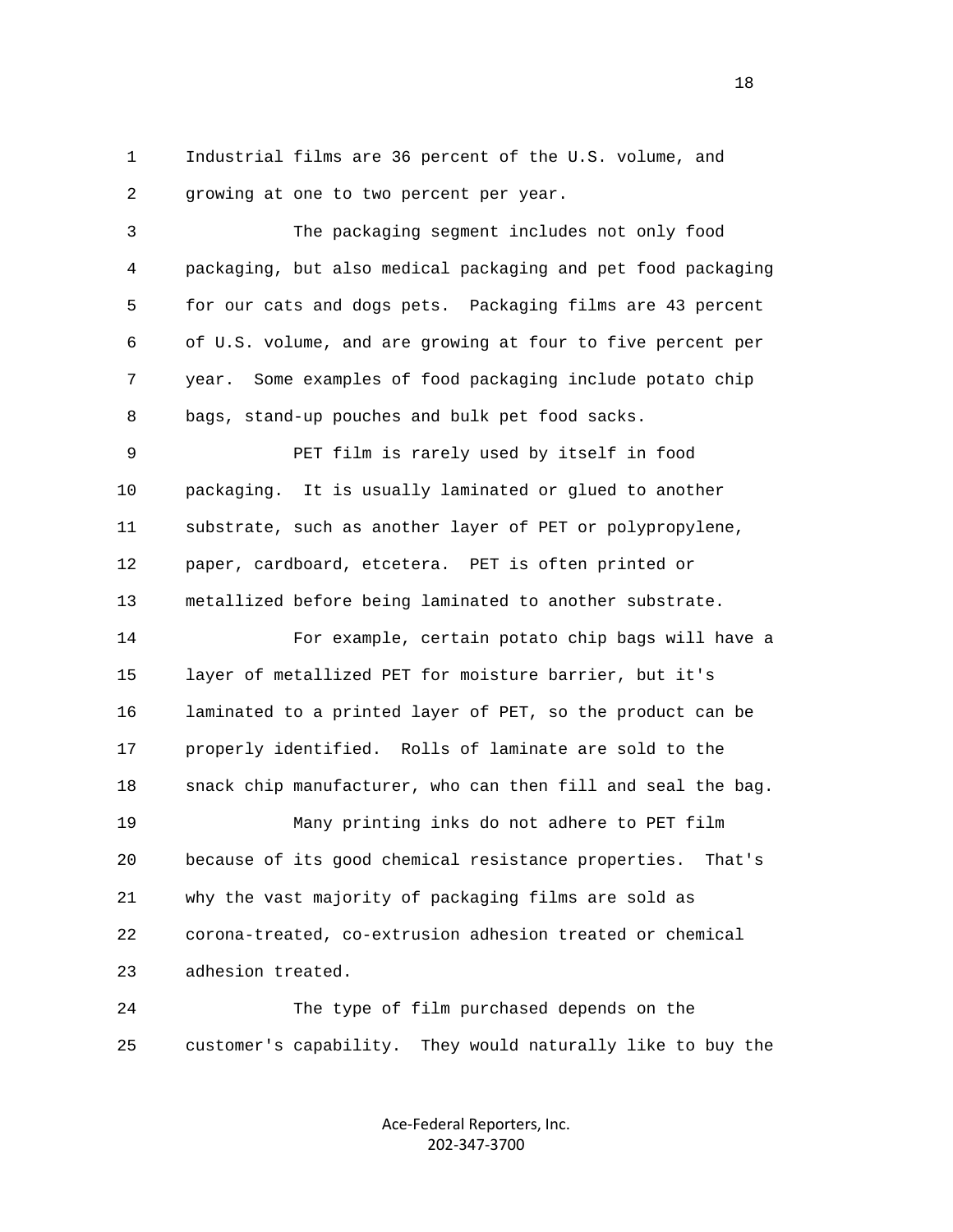1 lowest cost film, for example, a plain film, and add their 2 own value through coating or metalizing, whereas PET film 3 manufacturers would like to add the value and get a premium 4 price, though we often sell commodity films as a matter of 5 necessity and economics.

 6 With today's market, the price of plain film 7 versus these three types of adhesion films are nearly the 8 same. Another example of the packaging product is a 20 9 pound dog food sack, where PET film is laminated to layers 10 of paper and offers added strength and moisture durability 11 that the paper alone wouldn't have.

 12 The electrical and optical markets are 16 percent 13 of the U.S. volume, and are growing at three to four percent 14 per year. The growth applications are display films for 15 tablets and phones, photovoltaic cells, membrane touch 16 switches. Other uses are wire and cable wrap, LCD screens 17 for computers and TVs, and motor films.

 18 The magnetics market in the United States, what 19 used to be the largest end user of PET film, has now 20 essentially disappeared. Similarly imaging, which used to 21 be a reliable market for thick PET film, has declined to six 22 percent of the U.S. volume, as computer storage technologies 23 have replaced microfilm and projectors have replaced 24 overhead transparencies.

25 In each of these markets, domestic producers have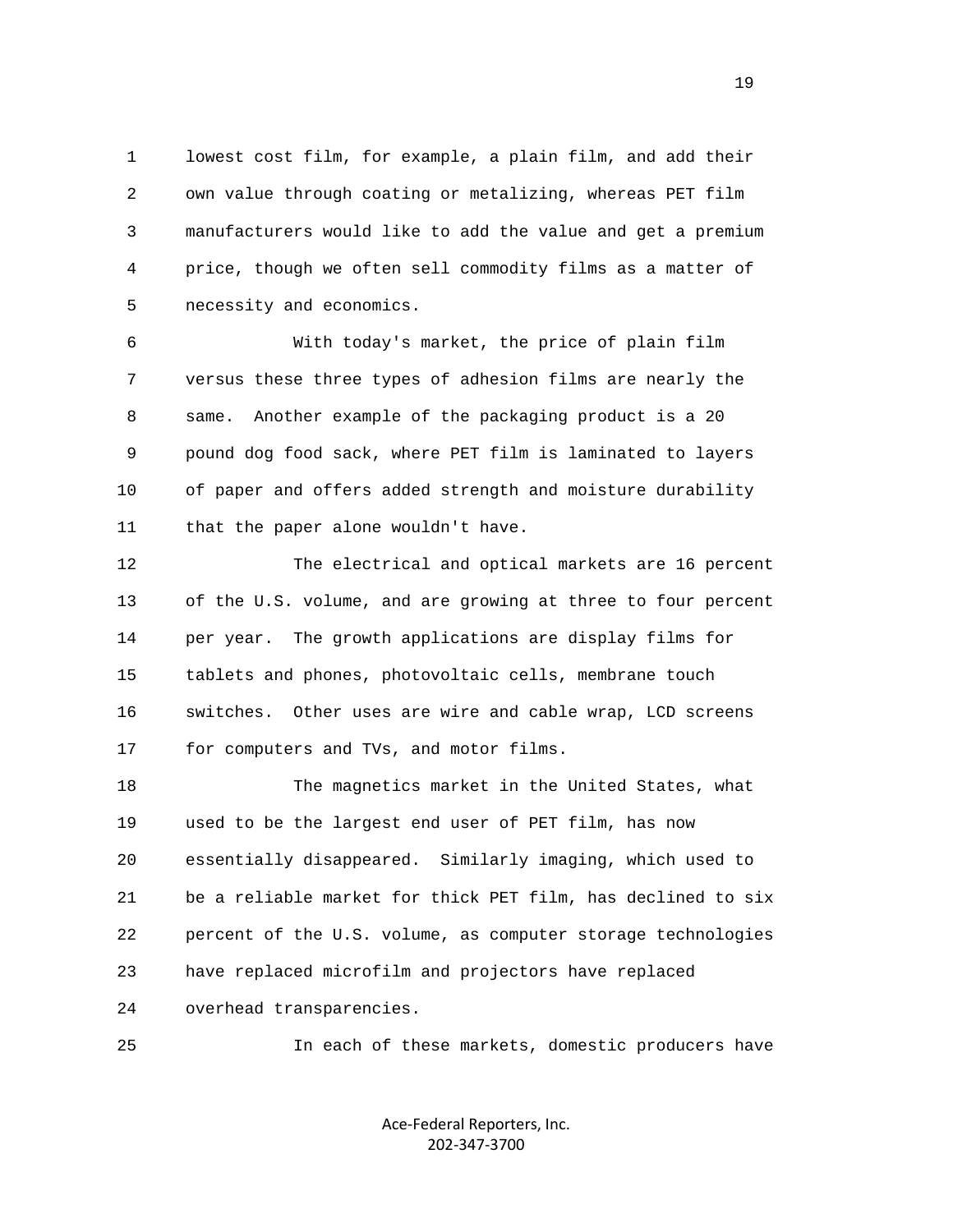1 used their R&D investment to differentiate their products, 2 and try to buffer their products from low cost imports. 3 However, we all have to sell the full spectrum of products, 4 from commodity to differentiated, in order to fill our 5 lines.

 6 When prices are reduced in commodity markets due 7 to low cost imports, the domino effect tends to reduce the 8 price of some differentiated products, and all prices see an 9 effect of that competition.

 10 Now I'll briefly describe the PET film making 11 process. PET film is made from PET resin. The primary raw 12 materials of the resin are ethylene glycol and purified 13 terephthalic acid, which are reacted into long polymer 14 chains. This is usually in a solid form called a chip. 15 Sometimes, different polyester variants are added to get 16 unique properties to the films.

 17 The chip is extruded or melted into a molten 18 liquid stream and forced through two plates of metal, in a 19 continuous curtain. Co-extrusion would take place at this 20 point, in the case of a co-extruded film, where a second 21 stream of polymer is added.

 22 The extruded film gets cooled, then stretched in 23 both the long inside direction, heat-treated to lock in the 24 properties and wound up in large master rolls. The master 25 rolls are then slit to the customer's width. End line

> Ace‐Federal Reporters, Inc. 202‐347‐3700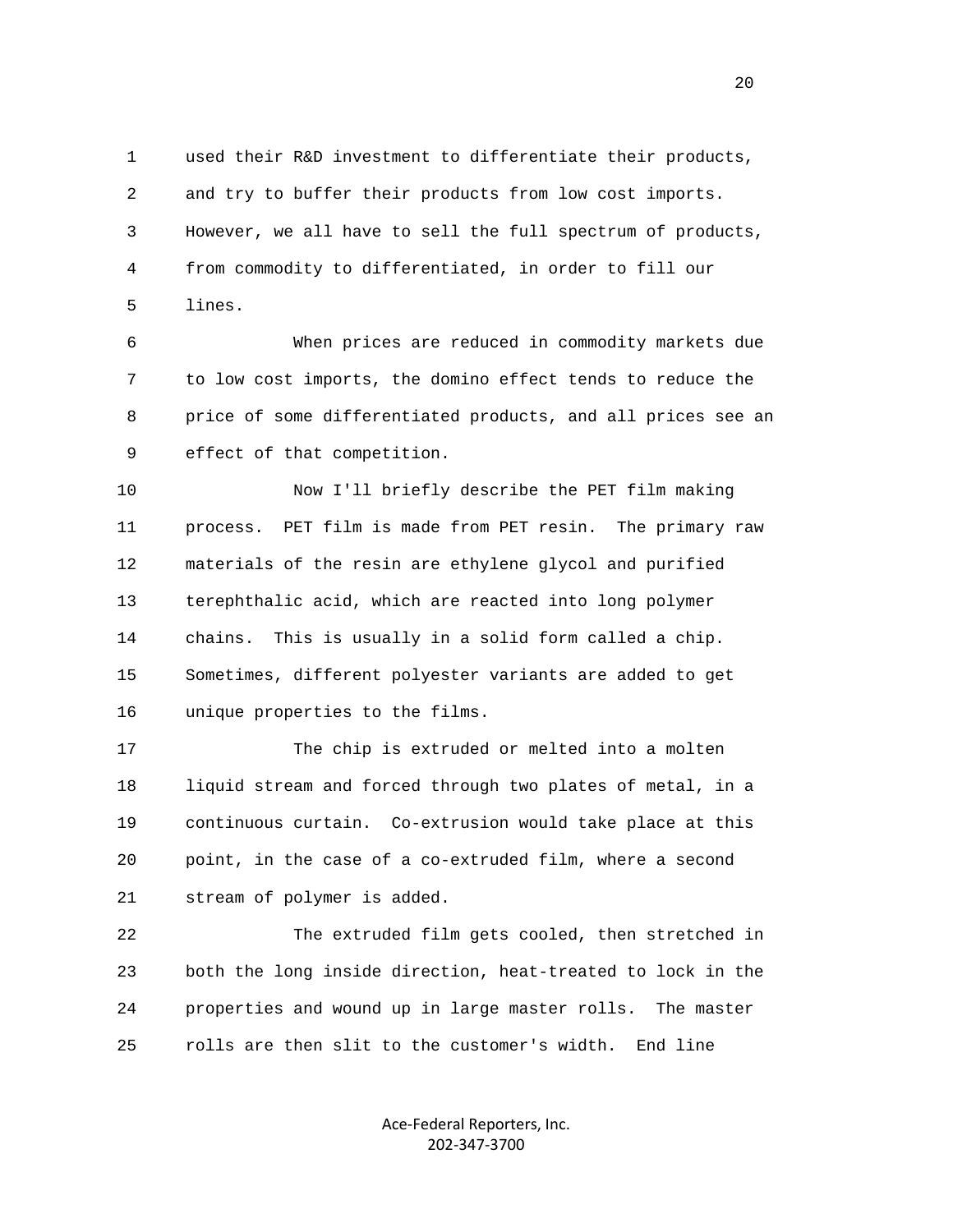1 chemical treatment or corona treatment can also take place 2 in the film-making process.

 3 Most lines installed in the past five years have 4 been of the capacity of 20 to 40 kilotons per year, have 5 co-extrusion, corona treatment and chemical treatment 6 capabilities. In addition, since the range of products has 7 grown with increased competition, PET film manufacturers had 8 to develop skills to switch between products quickly and 9 enable shorter manufacturing runs.

 10 For example, one could turn the electricity on to 11 the corona treater, and in a few minutes be winding quality 12 corona-treated product. Or one could switch the chip being 13 fed to the co-extruder, and change to or from a co-ex 14 product within the hour. As with many capital intensive 15 commodity products, it's critical for producers to maximize 16 their capacity utilization.

 17 If you've got excess capacity, you try very hard 18 to find markets that can absorb it, and it makes sense to 19 sell into those markets, so long as the prices are above the 20 marginal cost of production. Otherwise, PET film 21 manufacturers are forced to limit or lay off the labor force 22 along with other fixed costs, or in the long run shut lines 23 down.

 24 Thus, out of an economic necessity, the producers 25 are relatively nimble with the products they make. Most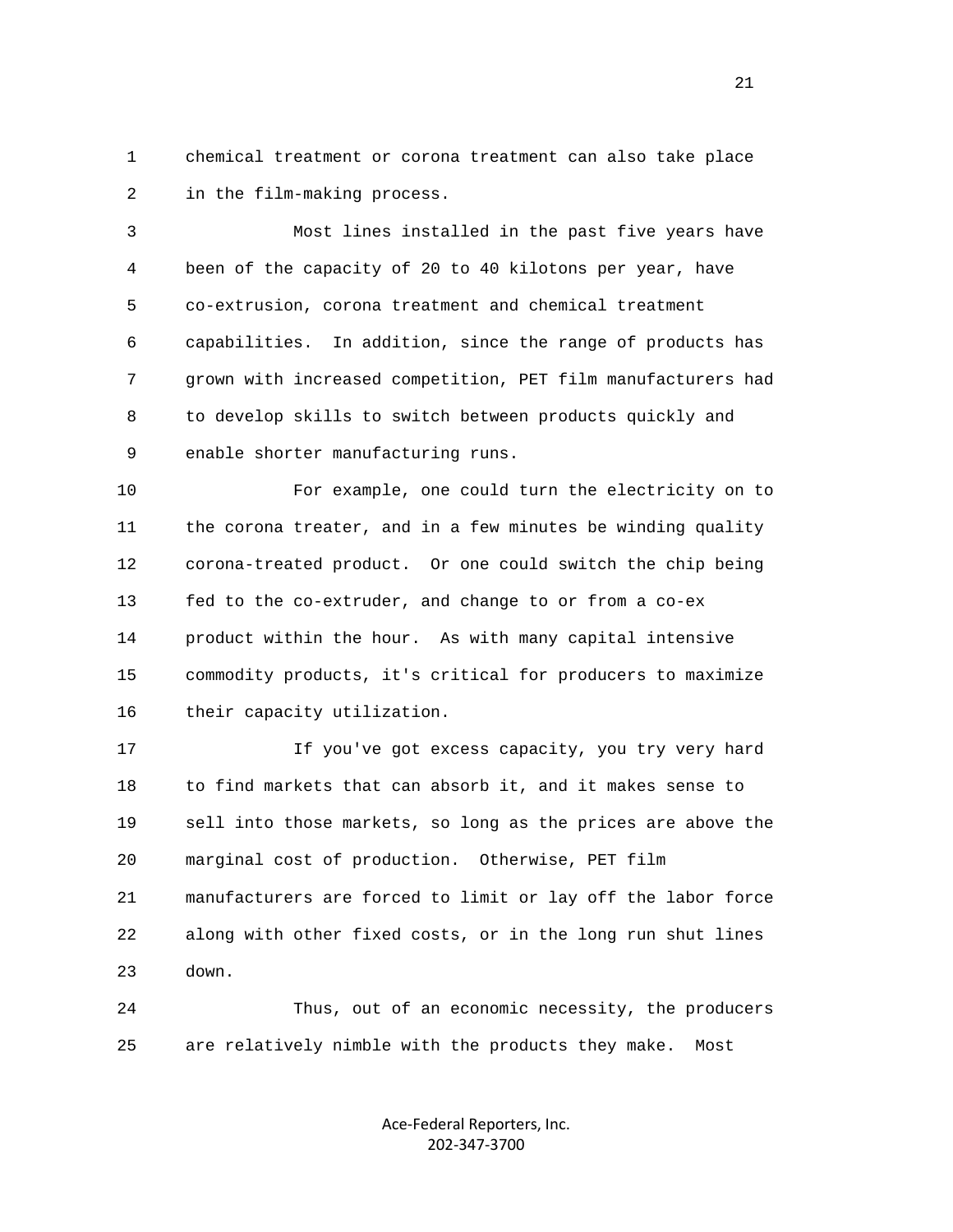1 modern film lines can produce both mono-extruded and 2 co-extruded films, and most producers have the ability to 3 switch quickly between film types in response to demand. 4 Producers in Brazil, China and UAE all have these 5 capabilities, and they all have the same economic incentives 6 to use as much of their capacity as they can possibly do. 7 With respect to Brazil specifically, I understand that 8 Terphane has portrayed the orders as being mainly about low 9 end commodity PET film. 10 Not so. I was involved in the original 11 investigation, and can confirm that because we in the U.S. 12 industry produce a full spectrum of products, and we were 13 being injured or threatened across that full spectrum of 14 products, the order scope accordingly covered almost all PET 15 film save for very limited carve-outs. 16 In fact, prior to the order, we saw Terphane 17 exporting low price PET film to the United States, to a 18 variety of markets, and it was in response to that behavior 19 and the threat it posed to the U.S. industry that we 20 initiated a petition.

 21 Terphane says that it exited the market for 22 subject PET film in the U.S. because it wanted to focus on 23 value-added products in its home market. But Terphane's 24 10.21 film, which it says is non-subject, is a widely known 25 commodity packaging film.

> Ace‐Federal Reporters, Inc. 202‐347‐3700

22 a set of the state of the state of the state of the state of the state of the state of the state of the state of the state of the state of the state of the state of the state of the state of the state of the state of th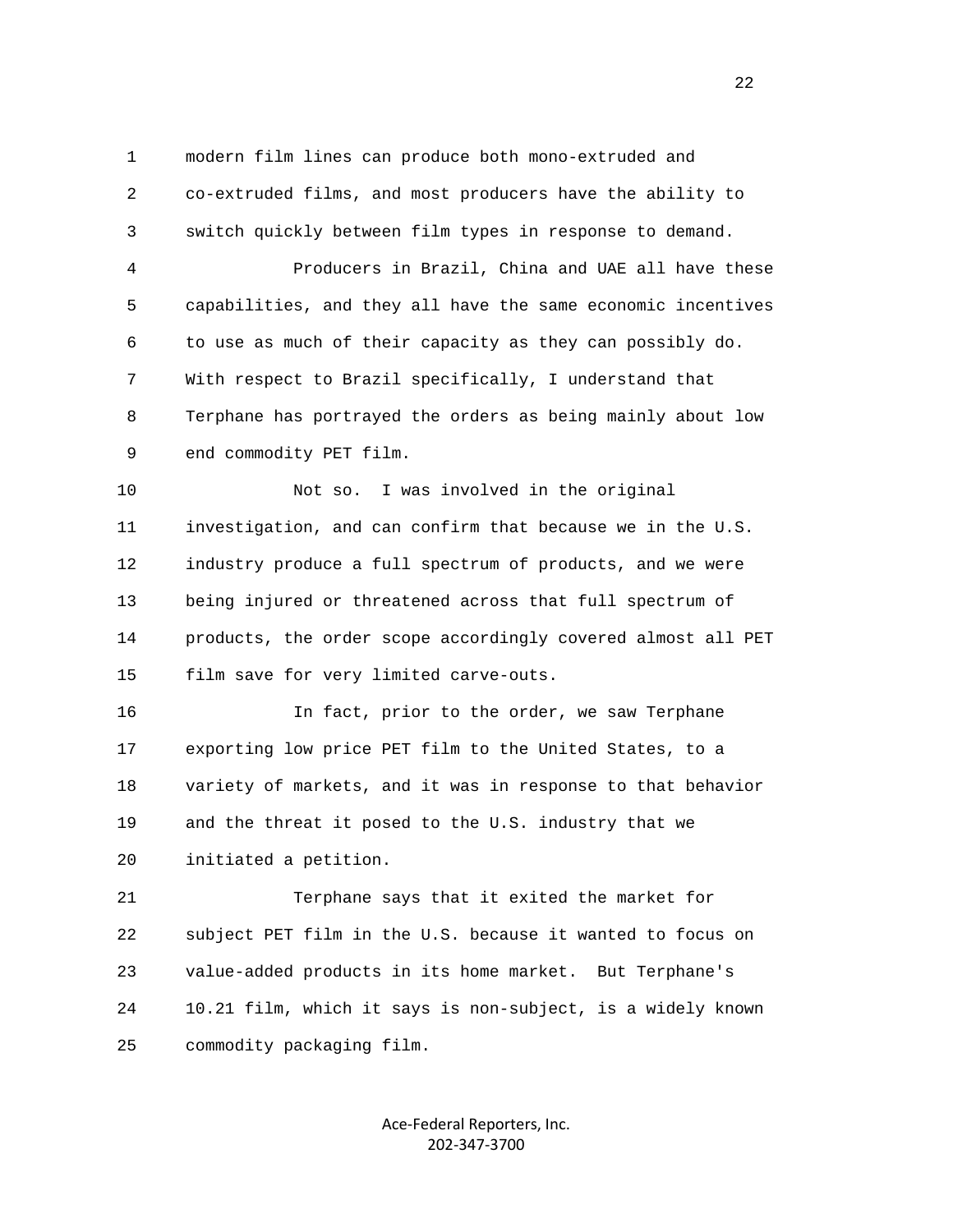1 We compete day-in, day-out against the product in 2 many commodity packaging markets, with prices as low as a 3 dollar a pound. But not all customers who print on PET film 4 can use a co-extruded product for their application. Many 5 customers prefer to print or laminate to plain or 6 corona-treated film, which are by far the largest volume 7 products in the U.S. It would most easily fill excess 8 capacity of a new line.

 9 It would be economically advantageous for 10 Terphane to be a one-stop shop, and walk into a customer to 11 sell a full range of films, including subject, plain and 12 corona-treated products. Based on my company's experience, 13 continuation of all the orders, including Brazil, is 14 critical. As you'll hear, the global market is awash in 15 capacity. Prices are weak and falling, and my company had 16 to both close plants and shut down individual lines during 17 the previous five years.

 18 Each of the subject countries represents a 19 threat, and if you revoke the order on Brazil, you'll be 20 giving Terphane an attractive outlet for their excess 21 capacity and carte blanche to resume dumping and taking 22 sales from us. Now Carlton Winn will talk about the global 23 market in more detail.

 24 STATEMENT OF MR. CARLTON WINN 25 MR. WINN: Good morning. My name is Carlton Winn

> Ace‐Federal Reporters, Inc. 202‐347‐3700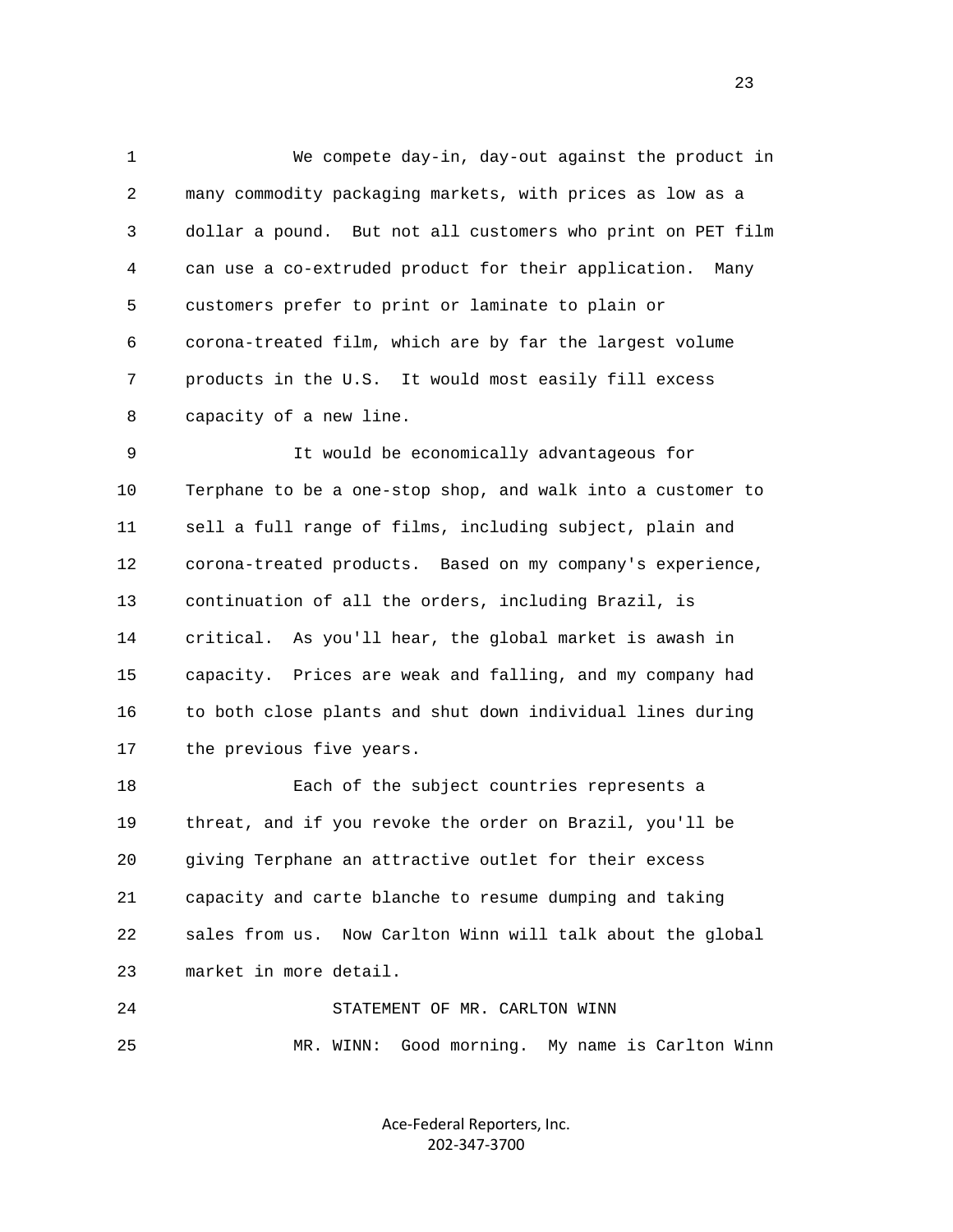1 and I work for Mitsubishi Polyester Film. I'm the director 2 of purchasing and administrative affairs and I've worked in 3 the polyester film industry for 32 years. Mitsubishi 4 manufactures, researches, markets, and sells polyester film 5 here in the United States. We have facilities in the United 6 States, Japan, Germany, Indonesia, and China.

 7 Today I'm going to discuss the global situation 8 in the PET film industry exports to the U.S. market from 9 subject countries and the conditions subject exports 10 encounter when they arrive. I will also discuss the impact 11 that low-priced imports from Brazil, China, and the UAE 12 would have on the struggling U.S. industry.

 13 So there is currently a massive global oversupply 14 that has become particularly acute over the last five years. 15 The subject countries have each contributed significantly to 16 this situation and are poised to add to the global 17 oversupply glut in the near future.

18 A primary driver of the current oversupplies is 19 typical for the cyclical commodity businesses. With an up 20 tick in demand, new supply rushes in coming on stream as 21 demand recedes and crashing prices. Overall while the PET 22 film demand is projected to grow at a moderate rate to brisk 23 pace over the next few years, depending on the market, the 24 increases in global capacity will far exceed that rate. 25 This oversupply situation applies to all three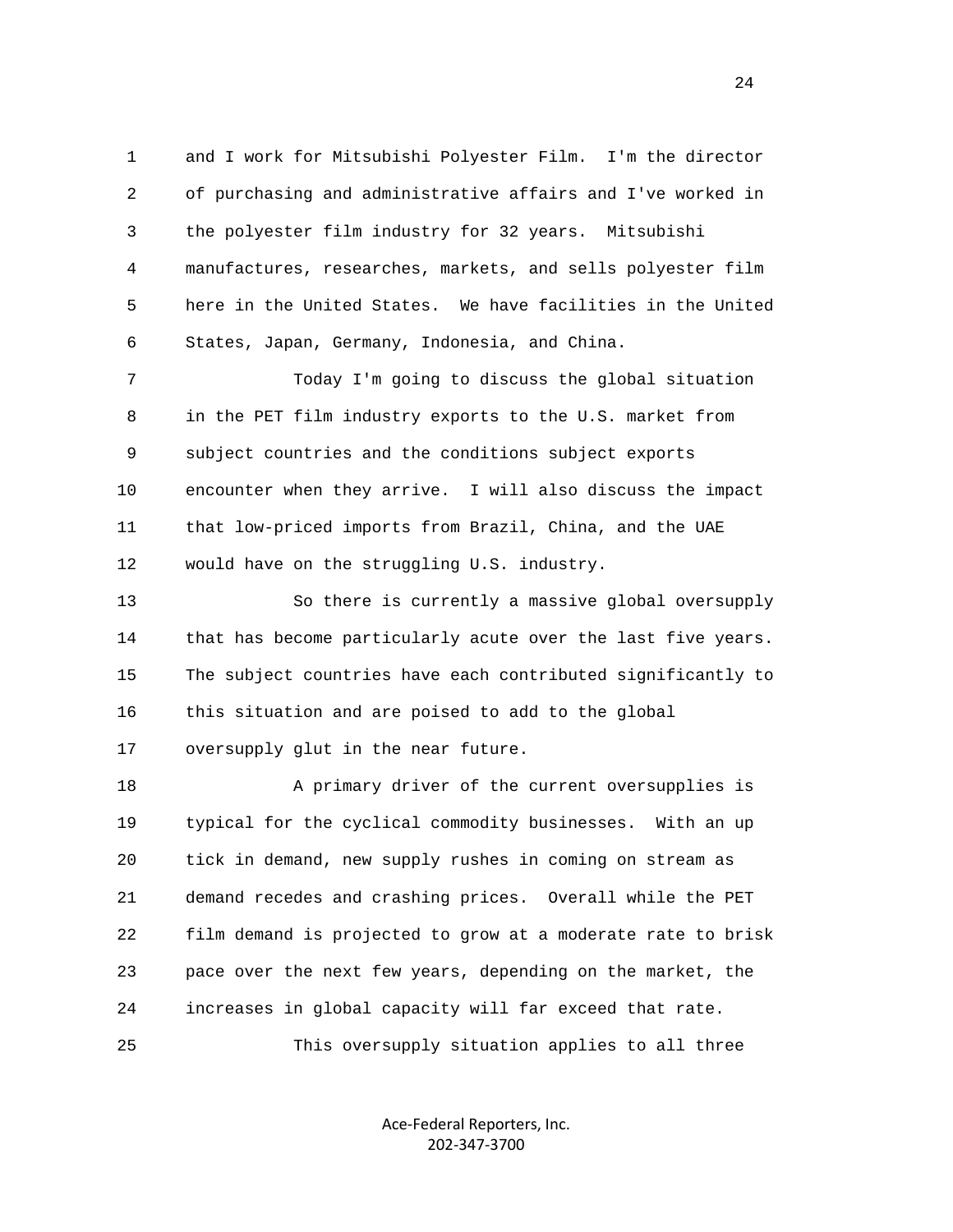1 subject countries in this review, China, the UAE, and 2 Brazil, all three countries have or are about to have 3 significant excess capacity. The massive capacity buildup 4 in China and the UAE has been occurring for a while now and 5 our understanding is each of those subject country 6 industries is operating at relatively low capacity 7 utilization rates leaving them ample, idle capacity to be 8 directed at the U.S. market.

 9 More recently, Terphane in Brazil has gotten in 10 on the capacity expansion game. Terphane is in the process 11 of bringing on a 30,000 metric ton PET film line on stream 12 which will almost double their capacity. By next year we 13 understand that they will be able to use a significant 14 percentage of that capacity.

 15 Meanwhile, another competitor, OPP Films has 16 begun production on their own 30,000 metric ton PET film 17 line in Peru. Based on our understanding of Brazilian and 18 Latin American demand, there is far more capacity than 19 regional demand alone could absorb.

 20 Latin American demand is projected to grow in the 21 near future, but in isolation that growth rate does not tell 22 you very much. Even assuming the best case scenario for 23 Latin American demand, there is an oversupply of PET film in 24 Brazil and Latin America now and will increase in the next 25 year or two. And if you have more capacity than even a

> Ace‐Federal Reporters, Inc. 202‐347‐3700

25 and 25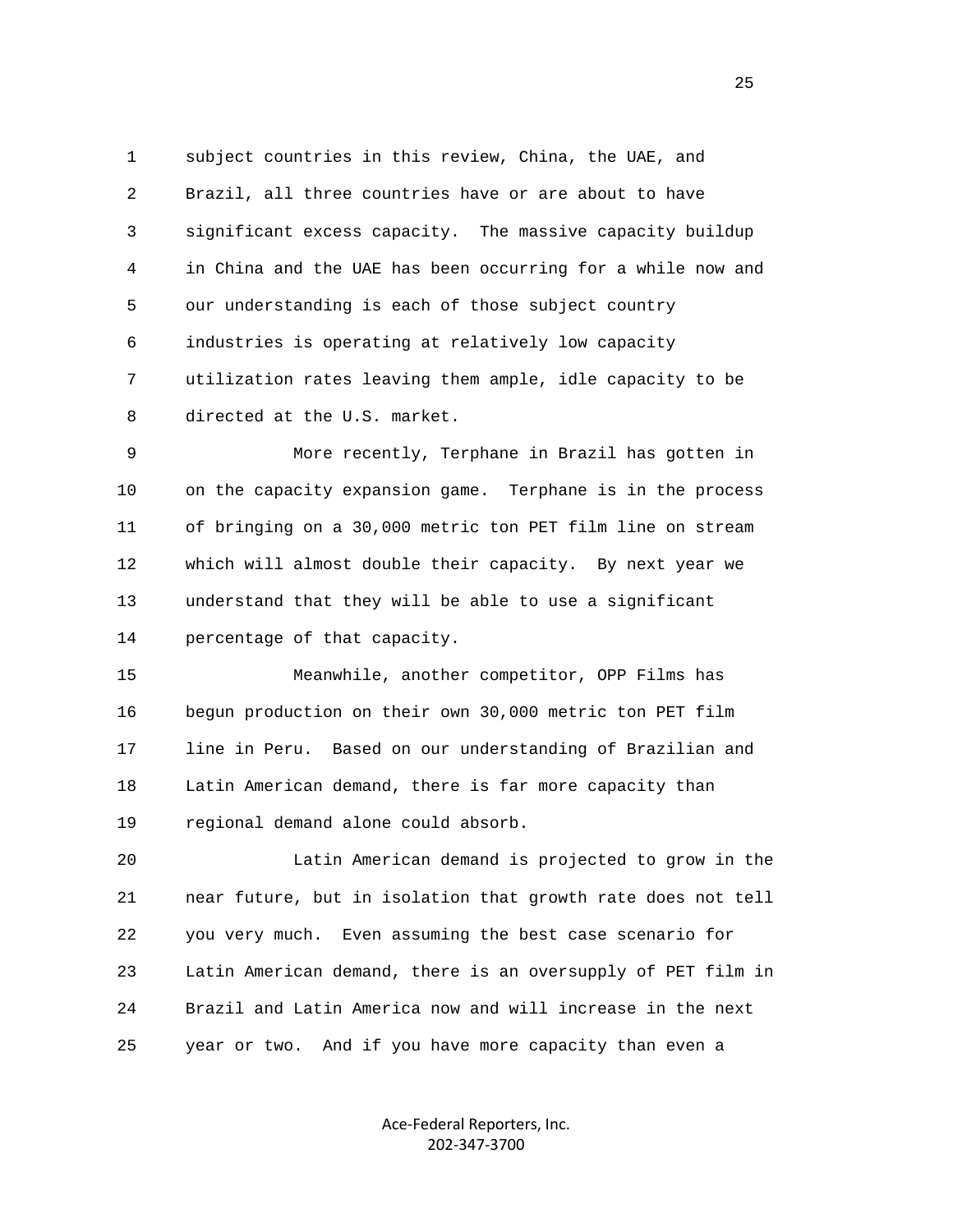1 growing market can absorb, any PET film producer interested 2 in earning a profit will because of their strong incentive 3 to maximize capacity utilization, seek the most attractive 4 alternative market, wherever it's located.

 5 Meanwhile, what we've seen from Terphane's 6 behavior in the marketplace is that like most large 7 producers they have the ability to shift between PET film 8 products and between geographical markets without 9 significant difficulty. The United States is the most 10 attractive export market globally right now and we see no 11 reason why that would change going forward. Particularly if 12 Terphane were given the opportunity to sell into the U.S. 13 market without antidumping duties.

 14 Our antidumping duties remain on products from 15 China, the UAE, and in Taiwan.

 16 The U.S. market is large and it has significantly 17 higher prices than the other large export markets, primarily 18 Europe and Asia. Most importantly Terphane remains 19 interested in the U.S. market. It continues to export PET 20 film here and revoking the order on Brazil would only expand 21 its ability to do so.

 22 We do not view Terphane's U.S. production 23 facility as a meaningful barrier to Terphane exporting 24 significant quantities of film to the U.S. The facility is 25 really too small to provide a real economic disincentive

> Ace‐Federal Reporters, Inc. 202‐347‐3700

<u>26</u>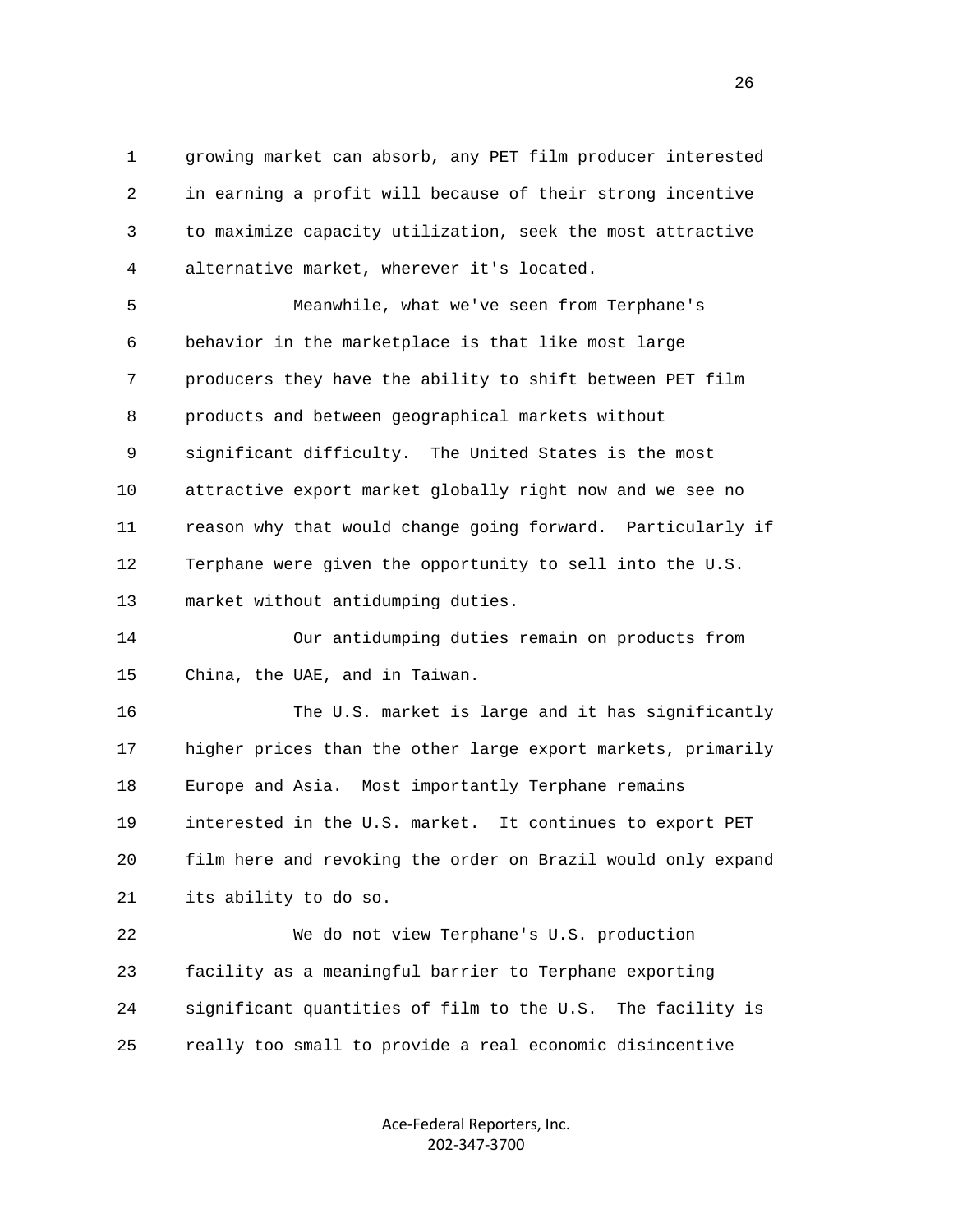1 when you consider the volume of Brazilian film Terphane 2 could sell absent the order.

 3 Prior to the order we believe Terphane was active 4 at many large packaging companies, and the volumes at the 5 time were much larger than the local domestic facility could 6 produce.

 7 I will now turn to competition and pricing in the 8 U.S. market. Even though prices in the U.S. are higher than 9 other export markets, they have actually come down 10 significantly since the brief period of tight supply in 2010 11 and 2011, in large part because of low-priced imports 12 chasing the returns that the U.S. offers. We don't expect 13 these weak prices to go any higher for at least the next two 14 years. So if the orders are revoked, pricing is strong 15 enough relative to other regions to draw in large volumes of 16 subject imports, but weak enough relative to our costs that 17 the U.S. industry will be hard pressed to withstand the 18 pressure from aggressively priced subject imports. 19 Once subject imports are drawn into the U.S. 20 market by its attractive prices, they will compete with each 21 other and with the U.S.-made PET film largely on the basis 22 of price. In the PET film industry producers compete on 23 price to a very large extent.

 24 Moreover, we tend to see prices linked across 25 grades with commodity film use as a reference point. So if

> Ace‐Federal Reporters, Inc. 202‐347‐3700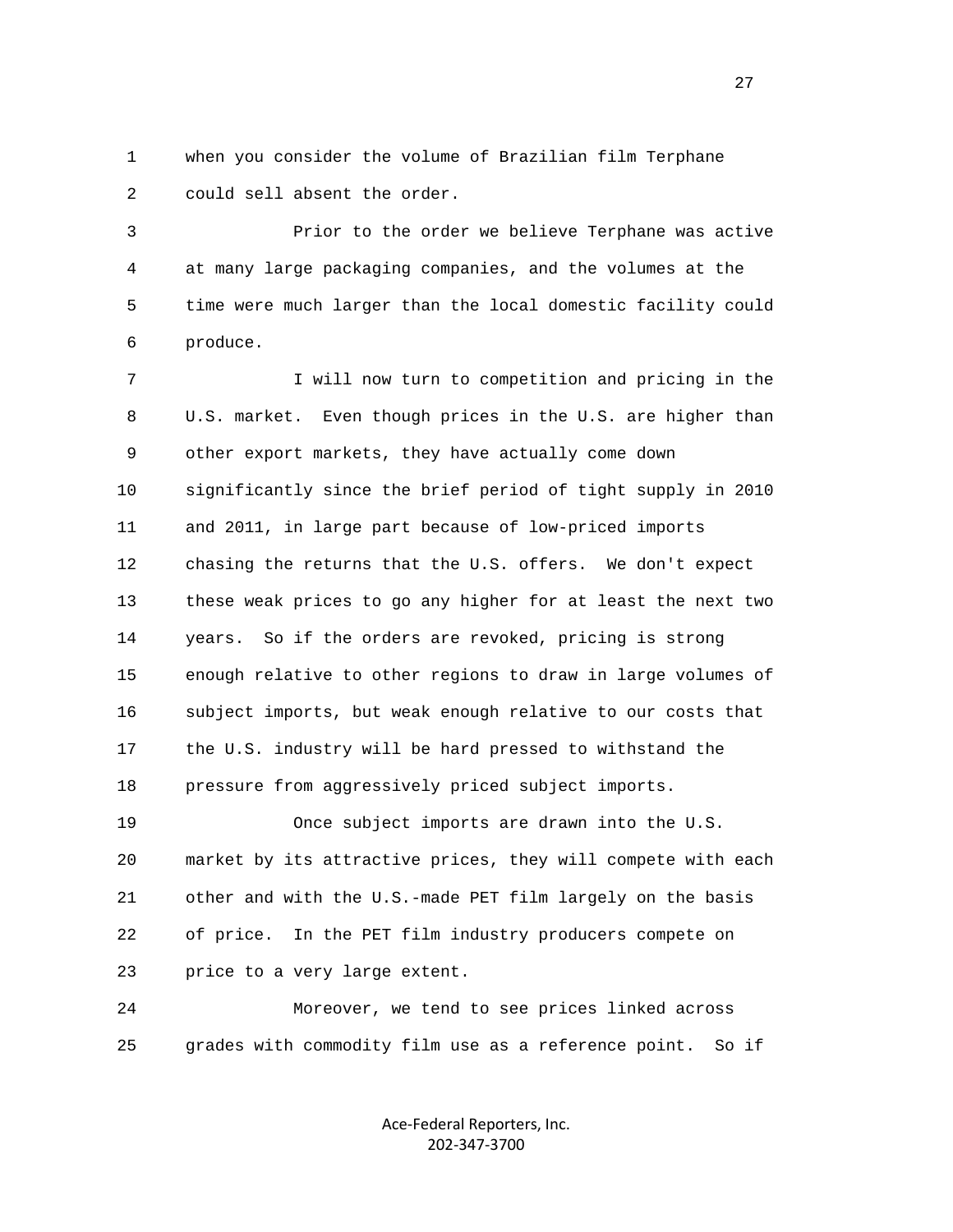1 commodity prices get depressed, for instance, by large 2 volumes of foreign imports, we see that depressing effect 3 travel up the value chain and the news travels very fast. 4 Based on our knowledge of what each subject country produces 5 and their activity in the U.S. market from 2005 onwards, 6 it's clear that they will compete with each other and with 7 the U.S. made PET film.

 8 I understand that Terphane is saying it would 9 compete under different conditions of competition in the 10 U.S. market, but I fail to see any relevant difference.

 11 Terphane says the industries in China and the UAE 12 are much larger, but I can't understand how that affects 13 competition in the U.S. market. If you take the significant 14 packaging film account here in the U.S., Terphane is just as 15 capable of competing for that business as a large Chinese or 16 UAE producer.

17 So I don't see how the other countries having 18 more firms or being bigger in the aggregate makes a 19 difference in terms of competition. From my perspective as 20 a U.S. producer, the competitive analysis is pretty 21 straightforward. Would they be here in significant volume? 22 Yes. Their behavior prior to the order and economic 23 necessity demonstrates that. Would their product compete 24 with Chinese and UAE film on the basis of price? The answer 25 is yes again. There's no dispute there. Would they

> Ace‐Federal Reporters, Inc. 202‐347‐3700

28 and 28 and 28 and 28 and 28 and 28 and 28 and 28 and 28 and 28 and 28 and 28 and 28 and 28 and 28 and 28 and 28 and 28 and 28 and 28 and 28 and 28 and 28 and 28 and 28 and 28 and 28 and 28 and 28 and 28 and 28 and 28 an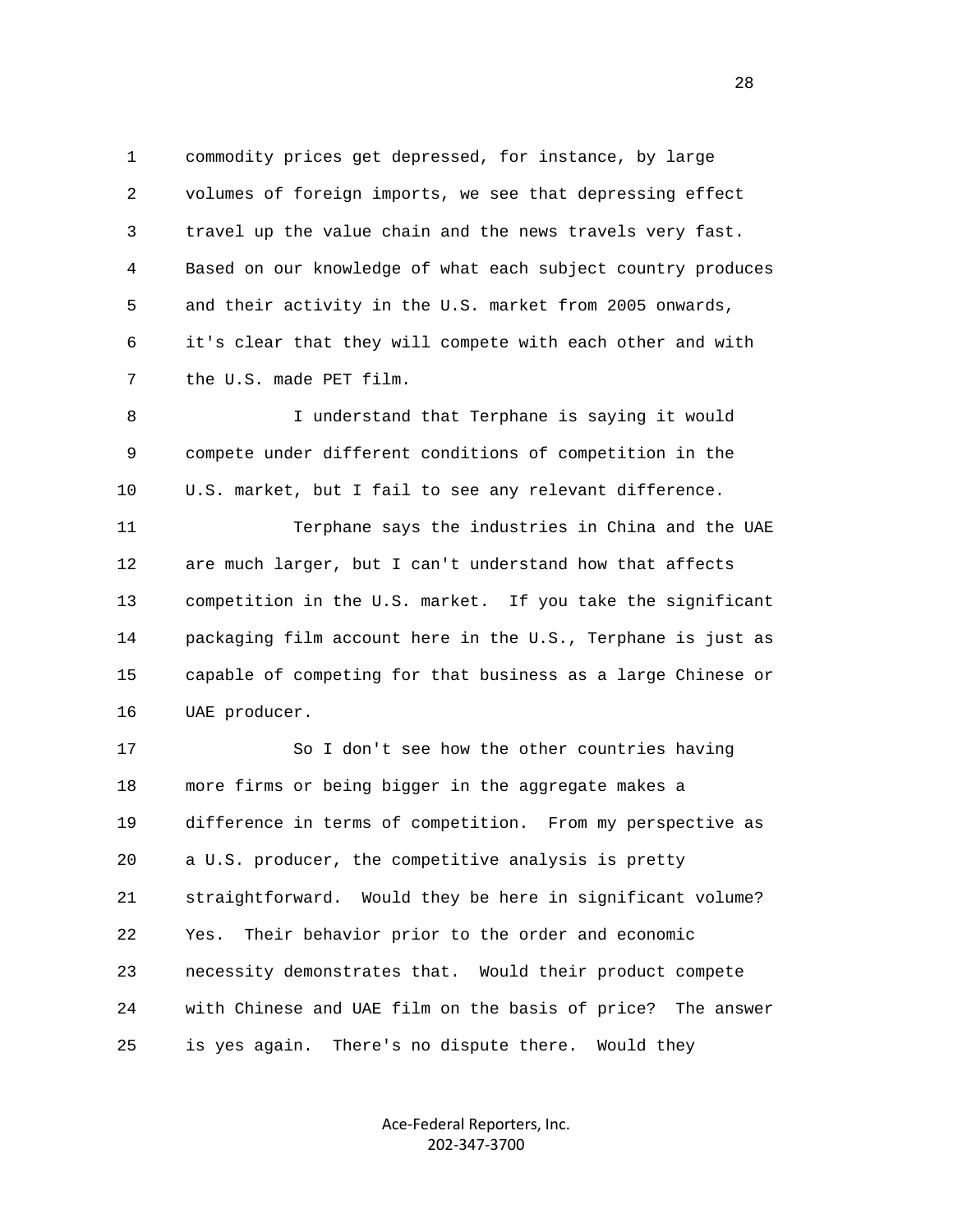1 suppress, depress, and undercut our prices? Absolutely 2 especially given our experience with them preorder. 3 In addition Terphane supposed curtailment of 4 subject exports to the U.S. market is, in my view, no 5 indication that it won't boost exports to the U.S. market if 6 the Brazil order is revoked. 7 Shifting between existing markets is not 8 difficult. PET film producers do it all the time. But 9 finding new markets isn't even an issue for Terphane with 10 respect to the U.S., it's already here. It has an 11 established U.S. importing sales and production presence. 12 Terphane also is well-known by large U.S. customers and we 13 believe they do have a presence at most large packaging 14 customers. 15 Terphane would have every reason to provide these 16 and other customers with the full range of its films at 17 significant volumes. 18 There's a premium in the PET business to being a 19 one-stop shop and offering the full range of films. It can 20 only help if a producer is able to offer its customers 21 foreign grades that it can't produce domestically for either 22 technical or capacity-based reasons. 23 I also understand that Terphane is depicting 24 itself as a higher-end, value-added, specialty supplier. Is 25 this accurate? Perhaps no. First, its films compete across

> Ace‐Federal Reporters, Inc. 202‐347‐3700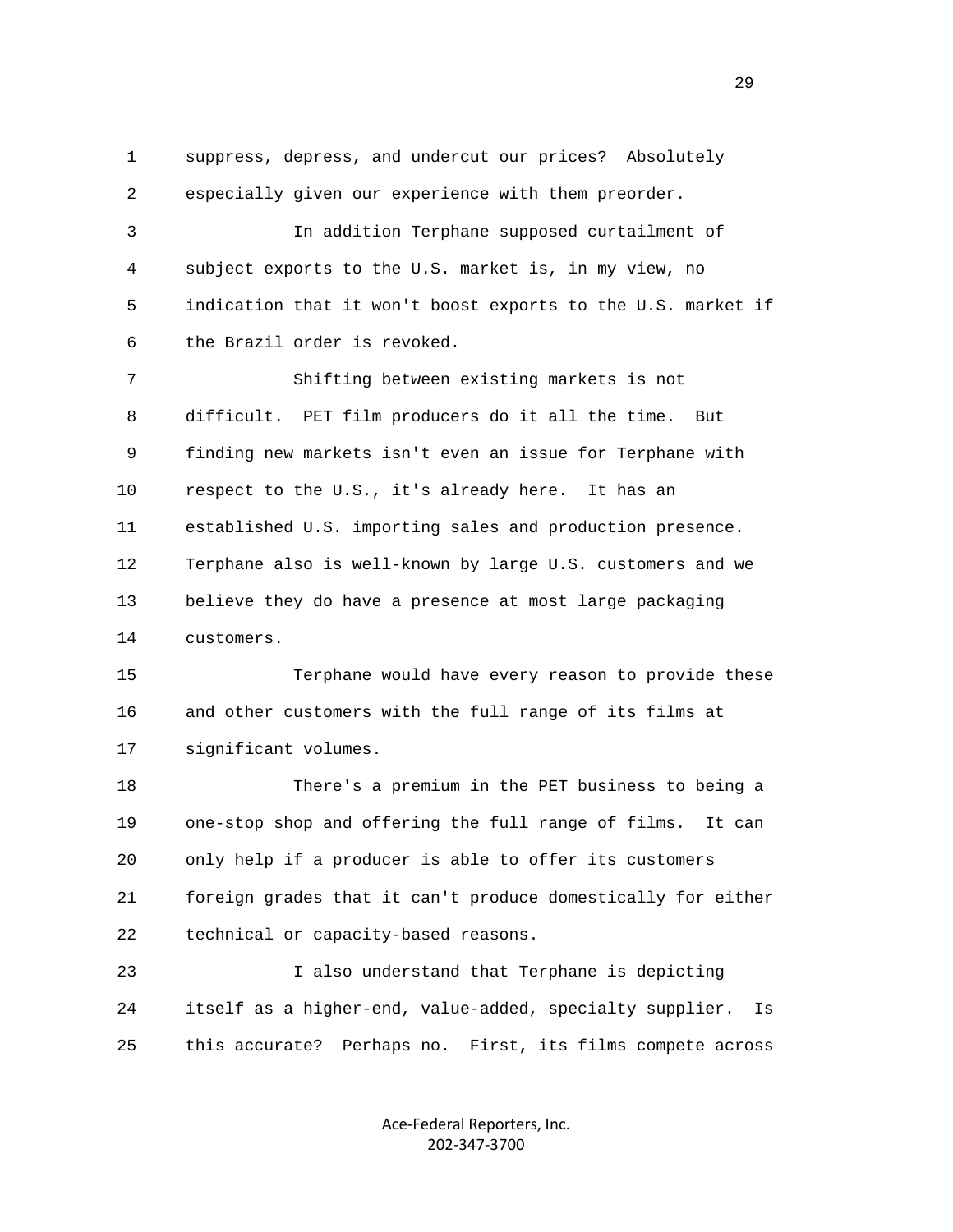1 the same market segments as ours and the other U.S. 2 producers.

 3 Second, many producers would like to be 4 exclusively high-end suppliers that it's simply not a 5 realistic strategy for any U.S. producer in the current 6 environment to focus only on specialty. Our operation 7 requires a very high occupation rate which includes a 8 footprint of commodity films and specialty films to reach 9 our economic result.

 10 A producer of significant size like Terphane just 11 can't sell enough higher-end films to sell out its lines so 12 they have to make films across the full spectrum. If you 13 revoke the order, Terphane would be handed a big, attractive 14 market that according to its economic interests it would try 15 to serve from the low end to the high end.

 16 So from my perspective there's no difference in 17 the subject countries products, their abilities, and 18 economic incentives, and the conditions under which they're 19 likely to compete in the U.S. market if the orders are 20 revoked.

 21 For example, I would expect to see large 22 packaging accounts filling offers from China, the UAE, and 23 Terphane of Brazil and using those offers to demand price 24 cuts from U.S. producers or else we lose the business. In 25 other words, we get hammered from all sides.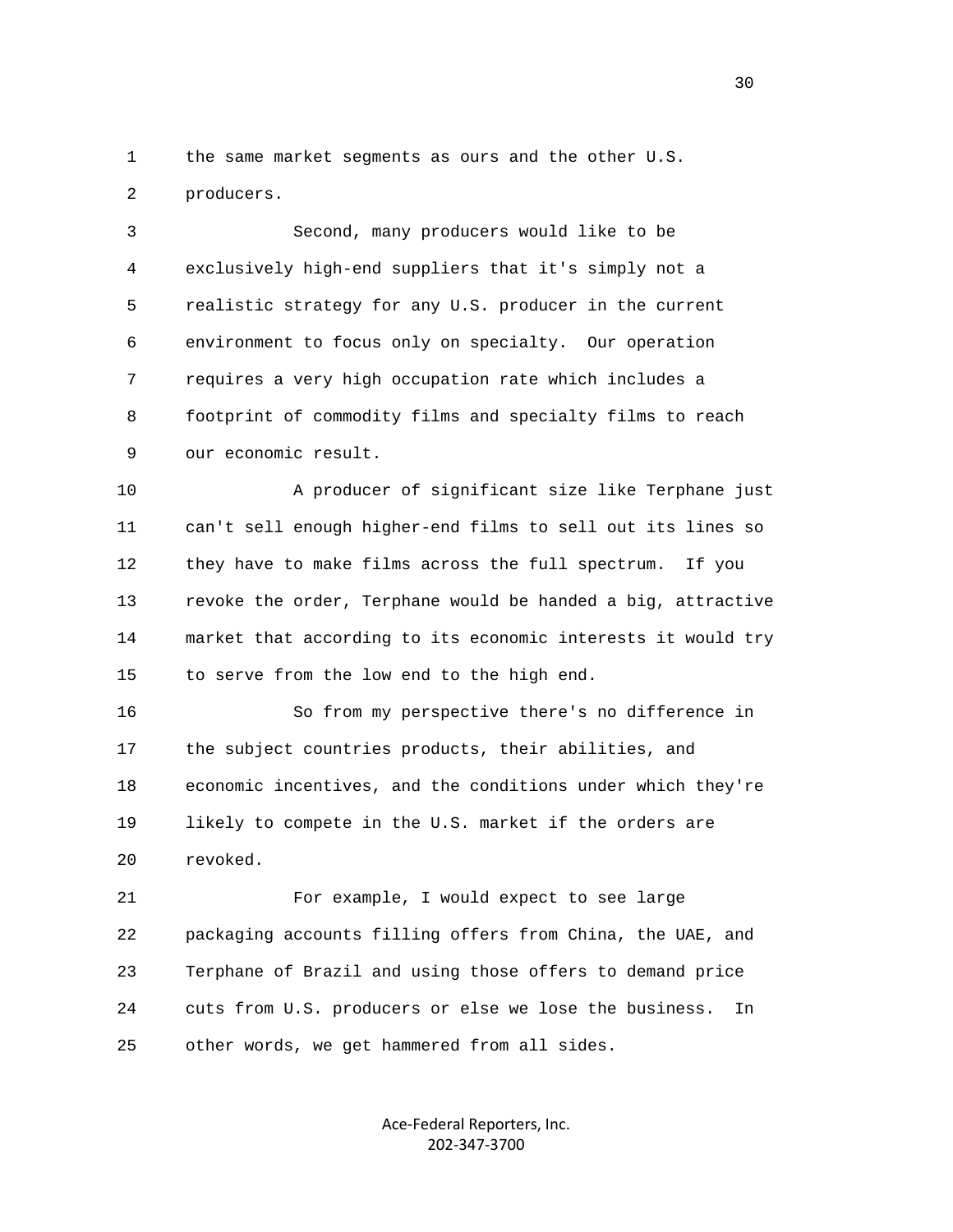1 I will now turn to the impact that subject 2 imports will likely have on the U.S. industry, particularly 3 in the light of our industry's vulnerable condition. At the 4 time of the Commission's original investigation dumped 5 Brazilian, Chinese, and UAE imports were the primary threat 6 to the U.S. industry. Subject import volumes from all three 7 countries were rising, they were systematically undercutting 8 U.S. producers' prices and the threat of material injury 9 loomed. The imposition of the order helped mitigate this 10 pressure although it did not eliminate it. 11 And since the imposition of the orders, the 12 condition of the U.S. industry, which the Commission 13 recognized as vulnerable at the time, has deteriorated 14 although the industry's condition would be much worse if not 15 for the orders. 16 We've seen decreases in capacity and production 17 over the last five years and witnessed several instances of 18 lines being shut down. Individual market segments such as 19 magnetic film, have all but disappeared, which would in 20 normal times indicate a need for R&D spending to to develop 21 new applications for PET film. 22 Since low-priced imports have continued to

 23 pressure margins, it has been very difficult to justify 24 their R&D expenditures required to ensure the development of 25 new products. This new product development is crucial, not

> Ace‐Federal Reporters, Inc. 202‐347‐3700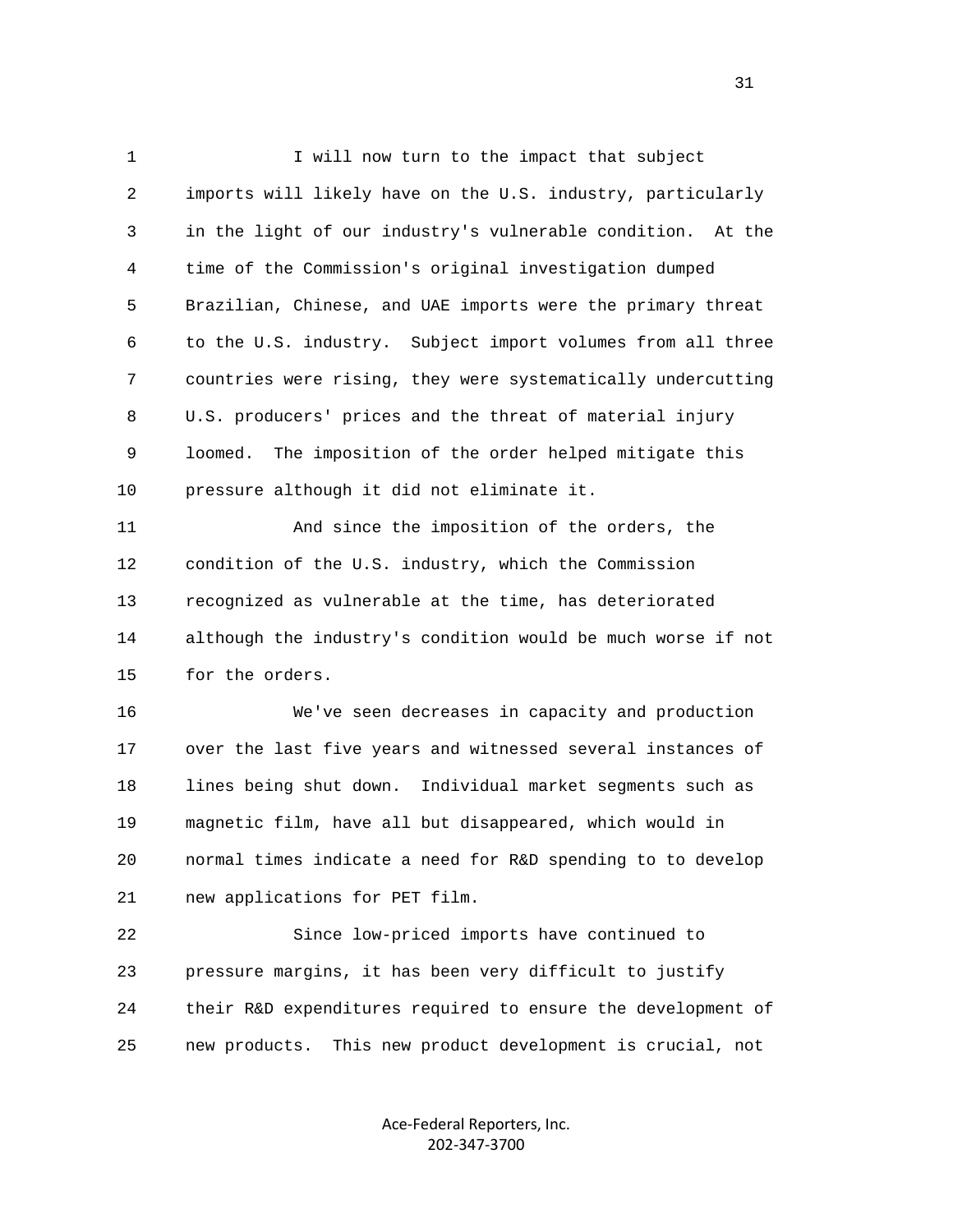1 only to our success, but also our customers' success.

 2 Indeed, increased R&D would be hard to justify given the 3 current climate. The returns on investment in the U.S. PET 4 film market are based on the returns we can get across the 5 full spectrum of products from the commodity product line 6 all the way up to our newest and highest margin product.

 7 The current climate of significant oversupply of 8 global polyester film has reduced margins on almost all 9 polyester film products, not just plain packaging and plain 10 industrial grades.

 11 Revoking the orders now would severely harm the 12 already vulnerable domestic industry. Revoking the orders 13 would vastly expand the available supply of film to the U.S. 14 purchasers which itself would depress prices. Moreover, 15 this additional supply would be low-priced dumped film. 16 We've seen film from the subject countries undercutting us 17 even with the orders in effect. If the orders were revoked, 18 we would see them here at even higher levels.

 19 This dumped film would drag down PET film prices 20 across all market segments. Such prices are broadly based 21 on commodity grade film. Revoking the orders would put 22 incredible strain on us. We'd be forced to close lines, lay 23 off workers, and our ability to reinvest in our product and 24 develop new uses for PET film would be greatly compromised. 25 The flood of low-cost imports would likely overwhelm us in

> Ace‐Federal Reporters, Inc. 202‐347‐3700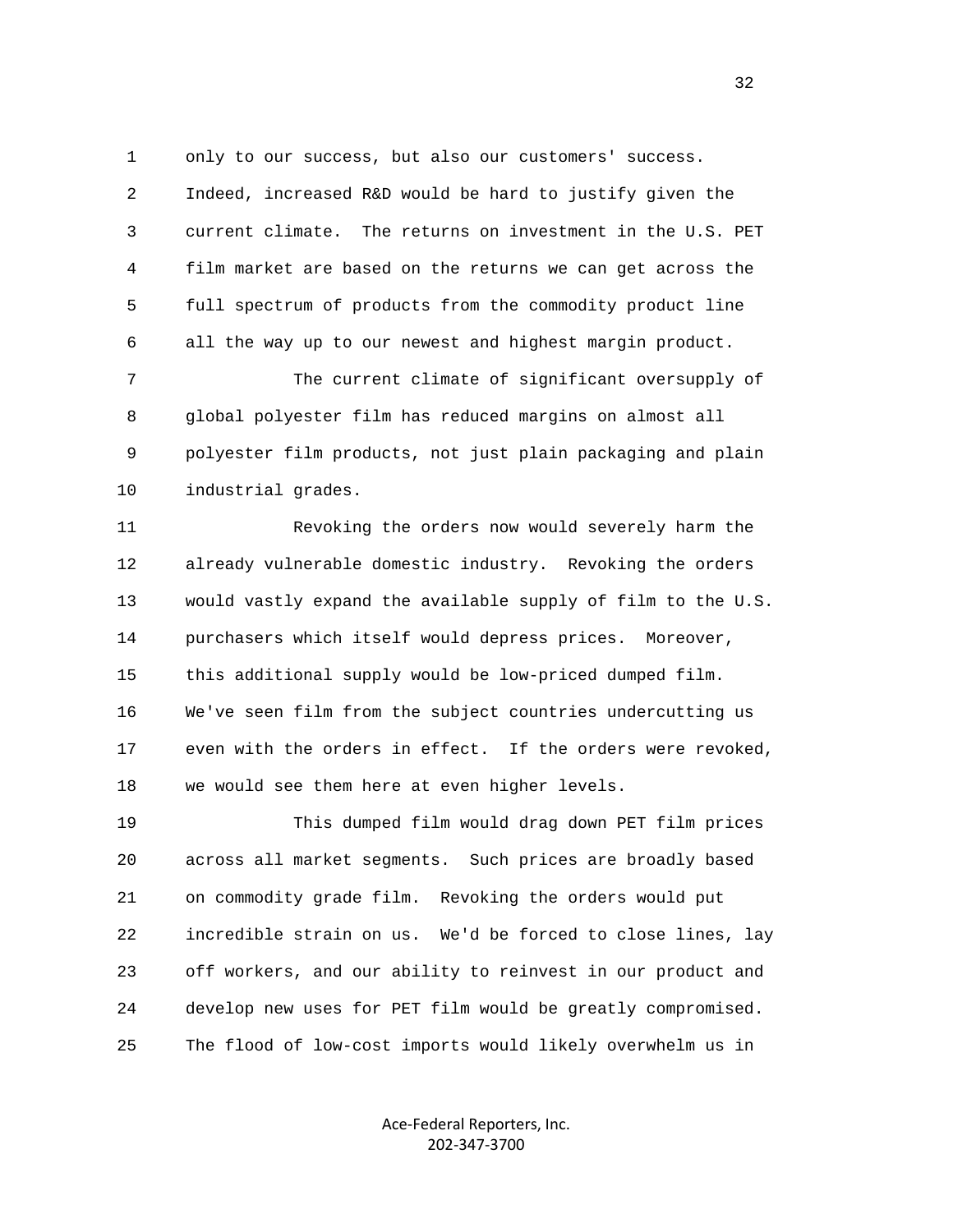1 short order.

 2 Thank you. 3 CHAIRMAN BROADBENT:: Does that conclude your 4 testimony? 5 Okay. Great. 6 MR. McLAIN: Sure does, Madam Chair. 7 CHAIRMAN BROADBENT:: Good. Let's see, I'm 8 trying to get a handle on what drives demand in this 9 industry. It just seems like there are so many different 10 factors and the use of the product is changing and so forth. 11 How do you all estimate what demand is going to be in a 12 given year? 13 MR. WINN: Well, I'll start. Yeah, we do in our 14 region in North America, we do have a full sales force. So 15 we're a total self-contained company. So we'd have a sales 16 force, marketing group. We know all of our customers and we 17 put together detailed analysis each year with budgets and we 18 go out to the customers and we do the best job we can to

 19 discuss with them how they see the market and how they see 20 growth with their products and that information is basically 21 put together once or twice a year and we base our estimates 22 on that type of information.

 23 CHAIRMAN BROADBENT:: Okay. So do you track GDP 24 growth, or are there any other sort of outside indicators 25 that you look at?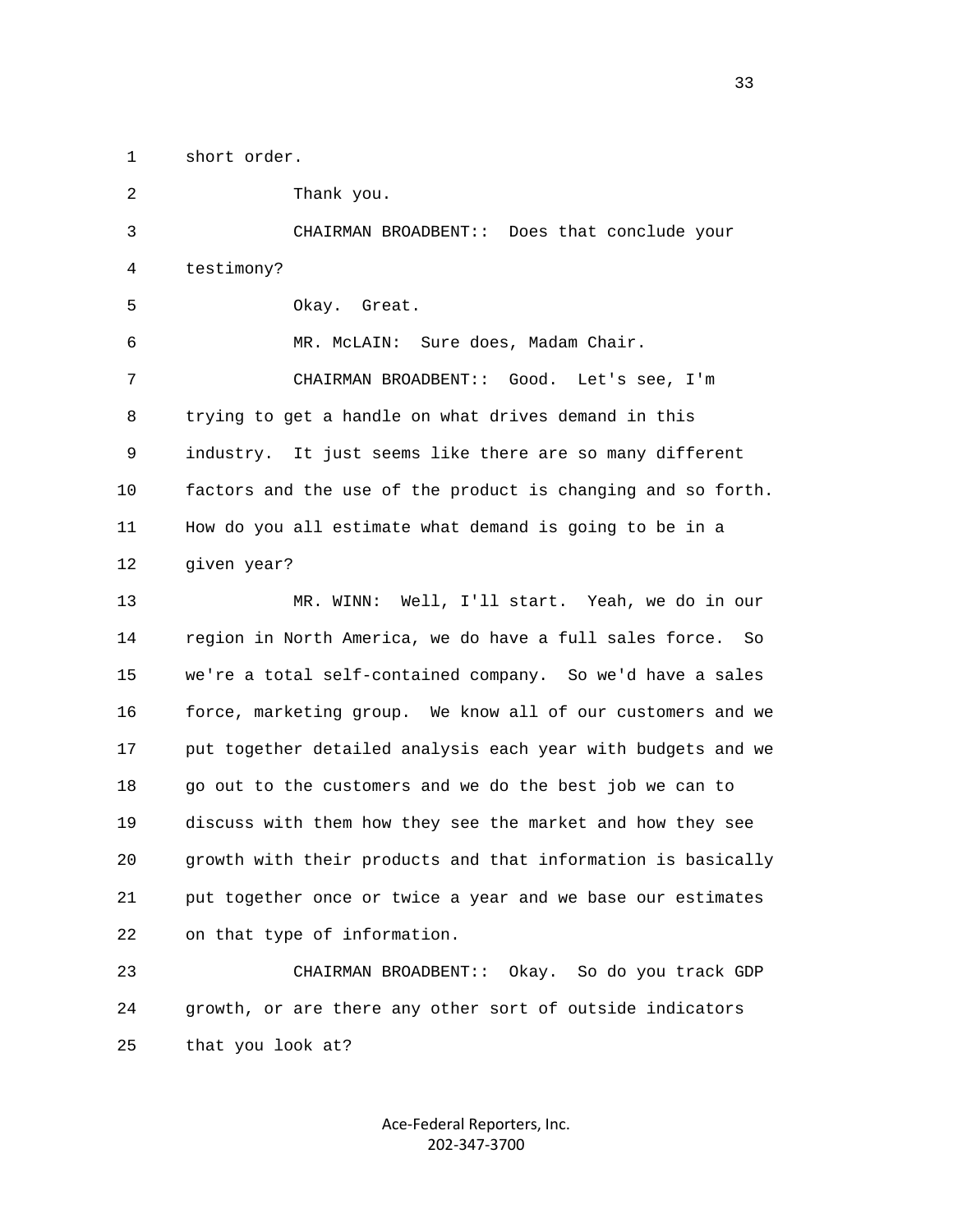1 MR. WINN: We have a -- what is called a CEO's 2 office. There's a group of people that understand that is a 3 person from each of our regions that meet together. 4 CHAIRMAN BROADBENT:: Regions meaning domestic 5 regions, or international? 6 MR. WINN: Well, when we do our estimates, we do 7 a global estimate. Each region does their region's estimate 8 and the CEO office combines the information together. And 9 so there is a global impact and we do understand how the 10 growth in other regions and GDP and frankly oil prices and 11 the cost of our raw materials, how these types of things 12 will impact the cost of polyester film in the future. 13 CHAIRMAN BROADBENT:: Okay. Good. Thank you. 14 **Is it seasonal demand at all?**  15 MR. KASOFF: There are some seasonal time 16 periods, yes. And particularly now we're getting into a 17 period. Quite often it's when factories shut down. Our 18 customers' factories shut down and then do -- they send 19 people home, they don't need as much film, so the demand is 20 low. There are also certain markets where that happens, 21 where there's say packaging markets where getting reading 22 for the Super Bowl, for instance, and there's an excess or 23 solar control films, in the spring, when the summer starts 24 approaching, it picks up a bit. But those are fairly small. 25 CHAIRMAN BROADBENT:: Is the PET film that's used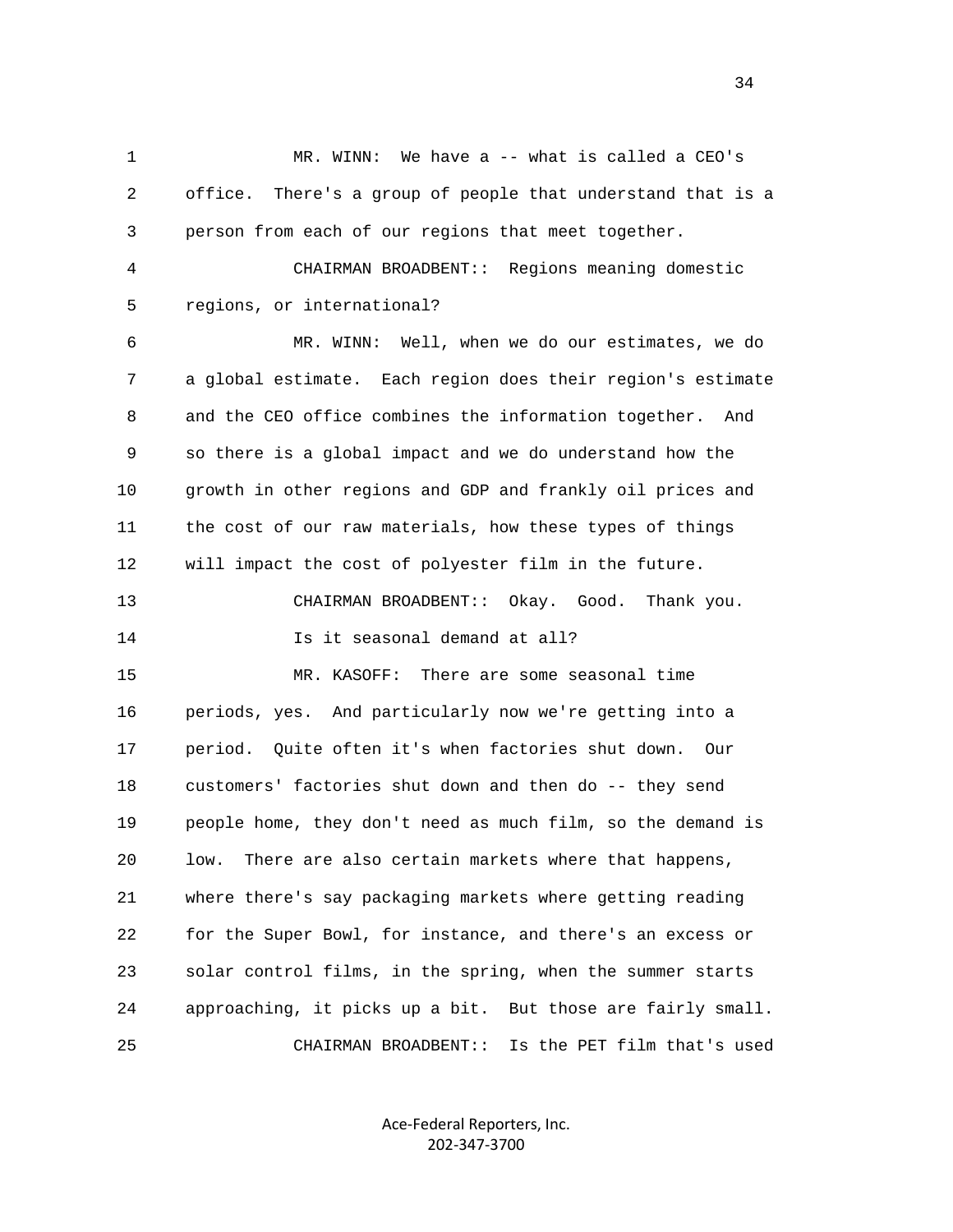1 in the packaging end-use segment a commodity grade product? 2 MR. KASOFF: Well, there's many different 3 products and on the most part it is commodity grade; yes. 4 There are some specialty products though. 5 CHAIRMAN BROADBENT: Okay. And then what end use 6 segments use greater amounts of the specialty grade? 7 MR. KASOFF: I don't know that I could put a 8 specific one. For instance, a stand-up pouch is in like the 9 little tablets for your dishwasher, for instance, some of 10 those come in a stand-up pouch. 11 CHAIRMAN BROADBENT: Right. 12 MR. KASOFF: That's requires some special films. 13 And it sort of depends on the technology of the packaging 14 design. 15 MR. WINN: What I'd like to add in some of the 16 specialty packaging markets there are certain adhesives and 17 certain laminations and other composites that require 18 specialty coatings and specialty surfaces that would entail 19 a specialty type packaging product. 20 CHAIRMAN BROADBENT: Okay. To what extent have 21 new PET polymer production technology changed the industry 22 over the period of investigation, 2008 to 2014? 23 MR. KASOFF: I'm not sure that it has changed a 24 lot in that period of time. You're talking about the PET 25 polymer technology; is that right?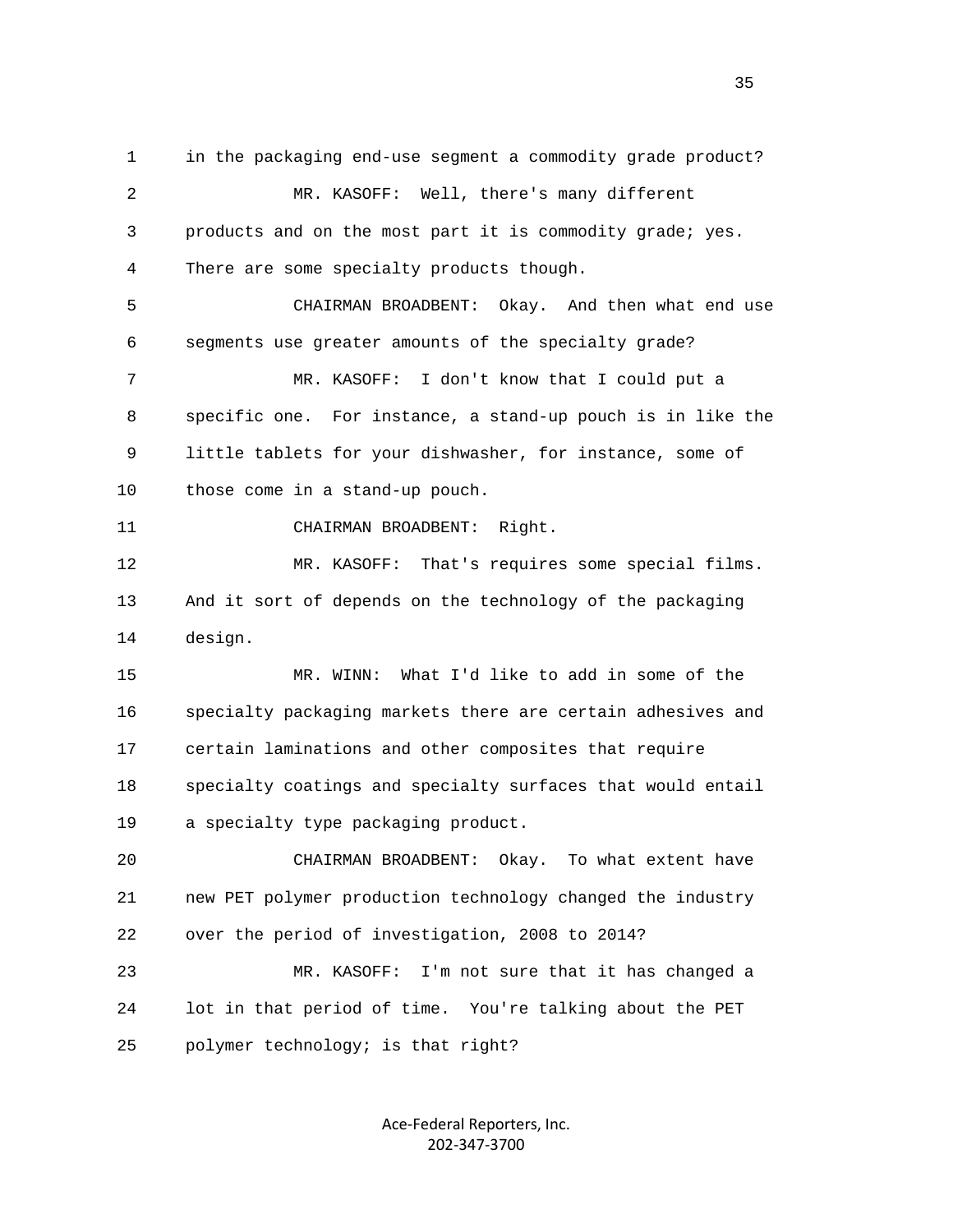1 CHAIRMAN BROADBENT: I guess there's different 2 batch or continuous processes, relative use of purified PTA 3 compared to DMT. 4 MR. KASOFF: Right. 5 CHAIRMAN BROADBENT: Are there trends in there I 6 should understand? 7 MR. KASOFF: Yeah, I think maybe the one 8 significant issue is the raw material some plants run DMT, 9 dimethylteric palate and switch to PTA, the purified 10 terethalic acid as a raw material. That's not a significant 11 factor although it is a change, you know, a major change in 12 raw materials. The other additives that you mentioned there 13 and there are many that can be added -- that the base 14 polymers to get different properties have been around for a 15 while. 16 CHAIRMAN BROADBENT: Okay. And then what's 17 happening in sort of the biodegradable sector? I mean, what 18 changes are you all seeing in demand in that area and so 19 forth for biodegradable packaging products, and do you 20 supply that? 21 MR. KASOFF: We do not supply that nor do we know 22 of any PET film manufacturing that is out there and selling 23 that in the market. We do have some recycled products that 24 contain recycled materials. 25 CHAIRMAN BROADBENT: But these sort of

> Ace‐Federal Reporters, Inc. 202‐347‐3700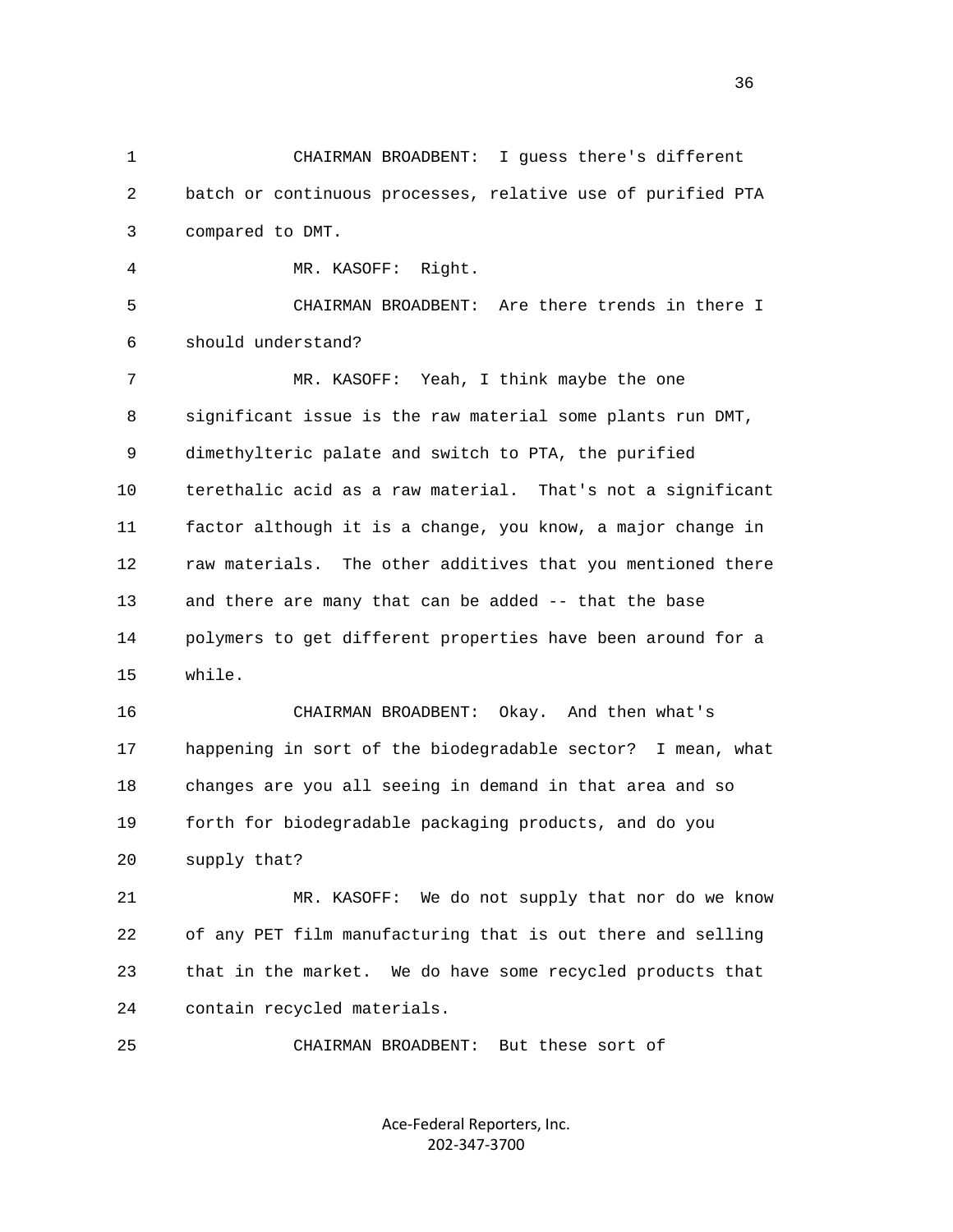1 bioplastics and stuff are competitors to the PET film; is 2 that right, the bioplastics that kind of degrade? 3 MR. KASOFF: I guess there's applications where 4 that is the case, but on the most part, that's not the case. 5 MR. WINN: Yeah, I'll agree with that statement. 6 I think in recent years there have been developments in some 7 of the raw materials. They're not biodegradable, but 8 they're different sources of ways to produce MEG. For 9 instance, you have the green bottle from Coca-Cola, that's 10 made from non-oil type products. 11 CHAIRMAN BROADBENT: Wait, the green bottle from? 12 MR. WINN: There's the Coca-Cola water bottle, 13 the green top, that's produced from a bio -- not a 14 biodegradable, but a bio MEG, that comes from, I believe 15 it's from sugar cane. So that is one difference that is out 16 in the market. But it's more of a marketing, branding a pr 17 that Coca-Cola has opposed to really anything else. 18 CHAIRMAN BROADBENT: Okay. All right. So just 19 to make sure that I understand, there aren't any sort of 20 major PET film production process technologies that have 21 been brought on line in the last five years that kind of 22 changed the competitive big picture of this industry. 23 MR. WINN: Well, what I would like to add, you 24 know, we discussed briefly about resin, DMT versus PTA. 25 CHAIRMAN BROADBENT: Right.

> Ace‐Federal Reporters, Inc. 202‐347‐3700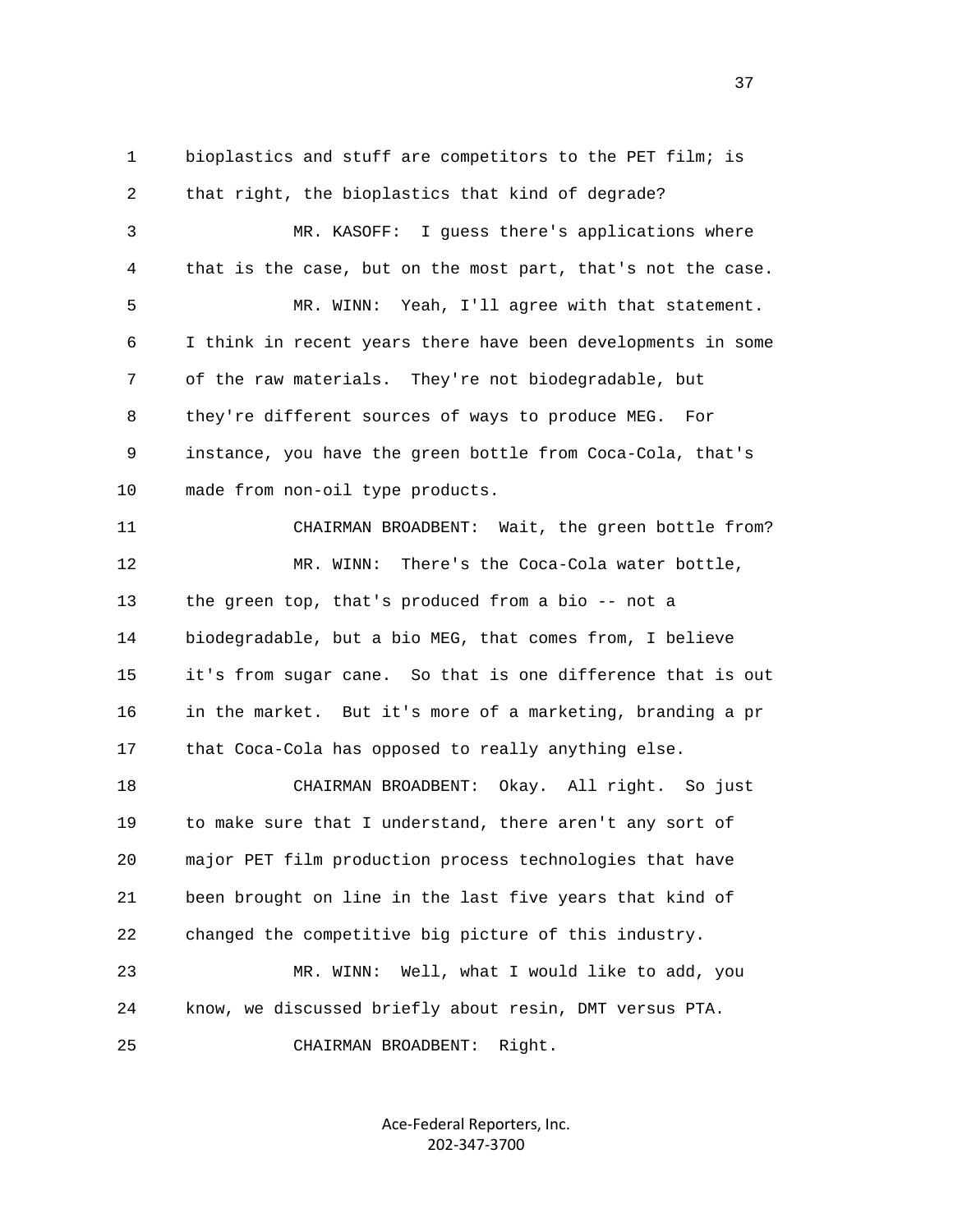1 MR. WINN: But in terms of the production 2 equipment for making the film itself, really beginning 3 before the period of investigation, but it really solidified 4 during this period of time, it was very easy for a person to 5 add capital to go buy a turn-key film line. If they had 6 money, they could go to multiple sources and simply buy -- 7 pay money, buy the equipment, start it up and very quickly 8 be producing polyester film.

 9 Let's say 15 years ago there were only, I don't 10 know, six or seven producers that had the knowledge to put a 11 film line together. So maybe 2005 to present it's a little 12 unfair to say this happened in that time period, but 13 certainly five years before that and solidified in the last 14 five years, that turn-key technology just, you know, the 15 advantage that the big players had, understanding the 16 process so well, we were the only ones that could build a 17 film line producing equipment and that's dramatically 18 changed today.

 19 CHAIRMAN BROADBENT: Okay. So you had sort of 20 stagnant U.S. consumption between 2011 and 2013 and that 21 sort of followed a peak demand year of 2010; is that right? 22 (No audible response.) 23 CHAIRMAN BROADBENT:: Okay.

24 MR. KASOFF: Yes, that's correct.

25 CHAIRMAN BROADBENT:: And what were kind of the

Ace‐Federal Reporters, Inc. 202‐347‐3700

and the state of the state of the state of the state of the state of the state of the state of the state of the state of the state of the state of the state of the state of the state of the state of the state of the state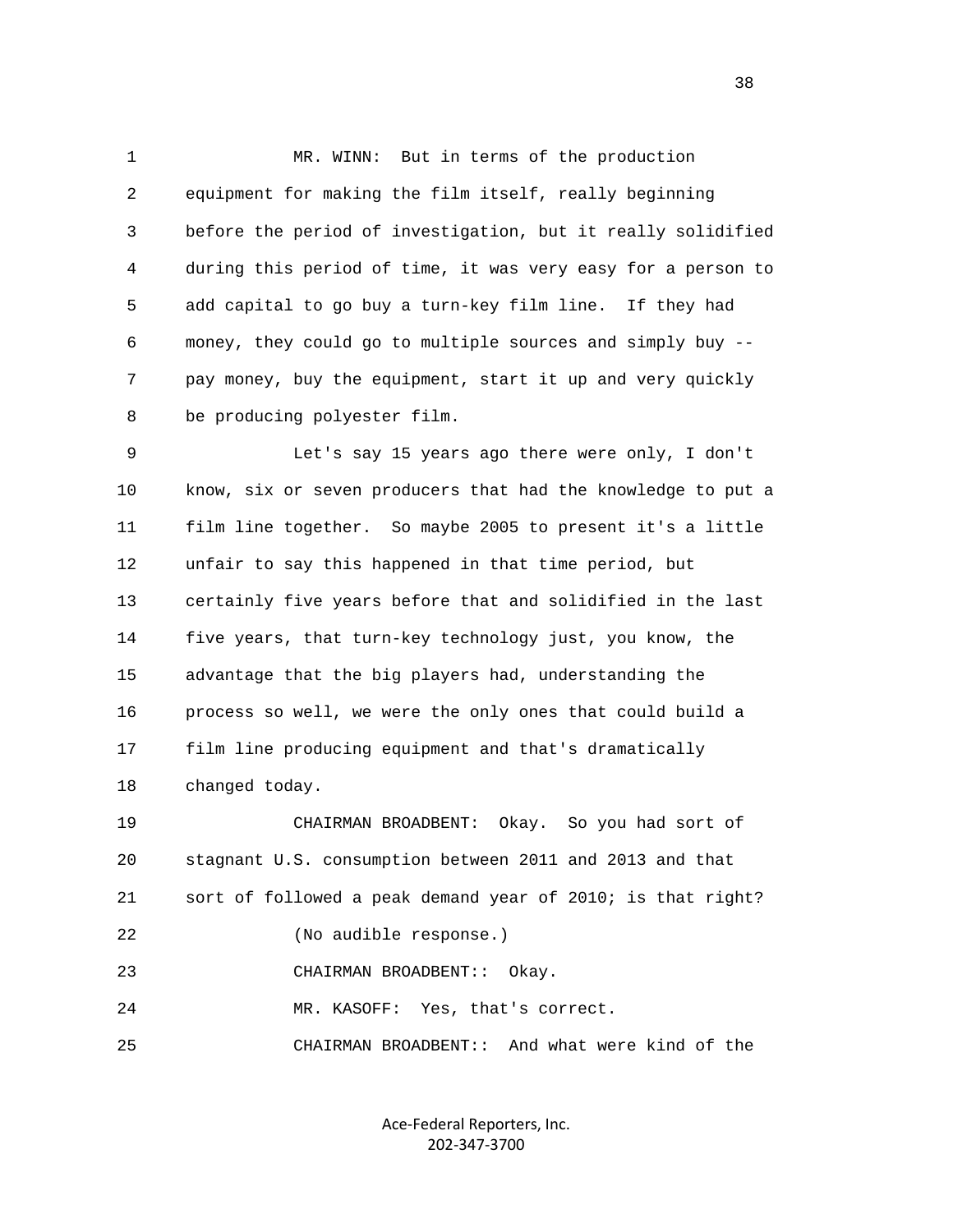1 causes of that stagnant period in terms of demand?

 2 MR. KASOFF: Well, the real aberration is 3 probably the peak period which was after the recession. And 4 people were refilling pipelines and whatnot. 5 CHAIRMAN BROADBENT:: Right. 6 MR. KASOFF: So the growth has been continuing. 7 It's sort of come back down to a modest level and growth has 8 been continuing at some low level. But it's just there's a 9 lot of sectors that just do follow our economy in general. 10 And when the economy is not growing that quickly, our 11 sectors don't follow. So we have films that go into housing 12 built, and cars, and whatnot, and when those are going up, 13 we see that as well. Packaging is sort of usually stable, 14 but there are some ups and downs there as well. 15 CHAIRMAN BROADBENT:: Okay. Thank you. It's 16 amazing the end uses for all of this -- this product. 17 VICE CHAIRMAN PINKERT: Thank you Madam Chairman 18 and I thank all of you for being here today to help us 19 understand these issues. I am particularly interested in 20 the question of what Terphane, Brazil is likely to do in the 21 event of revocation and I am wondering if you could speak 22 specifically to the question of whether Terphane, Brazil is 23 likely to ship subject commodity product to the United 24 States in the event of revocation. 25 MR. KASOFF: In my opinion it is likely that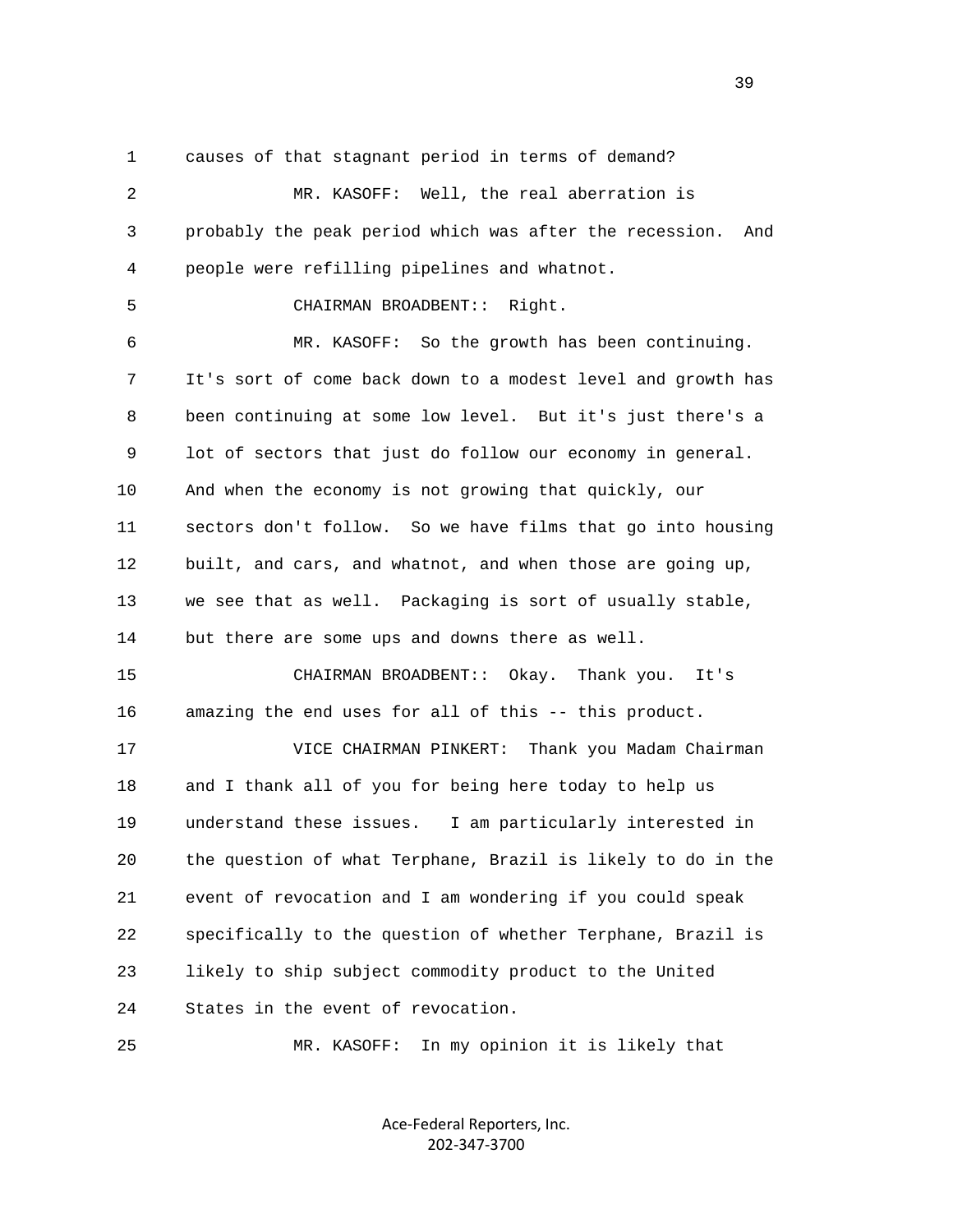1 that's the case. They will have excess capacity because 2 the market is not big enough to absorb all the capacity from 3 the line. The commodity special or non-subject projects 4 and the special subject products have some limited market 5 opportunities. If they want to sell out the line there 6 will be other products basically a plain and are corona 7 treated that will -- that are more readily available. 8 People will buy that our customers will buy that product 9 based on price and really no differences in quality that 10 sort of thing. 11 So we would expect that it's likely that subject 12 material would be shipped from the line. 13 MR. WINN: What I would like to add going back in 14 2007 we discussed the economic viability of our new film 15 line that we installed in 2003. It was not a very big 16 success. So we found ourselves even in our domestic market 17 unable to sell out the film line and so we worked very, very 18 hard not just on the specialty products but the full wide 19 spectrum that that film line could make and we sold it 20 everywhere that we could get an economic return in a fair 21 way. 22 I just have to feel that any person in the 23 region, and we consider the Americas kind of our region,

Ace‐Federal Reporters, Inc. 202‐347‐3700

24 they will find themselves in the same condition and they

25 will be looking for any product that they can sell that is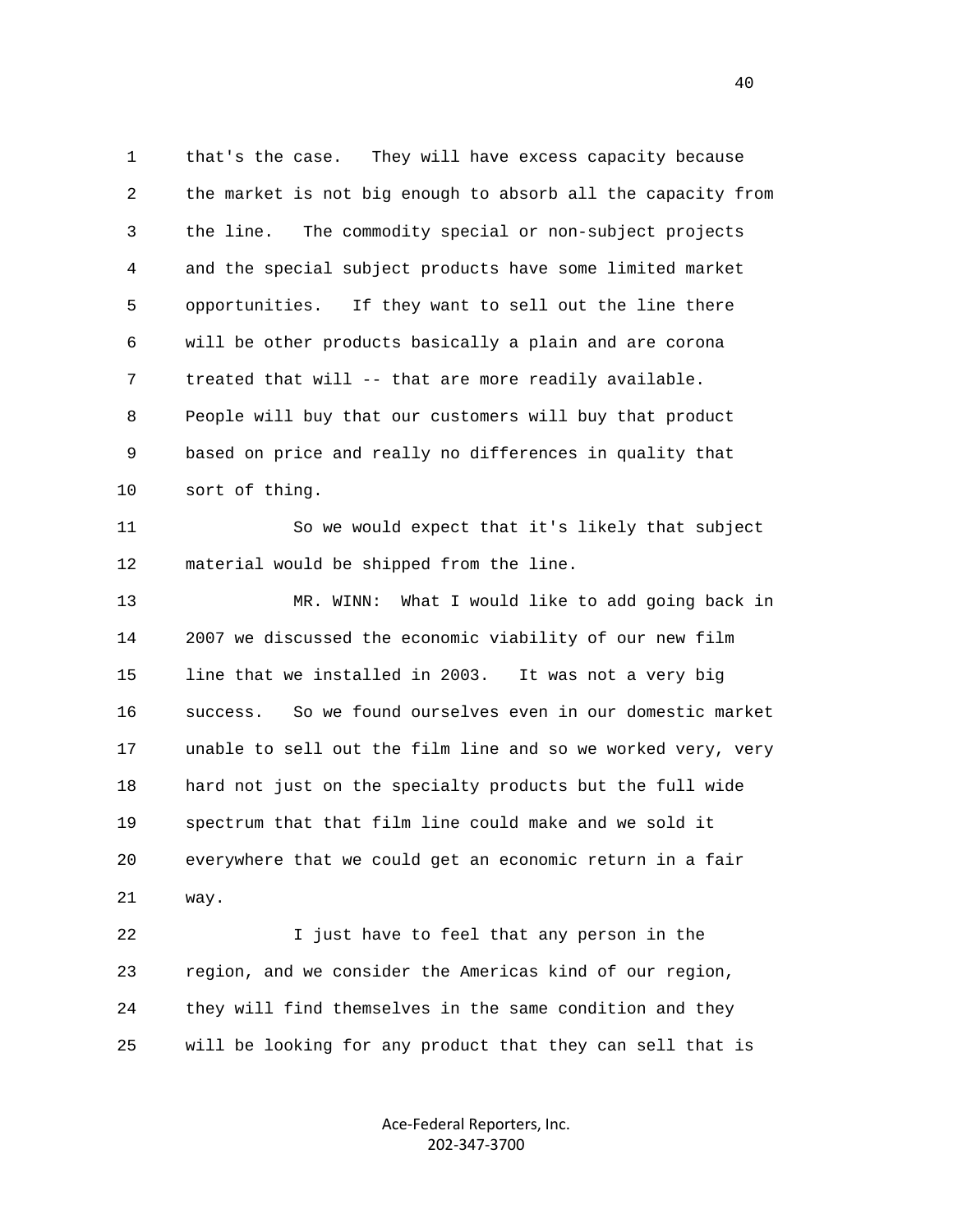1 done in a fair way and they would get an economic return. 2 MR. McLAIN: And I would Vice Chairman Pinkert, I 3 would draw your attention to the trend in subject imports 4 leading up to the order, I think it's dramatic and then it's 5 a night and day difference once that 42% anti-dumping duty 6 comes on. So their product mix is distorted by the effects 7 of the order and then you know, it sort of the traditional 8 factors you look at. Did they have the ability -- yes they 9 have got just way more capacity than they can sell out in 10 their home market in their regional market. 11 And do they have the incentive? Now there is

 12 the general incentive to maximize your capacity utilization 13 as you have just heard the subject films, the corona 14 treated, the chemical treated, the plain film, those are 15 such high volume films that they are prime candidates to 16 fill outlines but then there is the additional attraction 17 the U.S. market of there's a, and I think you just heard 18 from our clients the synergy of being able to be a one stop 19 shop.

 20 Right now Terphane in the U.S. market going out 21 to its customers is constrained in what it can supply unlike 22 some of its competitors. Take the order away and they have 23 the ability and then they have the incentive to say to their 24 customers yeah if you want Co-ex we can get you Co-ex if you 25 want low priced corona treated, chemical treated film we can

> Ace‐Federal Reporters, Inc. 202‐347‐3700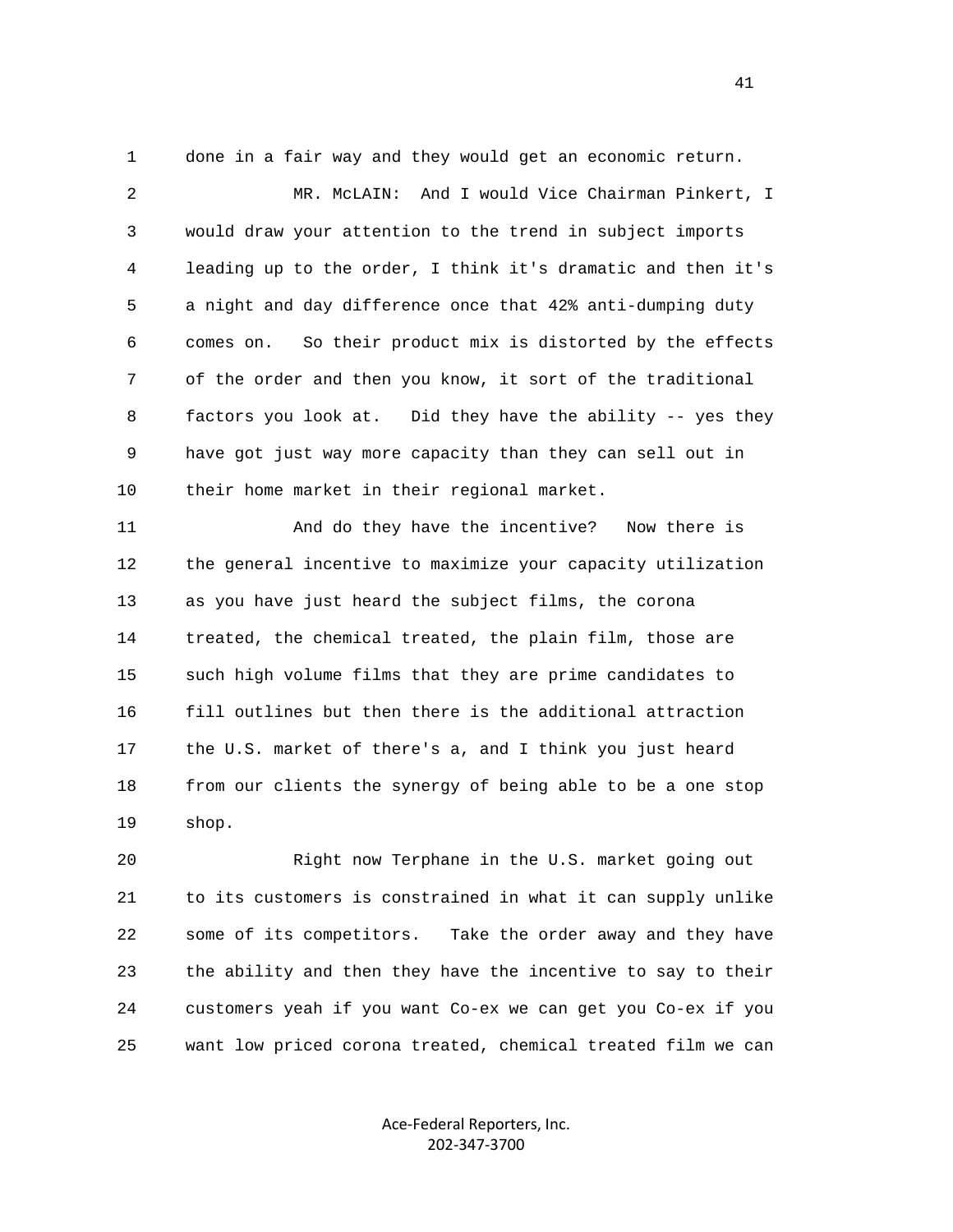1 do that too so we think that's likely based on traditional 2 factors of ability and incentive and their pre-order 3 behavior.

 4 VICE CHAIRMAN PINKERT: Thank you for the 5 post-hearing I think it would be helpful if you attempted to 6 estimate the volume of subject commodity product that's 7 likely to come from Brazil in the event of revocation and 8 then also whether or not there will be a price incentive for 9 Terphane to ship that product, that subject commodity 10 product from Brazil to the United States because of a 11 difference in prices in the United States and Brazil. 12 MR. McLAIN: We'd be happy to do that. 13 VICE CHAIRMAN PINKERT: Thank you very much. 14 Now why wouldn't Terphane's U.S. production operation act as

 15 a disincentive for shipping that product to the United 16 States?

 17 MR. WINN: Well as I have said in my testimony 18 the volume of their local facility in the U.S. is very small 19 so I don't know what there is to protect. Maybe I don't 20 understand the total question or exactly what you know, the 21 answer here or the explanation you are looking for but just 22 from my viewpoint the facility and the volume is so small 23 you know there's nothing to protect.

 24 In our case in our company we have regional 25 companies, we have large capacities in each of the regions

> Ace‐Federal Reporters, Inc. 202‐347‐3700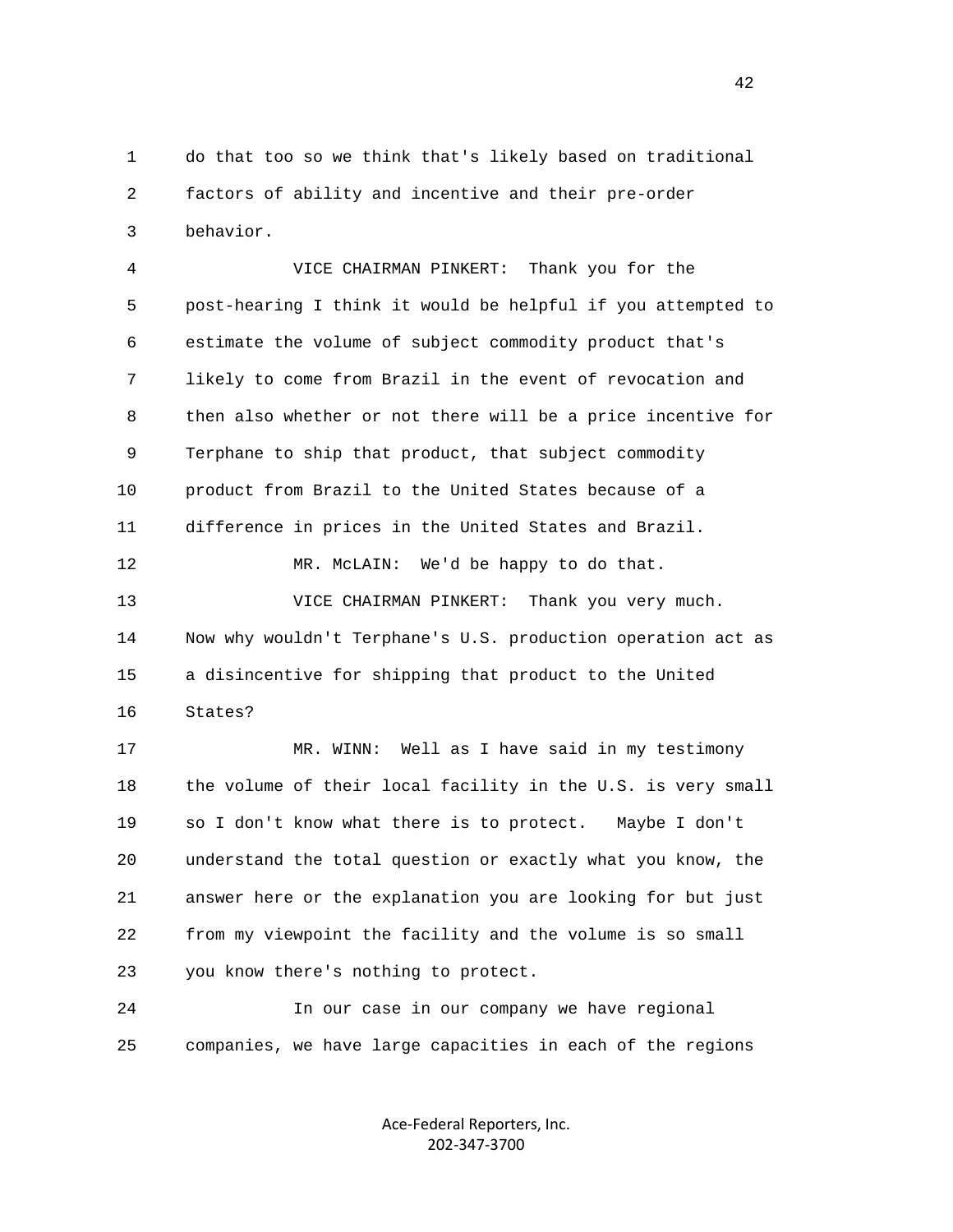1 and in that case it probably would not make sense for other 2 regions to export large quantities of product into the U.S. 3 we would have to shut our facilities down then.

 4 MR. McLAIN: I would just point out that it's not 5 a disincentive right now with respect to non-subject PET 6 film, why would it be a disincentive to subject PET film, 7 particularly as you just said the difference in size. If 8 there was a Terphane, USA similar in scale to Terphane, 9 Brazil that's a much closer question but that's not the case 10 here.

 11 VICE CHAIRMAN PINKERT: Thank you. How do you 12 respond to the notion or to the argument that Terphane's 13 export shipments to all countries have shrunk to a level 14 that represents a small percentage of its total shipments. 15 Doesn't that demonstrate a focus on the home market?

 16 MR. McLAIN: There has been a decline but they 17 have and I think part of that is as the Brazilian home 18 market has been growing and their capacity had been stable 19 but they just have taken the lid off that with the capacity 20 expansion and they have explicitly said more than once that 21 it's for home market and export and it's one thing to say 22 you are focused on your home market but when you have way 23 more capacity than your home market could absorb as 24 independent sources confirm, you have to find something to 25 do with that if you want to stay in business and so that's

> Ace‐Federal Reporters, Inc. 202‐347‐3700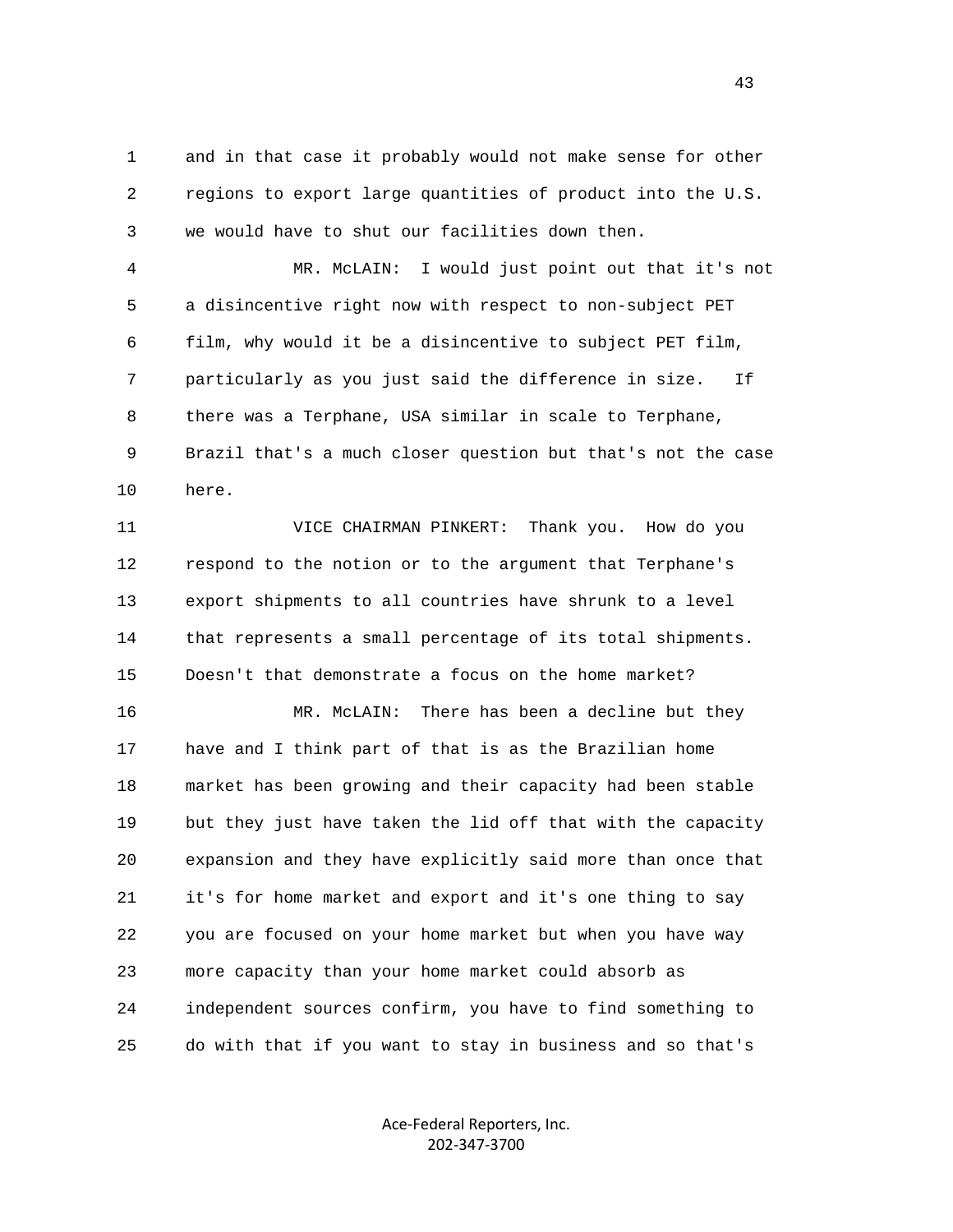1 why we don't think that the you know, 2011-2012-2013 export 2 levels are indicative of what has likely been -- we've given 3 you data on the capacity situation and the supply demand 4 imbalance 2014 and 2015 so it's not speculative, it's based 5 on corroborated data and Terphane's own data.

 6 VICE CHAIRMAN PINKERT: But what's holding them 7 back from shipping to those other export markets, I 8 understand your argument about what's going on in this 9 market because of the orders but what's holding them back 10 with respect to the other export market?

 11 MR. McLAIN: I think in terms of the what you see 12 in their questionnaire data you know that table that runs 13 through 2013 and partial year 2014 you do see the proportion 14 of home market sales increasing but I guess I would go back 15 to that is now they are not freed up to increase exports to 16 all markets. But the U.S. market is particularly important 17 because it has an affiliate here and if you look -- if you 18 look at the relative proportions in 2007, taking that piece 19 of U.S. exports away not only -- U.S. subject imports away, 20 not only changes the product mix significantly between 21 non-subject and subject, it significantly changes the 22 difference between home market and export sales so I think 23 there's multiple factors here to indicate that what we have 24 seen in the past few years is not indicative of what's 25 likely to occur in the reasonable foreseeable future.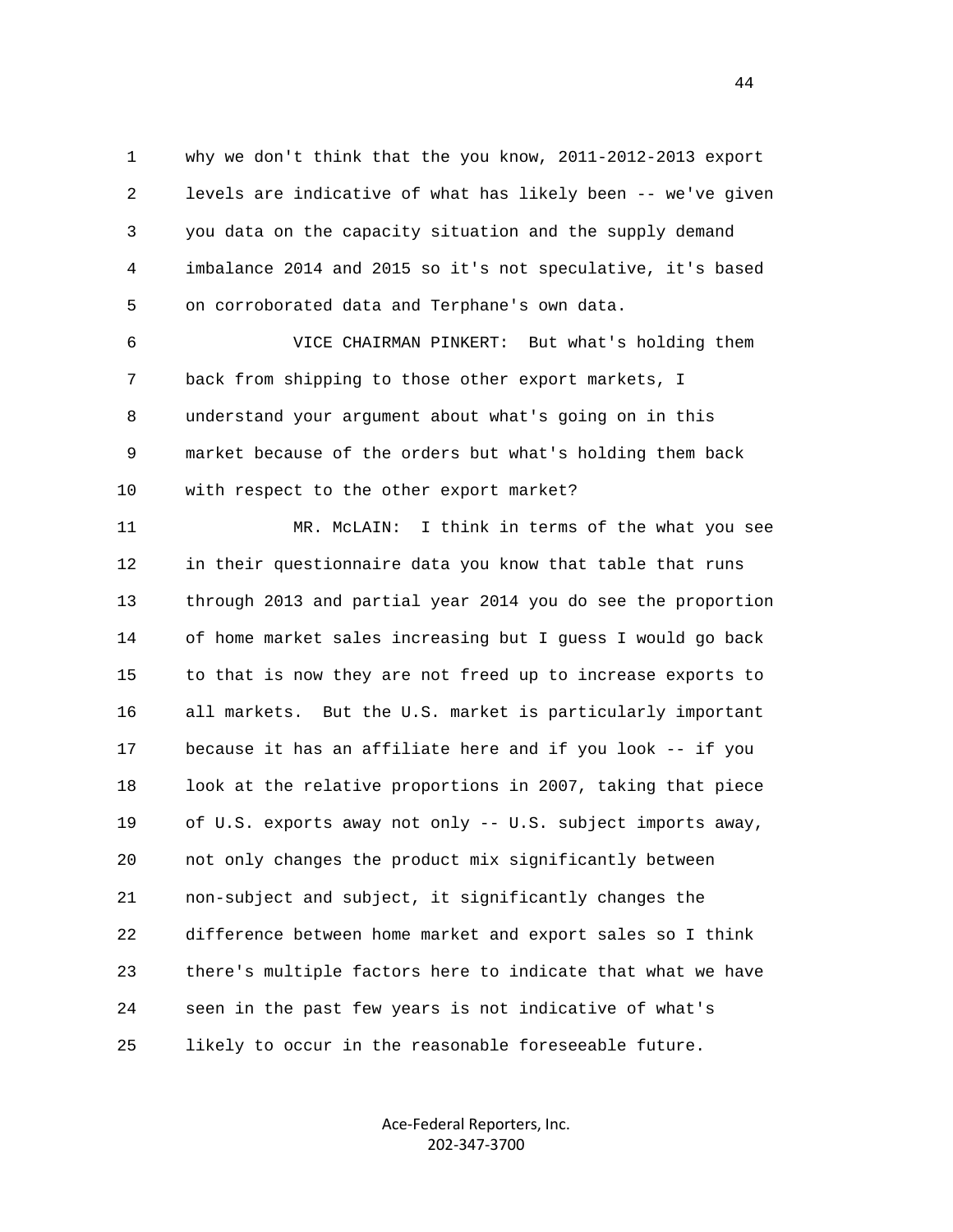1 VICE CHAIRMAN PINKERT: Thank you very much, 2 thank you Madam Chairman.

 3 CHAIRMAN BROADBENT: Commissioner Williamson? 4 COMMISSIONER WILLIAMSON: Thank you I do want to 5 thank the witnesses for their testimony today. Just 6 continuing on the line of questioning Commissioner Pinkert 7 raised I was wondering if you could maybe post-hearing sort 8 of clarify, expand on that argument that you are making 9 about why they would -- Terphane's shipments basically, 10 globally would change in particularly with respect to the 11 U.S. market.

 12 MR. McLAIN: We would be happy to do that and I 13 would just say that we think the record evidence including 14 documents that Terphane relies on heavily very clearly show 15 that there is an across-the-board focus on boosting exports. 16 COMMISSIONER WILLIAMSON: Okay thank you. I am 17 going to ask some of these questions this afternoon but I 18 was wondering if you all had any thoughts on why did they 19 build such a small plant here?

 20 MR. KASOFF: That plant was originally built by 21 Kodak and they had a very specific use in mind. Kodak did 22 have many other of their own PEG film lines and there is a 23 very specific use. I'm not exactly sure what that use was 24 but it's up in Rochester or nearby there and they had it 25 sort of zoned in just for this one area.

> Ace‐Federal Reporters, Inc. 202‐347‐3700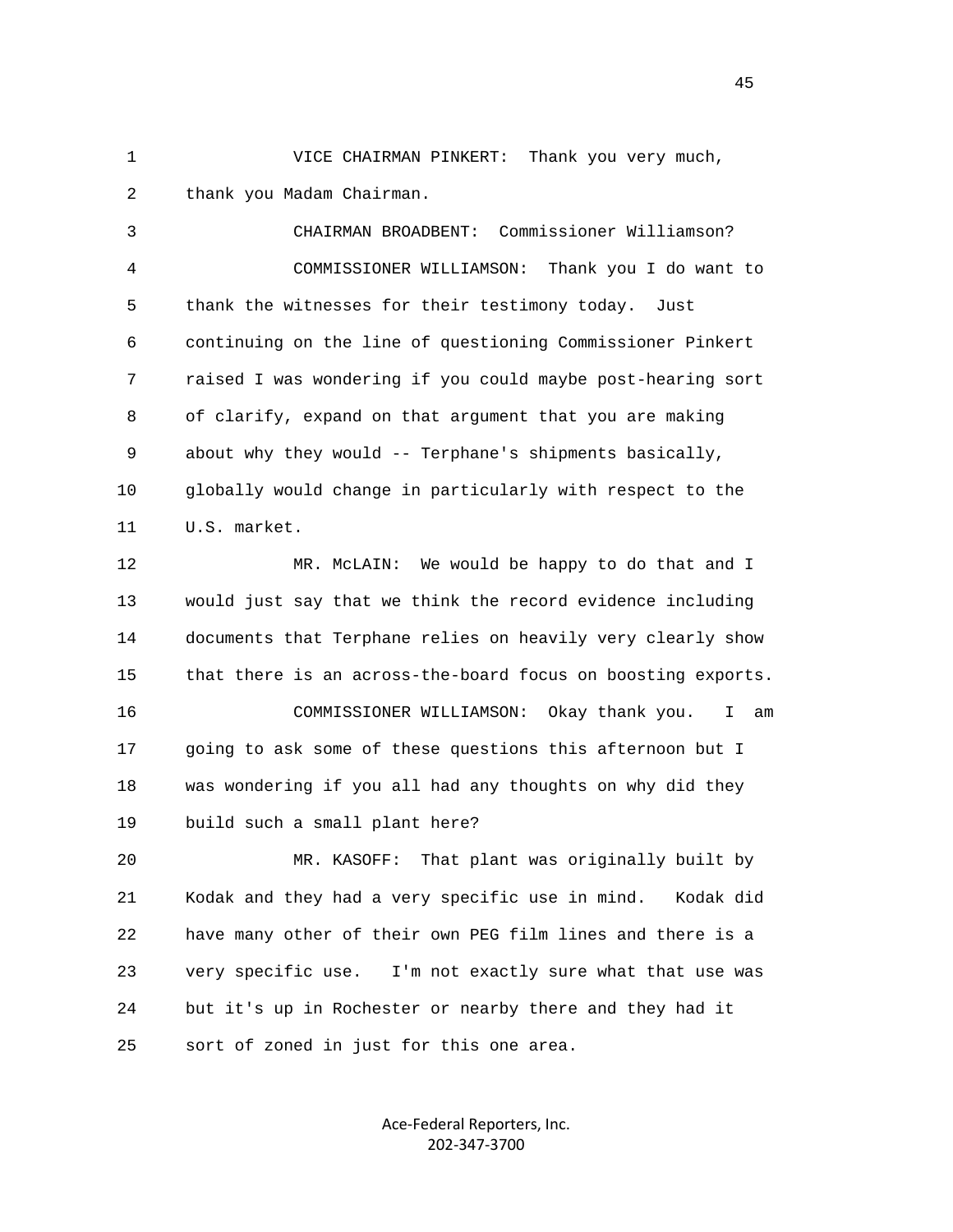1 COMMISSIONER WILLIAMSON: So Turphane just picked 2 up an available plant? 3 MR. KASOFF: That's correct. 4 COMMISSIONER WILLIAMSON: Okay thank you. Just 5 switching, what are the relative advantages and 6 disadvantages of buying polymer or feedstock resins from 7 related parties rather than from unrelated suppliers? 8 You're all looking at me, do you want to try to do it 9 post-hearing? 10 MR. WINN: I'll try but would you mind repeating 11 the question again? 12 COMMISSIONER WILLIAMSON: What are the relative 13 advantages and disadvantages of buying polymer feedstock 14 resin from related parties rather than from unrelated 15 suppliers? 16 MR. WINN: In our case the primary resin is 17 produced on site so perhaps the Mitsubishi Group in North 18 America, I think maybe Dupont as well makes their own resin 19 and so the base resin that we use in our operation we do not 20 buy from related parties or unrelated parties. The 21 advantages that we see in the opposite is that we can 22 customize our polymers for our customers. There are small 23 volumes of very specialty polymers that we can't make on our 24 resin producing machines that we are really forced to buy 25 from in our case, non-related parties. It's made by a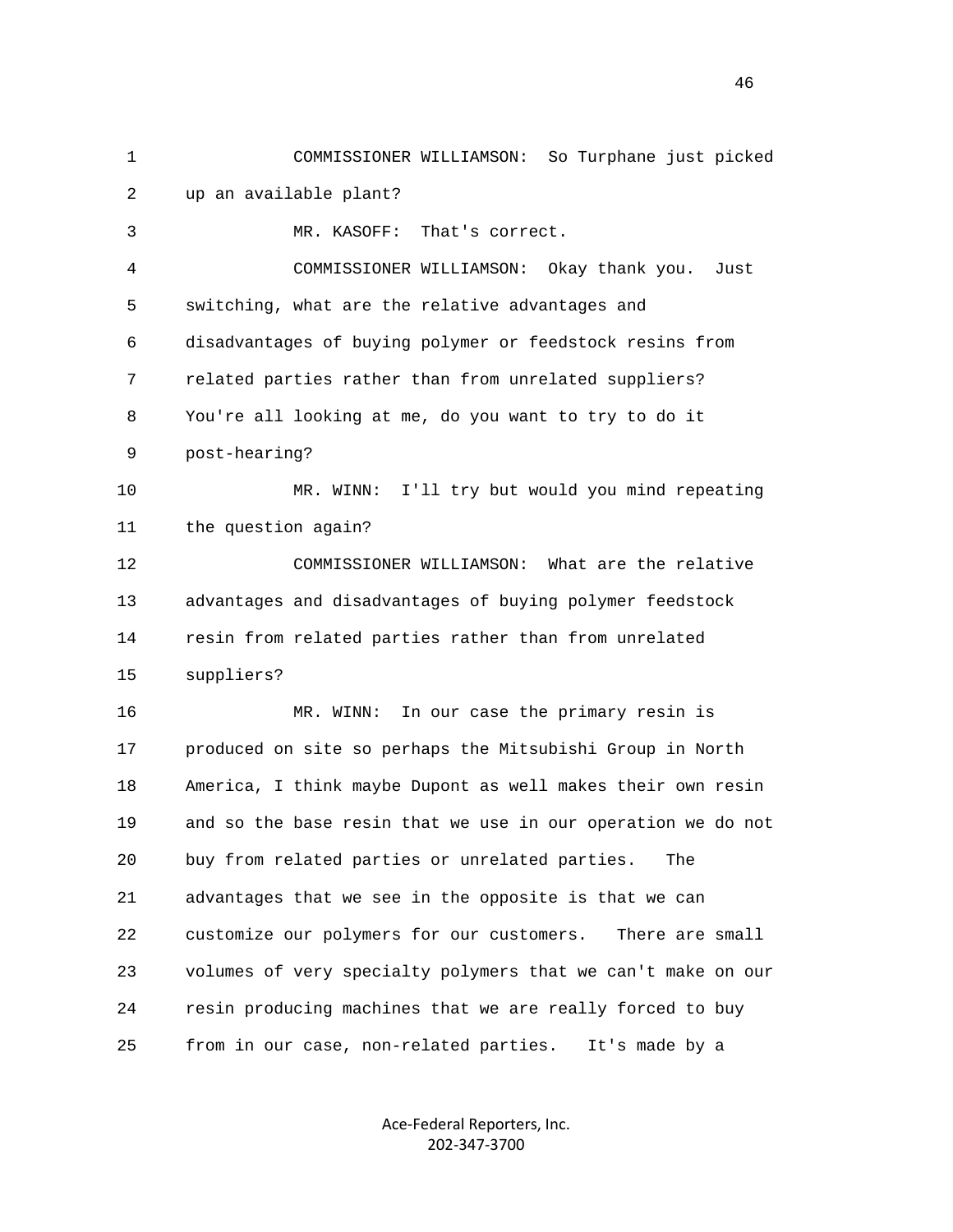1 different process and we can't make it ourselves.

 2 COMMISSIONER WILLIAMSON: Okay Mr. Kasoff? 3 MR. KASOFF: Yeah I'll add to that. We do make 4 some of our polymers ourselves and we purchase some 5 externally. We also do buy some polymers from our sister 6 companies, those are specialty products that we don't make, 7 don't know how to make or don't have the technology at this 8 point for some reason, on the sister companies. 9 Most of the -- a lot of the products that we make 10 polymers that we make by ourselves are special products, 11 although we do make some commodity products as well. The 12 outside market, large volume PET's polymer producers have 13 some economic advantages just from size and scale and that 14 type of thing but they are very limited as Carlton said in 15 the ability to provide special products. 16 So we can buy pretty good volume products but 17 very few of those. 18 COMMISSIONER WILLIAMSON: Okay, thank you. I'm 19 just trying to get a better handle on the various market 20 segments and which market segments are growing and where 21 competition with subject imports is taking place. So I was 22 wondering what is according to the staff report, most of the 23 shipments go to industrial packaging and energy sectors. 24 But I was wondering what are the primary PET film products 25 in the industrial sector, which ones are the most dynamic?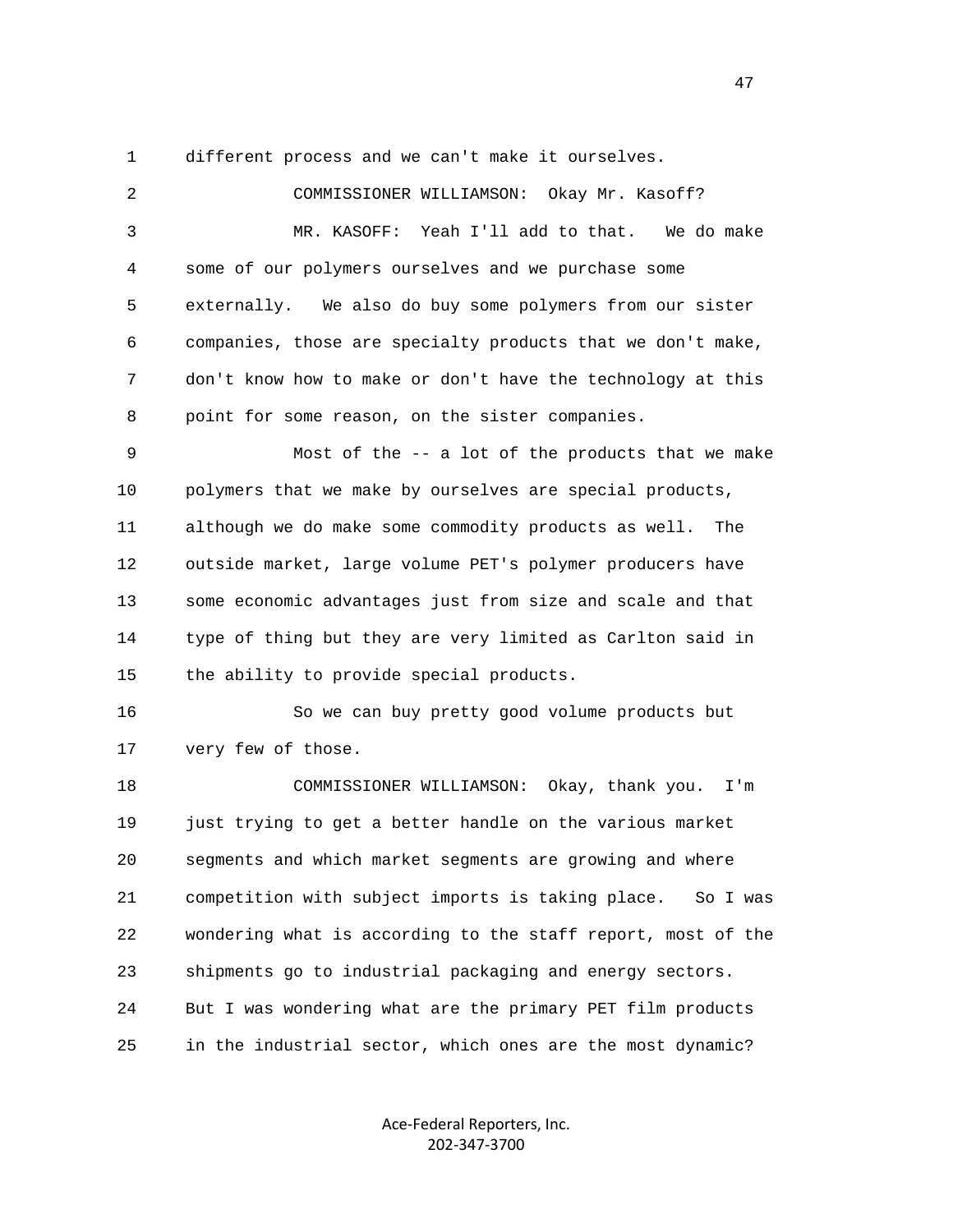1 MR. KASOFF: Well the fact that it's industrial 2 and you don't know exactly what that means is you know, a 3 good indicator and it's a lot of little different 4 applications. 5 COMMISSIONER WILLIAMSON: Okay. 6 MR. KASOFF: Well maybe not little but there's a 7 lot of commodity type applications, hot stamping foil, 8 window films, laminations like you laminate your paper so it 9 doesn't get destroyed over time. There's also FRP 10 applications. 11 COMMISSIONER WILLIAMSON: FRP? 12 MR. KASOFF: FRP fiberglass reinforced panel. 13 COMMISSIONER WILLIAMSON: Okay thanks. 14 MR. KASOFF: So if you go into McDonald's. 15 COMMISSIONER WILLIAMSON: Go ahead I'm sorry. 16 MR. KASOFF: So if you go into a McDonald's 17 bathroom, the wall has this funny kind of panel that's 18 pebbly looking it was FRP was used for the manufacturing 19 that cast that panel on it and it was stripped away and 20 rolled up and recycled but not certified. So those are 21 some examples of it but that industry is not really an 22 industry, it's a collection of many different industries and 23 there's new ones popping up all the time. 24 MR. WINN: And I would like to add that you know 25 certainly one of the larger segments of the industrial is

> Ace‐Federal Reporters, Inc. 202‐347‐3700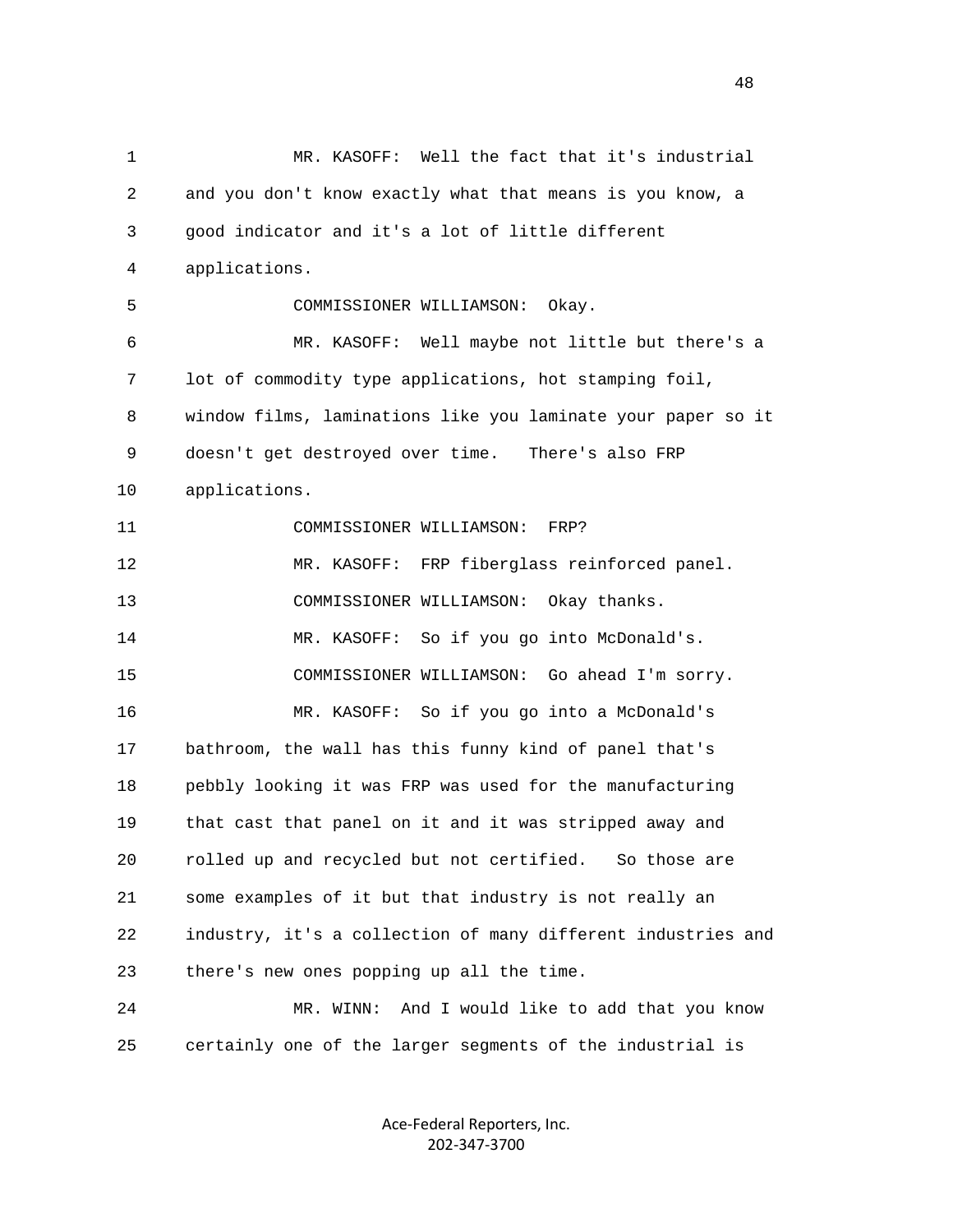1 something called release films. In our case we put in line 2 coat specialty coatings like silicone and we provide to 3 various companies that make labels, pressure release labels 4 and that type of thing and that's a place where we add value 5 to the film in a way that's very difficult to do off-line 6 but that's a very large market segment, it's called release 7 films.

 8 COMMISSIONER WILLIAMSON: Okay so I guess were 9 you running a big plant, because I guess each one of these 10 products seem to be slightly different, it seemed like a big 11 scheduling challenge?

 12 MR. KASOFF: Yes it is. But there are overlaps 13 though, there are certain products that are very similar we 14 can make at the same time so it can be commodity-type 15 products.

 16 MR. WINN: But it is very interesting in our 17 process that the same equipment is used to make the 18 commodity film as a specialty film so it's not uncommon for 19 one of our film lines to be making commodity films in the 20 morning and thirty minutes later we are making one of our 21 specialty films on the same film line with the same people 22 just different types of coatings and maybe slightly 23 different polymer fillers that we have within the power. 24 COMMISSIONER WILLIAMSON: Okay is the PET film, 25 is the PET film industrial imaging market segment typically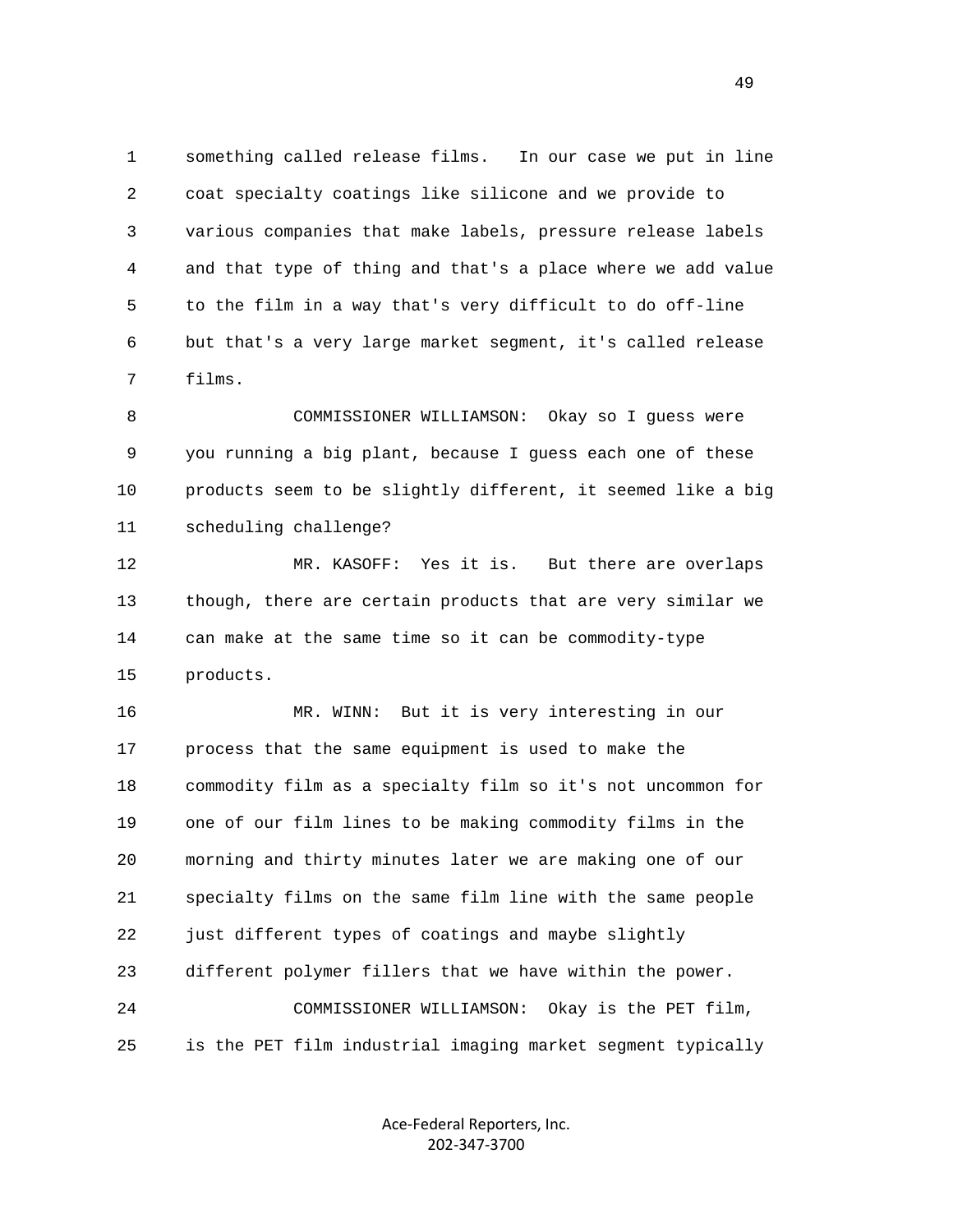1 thin or thick? And when you say commodity grade or 2 specialty grade or is it all of the above? 3 MR. KASOFF: Well the imaging market is mostly 4 thick. Now what's left in the imaging market are a lot of

 5 display types of things, like if you go to the airport and 6 you have one of those big signs that say come see the ITC 7 you know that would be an example of one.

8 The industrial markets are both thick and thin, I 9 guess it weights probably I would guess 60% thin though, 40% 10 thick.

 11 COMMISSIONER WILLIAMSON: Okay what about the 12 commodity grade versus specialty grade? Or does this kind 13 of continue more, I picture one stops and the other picks 14 up?

 15 MR. KASOFF: I would say in the imaging market 16 most of the products now are specialty of some sort. There 17 are still some commodities though so maybe it weights a 18 little bit heavier to the specialties in the industrial I'd 19 say it weights the other way around it's more of the 20 commodity but there are some specialties.

 21 COMMISSIONER WILLIAMSON: Okay can you say which 22 market segments are supplied by Terphane's U.S. production 23 and which are supplied by the Terphane's Brazilian 24 production and how this changed -- how this has changed 25 since the last review?

> Ace‐Federal Reporters, Inc. 202‐347‐3700

 $50<sub>50</sub>$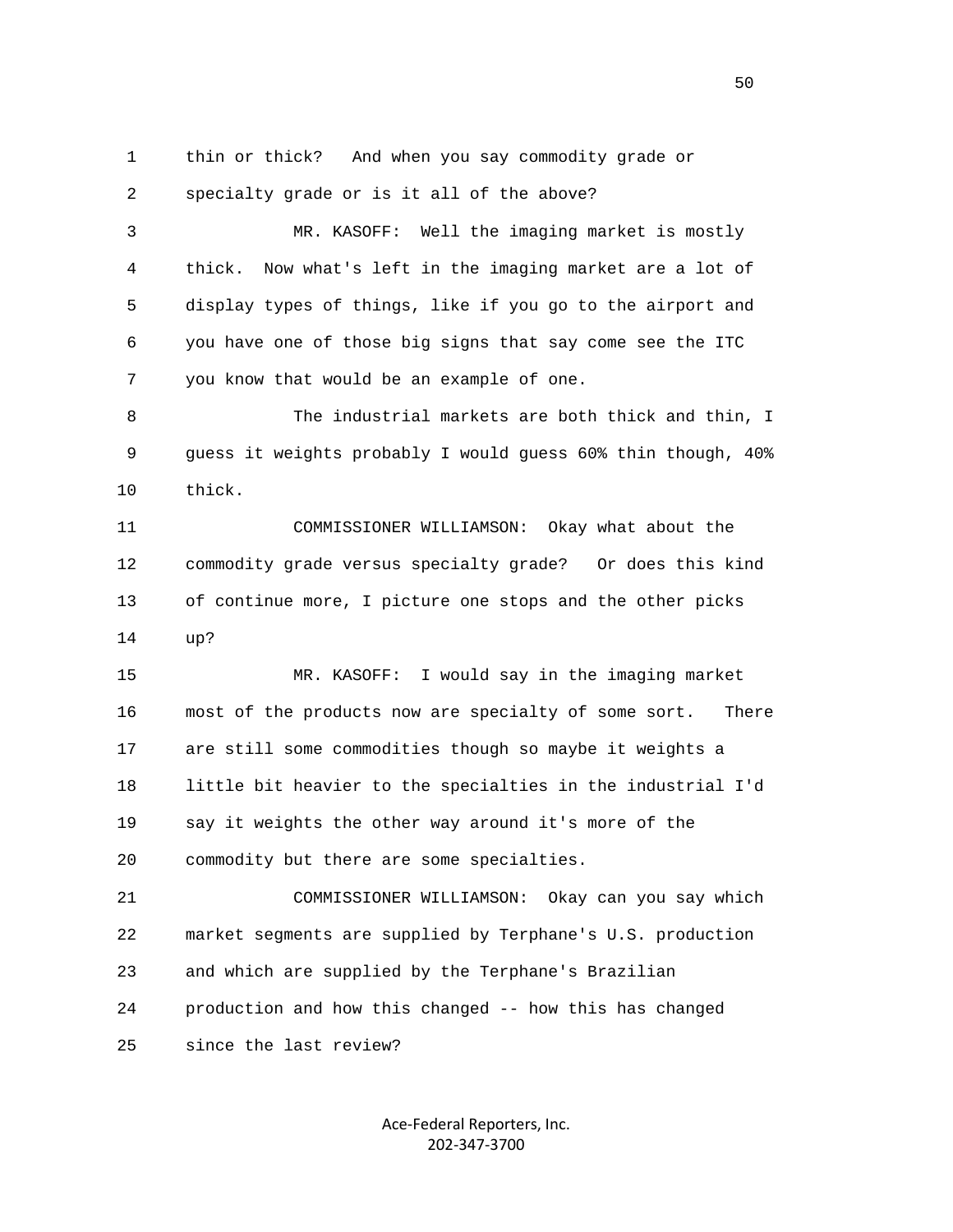1 MR. KASOFF: Terphane participates mostly in the 2 packaging market and a little bit in the industrial that we 3 know of. I don't know the split from off-shore or not. 4 MR. WINN: We can't add anything to the split but 5 remember the local production is a very small volume to 6 begin with. 7 COMMISSIONER WILLIAMSON: Okay, thank you for 8 those answers. 9 CHAIRMAN BROADBENT: Commissioner Johanson? 10 COMMISSIONER JOHANSON: Thank you Chairman 11 Broadbent and I would like to thank all of the witnesses for 12 appearing here today. Domestic industry parties site raw 13 material costs as representing the single largest component 14 of overall production during 2008 and 2013 and this is found 15 at the staff report at page 323. Do current U.S. low oil 16 and gas prices give U.S. manufacturers an advantage over 17 Terphane's production in Brazil, given the large -- given 18 that PET film was produced, the primary input is a petroleum 19 product?

 20 MR. WINN: We don't think so. Most of these 21 products are priced globally and most players are paying 22 reasonably the same price.

 23 COMMISSIONER JOHANSON: Thank you. Why is 24 global supply increasing rapidly and apparently outpacing 25 demand and what competitive pressures in the U.S. market

> Ace‐Federal Reporters, Inc. 202‐347‐3700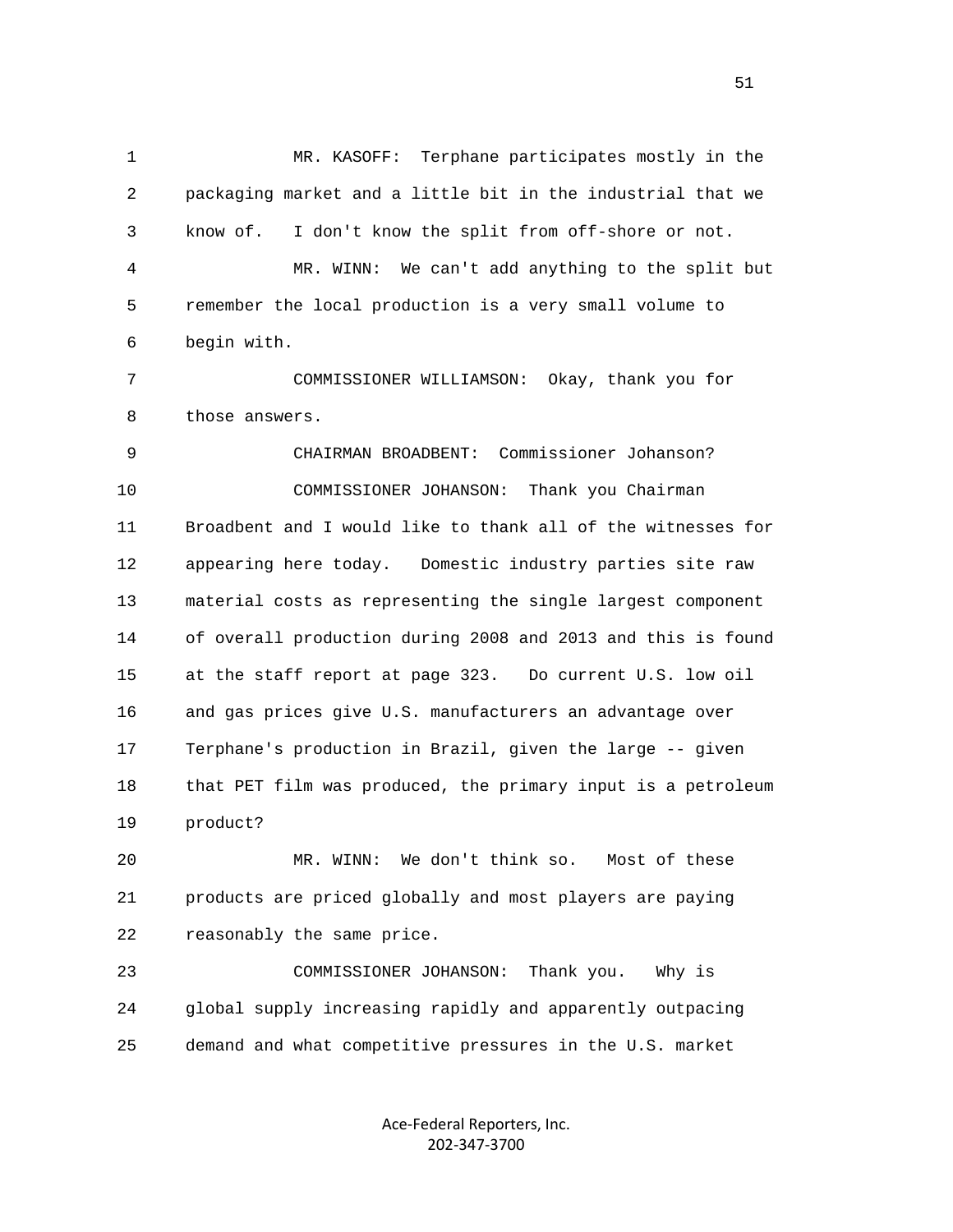|  |  |  | will the situation have on the domestic industry? |  |  |  |  |  |
|--|--|--|---------------------------------------------------|--|--|--|--|--|
|--|--|--|---------------------------------------------------|--|--|--|--|--|

 2 MR. KASOFF: I think the spike in demand in 2010 3 led to a number of film lines being built and that really 4 increased the supply dramatically. Some here in the U.S. 5 more so than in other parts of the world so we see that as 6 hey things are picking up but not as I mentioned before it 7 was sort of the aberration where it is now it's back to the 8 steady state slow growth and we don't have the demand in the 9 entire market to really fill all those film lines.

 10 MR. WINN: I would like to add with the explosion 11 of capacity I had mentioned earlier that you can buy a 12 turn-key film line easily today and there was a period of 13 time in certain parts of the world that money was very free, 14 the margins were very high as Ron said during the peak 15 period and lots of people wanted to jump in and take 16 advantage of the high margins, it was easy to do it.

 17 COMMISSIONER JOHANSON: What role should the fact 18 that Brazil is a net importer of PET film play in our 19 cumulation analysis?

 20 MR. McLAIN: I don't think it has a significant 21 role to play because the Commission has cumulated countries 22 that were net importers of film and I think even the record 23 here shows that China is a net importer of PET film but I 24 don't think anyone is arguing that that is any sort of 25 relevant indicator that they wouldn't come here in large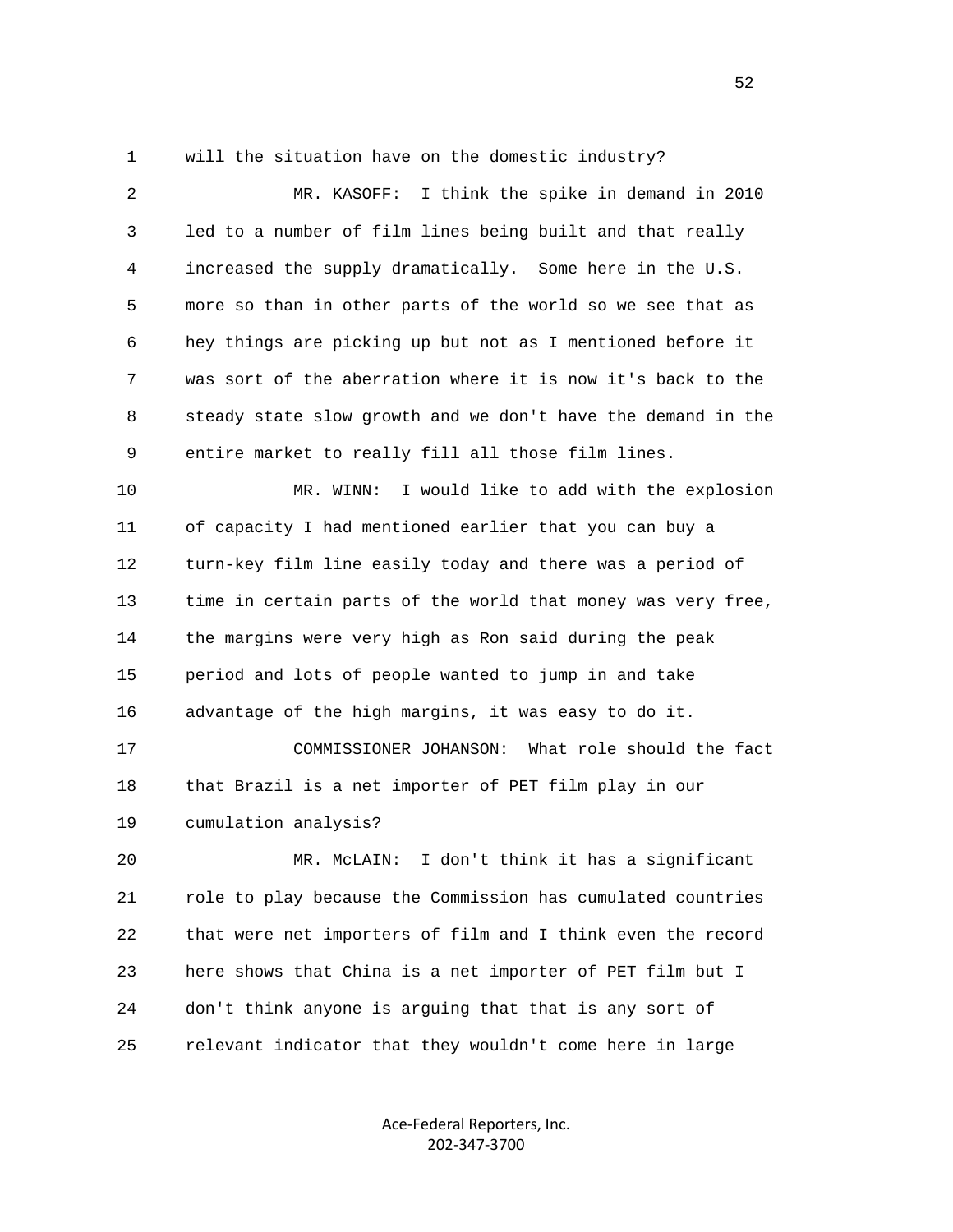1 volumes if the China order were revoked.

| 2            | COMMISSIONER JOHANSON: All right thank you Mr.                |
|--------------|---------------------------------------------------------------|
| $\mathsf{3}$ | McLain.<br>Looking to the staff report I have a question that |
| 4            | that raised for me, why is PET film produced in so many       |
| 5            | If you look in particular at the staff report<br>countries?   |
| 6            | at page 416 this lays out a large number of countries in      |
| 7            | which this product is manufactured?                           |
| 8            | MR. KASOFF: Many of the original PET film lines               |
| 9            | and in the early -- up to maybe the early 2000's were built   |
| 10           | to supply the regions. After that time then the market it     |
| 11           | was more of a regional market. After that time it's really    |
| 12           | opened up to be more of a global market and people --         |
| 13           | companies were building lines for one to skirt the dumping    |
| 14           | laws here in the U.S. but we are looking for the markets,     |
| 15           | the biggest markets to go to and how could they best go to    |
| 16           | that market.                                                  |
| 17           | In Egypt, in the United Arab Emirates those are               |
| 18           | very small markets for PET film.<br>They were produced $-$    |
| 19           | those plants were produced to export to Europe and now also   |
| 20           | to the U.S. and to other regions as well. The same thing      |
| 21           | goes for many of the other lines that we have seen built in   |
| 22           | the last ten years or so.                                     |
| 23           | MR. McLAIN: Just to add, we have seen a                       |

 24 significant whack-a-mole problem here. You know you can 25 see the -- thanks to your help the order comes on India and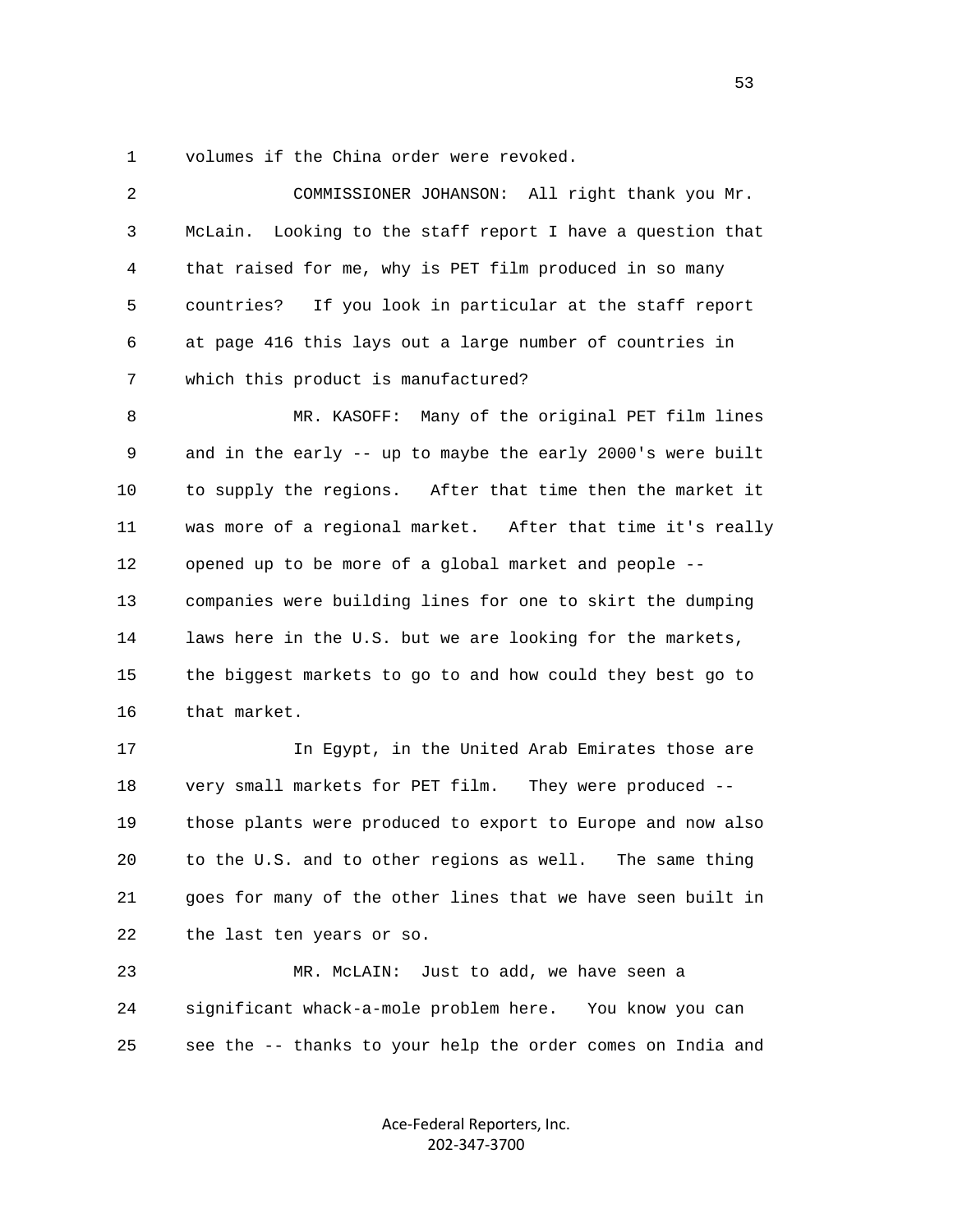1 Taiwan and then you start to see Indian capital spreading 2 from country to country and then we get an order on UAE and 3 now there is significant PET film production in Bahrain and 4 there is similar situations occurring in other countries so 5 we have worked hard to you know, follow that and address 6 that as it happens but yet it still remains a problem.

 7 COMMISSIONER JOHANSON: Thank you and along the 8 lines of that question regarding production in a large 9 number of countries, please discuss the role of non-subject 10 imports in the U.S. market. How does the competition they 11 create for the domestic industry differ from competition 12 that U.S. producers face from the subject importers or 13 subject suppliers?

 14 MR. McLAIN: I think there is a lot of overlap of 15 competition from non-subject imports, subject imports and 16 the domestic-like product but I think the most critical 17 aspect when thinking about non-subject imports is just for 18 the sheer scale of supply that is in the global market that 19 has restricted access to the U.S. market thanks to these 20 orders. And if those orders come off the amount of supply 21 increases dramatically and China was already big before the 22 order now they are much, much bigger and so the impact of 23 them returning in force where now most Chinese producers 24 face a 70 plus percent anti-dumping duty rate, that's going 25 to be dramatic and I don't know if you guys want to comment

> Ace‐Federal Reporters, Inc. 202‐347‐3700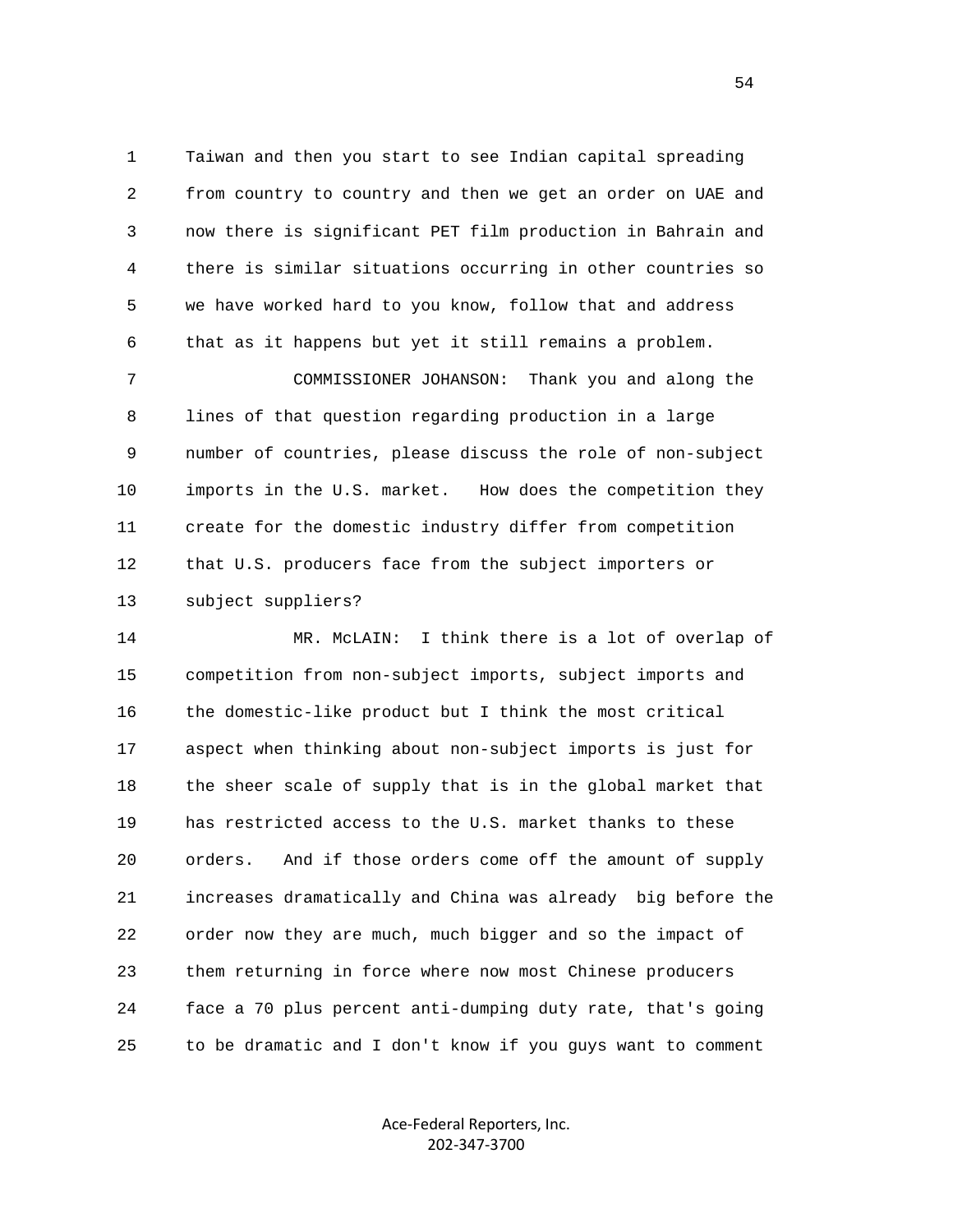1 at all.

| 2  | COMMISSIONER JOHANSON:<br>Okay, you know<br>No?              |
|----|--------------------------------------------------------------|
| 3  | looking around the world what are the major drivers of       |
| 4  | demand for PET film in other markets around the world?       |
| 5  | There's -- packaging is the biggest<br>MR. KASOFF:           |
| 6  | global growth driver so all around the world packaging       |
| 7  | applications for PET film are growing in all regions but     |
| 8  | there's other spot markets that pop up for instance, LCD     |
| 9  | panels for computers and TV's popped up, it's grown and it's |
| 10 | now in a stable mature sort of phase and the fault of the    |
| 11 | Photovoltaic cells have had ups and downs.<br>They have      |
| 12 | grown, they have fallen back, they are growing again, that   |
| 13 | type of thing so there are various applications that really  |
| 14 | There's not a lot of switching from one<br>drive it.         |
| 15 | substrate to another although there is some of that but it's |
| 16 | not, that's not the main driver, it's really the new         |
| 17 | applications that occur.                                     |
| 18 | And how is overall<br>COMMISSIONER JOHANSON:                 |
| 19 | situation of the world economy affecting the band?<br>The    |
| 20 | United States appears to be on the uptick at least compared  |
| 21 | to some other major economies.<br>Japan is possibly falling  |
| 22 | back in recession, European Union might be the same and you  |
| 23 | all know there's quite a bit of production in Japan and in   |
| 24 | the EU.                                                      |
| 25 | MR. KASOFF: Right those economies are not doing              |

Ace‐Federal Reporters, Inc. 202‐347‐3700

 $\sim$  55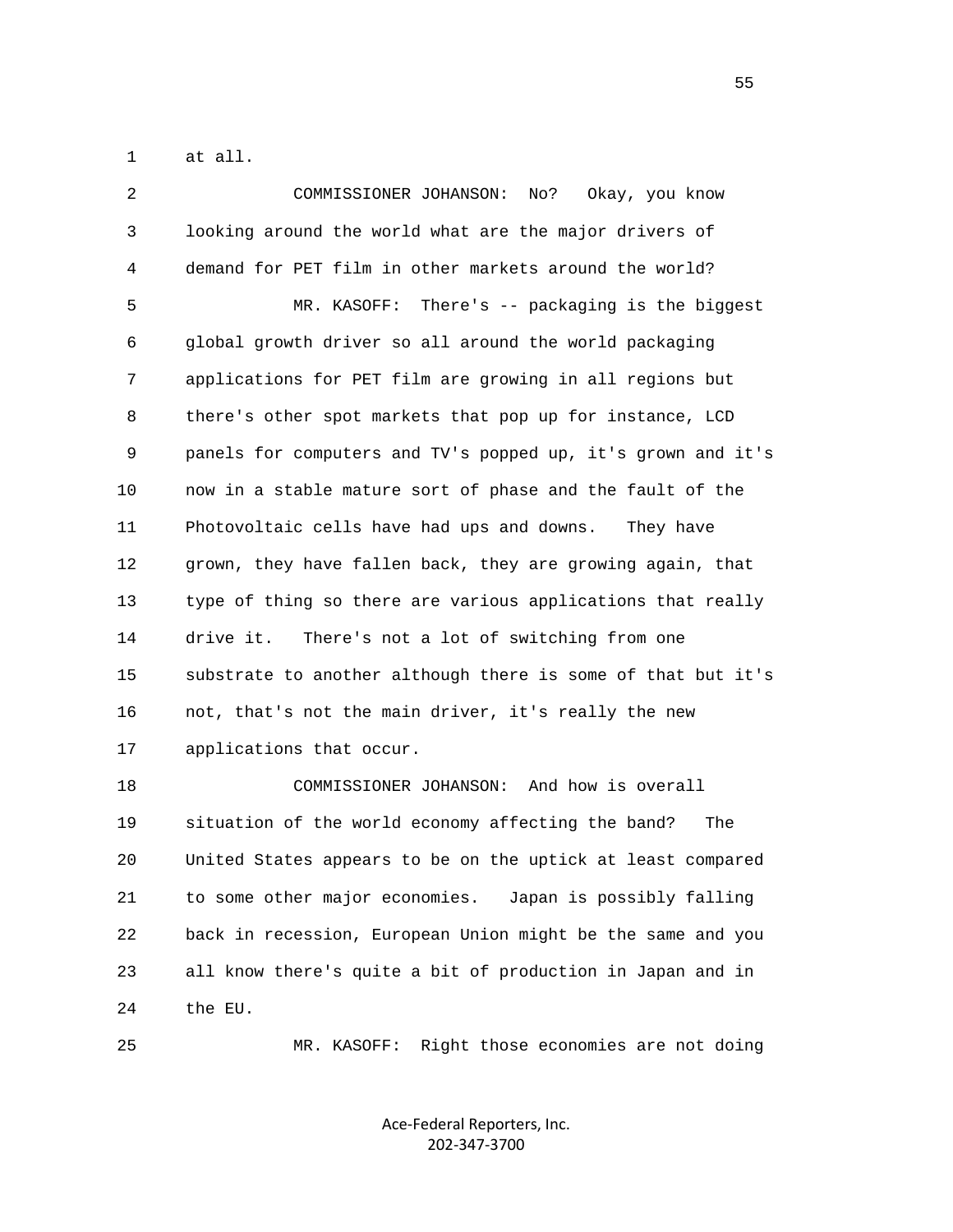1 as well. I mean some economists think the U.S. economy is 2 growing a lot on the back of fracking and the new 3 exploration of oil and gas that helps some industries, it 4 doesn't necessarily add to the number of homes being sold or 5 the number of cars being sold or the numbers of packages of 6 cereal being sold, that type of thing so there's very sort 7 of micro-market demands that really affect each of the 8 growth markets in the different areas. 9 COMMISSIONER JOHANSON: Do you anticipate the 10 increased imports from non-subject countries given the 11 situation around the world? 12 MR. KASOFF: That's very likely that that will be 13 the case, yes. 14 COMMISSIONER JOHANSON: Okay in the experience of 15 domestic producers, what do you all see as an adequate 16 financial return in the industry and also in terms of an 17 operating margin? 18 MR. KASOFF: I couldn't answer for the industry, 19 I could answer for ourselves but I would rather do that 20 post-hearing. 21 COMMISSIONER JOHANSON: Okay I would appreciate 22 that. 23 MR. WINN: Same here as well. 24 COMMISSIONER JOHANSON: Okay thank you Mr. Winn 25 and Mr. Kasoff. My time is about to expire so thank you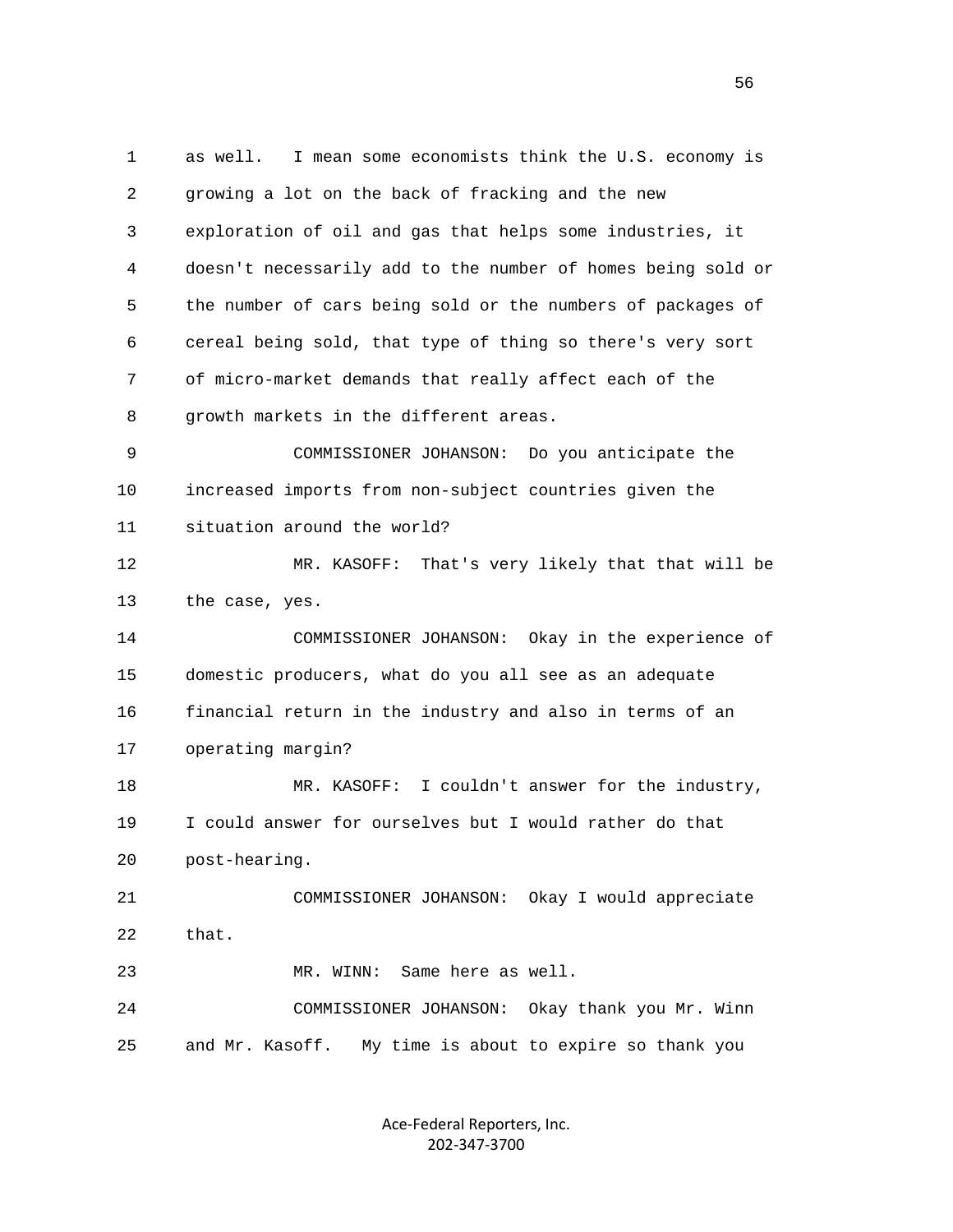1 for your responses.

| 2  | CHAIRMAN BROADBENT:<br>Commissioner Kieff?                   |
|----|--------------------------------------------------------------|
| 3  | Thank you very much Madam<br>COMMISSIONER KIEFF:             |
| 4  | Chairman and thank you very much to the panelists on both    |
| 5  | sides for coming today to present more information.<br>These |
| 6  | live exchanges are provided to add to the more sterile       |
| 7  | record that a brief or a sworn written statement can provide |
| 8  | but I -- we all also recognize that the formality of the     |
| 9  | live process itself is hard because conversations come in    |
| 10 | ten minute increments and then of course change topics as    |
| 11 | they change person.                                          |
| 12 | So with that in mind let me ask some general                 |
| 13 | questions directed to this particular panel but of course    |
| 14 | invite both panels to contribute in the post-hearing briefs  |
| 15 | to the extent they would like about any of the discussion we |
| 16 | have with either of the panels. So let me if I am hearing    |
| 17 | where the two sides today seem to touch each other the most  |
| 18 | in points of departure if you will.                          |
| 19 | One of those key points of departures seems to be            |
| 20 | on the question of cumulation. So Commissioner Pinkert had   |
| 21 | compared in his questions with you the relative size of the  |
| 22 | domestic Brazilian production capacity and the production    |

 23 capacity of the domestic U.S. affiliations of the Brazilian 24 entity and you had compared and contrasted those sizes.

25 But I wonder if you could compare and contrast

Ace‐Federal Reporters, Inc. 202‐347‐3700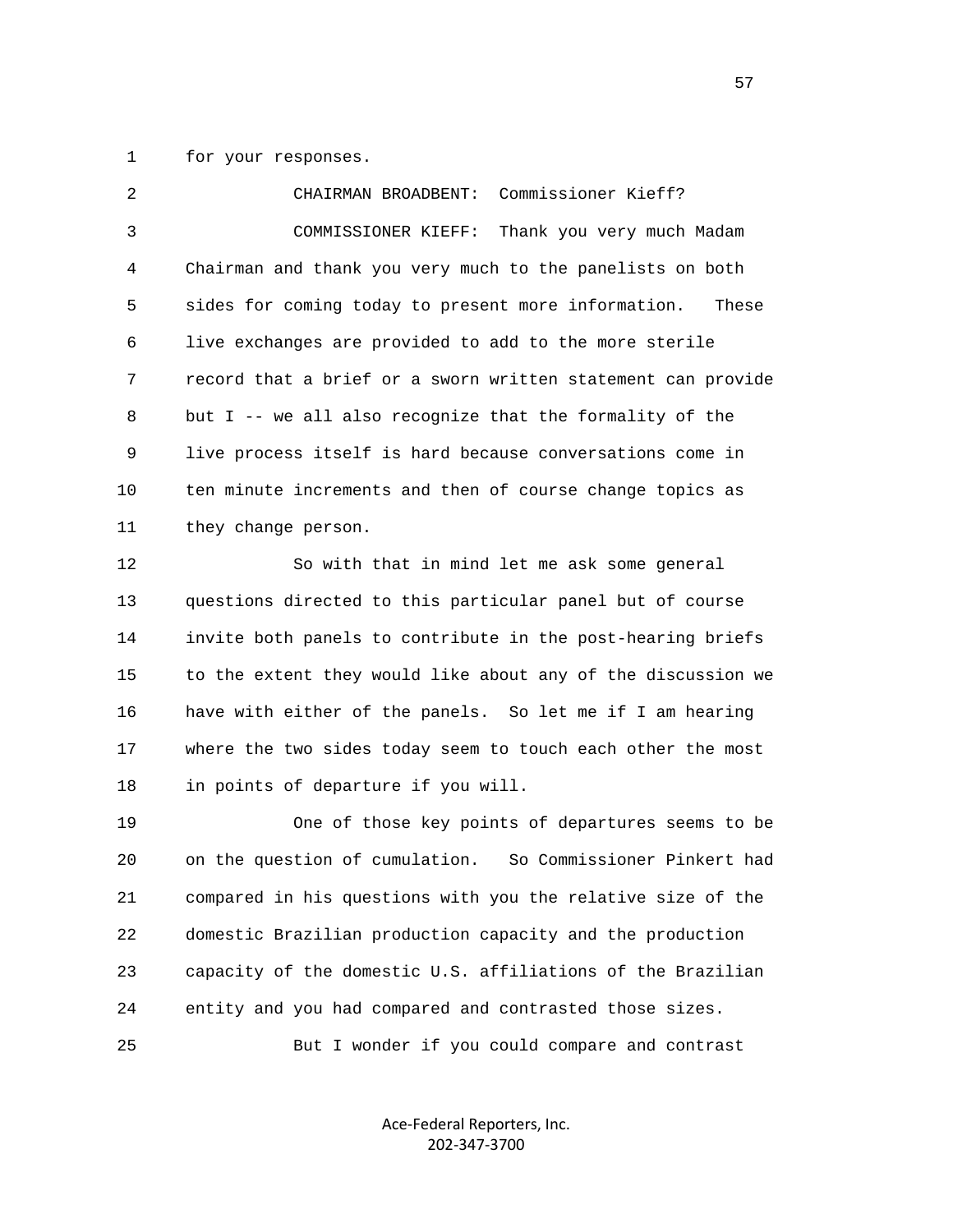1 the relative sizes of the capacities in Brazil and China and 2 help us understand if there is any significance to the 3 relevant sizes of Brazil and China capacities to the 4 question of cumulation and in particular is there a big 5 enough difference that it signals something about the 6 conditions of competition are they different?

 7 MR. McLAIN: We'd be delighted to discuss that 8 thanks. I think the starting point should be what is the 9 purpose of cumulation? Why did Congress give you the 10 authority to cumulate and that's to guard against the 11 hammering effect. So that's the way I think about it that's 12 the touchstone so any punitive condition of competition to 13 be relevant would at least have to have some sort of 14 plausible effect of mitigating or cutting off that that 15 hammering effect.

 16 COMMISSIONER KIEFF: But just to follow up on 17 that, and to purposefully mix metaphor are you making a 18 death by a thousand pinpricks argument or a multiple hammer 19 argument and do we have pin in the hammer?

 20 MR. McLAIN: I would say it is -- its different 21 sized hammers. I don't think this is the case you know 22 Terphane is a major global player and so what I wanted to 23 say is size in this case -- size in the aggregate comparing 24 total China, multiple firms in China added together versus 25 Terphane on its own, that doesn't really mean anything in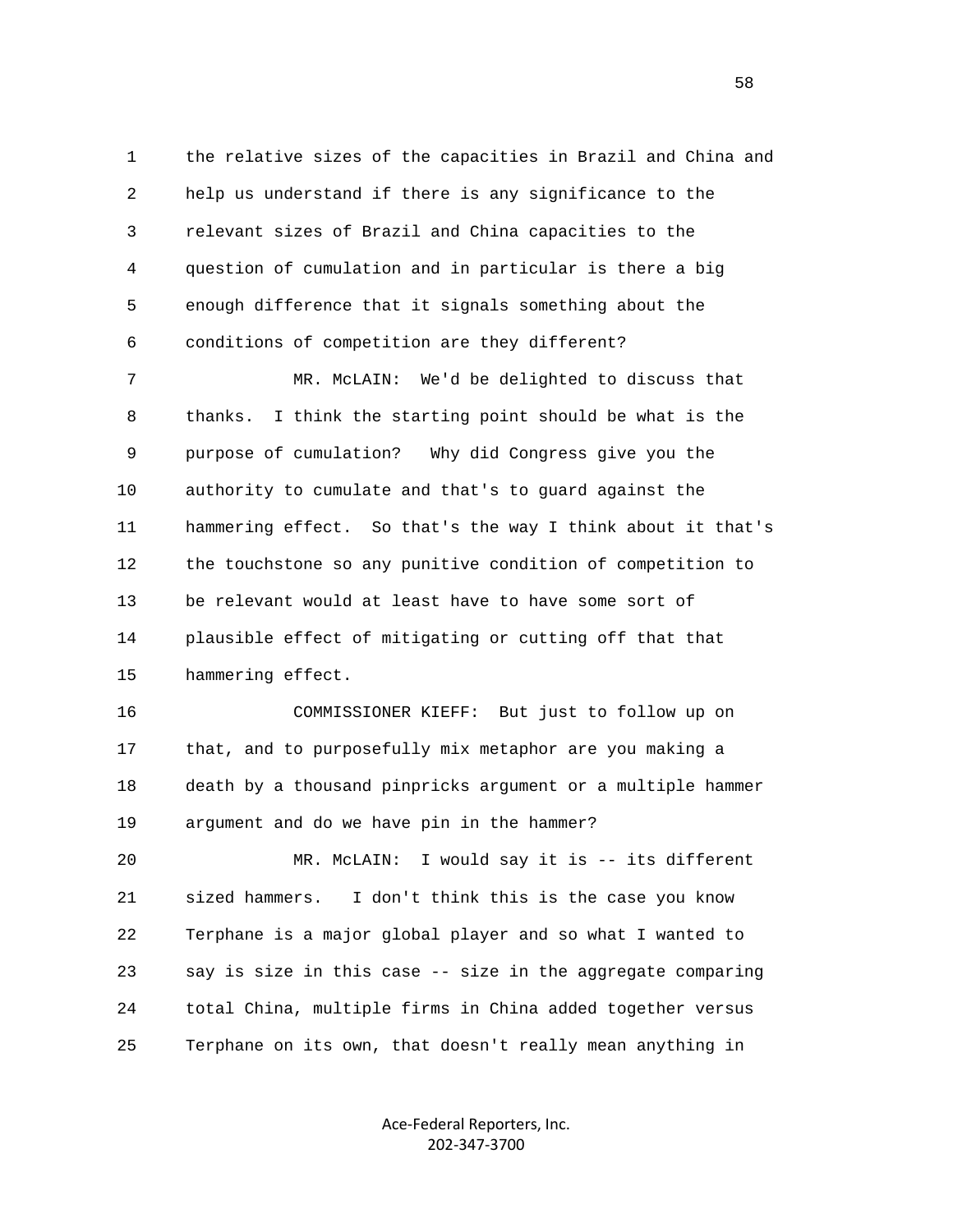1 terms of competition, in terms of the way things are on the 2 ground, it's much more useful to think of if you have a 3 significant account here in the U.S. and Terphane is or a 4 Chinese producer is taking a run at them to sell them at 5 high volumes of commodity packaging film, is that something 6 Terphane can do?

7 Are they in the mix to get that business -- yes 8 are the U.S. producers in the mix to get that business -- 9 yes, are the Chinese in the mix to get that business -- yes. 10 So you could see a situation where size would be relevant 11 for instance if I have a backyard PET film production 12 machinery and I go to a major packaging purchaser and I say 13 I would like to sell you PET film too and they say we are 14 going to -- you are not serious you are just not -- we are 15 not going to source from you.

 16 COMMISSIONER KIEFF: That might be interstate 17 commerce, but not relevant to a condition of competition 18 here.

 19 MR. McLAIN: Right but -- or a situation where 20 you had a you know a very niche specialty supplier that is 21 doing a boutique thing and then you have got sort of a 22 different country, big commodity guys and that's not what we 23 have here so I don't see and something that would be 24 instructive is look at the size of the individual Chinese 25 companies and look at Terphane's size.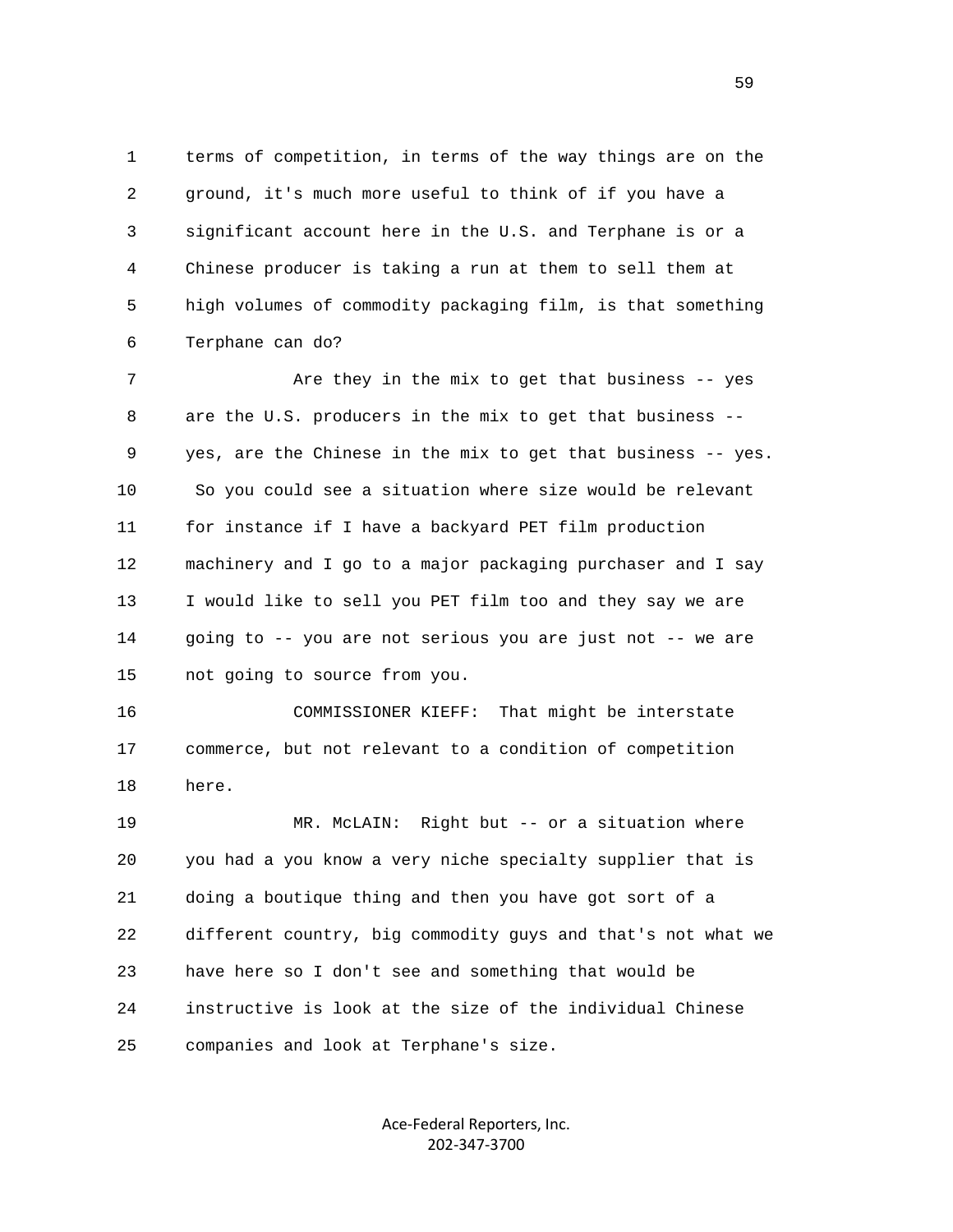1 COMMISSIONER KIEFF: Should the relevant question 2 be the total unused capacity of China compared to the unused 3 capacity in Brazil?

 4 MR. McLAIN: I don't know that that is a relevant 5 difference in conditions of competition. I think that our 6 view is that there is significant excess capacity in both 7 countries which is a strong reason they will both come and 8 they will both hammer the U.S. industry so the fact that 9 China has more excess capacity in the aggregate I don't see 10 as a relevant distinction.

 11 COMMISSIONER KIEFF: Okay I get the point and 12 just if each side could help us understand more in the 13 post-hearing if there is precedent that suggests that 14 differences of that type matter or don't and that will help. 15 Relatedly if it turns out the Commission were to see the 16 conditions of competition to be different enough that the 17 Commission decumulated, would I guess the next point of 18 departure between the two sides' view of the case seems to 19 then become what evidence we have about the degree of excess 20 capacity.

 21 What if it turns out the Commission somehow comes 22 to the view that your arguments about the degree of likely 23 unused capacity in the foreseeable future in Brazil, what if 24 we somehow have a more modest view of the degree of that 25 likely foreseeable capacity. In the end we then would have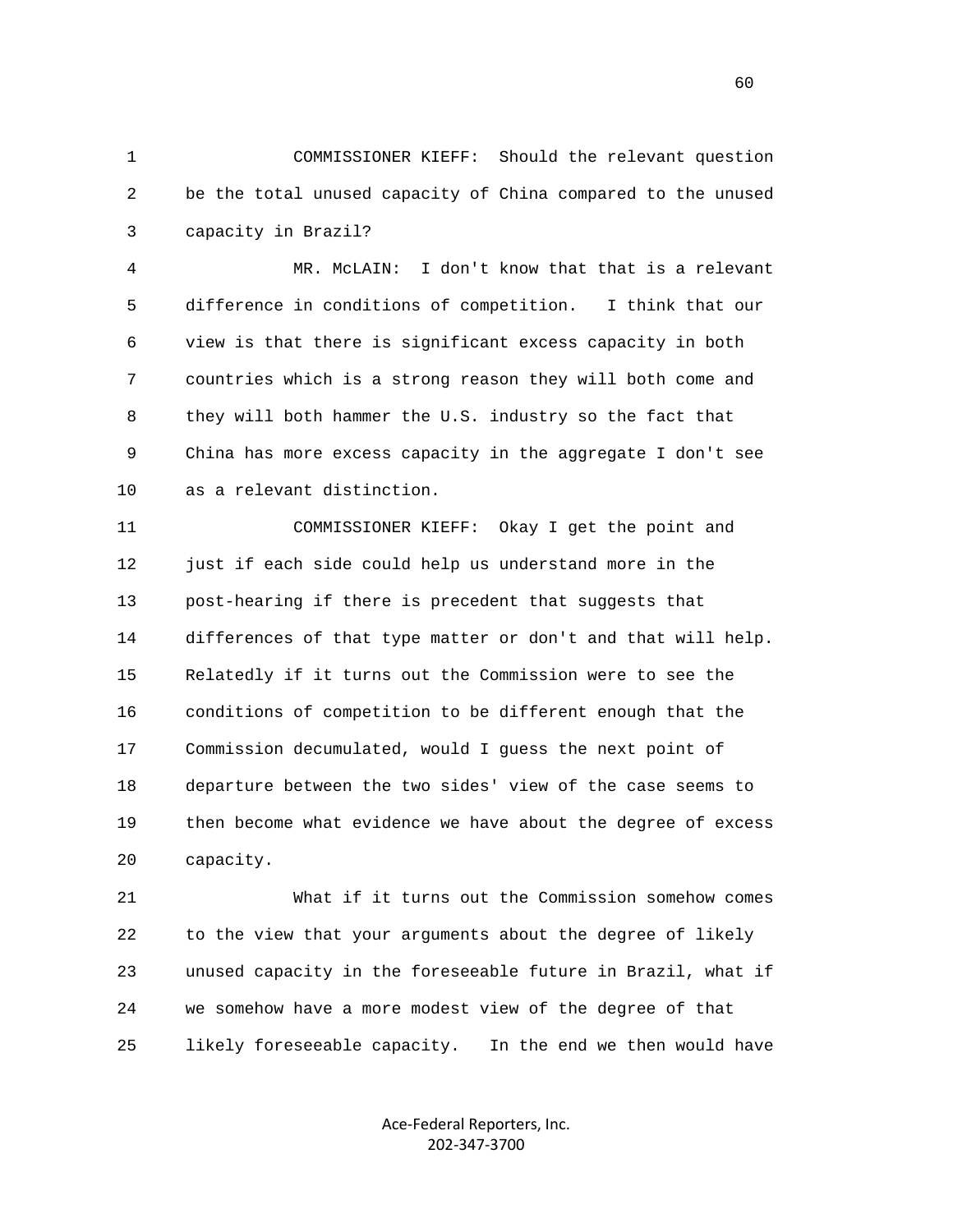1 to ask ourselves what are going to be the likely volume of 2 the subject imports anyway.

 3 Do you think the volume of those imports would 4 still be significant?

 5 MR. McLAIN: Yes we do but of course it's a 6 closer question because we have stipulated that the 7 available volume is lower but we still think even if you 8 took Terphane's, which we view as a pretty arbitrary 9 distinction that A -- you know just sort of capacity that's 10 not being used by non-subject product that is PET film 11 production capacity.

12 It's not like its' some machinery that can be 13 used for creating two really different products. It's 14 available, unused PET film production capacity. The notion 15 that that should somehow be taken off the table I don't 16 think is consistent with the statute but even if you reduce 17 that the size of the capacity increase is such that if you 18 take the sort of their version of the subject pro-rata share 19 of available capacity that is still significant. It's 20 definitely enough to get you over the no discernable adverse 21 impact hump.

 22 It still shows a commonality with excess capacity 23 in the UAE in China and we submit that it would also be 24 enough on its own to cause material injury but I understand 25 that that's a much weaker case than if it's cumulated with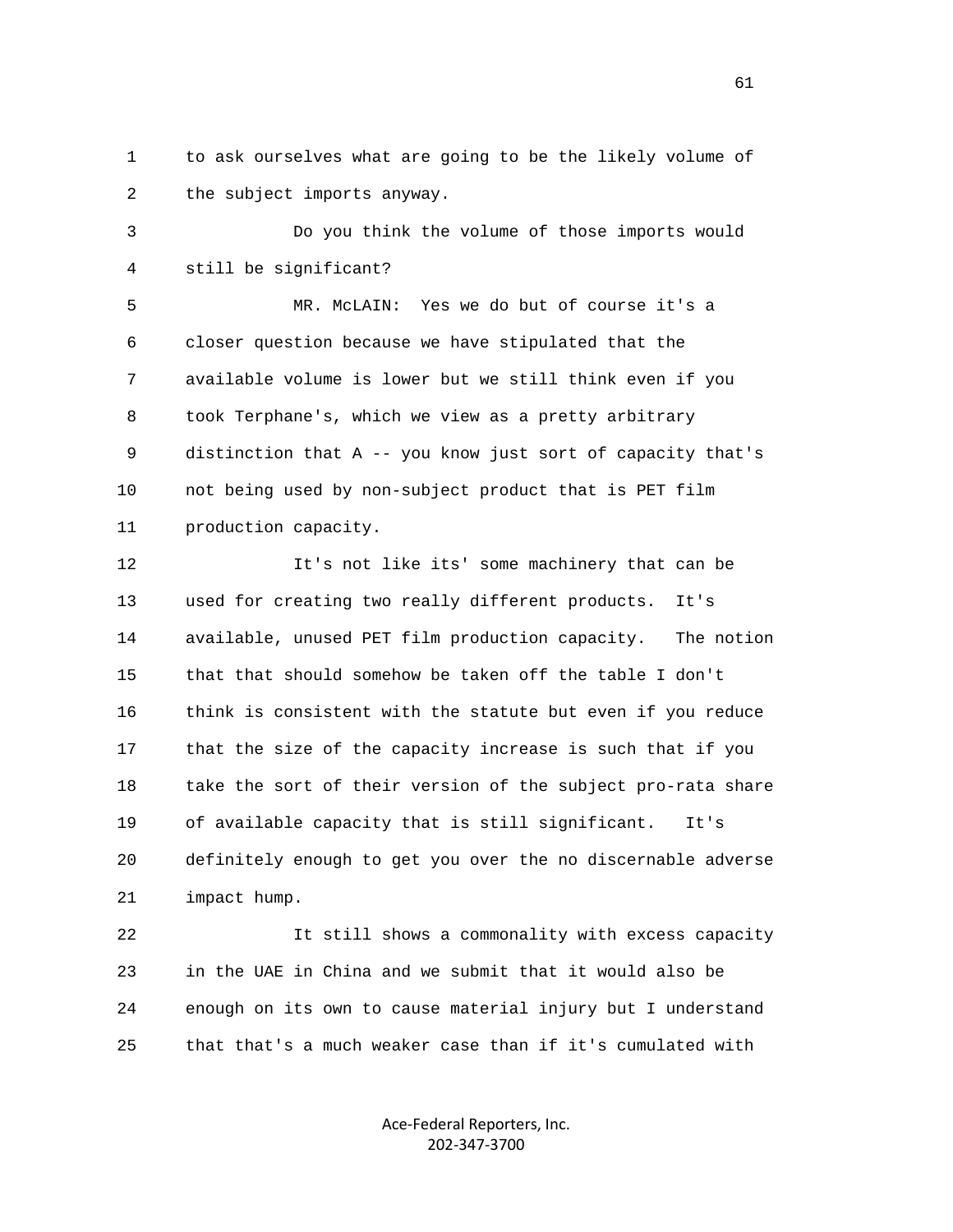1 China and the UAE.

| 2  | COMMISSIONER KIEFF: But then in effect just to                |
|----|---------------------------------------------------------------|
| 3  | roll it all up it sounds like you are basically reminding us  |
| 4  | that they would have to show number one -- to work in         |
| 5  | reverse order that there would be no discernable adverse      |
| 6  | impact because there would not be a significant volume and    |
| 7  | there's something sufficiently different about the            |
| 8  | conditions of competition that we really should decumulate    |
| 9  | and unless they can do all of that we'd in effect have to go  |
| 10 | your way.                                                     |
| 11 | MR. McLAIN: Yes I mean we could get into the                  |
| 12 | theology of burden, the burdens here but basically yes.       |
| 13 | Their case basically blows down onto a discernable adverse    |
| 14 | impact which is the -- we won't come back to the U.S.         |
| 15 | market.<br>Once you get over that hump the rest of their case |
| 16 | basically collapses because when you look into their          |
| 17 | conditions of competition argument it is largely a repeat of  |
| 18 | the well we won't come here.                                  |
| 19 | Just to recall the way the Commission has set up              |
| 20 | its analysis makes sense that final prong of cumulation,      |
| 21 | conditions of competition isn't conditions of competition in  |
| 22 | general, it is the likely conditions of competition in the    |
| 23 | U.S. market so that they inquiry is stated with something of  |
| 24 | a presumption that the imports from the different countries   |
| 25 | are going to be here in the U.S. market.                      |
|    |                                                               |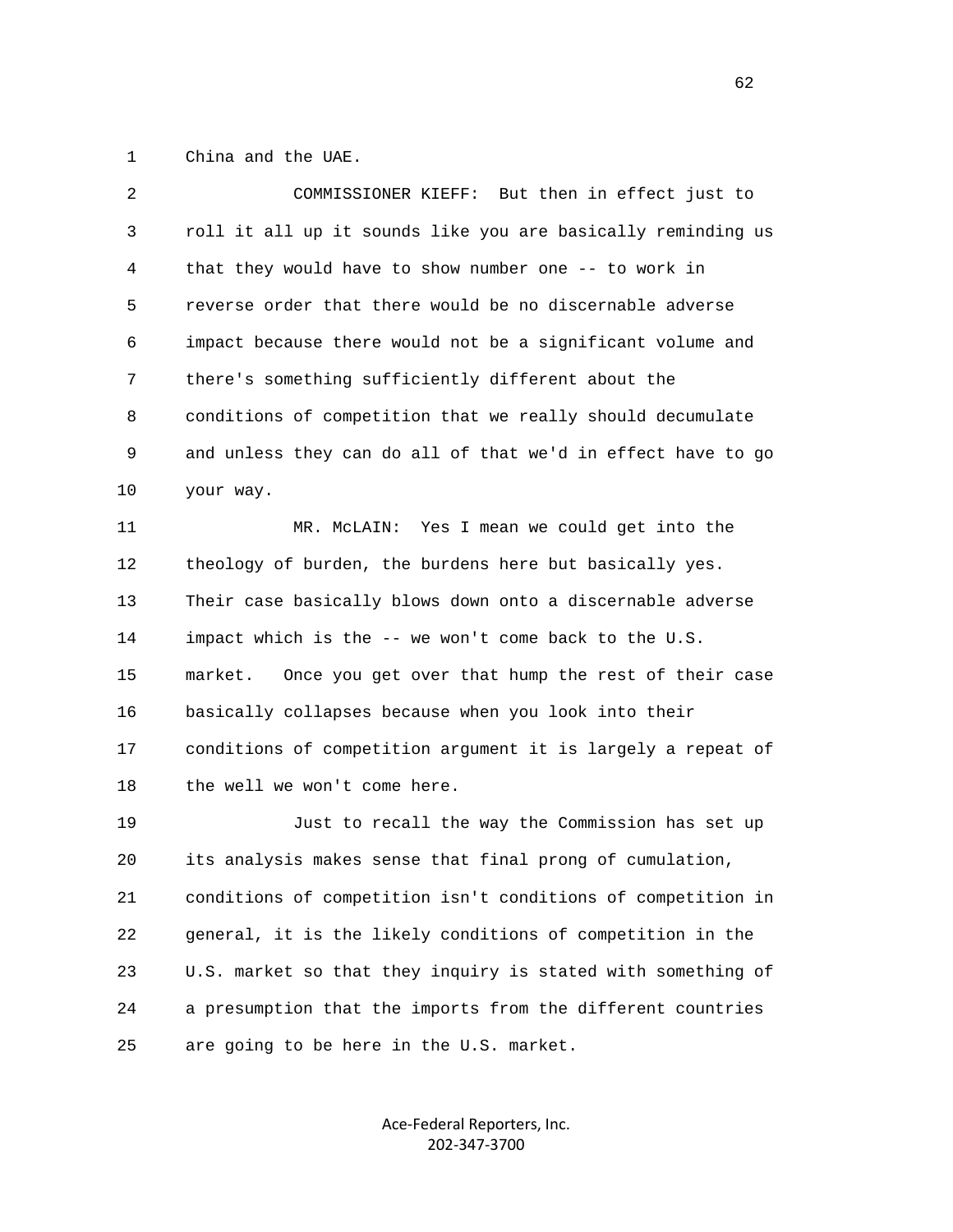1 So most of their conditions of competition 2 argument aren't really addressing that question, they are 3 just saying wait, wait, wait, remember we are not going to 4 be here in the first place and we don't think that's 5 credible but.

 6 COMMISSIONER KIEFF: Thank you very much. 7 COMMISSIONER SCHMIDTLEIN: Thank you. I'd 8 also like to thank the witnesses for coming today. I want 9 to start with a question for Mr. Kasoff. You mentioned the 10 domino effect of prices in the commodity grades affecting 11 prices in the specialty grades, and I wondered if you could 12 elaborate on that or sort of explain how does that work 13 exactly.

 14 MR. KASOFF: Well, it's in a couple of 15 different ways. The major ways, as the commodities are much 16 more difficult and the prices are low, producers are all 17 looking for a higher price and a higher margin to sell to. 18 So there's some niche products here and there that this one 19 competitor will pick off and then another competitor will 20 pick off, and then they have much more difficult competition 21 at that special product, so the price starts coming down for 22 that special product. It kind of works its way up the chain 23 that way.

 24 COMMISSIONER SCHMIDTLEIN: I see. So it's 25 basically supply shifts to the specialty products and that

> Ace‐Federal Reporters, Inc. 202‐347‐3700

 $\sim$  63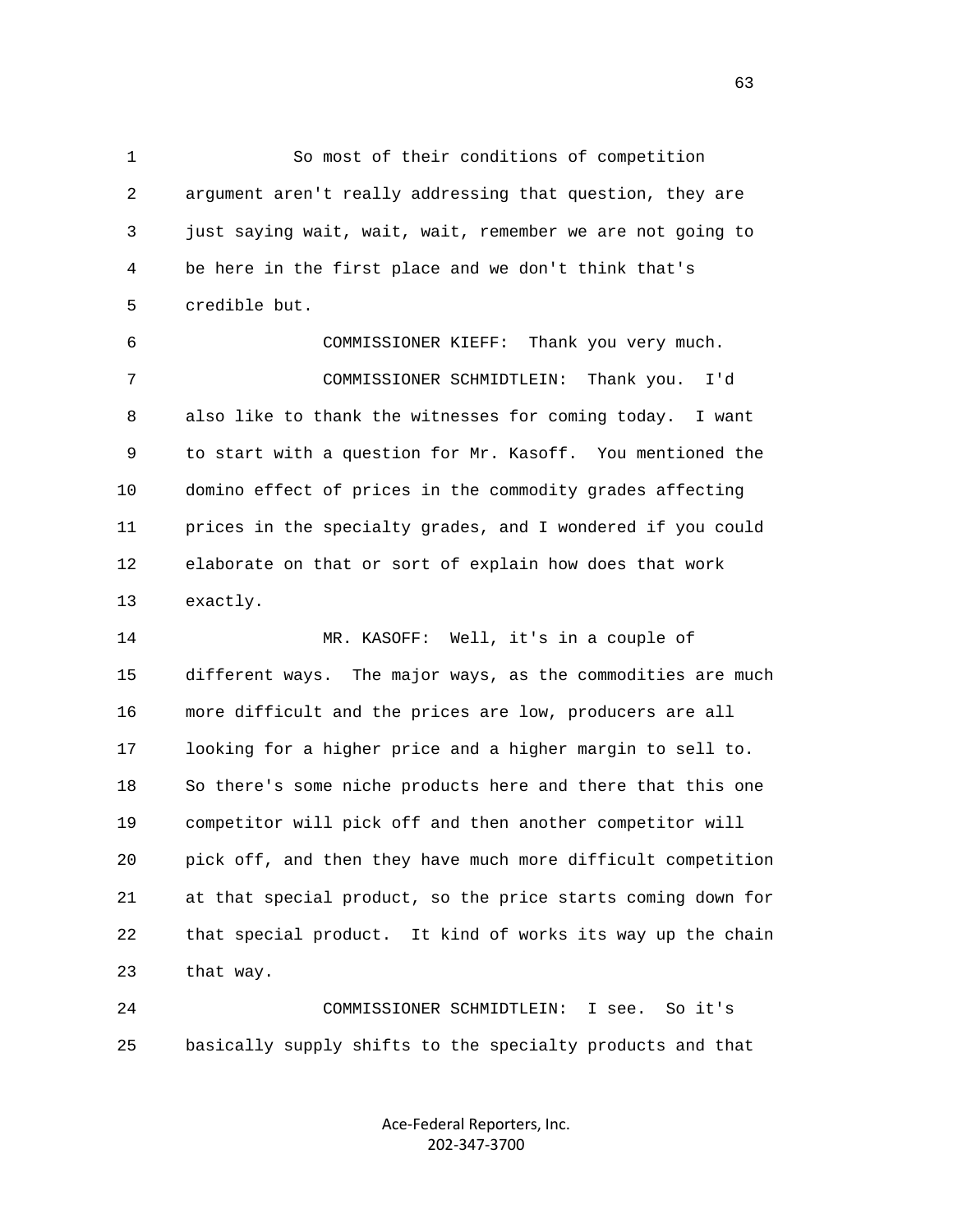1 will drive the price down?

 2 MR. KASOFF: Yes, yes. 3 COMMISSIONER SCHMIDTLEIN: And I guess that 4 speaks to your point, Mr. Winn, that you can shift the 5 production between these products pretty easily on the same 6 equipment? 7 MR. WINN: Right. 8 COMMISSIONER SCHMIDTLEIN: For the commodity 9 grade and specialty grade product? 10 MR. WINN: That's correct. 11 COMMISSIONER SCHMIDTLEIN: Thank you very 12 much. I had a couple of questions for counsel, Mr. McLain. 13 I wanted to follow up on, I think it was Commissioner 14 Pinkert, who asked about the fact that Brazil is a net 15 importer, and your answer was -- and whether that should 16 affect our analysis here in terms of cumulation, and that 17 China's also a net importer. 18 You made the point that no one's arguing that 19 we shouldn't cumulate China, right. I guess my question for 20 you is but isn't the volume of China's exports and the trend 21 dramatically different than Brazil's, and would that affect 22 our analysis in terms of our consideration of the fact that 23 Brazil's a net importer and even though we have considered 24 net importers to be cumulated in other cases? So how does 25 that play into our --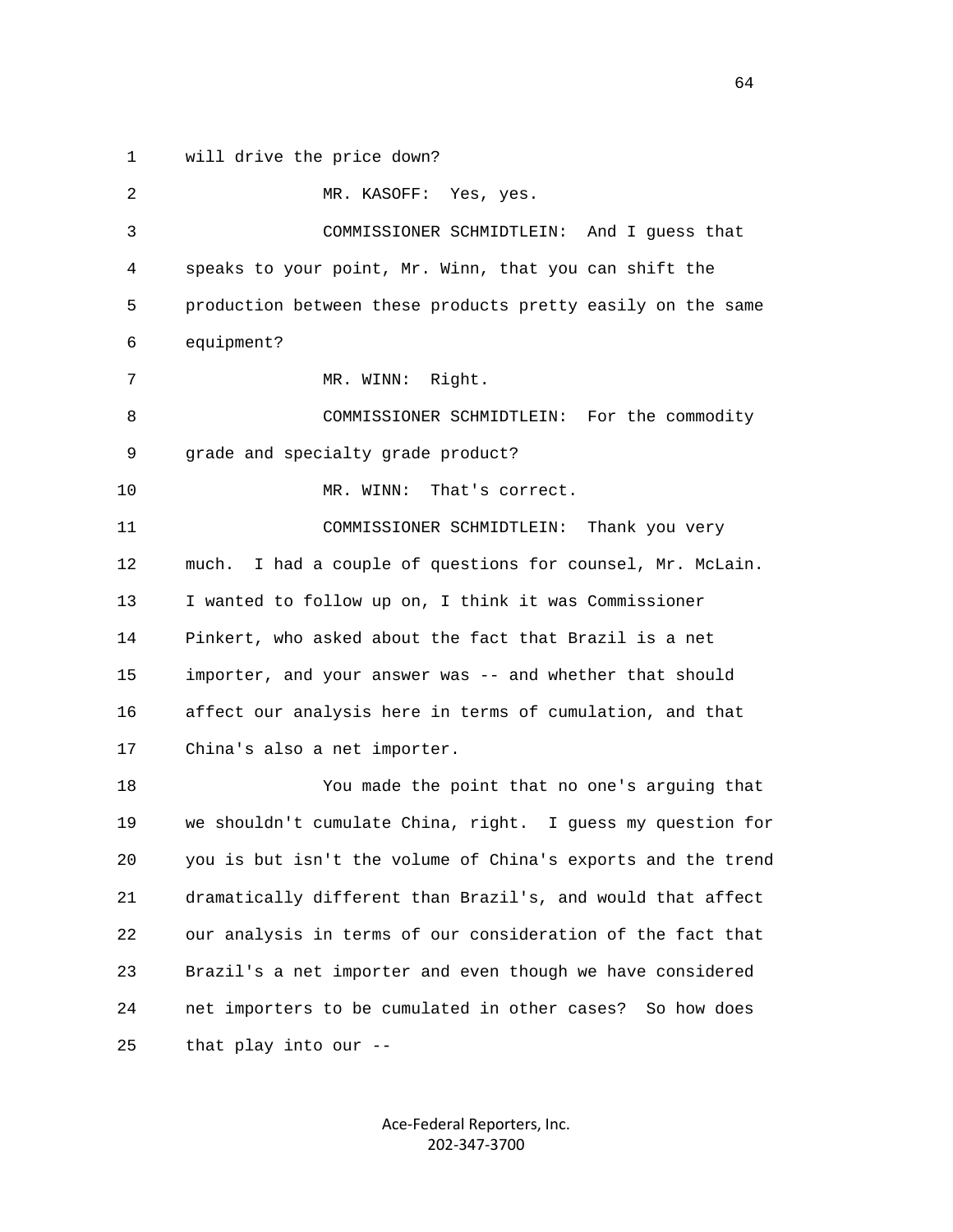1 MR. McLAIN: I think that trends in exports as 2 a proportion of total production can be relevant, but there 3 has to be something striking about it, and it also has to be 4 a situation that you find will likely obtain in the 5 reasonably foreseeable future. So that's a little cryptic; 6 I will explain.

 7 The key with Terphane is that trend in the 8 proportion of exports is not indicative because of what we 9 just mentioned, that right now in 2014 and next year in 10 2015, there is a significant amount of capacity that is 11 being brought on line specifically -- or one of the two 12 primary reasons is to get their export levels back up, and 13 there is Terphane, I don't want to get into confidential 14 information.

15 COMMISSIONER SCHMIDTLEIN: Okay.

 16 MR. McLAIN: And where the Commission has 17 said, you know, we're going to decumulate that country 18 because of the patterns of its exports, usually it's a very 19 marked shift, a noticeable withdrawal, where it says we're 20 just getting out of the export game. We're just really 21 focused on the home market.

 22 That's not what the record shows here. So you 23 know, silica manganese from Venezuela. The Venezuelan 24 company didn't just have a huge shift out of the U.S. 25 market, you know, a total withdrawal and then a total

> Ace‐Federal Reporters, Inc. 202‐347‐3700

 $\sim$  65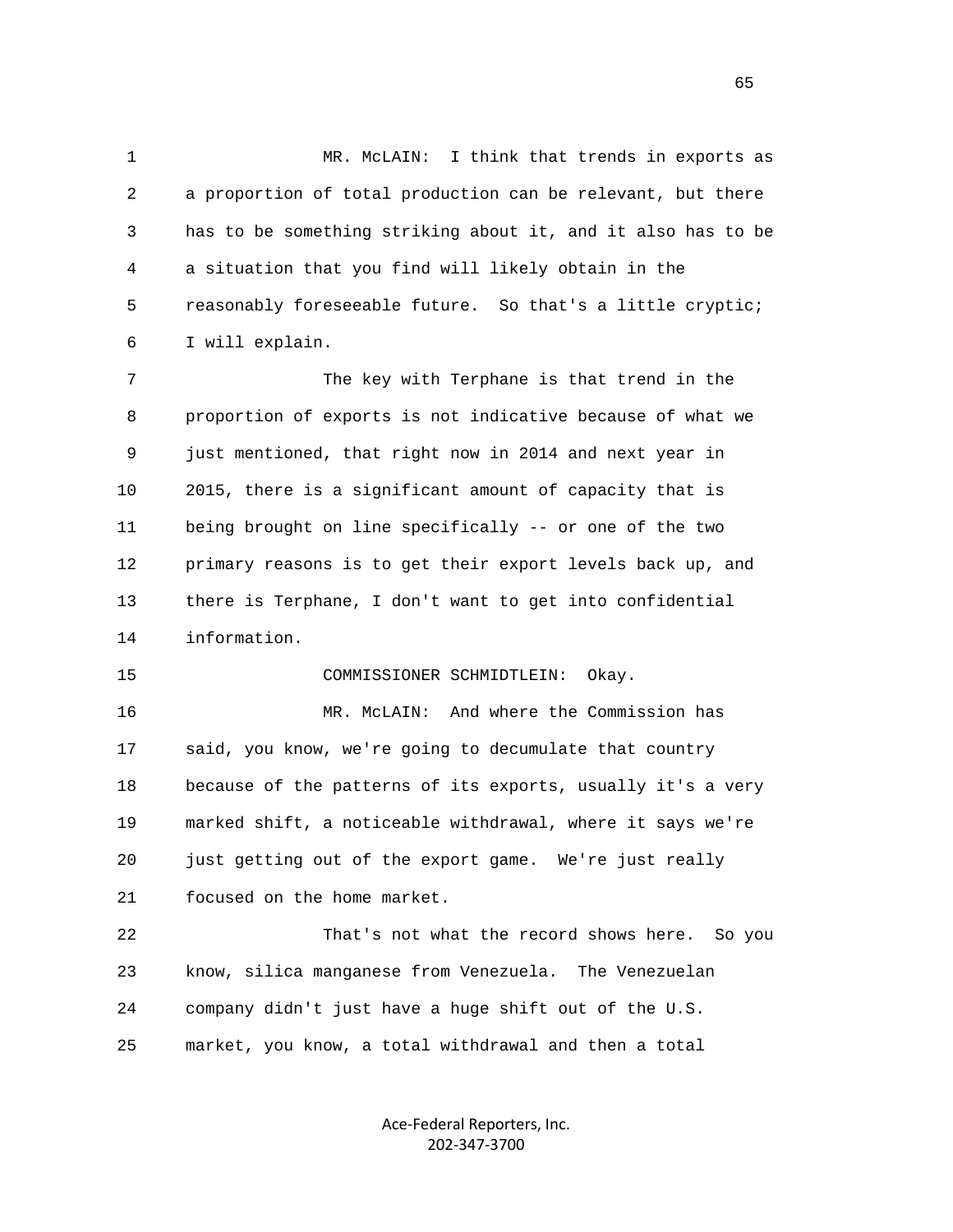1 withdrawal from other export markets.

| 2  | What you have here is a dramatic shift out of                |
|----|--------------------------------------------------------------|
| 3  | subject exports to the U.S. market, continued export of      |
| 4  | non-subject product to the U.S. market, and now an explicit  |
| 5  | policy of bringing on capacity in large part to be able to   |
| 6  | increase exports.                                            |
| 7  | So that doesn't seem to me to be of a peace                  |
| 8  | with situations where you've said ahh, changes in the        |
| 9  | proportion of exports are a good reason to decumulate.       |
| 10 | COMMISSIONER SCHMIDTLEIN: So this -- I mean                  |
| 11 | maybe this could be maybe an unfair question or a difficult  |
| 12 | question. But would you agree, I mean given the record we    |
| 13 | have with what Brazil's done over the POR, what their net    |
| 14 | importers so forth, their exports overall, that this fact    |
| 15 | that they're bringing on this massive amount of new          |
| 16 | capacity, compared to what they have right now, that that's  |
| 17 | -- that really the whole case comes down to that, that       |
| 18 | that's a game-changer, in terms of how we analyze this case. |
| 19 | MR. McLAIN: Yes, but I think that's more or                  |
| 20 | The only thing I would add is their -- if you<br>less true.  |
| 21 | look at 2007, look at the runup from 2005, 2006, 2007, the   |
| 22 | Period of Investigation, look at how important subject       |
| 23 | exports were becoming as a share of their total capacity.    |
| 24 | And that's -- and that's what I mean when I                  |
| 25 | say that it's the presence of the order and basically being  |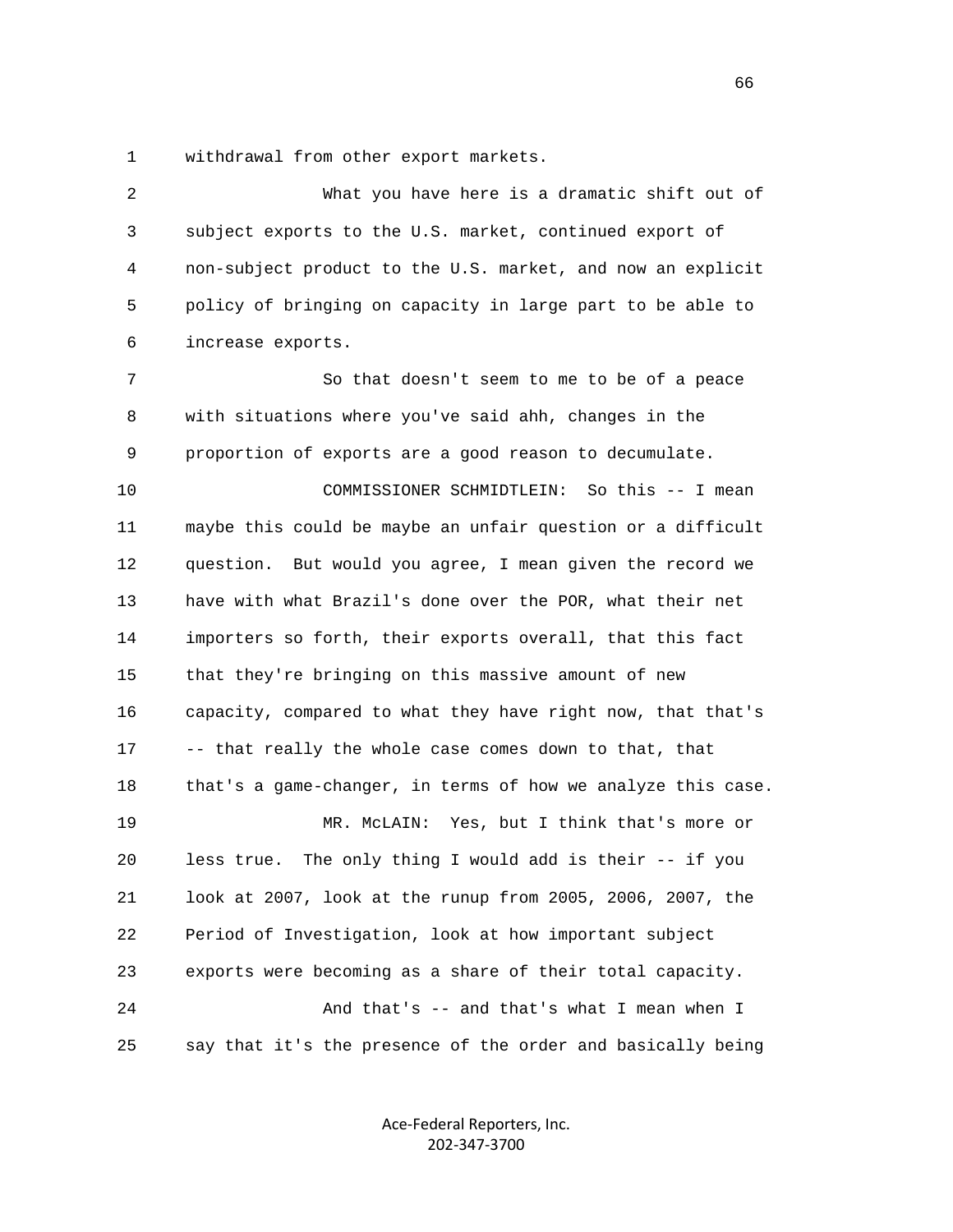1 at a prohibitive level is distorting the current mix you see 2 like in 2013, the mix between subject and non-subject, 3 between exports and home market sales, and between shipments 4 to the U.S. market and elsewhere. 5 So you know, to us it's hard to say that it 6 wasn't the order that worked that change. 7 COMMISSIONER SCHMIDTLEIN: Uh-huh, okay. 8 MR. McLAIN: But yes, the -- sort of the thing 9 that settles is is this capacity increase. 10 COMMISSIONER SCHMIDTLEIN: Uh-huh. Can you 11 respond to their argument that if they did come back into 12 the market, that they would not be under-selling, and that 13 this is supported by the record in the original 14 investigation, where there was mixed over-selling and 15 under-selling, and the margin of under-selling was 16 relatively small? 17 MR. McLAIN: Umm -- 18 COMMISSIONER SCHMIDTLEIN: Do you think that's 19 probative? 20 MR. McLAIN: I mean I think it's -- I think 21 it's probative that -- I'd prefer to get into that in the 22 post-hearing brief, I think. 23 COMMISSIONER SCHMIDTLEIN: Okay. That would 24 be great. I'd welcome that, and then finally, I wanted to 25 ask about the financial performance of the U.S. companies.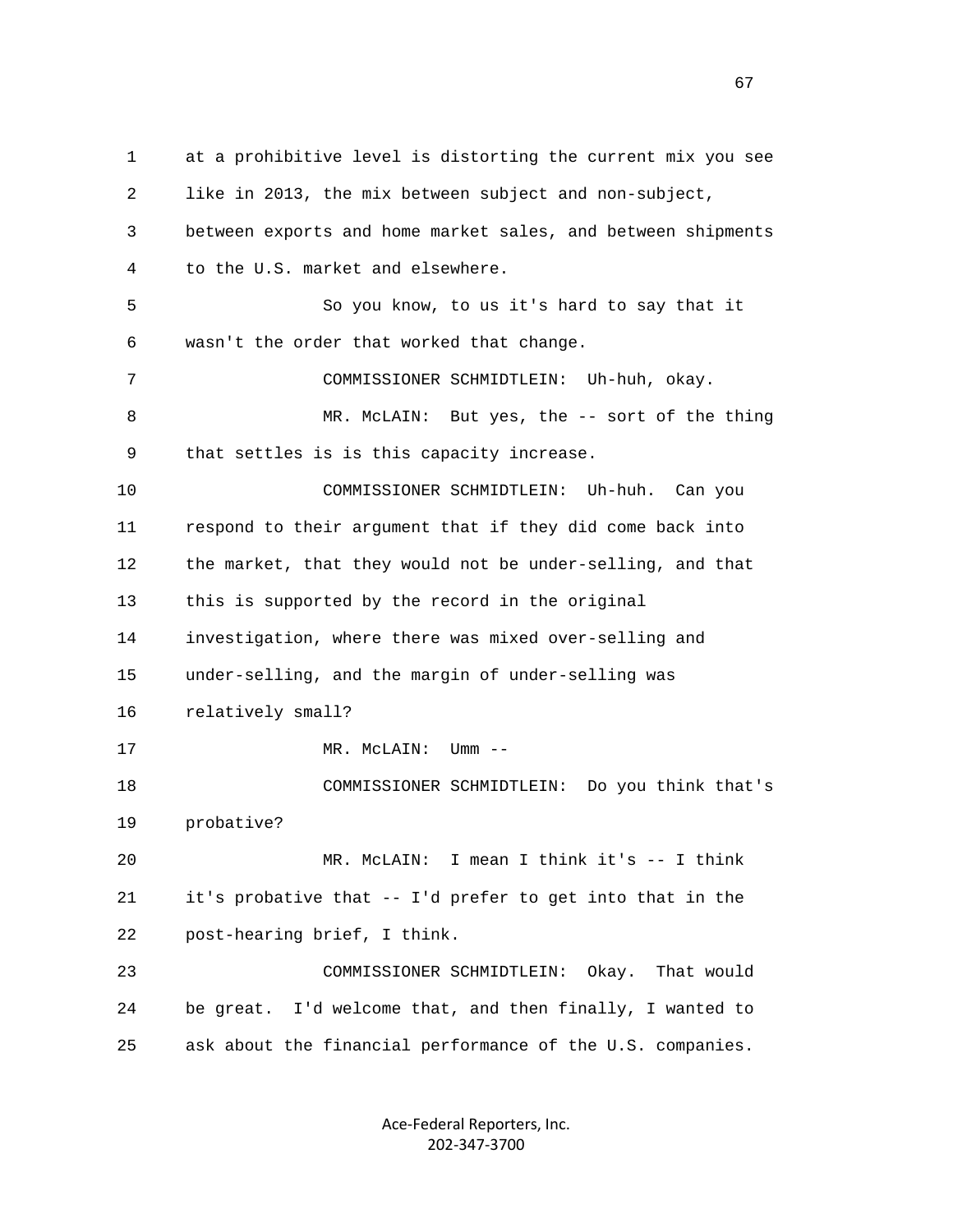1 I'm not sure who can respond to this. Again, maybe it's 2 counsel. You know, we see that over the POR that the U.S. 3 industry, at least some of the companies are experiencing 4 operating losses. 5 So I wonder if you could discuss what's 6 driving that? Is it -- since these companies are under -- 7 you know, the companies from the original investigation are 8 under order. So it is non-subject import competition? Is 9 it intra-industry import competition? 10 MR. McLAIN: Do you guys have anything? 11 MR. KASOFF: It's subject -- subject and 12 non-subject both contribute to that, mostly I would say 13 subject. There's the industry competition from all 14 suppliers in some countries that are not under order as 15 well. So it's a massive over-supply, the price is low, the 16 raw materials have been up and down. But the prices do not 17 match enough to cover our margins sufficiently, and that's 18 the net result. 19 MR. WINN: Well, I'd like to add -- 20 COMMISSIONER SCHMIDTLEIN: Mr. Winn, would you 21 like to add something? 22 MR. WINN: --to this, and I think we've 23 mentioned this thing several times before, is that our 24 industry does require very, very high utilization rates, 25 even though we have a good mix of commodities and specialty

> Ace‐Federal Reporters, Inc. 202‐347‐3700

 $\sim$  68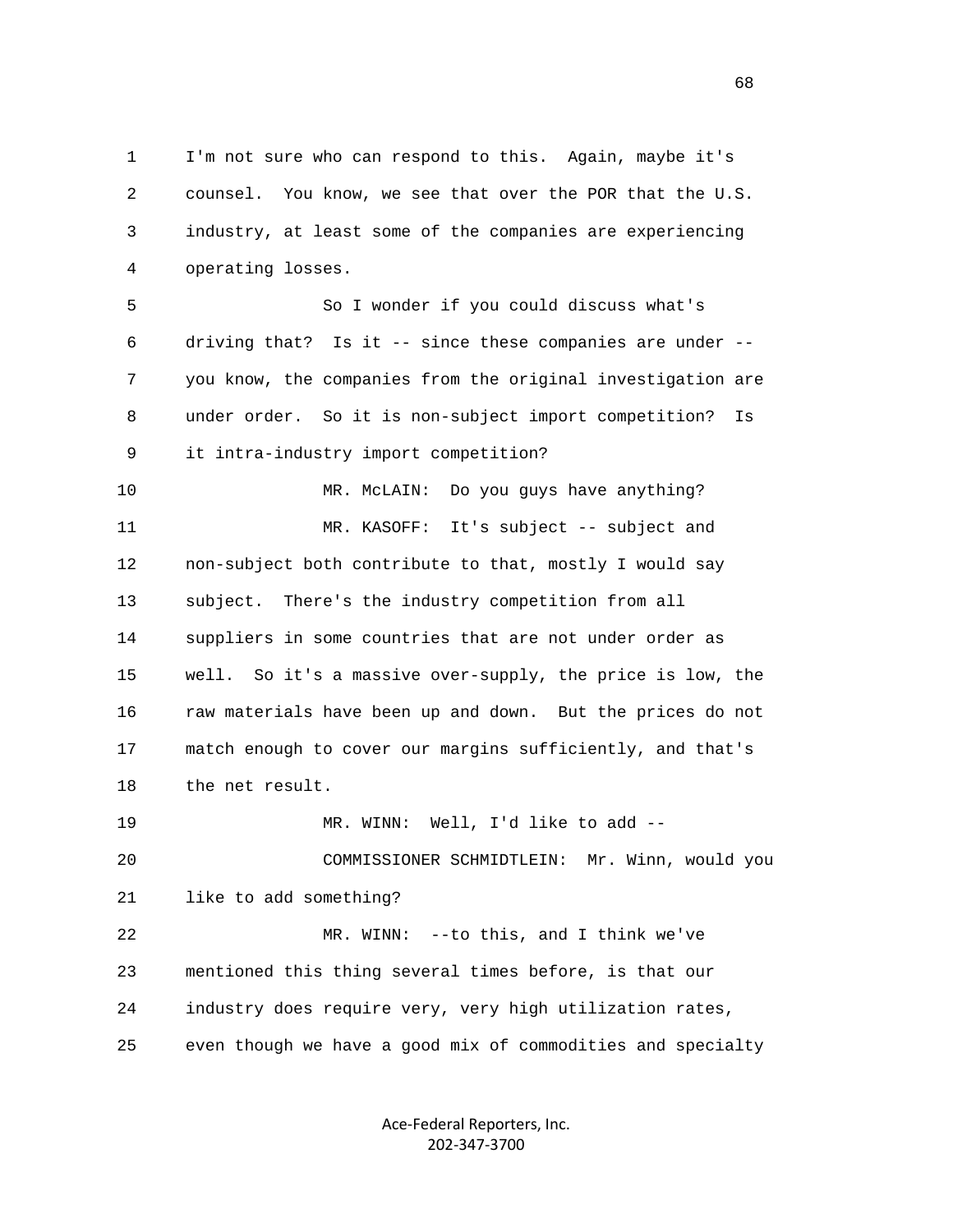1 products that give us the economic value that we're looking 2 for.

 3 I think the lower spectrum of the product mix, 4 the pricing has been significantly depressed for a very long 5 period of time, and those margins that the U.S. producers 6 can get from the lower end at these lower prices, they're 7 just too low for us to add into the spectrum of all the 8 products that we're making, to get a very adequate return. 9 That's one of the big issues that we're 10 dealing with now, is there's so much capacity coming in from 11 different places. The pricing has been depressed, as 12 margins are very, very limited. That does force us to run 13 the equipment. I don't know how you run at 110 percent, but 14 that's what we try to do during these periods of time. 15 COMMISSIONER SCHMIDTLEIN: Okay, thank you. I 16 think I'll wait until the next round. My time is almost up, 17 thank you. 18 CHAIRMAN BROADBENT: Okay. Let's see. During 19 the original Period of Investigation, it appears that market 20 share taken by subject imports came at the expense of 21 non-subject imports, not domestic producers. If subject 22 imports were to re-enter the market and take market share, 23 is it more likely that they would take market share from the

24 domestic producers or other sources of imports?

25 MR. McLAIN: I think we're already seeing

Ace‐Federal Reporters, Inc. 202‐347‐3700

 $\sim$  69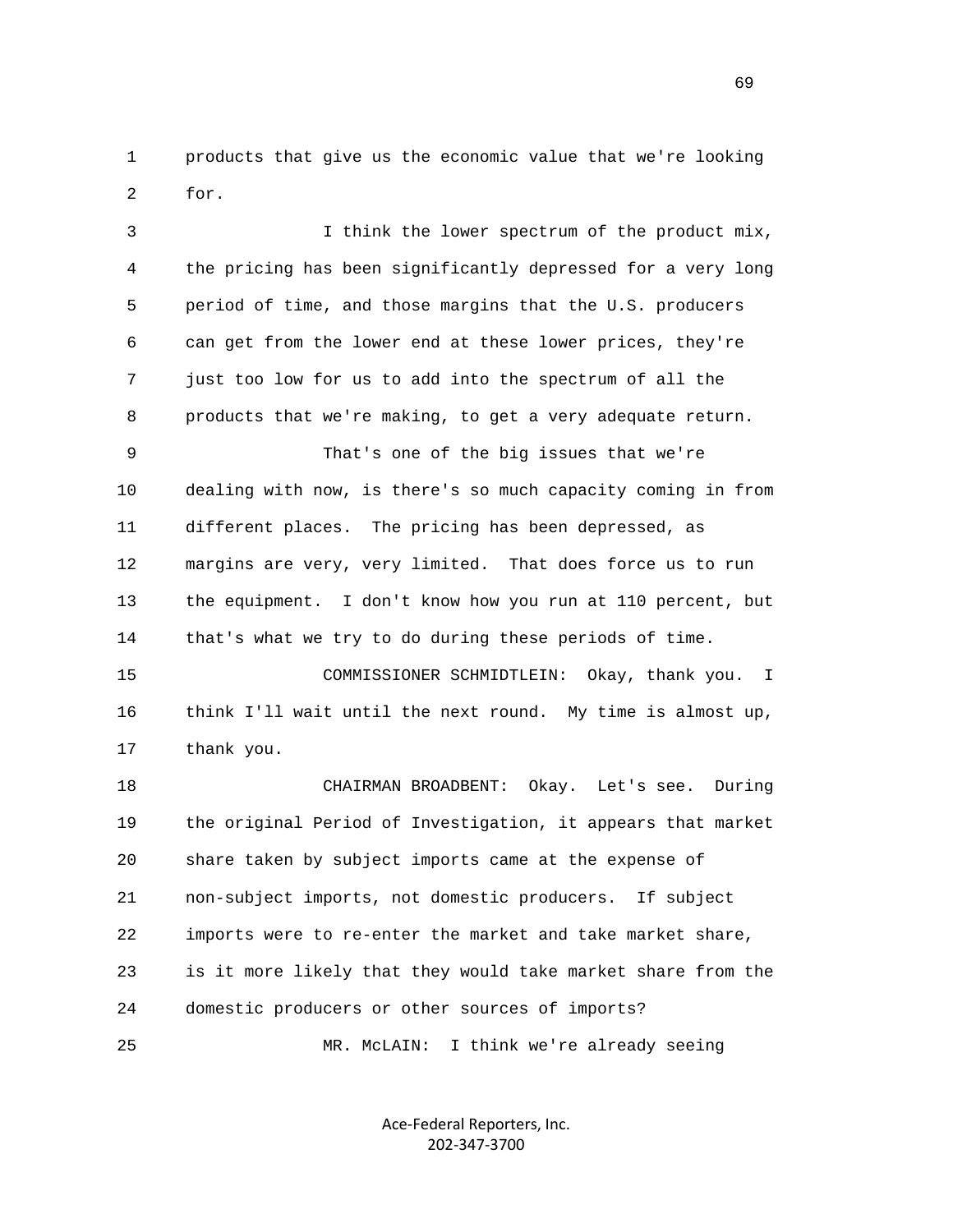1 proof from 2010 to 2013, the patterns of subject imports 2 that are able to come here. They're taking from both, and 3 given -- so the U.S. industry has lost share, but 4 non-subject imports have lost share, and I think it is 5 likely that that will just be magnified if the orders are 6 revoked, just because of the immense scale of the subject 7 imports that are likely to come here, given the size of the 8 industry.

 9 CHAIRMAN BROADBENT: Okay. Terphane has 10 consistently told the Commission that its plan was to sell 11 non-subject merchandise to the United States, and to sell 12 subject PET film to its home market and to Latin America. 13 During the original Period of Investigation, its exports to 14 the United States were low, and during the POR, the current 15 Period of Review, it has continued to ship almost 16 exclusively to its home market and to a much lesser extent 17 to regional markets.

 18 If a foreign producer consistently does what 19 it says, as we've been working with them through these 20 different periods of Investigation, why do we expect that 21 they will shift their strategy upon revocation of the order? 22 MR. McLAIN: Well, I guess I would disagree 23 with the characterization of what was happening before the 24 order. I think it's a dramatic increase in subject imports 25 from Brazil, and then 42 percent anti-dumping duty and the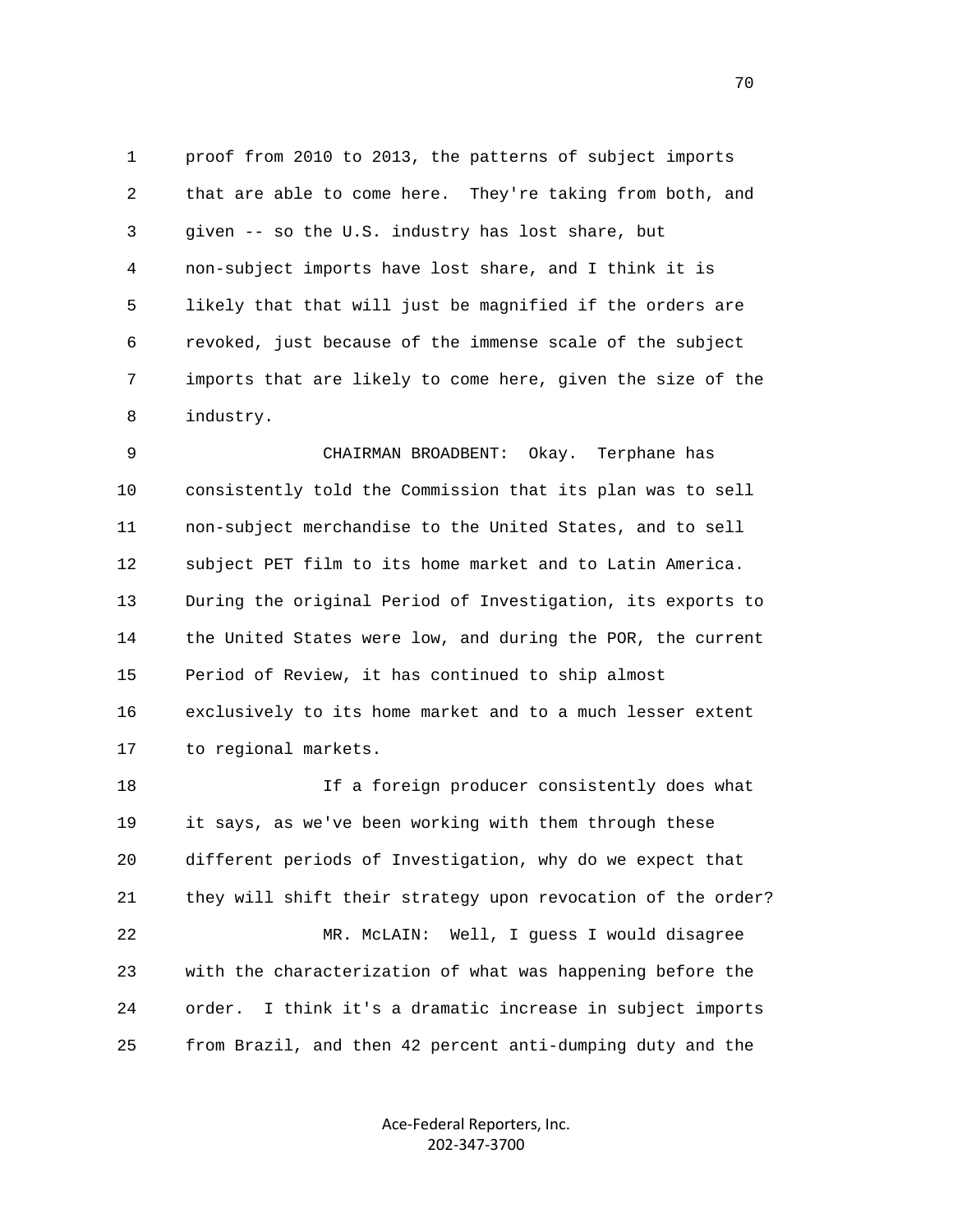1 tap gets shut off.

| $\overline{2}$ | So I don't think it's -- basically, what we                  |
|----------------|--------------------------------------------------------------|
| 3              | are seeing is Terphane rolled out a story the first -- in    |
| 4              | the original investigation, and it didn't match the facts    |
| 5              | and the Commission didn't buy it, and rightfully so.<br>Then |
| 6              | they are trying to bring out the same story, but the -- you  |
| 7              | know, the exit from the U.S. market is a function of the     |
| 8              | anti-dumping duty order.                                     |
| 9              | CHAIRMAN BROADBENT:<br>Okay. Terphane argues on              |
| 10             | page 10 and 11 of its pre-hearing brief that as a result of  |
| 11             | several successful Brazilian anti-dumping actions against    |
| 12             | third country exporters, that it has secured its own strong  |
| 13             | and stable market for PET film in Brazil.                    |
| 14             | Do you agree that these actions make the                     |
| 15             | Brazilian product more likely to continue focusing on its    |
| 16             | home market?                                                 |
| 17             | We see the relative focus<br>MR. MCLAIN:<br>No.              |
| 18             | decreasing, simply because they have far more capacity than  |
| 19             | their home market can absorb. So yes, in isolation, if you   |
| 20             | have trade remedy orders coming up in your home market, yes, |
|                |                                                              |
| 21             | that's likely to give you a benefit from price in the        |
| 22             | abstract.                                                    |
| 23             | But what happens when you're done selling to                 |
| 24             | your home market?<br>There's no more demand in your home     |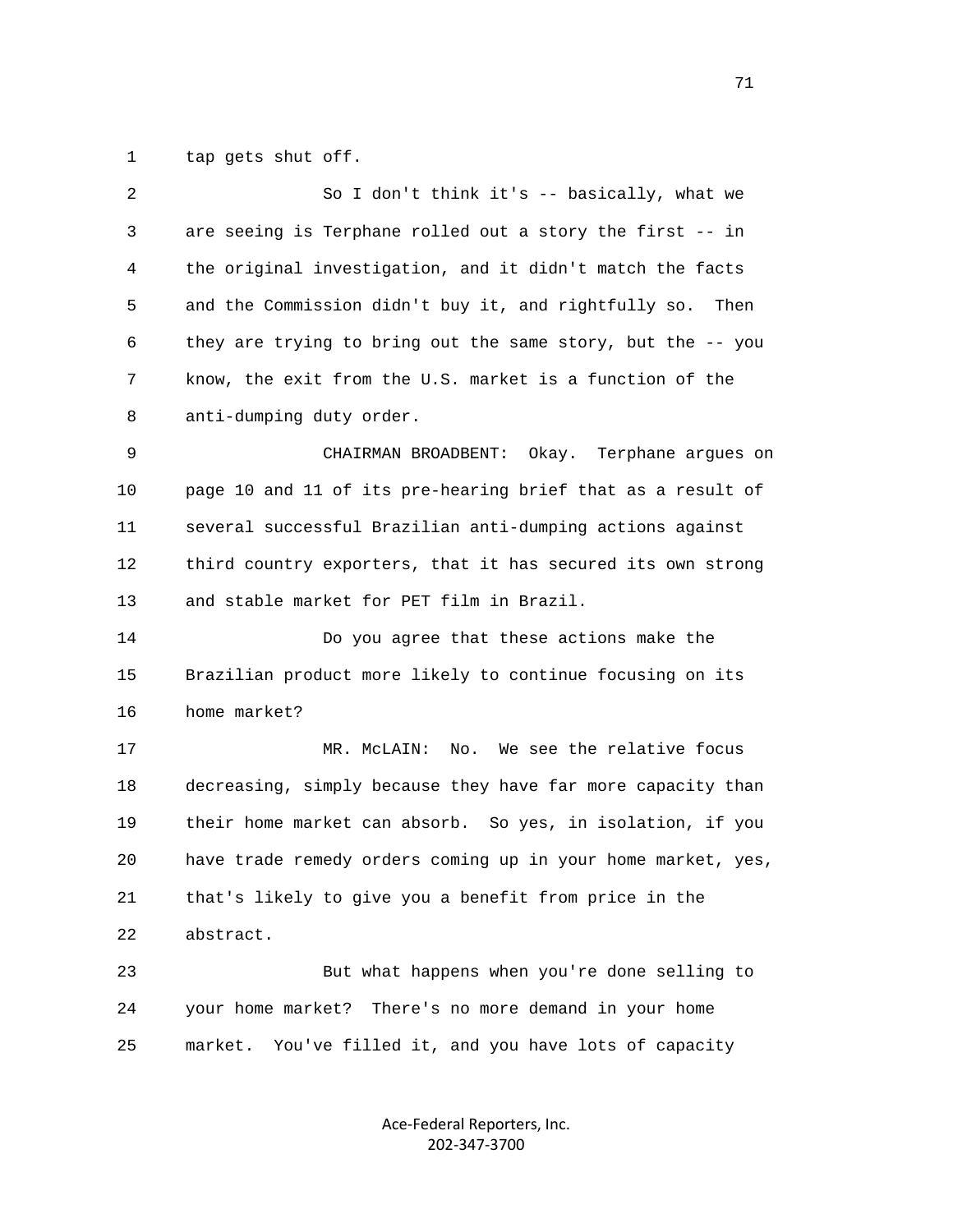1 left over, and that's the situation we have here.

 2 CHAIRMAN BROADBENT: Okay. 3 MR. McLAIN: Sorry, Madam Chairman. I would 4 just add, you know, there is a disagreement amongst the 5 parties in terms of just comparing different country markets 6 on just a pure price to price basis. 7 CHAIRMAN BROADBENT: Right. 8 MR. McLAIN: We think there's reliable 9 information in the record that supports our view, and we'd 10 be happy to get into it in the post-hearing brief, in terms 11 of just those price comparisons. But I guess our point is 12 even if you accept Terphane's view of the relative pricing 13 between Brazil and other markets, that still doesn't get 14 them where they need to be, just because of the excess 15 capacity issue. 16 CHAIRMAN BROADBENT: Okay, yeah. If you could 17 discuss that pricing in the post-hearing, that would be 18 helpful. What is a reasonably foreseeable future in these 19 reviews, would you say? 20 MR. McLAIN: I think based on the industry 21 information that people rely on, and you know, as sort of 22 for planning purposes, you know, definitely 2015 and then I 23 think it becomes more speculative after that. But I think 24 there's a large degree of harmony in terms of everyone's 25 view of what's going to happen next year, and so you can say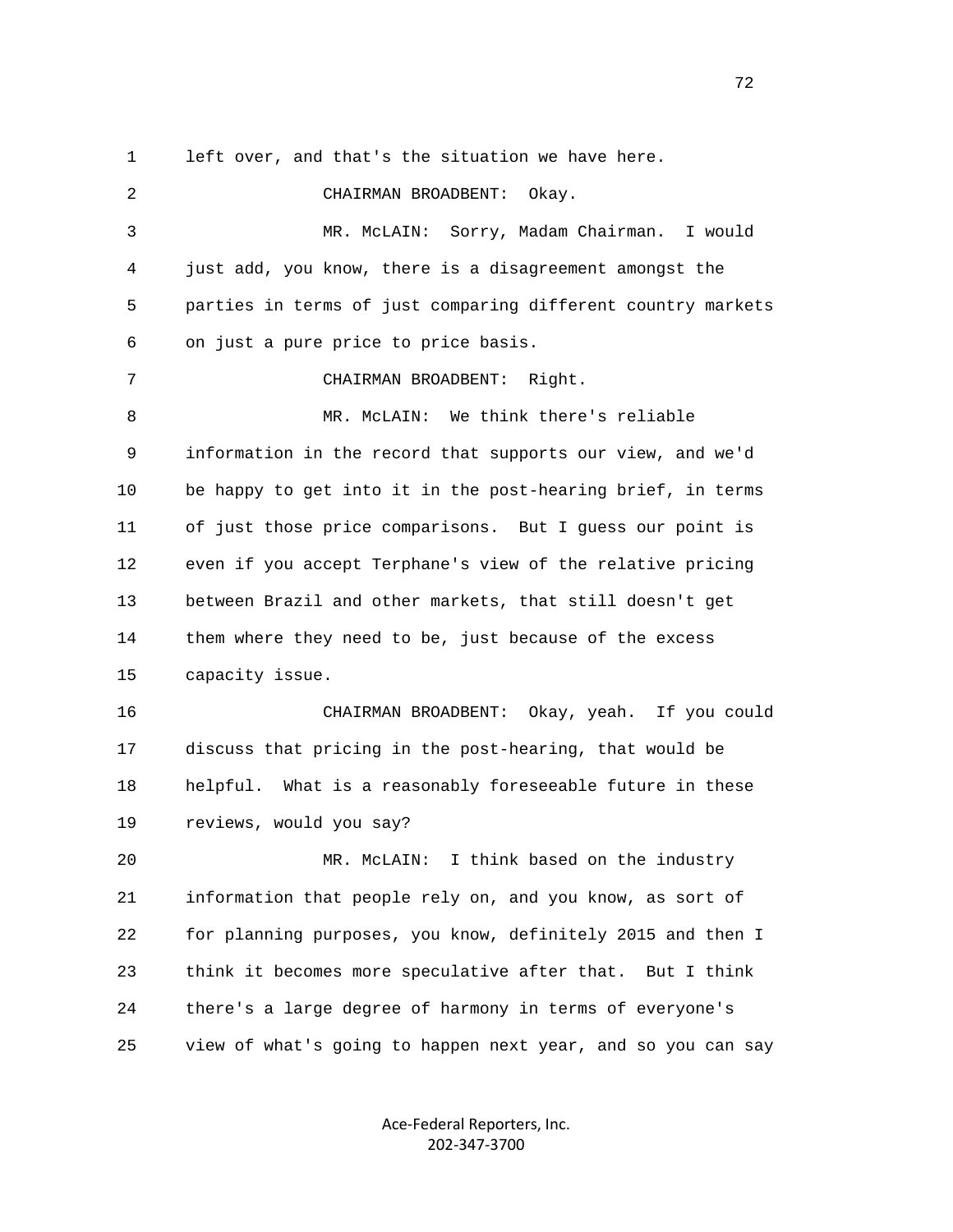1 that's reasonably foreseeable. I think that's consistent 2 with the Commission's approach in other cases. 3 CHAIRMAN BROADBENT: So what are you 4 predicting will happen in 2015 with the Brazilian 5 production? 6 MR. McLAIN: That just -- and it's really not 7 -- it's not my prediction. If you look at Terphane's 8 questionnaire data, they tell you how much capacity will be 9 added next year, and if you assume that the growth rates in 10 the Brazilian market will be at very robust levels, sort of 11 as good as any market around the world, which is a pretty 12 favorable assumption in their favor, there's still going to 13 be massive over-capacity, and that PCI Films Consulting, 14 that public report that I quoted in my opening statement, 15 they second that view, that there's just too much capacity. 16 CHAIRMAN BROADBENT: Too much capacity for 17 Terphane? 18 MR. McLAIN: Sorry, for it to be used up just 19 in terms of selling to Brazilian demand. 20 CHAIRMAN BROADBENT: Okay, and you're citing 21 this report. I've got to go back and look at that. But in 22 terms of Terphane's capacity in Brazil and the Brazilian 23 domestic market, there's just going to be way over-capacity 24 in 2015? 25 MR. McLAIN: Yeah, and both in terms of

> Ace‐Federal Reporters, Inc. 202‐347‐3700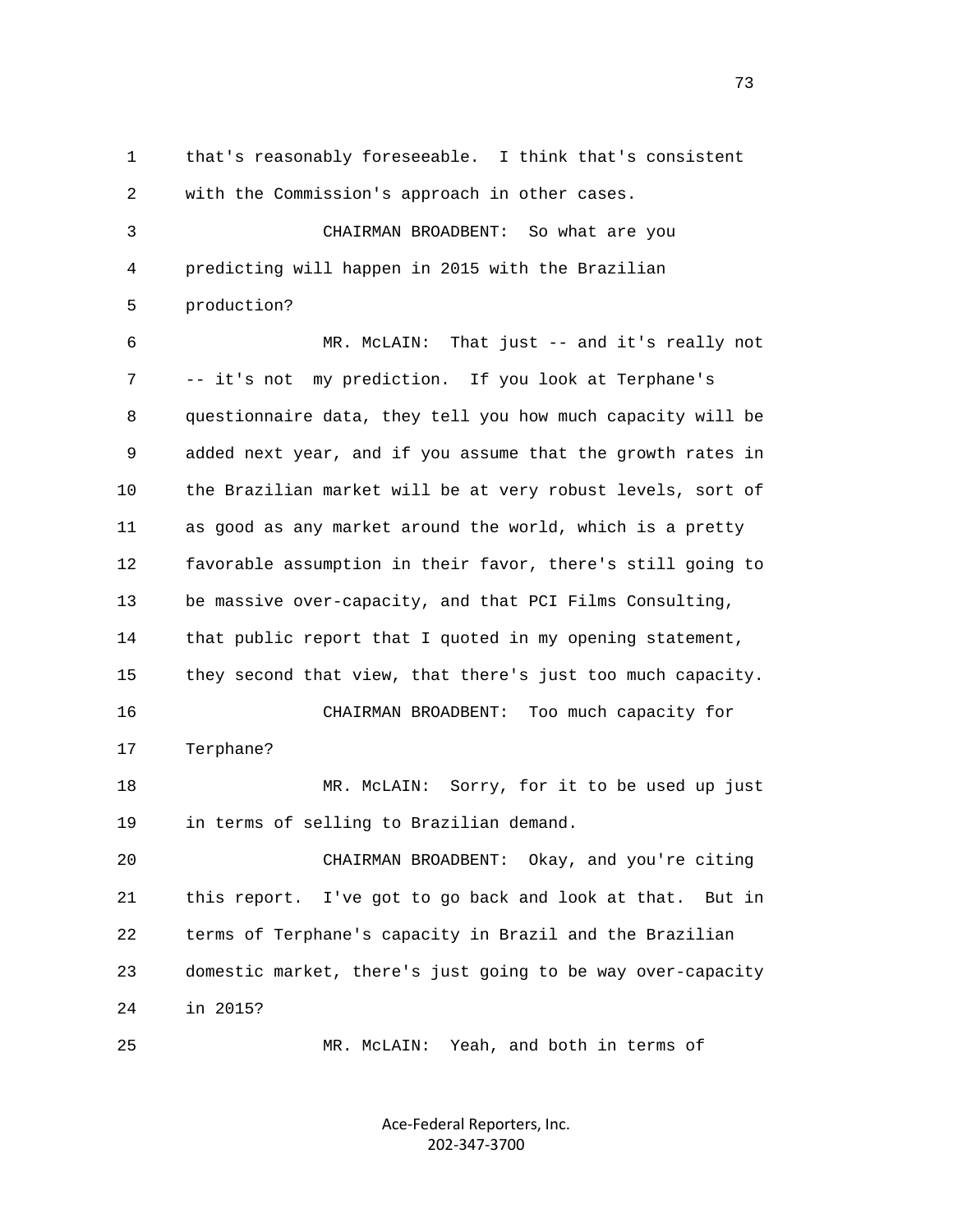1 Terphane in isolation, but also Terphane is not the only 2 game in town in the Brazilian market. It's under pressure 3 from non-Latin America firms and now you've got, you know, 4 just as Terphane's bringing on a 30,000 kiloton line, OPD 5 Films in Peru is doing it as well. 6 So I don't think it's fair to characterize 7 Brazil as this wonderland of, you know, monopoly prices. 8 That's not really what they're saying, but they're under 9 pressure there, and the market is over-supplied. So 10 something will have to be done. 11 CHAIRMAN BROADBENT: Okay. I think I will 12 yield to Vice Chairman Pinkert. 13 VICE CHAIRMAN PINKERT: Thank you, Madam 14 Chairman. I just have a couple of follow-up questions. 15 First of all, given that the affirmative determination in 16 the investigation was a threat determination rather than a 17 present injury determination, should we be considering the 18 facts that we discovered in the underlying investigation at 19 all in this review? 20 MR. McLAIN: Yes. I mean, those facts shouldn't

 21 be sort of -- they should be kept in the perspective of what 22 you found that -- which was a finding of threat. But I 23 still think it's relevant in terms of the volume patterns 24 that subject imports were showing. The fact that the 25 Commission found that all industries were export oriented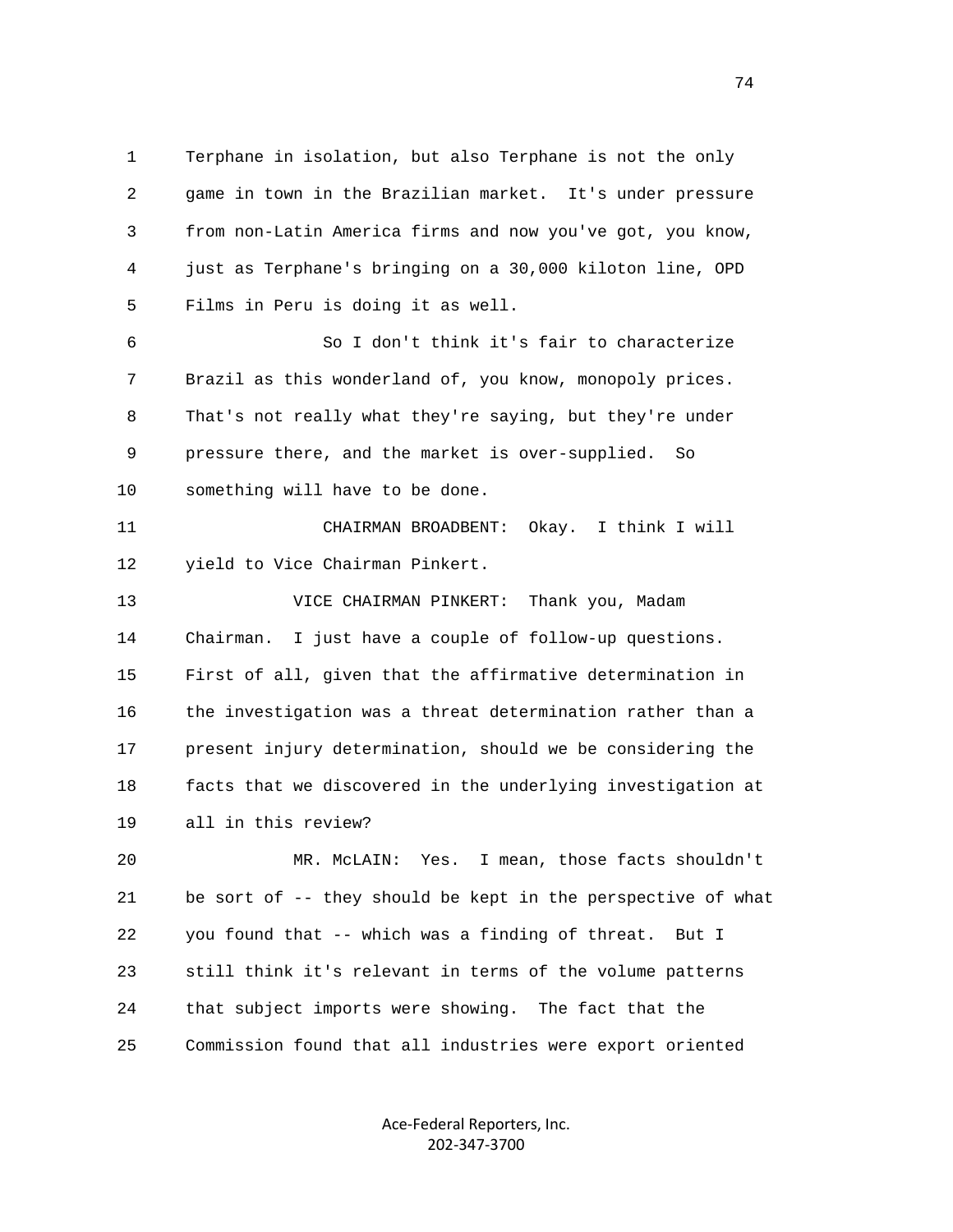1 including Brazil. And that competition in the U.S. market 2 occurs largely on the basis of price between highly 3 substitutable, subject imports, and the U.S. like products. 4 So I don't really see much that can't be usefully relied 5 upon here in terms of wanting to examine or sort of estimate 6 the likely situation if you took the orders away.

 7 VICE CHAIRMAN PINKERT: Thank you. Now, of 8 course a lot of the discussion today has been focused on 9 cumulation. And in particular on whether Brazil should be 10 cumulated with the subject imports from the other countries. 11 If we do not cumulate, and we consider Brazil on its own, 12 what should the determination be?

 13 MR. McLAIN: We should believe it should be 14 likely material injury from Brazilian imports and likely 15 material injury from cumulated Chinese and Emirate imports. 16 But I freely concede that once you significantly reduce the 17 size of subject imports that, you know, you have to think 18 harder about what's going to happen as opposed to the way 19 the analysis should proceed which is to say that there is no 20 relative distinction between these three countries in terms 21 of their ability and their incentive and the hammering 22 impact they're going to have on the U.S. industry.

 23 VICE CHAIRMAN PINKERT: And, again, assuming that 24 we're not cumulating Brazil, how does the current state of 25 the domestic industry play into the analysis of whether the

> Ace‐Federal Reporters, Inc. 202‐347‐3700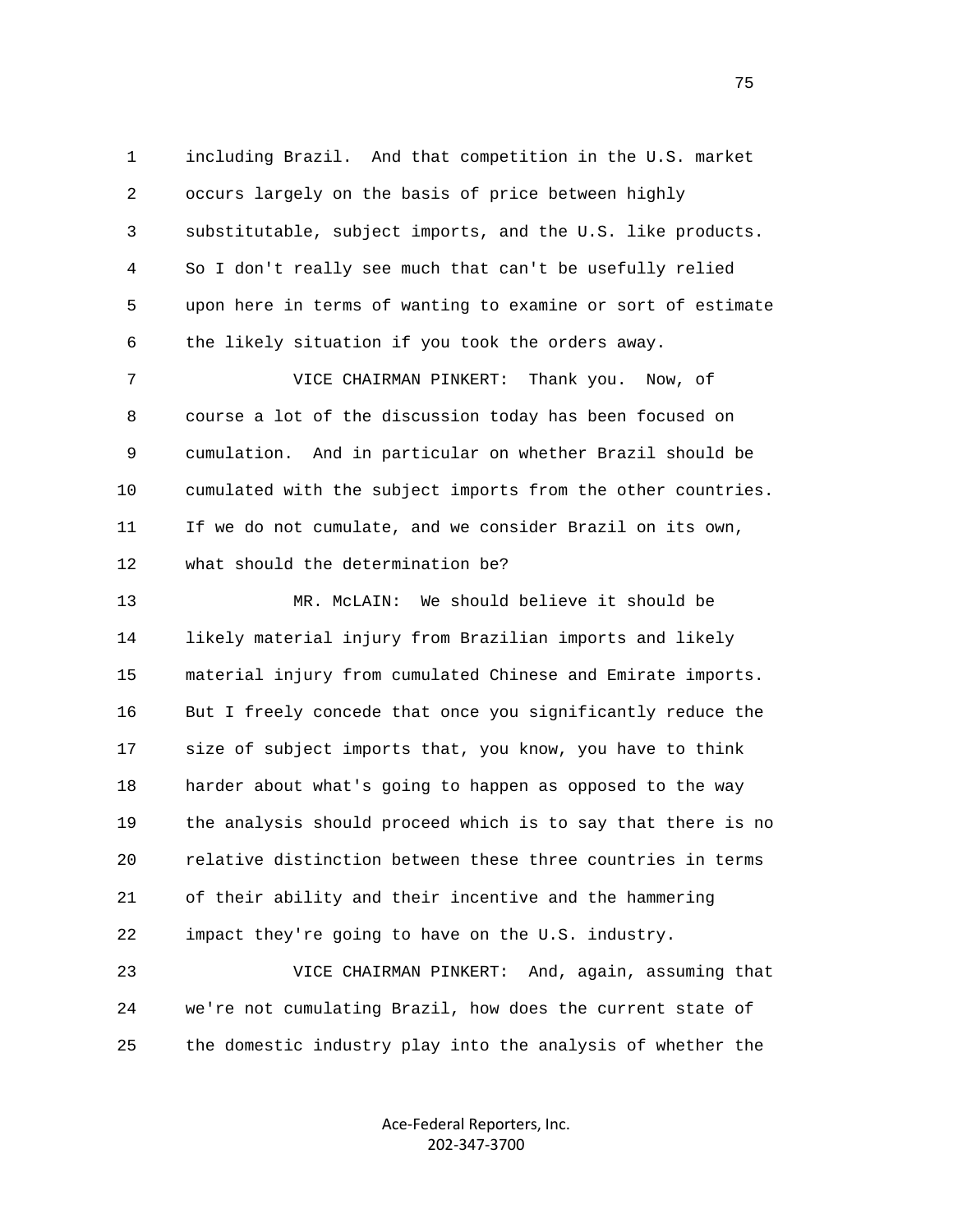1 imports that would likely be coming in from Brazil would 2 have a materially injurious impact?

 3 MR. McLAIN: I think it's highly relevant. This 4 is, in our view, an unquestionably vulnerable U.S. industry. 5 So, if you look at just in isolation, Terphane's excess 6 capacity in 2015, we think that's enough by itself to 7 materially injure a vulnerable U.S. industry given that 8 their product is just going to compete against the U.S. 9 product on the basis of price in a major segment of the 10 market. And as we've heard that that will pull down pricing 11 across the board, taking low-margin commodity stuff 12 negative, and destroying the margins on the higher end 13 stuff. So, we still think that applies, but, you know, our 14 prehearing brief focused on, you know, the cumulative 15 analysis because we don't think there's any reason to 16 deviate from that. 17 VICE CHAIRMAN PINKERT: Thank you very much. 18 Thank you, Madam Chairman. 19 CHAIRMAN BROADBENT: Commissioner Williamson? 20 COMMISSIONER WILLIAMSON: Thank you. Mr. Kasoff, 21 Mr. Winn, do most of your customers buy a single PET film 22 product or a variety of products? 23 MR. WINN: Okay. I'll start. I think there's a 24 mixture of customers.

25 COMMISSIONER WILLIAMSON: Uh-huh.

Ace‐Federal Reporters, Inc. 202‐347‐3700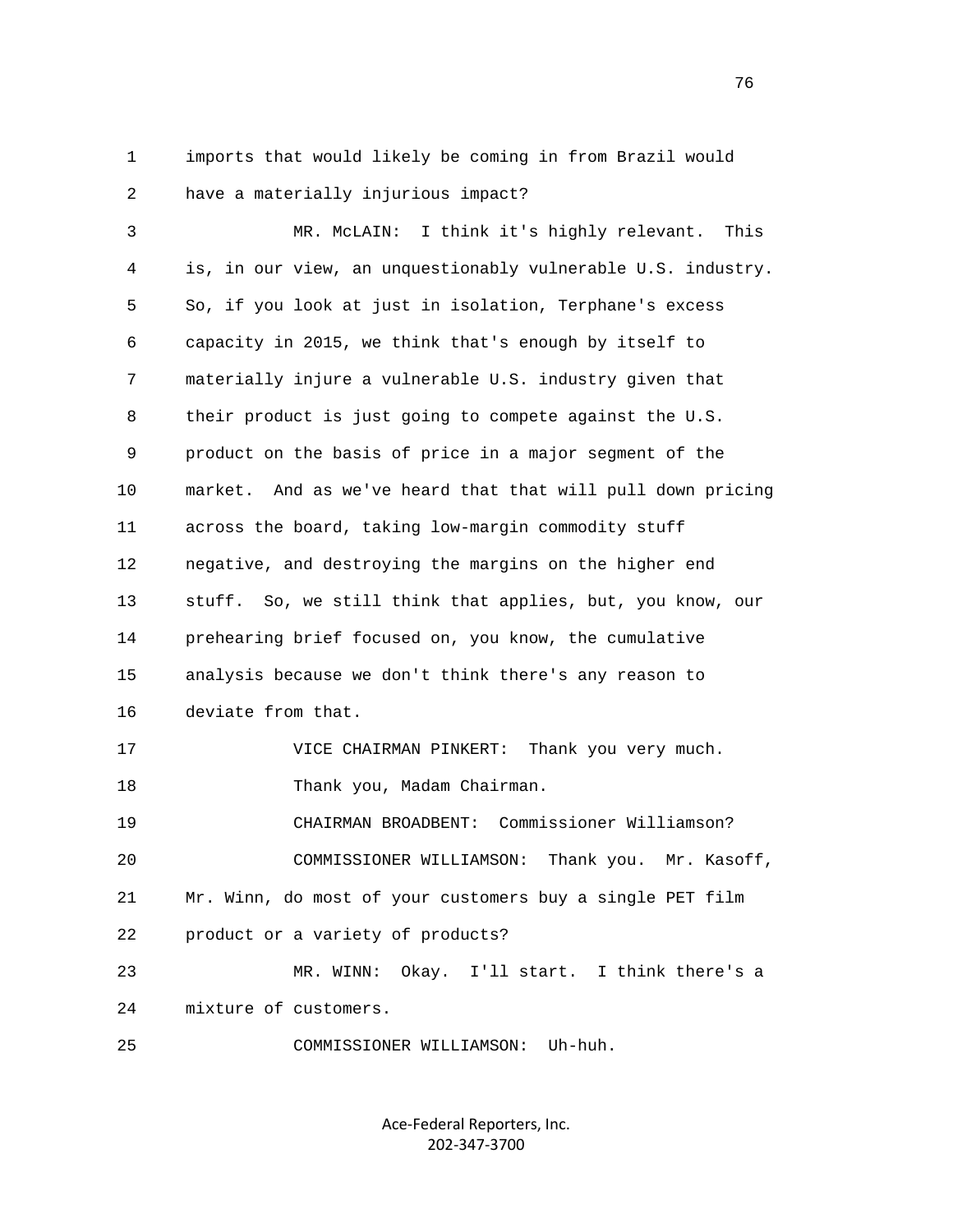1 MR. WINN: We certainly have some large customers 2 that buy one primary product and a small number of others in 3 other cases. And usually this is probably less true than 4 the other type that they'll buy five, ten, 15 different 5 types of products. Generally they are smaller customers 6 with smaller volumes. 7 COMMISSIONER WILLIAMSON: Okay. Mr. Kasoff? 8 MR. KASOFF: Yes, we see the same mix type of 9 effect. Some customers are one product and I would say more 10 of our customers are a variety of products. 11 COMMISSIONER WILLIAMSON: Uh-huh. Okay. Do your 12 contract sales usually involve multiple products? 13 MR. WINN: We have various contracts. We do 14 have, in fact, contracts that have four or five different 15 products that are included. In other cases we have 16 contracts that are specific to one particular product. 17 COMMISSIONER WILLIAMSON: Okay. 18 MR. KASOFF: I would say that most of our 19 contracts cover all the products that that customer does 20 purchase. I'd also add that the number of contracts that we 21 have is not -- does not cover the majority of our volume. 22 Most of it is non-contract. 23 COMMISSIONER WILLIAMSON: Okay. 24 MR. WINN: And just to add to what Ron just said, 25 we would say the same thing, that we have a significant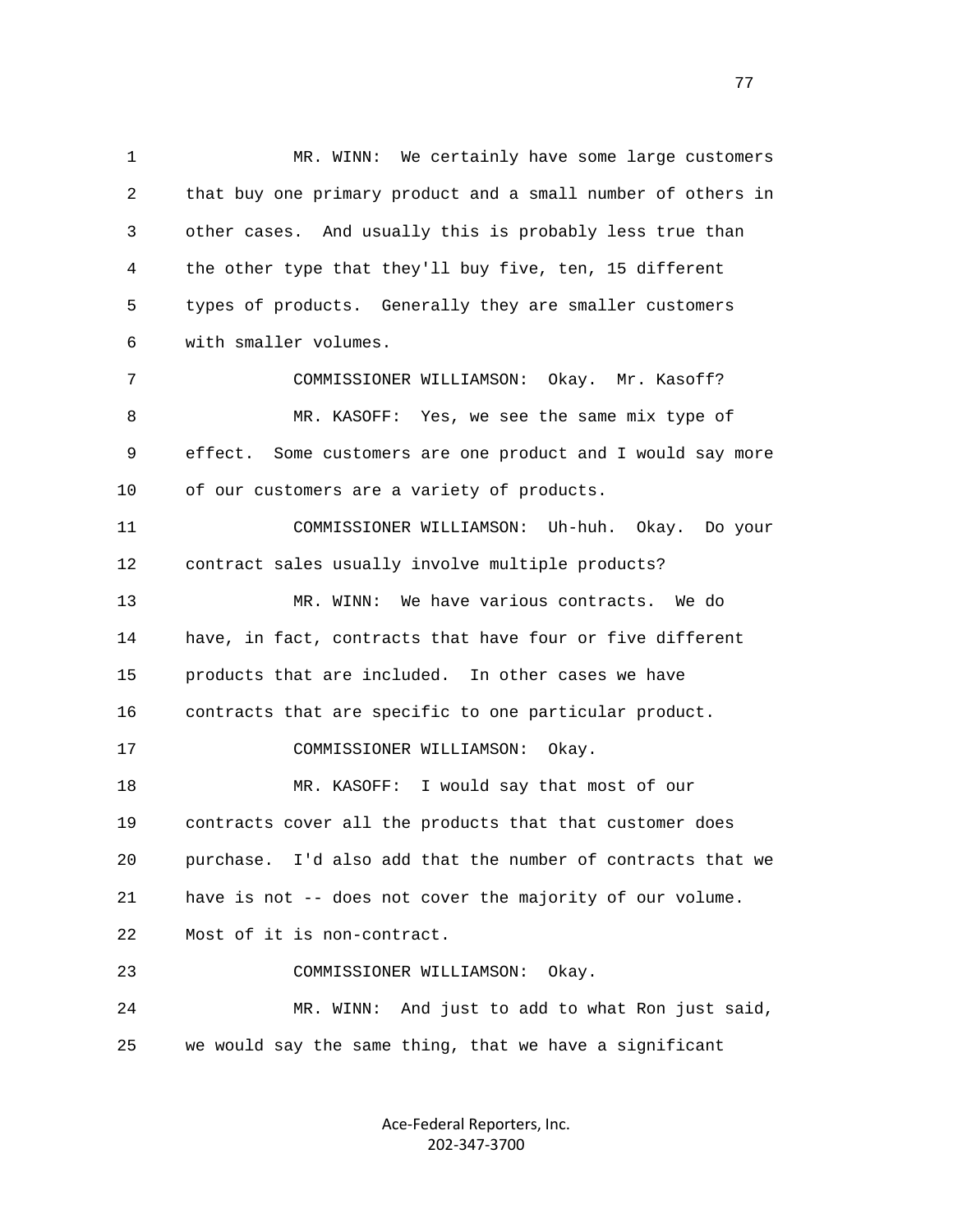1 portion of our sales are not contractually obligated.

 2 COMMISSIONER WILLIAMSON: Okay. So this ability 3 say to provide a wide range of products is not really a 4 competitive advantage in the sense -- a significant one to 5 any particular customer, you know, in terms of locking in 6 particular customers? I'm just trying to get an idea of how 7 significant that is. 8 MR. KASOFF: I would say that, yeah, we have to 9 look at it on a customer-by-customer basis. 10 COMMISSIONER WILLIAMSON: Yeah. 11 MR. KASOFF: What are they doing and what do they 12 need? There are certain customers in say a medical 13 application where it takes them a long time to qualify and 14 they don't really want to change a lot. But they have a 15 very strong need for a specialty product. Whereas some 16 other ones where there's -- they can use a commodity film, 17 there's really not a big deal there. 18 And in the specialty case, that is a major 19 competitive advantage if we do a contract for either party 20 to have a good reason to do a contract then we will do it. 21 If there's no good reason to do a contract, we'll just agree 22 price and move on, that type of thing. 23 Whereas with commodity type films, typically it's 24 a pricing arrangement sort of deal and it's to lock in and 25 the competitive advantage is less so in that case.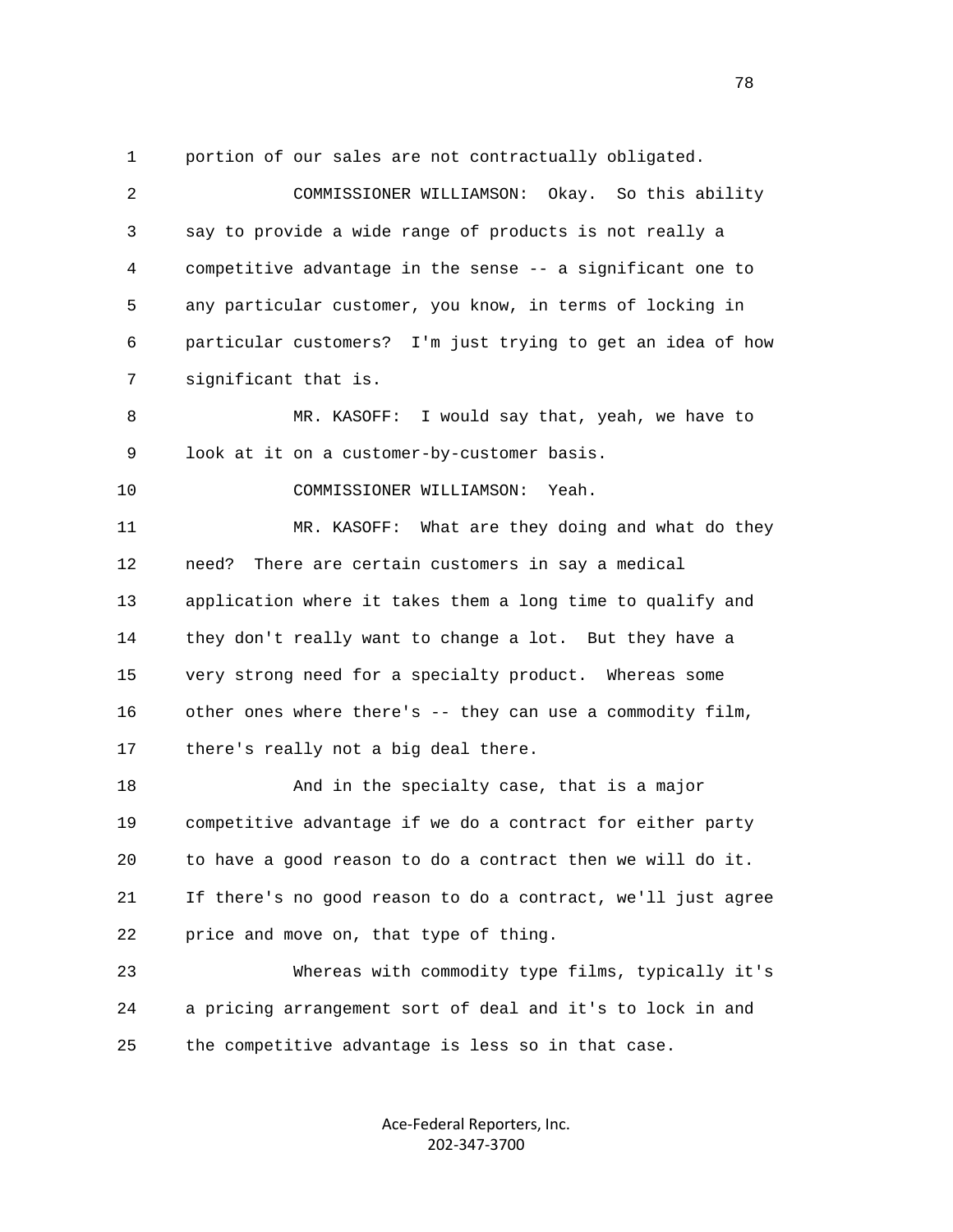1 COMMISSIONER WILLIAMSON: Okay. Thank you. 2 Can you please comment now, either now or 3 post-hearing on the data presented in Exhibit 5 of 4 Terphane's prehearing brief that compares prices of PET film 5 in the U.S. and Brazilian markets? 6 MR. KASOFF: Did we address that already? 7 MR. McLAIN: I think we did touch on it. I 8 explained that we do have differences with their position on 9 just the pure comparison of relative prices between 10 different markets. But, yeah, we will discuss that in our 11 post-hearing brief. But what we keep coming back to is, 12 even if Terphane is right, it still doesn't matter because 13 they'll still have lots of excess capacity even after 14 they've finished filling demand in the Brazilian market. 15 COMMISSIONER WILLIAMSON: Okay. Thanks. 16 You have reported that raw material costs were 17 the single largest component of the cost of goods sold 18 during the period. Do you expect domestic feed stock prices 19 to fall in the reasonably foreseeable future given the fact 20 that the U.S. was becoming a leading supplier of low-cost 21 global gas and oil products? 22 MR. WINN: Yeah, we feel like at Mitsubishi that 23 there will be and there has been a drop in raw materials in 24 the last two or three months, and the average it's a drop 25 all over the world. And so the big drops that we see today

> Ace‐Federal Reporters, Inc. 202‐347‐3700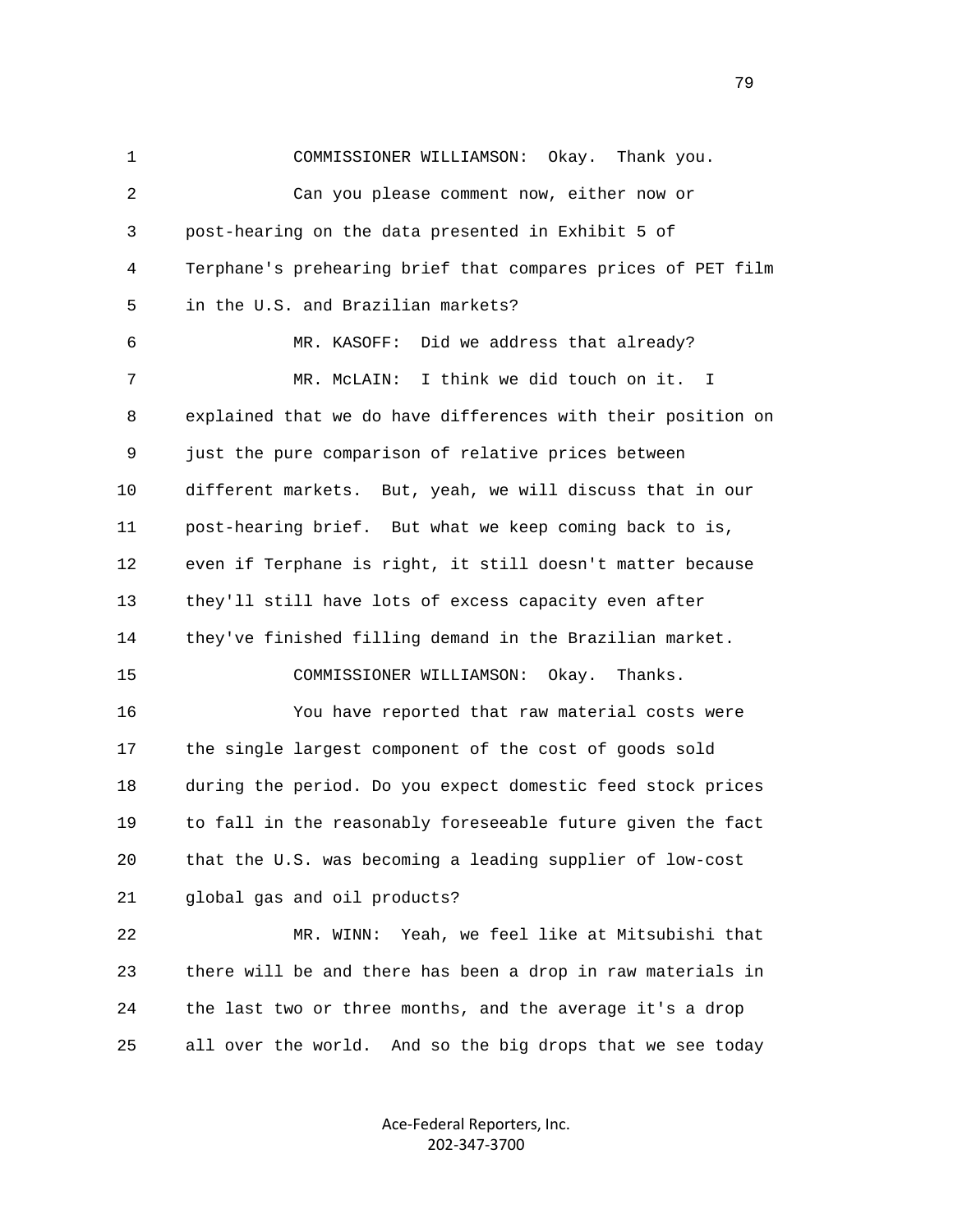1 in terms of our basic raw materials, the terephthalmic acid 2 and monoethylene glycol, I think all suppliers will see a 3 drop in that price. 4 The natural gas price has been low for a very 5 long period of time, so we don't see a real large different 6 advantage today than we've seen for a very long period of 7 time. 8 COMMISSIONER WILLIAMSON: Okay. Thank you. 9 This was the question I was wondering about. 10 Thanks. 11 Let's see -- do you think the Commission should 12 exclude any particular domestic producer from the domestic 13 industry as a related party? I guess Mr. McLain this is for 14 . 15 MR. McLAIN: We haven't really worried about that 16 question. You know, so our view is, you know, we don't 17 object to keeping everyone in the domestic industry. 18 COMMISSIONER WILLIAMSON: Okay. 19 MR. McLAIN: That doesn't change things for us. 20 COMMISSIONER WILLIAMSON: Okay. Thanks. 21 Mr. Winn, in your testimony you mentioned surplus 22 global capacity. I was wondering, do you think there's a 23 surplus capacity in the U.S.? 24 MR. WINN: Yeah, I think in the information and 25 data that's been provided, I think it indicates that the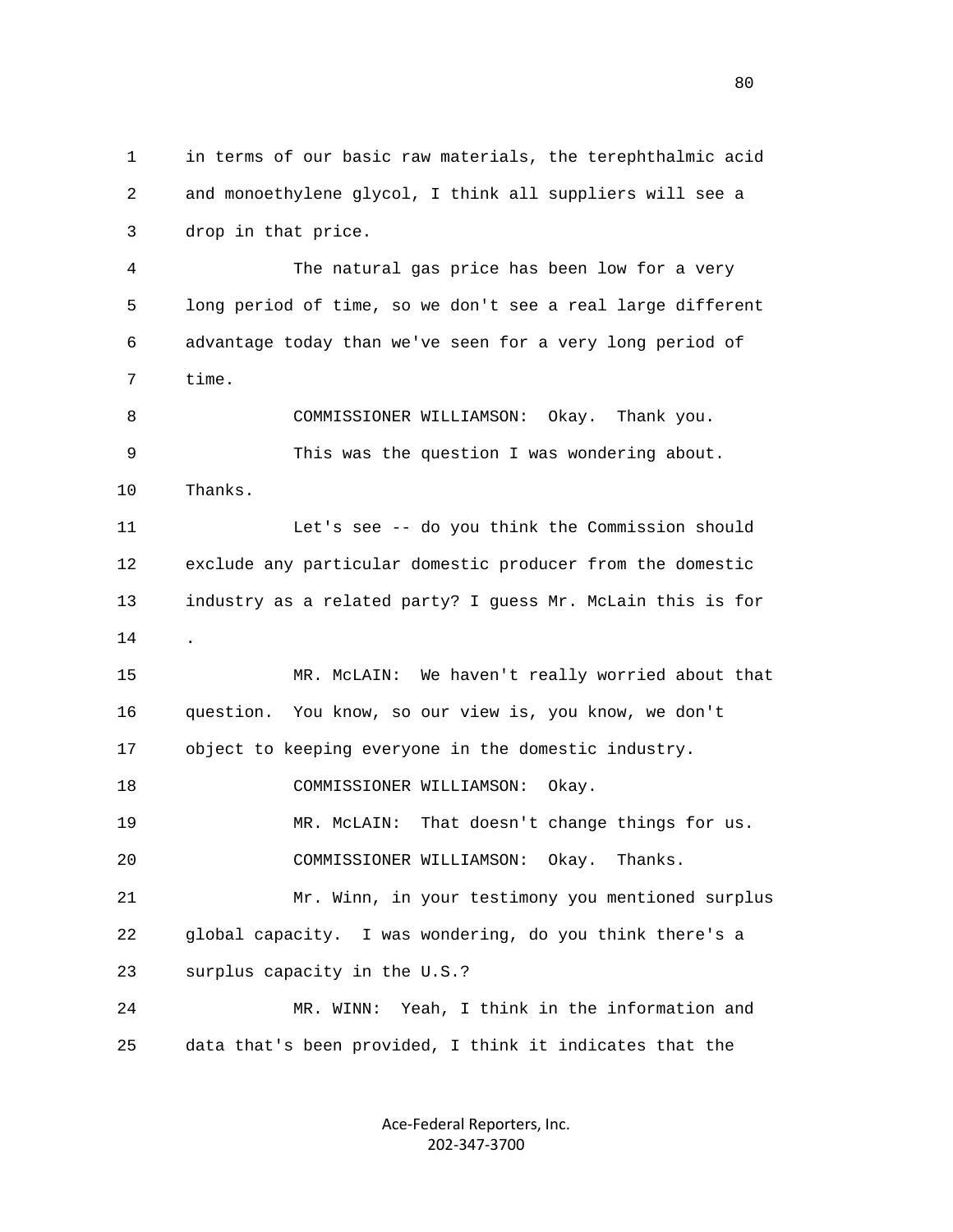1 U.S. is a net importer of material.

 2 COMMISSIONER WILLIAMSON: Okay. 3 MR. WINN: There are cases and there have been 4 periods of time even though our capacity is lower than the 5 demand in the market, due to the low depressed prices, we're 6 having to shut down capacity. 7 COMMISSIONER WILLIAMSON: Okay. 8 MR. McLAIN: Commissioner, I think that's one of 9 the problems that the U.S. industry is facing is that 10 they're operating at not great rates of capacity 11 utilization. And yet the U.S. market doesn't have the same 12 sort of over supply situation that other markets have. It's 13 just that the low-priced imports just keep coming here and 14 that's just been a persistent problem and this is the reason 15 why we're here to address that. 16 COMMISSIONER WILLIAMSON: Okay. Thank you. 17 And maybe in the post-hearing you can assess how 18 the industry has adjusted to this situation in addition to 19 asking for a continuation of the orders. 20 MR. McLAIN: We'd be happy to do that. 21 COMMISSIONER WILLIAMSON: Okay. Thank you. 22 I was just wondering, do you agree with the 23 merchant market calculations in table C-2 of the staff 24 report? Do you have any problem with that? If you want to 25 do that post-hearing, you can.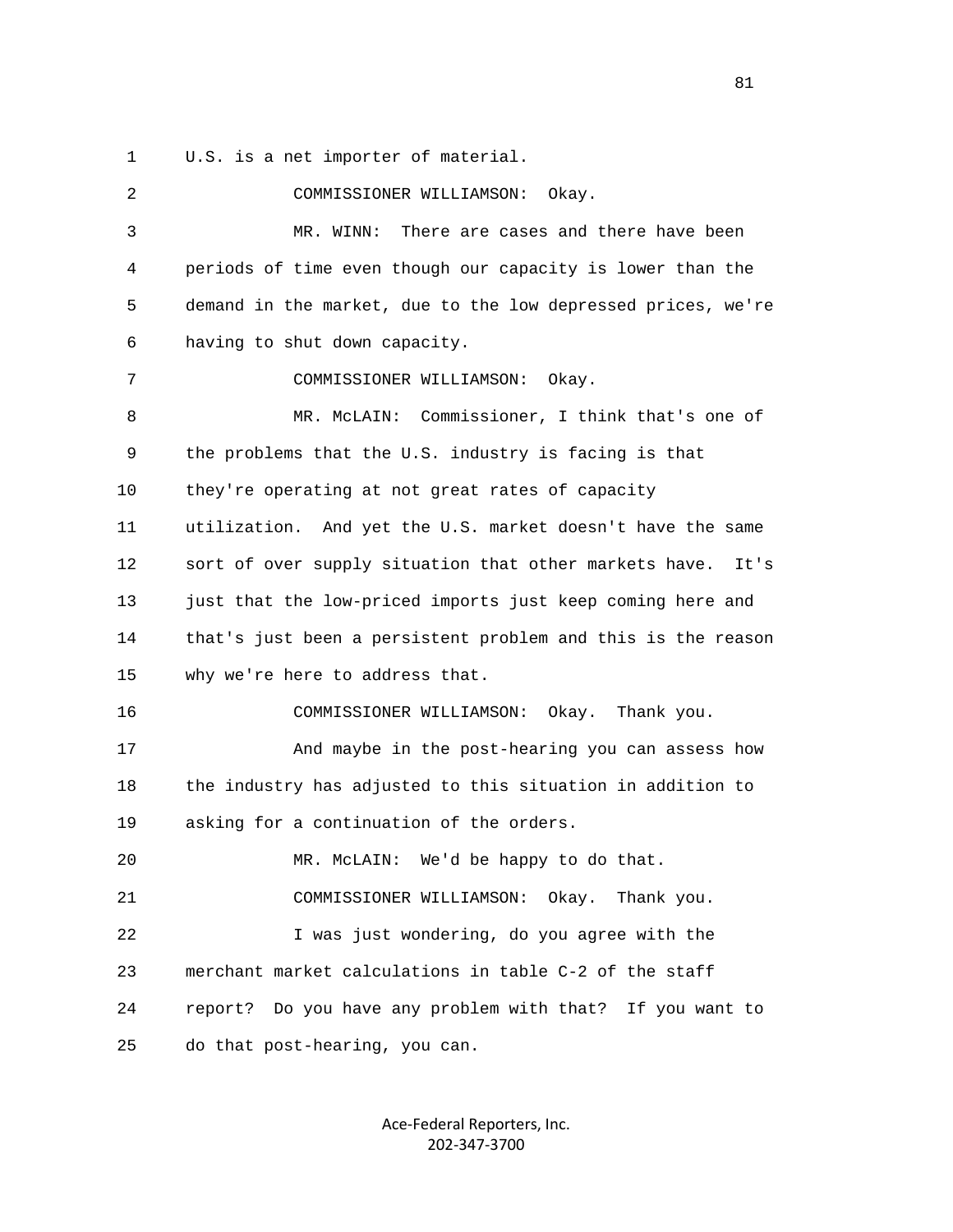1 MR. McLAIN: So I don't take up the Commission's 2 time, we'll address that post-hearing. 3 COMMISSIONER WILLIAMSON: That's fine. Thanks. 4 To what extent do U.S. producers rely on internal 5 consumption and transfers to relay the firms to maintain 6 output and profitability? And if you want to do that 7 post-hearing. 8 MR. KASOFF: Yes, we're one of those, but we 9 would like to do it post-hearing, please. 10 COMMISSIONER WILLIAMSON: Okay. Thank you. 11 Let's see, did I have any -- okay, Mr. Kasoff, in your 12 testimony you mentioned PET film use in photovoltaic cells. 13 Does this end use account for a significant volume of sales? 14 I think you indicated this sort of goes up and down. But -- 15 16 MR. KASOFF: Yes, it does go up and down. And it 17 had peaked back in the 2010-11 period when there was global 18 legislation. Different countries had legislation that 19 promoted solar cells. That has waned quite a bit. The 20 demand is much less than it had been. However, it's still a 21 very good sized market and it still has some growth to it. 22 COMMISSIONER WILLIAMSON: Okay. Is it considered 23 a -- is the PET film used market and considered a commodity 24 grade or specialty grade? 25 MR. KASOFF: There's both in the market. So I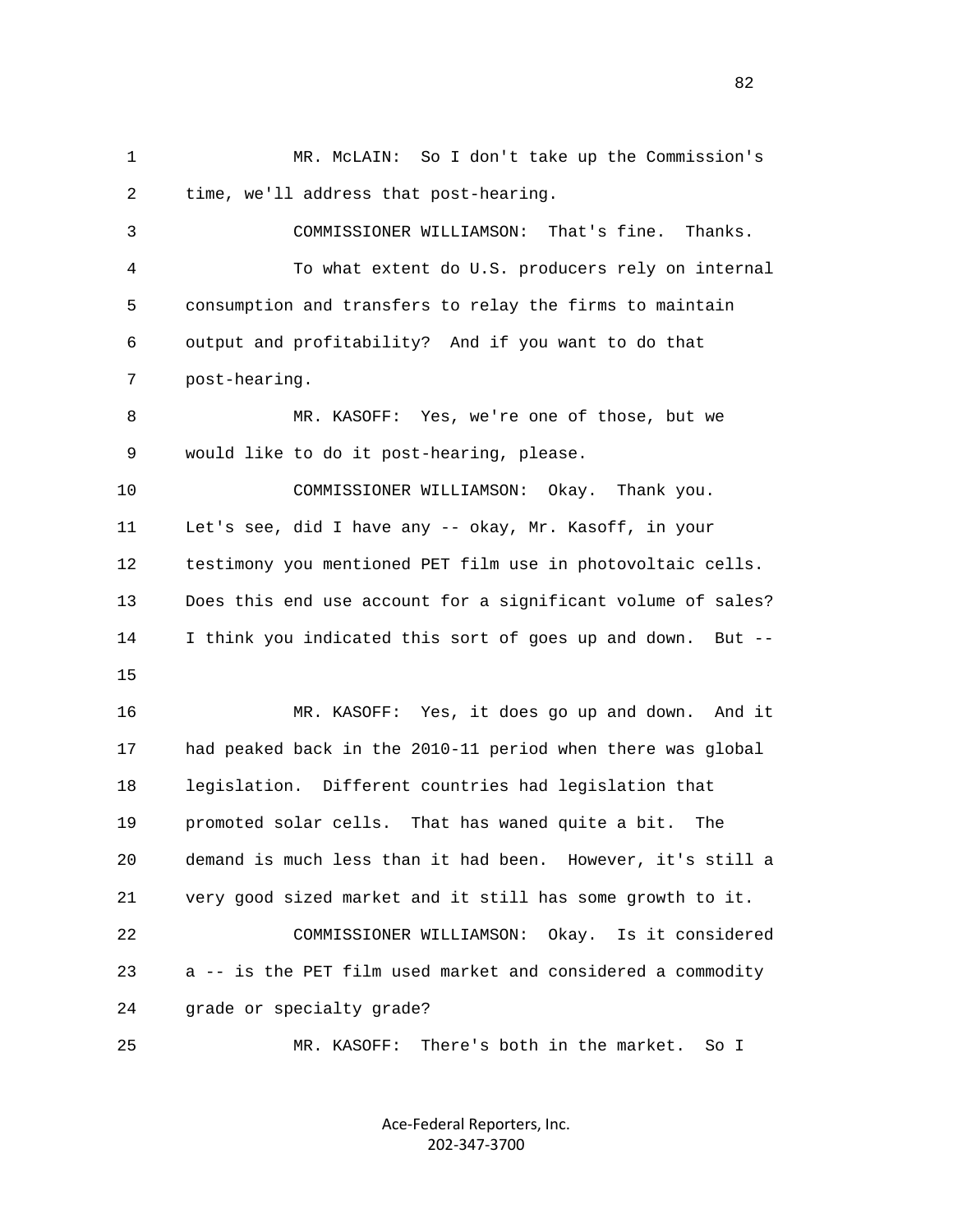1 would say -- well, yeah, there's probably a majority of 2 commodity grade at this point. But there's a significant 3 enough share of specialty. Maybe I'd estimate 70/30 4 commodity to specialty. 5 COMMISSIONER WILLIAMSON: Good. Okay. I thank 6 you for those answers. Thank you. 7 CHAIRMAN BROADBENT: Commission Johanson. 8 COMMISSIONER JOHANSON: Thank you, Chairman 9 Broadbent. I have no further questions, but I would like to 10 thank you all for appearing here today. 11 CHAIRMAN BROADBENT: Commission Kieff. 12 COMMISSIONER KIEFF: I also have no further 13 questions and appreciate everybody's participation today as 14 well as the interaction from both sides in the post-hearing 15 process with our interaction with both sides during the 16 hearing process. Thank you all very much. 17 CHAIRMAN BROADBENT: Commissioner Schmidtlein. 18 COMMISSIONER SCHMIDTLEIN: I actually have one 19 additional question. I feel a little bad now. But -- and I 20 feel like we've talked about this, but I just wonder, before 21 we leave here, can you, and maybe you can do it in the 22 post-hearing as well, but it would be helpful for me. In 23 terms of this question of commodity semi-specialty, 24 specialty, and how much of each of those -- or I guess I 25 should say, how much of the subject versus non-subject or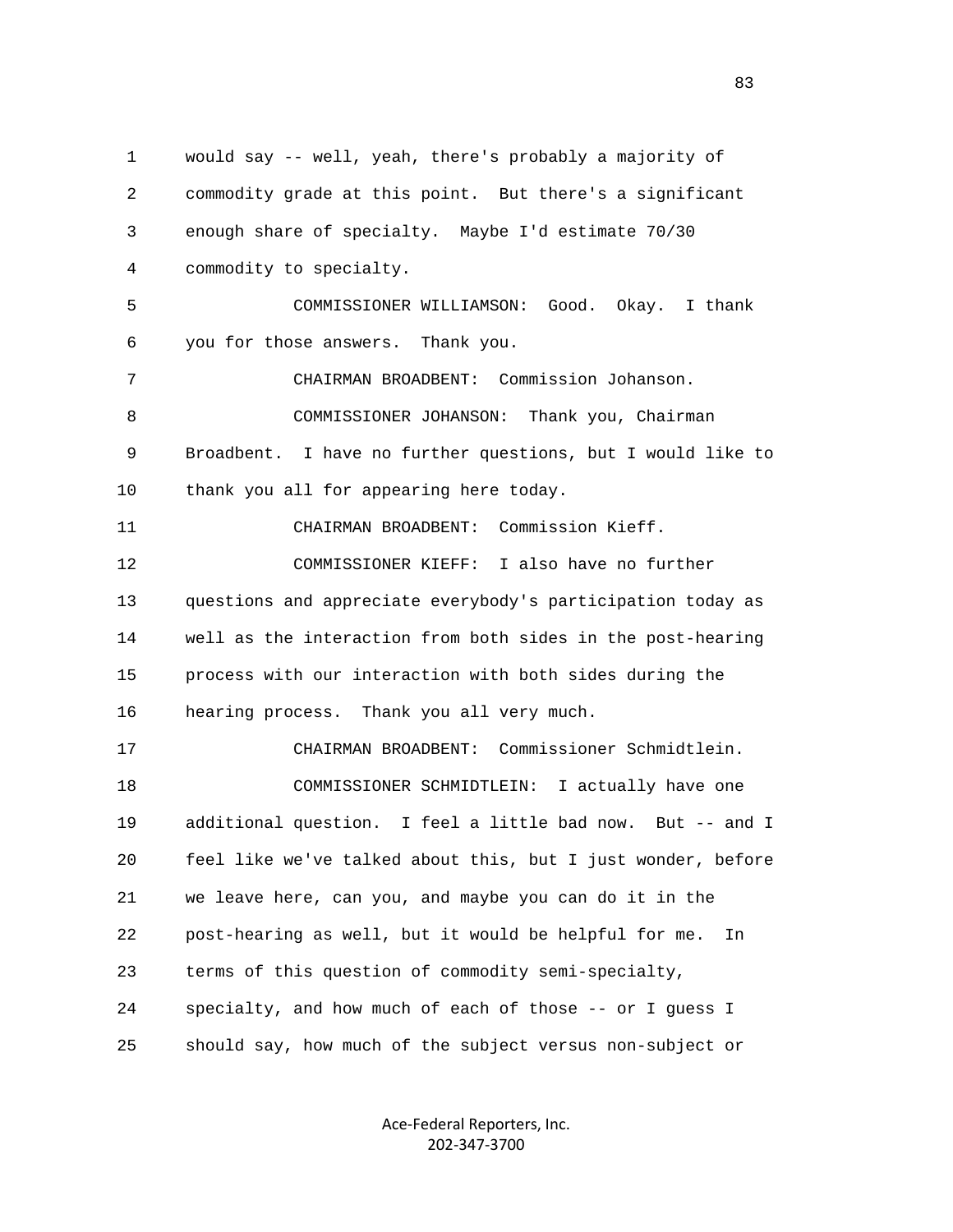1 the scope versus out of scope -- we can call it that -- 2 those comprise? Can you just -- can you simplify this and 3 walk me through for subject imports? How much of that is 4 commodity, specialty, semi-specialty? 5 MR. McLAIN: We certainly would be glad to get 6 into this in detail in the post-hearing. But, you know, the 7 Commission has typically found that the -- you know, just 8 talking about subject PET film, that the PET film tends to 9 be divided between commodity and, you know, higher than 10 commodity. 11 COMMISSIONER SCHMIDTLEIN: Right. 12 MR. McLAIN: Roughly at 60/40 or at a 70/30 13 split. You know, just referring to prior findings in 14 Commission PET film cases. 15 COMMISSIONER SCHMIDTLEIN: In the U.S.? 16 MR. McLAIN: In the U.S. 17 COMMISSIONER SCHMIDTLEIN: That's U.S. 18 consumption you're talking about? 19 MR. McLAIN: Yes. 20 COMMISSIONER SCHMIDTLEIN: Okay. 21 MR. McLAIN: And if you guys want to add to that. 22 MR. WINN: I'd just like to add that in our 23 facility in the United States we make only subject film. 24 And we make a wide spectrum. We don't make every single 25 product that's subject, but we make a very wide spectrum of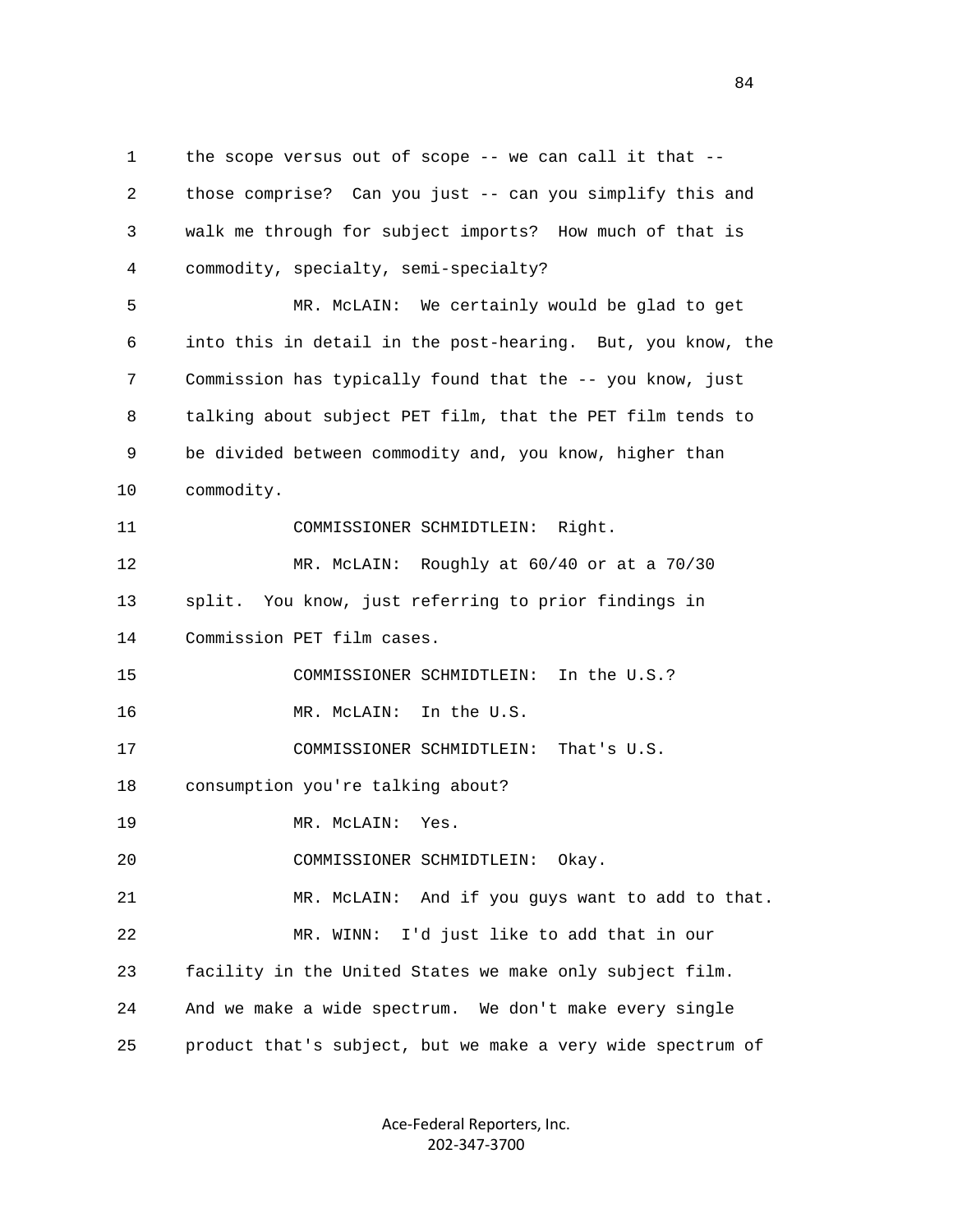1 the product from thin, thick, specialty, nonspecialty, 2 semi-specialty, it's all made on the same equipment, the 3 same people operate the same equipment to make those 4 particular products. 5 COMMISSIONER SCHMIDTLEIN: Okay. 6 MR. WINN: So it's very confusing and frankly 7 even within our industry within Mitsubishi, there are 8 arguments about well, what specialty, what semi-specialty, 9 and I can understand how difficult it is to understand. 10 A point that I would like to make about the 11 commodity specialty split is that we are very willing to 12 participate in higher levels of either one of those, but we 13 have to follow an economic model that has a payback for 14 those products that we make. And that's the driver. It's 15 not that we don't want to make commodity, or we don't want 16 to make a specialty, it's all driven by the pricing model 17 that's there. The equipment is there. It's very easy for 18 us to make a commodity grade packaging film. 19 We would love to make high volumes of this 20 material and expand every two or three years. We would like 21 to do that. 22 COMMISSIONER SCHMIDTLEIN: So for product that is 23 out of scope, that includes both commodity and specialty, 24 what could be considered commodity type products and 25 specialty type products as well?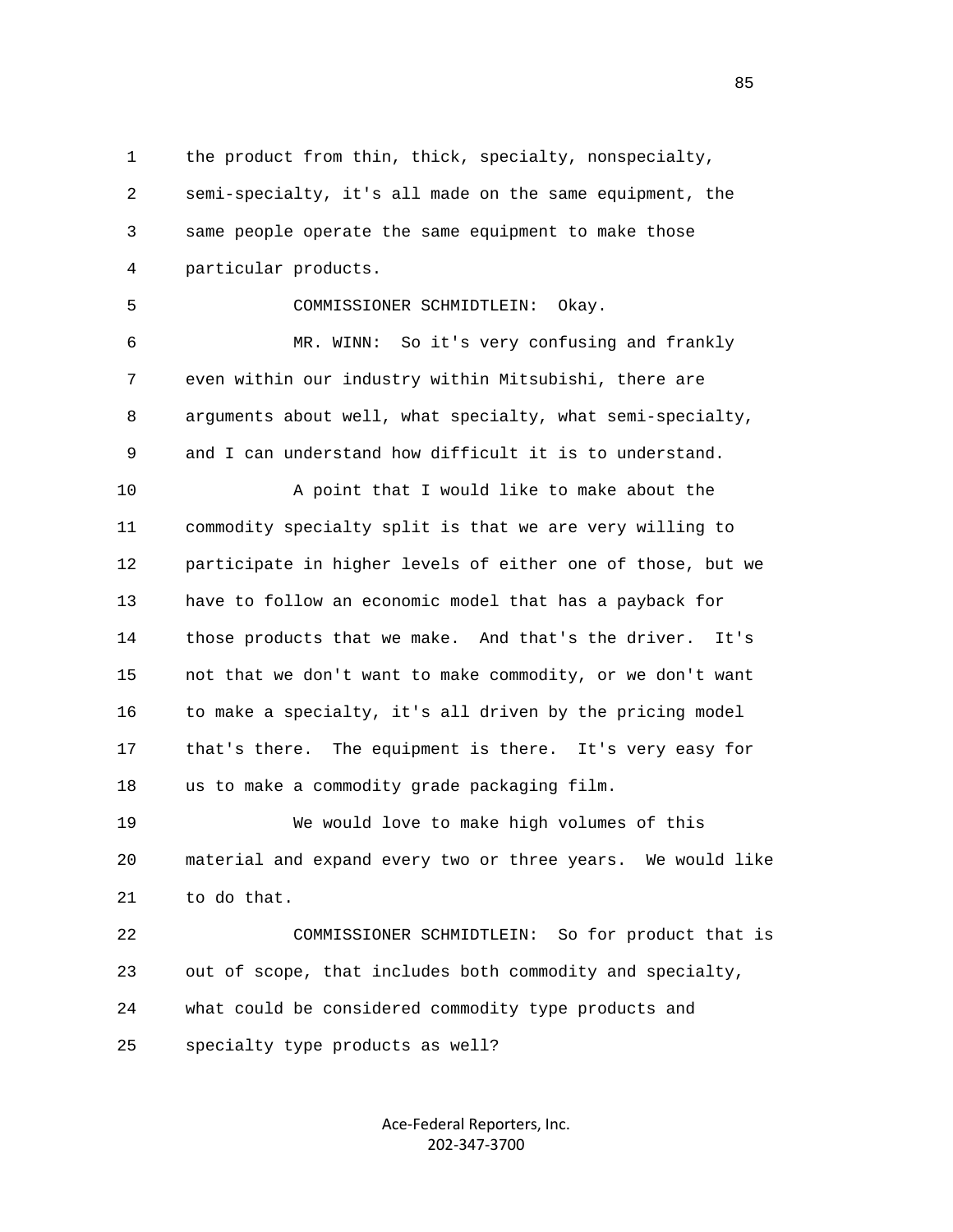1 MR. McLAIN: Under Terphane's view of the world, 2 and the Commerce scope decision that is under challenge by 3 us at the Court of International Trade right now, yes. 4 Because that was the departure that we see there is that 5 they said that Terphane's commodity coextruded films can be 6 considered equivalent PET film when we don't think there's 7 any resemblance to the prototypical type of equivalent PET 8 film which is Cronar and estar which is a very different 9 film from these Terphane commodity packaging films. But -- 10 and we will hope to clarify all of this in the post-hearing 11 brief.

12 COMMISSIONER SCHMIDTLEIN: Okay.

 13 MR. McLAIN: But the point I would like to leave 14 you with is I think it's incorrect for Terphane to at least 15 imply that there is a significant value difference between 16 the non-subject space and the subject space and that that's 17 one more reason why it would focus on non-subject because 18 better to be in the higher-valued space. I ask that you -- 19 and we will present this in our post-hearing brief but it's 20 instructive to compare the average unit values of their 21 subject and non-subject home market shipments during the 22 period of review. I think that's quite revealing that that 23 conception of the relative values doesn't hold water.

 24 COMMISSIONER SCHMIDTLEIN: Okay. And so just two 25 follow ups. So when we talk about there being a global

> Ace‐Federal Reporters, Inc. 202‐347‐3700

<u>86 and 2001 and 2002 and 2003 and 2003 and 2003 and 2003 and 2003 and 2003 and 2003 and 2003 and 2003 and 200</u>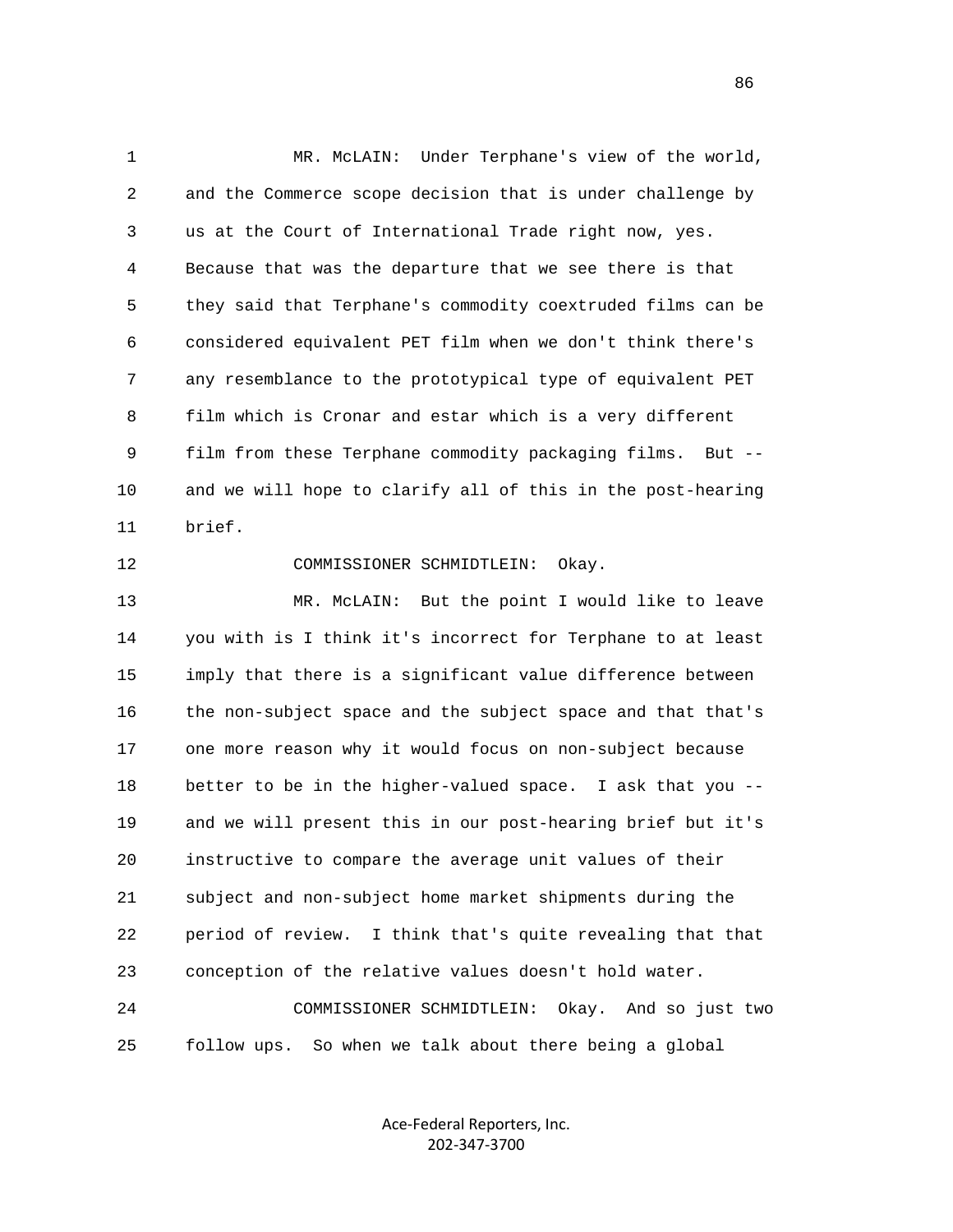1 glut, a global oversupply, since these products can be 2 shifted between commodity versus specialty, you're not 3 trying to distinguish -- you can correct me if I'm wrong, 4 right, are you trying to distinguish or not trying to 5 distinguish between those two when we say, there's an 6 oversupply of capacity, it covers it all; is that -- 7 MR. McLAIN: It does. It does because the 8 subject versus non-subject is mostly a legal construct in 9 the U.S. trade remedies world -- 10 COMMISSIONER SCHMIDTLEIN: Right. 11 MR. McLAIN: -- rather than -- you know, it's not 12 like you will read a widely used industry publication and 13 they'll say now we'll talk about non-subject. 14 COMMISSIONER SCHMIDTLEIN: Uh-huh. Right. 15 MR. McLAIN: It's just -- so we're talking about 16 the whole enchilada, but when we say Terphane is going to 17 have significant excess capacity for subject film, that is 18 assuming that non-subject demand grows at robust rates and 19 not-subject demand grows at robust rates, there is still 20 significant excess demand that is readily available to use 21 to make subject product. 22 COMMISSIONER SCHMIDTLEIN: Okay. All right. 23 That's helpful. All right. I don't have any further 24 questions. Thank you. 25 CHAIRMAN BROADBENT: Okay. If Commissioners have

> Ace‐Federal Reporters, Inc. 202‐347‐3700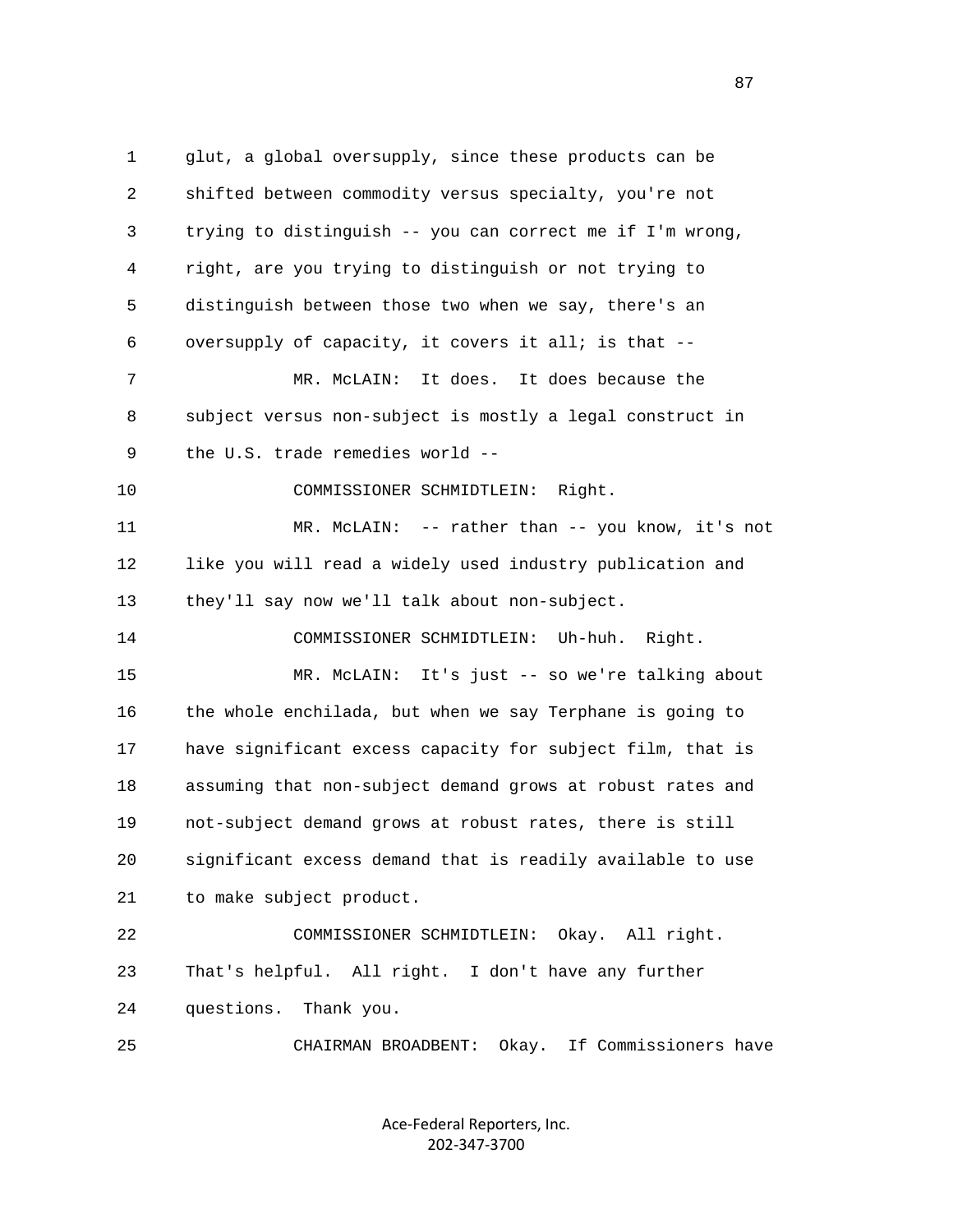1 no further questions, does the staff have any questions for 2 this panel?

 3 MR. McCLURE: Thank you, Madam Chairman. Jim 4 McClure, Office of Investigations. Staff has no questions. 5 We would like to thank all the panel participants for 6 coming. The best information we get is from the folks who 7 are really on the ground.

 8 CHAIRMAN BROADBENT: Do those in opposition have 9 any questions for this panel?

 10 MR. JONES: No questions, Madam Chairman, thank 11 you.

 12 CHAIRMAN BROADBENT: Thank you. In that case I 13 would like to congratulate the panel on a succinct, 14 to-the-point presentation. We appreciate your well-chosen 15 words. In that case I think it's time for our lunch break. 16 We will resume at 12:30. The hearing room is not 17 secure. So please do no leave confidential business 18 information out. And I want to again thank all the 19 witnesses for coming today. 20 (Whereupon, at 11:30 a.m., the hearing was

21 recessed to resume this same day at 12:30 p.m.)

- 22
- 23
- 24
- 25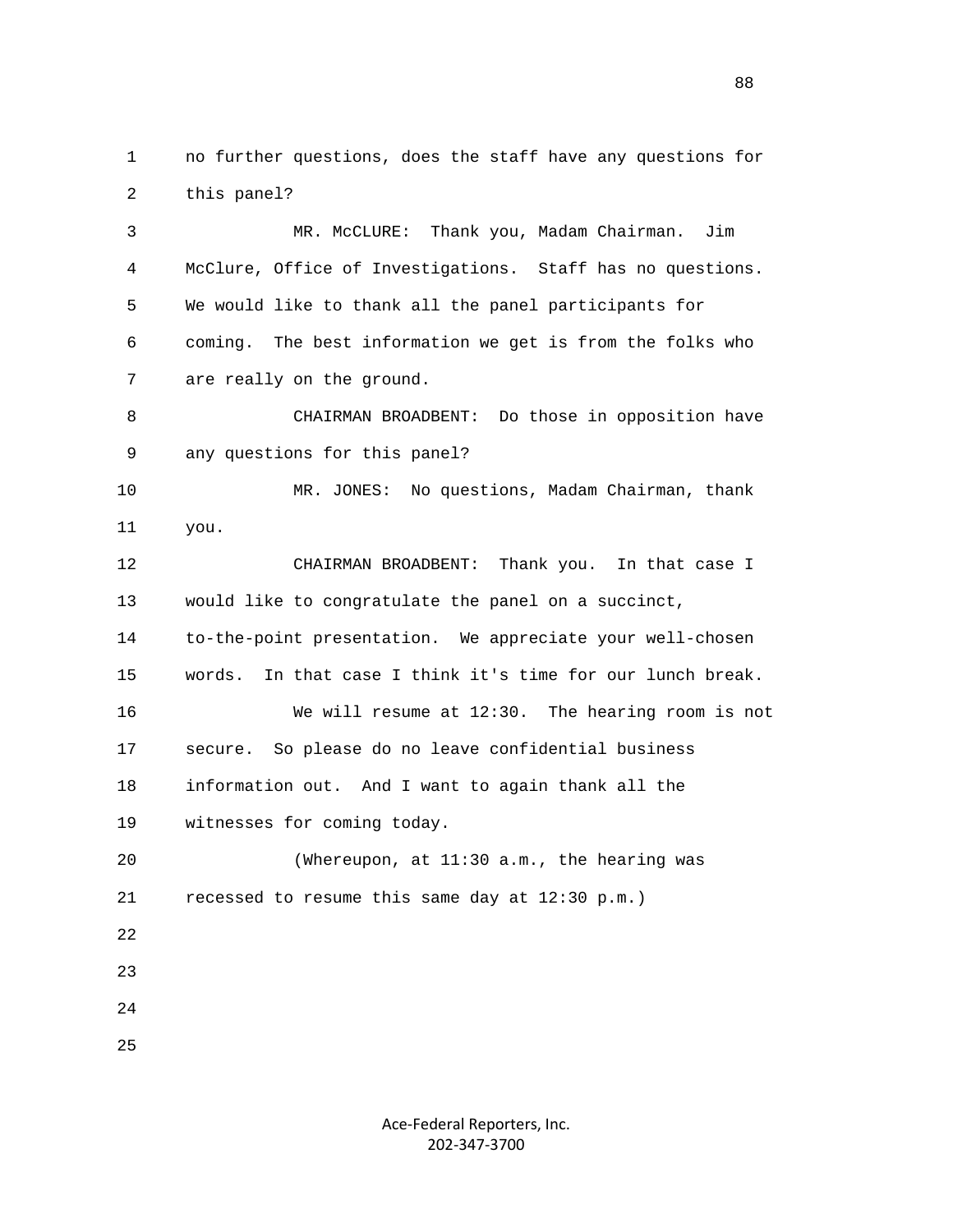1 A F T E R N O O N S E S S I O N 2 MR. BISHOP: Will the room please come to order? 3 CHAIRMAN BROADBENT: Thank you Mr. Secretary. 4 I want to welcome the afternoon panel to the ITC. I would 5 like to again remind all the witnesses to speak clearly into 6 the microphone and state your name for the record for the 7 benefit of the court reporter. You may begin when you are 8 ready. 9 MR. JONES: Thank you Madam Chairman. My name 10 is Steve Jones. I'm with the law firm of King & Spalding 11 and I'm here today on behalf of Terphane Incorporated and 12 Terphane, Ltda. I'm accompanied by Mike Taylor of King & 13 Spalding and I'd like to introduce our industry witness, Mr. 14 Dan Roy the General Manager of Terphane. Dan? 15 STATEMENT OF DANIS J. ROY 16 MR. ROY: Thank you. Good afternoon. My name 17 is Dan Roy I'm the General Manager of Terphane, Inc. in 18 Bloomfield, New York. I've worked in the PET film business 19 for about 25 years and for Rhone Poulenc Films and Terpahne 20 for a total of about 16 years. Starting as a Product 21 Manager before holding positions in the U.S. and Europe as a 22 Sales and Marketing Manager and then as a Sales and 23 Marketing Director. I assumed my current position in 2006. 24 As General Manager of Terphane, I am 25 responsible for production, marketing and sales of

> Ace‐Federal Reporters, Inc. 202‐347‐3700

89 and the state of the state of the state of the state of the state of the state of the state of the state of the state of the state of the state of the state of the state of the state of the state of the state of the sta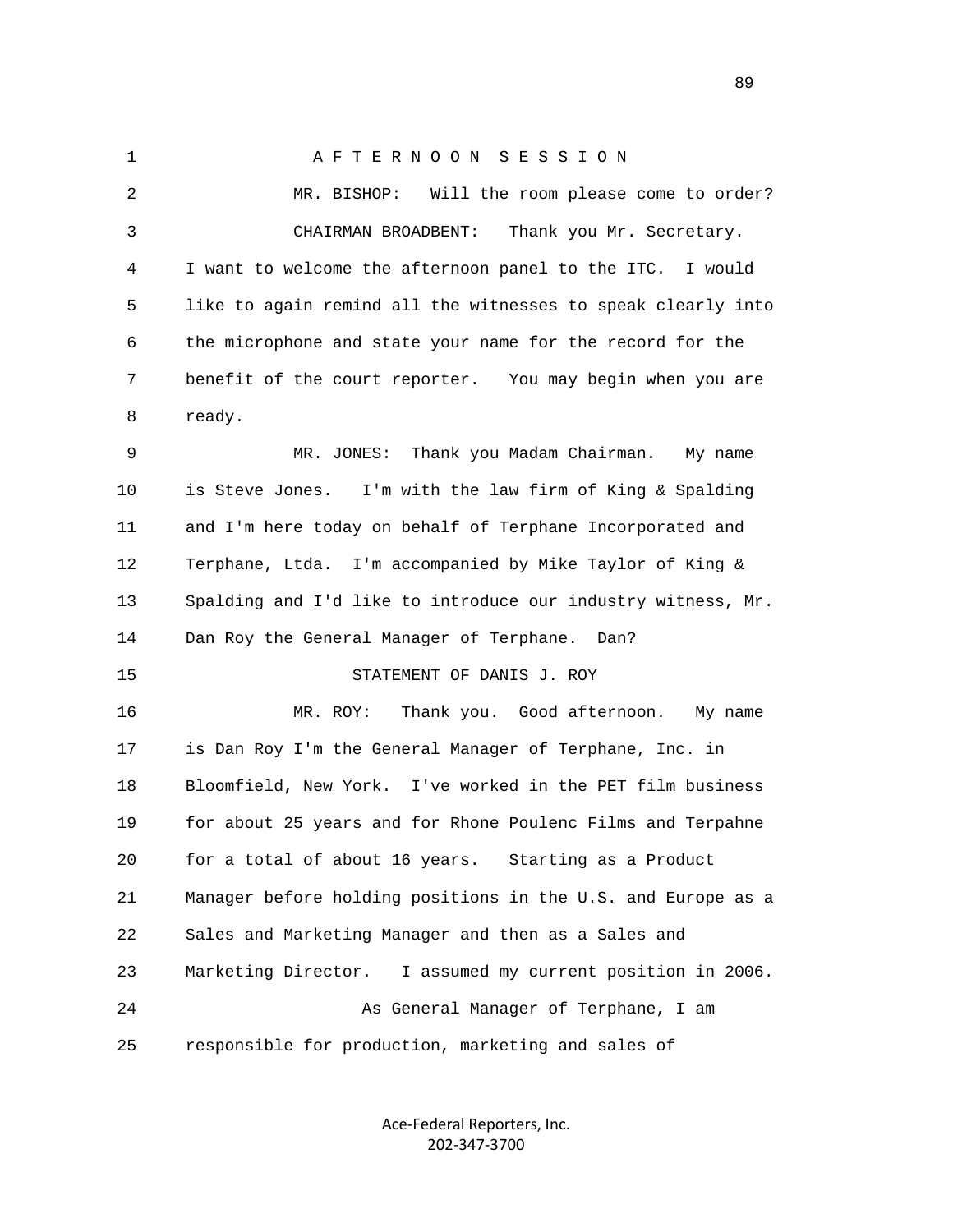1 Terphane's PET film in Brazil, the United States and in all 2 of our export markets. In other words, I coordinate and 3 manage Terphane's production and sales strategies in all 4 markets.

 5 Terphane's production facility in Cabo de Santo 6 Agostinho, Brazil was established in 1979 under the 7 management of Rhodia, and Terphane was founded in 1998 when 8 Rhone Poulenc spun off that business. Terphane's U.S. 9 production facility was acquired from Kodak in 1988. The 10 company was acquired by Tredegar Corporation, which is 11 headquartered in Richmond, Virginia in 2011.

12 At the outset, I would like to say that Terphane 13 understands that the Commission found a disconnect between 14 the positions we took in the original investigation and the 15 evidence we placed on the record to support those positions. 16 That certainly was not intentional, but we have endeavored 17 through our counsel in this proceeding to provide the 18 Commission with as much information as possible to support 19 our positions.

 20 Furthermore, the evidence on the record 21 demonstrates that Terphane has followed the strategy it 22 described during the original investigation. Terphane has 23 increased its focus on sales in the Brazilian home market 24 and regional export markets, while exports to the United 25 States have been non-subject, value-added and specialty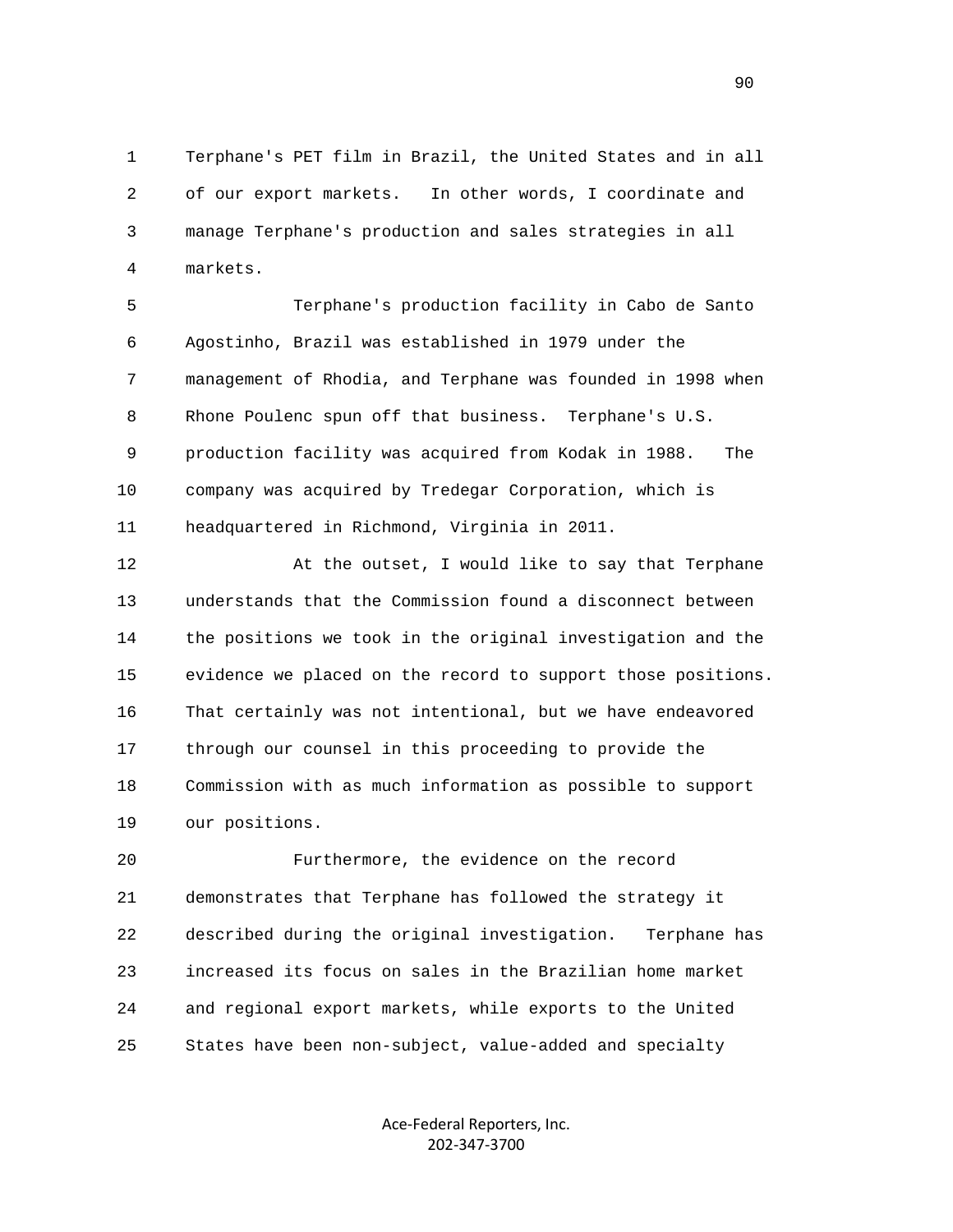1 films.

 2 In that light, my intent today is to explain 3 Terphane's strategy and goals for producing and selling PET 4 film and to demonstrate why Terphane poses no threat to the 5 U.S. industry producing PET film if the Brazil order is 6 revoked. We have provided copies of our current business 7 plans and future forecasts to the Commission and for 8 competitive reasons I will not be able to discuss the 9 specific details of those plans. 10 But I can outline our strategy in a general way

 11 for you today. In short, our strategy is to increase and 12 maximize our market share in Brazil and in our regional 13 export markets, and to continue to supply a relatively small 14 volume of non-subject specialty products to customers in the 15 United States.

 16 Before I proceed further, it might be helpful to 17 define some of the terms I will use in this presentation. 18 I will call products that are subject to the scope of the 19 order "subject" films. These films are almost entirely 20 basic, commodity films, such as the products for which the 21 Commission collected pricing information -- plain films, 22 corona treated films, and chemically treated films.

 23 These are types of films that producers in China 24 and the UAE focus on and export in significant quantities to 25 the United States. I also will be referring to "commodity"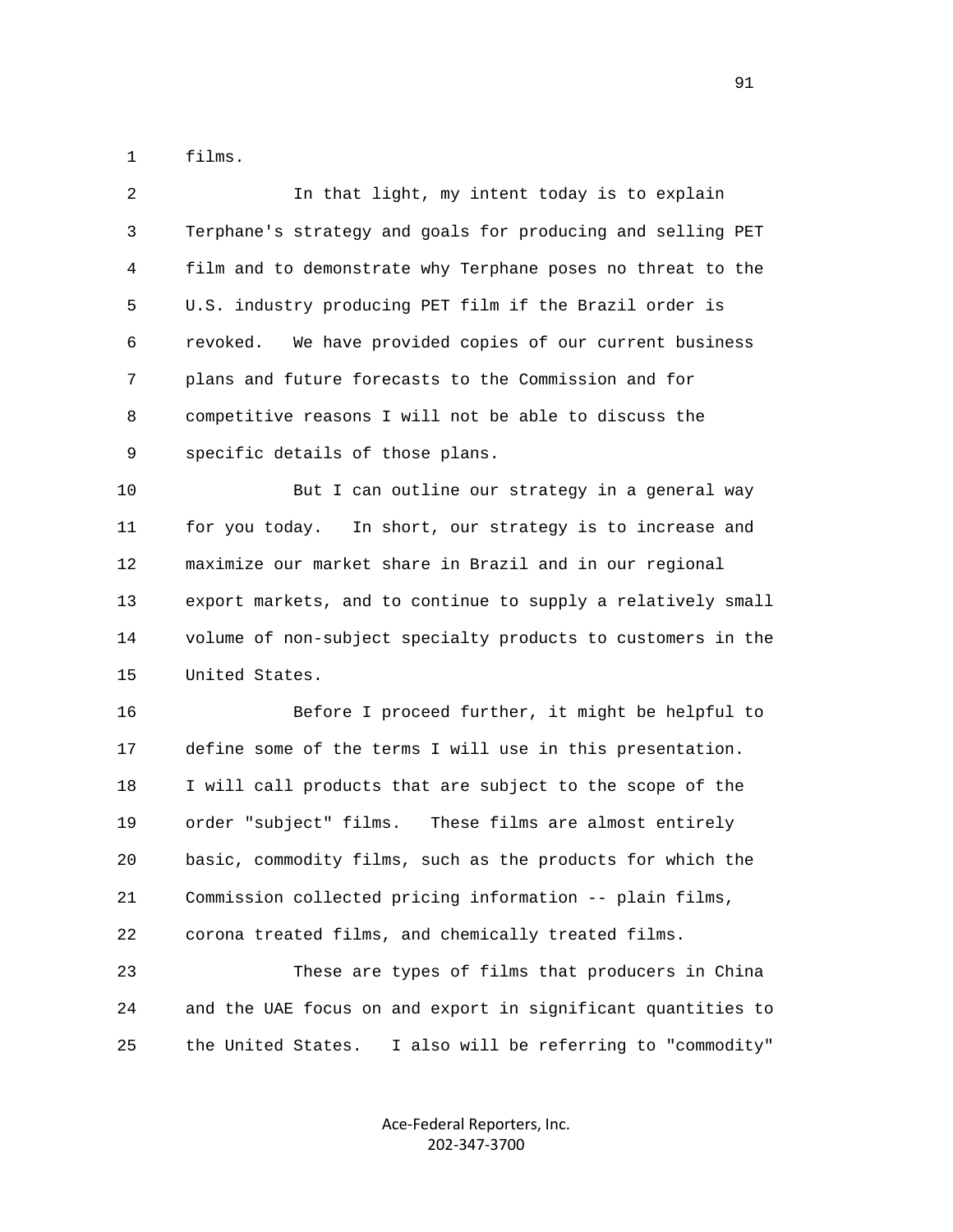1 films and "specialty" films. This is how we categorize the 2 products at Terphane.

 3 Commodity films include subject films, but they 4 also include some films that are not subject such as some of 5 our copolymer resinous surface films that Commerce 6 determined were outside the scope of the order. For 7 example, our 10.21 product is a commodity film that is 8 non-subject merchandise. Also, it is important to 9 understand that while we at Terphane refer to such copolymer 10 resinous surface films as commodity films, in the 11 marketplace they are reviewed by many as specialty films. 12 Specialty films include products with special 13 performance attributes that can be added in several ways 14 such as in-line during the extrusion and casting process or 15 during the stretching and annealing processes. Attributes

 16 can also be added off-line using secondary process 17 equipment, such as various types of coating and metallizing. 18 Therefore, with very few exceptions, subject film 19 is commodity film, but very little subject film is specialty 20 film. Not all of commodity film is subject film. In other 21 words, subject film is essentially a subset within the 22 commodity film category. So "commodity" versus "specialty" 23 is not the same thing as "subject" versus "non-subject". 24 Last month, Terphane's Brazilian plant started 25 its fourth PET line which we call P4. Prior to starting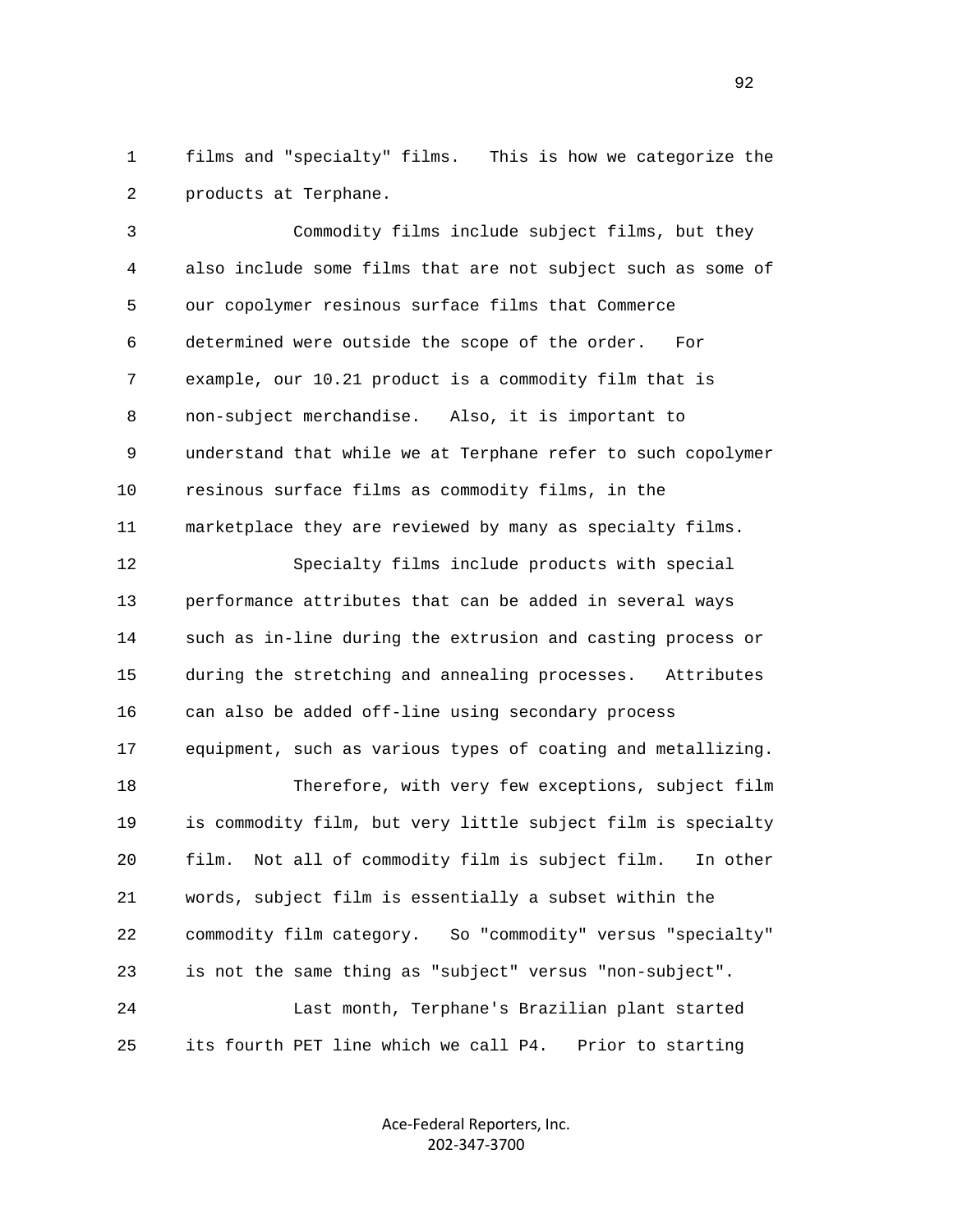1 this new line, our plant in Brazil had a nameplate capacity 2 of about 34,000 tons. That capacity included production of 3 both subject and non-subject films. We have been 4 essentially sold out and have been losing business 5 opportunities in the Brazilian home market and South 6 American export markets that are the focus of our business 7 due to this lack of capacity.

 8 The public import and export data in the 9 pre-hearing report show Brazil's exports of PET film 10 declining over the period as the home market consumed 11 increasing portions of our production. We therefore 12 requested and received approval from Tredegar in 2012 to 13 install the new P4 production line. Because it is 14 impossible immediately to produce to full capacity, we hope 15 o ramp P4 up to its capacity of about 28,000 tons over the 16 next 18 months or so. This ramp up period is necessary for 17 technical reasons but it also has the benefit of allowing 18 Terphane gradually to ramp up production so that we do not 19 flood the market with new product.

 20 In addition, it is important to recognize that 21 when we started P4 production last month, we stopped 22 production of our oldest line, which had annual production 23 capacity of 3,300 tons. We have no plan to restart that 24 line. As part of the expansion project in Brazil, we also 25 added a new metalizer with the capacity of 3,700 metric tons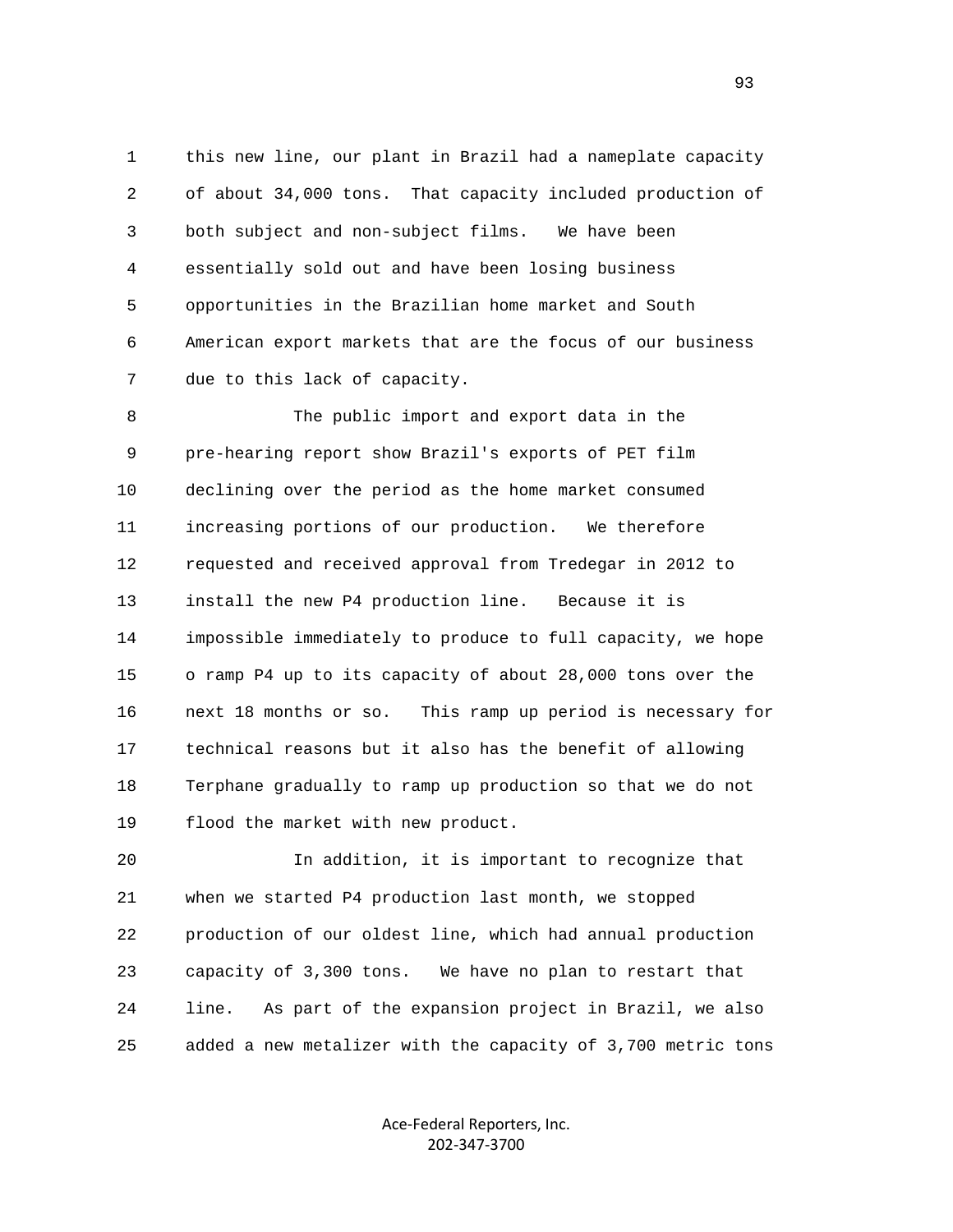1 per year.

| $\overline{2}$ | Whether and when we utilize our full P4 capacity             |
|----------------|--------------------------------------------------------------|
| 3              | in Brazil will depend primarily on demand and growth in the  |
| 4              | Brazilian market and in our regional export markets such as  |
| 5              | Argentina and Chili. Based on our current projections, we    |
| 6              | expect to be able to use all of our available capacity by    |
| 7              | 2017.                                                        |
| 8              | Terphane's strategy is to maintain and strengthen            |
| 9              | its leadership position in Brazil by offering a broad range  |
| 10             | of products and services, namely destined for flexible       |
| 11             | packaging applications as well as growing opportunities for  |
| 12             | industrial applications as these markets continue to grow.   |
| 13             | Having a production facility in Brazil enables us            |
| 14             | to offer short lead times and the ability to be a responsive |
| 15             | partner to our Brazilian customers. Our long-term            |
| 16             | relationships with Brazilian converters and end users        |
| 17             | reflect our commitment to promote the use of PET film, to    |
| 18             | develop new products and continue to invest in our           |
| 19             | production assets to meet the growing demand of PET film in  |
| 20             | Brazil.                                                      |
| 21             | In other Latin American countries our strategy               |
| 22             | also is to be the preferred supplier of PET film with the    |
| 23             | focus in the last few years on specialty PET film sales.     |
| 24             | This focus is a result of capacity constraints and a lack of |
| 25             | availability to offer the full range of products needed by   |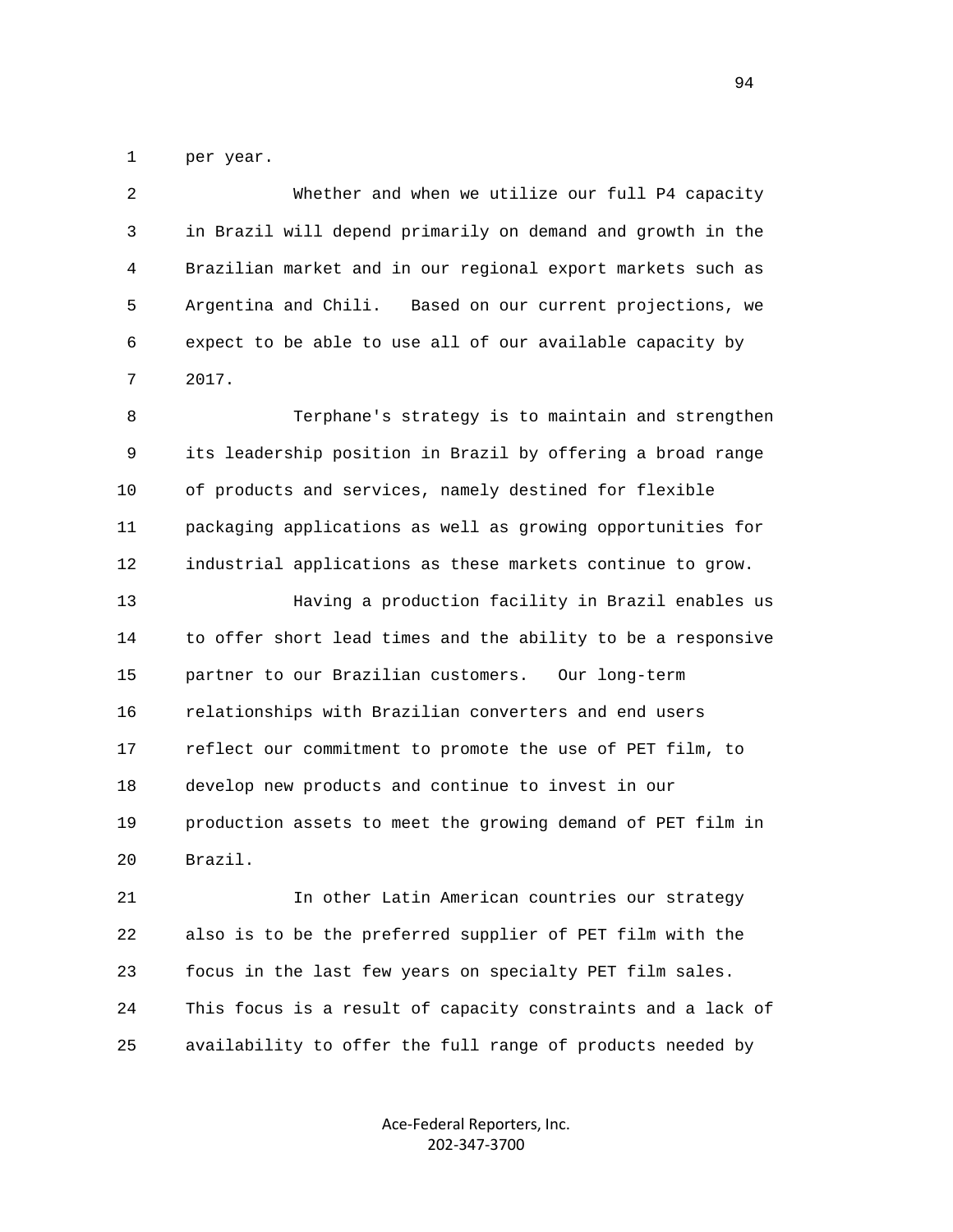1 these customers.

| 2  | The new P4 line will enable us to increase our              |
|----|-------------------------------------------------------------|
| 3  | market share in Latin America and regain the leadership     |
| 4  | position we once held by being able to offer the same range |
| 5  | of products to customers in those markets as we currently   |
| 6  | offer in Brazil. We have been servicing the Latin American  |
| 7  | market for over 30 years and have maintained an extensive   |
| 8  | distribution network in place to service our customers and  |
| 9  | take advantage of the growth opportunity offered by these   |
| 10 | important markets for our products as we increase our       |
| 11 | capacity.                                                   |
| 12 | Our North American market strategy differs from             |
|    |                                                             |

 13 our strategy in Latin America as our focus in North America 14 is to be a niche player and offer specialty PET film mainly 15 for flexible packaging applications. The target segments 16 are clear barrier, heat sealable, peelable and modified 17 surface films such as high and low COF and matte which are 18 augmented by sales of high performance print grade PET film 19 required for some applications. These types of films are 20 non-subject merchandise. We do not intend to export 21 subject merchandise to the United States.

 22 Therefore, our intent is to use our new capacity 23 primarily to serve Brazilian customers with commodity film 24 and it is important to emphasize that Terphane sales in 25 Brazil and in the regional export markets are primarily

> Ace‐Federal Reporters, Inc. 202‐347‐3700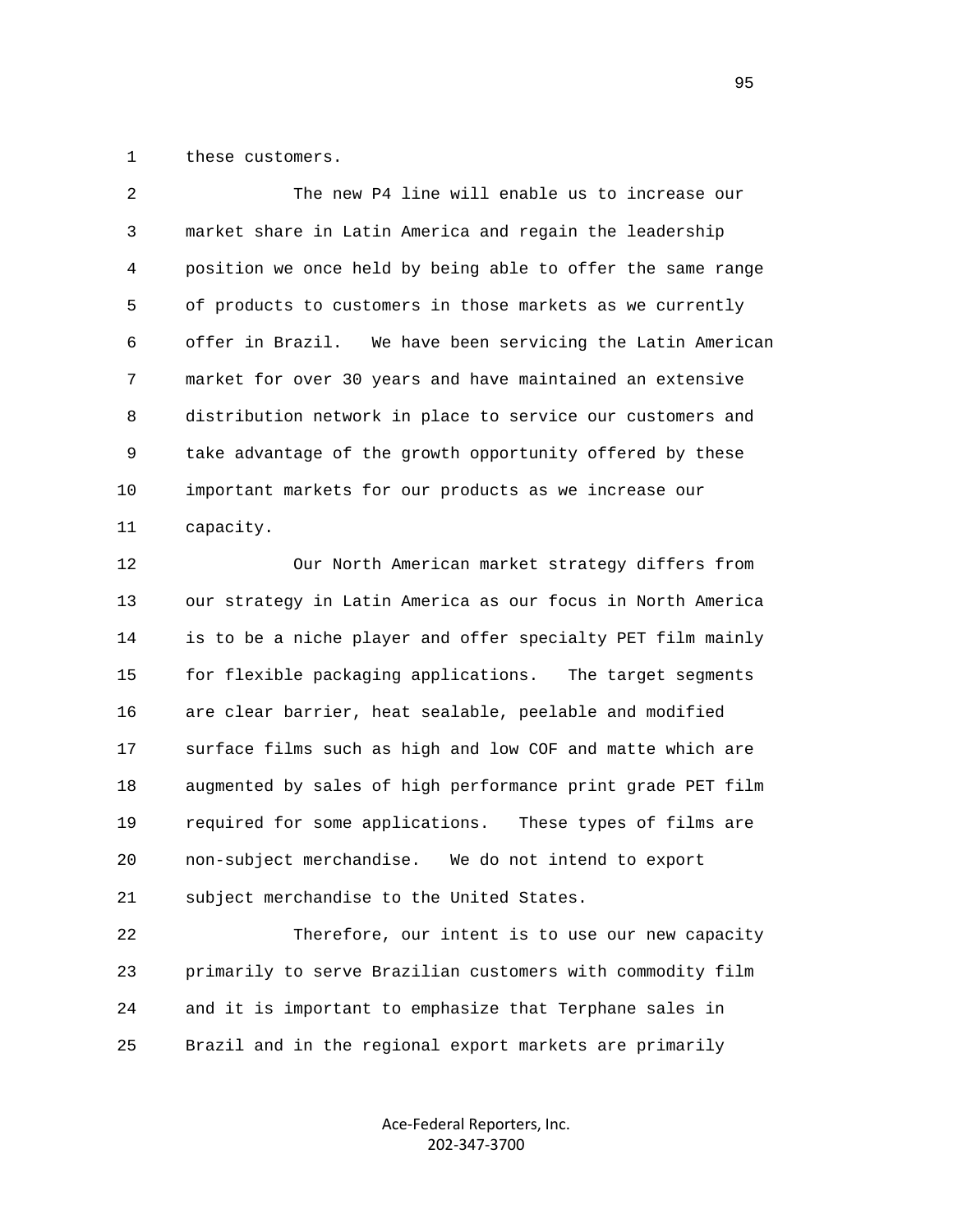1 commodity film, including subject film. Whereas, our sales 2 in the United States are primarily non-subject commodity 3 film and specialty film.

 4 Our ability to use our new capacity primarily to 5 serve Brazilian purchasers of commodity film will free up 6 capacity from our other lines to focus on increasing sales 7 of specialty products in Brazil and other markets including 8 the United States.

 9 In Brazil we are the market leader and we have 10 relationships with all the major purchasers. Many of them 11 have been purchasing film from us for decades. We supply 12 many of these customers with all of their film needs from 13 subject film to specialty film. Although the specialty 14 film market in Brazil is not as large as in the United 15 States, it is growing quickly as the Brazilian economy 16 develops.

 17 We expect this trend to continue and for the 18 specialty film side of our business to grow faster than the 19 commodity side of the business.

 20 Aside from one small, accidental shipment in 21 2009, we have not imported subject film from Brazil into the 22 United States since the order was imposed. Instead, at our 23 U.S. manufacturing facility, we have manufactured some 24 subject film in the United States and we will continue to do 25 that to serve relatively small customer demand. But we have

> Ace‐Federal Reporters, Inc. 202‐347‐3700

<u>96</u>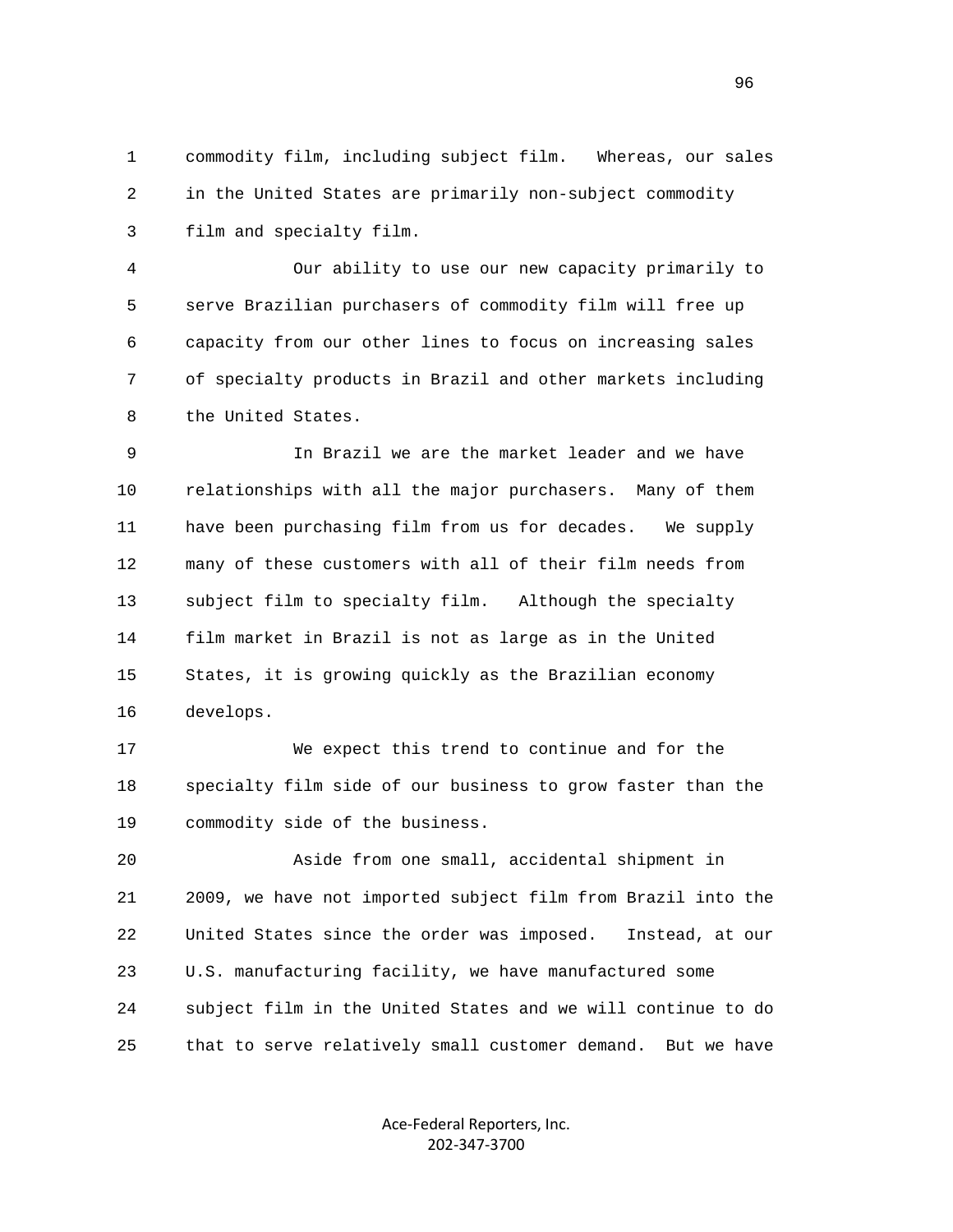1 no intention to import subject film from Brazil into the 2 United States. That is simply not the market we target. 3 Specialty non-subject film is our target market in the 4 United States.

 5 There are several reasons for this. First, our 6 production capacity in Brazil is primarily intended to 7 supply customers in Brazil. This has always been the case 8 and it is even more so today than it was during the original 9 period of investigation. Since the order was imposed, our 10 product mix has changed and we are producing far less 11 subject merchandise than we did at that time.

 12 Second, we have never added capacity in Brazil 13 with the intent of increasing exports of subject merchandise 14 to the United States. If all goes well with our new P4 15 line, we hope to use it primarily to make commodity film for 16 customers in Brazil. All of the data behind this business 17 goal are confidential we made them available to you as an 18 exhibit in our foreign producers questionnaire response. I 19 am able to say now however, that the Brazilian markets 20 product mix is tipped much more toward the commodity end of 21 the spectrum than the United States where value added 22 specialty films are a focus, this will continue for the 23 foreseeable future.

 24 While we plan to produce commodity film on the 25 new line we are not planning to produce subject merchandise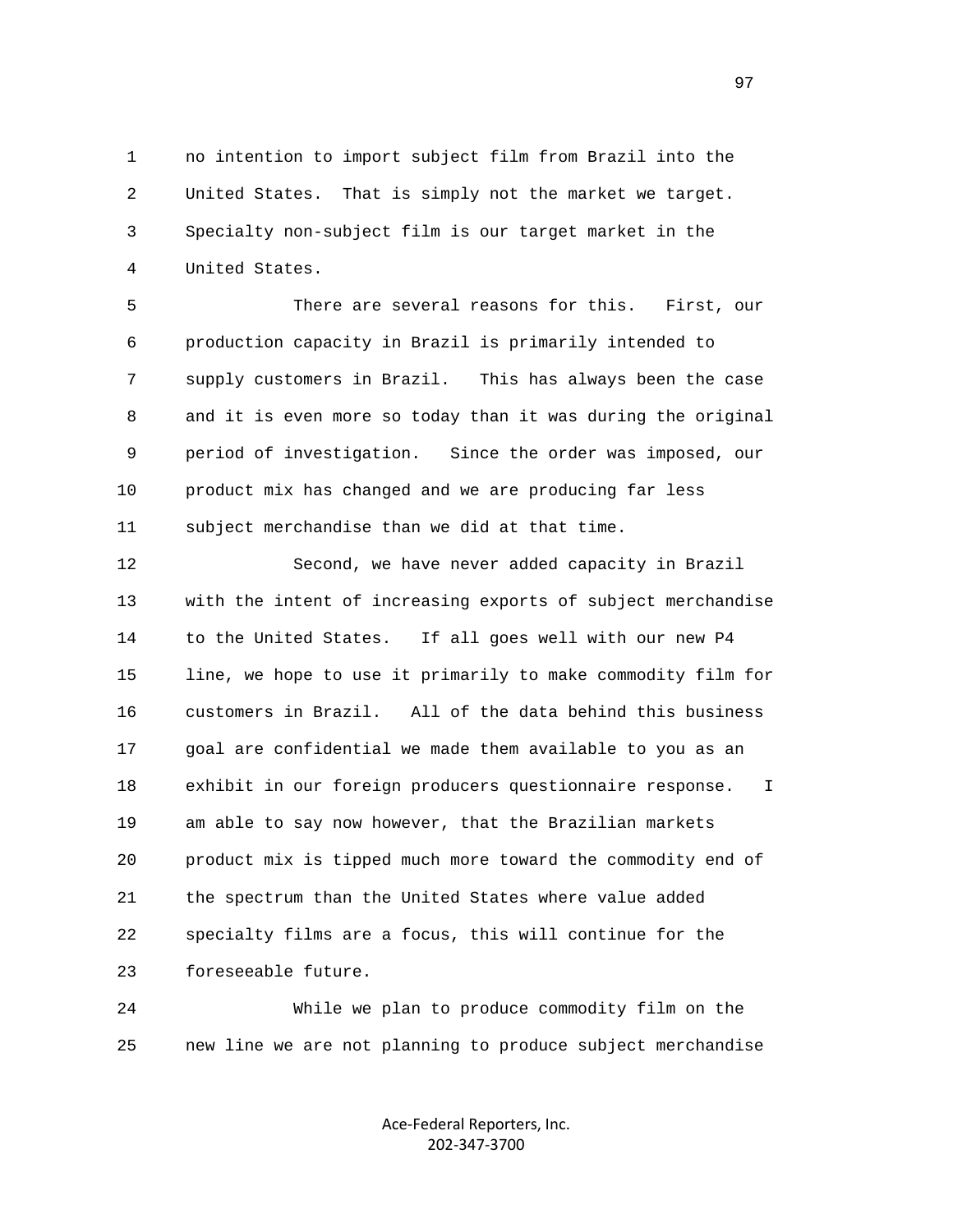1 on this line, thus far we have not produced any and we have 2 no plans to produce any. Instead we intend to produce the 3 non-subject films like our copolymer resinous surface films 4 on P4. We also hope it will free up some capacity to make 5 and export non-subject, specialty film for customers in the 6 United States.

 7 Third, there will be sufficient market demand in 8 Brazil and in Latin American export markets to absorb this 9 new capacity. In fact, we are extremely excited to have 10 new capacity available to market to our customers in Brazil 11 and other Latin American markets. We have been forced to 12 forego business opportunities in Brazil over the past three 13 years due to lack of capacity. Having this new capacity 14 will enable us to increase our sales and achieve our market 15 share goals in Brazil and other Latin American markets.

 16 It is important to remember, however, that our 17 new capacity is not coming on line all at once. We intent 18 to bring the new P4 line up to full speed gradually, 19 hopefully reaching full capacity utilization over the next 20 18 months or so. It is also important when considering our 21 capacity, to keep in mind that production machinery must 22 routinely be taken down for maintenance. Thus, practical 23 capacity is always somewhat lower than nameplate capacity. 24 Fourth, commodity film prices are higher in 25 Brazil than they are in the United States. This difference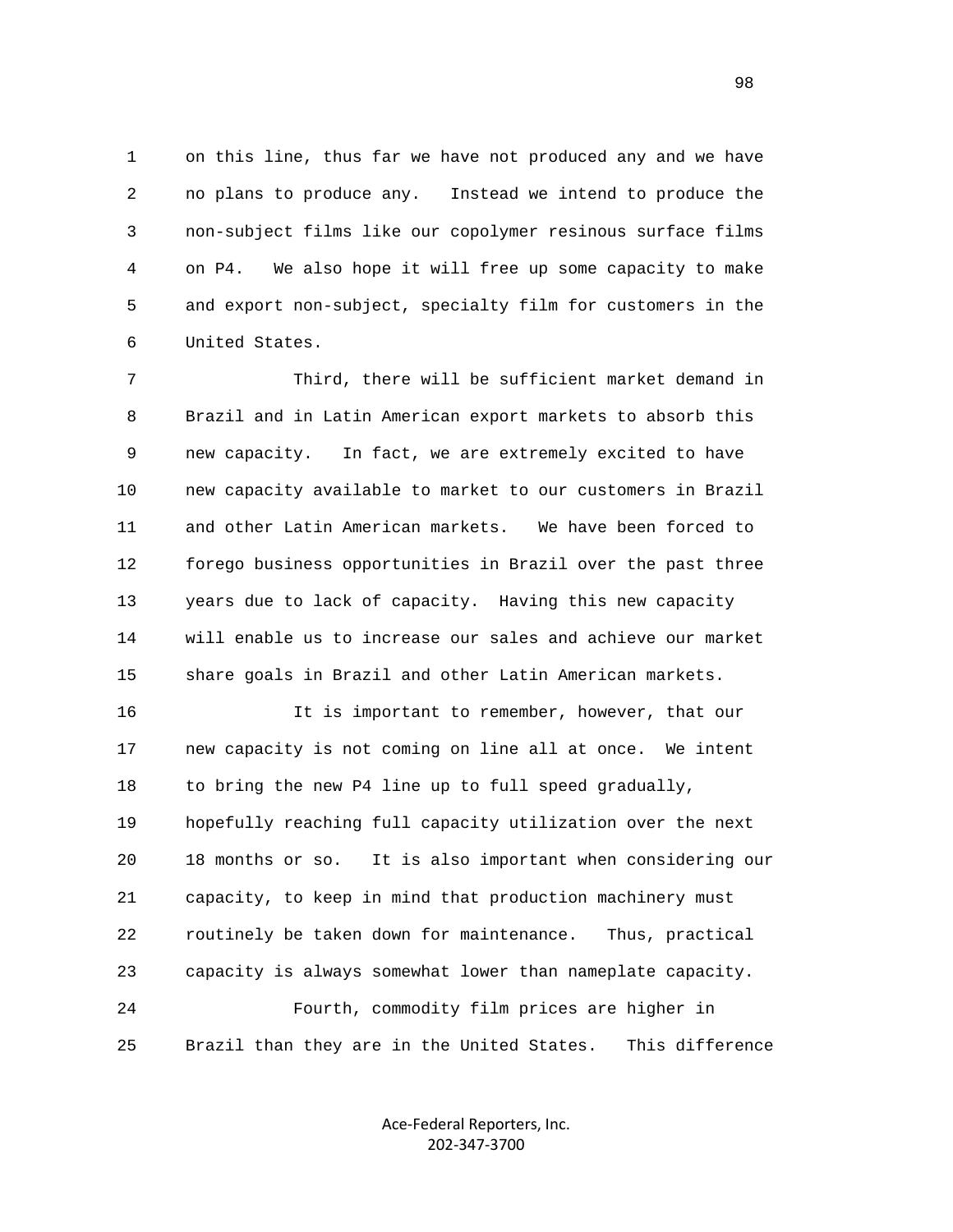1 is not a sudden development -- commodity film prices have 2 been higher in Brazil for many years, and we expect that 3 they will continue to be higher in the future. Thus, we 4 have a strong incentive to maximize our sales in Brazil. 5 Prices are higher in Brazil for a number of reasons 6 including anti-dumping duty orders covering imports from 7 Mexico, UAE and Turkey and pending investigations that 8 should be completed by March 2015 against imports from 9 China, Egypt and India.

 10 We expect those investigations to be successful 11 and for orders to be imposed. We seek to ensure that 12 import pricing in the Brazilian market is fair, and we will 13 monitor import competition carefully and not hesitate to 14 seek relief under the Brazilian anti-dumping law if we are 15 being injured by unfair pricing.

 16 Fifth, we are not set up, either from a 17 production or a marketing standpoint to compete for sale in 18 the United States of subject merchandise with large 19 producers such as the petitioning companies, the new plants 20 installed in the United States by Polyplex and Uflex, or 21 imports from China and the UAE.

 22 In fact, because of the substantial new capacity 23 installed in the United States since the order was imposed, 24 which was intended primarily to produce subject film, we are 25 far less capable of competing in this segment of the market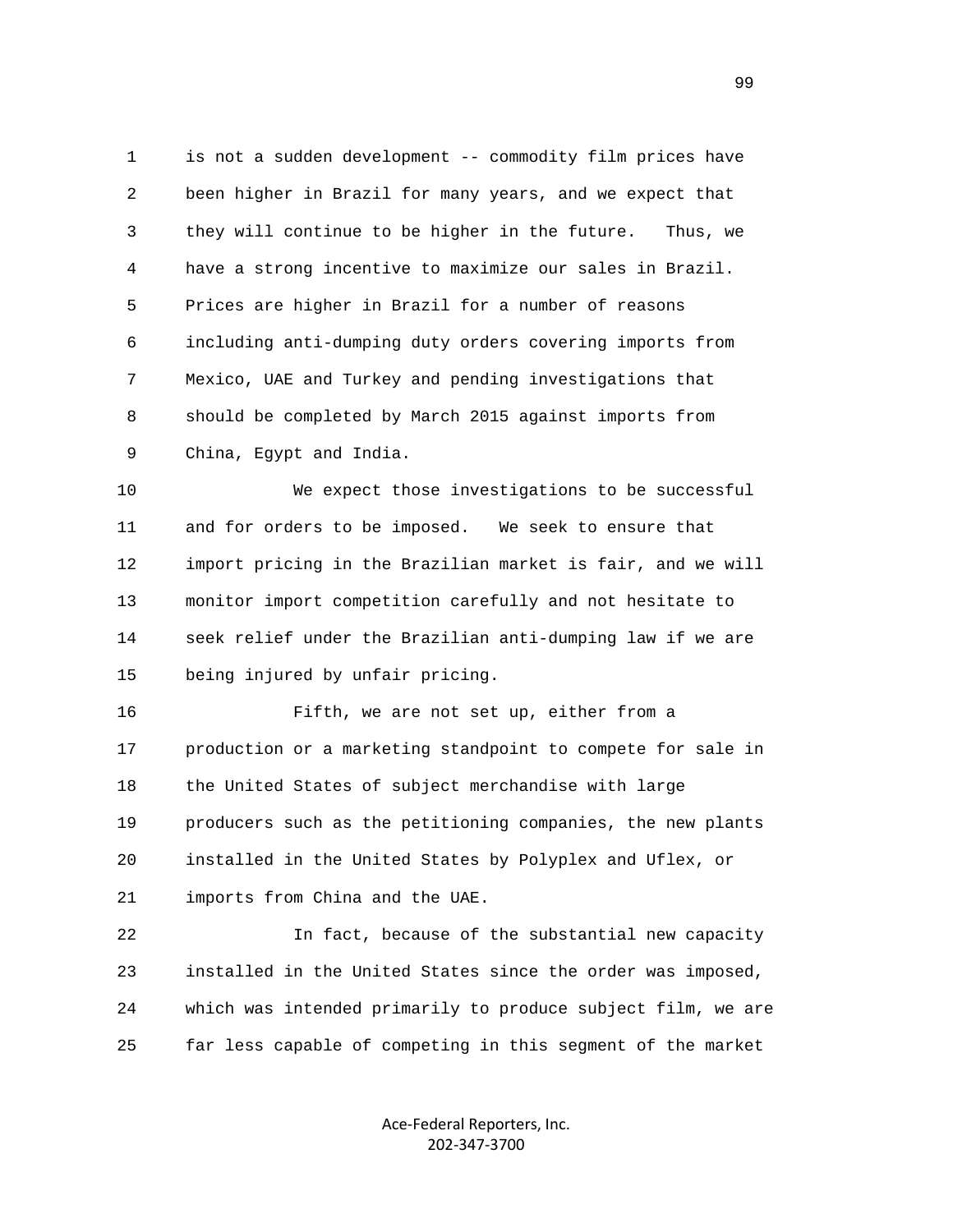1 than we were during the original period of investigation 2 when we held an extremely low market share.

 3 We are not interested in this relatively high 4 volume, low margin sales of subject film. Frankly, it 5 would not be economically practical for us to compete in 6 that segment of the market. Instead, our focus in the 7 United States is on specialty, niche, non-subject products 8 that require a high degree of technical support and service 9 -- places where we believe we bring value.

 10 This is where we can be competitive in the U.S. 11 market and this is where our focus will be. In the rare 12 instances where we sell merchandise that meets the scope 13 language to U.S. customers, it is a specialty film that is 14 made in our U.S. facility.

 15 In contrast with our situation, producers in 16 China and the UAE are highly export-oriented and focus on 17 the production and sale of subject merchandise. They have 18 the type of production facilities in scale to be competitive 19 for sales of subject merchandise in the U.S. market.

 20 In fact, whereas Terphane had just one incidental 21 import shipment of subject merchandise from Brazil after the 22 order was imposed, imports of subject film from China and 23 the UAE continued at significant and increasing volumes. 24 The interest of the Chinese and UAE producers to compete for 25 the subject film business in the United States could not be

> Ace‐Federal Reporters, Inc. 202‐347‐3700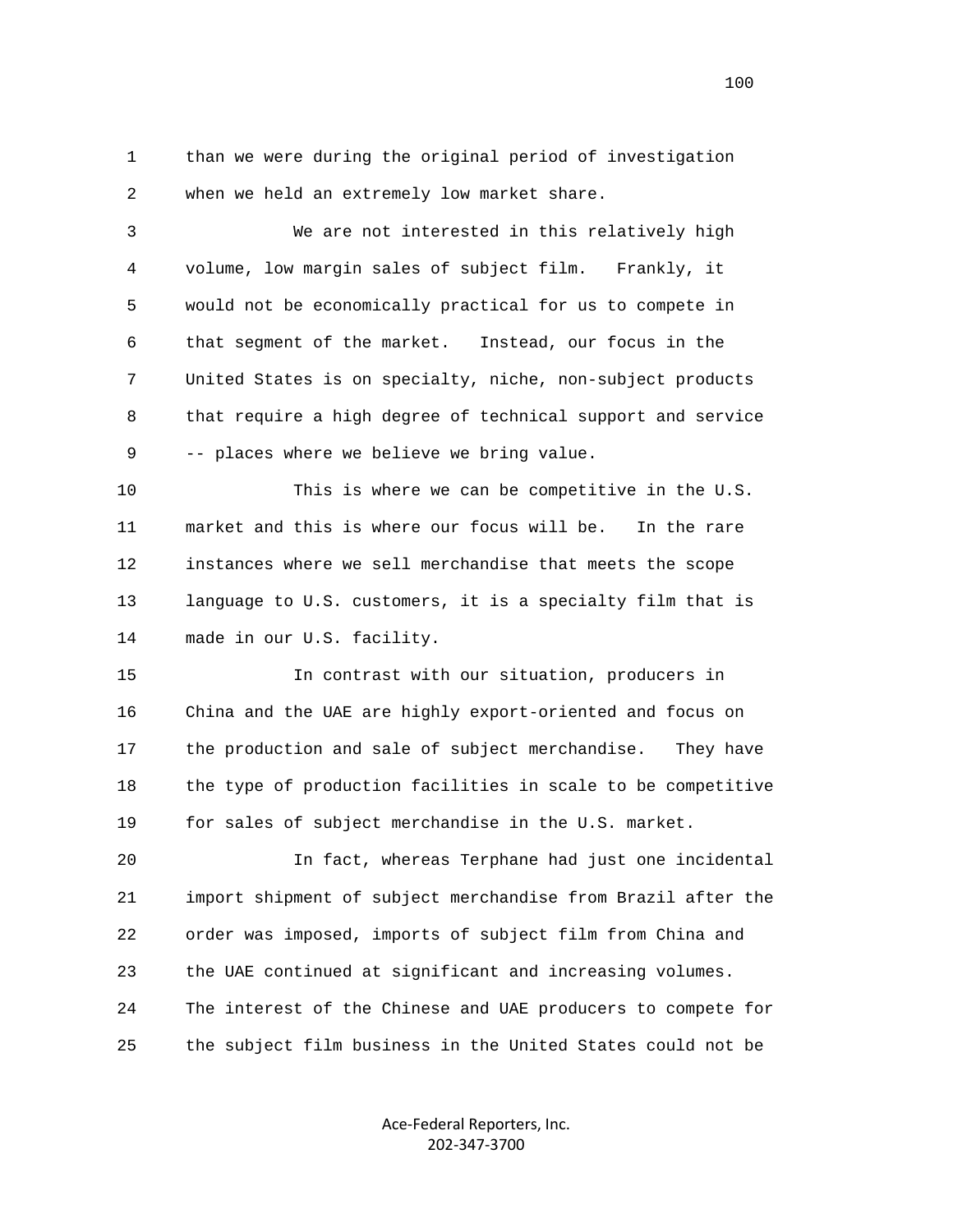1 clearer. In contrast, Terphane has neither the interest 2 nor the ability to compete for this business.

 3 In short, Terphane is not interested in selling 4 subject film in the United States. We have not done it, do 5 not intent to do it and have strong incentives not to do it. 6 In all of these ways we are different than the Chinese and 7 UAE producers. We hope you will conclude that there are 8 significant differences between Brazil on the one hand and 9 China and the UAE on the other and that you will consider 10 imports from Brazil in isolation and make a negative 11 determination in this review.

 12 Thank you for your attention and I look forward 13 to answering your questions.

14 STATEMENT OF STEPHEN A. JONES

 15 MR. JONES: Thank you, Dan. This is Steve 16 Jones on behalf of Terphane. I would like to discuss 17 Terphane's position that imports from Brazil should not be 18 cumulated with imports of subject merchandise from China and 19 the UAE.

 20 The statute gives the Commission discretion to 21 cumulate in sunset reviews, if certain statutory conditions 22 are met, but prohibits cumulation if the Commission 23 determines that imports are likely to have no discernible 24 adverse impact on the domestic industry.

25 If the statutory conditions are met and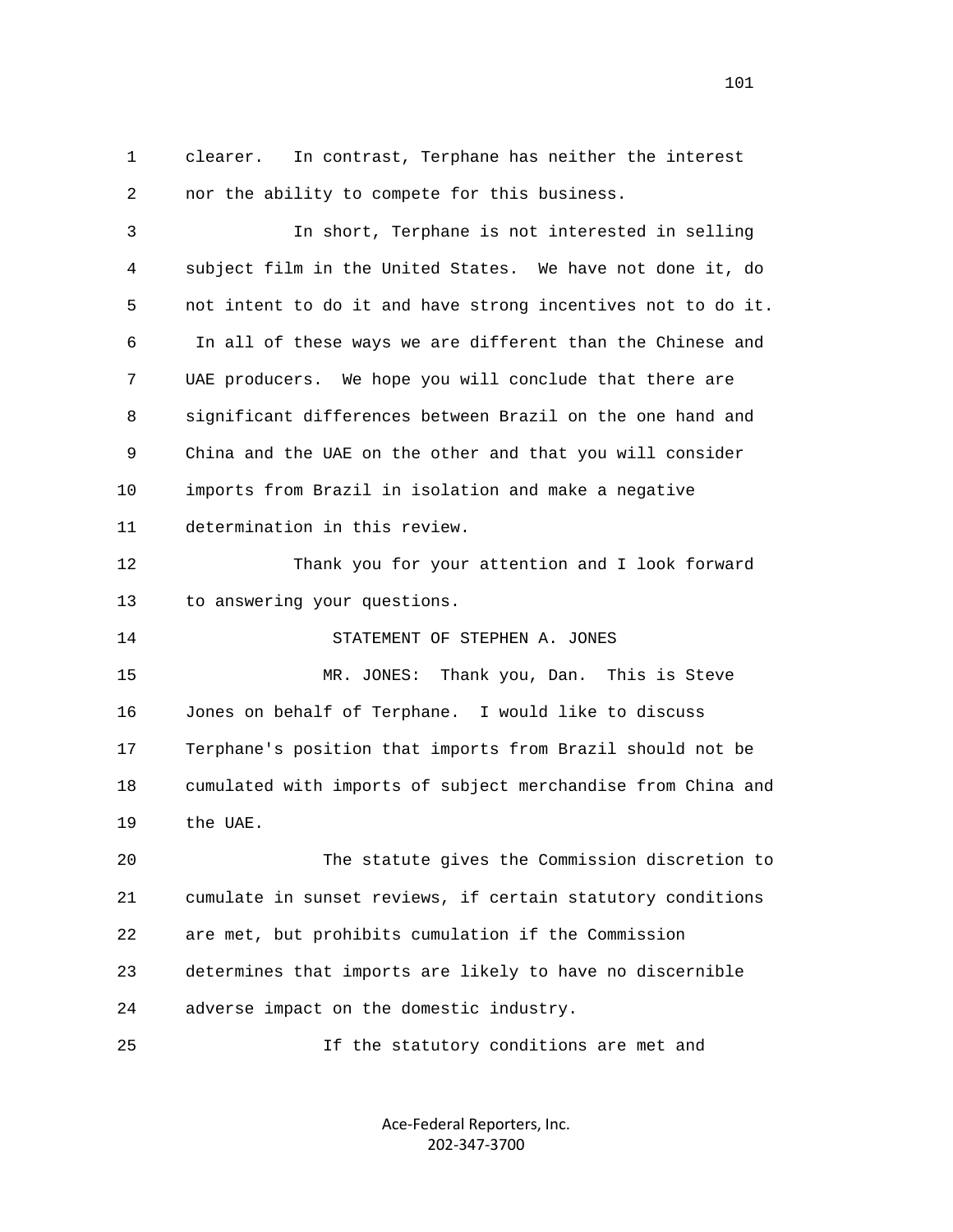1 imports are likely to have a discernible adverse impact on 2 the domestic industry, the Commission still may exercise its 3 discretion not to cumulate, if it finds that the imports in 4 question are likely to compete under different conditions of 5 competition after revocation of the orders.

 6 In this case, imports from Brazil are likely 7 to have no discernible adverse impact on the domestic 8 industry. But regardless, the Commission's precedent also 9 demonstrates that cumulation would be inappropriate in this 10 case, due to likely differences in the conditions of 11 competition.

 12 Imports from Brazil are not likely to have any 13 discernible adverse impact on the domestic industry, because 14 Terphane is home market oriented, ceased its exports of 15 subject merchandise to the United States six years ago, and 16 is not going to resume exports of subject merchandise if the 17 order is revoked.

 18 Petitioners have argued that Terphane ceased 19 exports of subject merchandise because of the order. That 20 assertion is inconsistent with the record evidence, which 21 shows that Terphane's business plan for sales of the subject 22 merchandise is to focus on the Brazilian market and regional 23 export markets.

 24 Terphane's confidential data show that its 25 export activity has been minimal compared to its sales in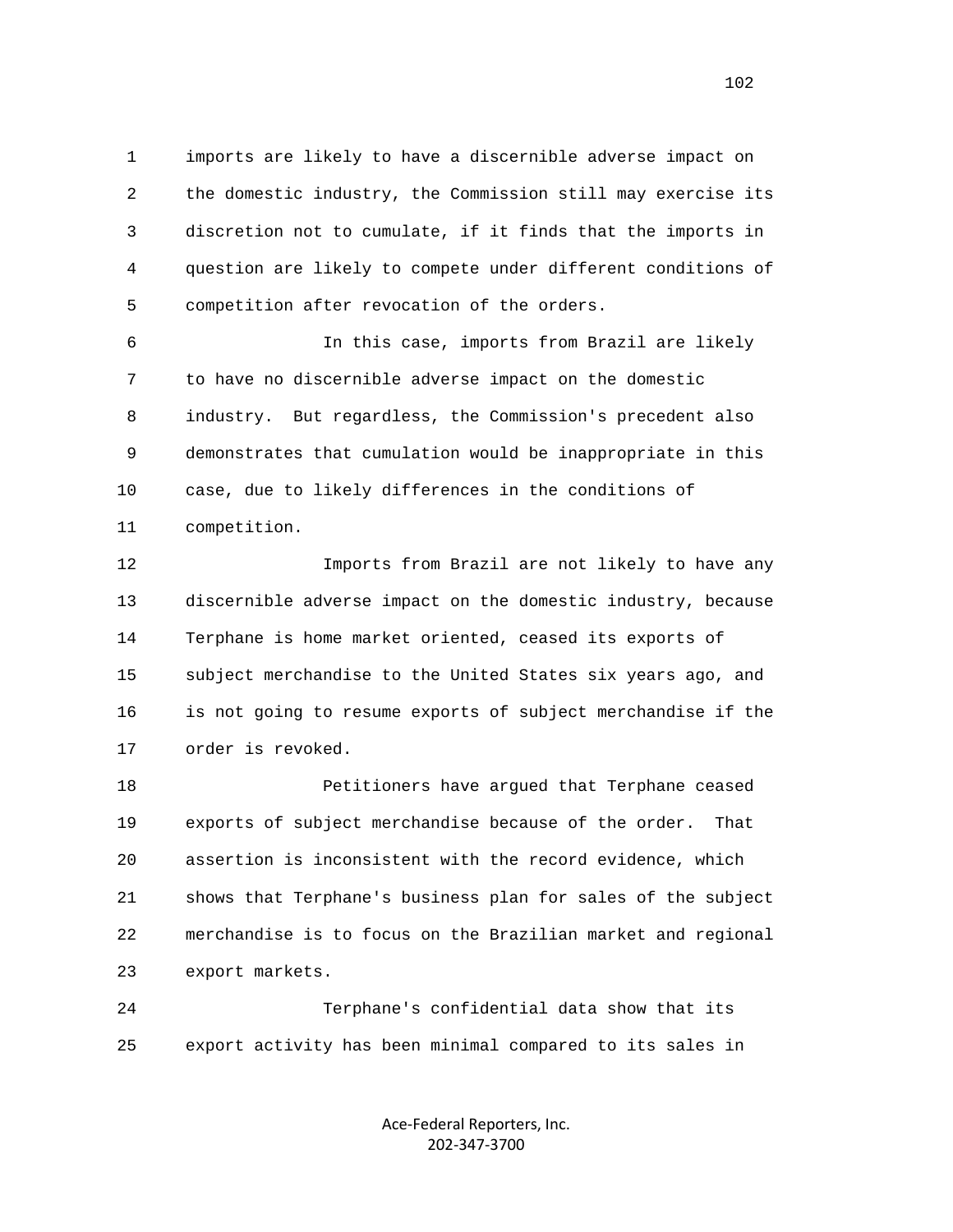1 Brazil, and to the extent exports occurred, they went 2 primarily to other markets in South America. In short, the 3 Brazilian home market drives Terphane's business strategy, 4 and this emphasis will continue in the future.

 5 As Mr. Roy testified, execution of the 6 business plan is closely coordinated by Terphane's Brazilian 7 and U.S. operations. The plan does not envision exports of 8 subject merchandise to the United States, and Terphane 9 Limitada can ship to the U.S. market only through Terphane, 10 Incorporated.

 11 The Commission has previously relied on close 12 regional coordination in finding that imports were unlikely 13 to have -- were likely to have no discernible adverse impact 14 on the domestic industry. To reach a contrary conclusion in 15 this case, the Commission would need to determine that it is 16 likely to Terphane will either change its business plan, or 17 act in ways that are contrary to its business plan, and 18 there is no evidence to support either conclusion.

 19 Terphane's demonstrated lack of interest in 20 the U.S. market and focus on home market supply are similar 21 to the situation in Carbon and Certain Alloy Steel Wire Rod 22 from Brazil, Indonesia, Mexico, Moldova, Trinidad and Tobago 23 and Ukraine, where the Commission made a finding of no 24 likely discernible adverse impact with respect to imports 25 from the Ukraine, based on the industry's demonstrated lack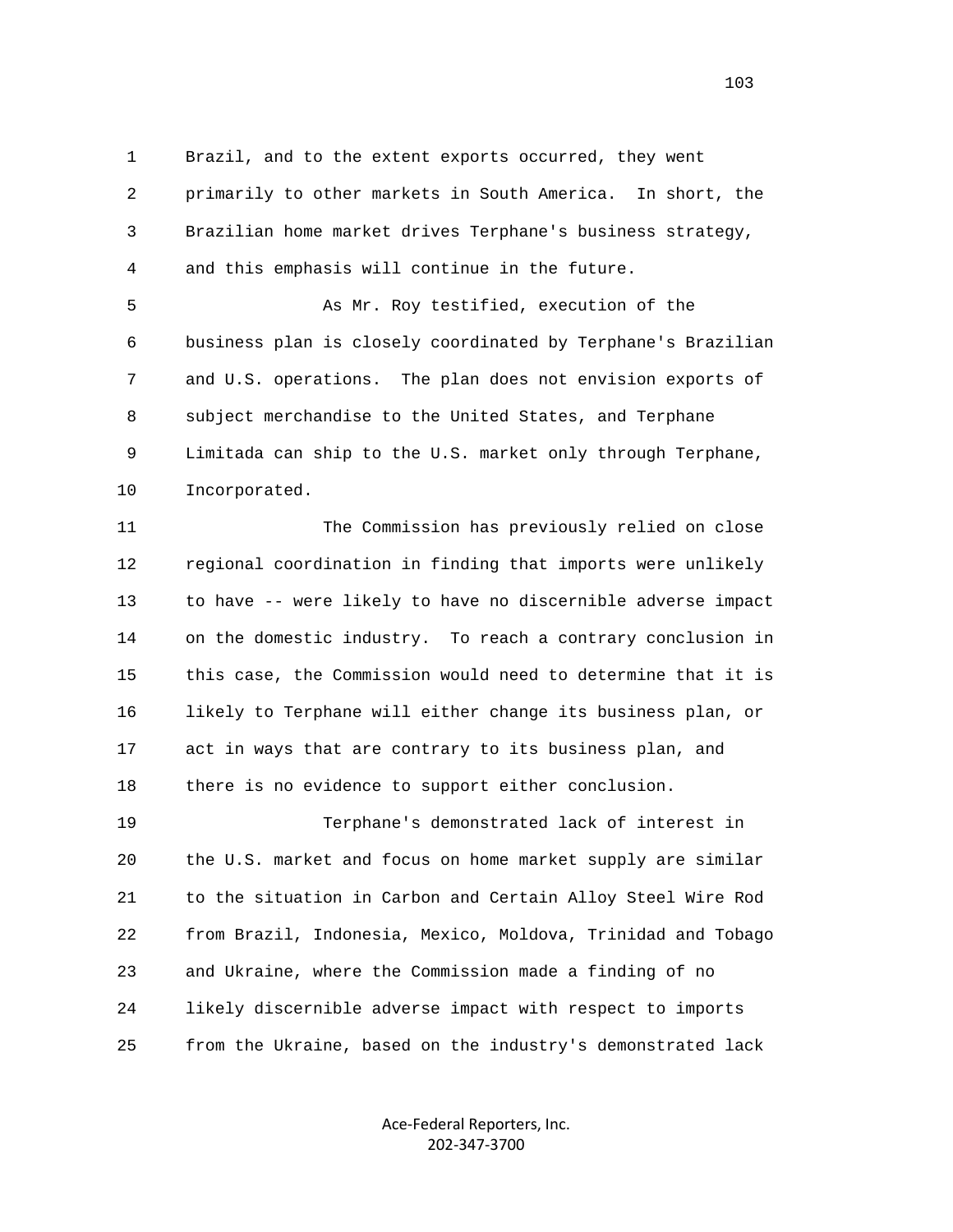1 of interest in the U.S. market, and its focus on supplying 2 the home market. The Commission should reach the same 3 conclusion here.

 4 The record of this review also confirms that 5 Terphane Limitada has strong economic incentives not to 6 export subject film to the United States. In other words, 7 its business plan makes sense. While much of that evidence 8 is confidential, the public record confirms that the growth 9 of PET film demand in Brazil has been the highest in Central 10 and South America. Available third party forecasts indicate 11 that this will continue through 2018.

 12 Terphane could not meet this increasing demand 13 in Brazil and elsewhere in Latin America at its current 14 production levels, as Terphane Limitada has installed, or is 15 in the process of installing and has installed its new P4 16 film line to serve those markets.

 17 As Mr. Roy explained in his testimony, 18 Terphane does not intend to use its new P4 line to produce 19 subject film for the U.S. market. Instead, by serving 20 primarily commodity film producers at home, this new line 21 will free up other capacity to produce non-subject products, 22 some of which will be exported to the United States. There 23 is no evidence to suggest, however, that Terphane will not 24 faithfully execute its plan.

25 Terphane's home market has numerous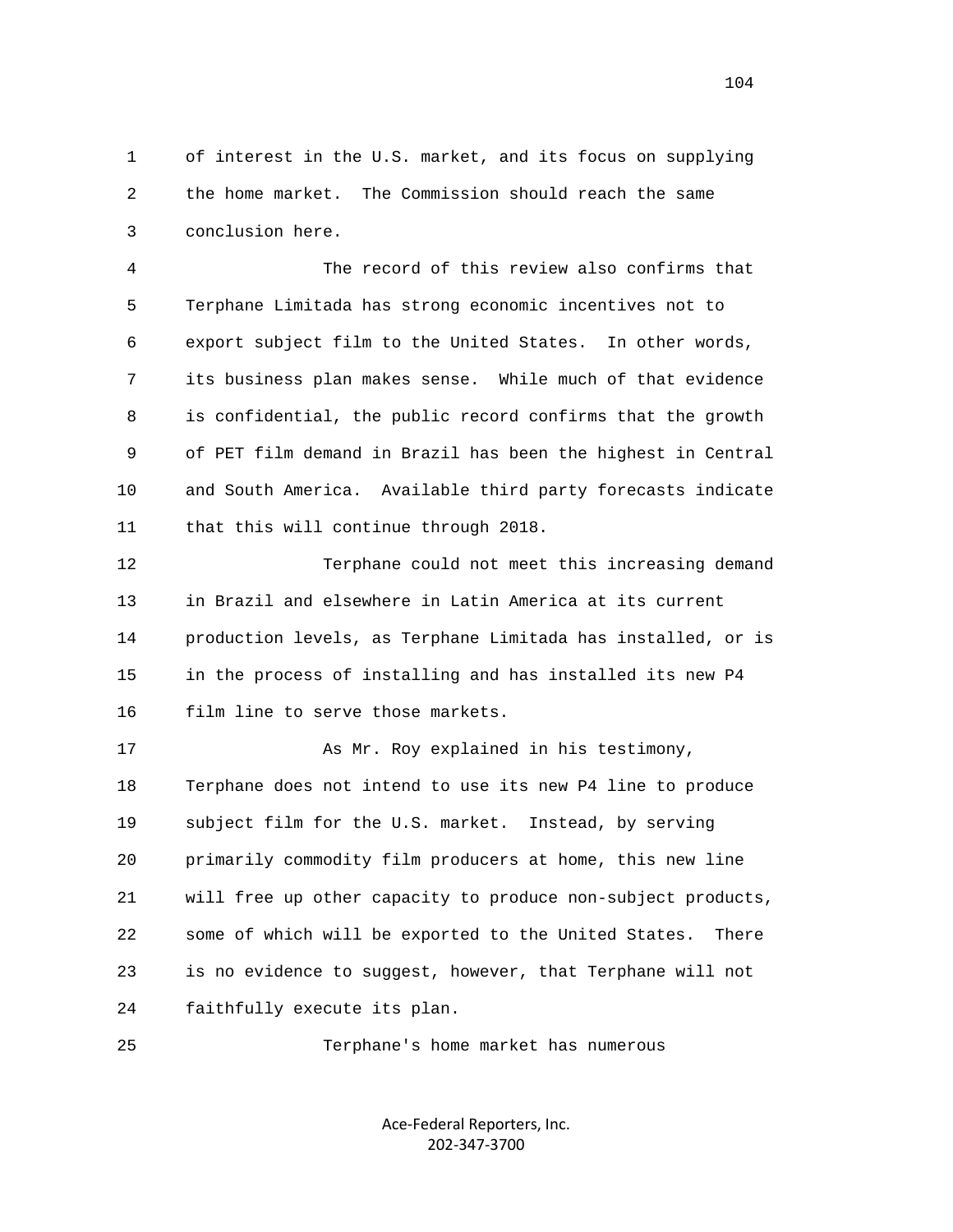1 advantages, including growing demand, higher sales prices, 2 tariff advantages, anti-dumping protection and strong 3 customer relationships. Together, these factors create 4 strong economic incentives for Terphane to remain focused on 5 its Brazilian home market and regional export markets, and 6 not to try to export subject merchandise to the U.S. 7 Terphane provided the Commission with

 8 confidential data, for example, comparing its commodity PET 9 film prices in Brazil and North America. There is no 10 question that Brazil is more favorable market for Terphane 11 for commodity film. Prices in Brazil are likely to remain 12 favorable, based on a number of factors we discussed in our 13 brief.

 14 Because Terphane Limitada has not exported 15 subject merchandise to the United States since 2009, 16 coordinates its business plan with its U.S. affiliate 17 Terphane, Incorporated, which controls all imports from 18 Brazil, and has strong economic incentives to focus on 19 developing its home and regional markets, revocation of the 20 order on PET film from Brazil would likely have no 21 discernible adverse impact on the domestic industry. 22 Accordingly, the Commission should determine 23 that cumulation of imports from Brazil with those from China 24 and the UAE is prohibited in this case. Even if the 25 Commission finds that cumulation is permissible under the

> Ace‐Federal Reporters, Inc. 202‐347‐3700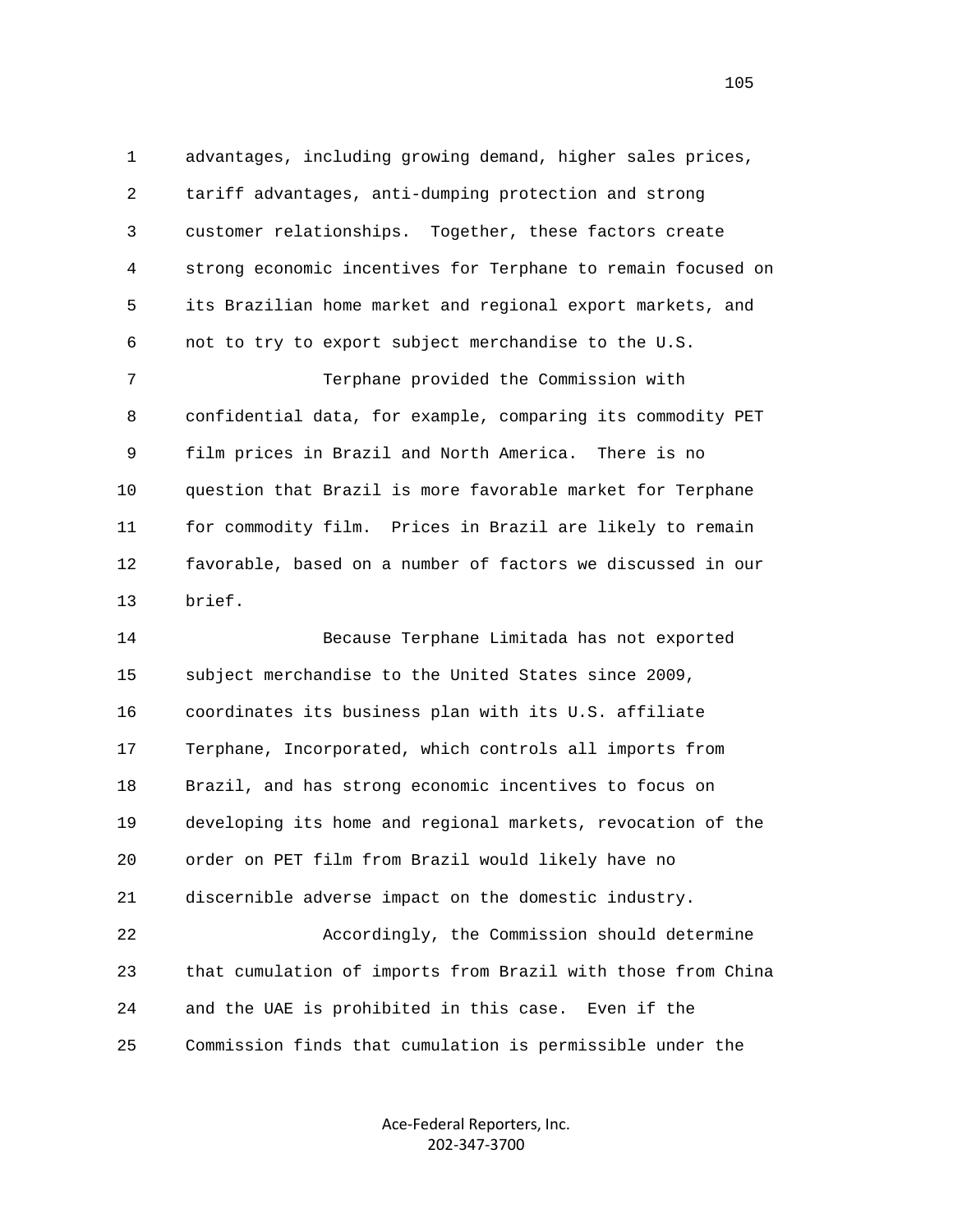1 statute, however, it should exercise its discretion not to 2 cumulate, because imports from Brazil are likely to compete 3 under different conditions of competition.

 4 In contrast with Brazil, the industries in 5 both China and the UAE are likely to play a substantial and 6 increasing role in supplying the U.S. market for subject 7 film if the orders are revoked. In addition, Terphane's 8 product mix is completely different from producers in China 9 and the UAE because Terphane focuses on non-subject PET film 10 in the U.S. market.

 11 The company's strategy is to focus on the 12 Brazilian and regional export markets, for sales of subject 13 and commodity film. This case is therefore similar to 14 Helical Spring Lock Washers From China and Taiwan and 15 Magnesium From China and Russia.

 16 In Helical Spring Lock Washers, the Commission 17 identified a difference in product mix, which constituted a 18 difference in conditions of competition, such that the 19 imports should not be cumulated. Similarly, in Magnesium 20 From China and Russia, product mix was a factor in the 21 decision to decumulate Russia, where the Commission found 22 that "Imports from Russia have been and are likely to remain 23 primarily pure magnesium, whereas the scope of the order 24 with respect to China is limited to alloy magnesium." 25 In these cases and others, the Commission has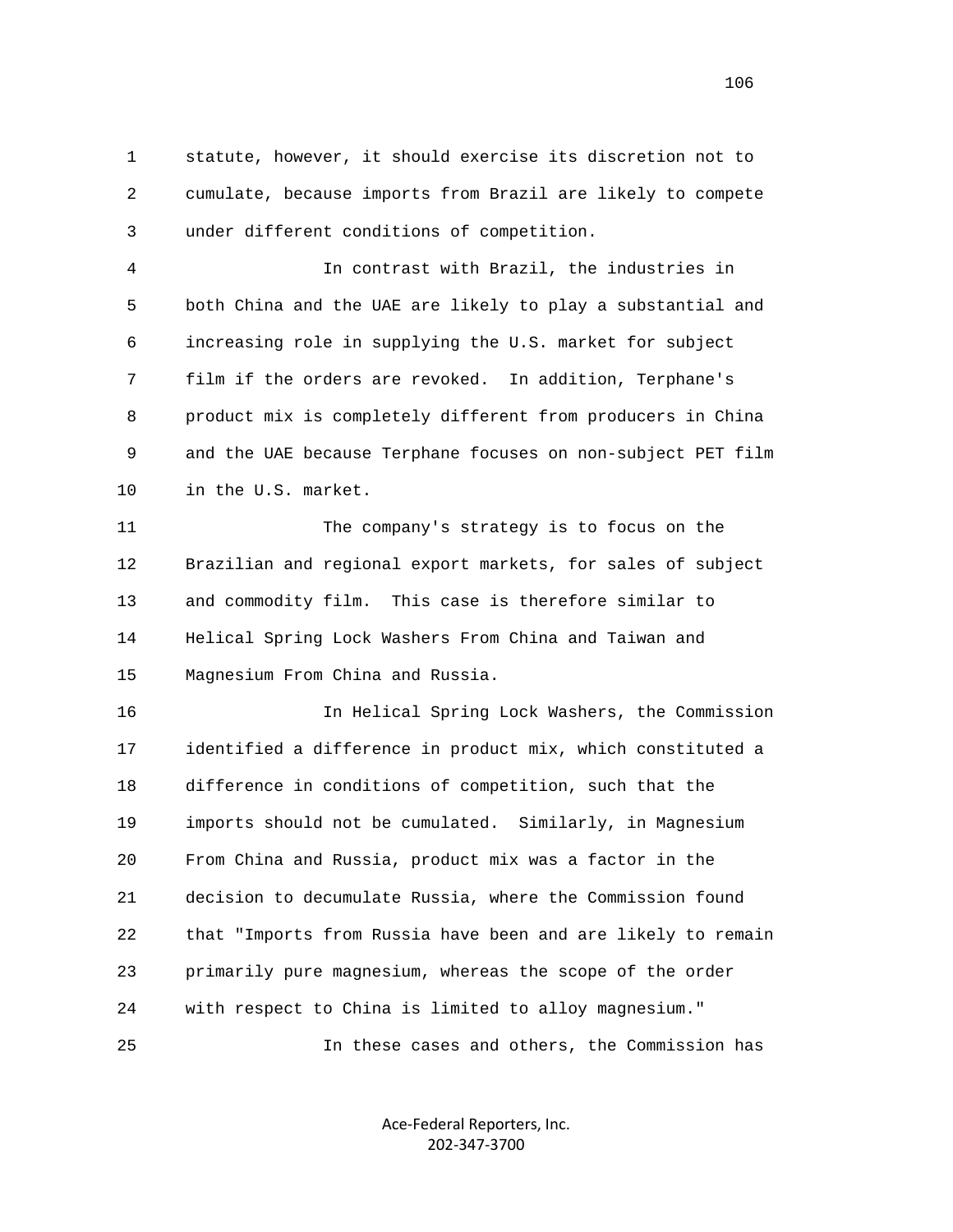1 found that a producer's focus on a different mix of products 2 than producers in other subject countries may constitute a 3 difference in conditions of competition, such that imports 4 should not be cumulated.

 5 Terphane Limitada has focused and will 6 continue to focus on non-subject and specialty PET film with 7 respect to the United States, making imports to the United 8 States of subject film -- making -- is likely to focus on 9 exports of non-subject and specialty PET film to the United 10 States, making any imports to the United States unlikely to 11 compete with imports from China and the UAE if the orders 12 are revoked.

 13 The Commission should also decline to cumulate 14 imports from Brazil on the basis of differences in the 15 conditions of competition, in cases where Brazil's export 16 orientation differed significantly from other subject 17 countries. See, for example, Hot-Rolled, Flat-Rolled Carbon 18 Quality Steel Products From Brazil, Japan and Russia, where 19 the Commission did not cumulate subject imports from Brazil, 20 because during the review period the Respondent's home 21 market shipments ranged between 85 and 95 percent of total 22 shipments, and the Commission found it unlikely that this 23 trend would change.

 24 Similarly, in Silica Manganese From Brazil, 25 China and Ukraine, the record in that case showed that the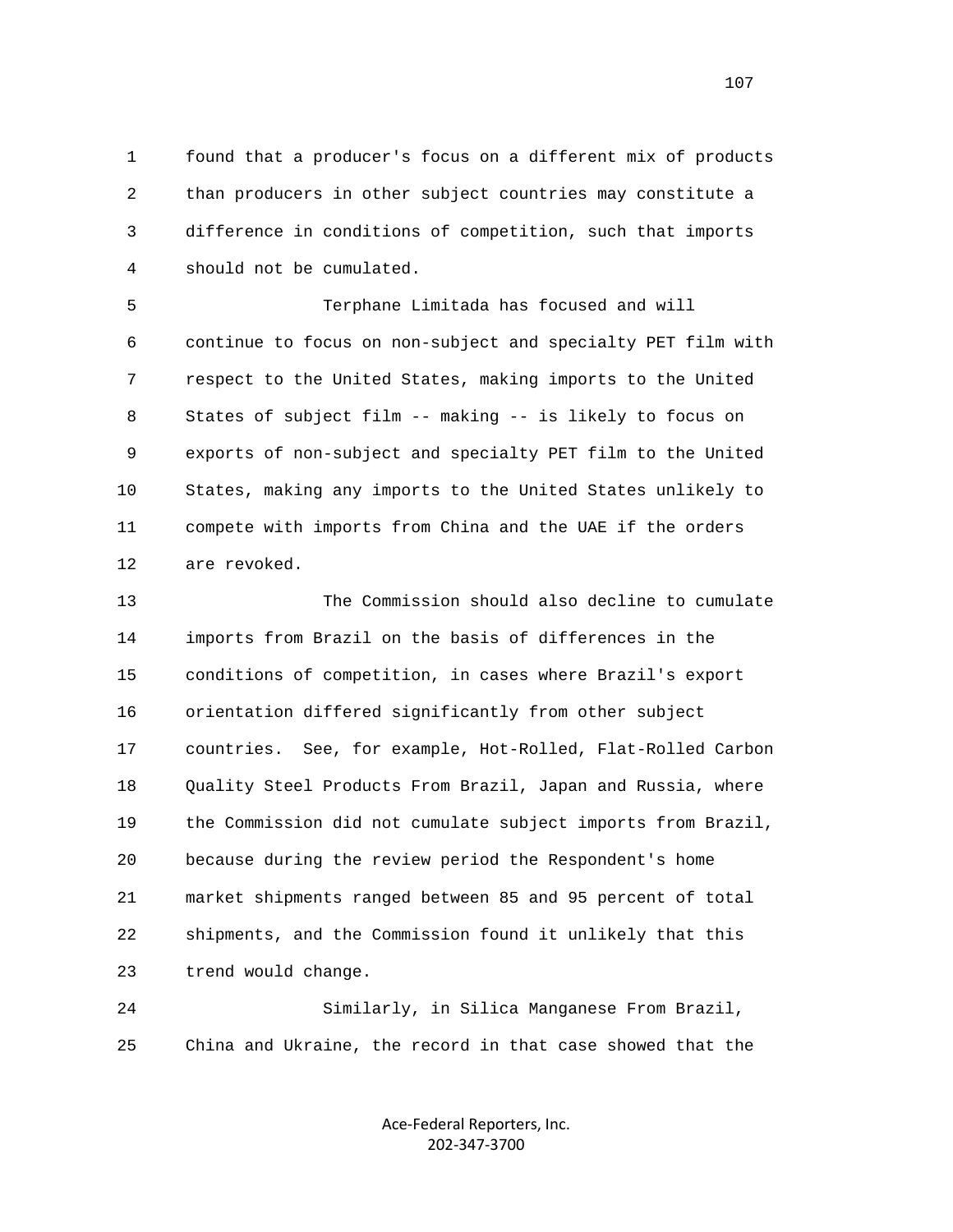1 Respondent shipped the majority of its merchandise

 2 domestically during the review period, and otherwise focused 3 on Central and South America, American or European markets. 4 The Commission determined not to cumulate imports from 5 Brazil with the other subject countries.

 6 Again, the record in this case demonstrates a 7 near-exclusive focus on home and regional markets, and there 8 is no evidence that Terphane has any incentive to abandon 9 that approach and shift to an export orientation of subject 10 merchandise to the United States, to compete with subject 11 imports from China and the UAE.

 12 Finally, in light of the significant 13 differences in capacity and export orientation between 14 Brazil on the one hand and China and the UAE on the other, 15 the prehearing report confirms that Chinese PET film 16 producers possess "the capability to respond to changes in 17 demand with large changes in the quantity shipped to the 18 U.S. market," and the "main contributing factors to this 19 degree of responsiveness of supply are available capacity 20 and the existence of alternate markets."

 21 Chinese producers' capability to quickly 22 respond to changes in demand with large changes in the 23 quantity shipped to the United States is evidenced by the 24 fact that China's exports increased from 204 million pounds 25 in 2008 to 404 million pounds in 2013.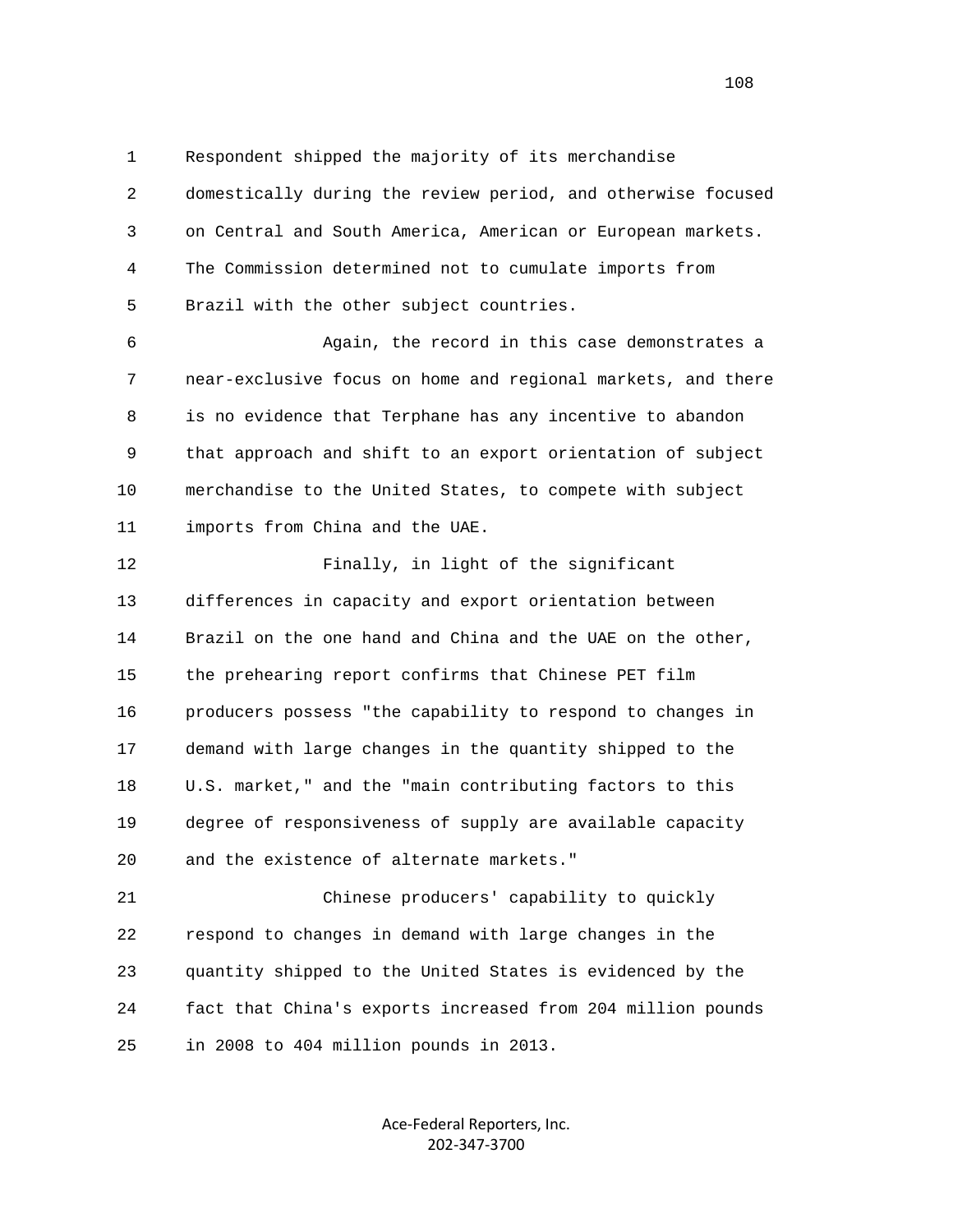1 With respect to the UAE, the Commission staff 2 likewise concluded that "UAE producers likely have the 3 capability to respond to changes in demand with large 4 changes in the quantity shipped to the U.S. market." In 5 contrast, the staff found that Terphane Limitada "likely has 6 the capability to respond to changes in demand with small 7 changes in the quantity shipped to the U.S. market." 8 The size and ability of producers in China and 9 the UAE to flood the U.S. market with imports if the orders 10 are revoked are clearly distinct from Brazil's inability and 11 lack of interest in exporting significant quantities of 12 subject film to the United States. 13 Terphane's new P4 line will not enable it 14 compete with imports of subject merchandise from China and 15 the UAE in the U.S. market. Terphane's capacity growth is 16 specified and targeted for sale in Brazil and in regional 17 export markets, and it will not enable Terphane Limitada to 18 compete on anywhere close to equal footing with producers in 19 China and the UAE in the United States. 20 Terphane's small share of global PET film 21 production will not change significantly when the new 22 production capacity associated with Terphane Limitada's P4 23 line, which is estimated to add only 28,000 metric tons of 24 new nameplate capacity, and again which is not intended to

25 produce subject merchandise.

Ace‐Federal Reporters, Inc. 202‐347‐3700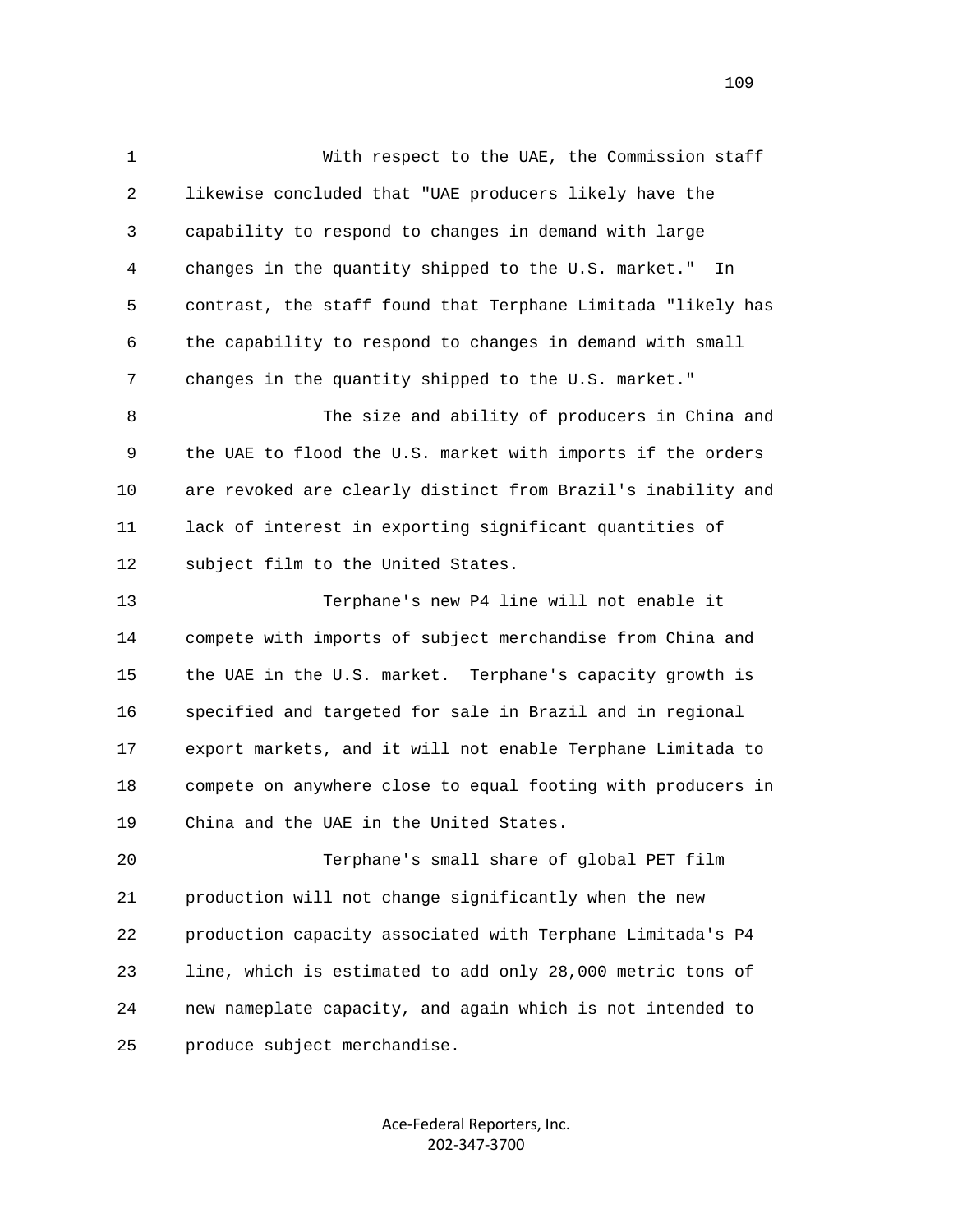1 Moreover, the capacity will not be fully 2 available for 18 months or so, and the net increase will be 3 lower than the new capacity, as noted earlier. 4 In conclusion, compared to China and the UAE, 5 Brazil's capacity to produce subject merchandise is small 6 and will remain small. The abilities of Terphane Limitada 7 on the one hand and the producers in China and the UAE on 8 the other, to export significant quantities of subject 9 merchandise to the United States if the orders were revoked 10 are simply not comparable. 11 The evidence clearly demonstrates that Brazil 12 operates under significantly different conditions of 13 competition than China and the UAE, and that cumulation is 14 not appropriate in this case. 15 We have just a couple more points in our 16 presentation, a couple more issues to discuss briefly. 17 First on capacity and then I'll have Mike Taylor speak about 18 scope. 19 The capacity -- Terphane's capacity is a 20 central issue in the case. I think, as I said in my opening 21 statement, I think that the Petitioners' case here against 22 Terphane hinges on the Commission's acceptance of what we 23 think is an unreasonable estimate of Terphane's capacity to 24 produce subject merchandise. 25 We submit that Petitioners' capacity

> Ace‐Federal Reporters, Inc. 202‐347‐3700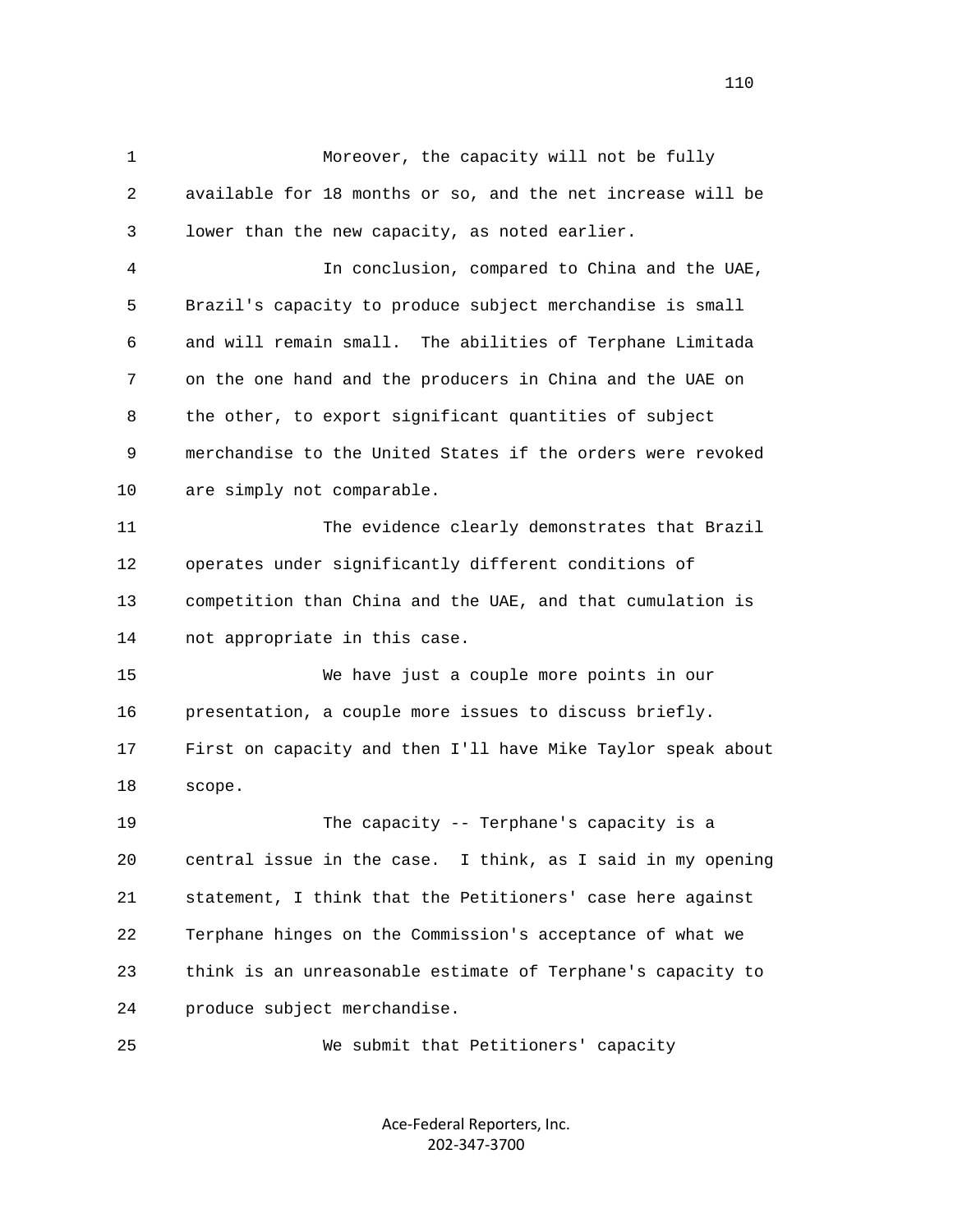1 calculations are incorrect for the following reasons. 2 Terphane properly allocated its capacity between subject and 3 non-subject film based on relative production volumes in 4 each period. This is a methodology that the Commission 5 commonly uses, and in fact the Commission's instructions 6 expressly require capacity be allocated based on 7 representative product mix. Terphane complied with those 8 instructions in its questionnaire response.

 9 It would be particularly inappropriate to 10 assign all unused capacity to subject merchandise, given 11 that subject merchandise accounted for a small and declining 12 portion of total capacity and production during the Period 13 of Review.

 14 Furthermore, particularly in recent periods, 15 Terphane has been effectively operating at full capacity, or 16 at least very high capacity utilization. Mr. Roy testified 17 that the decision to add capacity was made because Terphane 18 was unable to take advantage of business opportunities in 19 the Brazilian home market and the Latin American regional 20 export markets.

 21 With respect to the new capacity added by the 22 P4 line, which again is 28,000 tons, which we would submit 23 is not massive by any standard, it is incorrect and 24 distortive to allocate all of that capacity to the 25 production of subject film. This disregards again

> Ace‐Federal Reporters, Inc. 202‐347‐3700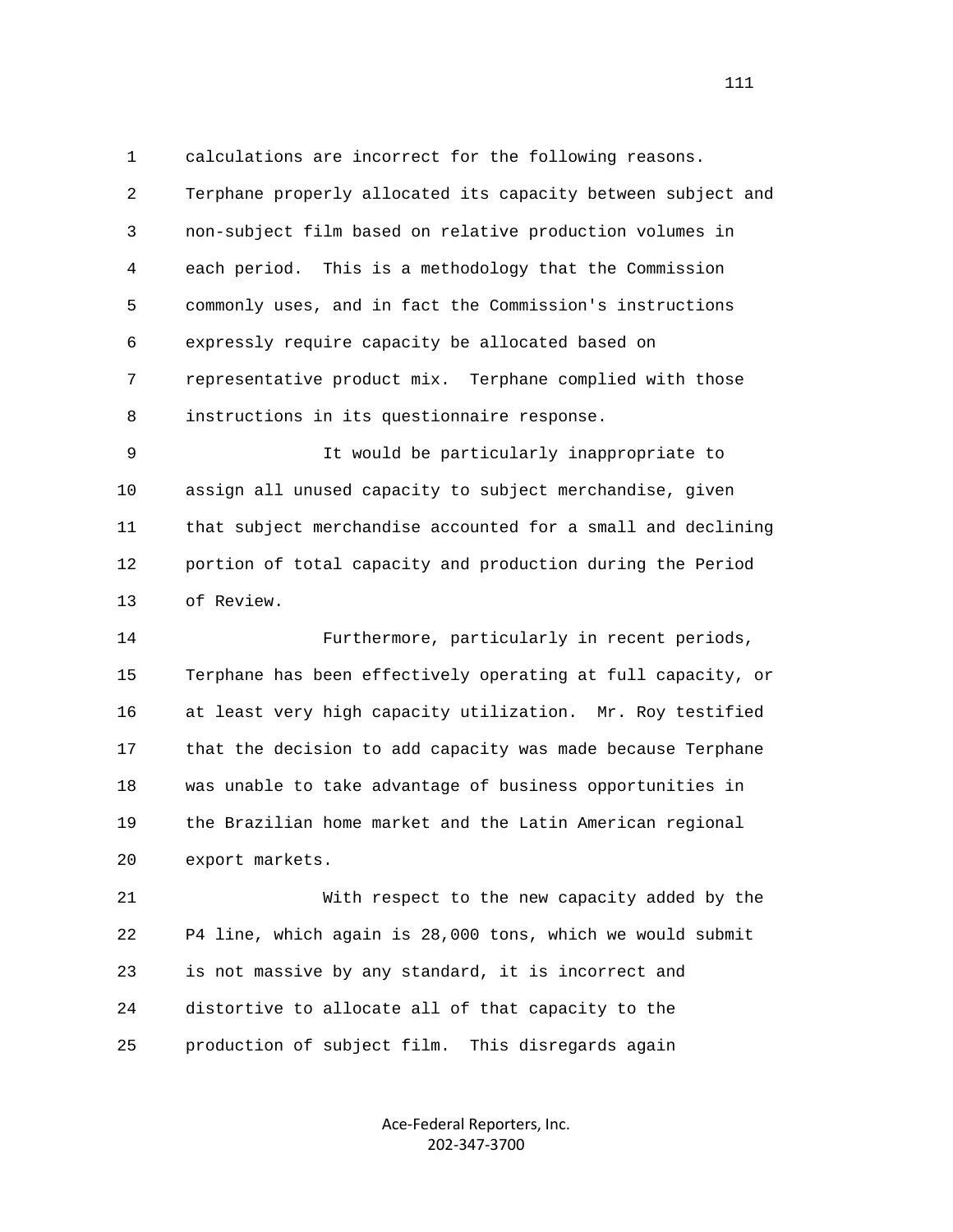1 Terphane's relative production volumes during the Period of 2 Review, and Terphane's representative product mix, as well 3 as the business plan information submitted by Terphane. 4 Petitioners make the assumption that the P4 5 line will be operating at full nameplate capacity in 2015. 6 However, Terphane is starting up the new machines gradually, 7 and will reach full capacity -- hopes to reach full capacity 8 within the next 18 months or so. 9 In addition, as P4 is brought up, Terphane may 10 replace older capacity. As Mr. Roy testified, that's 11 already been done to some extent. So the net increase will 12 be less than the amount of new nameplate capacity associated 13 with P4. 14 The Petitioners also argue that all of the 15 expected market growth in Brazil and elsewhere will be in 16 subject film, and that there will be zero growth in sales of 17 Terphane's other products. Well now that assumption is just 18 unreasonable. There's no evidence to suggest that demand 19 for subject film will be greater than demand for non-subject 20 film. 21 In fact, the evidence indicates that demand

 22 for non-subject film is growing in Brazil and in Terphane's 23 regional export markets, and Terphane's relative production 24 of subject film has declined during the period.

25 Finally, the Commission cannot determine what

Ace‐Federal Reporters, Inc. 202‐347‐3700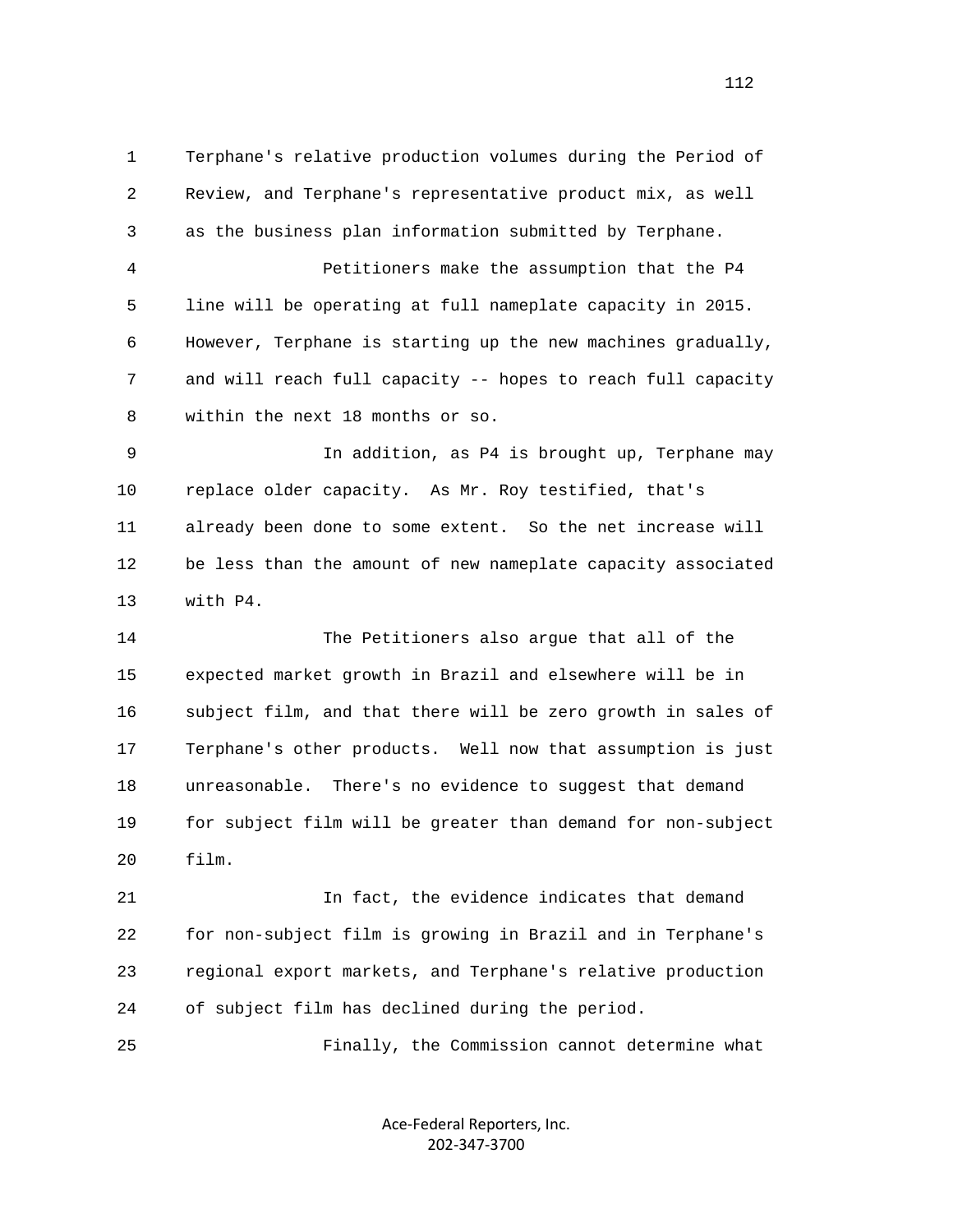1 is likely based on an assumption that is not tied to reality 2 in any way. Capacity projections for Terphane must be based 3 on Terphane's historical experience and its business plan. 4 Now I'd like to give the floor to Mr. Taylor. 5 STATEMENT OF MICHAEL TAYLOR 6 MR. TAYLOR: Good afternoon. Thank you very 7 much for having us today, and very quickly I would just like 8 to address the scope issues, which were raised this morning. 9 They weren't a big focus of the brief, the original 10 pre-hearing briefs. But we would like just to clarify and 11 would be happy to answer additional questions. 12 But as Petitioner's counsel recognized, scope 13 is a legal construct, and the scope definition that is put 14 forward in the second sentence, and I'm quoting, "excluded 15 are metallized films and other finished films that have had 16 at least one of their surfaces modified by the application 17 of a performance-enhancing resinous or inorganic layer more 18 than 0.00001 inches thick." 19 Terphane has never considered its copolymer 20 resinous surface films, as 1021 and other serious films are 21 set out in the scope ruling, which was attached to our 22 pre-hearing brief, to be subject merchandise. They didn't 23 include -- inspect them and treat them as subject 24 merchandise in the original investigation. They never

25 treated them as subject merchandise, and in fact we have a

Ace‐Federal Reporters, Inc. 202‐347‐3700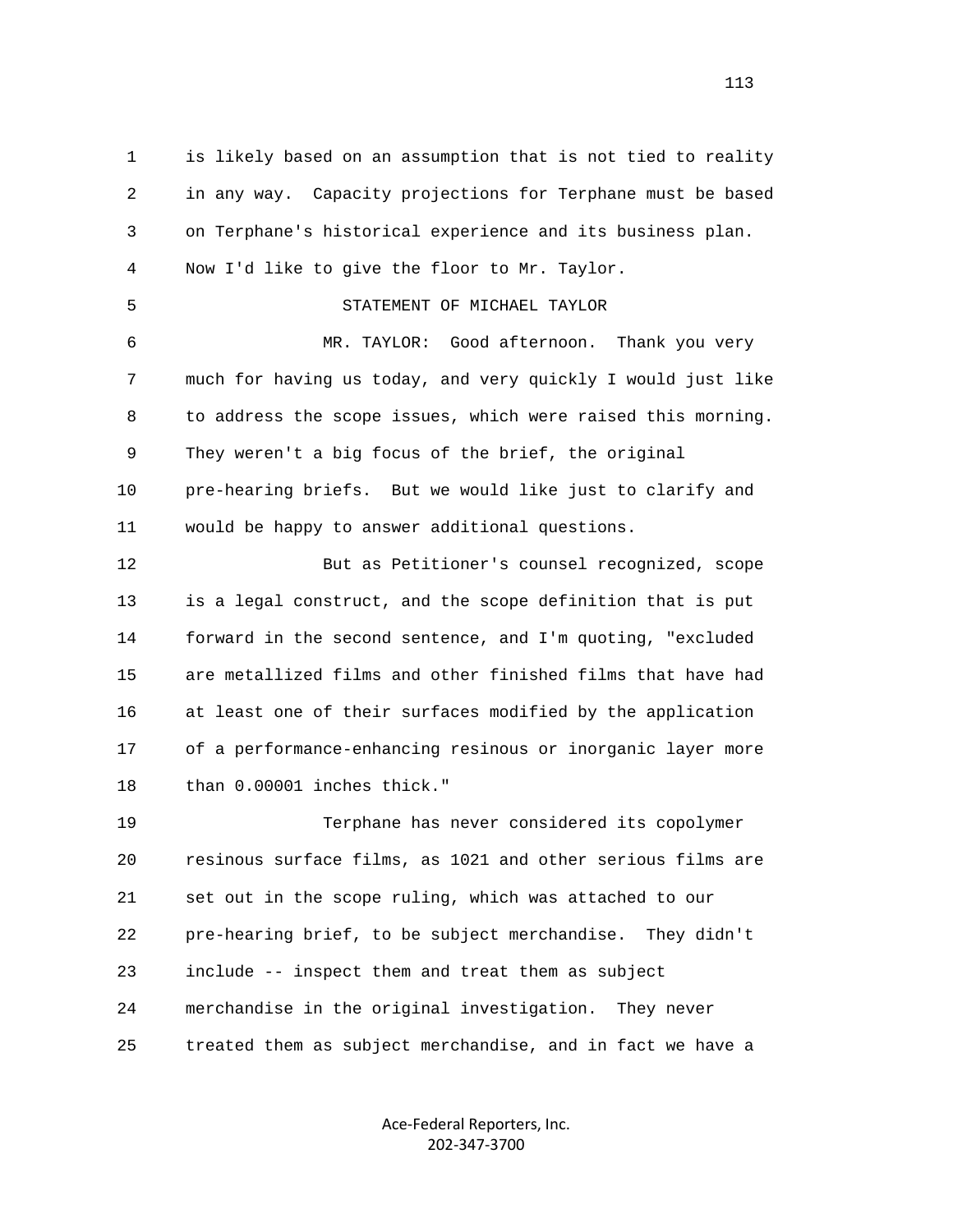1 scope ruling now from the Commerce Department.

| that, but it makes very clear that those films are not<br>subject merchandise. What we heard today was that the<br>competition is focused on commodity films. Well, 1021 and<br>the other copolymer surface films, they do compete to some |
|--------------------------------------------------------------------------------------------------------------------------------------------------------------------------------------------------------------------------------------------|
|                                                                                                                                                                                                                                            |
|                                                                                                                                                                                                                                            |
|                                                                                                                                                                                                                                            |
|                                                                                                                                                                                                                                            |
| extent with some commodity films, but they also compete with                                                                                                                                                                               |
|                                                                                                                                                                                                                                            |
|                                                                                                                                                                                                                                            |
| co-extrusion stage, has a copolymer surface layer on top of                                                                                                                                                                                |
| the surface layer is known as a copolymer layer that is                                                                                                                                                                                    |
| greater than 0.00001 inches thick, which adds additional                                                                                                                                                                                   |
| enhancing qualities, that helps with printing and heat                                                                                                                                                                                     |
| sealability and a bunch of other aspects that go to that.                                                                                                                                                                                  |
| So it is not a pure -- it is not a simple                                                                                                                                                                                                  |
| Terphane                                                                                                                                                                                                                                   |
| treats it in its reports, has called it commodity films, as                                                                                                                                                                                |
| Mr. Roy talks about, because this is what they use in the                                                                                                                                                                                  |
| U.S. market for their products, but it is not subject film.                                                                                                                                                                                |
| We'll be happy to go into additional detail in                                                                                                                                                                                             |
| answering questions. But in looking in their business model                                                                                                                                                                                |
| and their activities, we believe that's important for the                                                                                                                                                                                  |
|                                                                                                                                                                                                                                            |
| Madam Chairman, that concludes our                                                                                                                                                                                                         |
| presentation and we'd be happy to entertain your questions.                                                                                                                                                                                |
|                                                                                                                                                                                                                                            |

Ace‐Federal Reporters, Inc. 202‐347‐3700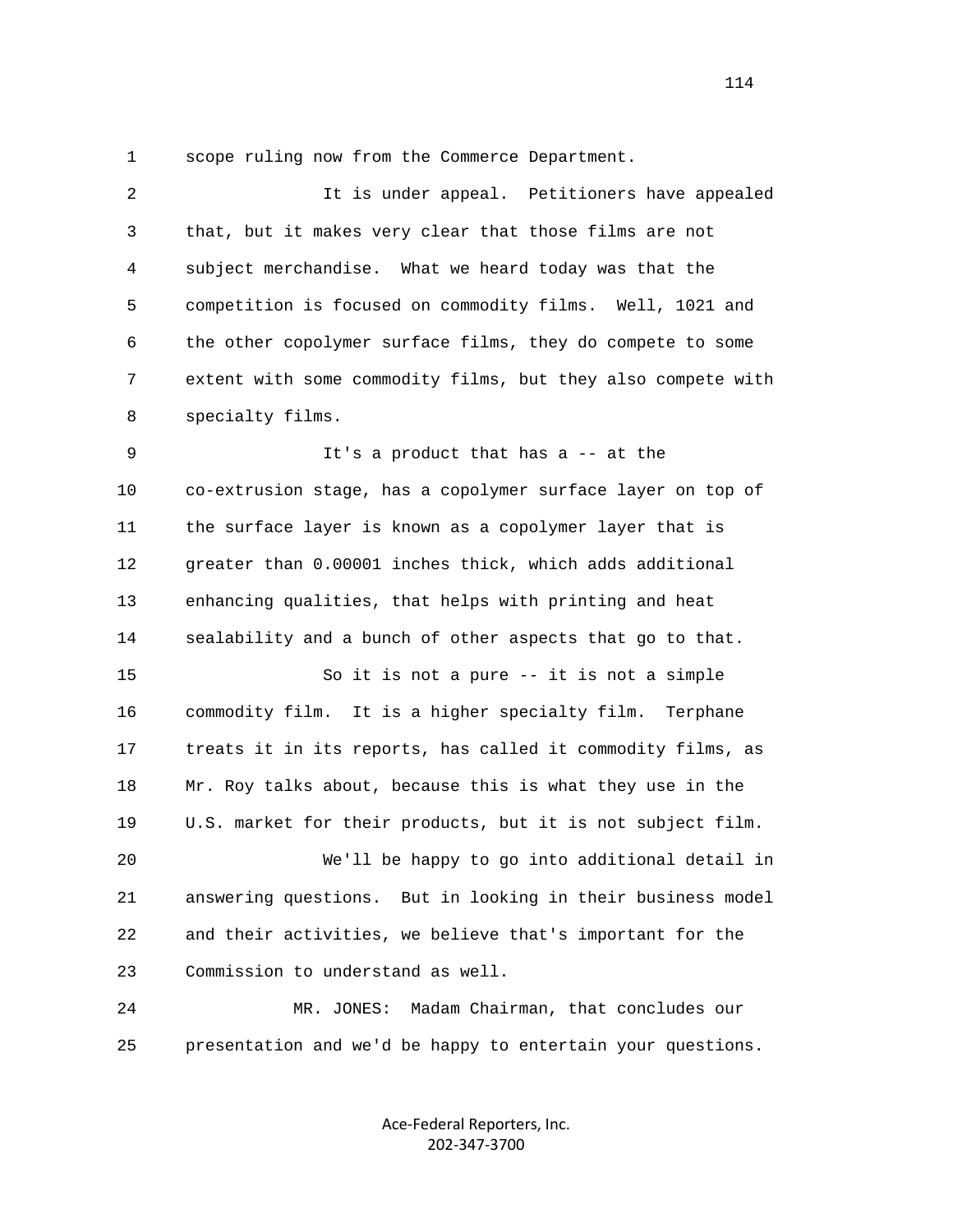1 Thank you. 2 CHAIRMAN BROADBENT: Thank you. I want to thank 3 the witnesses for taking time from their businesses to be 4 with us. We appreciate your statement, Mr. Roy. 5 This afternoon we'll begin our questioning with 6 Vice Chairman Pinkert. 7 VICE CHAIRMAN PINKERT: Thank you, Madam 8 Chairman. And I join the Chairman in thanking Mr. Roy for 9 being here today to help us understand these issues. 10 You talked in the testimony today about how 11 Terphane, Inc. controls any exports to the United States 12 market by its Brazilian affiliate. And I'm wondering if you 13 can give us some idea of what circumstances would cause 14 Terphane, Inc. to permit that exportation to the U.S. 15 market? Is there a policy on that? 16 MR. ROY: There is no written policy. It's a 17 strategy that all of our planning is done. We have a global 18 planning environment which includes the preparation of 19 budgets, the business plan, all the way through planning how 20 we will use our capacity. It also involves our supply chain 21 people because we need materials to do this. So to answer 22 your question, it is following a plan that we have set. And 23 this plan is not a short-term plan. It's a plan that 24 evolves over a period of time that we constantly work at. 25 But it is essential when we started going into the specialty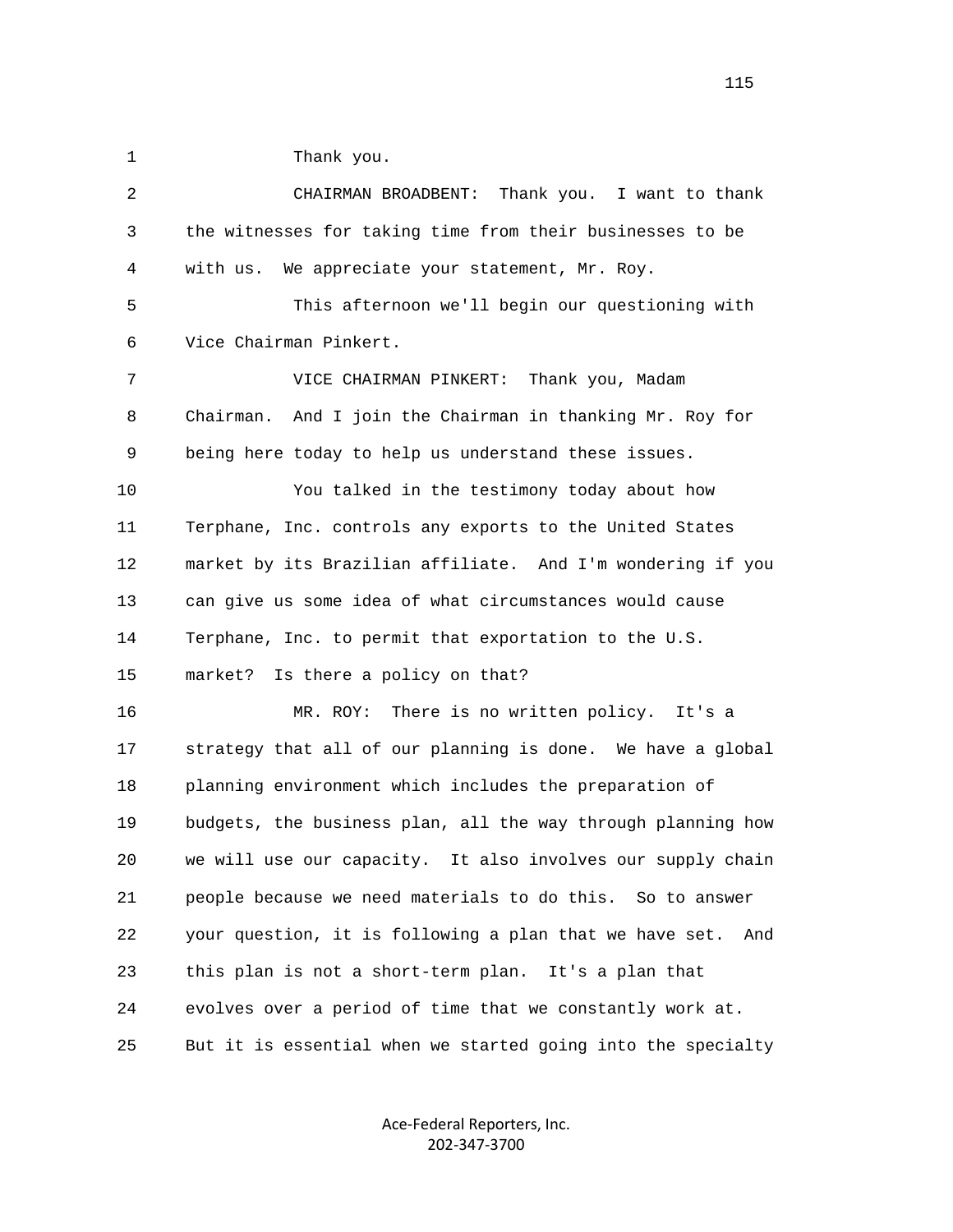1 film business to stay true to that strategy. There's a lot 2 of investment in R&D. We are vertically integrated, so we 3 make our own specialty resin, so we don't depend on outside 4 suppliers for a lot of this value or performance enhancement 5 that we add. So it is critical that we control how we use 6 the equipment and what we market in the different markets 7 very closely. And that it stays in line with the strategy 8 that we have put in place. I hope this answers your 9 question, sir.

 10 VICE CHAIRMAN PINKERT: Well, more specifically, 11 what I'm trying to get at is, what would be the logic of 12 Terphane, Inc. blocking exports of commodity product if the 13 domestic company is focused more on the specialty side? Why 14 wouldn't the company simply permit any commodity product 15 from Brazil to come into the U.S. market?

 16 MR. ROY: Because our primary goal is to grow the 17 market in Brazil. Over the last two or three years as our 18 capacity was fixed, and the market continued to grow, we 19 actually lost market share in Brazil. This was not by 20 choice. This is what happened. So the focus is to -- once 21 again, is to take that new capacity we're adding, okay, and 22 regain that market share that we had to let go.

 23 Second to that is the regional markets. We 24 consider the regional markets those countries surrounding or 25 bordering Brazil to almost like our home market. We've had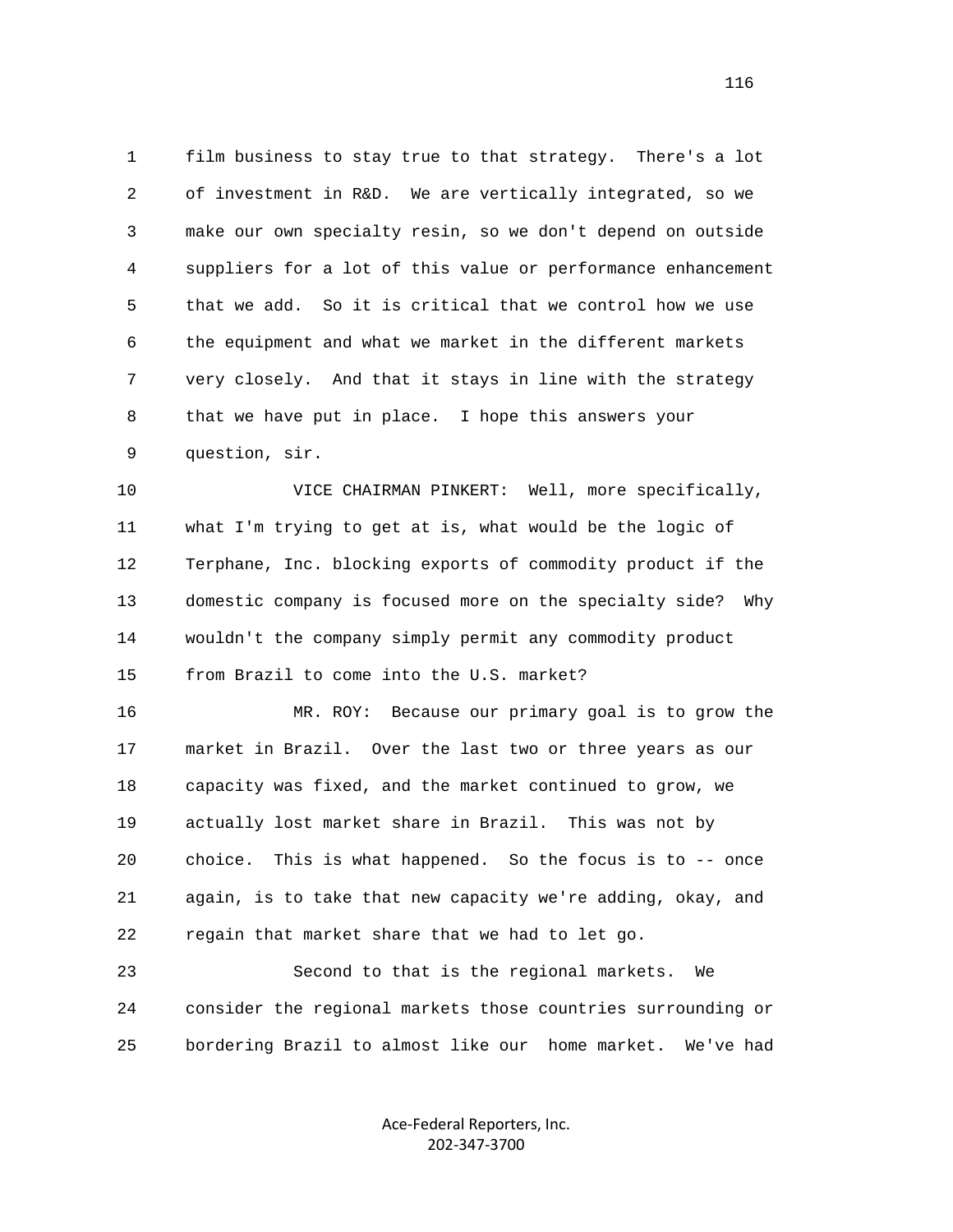1 such a long relationship with these people, we've been 2 supplying them for over 30 years, that in essence they are 3 our home market. And a lot of the converter customers we 4 have in Brazil, in fact have operations also in surrounding 5 countries.

 6 So what's blocking us from sending commodities to 7 the U.S. is first and foremost that strategy is to regain 8 that market share that we let go in Brazil and, two, to 9 regain that leadership position we once had in those 10 surrounding countries.

 11 We have no interest to sell commodity films, no, 12 I'll call commodity low -- high-volume, low price into the 13 United States. It just doesn't make sense. And on that 14 basis, I will add that it would have been rather difficult 15 to justify the massive investment that we just made in 16 Brazil, to our new leadership, new ownership at Tredegar.

 17 VICE CHAIRMAN PINKERT: Okay. But is there 18 anything about the operations in the U.S. that would make it 19 disadvantageous for the operations in the U.S. to have 20 exports coming from Brazil of the commodity product? 21 MR. ROY: Absolutely. And I'll refer back to

 22 something that was mentioned this morning. This domino 23 effect that was discussed where the pricing structure in 24 polyester much like other products is dependent on a 25 foundation. And the foundation price, I'll call it, is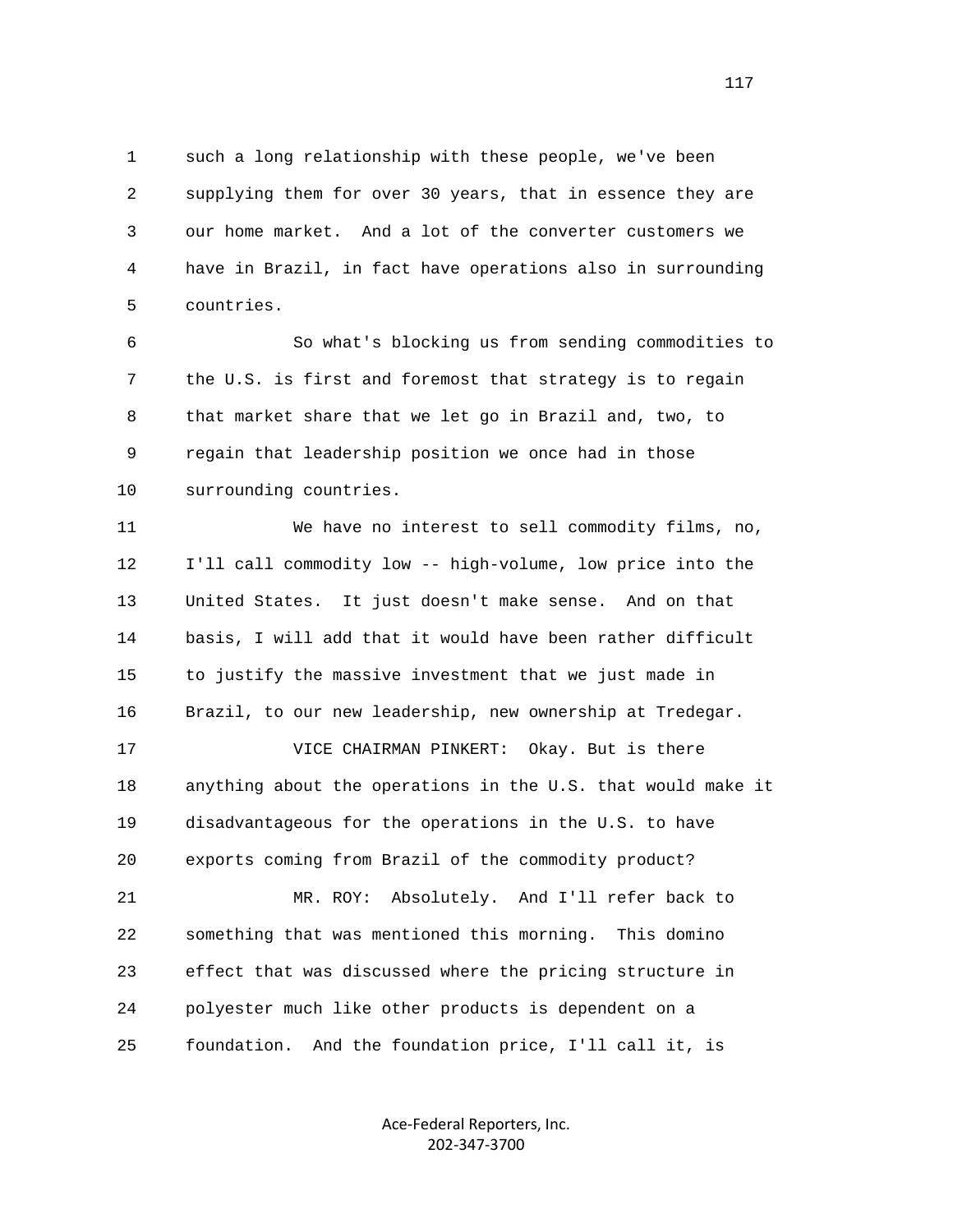1 really that commodity film. That is really a support film 2 that is predominantly used by most converters in the 3 industry.

 4 And when I say this, I talk about packaging. 5 We're in a packaging market, so I can't comment on the other 6 segments. So if we allow that base pricing to go down in 7 the market, it impacts everything else we're doing. It 8 impacts the focus of our business which is specialty 9 products.

 10 So it would be contrary to just business logic to 11 say we're going to bring in film at lower prices so that all 12 of our existing pricing structure for value add specialty 13 products will have to follow suit and then collapse or 14 decrease as a result of it. It just doesn't make sense. 15 MR. TAYLOR: Commissioner Pinkert, if I could 16 also add. Mr. Winn this morning testified that low-end 17 products prevent even U.S. producers today, with the order 18 in place, from competing at the subject -- with the subject 19 merchandise on price in many instances. So with the domino 20 effect, when you're going and you're coming to the market 21 and you're bringing in a set of products, if you're coming 22 in with a subject merchandize product that's a very 23 low-priced product, that's going to -- because and as the 24 Commission found during the original investigation, the 25 pricing is all linked together -- you're going to be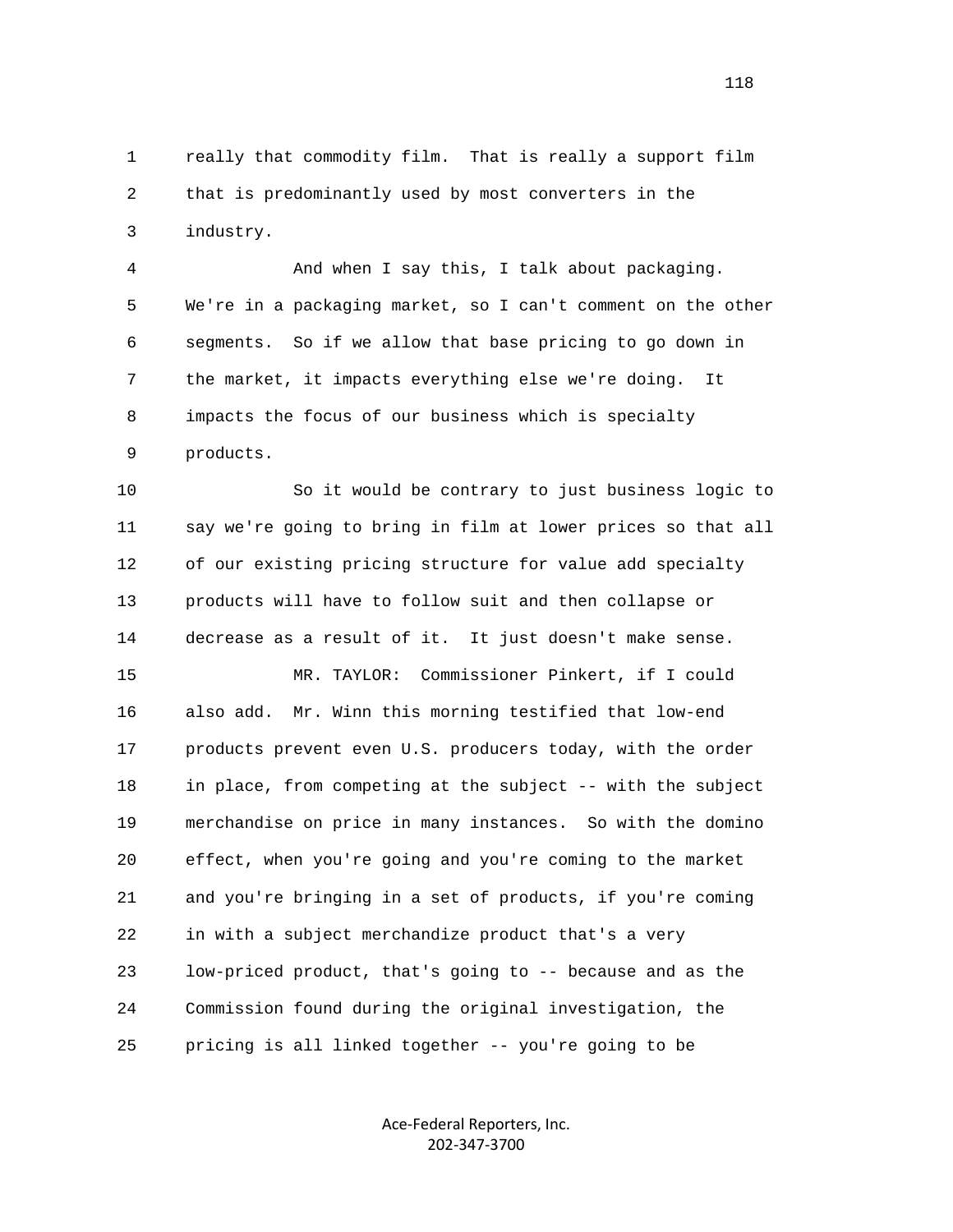1 bringing down your higher-end prices as well because you 2 have a lower floor.

 3 So what Terphane does and it makes it very clear 4 in its business plan, and you asked about business plans, 5 Exhibit 4 to our brief has excerpts of the business plan 6 that they put forward. It is proprietary, but there's a 7 discussion there about commodity films and grades. Their 8 commodity film, as we've talked about for the U.S. market is 9 their non-subject copolymer resin surface film. So that 10 higher-grade film is what they're coming into the U.S. 11 market at so that their floor is actually a higher floor 12 than what you would have in the subject films that are being 13 sold. So they're not affecting their pricing and they don't 14 want to -- all the hard work they're doing in the United 15 States bringing specialty films and targeting that specialty 16 market, they don't want to cause price erosion to their own 17 product mix.

 18 VICE CHAIRMAN PINKERT: Thank you. 19 Now, Mr. Roy, you talked about regional export 20 markets and I want to direct your attention to the article 21 attached to the domestic industry's prehearing brief at 22 Exhibit 1 which states that, "it is likely Terphane will 23 target non-regional export markets to fill capacity." Are 24 you looking for that?

25 Okay. So that is when you bring the new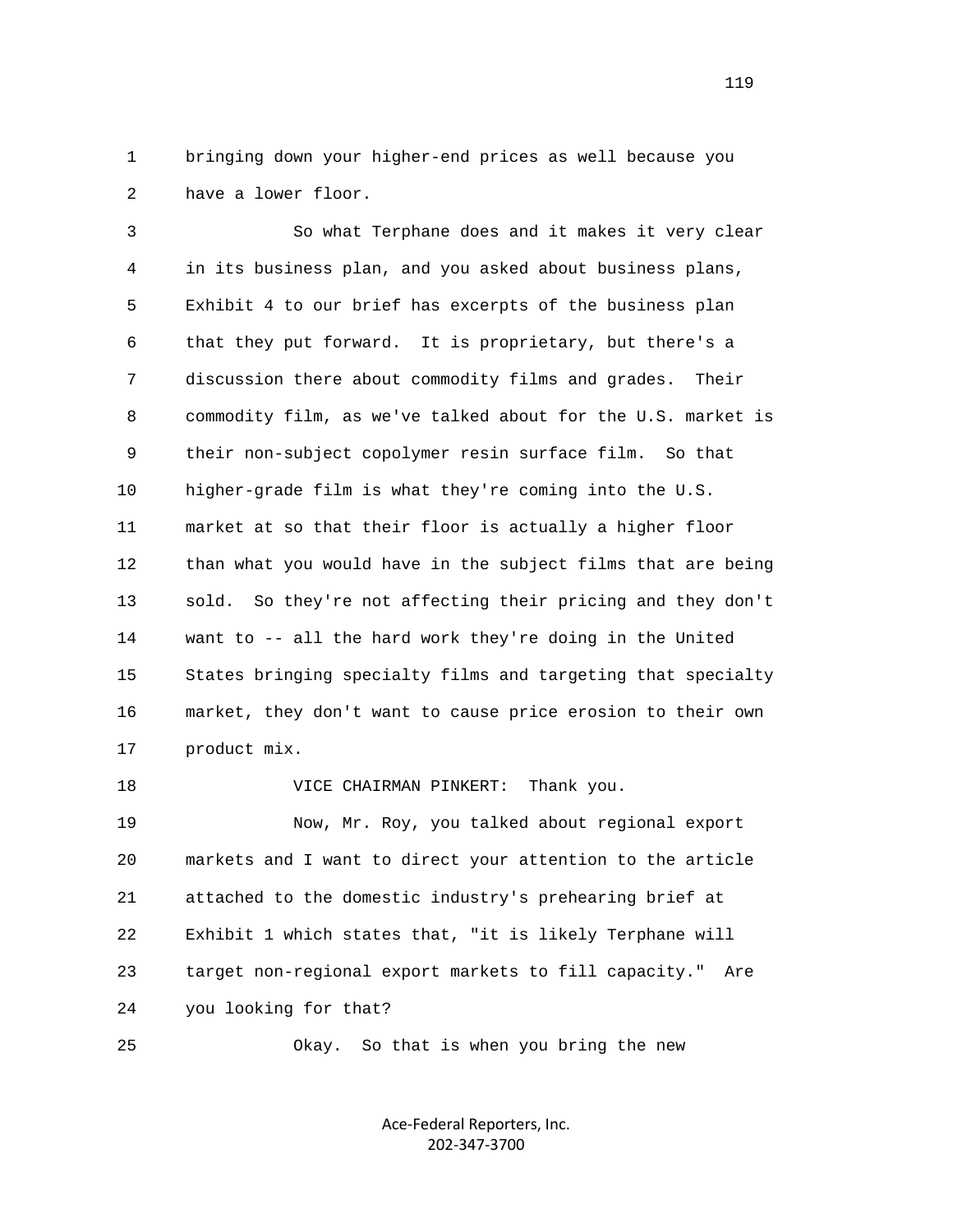1 production line into operation, is that an accurate

2 statement?

 3 MR. ROY: Just give me one second just to read 4 it. Thank you.

5 (Pause.)

 6 MR. ROY: The reference that is being made there 7 is already something that we're doing. We are exporting 8 specialty products to other countries outside the United 9 States as well. This is something that we've done over time 10 that has been growing. As our product range expands, there 11 is more and more interest on the part of some of the -- some 12 U.S. base converters, but also some global converters to 13 look at buying very specific products from us.

 14 I talked earlier about barrier films, heat 15 sealable films, peal able films, those are films that some 16 are made in the the United States, some are made in Brazil 17 that have become increasingly attractive to participants or 18 converters in other markets.

 19 Some of our films are also ready to use as is. 20 Contrary to what was testified this morning, not all 21 polyester film needs to be printed or laminated or combined 22 with something else. There's an increasingly -- an 23 increasing volume of business that is direct to use. 24 Polyester's inherent characteristics in using some of our 25 proprietary resins and processes were able to build in some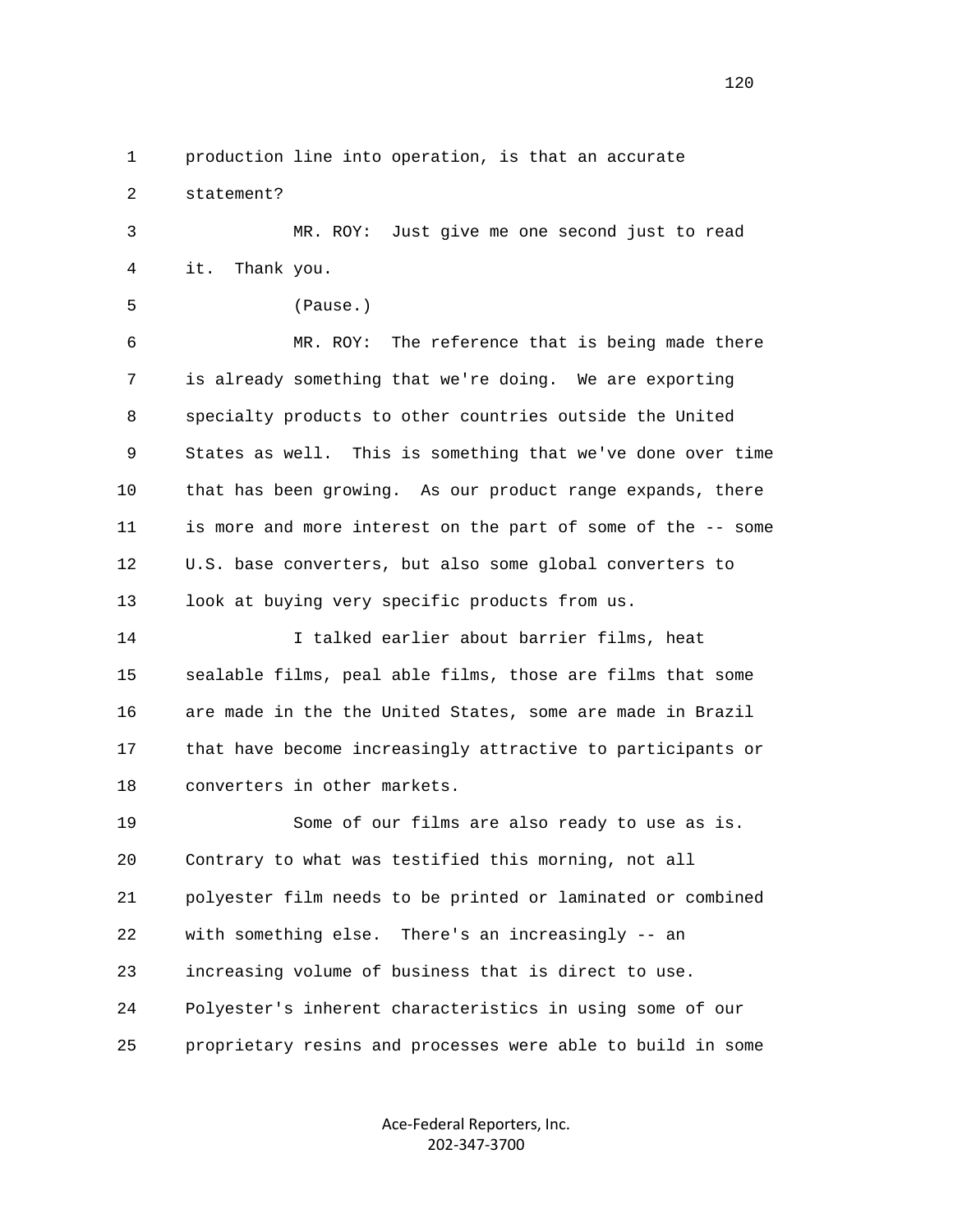1 performance attributes, where in facility the polyester we 2 produced replaces a combination of other materials. So 3 there's been interest outside of regional export markets for 4 some of those products. So this is what this is referring 5 to.

 6 MR. JONES: If I could also add, Vice Chairman 7 Pinkert, to that. The PCI article also makes a couple of 8 assumptions that we would disagree with. One is that the 9 new capacity from P4 is going to be available all at once. 10 As we've testified today, it's going to be brought on line 11 gradually and it's not available all at once. It's a 12 gradual process.

 13 And two, as Mr. Roy testified, the addition of P4 14 is an effort to right size Terphane's capacity for the 15 Brazilian market. So we would not agree with the notion 16 that adding P4 all of a sudden creates a significant amount 17 of excess capacity. We disagree with that. And it's based 18 on what we think are unreasonable estimates of Terphane's 19 capacity and we just think it's incorrect -- an incorrect 20 conclusion.

21 VICE CHAIRMAN PINKERT: Thank you.

22 Thank you, Madam Chairman.

 23 CHAIRMAN BROADBENT: Commissioner Williamson. 24 COMMISSIONER WILLIAMSON: Thank you. I do want 25 to thank Mr. Roy for coming today and presenting his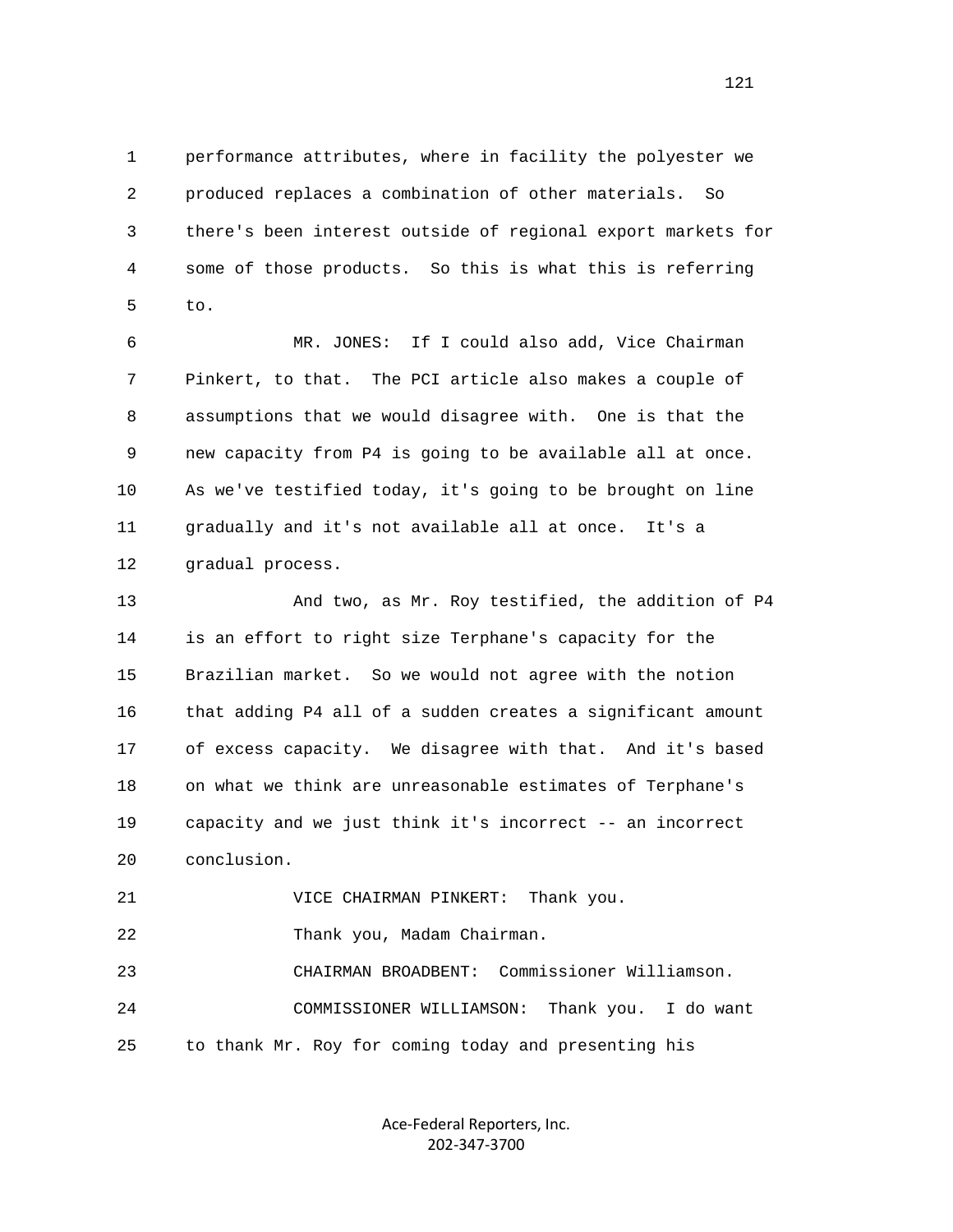1 testimony.

| 2  | I've heard this word "accident" a lot of times.              |
|----|--------------------------------------------------------------|
| 3  | Do you all want to explain what an accident is, particularly |
| 4  | in relationship to this case? Did somebody miss, put the     |
| 5  | wrong address on, did they -- was it a rogue person out      |
| 6  | What was going on?<br>there?                                 |
| 7  | MR. ROY: It was an accident that took place when             |
| 8  | they were loading the containers. We have at the plant --    |
| 9  | at the facility in Brazil, we have a shipping department     |
| 10 | that has multiple bays. So we're loading containers, many    |
| 11 | containers at the same time. In this particular case in      |
| 12 | 2009, there was one pallet consisting of four rolls of       |
| 13 | subject material that was cross-loaded. In other words, it   |
| 14 | was put in the container that was destined to the U.S.       |
| 15 | rather than where it was supposed to go. So when we          |
| 16 | received it, we received what we call the resume which is a  |
| 17 | breakdown of the packing slip. And we realized that they     |
| 18 | had made an error. So upon receiving the materials in the    |
| 19 | U.S., we contacted U.S. customs, our broker --               |
| 20 | COMMISSIONER WILLIAMSON:<br>Yeah.                            |
| 21 | -- and we advised U.S. customs that<br>MR. ROY:              |
| 22 | there was in fact some merchandise on that particular        |
| 23 | container that was subject and we paid the duties and we did |
| 24 | all the paperwork that we needed to do.                      |

25 That film, by the way, we never sold. It was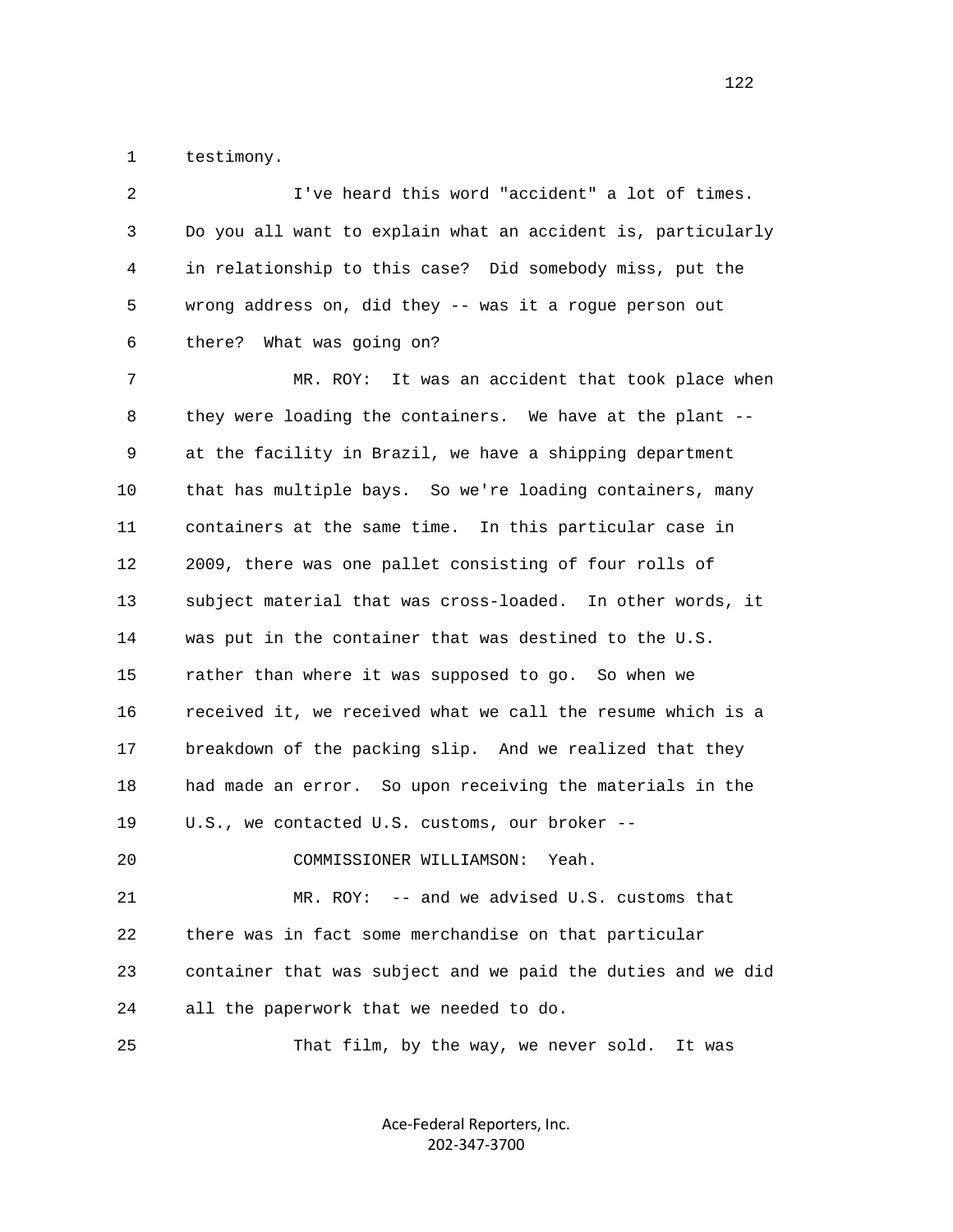1 actually ground up in our facility in Bloomfield and used as 2 resin.

 3 COMMISSIONER WILLIAMSON: Okay. 4 MR. ROY: Because we had no use for it. 5 COMMISSIONER WILLIAMSON: All right. Thanks. I 6 was just wondering. 7 MR. ROY: That's why we called it an accident. 8 COMMISSIONER WILLIAMSON: Okay. Yeah, go ahead. 9 MR. TAYLOR: Commissioner Williamson, if I can 10 make a follow up. As Mr. Jones testified in his opening, 11 part of the reason that Terphane is here though is because 12 the order does create issues like this where an inadvertent 13 shipment creates a potential for being subject to an 14 antidumping -- or administrative review and as part of the 15 scope proceeding they have the burden of demonstrating if 16 customs ever asked, they're actually importing this 17 copolymer resin as film which is all they're intending to 18 import. But they sample each product and they have an 19 actual -- they send for a lab reading every time it comes 20 in. So there's costs to them even though they don't have an 21 intent to ever ship the subject merchandise to the United 22 States, maintaining and being caught up in the order is 23 relevant which is why they're here today.

 24 COMMISSIONER WILLIAMSON: Okay. I was wondering, 25 this morning the petitioners testified that, you know, this

> Ace‐Federal Reporters, Inc. 202‐347‐3700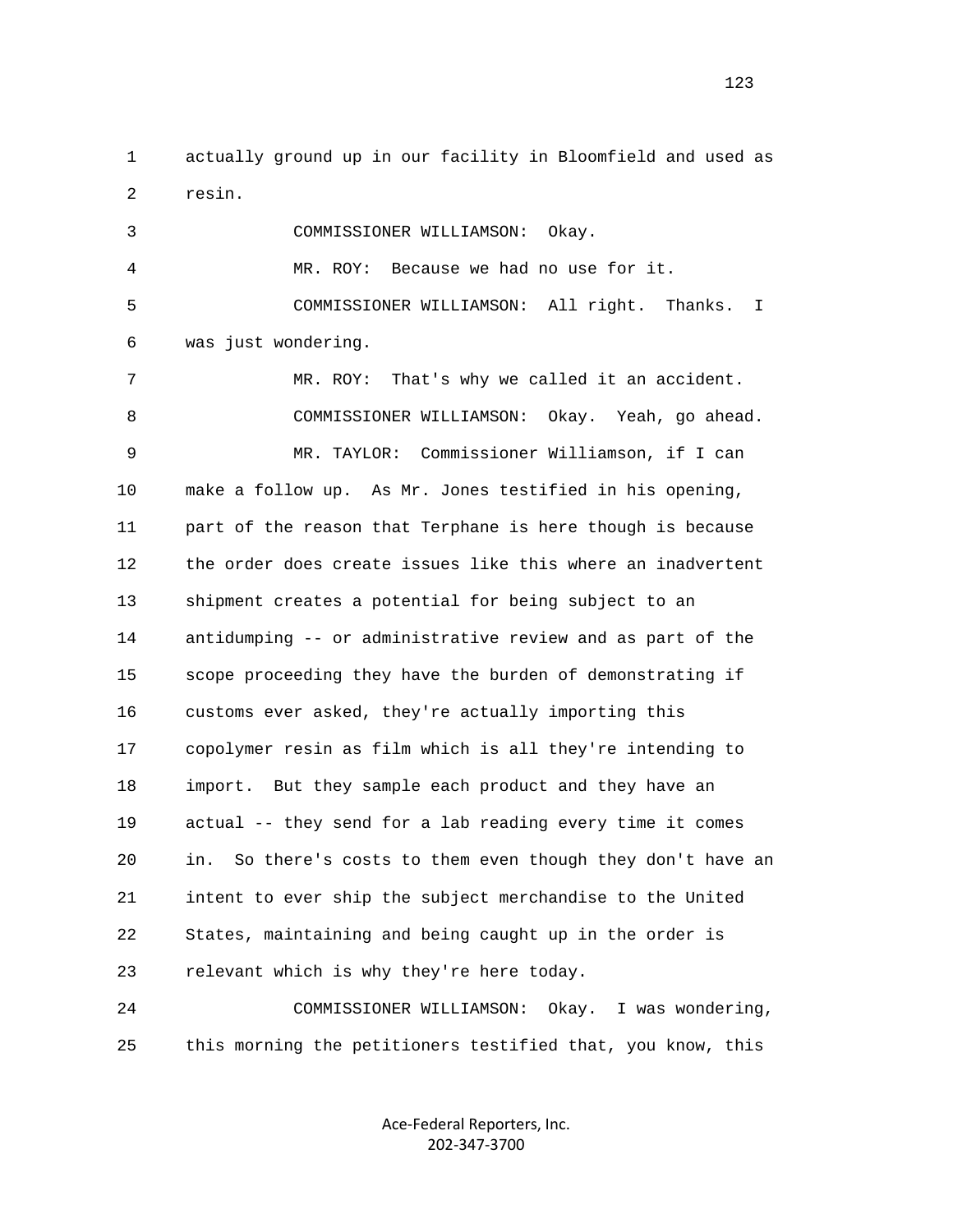1 distinction between specialty and commodity can be vague and 2 the other people sometimes argue about it. And yet, a lot 3 of your presentation is basically -- you've announced, we're 4 going to be in this category and not in that category. And 5 yet there's such a wide variety of products here and at some 6 point, you know, one thing may be specialty and winds up 7 being commodity because it's used in that prize zone. So I 8 was just wondering, why in the sense -- why should we kind 9 of rely on this assertion that we're going to do this and 10 not that when we know we have kind of a fluid set of 11 products? I mean, there are a whole lot of different uses 12 and a variety of products here and not everybody agrees on 13 what goes in what category.

 14 MR. ROY: Yeah, there is a gray area. We'll call 15 those semi-specialty. I think the reference was made this 16 morning to that definition. And this is where it gets 17 really, really -- I mean, there are clear cases. For 18 example, if you produce a film onto which you put a coating 19 that enhances the barrier, the gas barrier, there is no 20 distinction, it is a specialty.

 21 If you take a film and you metalize it, and, 22 again, you increase the barrier properties of the film, it's 23 a specialty. It's something that converter cannot just buy 24 a film off the street from one of the 50 polyester producers 25 out there, bring it to their factory, and easily add that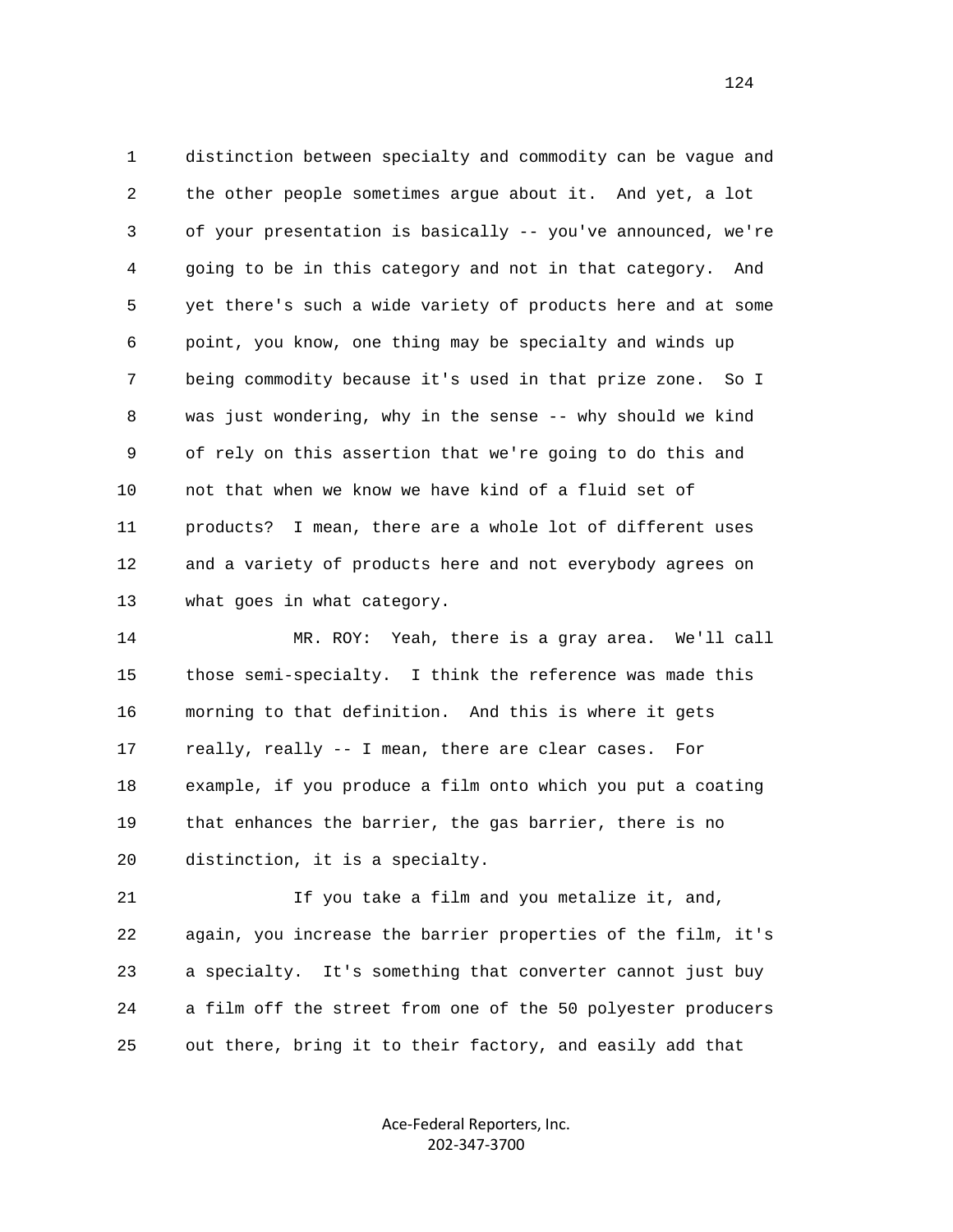1 particular characteristic to the film. It also requires 2 these specialty films specific know-how. And that know-how 3 can either come from the processes that you built into the 4 polyester line or what you do secondary. It also includes 5 the chemistries that we use when we talk about coatings or 6 the resins that we develop and produce. So there is a fine 7 line.

 8 Where there's the gray area is let's take, for 9 example, the film that is clear, 48-gauge, corona treated, 10 but has isotropic properties. Now, isotropic properties is 11 what gives the film dimensional stability so that if you 12 tear it at angle, it will not shred. It's typically used in 13 yogurt lidding. If you buy the four/six pack configuration, 14 that is an isotropic metalized polyester that is used there. 15 By definition it's a subject film. By definition by some 16 manufacturers who routinely make this film, they consider 17 this to be a commodity because they make it every day. But 18 when you start talking to some of the new entrants into the 19 polyester world in terms of manufacturing, making films with 20 these different characteristics is a specialty.

 21 We consider that particular item I just described 22 as kind of in that gray area. It's a semi-specialty. It is 23 definitely a commodity film. Okay. With regards to a 24 certain segment of the market, but for certain applications 25 it is a specialty. It's not something that the converter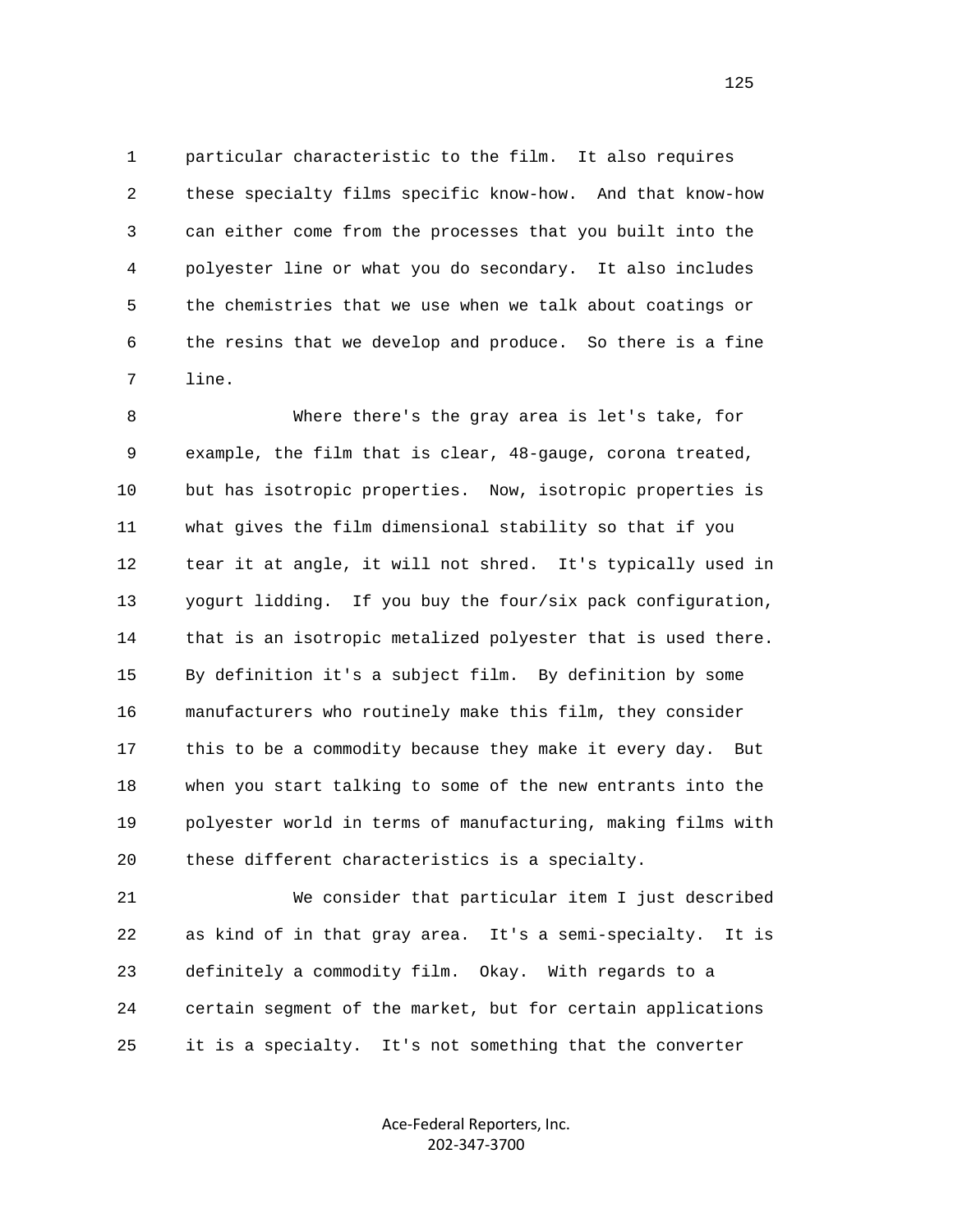1 could add through his processes in terms of performance 2 attribute. So and it's subject. So this is where it gets 3 rather confusing as to what films fit where.

 4 If you look at our product range, there's a 5 split. And you're welcome to look at the catalogue. But 6 when you look at what we call specialty, it is specialty. 7 We are doing something, we're enhancing characteristics. 8 We're at times doing something rather unique to the film. 9 And the key when we talk about developing films and going 10 toward the value add and specialty is really to try to add 11 attributes to the film, okay, and obviously meet needs of 12 the end use, but also that is something that the converter 13 cannot easily do themselves. Because if they could do it, 14 they would do it. So the trick is for us to develop these 15 chemistries and coatings and resins and process enhancing 16 our processes to develop films that give us that advantage.

 17 In other words, it's better for the converter, 18 the customer to buy it from us than to try to do it 19 themselves. And really that has been our focus. When we 20 talk about R&D at Terphane, this really has been the focus 21 of our efforts. And that's why we've shifted -- we've 22 shifted over the years our business not only in the United 23 States but over all more and more towards these value-added 24 films.

25 MR. JONES: Commissioner Williamson, if I could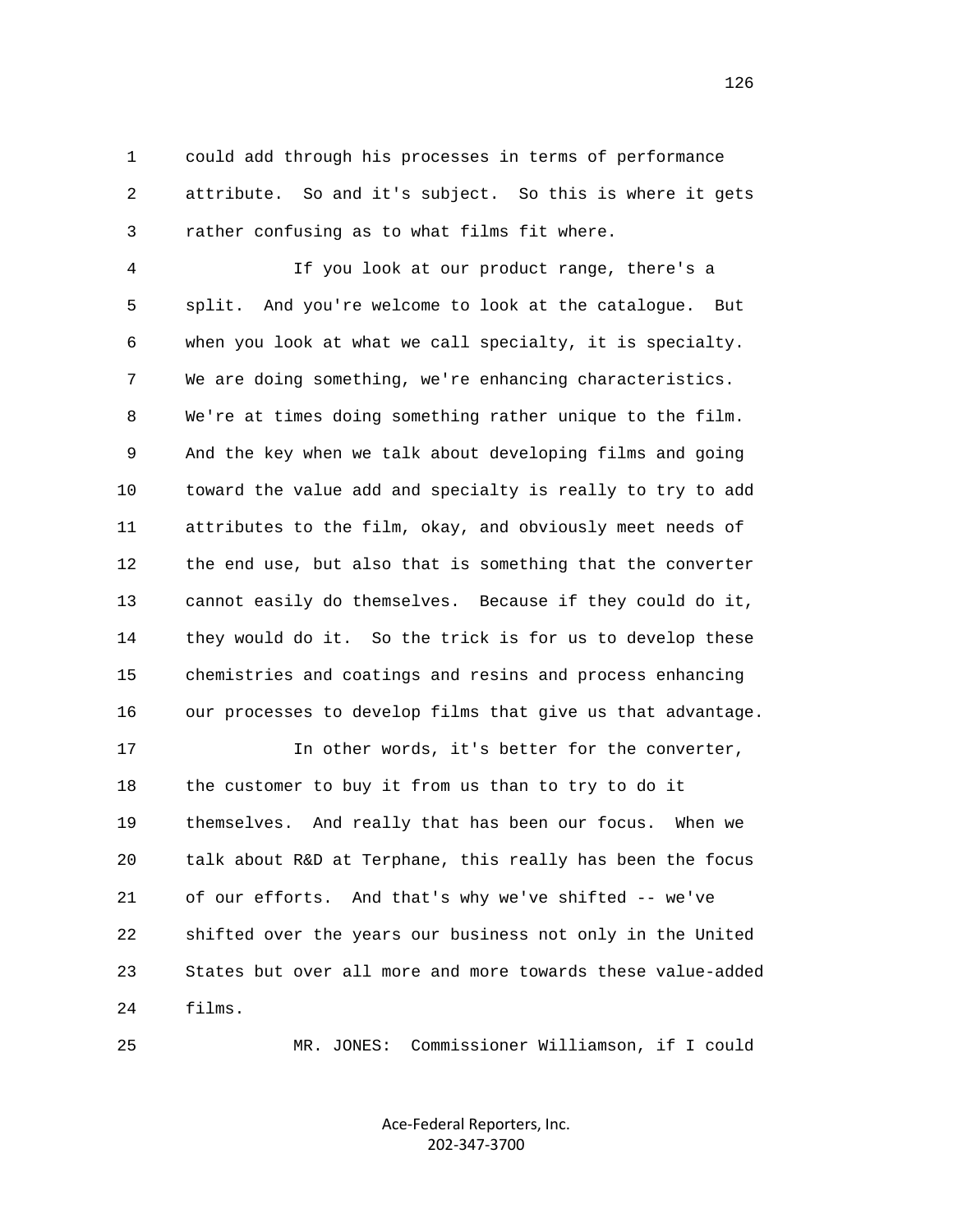1 add to that?

| 2  | COMMISSIONER WILLIAMSON:<br>Uh-huh.                          |
|----|--------------------------------------------------------------|
| 3  | The category of subject merchandise<br>MR. JONES:            |
| 4  | does contain some of these specialty products. But it's a    |
| 5  | relatively low volume compared to the bulk of the subject    |
| 6  | film market which is your plain film, your Corona treated    |
| 7  | film, your chemically treated film, products one through     |
| 8  | three, or one through four for again, we're talking about    |
| 9  | the packaging market because that's what Terphane does.      |
| 10 | So we just hope there's a recognition there that             |
| 11 | when we talk about subject -- the subject film market, we    |
| 12 | recognize that there's some relatively low volume specialty  |
| 13 | products and Terphane makes some of these in New York and    |
| 14 | the production that was reported in the questionnaire        |
| 15 | response is subject merchandise. So Terphane did report      |
| 16 | some production. But the -- you know, the vast majority,     |
| 17 | substantial majority of the quantity of subject product is   |
| 18 | relatively low value commodity products, very low price that |
| 19 | Terphane has absolutely no interest in and really cannot     |
| 20 | compete with the larger large scale producers that focus on  |
| 21 | that.                                                        |
| 22 | (Simultaneous conversation.)                                 |
| 23 | In the U.S. or in the<br>COMMISSIONER WILLIAMSON:            |
| 24 | global markets?                                              |
| 25 | Well, I'm talking about in the U.S.,<br>MR. JONES:           |
|    |                                                              |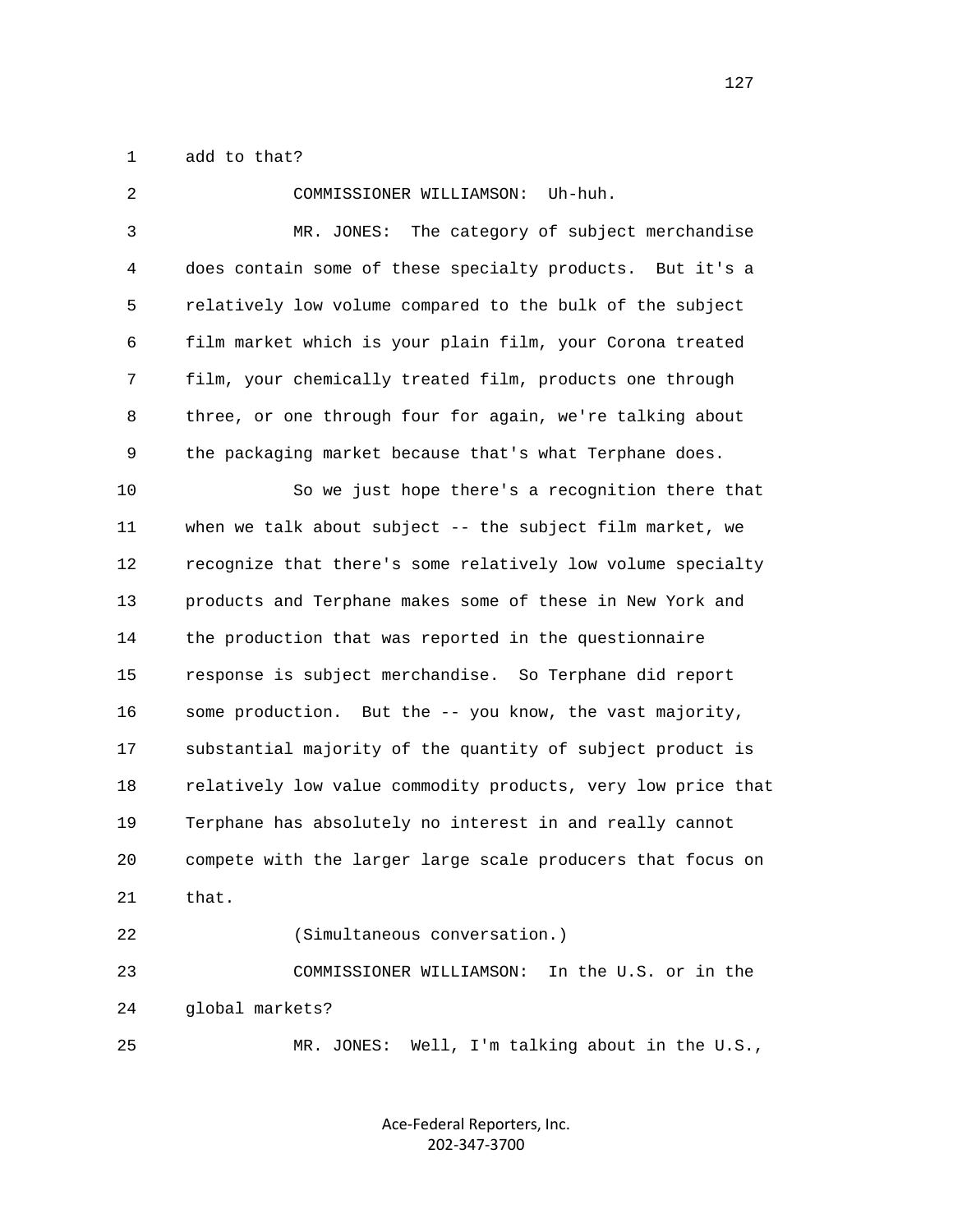1 but I'm talking about -- really talking about the U.S. here. 2 And that's -- you know, and that's why their business plan 3 does not envision exports of subject merchandise to the 4 United States. 5 COMMISSIONER WILLIAMSON: I guess the new plant 6 is going to make copolymer resins sort of film. Now, is 7 that a product that is sold in the U.S.? 8 MR. ROY: It is a product we do sell in the U.S.; 9 yes. 10 COMMISSIONER WILLIAMSON: The one you will be 11 making in the -- 12 MR. ROY: It's a product we make in the U.S., we 13 sell in the U.S., we also make in Brazil and sell in Brazil 14 regional markets and in the U.S. as well. 15 It is, when we talk about adding that resinous 16 layer that resinous layer can do many different things. 17 COMMISSIONER WILLIAMSON: Okay. Do you agree 18 with the -- the petitioners this morning said, you know, 19 very common, I guess you might make one film in the morning, 20 you might on the same line make a different film that 21 afternoon. Do you agree with that flexibility? 22 MR. ROY: It depends what you make. Again, if 23 you're making subject commodity that would apply. So you 24 could make a plain film in the morning, turn on the switch 25 to corona treat in the afternoon and have a very, very easy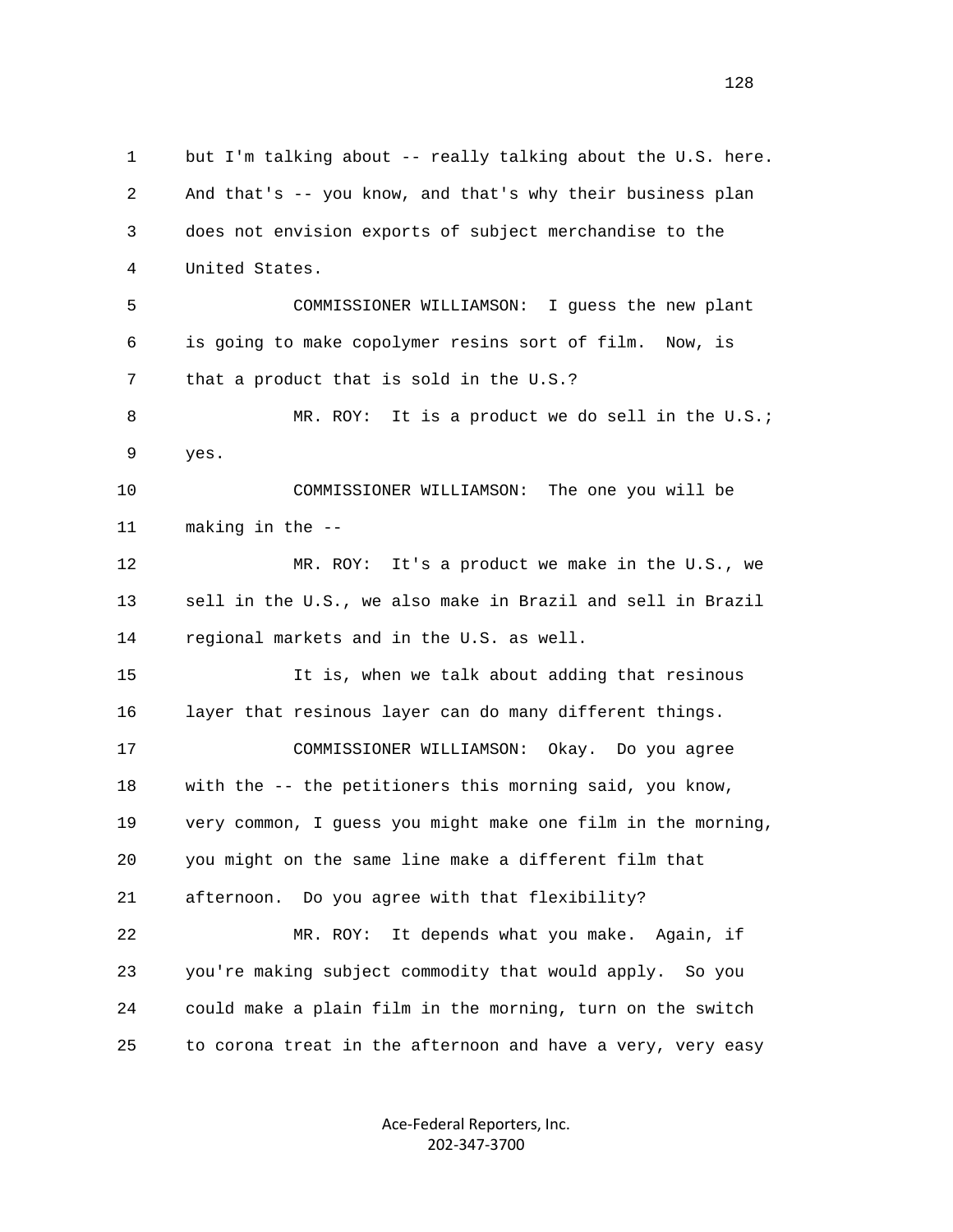1 transition.

 2 If you make engineered films where you're 3 changing resins, it's not a 15-minute transition. I'll go 4 as far as saying, that when we make pigmented films, our 5 transition time is roughly 12 hours where we have to purge 6 the line, completely clean the line before we can go on to 7 the next product.

 8 So, depending on what you're doing, okay, it can 9 be a very quick transition. You're going from one gauge 10 thickness to another, it's a quick transition. Staying with 11 the same resin but changing a coating or enhancing the 12 surface with corona is a quick transition. But when you 13 start playing around with changing resins using multiple 14 extruders and different blends of resins, it's a little bit 15 more complicated than that.

 16 So the new equipment, the turnkey equipment that 17 is out there is designed to make plain corona and chem 18 treated. So it is by design, because of the products that 19 it's engineered to make, you know, designed to have quick 20 changeover because their output is the key.

 21 COMMISSIONER WILLIAMSON: Okay. Thank you for 22 that answer.

23 Thank you.

 24 CHAIRMAN BROADBENT: Commissioner Johanson. 25 COMMISSIONER JOHANSON: Thank you, Chairman

> Ace‐Federal Reporters, Inc. 202‐347‐3700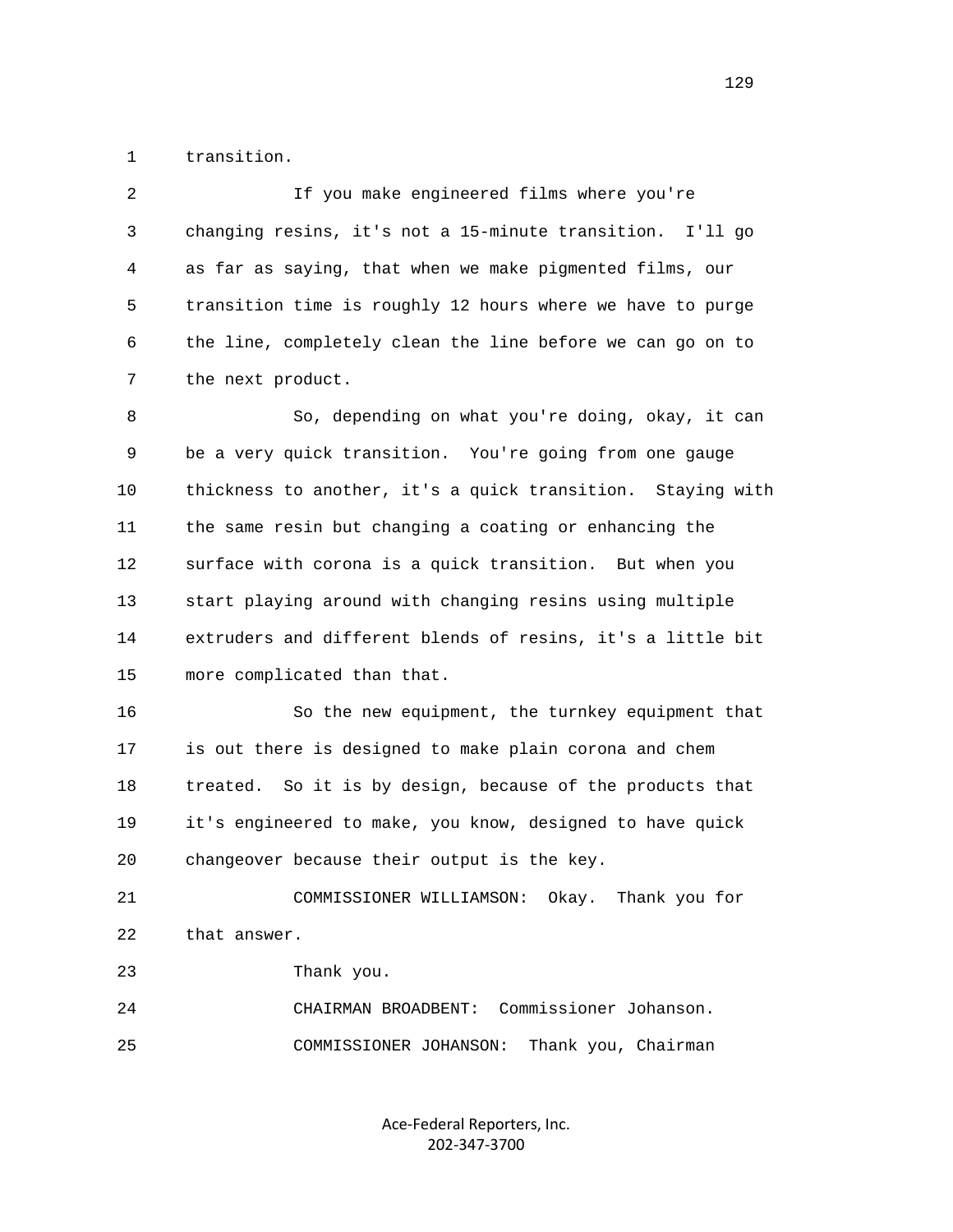1 Broadbent. And I would also like to thank the witnesses for 2 appearing here today.

 3 I would appreciate it if you all would explain 4 the support you have for the statement in the Terphane brief 5 at page 19, that quote, "Indeed, there's no way Terphane 6 Limitada can sell subject film in the United States without 7 the consent and active support of Terphane, Inc." Does that 8 mean that there's a veto power held by Terphane, Inc. over 9 Terphane Limitada? 10 MR. ROY: Yes, we control all the films that are 11 sold in the United States. 12 COMMISSIONER JOHANSON: Do you have any 13 documentation by chance to reflect this veto power? 14 MR. ROY: I don't know if I would call it "veto 15 power". 16 COMMISSIONER JOHANSON: Okay. 17 MR. ROY: We can look for -- for post-hearing 18 brief let's see what we can put together. 19 COMMISSIONER JOHANSON: Okay. All right. Thank 20 you, I appreciate it. 21 MR. TAYLOR: Commissioner, just to be clear 22 though, Mr. Roy is responsible for Terphane U.S., and 23 Terphane Limitada. So from a reporting standpoint, Brazil 24 has to go through -- from a decision standpoint, through 25 Terphane Inc.'s decision process for distribution as well.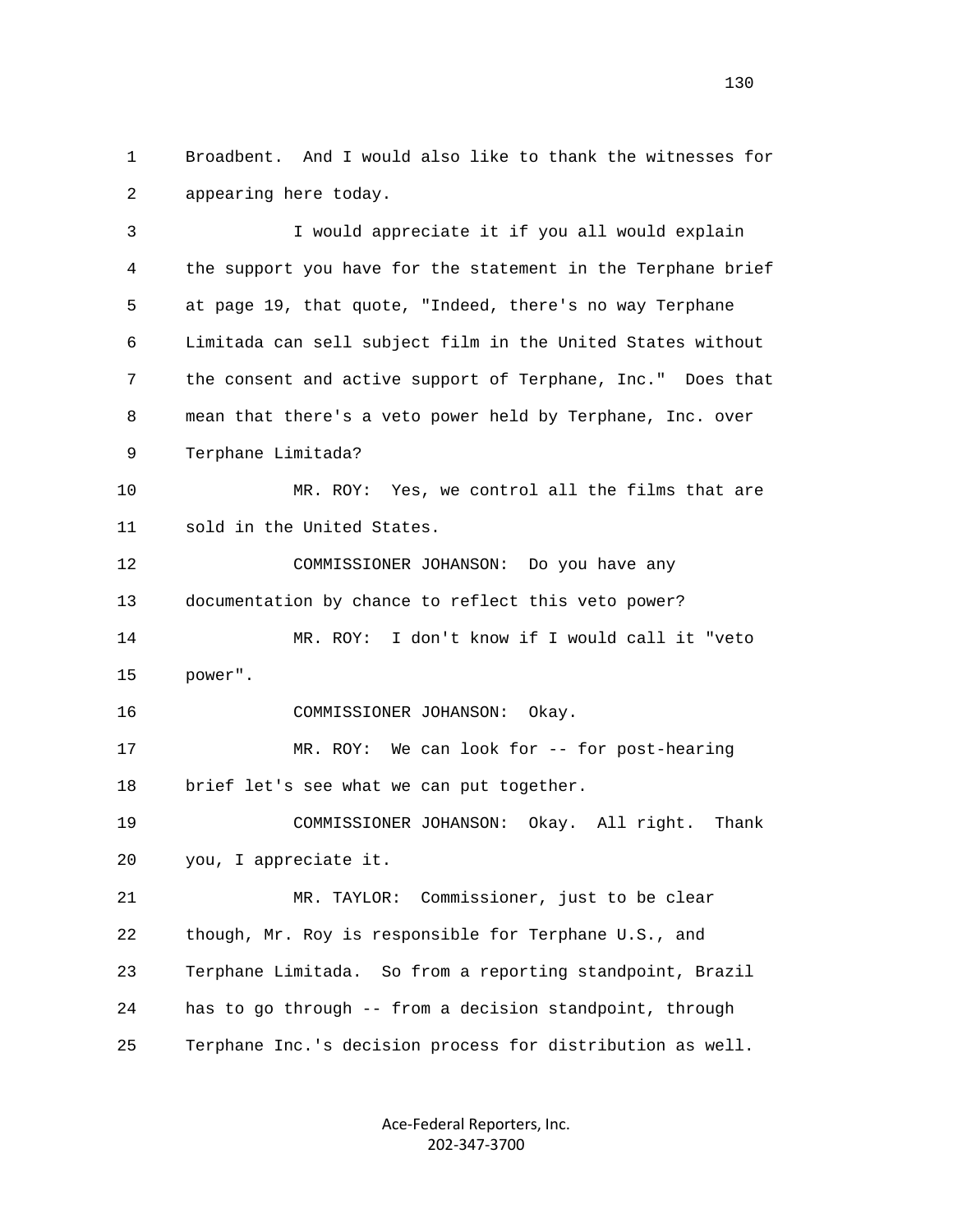1 COMMISSIONER JOHANSON: Okay. Thank you. 2 Could one of you please explain the status of 3 Terphane's capacity expansion in Brazil and the timeline for 4 this expansion?

 5 MR. ROY: The line started last month -- is when 6 we started production. And, again, we're hoping to get up 7 to full speed within 18 months. So 18 months or so is when 8 we're going to be at full capacity.

 9 When you start a polyester line, you don't just 10 turn on a switch and, you know, it's not like buying a car 11 where you get it from the dealer, put the key in the 12 ignition and away you go. There's a lot of debugging that 13 has to go on. And because of the complexity of some of the 14 products that we make on that line, that's a period of 15 qualification that has to take place as well. So we have to 16 qualify some raw materials. We also have to qualify some of 17 the products we make with the target customers for those 18 products.

 19 And typically, a line of this size will take 20 about 18 months. And there may be bumps along the way. We 21 may stop the machine to do maintenance. If we find that 22 some of the equipment -- processing equipment is not 23 operating as advertised, typically we will stop and then 24 involve the manufacturer's suppliers of these items to come 25 in and work with us to resolve these issues.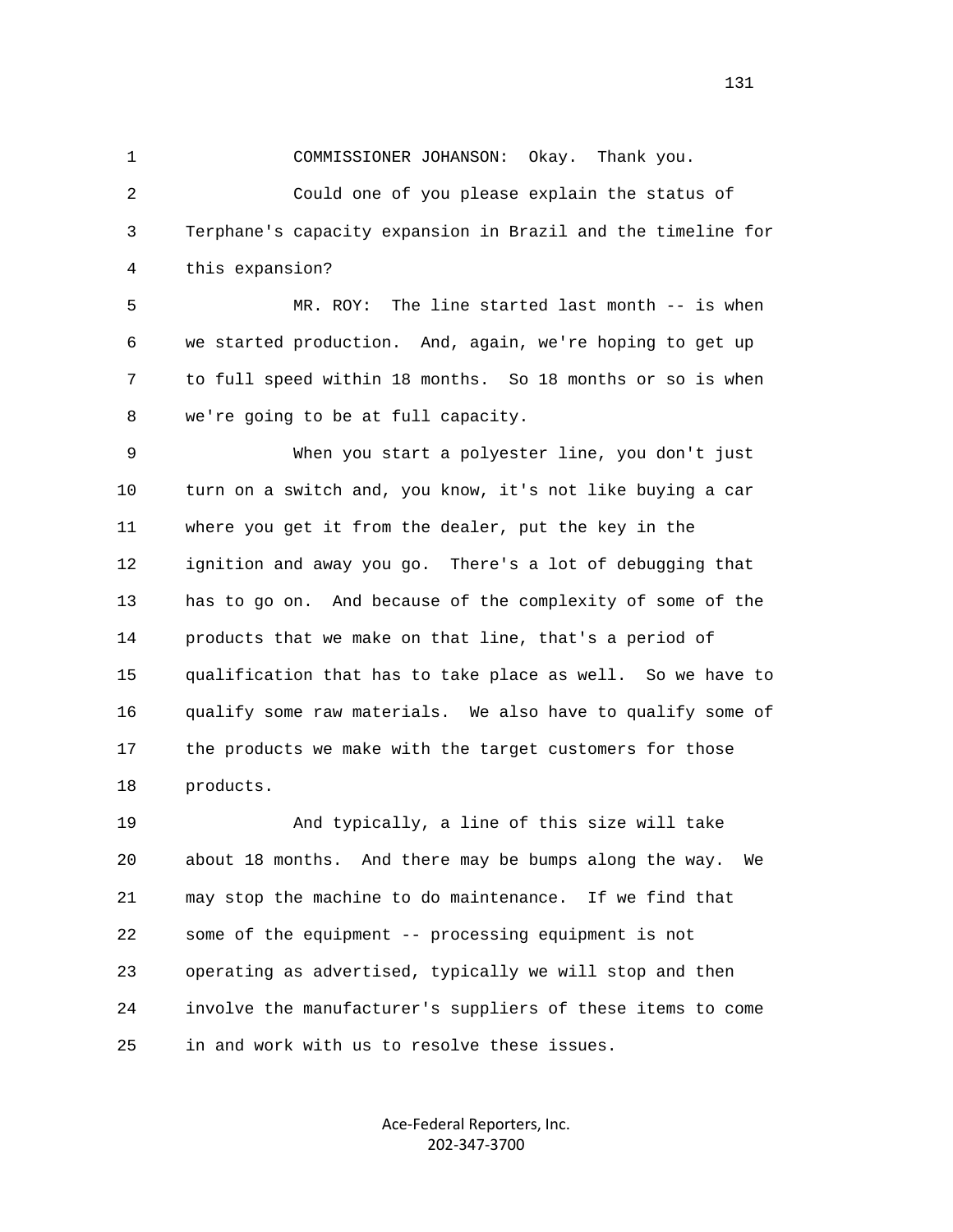1 So we're taking this one step at a time. There's 2 no fast rule as to it has to be done, you know, within 12 3 months or 15 months. But based on our experience, because 4 we have other lines, this is a realistic time table. And 5 remember that this is not a turnkey line. We did not buy a 6 piece of equipment as is. Contacted the supplier and said 7 that's what we want. We designed this piece of equipment 8 from one end to the other. Because, again, we needed to put 9 on there some of our own proprietary technology. When it 10 comes to stretching, for example, the coexcrusion we use is 11 vastly different than what our competitors use. So we have 12 to work with may different suppliers when we built this 13 line. That's why it took so long to build it. We got 14 permission in 2012 and there we are now at the end of 2014 15 and finally we're able to start the line. 16 So it's a laborious process to get this line up 17 and running. 18 MR. JONES: Commissioner Johanson it's also 19 important to keep in mind that as the new capacity is 20 brought on line consistent with demand in the market that 21 some older capacity is likely to be taken off line as well 22 as Mr. Roy testified. 23 COMMISSIONER JOHANSON: I'm sorry do you think 24 that capacity will come off in Brazil? 25 MR. ROY: The 3,300 tons?

> Ace‐Federal Reporters, Inc. 202‐347‐3700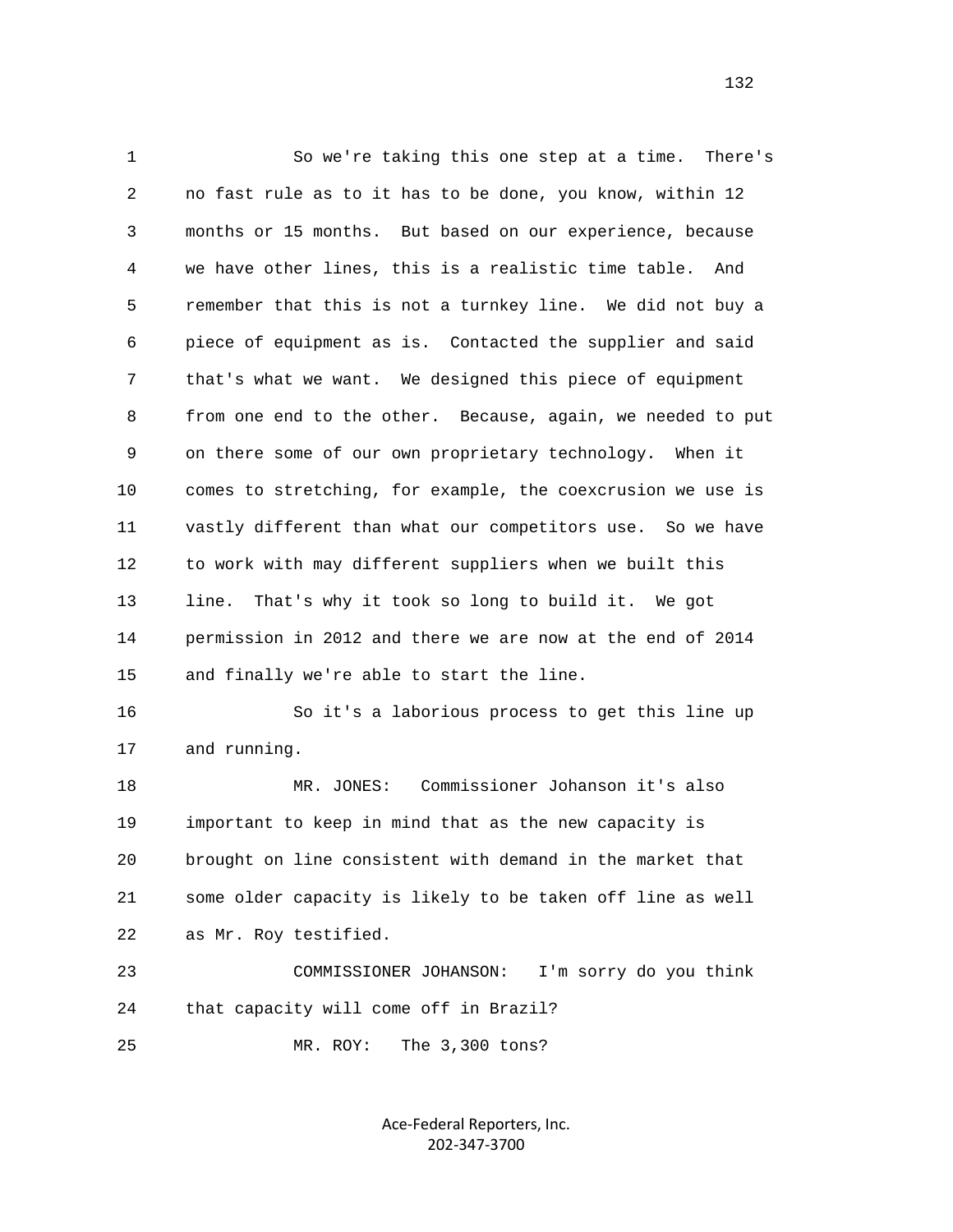1 COMMISSIONER JOHANSON: Right.

 2 MR. ROY: Yeah that is a machine that is in 3 Brazil that is being taken out.

 4 COMMISSIONER JOHANSON: Okay and talking about 5 Brazil, Brazil's economy is cooling down while the U.S. 6 economy is growing, would this not make it more likely that 7 increased production in Brazil might end up in the U.S. 8 market?

 9 MR. ROY: Although the economy in Brazil is 10 perceived to be slowing down when you look at the demand for 11 food items and for the items that use our polyester film 12 either as part of the packaging that they use, that is still 13 continuing to grow. There's continuing investment on the 14 part of end users. When I talk about end users those are 15 the brand owners to continue to invest in Brazil. 16 Companies like Kraft Unelever continue to invest because 17 that emerging middle class is growing and with that growth 18 comes demand for products that demand film to package them. 19 So the Brazilian economy is slowing down also 20 because of infrastructure issues, there was tremendous 21 investment in the past to prepare for the World Cup, the 22 oncoming Olympics, there was huge social programs that have 23 also slowed down. The currency also has an impact on the 24 numbers that we see, but overall when we look at the demand, 25 the consumer demand for food items that is healthy, that is

> Ace‐Federal Reporters, Inc. 202‐347‐3700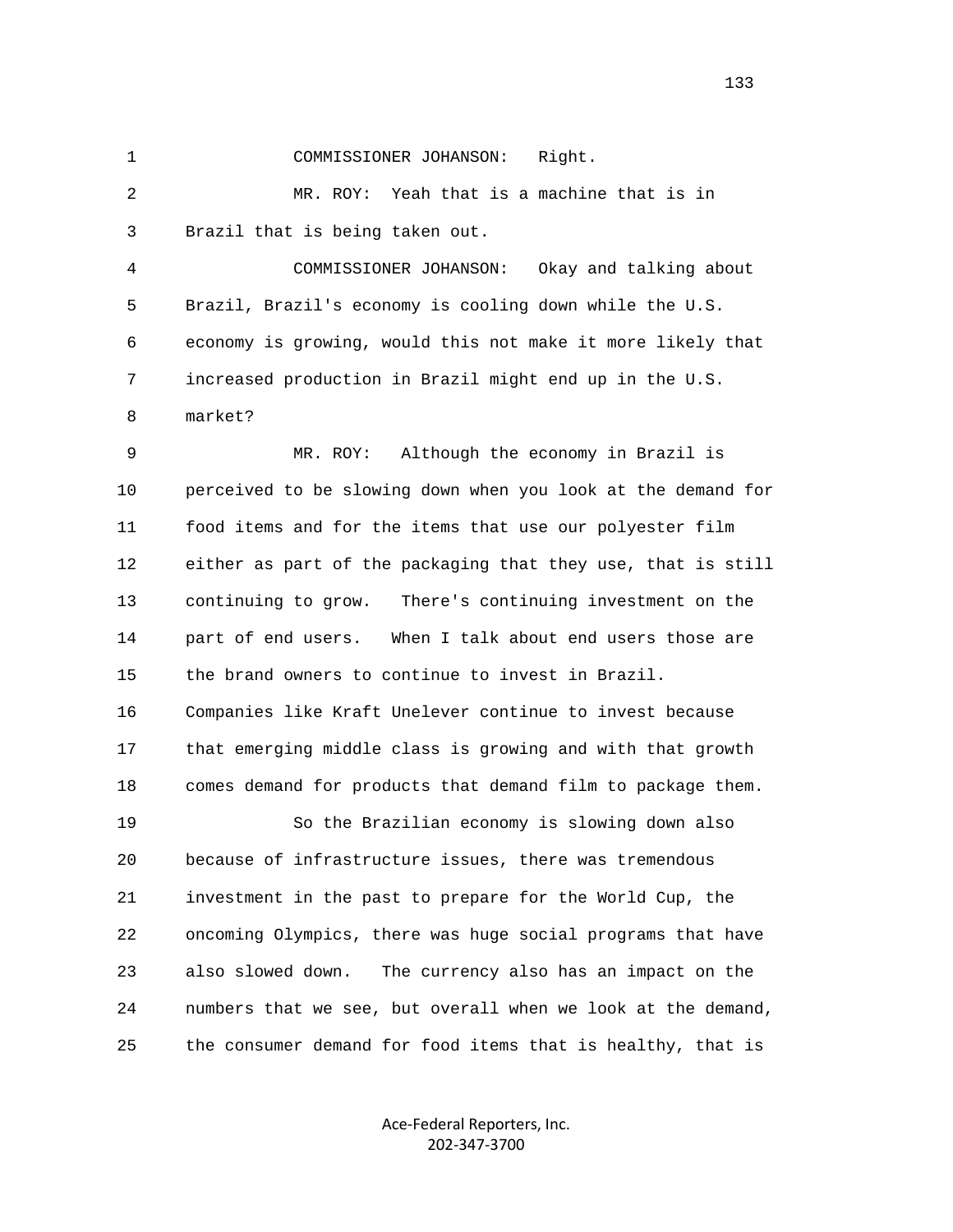1 not slowing down.

| 2  | What about the<br>COMMISSIONER JOHANSON:                     |
|----|--------------------------------------------------------------|
| 3  | construction of the plant improved by OPP films will that    |
| 4  | not take up some of the growing demand in South America?     |
| 5  | Certainly, they are another player in<br>MR. ROY:            |
| 6  | I mean we have many other participants in<br>that market.    |
| 7  | what we call the Latin American market. OPP produces BOPP    |
| 8  | which is another film so they have experience in the         |
| 9  | converting area so I can't talk about why they built a       |
| 10 | polyester line but to answer your question there is a room   |
| 11 | for everybody in the market and there will be displacement   |
| 12 | of some of the players that -- we see a lot of guys come in  |
| 13 | and come out of these markets constantly, mainly coming from |
| 14 | India and some of the other countries so I think that OPP    |
| 15 | will play a role in that market.                             |
| 16 | They have proximity to some of the markets and they will     |
| 17 | just be another competitor that we have to deal with.        |
| 18 | It's not changing and will not change the way we             |
| 19 | do our business. We believe that the products we may are     |
| 20 | somewhat unique than what they are currently making,         |
| 21 | planning or make are those very commodity subject type       |
| 22 | materials, that's what they are geared up to do so although  |
| 23 | there is that increase in capacity, it's not changing, it's  |
| 24 | not really changing you know what we are doing.              |
| 25 | And we also feel that you know they will also be             |

Ace‐Federal Reporters, Inc. 202‐347‐3700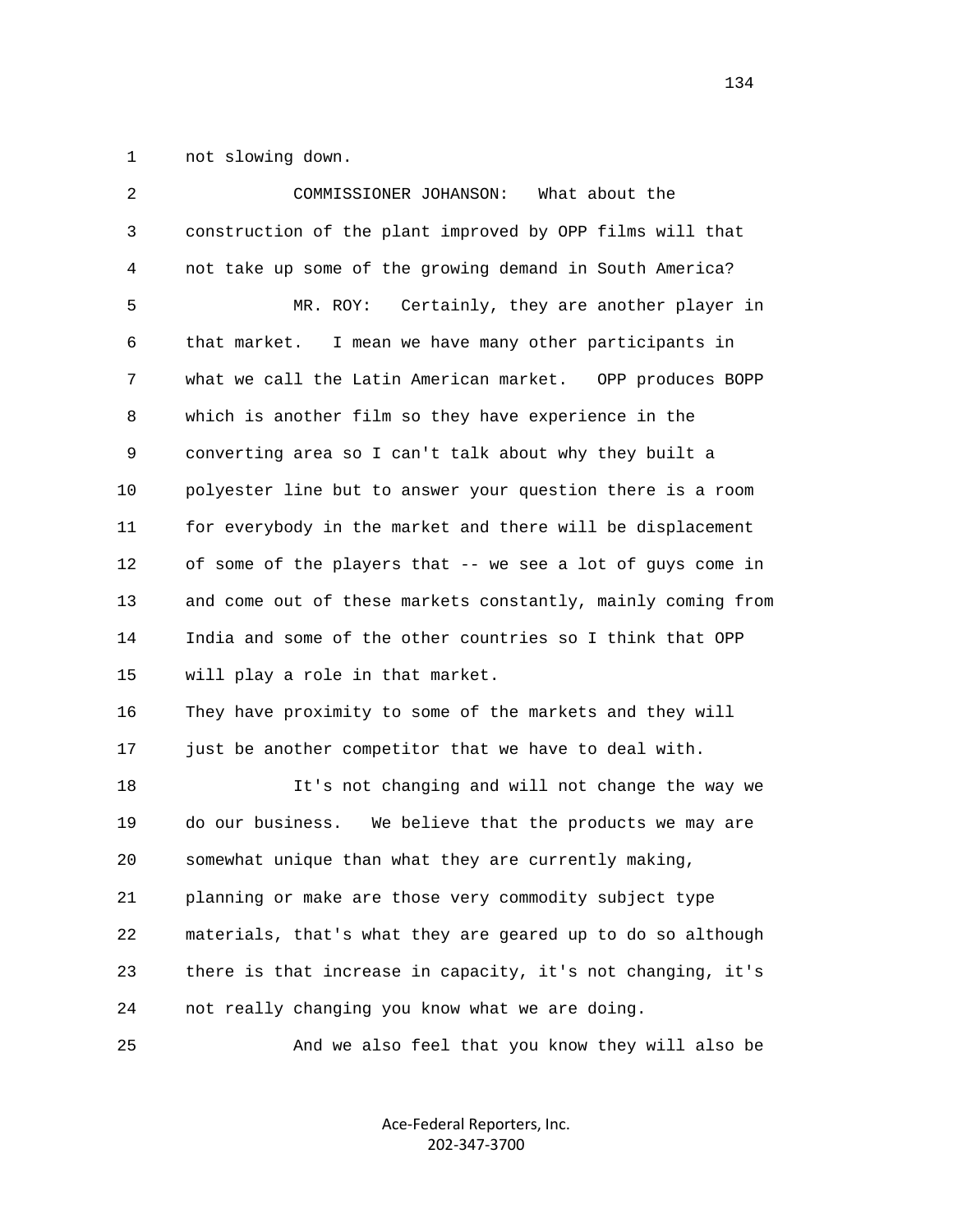1 targeting other imports or other exports sorry -- with their 2 BOPP business they also send the material to the United 3 States, they ship to Europe, they ship all over the world so 4 it would only make sense that they would do the same with 5 the PET capacity that they have just installed.

 6 MR. JONES: If I could just add to that briefly 7 OPP has announced that -- has shown an intention to export 8 to North America. They have set up a warehouse in Texas 9 and are planning to ship to the United States and through 10 the NAFTA region and in addition I think what we have seen 11 so far is that OPP is basically taking the market share from 12 other subject -- other imports into Brazil basically low end 13 imports that are focusing on the low end commodity products 14 like they are. But as Mr. Roy said they are a relatively 15 new competitor in Brazil.

 16 COMMISSIONER JOHANSON: What's the transport 17 situation between that part of Peru where that plant is 18 located and the major population centers of Brazil, do you 19 know?

 20 MR. ROY: I mean it's mainly done by ship. 21 Everything -- 22 COMMISSIONER JOHANSON: Iquitos are down the 23 river?

 24 MR. ROY: No it's quite complicated and very 25 expensive to do it but yeah typically they have to get to a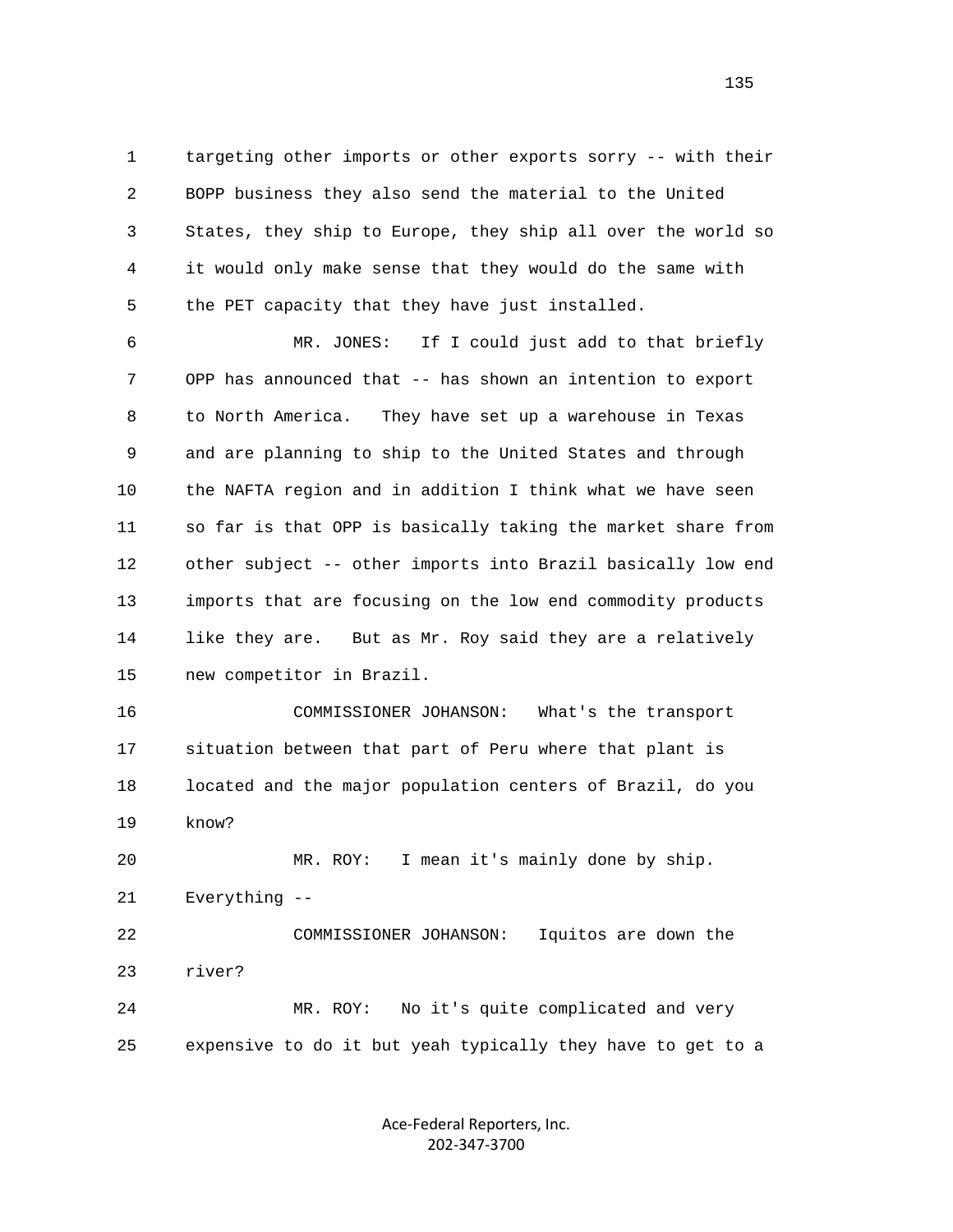1 seaport, a deep seaport and then containerize material up 2 and down the coast with multiple stops so the lead times can 3 be lengthy depending on the voyage, depending on the routing 4 that you take.

 5 The shorter you want the journey to be the more 6 expensive it is, that's basically the rule of thumb of 7 logistics. But shipping in Latin America is a challenge, 8 it's not easy, there's a lot of documentation that needs to 9 be prepared so it's -- it's all done by sea to answer your 10 question.

 11 COMMISSIONER JOHANSON: Okay thanks, it's 12 interesting to think about that, the geography there. I 13 know the furthest port up the Amazon is Iquitos, Peru for 14 ocean-going ships and that's only part of the year. So I 15 went to Manaus once so I learned all about it in Brazil.

 16 MR. ROY: We don't use the Amazon to transport 17 our material.

 18 COMMISSIONER JOHANSON: Okay I just didn't know 19 and I think I have time for one more question. Talking 20 about the construction of the plant in Peru and also in 21 Brazil, global supply is increasing rapidly and apparently 22 outpacing demand, do you know why that is the case? 23 MR. ROY: I mean we had a shortage situation 24 dating back just after the global recession and why we had 25 this shortage was because investment stopped. There was no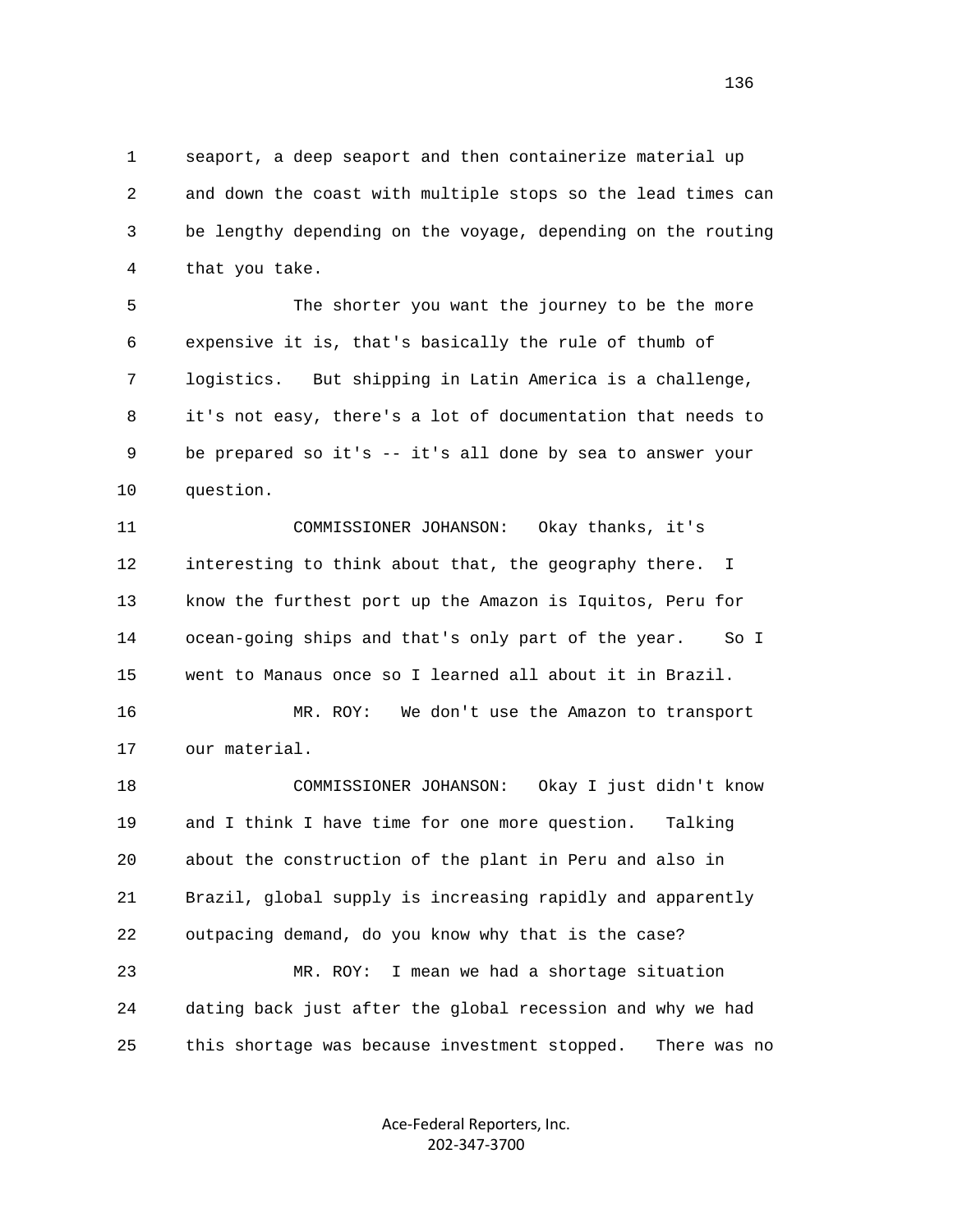1 new capacity coming on stream and with emerging markets 2 growing at the pace they were, very quickly demand exceeded 3 supply. Once the situation settled and I'll just a make a 4 parenthesis and say earlier I think there was testimony or a 5 question as to why did the U.S. market stop growing. It's 6 very simple there was no film available so we had a shift of 7 people that traditionally would use polyester in some 8 structures to other materials because none was available.

 9 There was a displacement of even destination of 10 film coming into the U.S. for example, we had exports coming 11 in or imports coming into the U.S. that stopped and put a 12 lot of converters in the U.S. at risk because simply there 13 was no film available so right after this all of a sudden 14 all the valves opened and all these plants that had been put 15 on hold all of a sudden happened so we had a huge amount of 16 polyester machines come on stream all at once because of the 17 delay or postponement of some of the investments and then 18 also commitments in terms of contractual commitments some of 19 the polyester -- the new polyester manufacturer that made 20 with some of the polyester line manufacturers that they had 21 to buy so many machines over a certain period of time, that 22 also took place.

 23 So there was some cancellation of equipment, 24 there was some postponement of equipment but then once the 25 economy started to pick up and credit was once again

> Ace‐Federal Reporters, Inc. 202‐347‐3700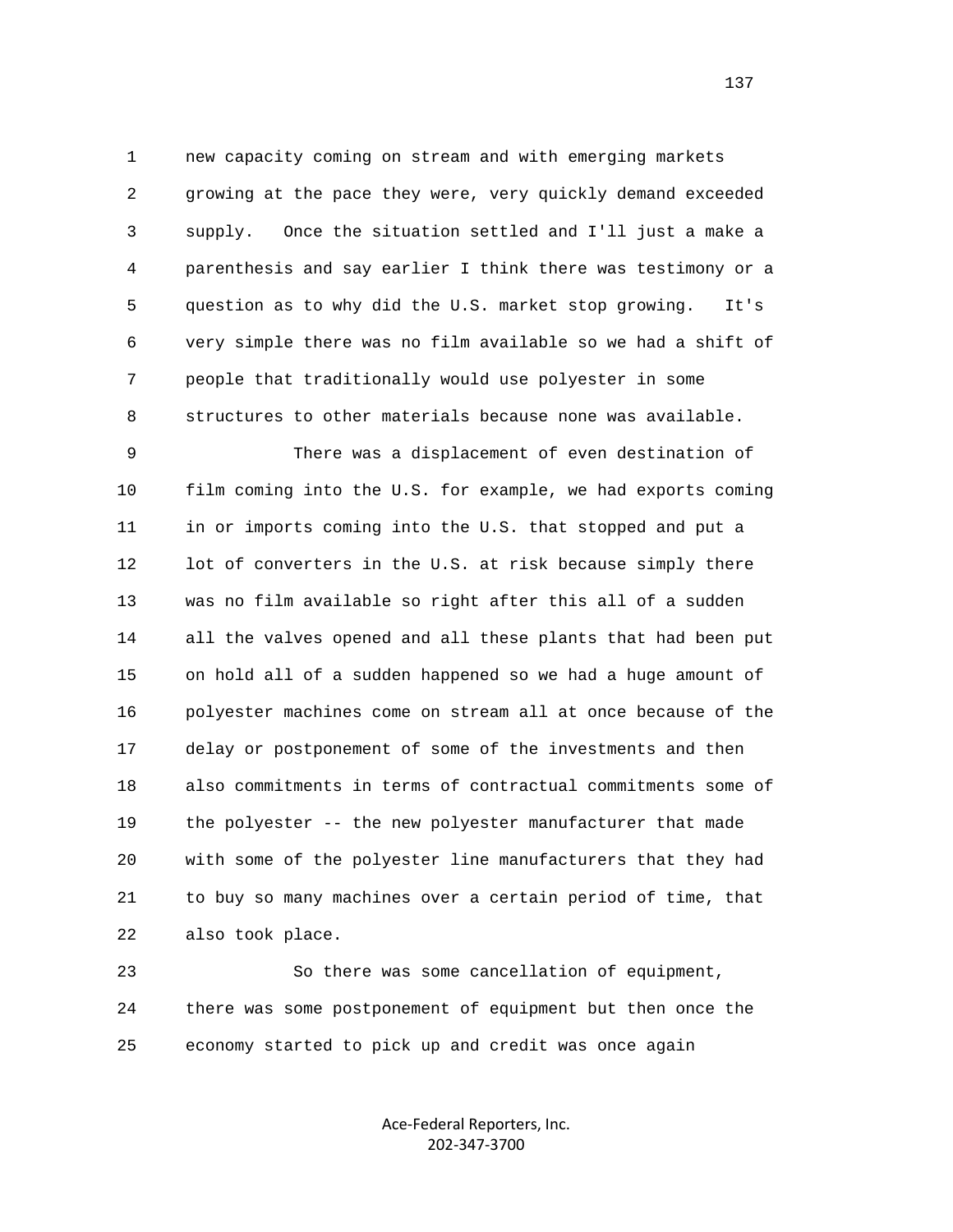1 available we saw a huge amount of these investment plants 2 just go to fruition.

 3 COMMISSIONER JOHANSON: Okay thank you for your 4 responses.

 5 CHAIRMAN BROADBENT: Commissioner Kieff? 6 COMMISSIONER KIEFF: Thank you very much. I 7 joint my colleagues in thanking you for the presentation and 8 we look forward of course as well to your post-hearing 9 submissions. Maybe it's the -- my former life as a 10 professor that's living on too much but as I look back at 11 our conditions of competition cases and I try to put them 12 into buckets or bins my understanding is that many of them 13 focus on some structural aspect of the market in the U.S. 14 that would be different.

 15 So for example the different distribution 16 channel, the different set of relationships with customers, 17 something structural about the U.S. market and what I am 18 trying to figure out is if your product did come into the 19 United States, and I get that you are telling us you don't 20 think it will, but if it did -- wouldn't it be experienced 21 by those who end up buying it and selling it and using it 22 and consuming it just in exactly the same way that they 23 would experience that product if it had originated in China, 24 UAE or the U.S.?

25 MR. JONES: I'll start out and if anybody else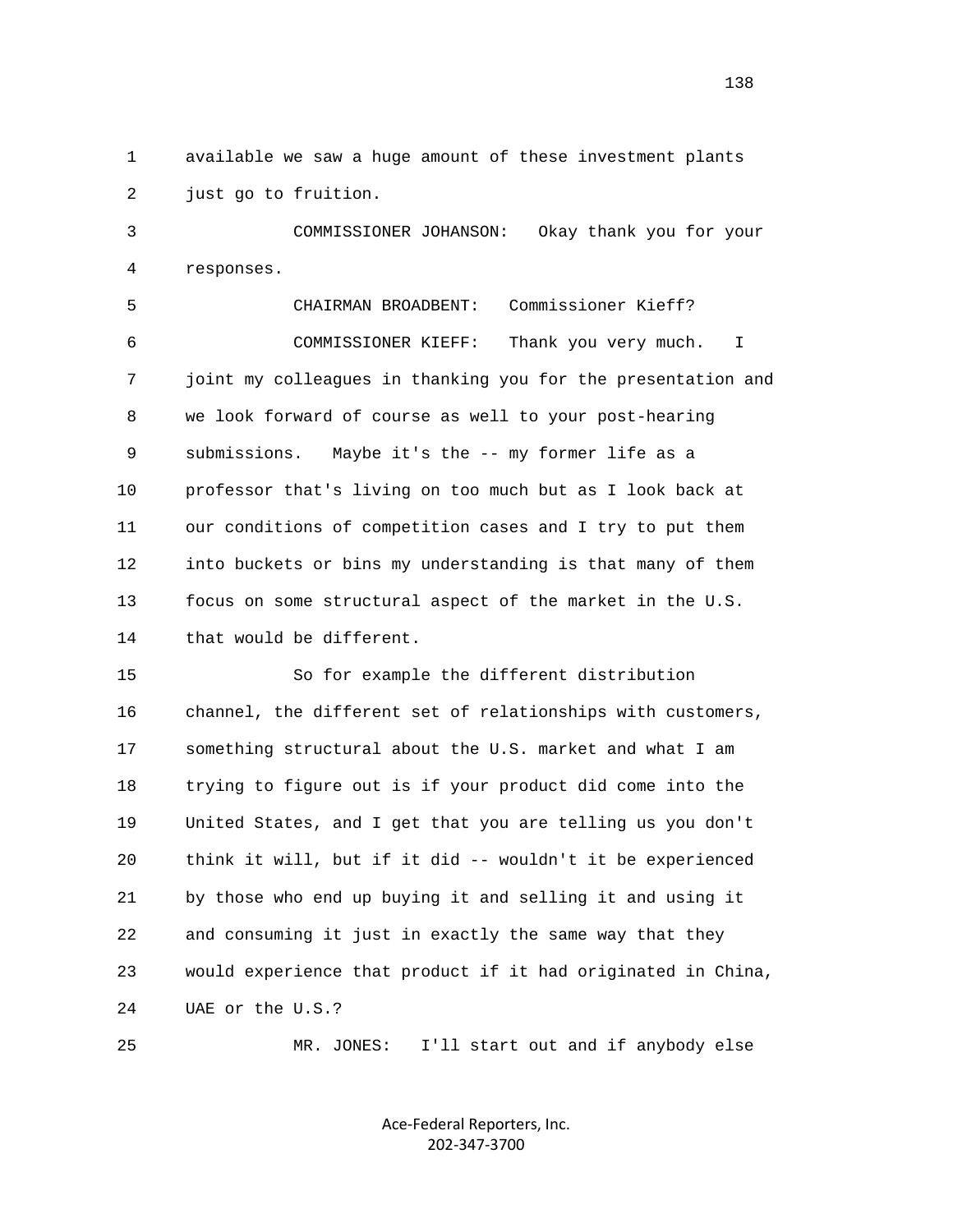1 wants to jump in please do but Commissioner Kieff you know 2 we do not dispute that subject film, the low end commodity 3 subject film is interchangeable or that it is sold on the 4 basis of price. In fact it's -- we're a domestic producer 5 and we support the continuation of the orders from China and 6 the UAE and those are conditions of competition that are 7 relevant.

 8 The Commission's precedents as we understand them 9 focus on a number of different factors that are present in 10 the market that will affect competition in the United -- a 11 number of different factors that will affect competition in 12 the U.S. market.

 13 COMMISSIONER KIEFF: So then your dominant 14 factor is in effect your plan in Brazil is that you really 15 want to get out of the segment of the market for 16 non-specialty, you want to be much more focused on specialty 17 and it is that focus that makes your condition of 18 competition different?

 19 MR. JONES: Well I think that you know that 20 there have been changes since the order was imposed in 2008, 21 changes in the way that Terphane is operating. Terphane 22 does not ship subject film anymore and you know the 23 Commission looks at likely conditions of competition and a 24 likely condition of competition, not the only one here is 25 that there are significant differences in product mix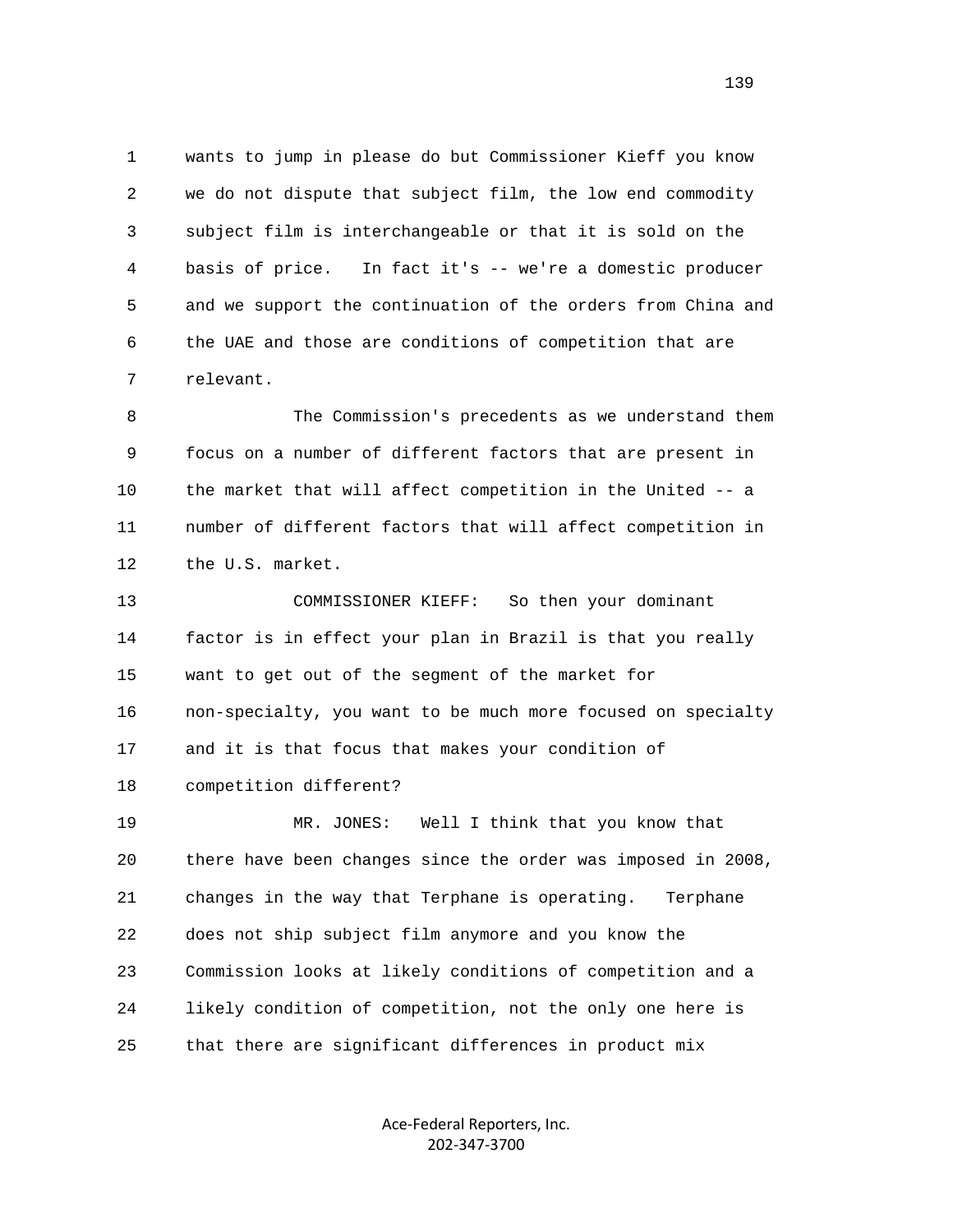1 between what Terphane does and is interested in doing and in 2 what the imports from China and the UAE are likely to do. 3 It's not the only difference but the Commission has 4 certainly relied on that in previous cases in concluding 5 that imports from a certain country should not be cumulated 6 with others.

 7 We cited the magnesium cases as an example where 8 there was -- the Commission found that there was likely to 9 be limited competition between the imports from Russia and 10 the imports from China. I actually worked on that and 11 happened to disagree with that conclusion from based on the 12 facts of that case but the Commission made that finding and 13 there are several cases we think that rely on a demonstrated 14 fact, a difference of change since the original 15 investigation that shows an absence of a likelihood that 16 imports from countries that could be cumulated are not 17 likely to compete with each other.

 18 COMMISSIONER KIEFF: Okay so I guess in the 19 post-hearing please kind of recollect those and summarize 20 how you feel that they compel that decision in this case. 21 I mean if it turns out the Commission does not agree with 22 you that the conditions of competition are not that 23 different, does that mean that your case then boils down to 24 how much impact there would be?

25 MR. JONES: Well I think it does we have looked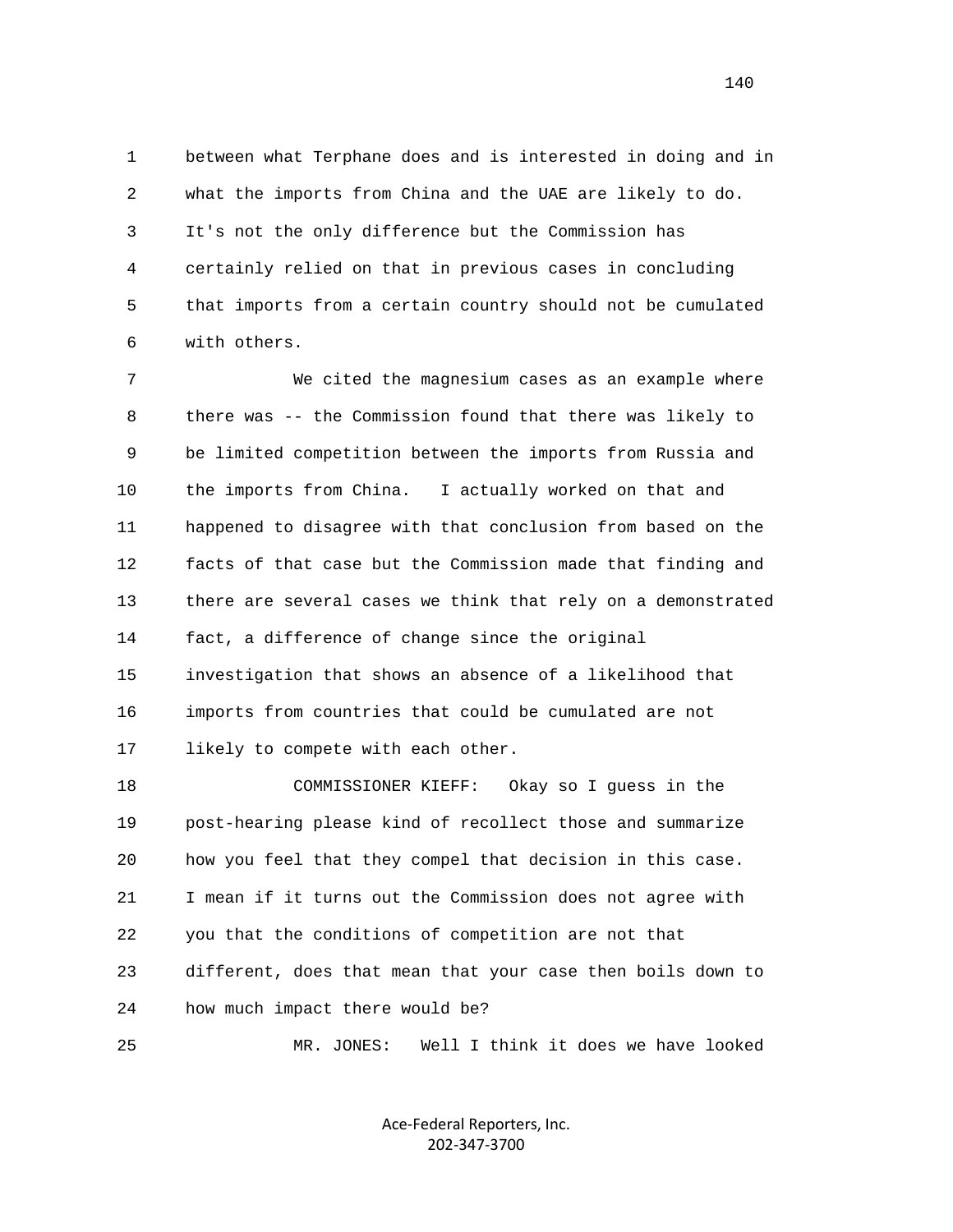1 at it in the opposite way that you know the Commission would 2 first determine whether the statute permits cumulation and 3 then if so it would determine whether it should exercise its 4 discretion to cumulate so I -- but I suppose it could be 5 done in reverse as well.

 6 COMMISSIONER KIEFF: I'm not suggesting that the 7 structure of our coming to the conclusion would follow that 8 order, I'm just sacrificed to the shortness of time that we 9 have at the moment. We assume that it turns out that the 10 Commission is not going with you on the conditions of 11 competition part of the argument are you done or do you 12 still have something to hang to and is what you have to hang 13 on to something with respect to in effect, come on the most 14 that we could offer the U.S. market would be a tiny amount 15 and it would have no discernable adverse effect.

 16 MR. JONES: Exactly. We have two cumulation 17 arguments, discernable adverse impact, differences in 18 conditions of competition so yes.

 19 COMMISSIONER KIEFF: Okay so I think I 20 understand the arguments and I have no further questions, I 21 really appreciate very much everyone coming and look forward 22 to the post-hearing on both sides, thanks a lot.

 23 CHAIRMAN BROADBENT: Commissioner Schmidtlein? 24 COMMISSIONER SCHMIDTLEIN: Thank you. Mr. Roy I 25 want to thank you for coming, it's a little bit -- you are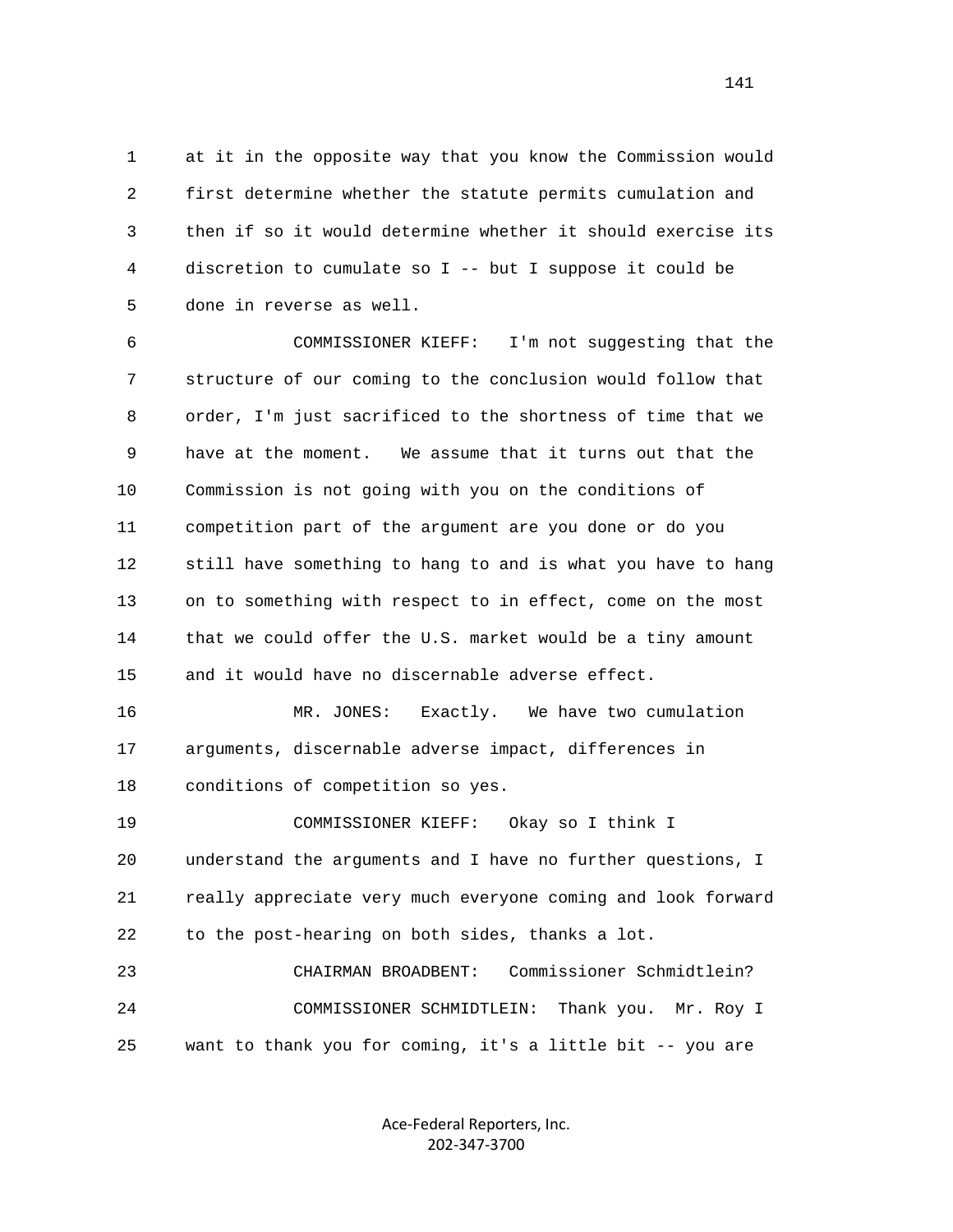1 on the hot seat a little bit when you know you are the only 2 Respondent here and the case turns on what would happen if 3 we were to revoke the order as to Brazil so following up a 4 little bit on Commissioner Kieff's line of questioning and a 5 couple things that were said in the answers to some previous 6 questions and what you said in your testimony this morning 7 that you provided to us in writing.

 8 So the notion or the idea that there's a 9 coordinated strategy between the U.S. company and the 10 Brazilian company and I think you were just asked a question 11 does that mean there's a veto and you said well sort of and 12 you clarified that you are basically making all of the 13 decisions because you coordinate the sales strategy for both 14 Latin America and North America and so --

```
 15 MR. ROY: That's correct.
```
 16 COMMISSIONER SCHMIDTLEIN: That's right okay. 17 So this morning we heard Mr. McLain point us to the quantity 18 that Brazil was exporting to the United States in subject 19 merchandise in the run up to the original investigation and 20 if you look at the staff report at Roman numeral I-6 which 21 is where this information is reported, the numbers are 22 confidential but there is a fairly substantial increase over 23 those three years from '05 to '07, '05-'06-'07, over 500% 24 increase.

25 So my first question is I assume that back then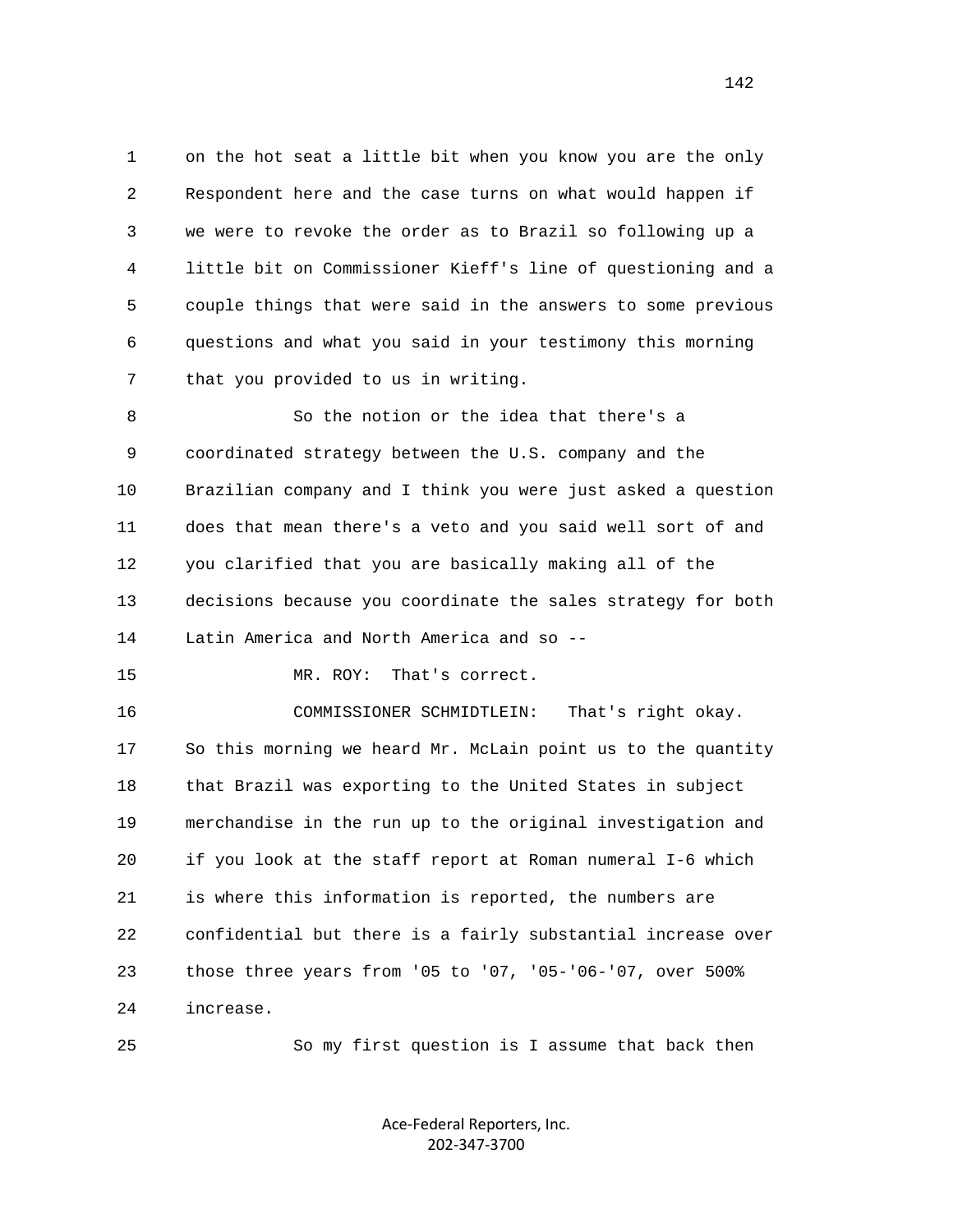1 there was also this coordinated strategy between the U.S. 2 company and the Brazilian company where the U.S. company was 3 consenting to those imports?

 4 MR. ROY: Our structure back then was slightly 5 different. The commercial -- more of the commercial 6 decisions were centered in Sau Paulo, Brazil at the time. 7 We have shifted the way we are structured since then so 8 probably around 2000 -- I can on in this position 2006, I 9 would say 2007 or there-about is when we changed the way we 10 do our planning. We also changed the way that we 11 coordinate the business in terms of aligning with the 12 strategy.

 13 What's also different just to add a foot note 14 here between then and now is also our product range is 15 vastly different, has evolved so much since then that the 16 focus of the business has been shifting as evolved over time 17 towards where we are today in terms of the way we 18 differentiate the markets with regards to our commercial 19 strategies.

 20 COMMISSIONER SCHMIDTLEIN: Mr. Jones? 21 MR. JONES: Commissioner Schmidtlein another 22 significant change in the way that Terphane does business 23 and Mr. Roy might be able to elaborate more on this is that 24 their ownership changed in 2011. They are now owned by 25 Tredegar Corporation, they were owned by someone else during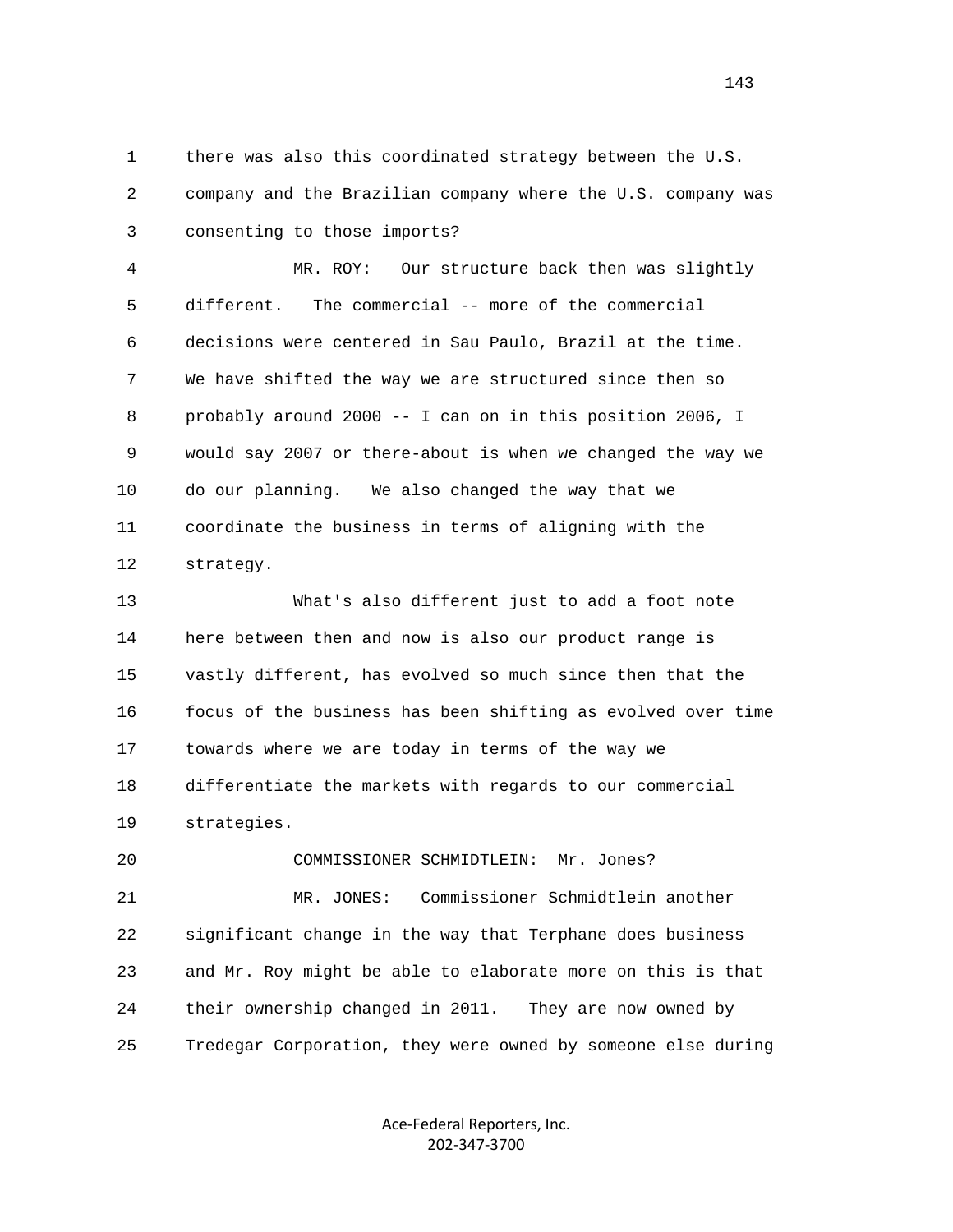1 the original investigation and that changes the way a 2 company does business. 3 What I'm getting at is the business planning and 4 so on and the rigor that's been introduced. 5 MR. ROY: That's true. 6 COMMISSIONER SCHMIDTLEIN: So the long-term 7 business plan that you have been referring to Mr. Jones and 8 that there's a reference to Exhibit 4 that you have attached 9 which is a document that seems to reference a long-term 10 business plan so my question is when was the long-term 11 business plan put in place? 12 MR. ROY: We do this every September-October, so 13 the one that's being referred to would have been put 14 together last year. 15 COMMISSIONER SCHMIDTLEIN: Last year. 16 MR. ROY: I think that's the one that's in 17 there, we need to check, but it's an exercise we do every 18 year. 19 COMMISSIONER SCHMIDTLEIN: I see. 20 MR. ROY: We call it strap. The strap process 21 is you don't renew the plan every year, it's something that 22 you look at and we make sure that we are still in line or 23 still true to the strategy that was put in place. What may 24 change is market dynamics for example. We may look at the 25 new market dynamics if something changed substantially that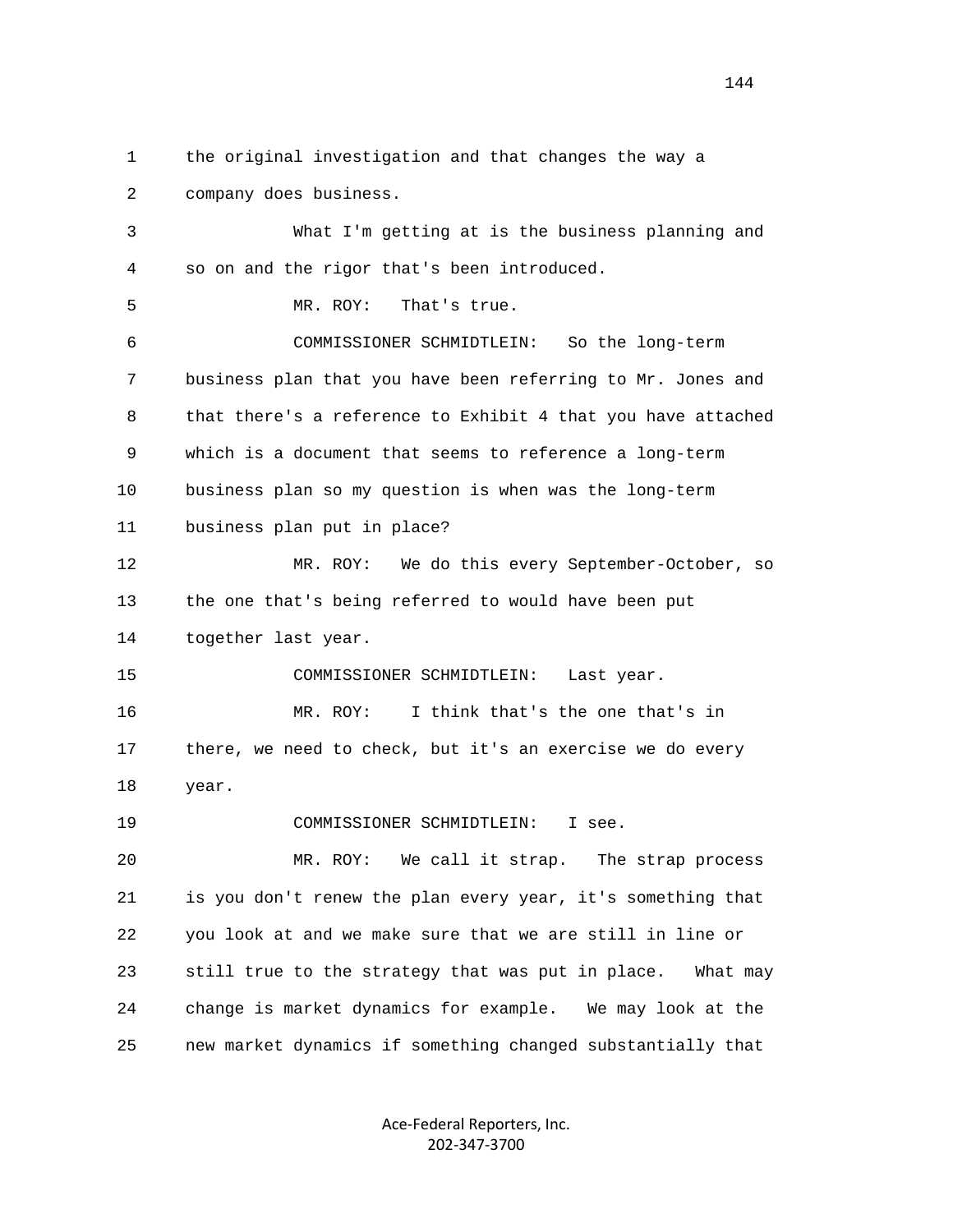1 is material enough that we need to review the plan. If you 2 look at the plan and you say listen we are still going in 3 the right direction.

 4 Things are happening pretty much as we have 5 expected them to happen then we just continue so it becomes 6 more than a financial exercise, obviously our finance people 7 putting together the numbers that are required for approval 8 like that but in terms of strategy per se we don't change 9 our strategy every year. This is something that started 10 that keep evolving and all we are making sure there are 11 checkmarks along the way that we make sure that we are 12 hitting those landmarks as we move forward and if there is a 13 significant shift then it is something that we need 14 obviously to talk about and make decisions about.

 15 COMMISSIONER SCHMIDTLEIN: So was there a shift 16 in the business plan then back in '07-08 because when you 17 look at the numbers and the large increase that was 18 happening and then there was an order imposed and the number 19 declines quite substantially and then of course drops off 20 except for the accident that you talked about earlier. So 21 it looks as if the product mix shift was really because the 22 order was put in place.

 23 MR. ROY: No the product shift took place mainly 24 because our products changed themselves. We can go into a 25 little more details in the post-hearing but we had a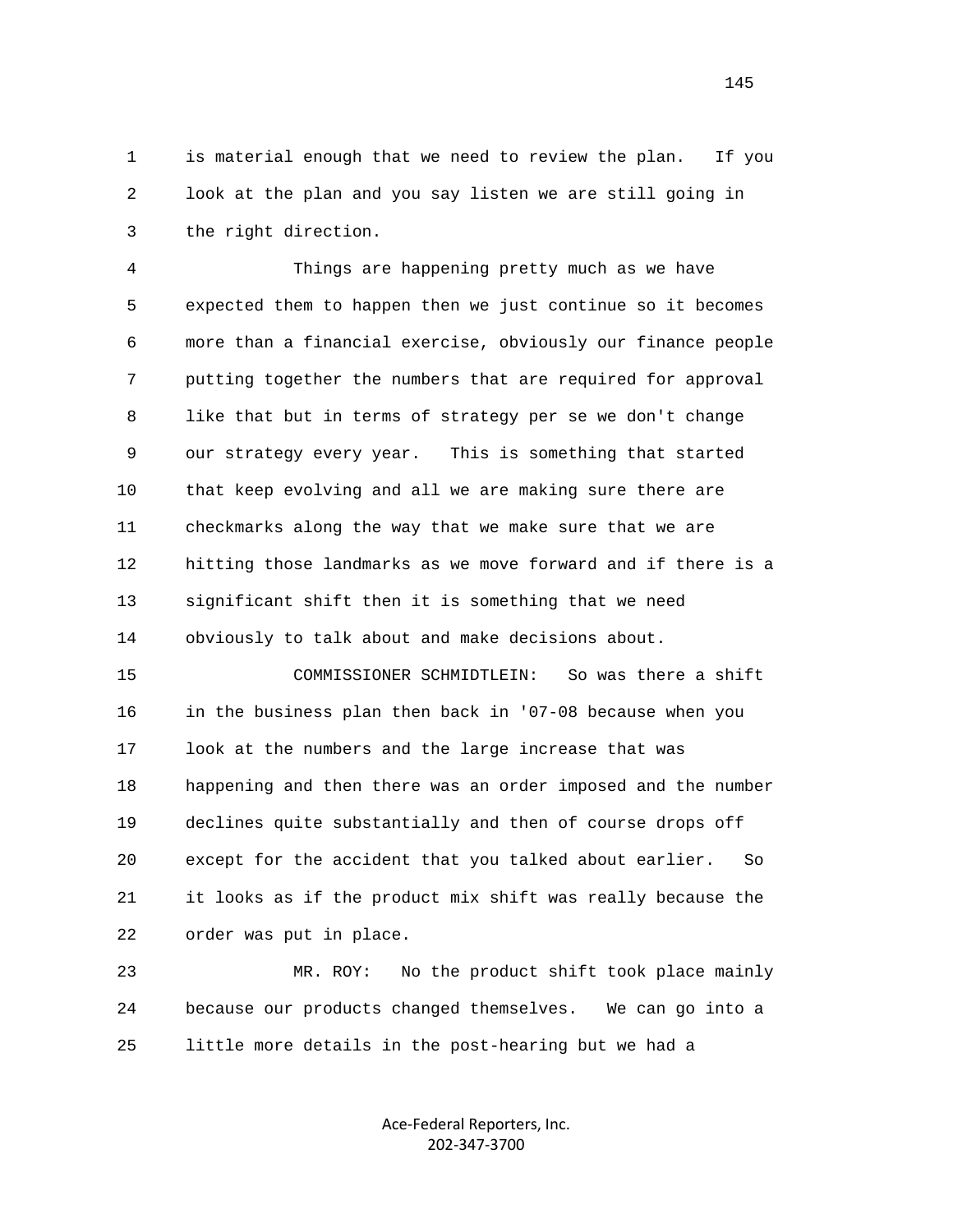1 significant -- we had a significant amount of new business 2 come our way, brand new business with a brand new product 3 that happened at that time. 4 COMMISSIONER SCHMIDTLEIN: So it's just a 5 coincidence that we see this. So your company was pulling 6 out of the U.S. market? 7 MR. ROY: More or less yes. 8 COMMISSIONER SCHMIDTLEIN: And do you all, I'm 9 not sure if there is anything on the record to that fact but 10 do you have any contemporaneous documents that you could 11 submit on the record to be consistent with that? 12 MR. ROY: Well look at the sales, I think you 13 would just be looking at the sales, just the way the sales 14 evolved in that time and looking at that shift in product 15 and looking at historical -- what new products had come to 16 market in that particular period of time. 17 COMMISSIONER SCHMIDTLEIN: But if there was a 18 change in business strategy would you have documents 19 internally that would document? 20 MR. ROY: Well the basic strategy was always to 21 move towards value add. This has been documented and it is 22 still documented. The goal is always to move towards one 23 more value add and the pace at which we do this is the pace 24 at which we develop these products and we get acceptance of 25 those products in the marketplace okay. So this is one of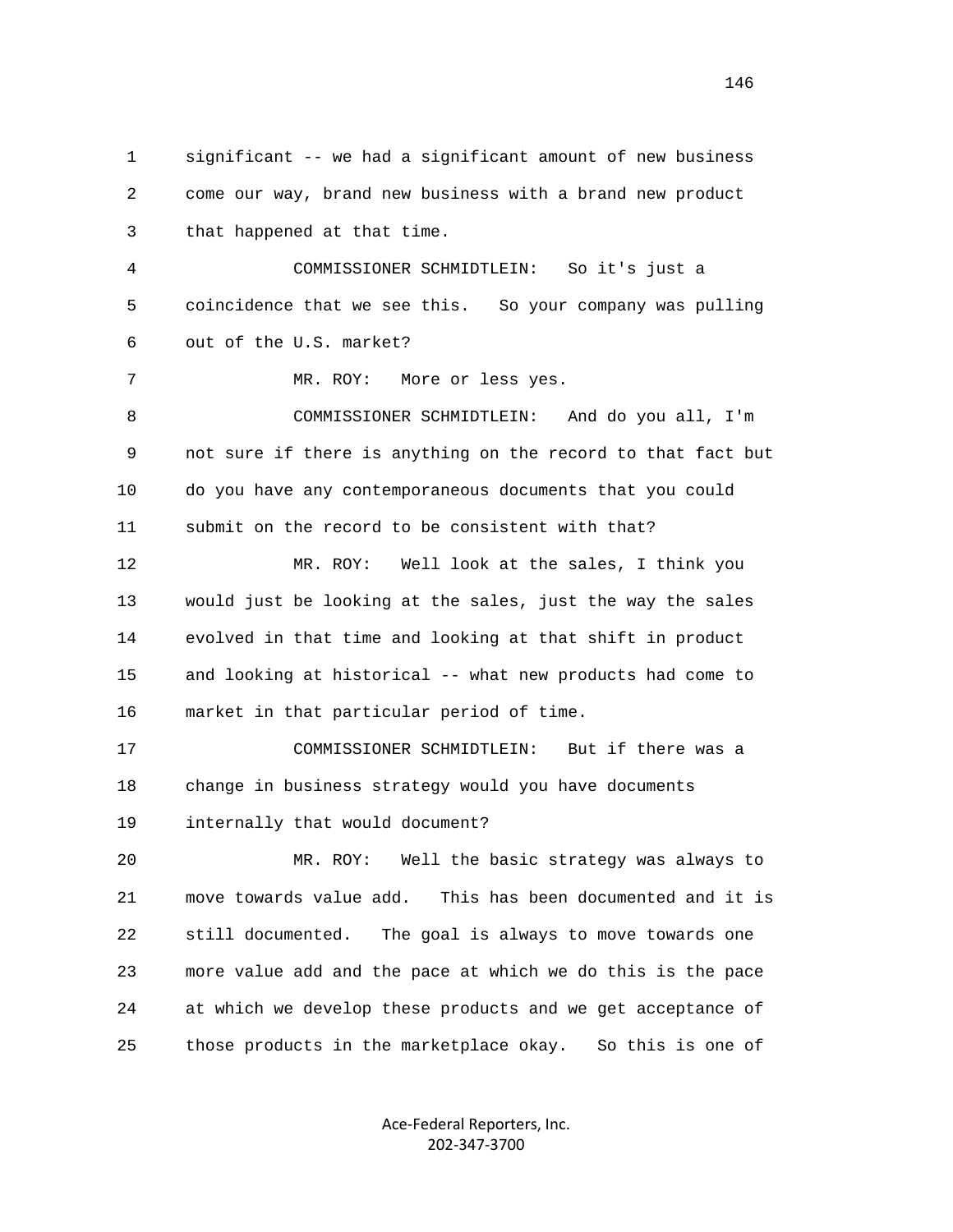1 the things that we test every year when we look at this is 2 how are we doing in terms of launching, developing and 3 launching these new products into the marketplace. We keep 4 investing in R&D and we are still investing in R&D, we are 5 augmenting our resources in that area constantly for that 6 reason, because we know that we cannot compete for that high 7 volume, in that low price, high volume, low price business. 8 We absolutely need, because of our size, we need to be 9 moving more and more towards the value add specialty 10 business. 11 COMMISSIONER SCHMIDTLEIN: Okay. Well I would 12 just ask if your position is that the record is complete 13 with that, since it does look quite coincidental to me, I 14 don't know about the other Commissioners, but that you have 15 an order in place. 16 The margin is a lot higher than the other 17 countries. Suddenly, your numbers drop off the map, and

 18 that you're telling me this is just a coincidence, that your 19 strategy was actually changing.

 20 My request is if you have any contemporaneous 21 business documents that support that, that would certainly 22 be helpful in being able to credit that position. And if 23 you don't, you don't. I understand. But I'm must giving 24 you the opportunity.

25 MR. JONES: Commissioner Schmidtlein, we'll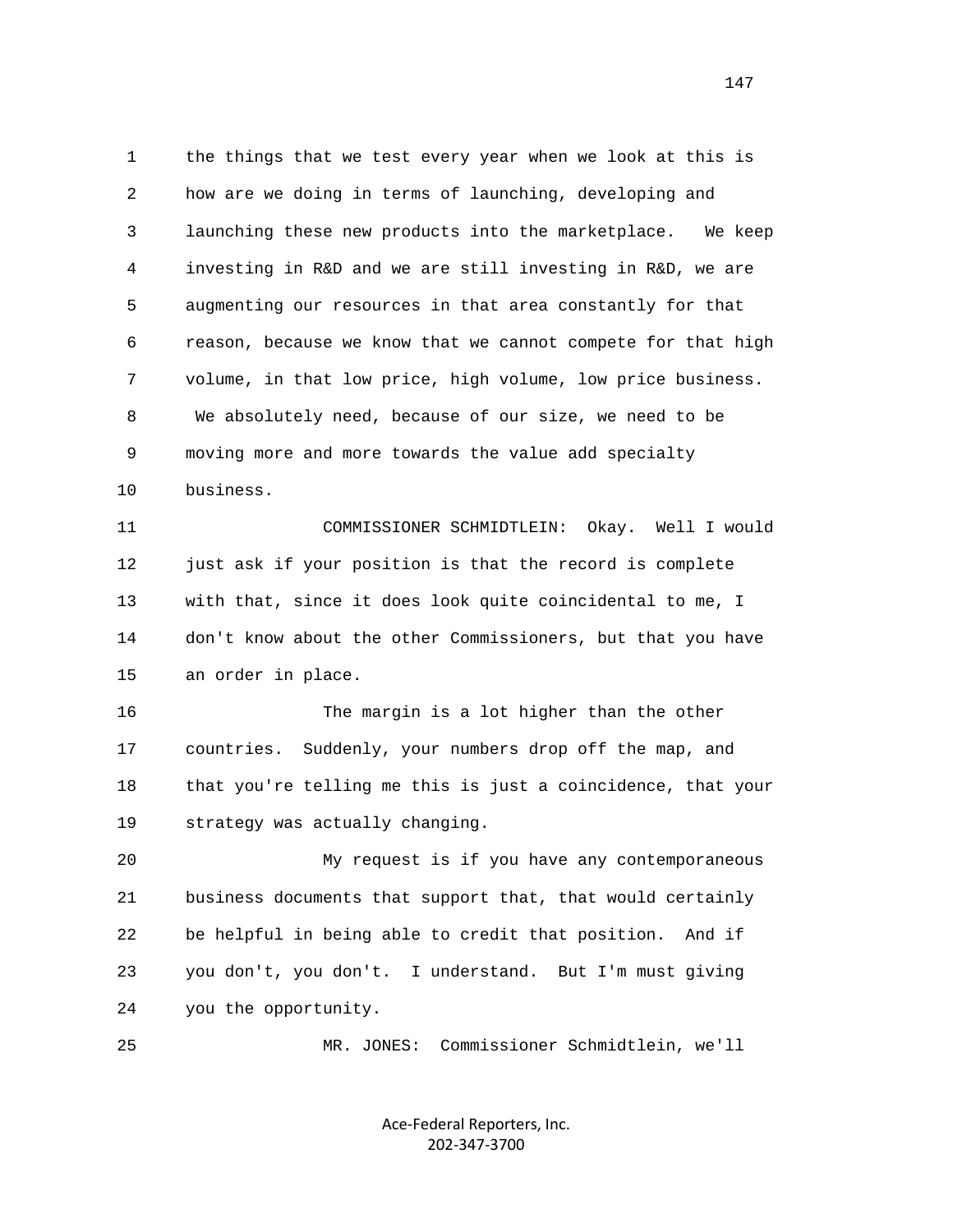1 certainly work on that and provide what we can in our 2 post-hearing brief.

 3 COMMISSIONER SCHMIDTLEIN: Okay, because of 4 course, just to be completely transparent, I mean if your 5 position is that this is the condition of competition that 6 Commissioner Kieff was referring to, that things have 7 changed, the product mix has changed, our shift has changed, 8 and what we're looking at here is what would happen if the 9 order was revoked.

 10 Well, if you'll look at what was happening 11 before the order was in place, it's not completely 12 supportive of what you're asserting. Do you see what I'm 13 saying?

14 MR. JONES: Yes.

15 COMMISSIONER SCHMIDTLEIN: So okay.

 16 MR. JONES: Yeah, just thank you, Commissioner 17 Schmidtlein. Just to clarify, you know, our position is not 18 simply that, you know, cumulation, we should be decumulated 19 because of what we say in our business plan. And that's an 20 important part of it, but it's supported by the economics of 21 the business. It's supported by what's going on in the 22 market and supported by what's going on in the global 23 market.

 24 So the business plan in the abstract is not 25 all we're relying on. We're relying on that in the context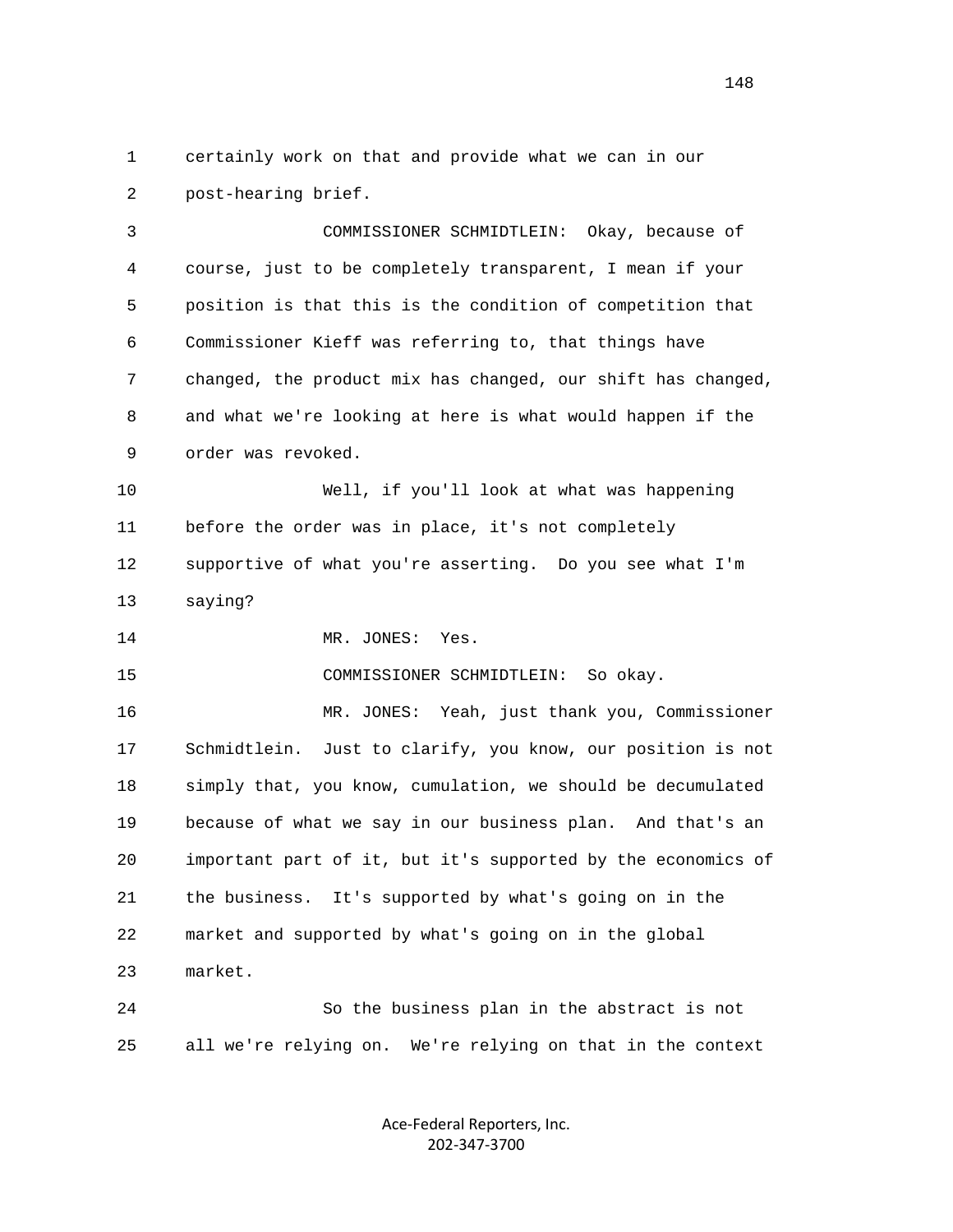1 of what's going on in the economics of this industry, and 2 you know, we think that the arguments of why Brazil is 3 different than China and the UAE are very compelling. 4 We also think that it's, you know, it's very 5 strong argument that they're going to -- they're not going 6 to ship subject merchandise, because it's just not good 7 business for them to do that. So it's -- we'll certainly 8 look for documentation showing, you know, that -- 9 COMMISSIONER SCHMIDTLEIN: Well, it's a change 10 in strategy? 11 MR. JONES: That proves the negative a little 12 bit, that proves that we're not going to ship. But that's 13 what the company's consistent position has been now for many 14 years. 15 MR. TAYLOR: And Commissioner, just as also a 16 practical matter, we will look, and thank you. I think it's 17 a very good question you've asked. But the investment 18 they've made. 19 There was a lot of discussion about turnkey 20 operations, and they did not buy -- they made a very 21 significant investment in a very sophisticated set of 22 machinery. So if they were intending to look at the subject 23 merchandise market in the U.S. as hey, we want to send here, 24 they would have made a different investment decision. 25 The equipment they bought and the line they

> Ace‐Federal Reporters, Inc. 202‐347‐3700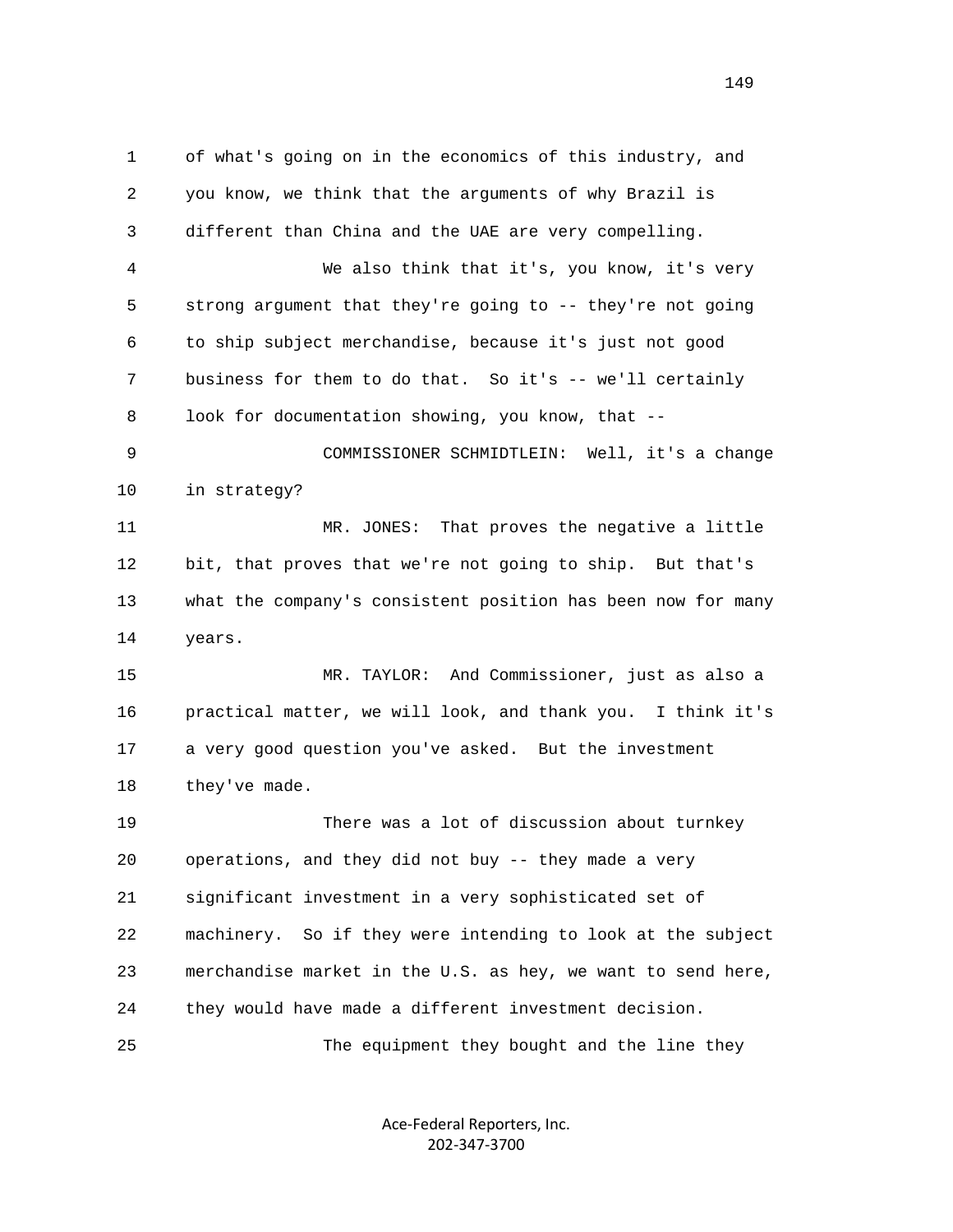1 put in place is not producing subject merchandise. It's 2 producing higher end products. So that capacity and the 3 investment they made reconfirms the decision they've made. 4 COMMISSIONER SCHMIDTLEIN: Okay. All right, 5 thank you.

 6 CHAIRMAN BROADBENT: Okay. I think you may 7 have answered this for Commissioner Pinkert, but on page 36 8 of the domestic parties' prehearing brief, they rely on the 9 statement from PCI Films Consulting, that states that 10 Terphane's new film line will increase regional capacity to 11 an extent beyond regional demand, meaning that Brazil will 12 rely on non-regional and export markets in order to fill 13 capacity. Do you agree with that statement? 14 MR. ROY: No. That is Simon King's opinion. 15 CHAIRMAN BROADBENT: Who's Simon King? 16 MR. ROY: Simon King is the editor and 17 publisher of PCI, and he writes a quarterly review. He does 18 various market reports, and again he -- you know, we found 19 over time that I think, you know, a lot of this stuff that 20 he does is what he's able to find out and dig up. But in 21 this particular case, it's not an accurate statement. I 22 don't agree with it.

 23 CHAIRMAN BROADBENT: Okay. Terphane reported 24 difficulty in shifting sales between markets because of 25 different product mixes demanded by customers in various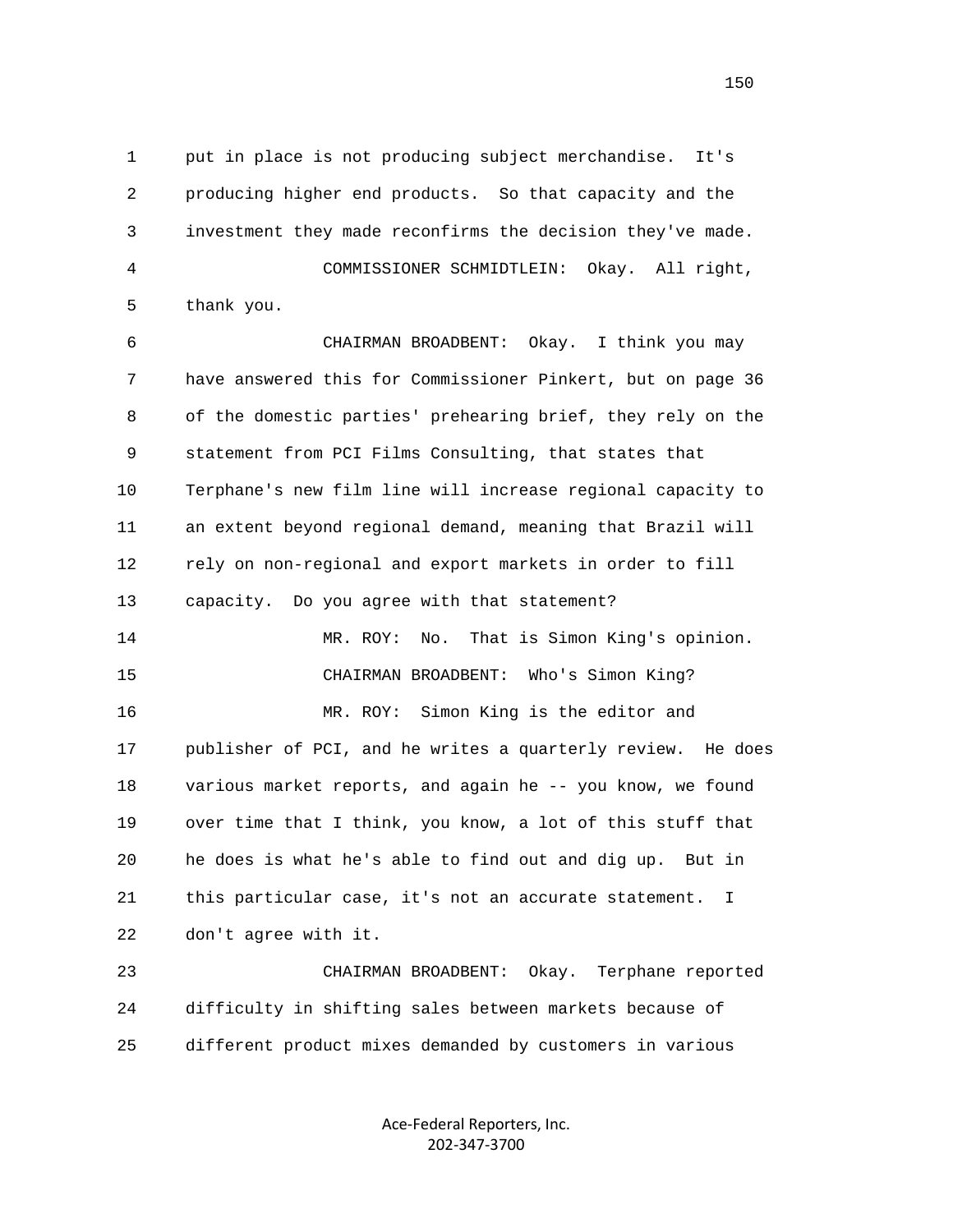1 markets, time-consuming qualification processes with new 2 customers and more complex logistics involved in serving 3 non-local customers. That was the prehearing report at 2-7. 4 Can you please discuss the qualification 5 process for new customers, and the more complex logistics in 6 serving potential U.S. customers? 7 MR. ROY: I mean again, depending on the type 8 of film that's being qualified will more or less dictate how 9 much effort and time is put into it. They're lower on the 10 food chain, so your corona-treated typically is a very -- is 11 not a very complex qualification period, because the true 12 value is added by the converter. 13 They're buying a base sheet onto which they 14 will add their own -- their own value add. So this is a 15 film where even if you have some -- a wider range of 16 performance attributes, it's not that critical. But as you 17 move up towards the more specialized products, qualification 18 can become lengthy, rather lengthy. 19 In barrier applications, if you have to do 20 extended shelf life studies, it can be as long as two years. 21 So when we start dealing with some sensitive food products, 22 they will do an accelerated shelf life test, a bench test. 23 But then they will actually put the product through the 24 actual shelf life testing, and look over time at how, you 25 know, the type of packaging and how the product performs

> Ace‐Federal Reporters, Inc. 202‐347‐3700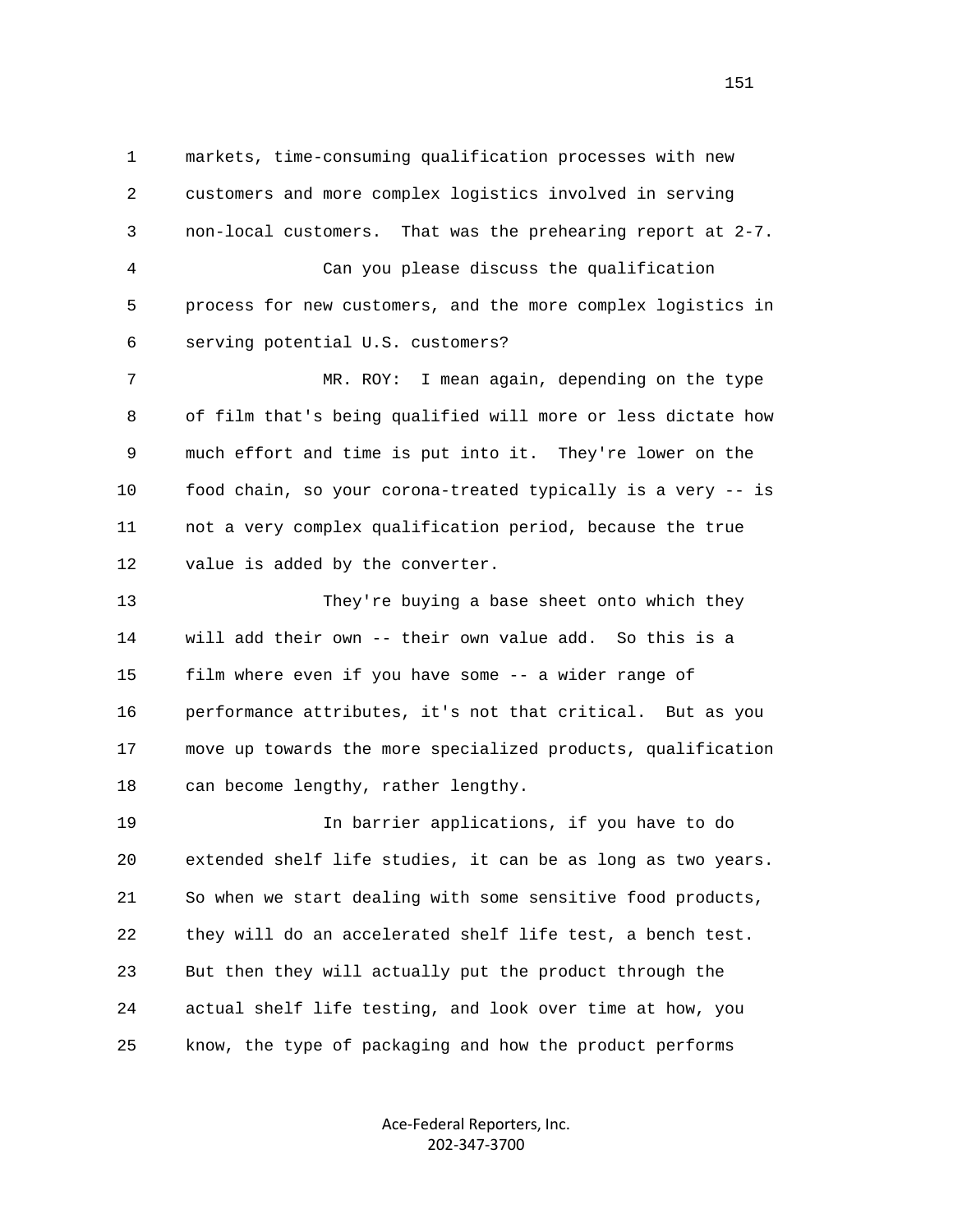1 with regards to the target shelf life that they have.

| $\overline{2}$ | So the more complex, the more sophisticated                    |
|----------------|----------------------------------------------------------------|
| 3              | the product, the longer qualification can take. This is why    |
| 4              | it takes time to take some of these products to market.<br>The |
| 5              | more complex, the longer it takes, and the more cautious       |
| 6              | customers tend to be. Not only the converter customer, but     |
| 7              | also the brand owner, because there's higher risk.             |
| 8              | CHAIRMAN BROADBENT:<br>Okay. In your prehearing                |
| 9              | brief at Exhibit 6, you talked about the anti-dumping          |
| 10             | actions that are imposed on several countries, including       |
| 11             | China, Egypt and India -- I think it's a prelim on India --    |
| 12             | together with the UAE, Turkey and Mexico.                      |
| 13             | According to -- now wait a second. I want to                   |
| 14             | make sure I'm asking about -- oh yeah, okay. According to      |
| 15             | data presented, certain companies in India and Thailand are    |
| 16             | subject only to the mercosur rate of 16 percent in Brazil,     |
| 17             | and then there's some sense that there may be some Indian      |
| 18             | companies that are exempted. Can you kind of describe to me    |
| 19             | how the dumping picture looks for you in Brazil?               |
| 20             | At the moment? At the moment we<br>MR. ROY:                    |
| 21             | have -- we have favorable action against UAE, Turkey and       |
| 22             | The actions or what was against India and Thailand<br>Mexico.  |
| 23             | actually sunsetted back in '13. So this is a new action        |
| 24             | that we're doing.                                              |
| 25             | But with regards to today, as we sit here,                     |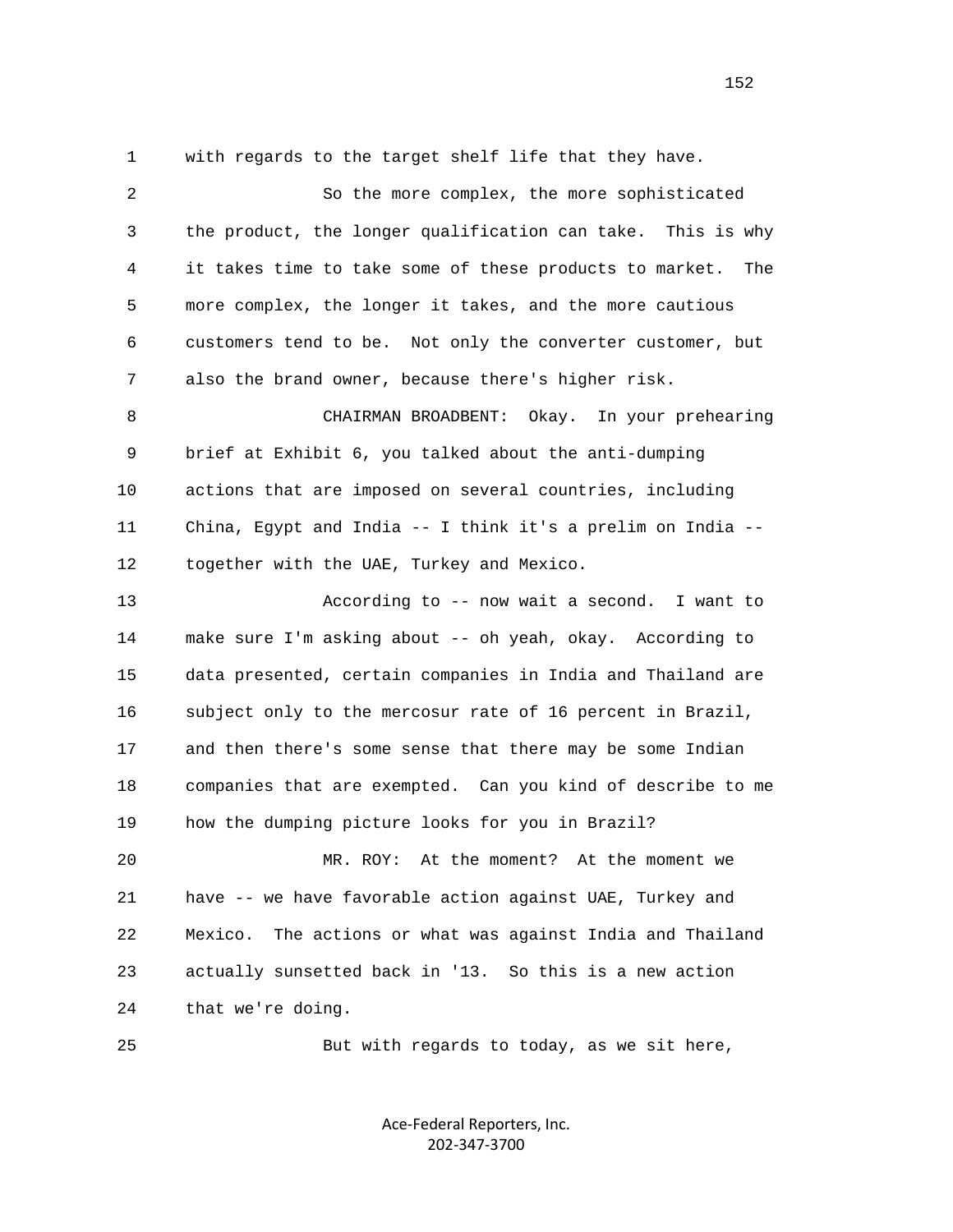1 it's UAE, Turkey and Mexico, and you see that in UAE flex, 2 flex was really the target there. They were -- they were 3 the largest importing to Brazil from UAE, and polyflex was 4 from Turkey. So that was more or less the focus of these 5 investigations. 6 So with regards to your comment about some of 7 them only have the 16 percent, I don't see that here. Most 8 of them have the regular, the standard 16 percent inbound 9 plus AD on top of that, some more than others. 10 CHAIRMAN BROADBENT: Okay, but Thailand, it 11 sunsetted and you've refiled to renew that? 12 MR. ROY: That's correct. 13 CHAIRMAN BROADBENT: Along with India? 14 MR. ROY: We did India -- right now, we're 15 right in the midst of India, China and Egypt. 16 CHAIRMAN BROADBENT: Okay, all right. So 17 their general practice is that these orders sunset after 18 five years. Then you have to file a completely new case to 19 get them extended? 20 MR. ROY: Correct, correct. 21 CHAIRMAN BROADBENT: Okay, all right. Then 22 what's -- sorry if I missed this, but what's going on with 23 China in the Brazilian market? 24 MR. ROY: They're trying to come into the 25 market with some of these high volume, low-price

> Ace‐Federal Reporters, Inc. 202‐347‐3700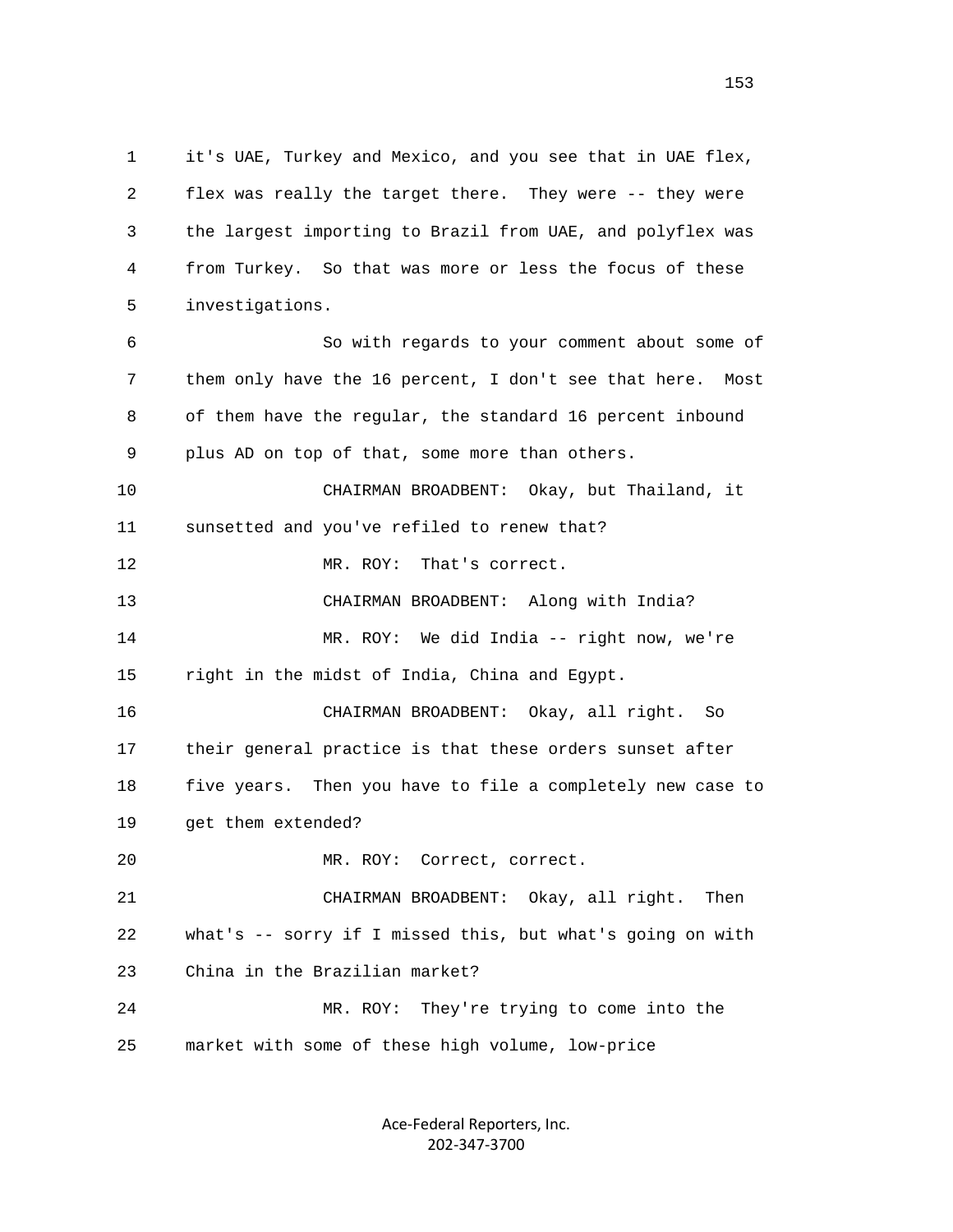1 commodities, mainly in the plain film area. We're seeing 2 them mainly in the industrial market segments. We have not 3 seen them that much, as of yet, in the packaging area. We 4 see mainly, somebody referred to hot-stamping earlier. 5 This is an area that is growing in Brazil, and 6 this is an area where it's a rather simplistic film, very 7 commoditized film that you can bring in. We're seeing them 8 in that area, of trying to come in at some very low prices. 9 CHAIRMAN BROADBENT: But they're -- and 10 they're not under order currently? 11 MR. ROY: No, not at the moment. 12 CHAIRMAN BROADBENT: All right, but has 13 anybody filed against them? 14 MR. ROY: Yeah. We have filed against China. 15 CHAIRMAN BROADBENT: So that investigation is 16 proceeding in Brazil? 17 MR. ROY: That's correct. Right now we have 18 -- we filed against China, Egypt and India. 19 CHAIRMAN BROADBENT: Okay, got it. 20 MR. JONES: And Chairman Broadbent, there are 21 preliminary determinations of high margins of dumping 22 against those three countries. 23 CHAIRMAN BROADBENT: Got it, okay. 24 MR. JONES: And the final determinations are 25 expected in March of next year.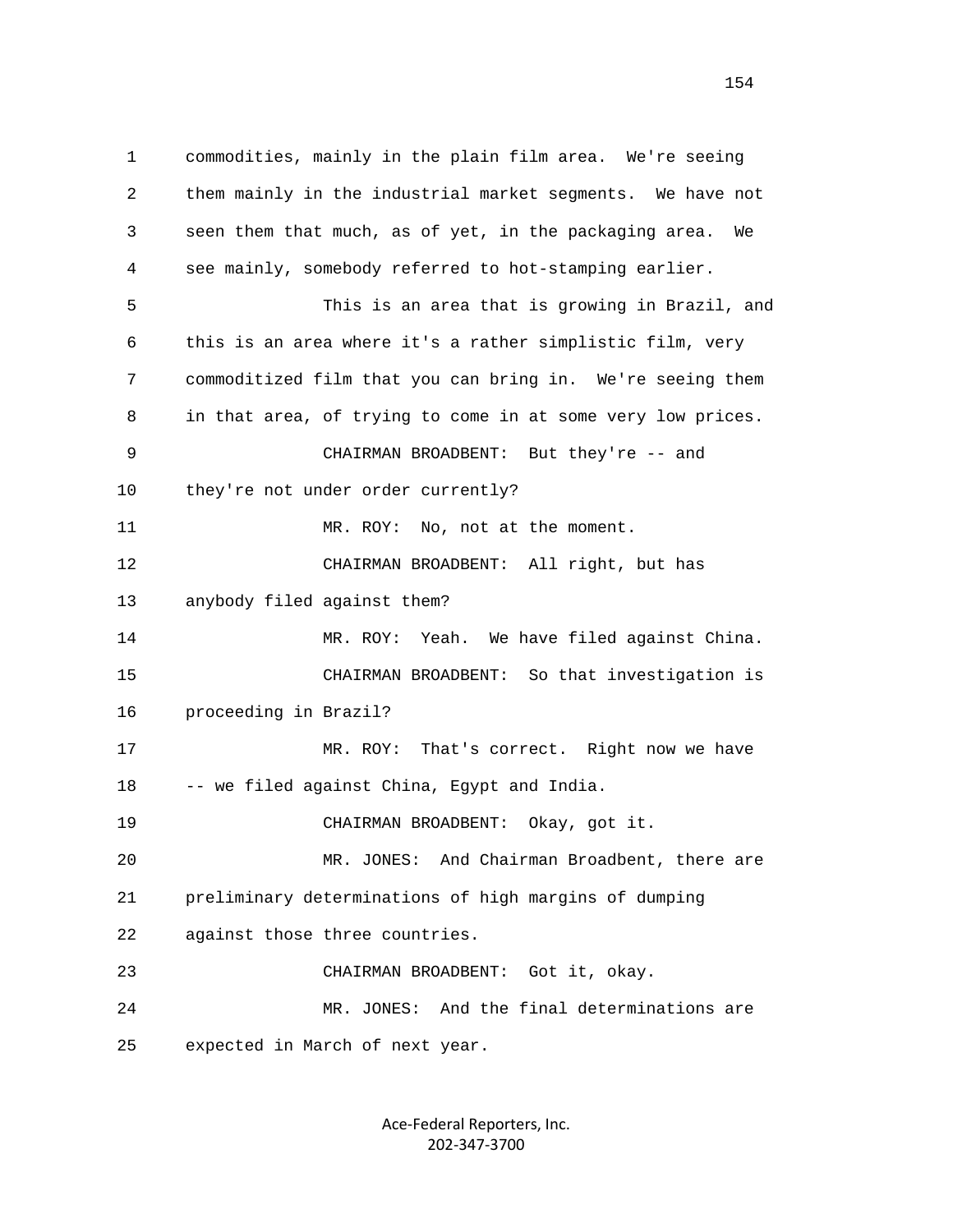1 MR. ROY: First quarter. 2 MR. JONES: First quarter, end of first 3 quarter of next year. 4 MR. ROY: Correct. 5 MR. JONES: That's the timing. 6 CHAIRMAN BROADBENT: And once the dumping 7 duties started going into place in Brazil, how much market 8 share did Terphane gain? 9 MR. JONES: Chairman Broadbent, that would 10 probably call for a little bit too much speculation. We'd 11 be happy to look at the import statistics and look at 12 Terphane's numbers, and give you an answer to that in our 13 post-hearing brief. 14 CHAIRMAN BROADBENT: Yeah, that would be 15 helpful. If you could just estimate that in the 16 post-hearing. Why do you think there's so much global 17 over-supply in this product and dumped prices in various 18 markets? 19 MR. ROY: As I said earlier, there was a huge 20 amount of investment that took place post-global recession, 21 specifically in China. I'm not sure why they installed all 22 that capacity. One can only quess. 23 But with regards to the Indian producers, what 24 we've seen them do as described earlier is position 25 themselves with manufacturing capabilities all over the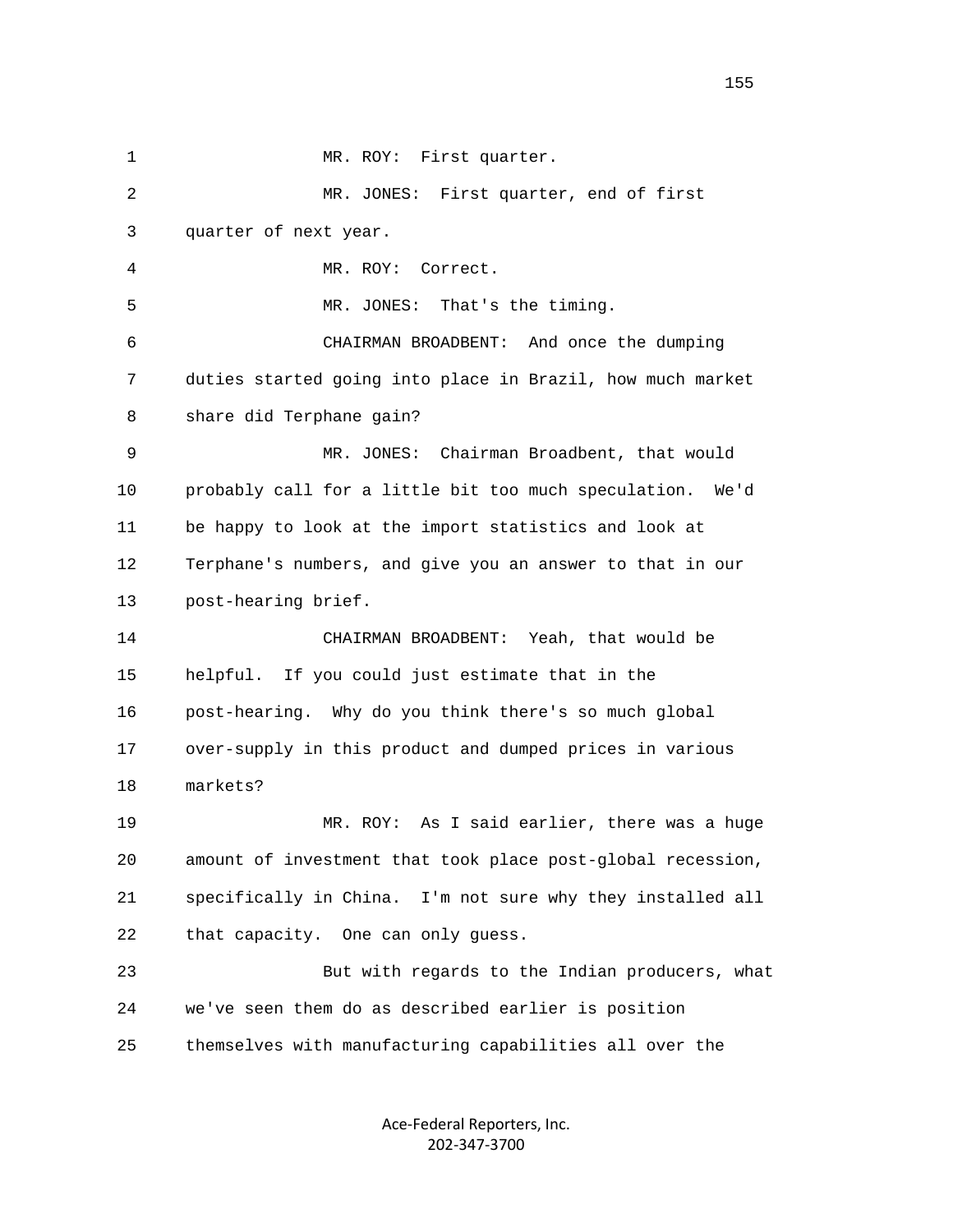1 world, and a lot of times it's to circumvent some of the 2 actions, the anti-dumping actions that are in place, and 3 that's their strategy. They want to be global, and 4 consequently they're adding capacity that puts them in 5 proximity to the target markets that they've identified. 6 The second reason why there's over-capacity is 7 the size of the equipment that's being commissioned now. 8 These are big lines. They're 8.7 meter lines. They may, 9 you know, anywhere from 25 to 32,000 metric tons a year. So 10 this is the newest generation equipment, and the higher that 11 capacity I quoted is those turnkey, those turnkey machines. 12 In these -- in some markets, the huge volume 13 opportunity is in the commodity market. Emerging markets 14 and newer markets are not as sophisticated as mature markets 15 like the U.S. and Europe. So there tends to be a tendency 16 to consume a huge amount of these commodity films. 17 So you tag that with big machines, big 18 capacity, and everybody wanting to get into the action, you 19 have where we are today. In polyester, we've seen cycles. 20 Typically, a polyester cycle, if you look at history, is 21 seven to eight years. 22 What's happening now with especially the 23 Chinese adding capacity and starting to consume a lot of 24 polyester, is we've seen that that cycle is much shorter, 25 and the amplitude is much bigger. In other words, the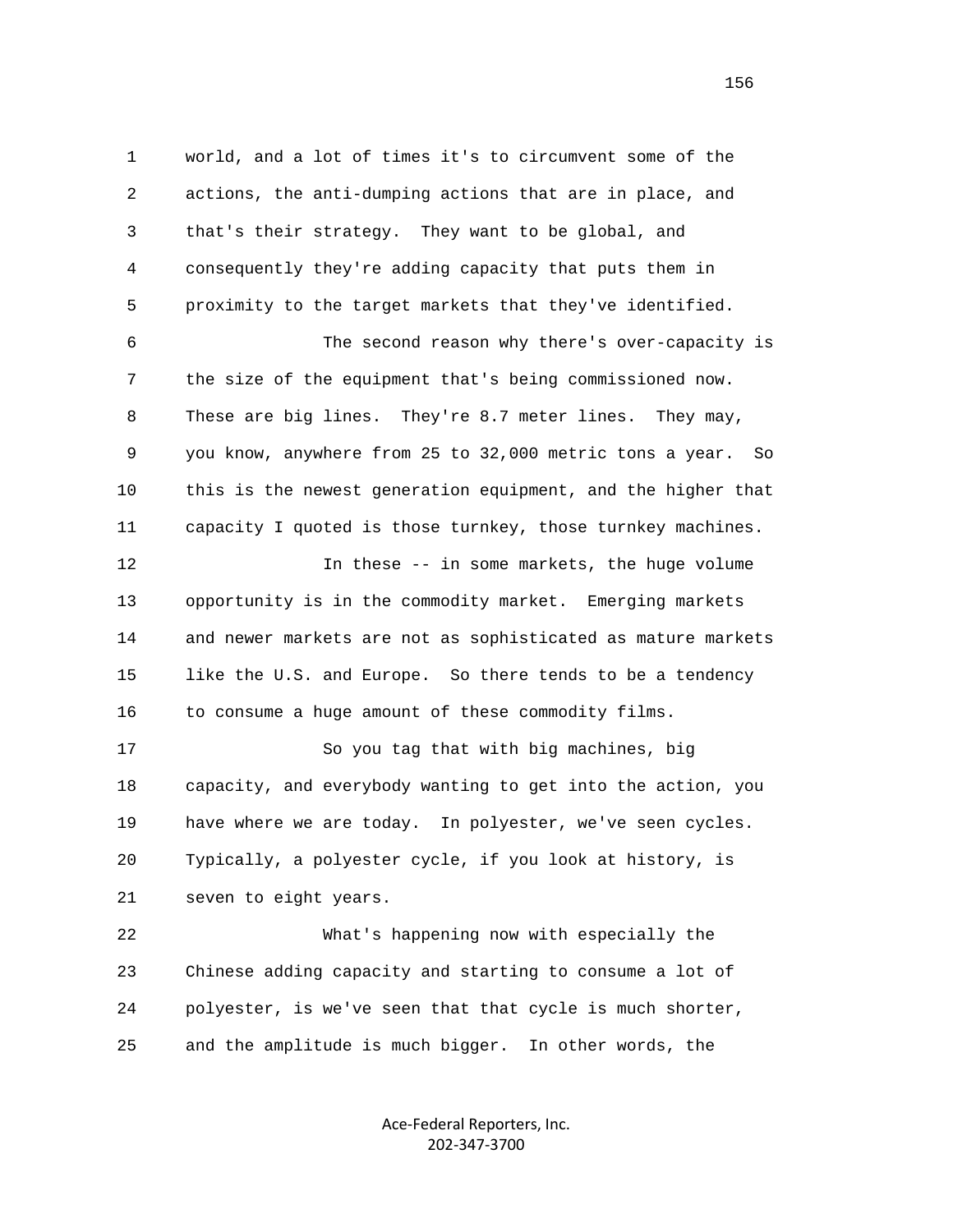1 impact of these big machines coming on has a bigger effect 2 on the imbalance between demand and supply.

 3 Older lines, if you look at lines that were 4 but probably at the turn of the millennium, these were 5 20,000 metric ton lines. Now you're talking 30,000 metric 6 ton lines. So that's a 50 percent increase in output 7 capacity. So I think it's a combination of things. 8 CHAIRMAN BROADBENT: Okay, and for demand for your company's 9 product, what do you see the big uses in the future that 10 will expand demand for Terphane's product? 11 MR. ROY: Packaging. Packaging is where we 12 see the growth opportunity. Barrier packaging, film, film 13 that have attributes that bring convenience to the consumer 14 is where we see the growth opportunity, and these are the 15 types of products we're developing and are putting in the 16 market today. 17 CHAIRMAN BROADBENT: Okay, thank you. Vice 18 Chairman Pinkert.

 19 VICE CHAIRMAN PINKERT: Thank you, Madam 20 Chairman. I just have a couple of follow-up questions. As 21 you know, earlier this year, the Commission found that the 22 domestic industry is vulnerable to injury from imports, and 23 I read your brief to not take issue with that. But I want 24 to give you the opportunity to state formally whether or not 25 you agree that the domestic industry continues to be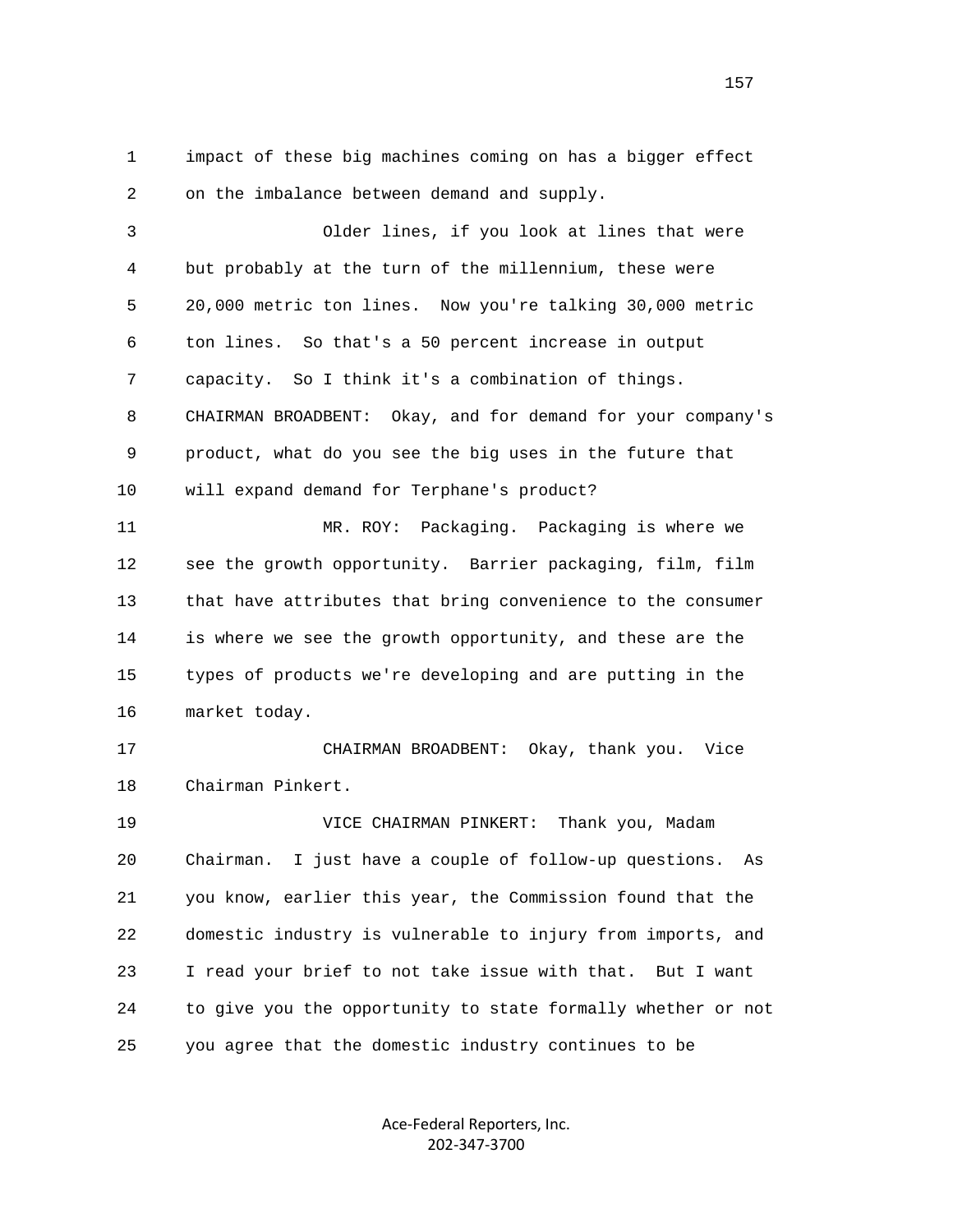1 vulnerable.

| 2  | MR. JONES: Vice Chairman Pinkert, we're part                |
|----|-------------------------------------------------------------|
| 3  | of the domestic industry, and you know, we think that the   |
| 4  | findings in China -- in the India and Taiwan case were      |
| 5  | correct, and you know, the industry, I think that the       |
| 6  | evidence would demonstrate that the industry is vulnerable. |
| 7  | VICE CHAIRMAN PINKERT:<br>Thank you.<br>Now Mr.             |
| 8  | Roy, you testified about some of the competition from       |
| 9  | imports that Terphane is facing in Brazil. Does that give   |
| 10 | the Brazilian affiliate more of an incentive to export?     |
| 11 | MR. ROY:<br>No. On the contrary, I think the                |
| 12 | actions we're taking is to put in place barriers, to make   |
| 13 | sure that the Brazilian market is fair market.              |
| 14 | Now that we have capacity coming on stream, we              |
| 15 | have the ability to catch up in essence to the growth that  |
| 16 | we missed, as well as continuing to grow and taking         |
| 17 | advantage of some of these actions being put in place, to   |
| 18 | accelerate regaining that market share we believe is our    |
| 19 | That is our target. It's part of our plan, and<br>target.   |
| 20 | those have been very successful in the past, the actions    |
| 21 | that were put in place.                                     |
| 22 | Do you agree with the<br>VICE CHAIRMAN PINKERT:             |
| 23 | domestic industry's characterization of the Latin American  |
| 24 | market, that it will be over-supplied with the merchandise, |
| 25 | say in 2015?                                                |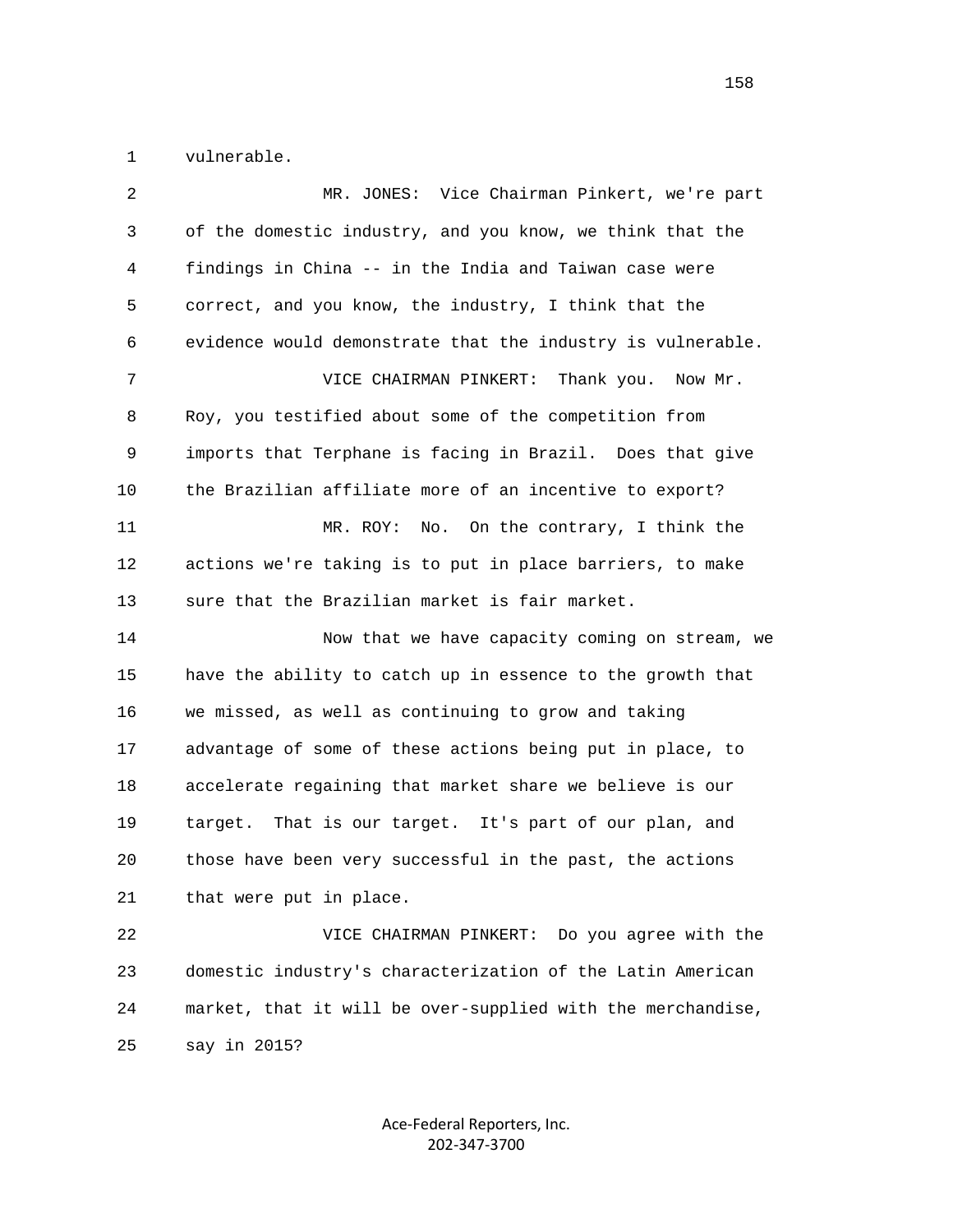1 MR. ROY: No, no, because again, it's 2 specifically talking about OPP. I mean it's known that 3 their target is not Latin America. Their target is much 4 bigger than that, and they're practicing that now. I mean 5 by investing in Texas, putting a distribution center in 6 place, to me at least is indicative that these guys have 7 aspirations of targeting the NAFTA countries. 8 So the capacity that's being installed in -- 9 the total capacity of Latin America is -- I don't believe is 10 an over-supply situation, because not all of it is destined 11 to stay in Latin America. If we follow the logic that OPP 12 -- by what they're doing, by the behavior that we're seeing, 13 definitely they're going outside of that area. 14 VICE CHAIRMAN PINKERT: So do you have a 15 projection over the next few years of when the Latin 16 American market is likely to become over-supplied, or is it 17 your view that it's just not likely in the next few years? 18 MR. ROY: It's my view. 19 VICE CHAIRMAN PINKERT: Thank you. Do you 20 have anything to add to that, Mr. Jones? 21 MR. JONES: Vice Chairman Pinkert, I would 22 just point to our earlier testimony, that Terphane's 23 addition of P4, as Mr. Roy testified, was an effort to 24 right-size capacity for available demand in Brazil and the 25 Latin American regional markets.

> Ace‐Federal Reporters, Inc. 202‐347‐3700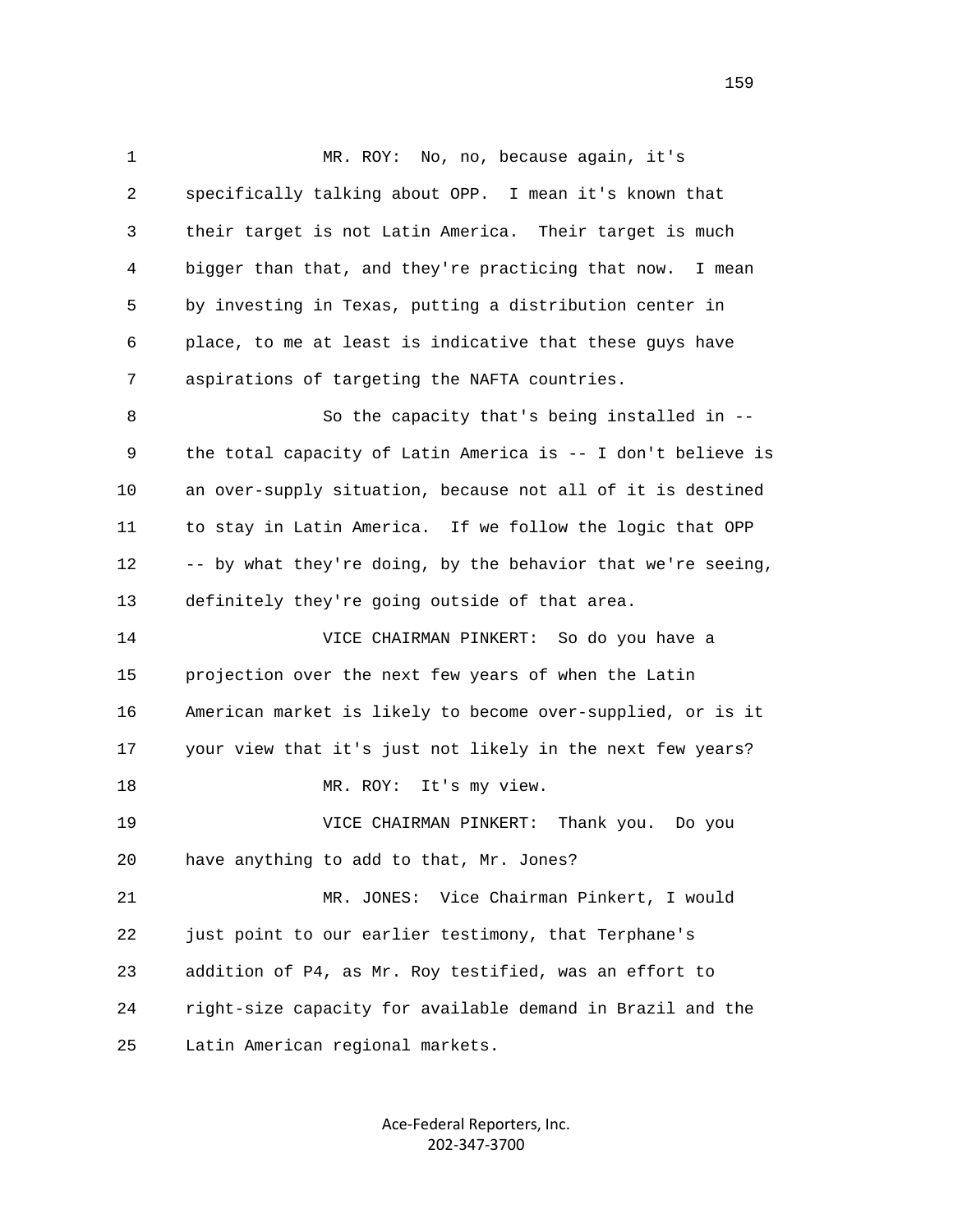1 So our position is that -- is not as the 2 demand, as the capacity is gradually brought up, and as the 3 demand continues to increase in Brazil and Latin America, 4 that the capacity, Terphane's capacity will be right-sized 5 for what it intends to do, which is focus on Brazil. 6 VICE CHAIRMAN PINKERT: Thank you very much. 7 For the post-hearing, if you could give us some projection 8 of what the supply situation in the Latin American markets 9 will be in 2015, I think that would be helpful. 10 MR. JONES: We'd be happy to do that, Vice 11 Chairman Pinkert. 12 VICE CHAIRMAN PINKERT: Thank you, and with 13 that, I have no further questions. 14 CHAIRMAN BROADBENT: Commissioner Williamson. 15 COMMISSIONER WILLIAMSON: Thank you, and if 16 you want to make some predictions on 2016, that would be 17 interesting to see too. 18 MR. JONES: We'll make a guess as to 2016 as 19 well. 20 COMMISSIONER WILLIAMSON: Okay, thank you. 21 What is biaxial oriented PET film or BOPET, and does it 22 encompass in scope PET film? Does BOPET include out of 23 scope PET film? 24 MR. ROY: Let's start with the definition of 25 biaxial oriented polyester.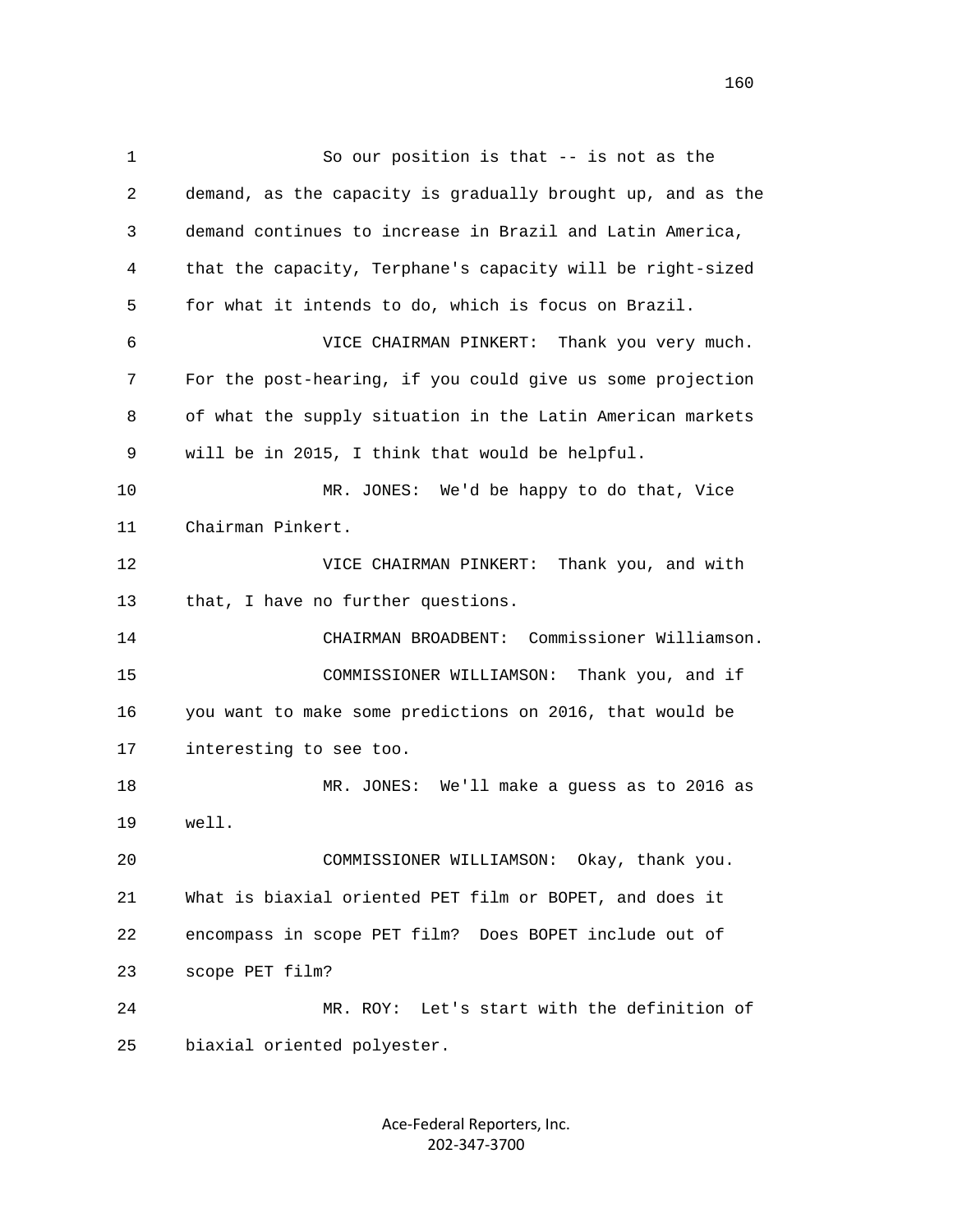1 COMMISSIONER WILLIAMSON: Good, in terms I can 2 understand. 3 MR. ROY: Okay, yes. In the process of making 4 polyester, first you take -- we take a resin. It's a chip.

 5 You melt that and through the extrusion process we cast that 6 onto a chair wheel. So this is when the polymer, which is 7 now molten, becomes a solid again.

 8 At this point what you have is what we call an 9 amorphous polyester sheet, and there is a market for that. 10 There are people that actually produce amorphous polyester, 11 APET is what it's called. Then you start the stretching 12 process, where you build in some of the mechanical 13 characteristics to the film, and by --

 14 So we first stretch it in the machine 15 direction, okay. So you reheat the film to glass transition 16 temperature; you stretch it machine direction, and then we 17 stretch it transfers direction, sorry, okay. And what this 18 does is it orients the carbon chains in such a way that you 19 have a very  $\wedge \wedge \wedge$  a film with very high tensile strength.

 20 That's why polyester film is so tough. If you 21 try to puncture it, if you try to rip it, it's very, very 22 tough. The logic behind that at least is that you can have 23 a very thin film with very high mechanical properties, and 24 this is what differentiates polyester from the polyolefins, 25 which is your polypropylenes, polyethylenes, is those

> Ace‐Federal Reporters, Inc. 202‐347‐3700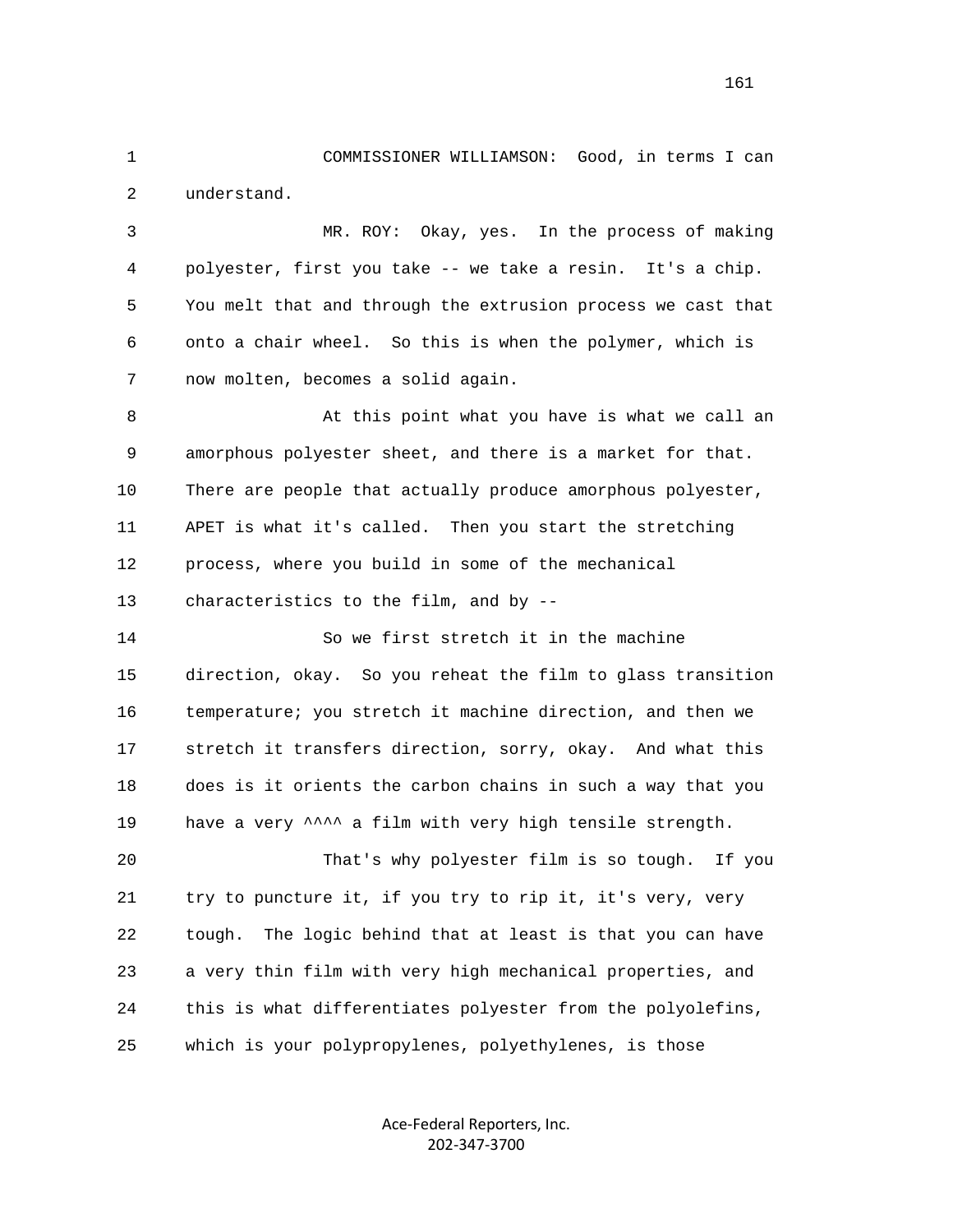1 dimensional characteristics.

| $\sqrt{2}$ | It also through the process, because we also                   |
|------------|----------------------------------------------------------------|
| 3          | anneal the film while we're stretching it or at the tail end   |
| 4          | of the stretching, we build in the thermal resistance to the   |
| 5          | So it has very high melt point, and so it doesn't get<br>film. |
| 6          | easily distorted as you're processing the film, especially     |
| 7          | in printing and laminating when you have to dry.               |
| 8          | So you're using heat. You don't want the film                  |
| 9          | to shrink.<br>Otherwise, the printing is not going to be the   |
| 10         | end result that you're looking for. So by orienting the        |
| 11         | film, we can build in -- we build in different                 |
| 12         | characteristics, and those are mainly the mechanical,          |
| 13         | dimensional stability properties of the polyester.             |
| 14         | COMMISSIONER WILLIAMSON:<br>Now is some of that                |
| 15         | film in scope and some of it not?                              |
| 16         | MR. ROY: Well actually BOPET is -- can be in                   |
| 17         | scope or out of scope, because even when we talk about our     |
| 18         | CO-EX film that has that layer, that performance-enhancing     |
| 19         | layer, it is a B-O-P-E-T. The difference is during this,       |
| 20         | the casting process or the extrusion process, we're able to    |
| 21         | add some -- using resins, we're able to add some performance   |
| 22         | enhancement to the product.                                    |
| 23         | COMMISSIONER WILLIAMSON: Okay. So what you'd                   |
| 24         | be doing -- the new plant's going to be making this kind of    |
| 25         | stuff?                                                         |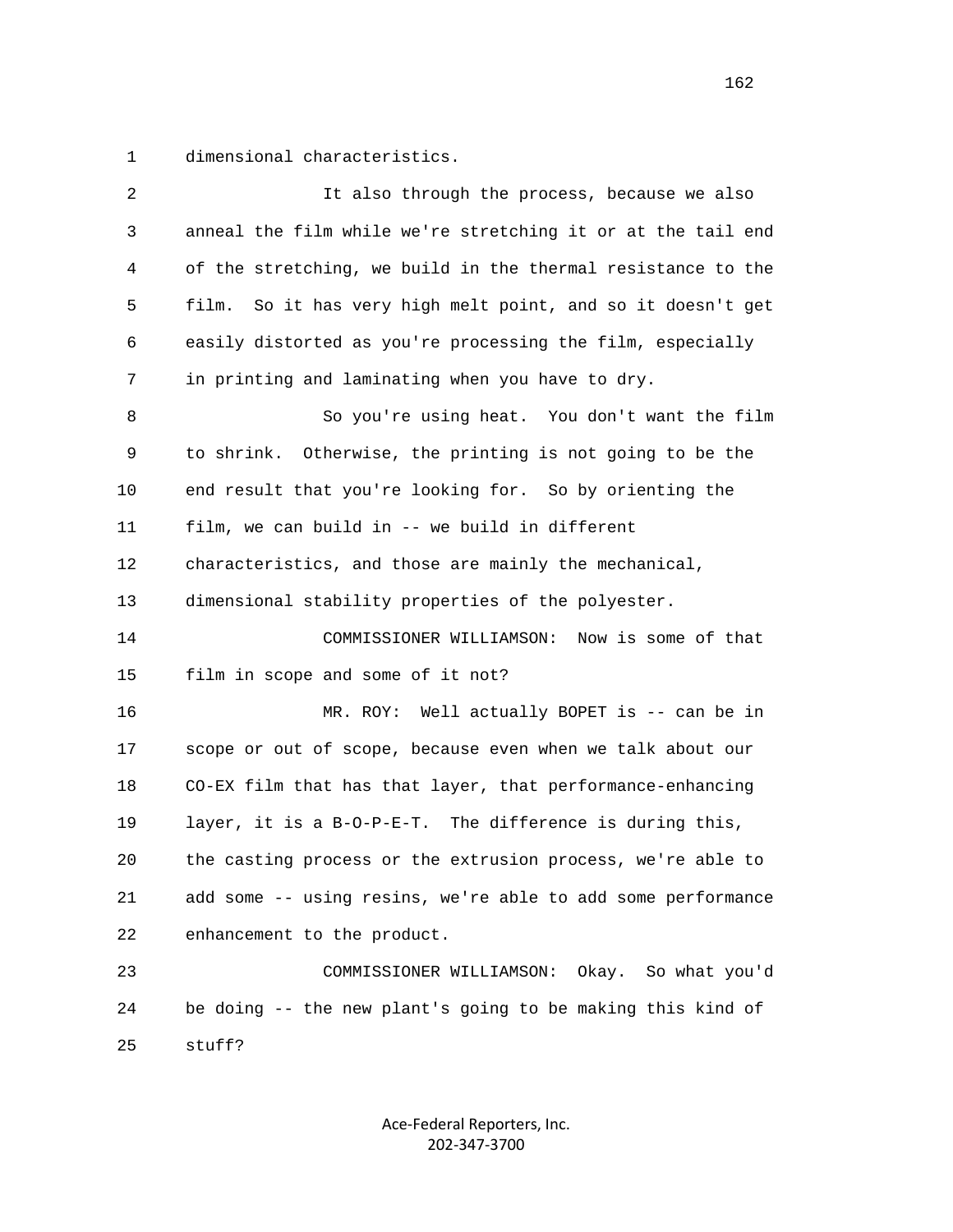1 MR. ROY: The new line makes B-O-P-E-T. It's 2 a B-O-P-E--T line, and it has the ability to make a wide 3 range of products. Why we didn't buy a turnkey again is we 4 added some of those other processes or other auxiliary 5 equipment, in order to make films that have unique 6 characteristics, I'll put it that way. But it is still a 7 B-O-P-E-T. 8 COMMISSIONER WILLIAMSON: Okay, and is this a 9 significant part of the production? What's the role of the 10 B-O-P-E-T film in the market relative? Just give me an 11 idea. 12 MR. ROY: Well film -- the role of PET first 13 and foremost is as a support sheet, and because of its high 14 dimensional stability and high thermal resistance, it is the 15 preferred substrate to put on the outside of packages that 16 need to be heat-sealed. Because to heat seal, you need 17 three things. You need temperature, dwell time and 18 pressure. 19 And if -- and depending on the speed of the 20 packaging equipment, the higher speed machines tend to have 21 very high temperature at sealing, very short dwell time and 22 high pressure. So you need something on the outside of the 23 package that can withstand high temperature and a lot of 24 pressure. 25 COMMISSIONER WILLIAMSON: Okay.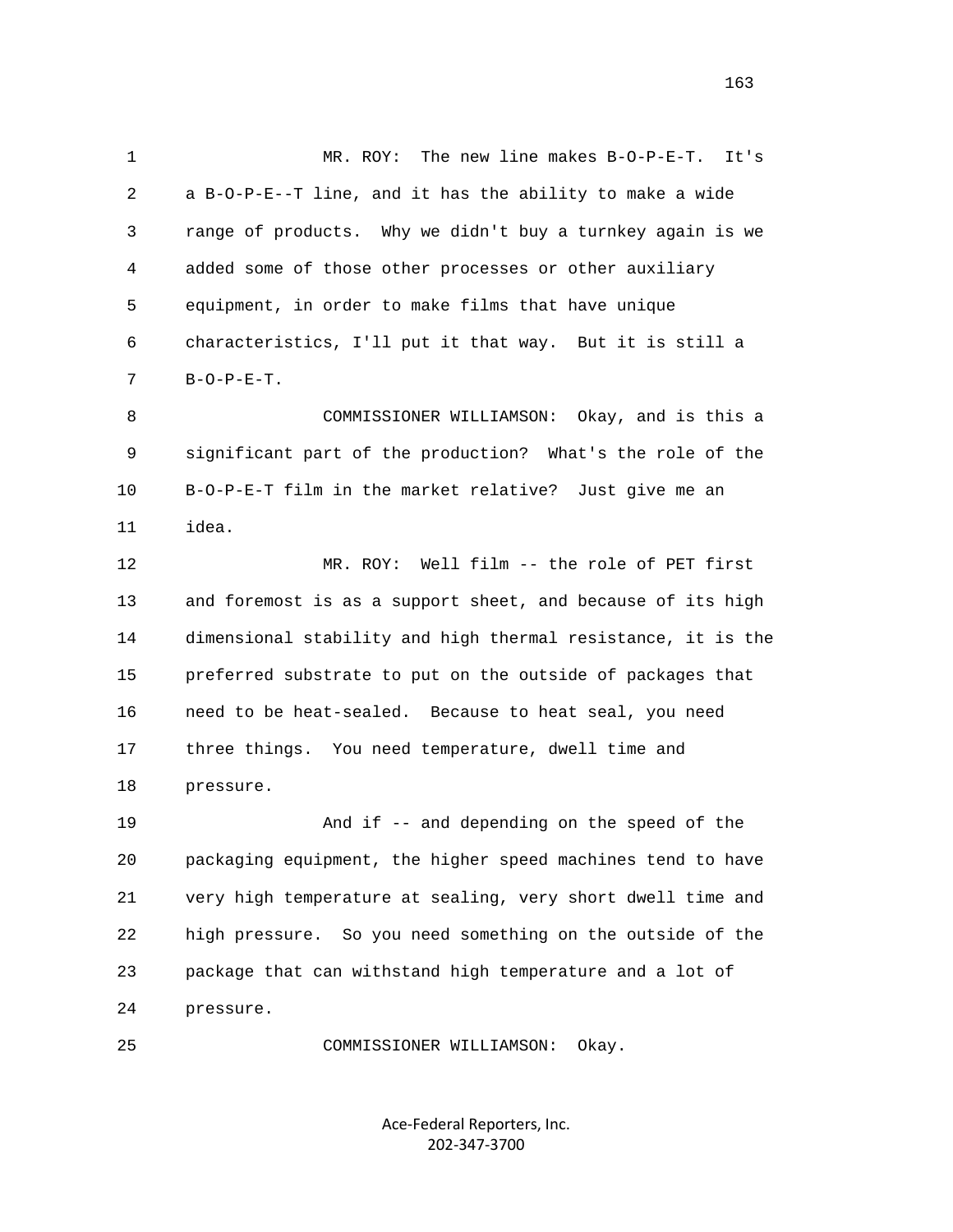1 MR. ROY: Okay, so that's why, if you look at 2 stand-up pouches for example, polyester is the preferred 3 substrate to use on the outer layer of those packages. If 4 you were to use a polyolefin, what you will see if you look 5 at potato chip bags, you can see that in the seal area, it's 6 very crinkled. 7 Okay. That's because polypropylene has a very 8 -- has a lower melt point than polyester, and because of the 9 high speed lines, this is what you get. It's not 10 aesthetically pleasing, and a lot of the brand owners demand 11 that their package be very pristine on the shelf, because 12 this is what the consumer looks for, and it's a direct 13 reflection of the quality of the product that's inside the 14 package. 15 COMMISSIONER WILLIAMSON: Nothing to do with 16 this case. Which is easier to open? 17 MR. ROY: I'm biased. I'll say polyester. 18 But if you notch it. You know, there's ways now. You can 19 laser score polyester now so it's easy open, and you can 20 direct the tear. 21 COMMISSIONER WILLIAMSON: Okay, thanks. 22 Petitioners have argued that even if the Brazilian market is 23 more attractive than the U.S. market, there's no reason why 24 Terphane would not sell its excess supply in the U.S. market 25 after it's met the Brazilian demand.

> Ace‐Federal Reporters, Inc. 202‐347‐3700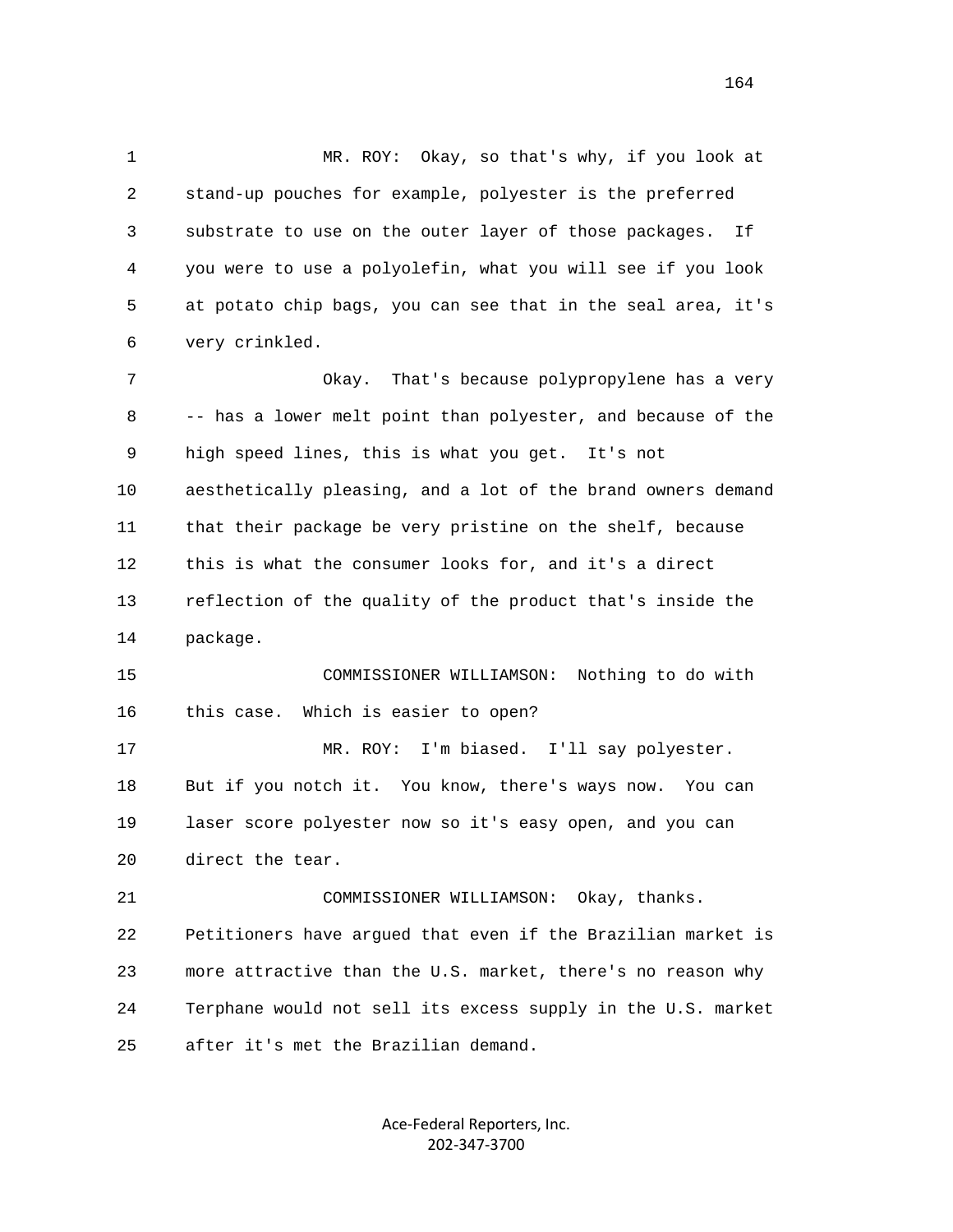1 They also argue that if you did export 2 commodity-grade products to the U.S., you would not be 3 undercutting the factory in the U.S. Why should the 4 Commission disregard these arguments, you know? Shall we 5 take those arguments seriously I guess is what I'm saying? 6 MR. ROY: Well let's -- so the argument you're 7 saying is that there's interest in our part to bring in 8 products from Brazil into the U.S. market, and that it will 9 not impact -- 10 COMMISSIONER WILLIAMSON: Well, that say if 11 you're able to satisfy your demand in Brazil and in a new 12 region, and you've got the capacity, you would also just go 13 on and ship here. 14 MR. ROY: I mean -- 15 COMMISSIONER WILLIAMSON: Now you said that's 16 not your intention, that's not your plan. But if you've got 17 stuff, if you've got the capacity. 18 MR. JONES: Commissioner Williamson, I'll take 19 a stab at that. I think as we've discussed, you know, the 20 Petitioner's argument hinges on acceptance of the assertion 21 that Terphane will have a significant amount of excess 22 capacity, and frankly the numbers in their brief are 23 ridiculous. Those estimates are way out of line, and 24 inconsistent with the Commission's practice of calculating 25 capacity as we understand it.

> Ace‐Federal Reporters, Inc. 202‐347‐3700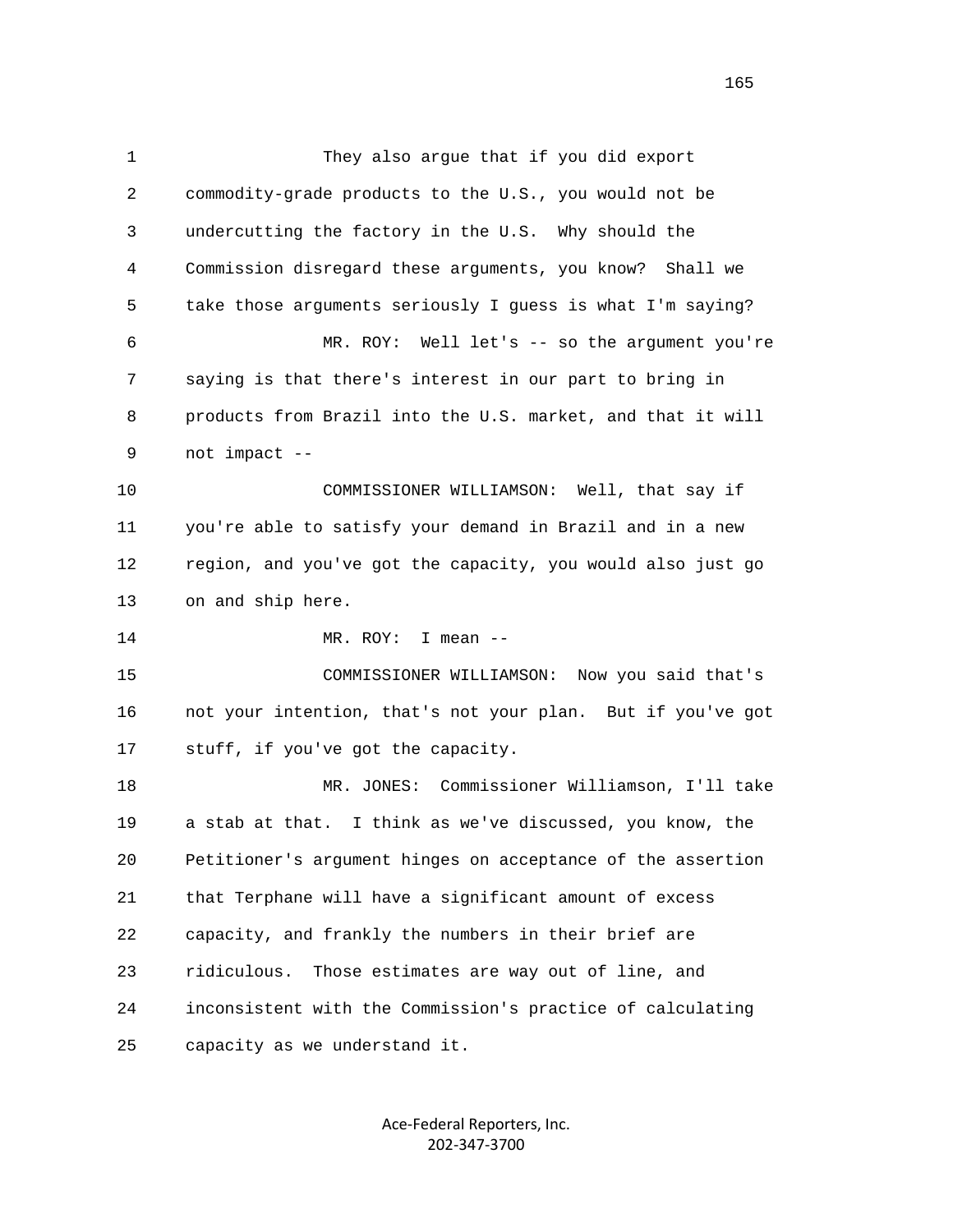1 COMMISSIONER WILLIAMSON: So what you're 2 saying, this is unrealistic or hypothetical, so why -- 3 MR. JONES: Well, we're happy to entertain the 4 hypothetical, if it helps the Commission with its 5 determination. But specifically on that point, on the 6 excess capacity, we don't think there will be significant 7 excess capacity, and you know, we're certainly willing to 8 address that post-hearing. 9 But we think the reasonable calculation and 10 estimate of Terphane's existing capacity and its future 11 capacity after the P4 line, really during it's ramping up 12 period -- 13 (Simultaneous speaking.) 14 COMMISSIONER WILLIAMSON: Okay. 15 You're saying that's not going to happen. 16 17 MR. JONES: --in 2015, will show that there is 18 not significant excess capacity. I think the other point 19 on, you know, affecting the U.S. -- affecting the U.S. 20 operation's business, Mr. Roy got into this a little bit. 21 But our point there is that Terphane's focus in the United 22 States is on non-subject and specialty products, and 23 importing low end subject merchandise would be inconsistent 24 with that, and would actually undercut that business. It 25 would undermine what they're trying to do in the other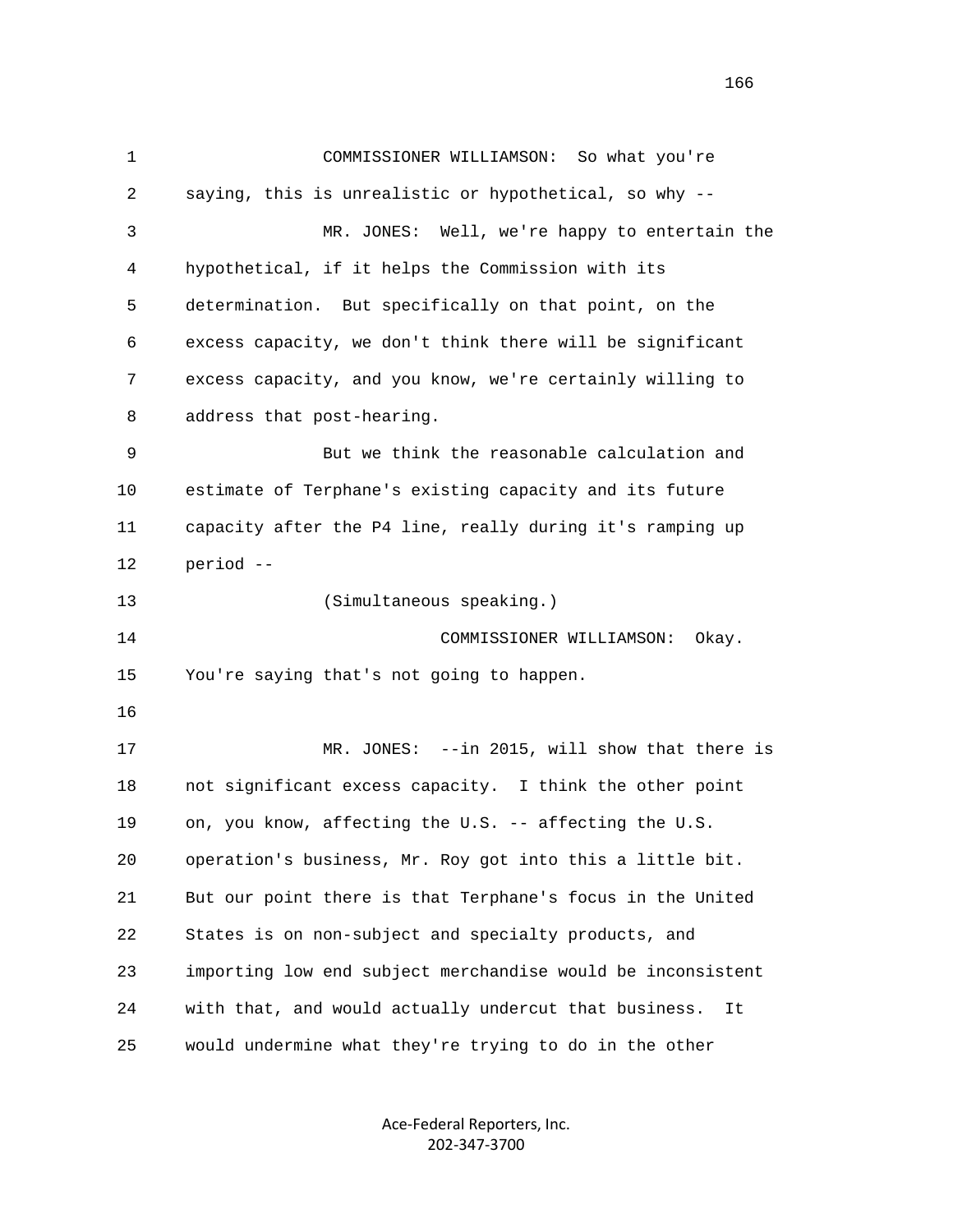1 areas. So would it 2 COMMISSIONER WILLIAMSON: Because you mean 3 you're saying low end, you bring in low price things, you're 4 bringing the price down? 5 MR. JONES: Correct. 6 COMMISSIONER WILLIAMSON: Okay. Now you're 7 free to disagree, but I just -- 8 MR. TAYLOR: And Commissioner Williamson, and 9 again Mr. Winn testified to that point as well, that the low 10 end pricing, the commodity products are the anchor, and 11 there is a connection, the domino effect between the pricing 12 again on your products. 13 So as they fought hard to get these high end 14 products into the market, they come in and they have a 15 product offering of the low end subject merchandise, they're 16 going to be undercutting their own pricing. 17 COMMISSIONER WILLIAMSON: I was wondering, are 18 there differences in what's driving the market in the U.S. 19 and what's driving it in South America and Asia? I mean 20 y'all focus primarily on packaging, and I guess that is in 21 both markets. But are there other differences -- 22 MR. ROY: You know, in Latin America, I think 23 packaging was really where we saw growth. We continue to 24 see growth. I mean this is what we're basing our plan on. 25 But there's also new opportunities for polyester. I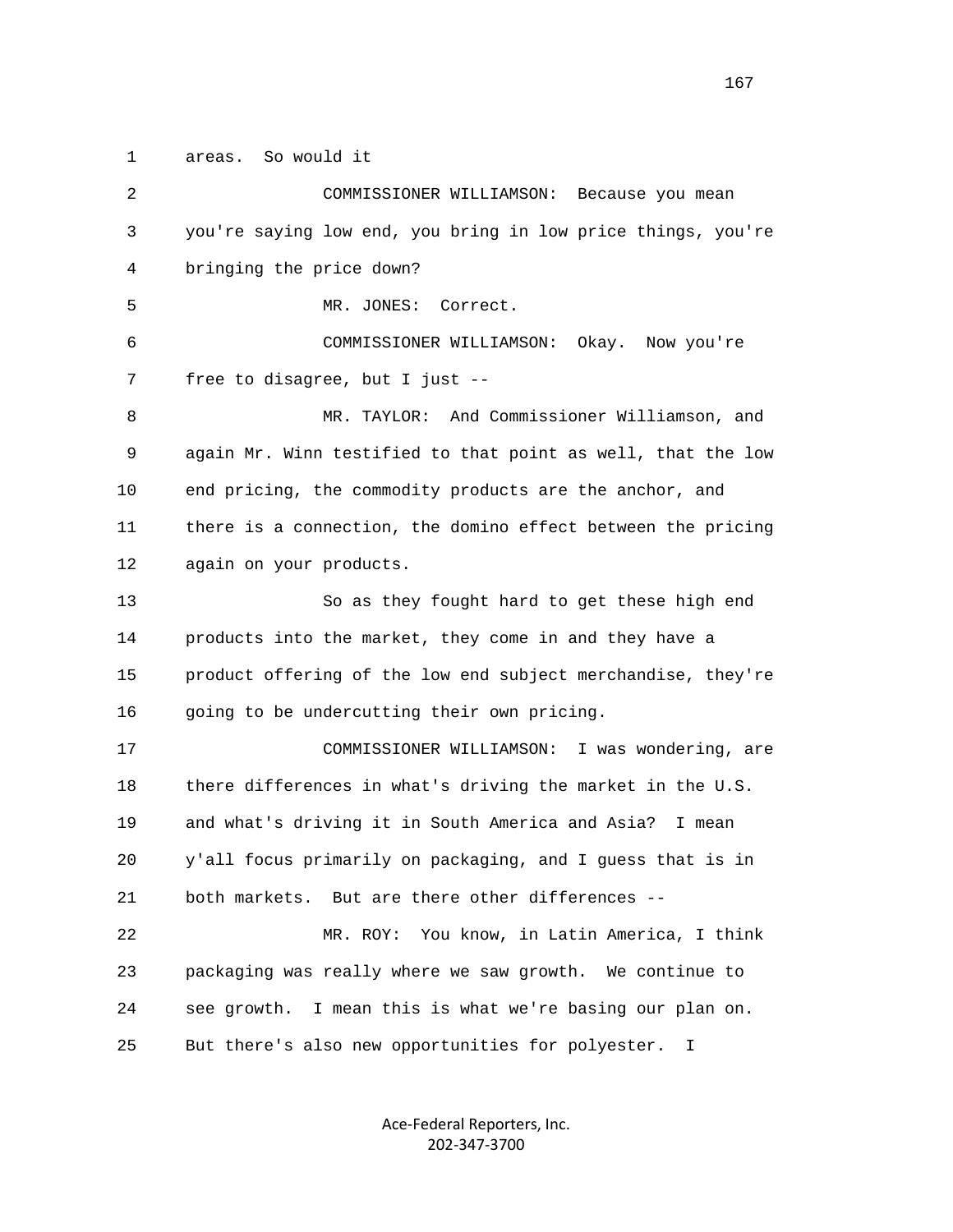1 mentioned that in my testimony, is that we're now seeing 2 some of the industrial markets starting to growth. 3 Some of the finished products were being 4 imported into Brazil and some of the other Latin American 5 countries. But the volume is getting interesting enough now 6 where there's local production. So there's local 7 manufacturing taking place. So there will be demand 8 obviously for film to support web or film as a raw material 9 for what these guys do from a conversion point of view. 10 So this is a market we're looking at. I mean 11 case in point is the label market. It's mainly paper in 12 Brazil. Now we're seeing a shift towards film-based labels. 13 Very traditional in what they do, and sometimes it takes 14 them a while to move. But we are seeing some shifting. 15 In the U.S., packaging has steadily grown, and 16 usually it follows GDP. But what's happened in the U.S., 17 where you see ups and downs, is you do have other segments 18 of the market that come and go, mainly in the industrial 19 area. We talked about photovoltaic. We've seen the flat 20 screen, window film. 21 These are businesses that tend to be more 22 cyclical. The industrial market as a whole tends to be more 23 cyclical when you look at the demand and supply side of 24 those subsegments. But the packaging market is just more 25 steady, and there's more opportunity, the way we see it, to

> Ace‐Federal Reporters, Inc. 202‐347‐3700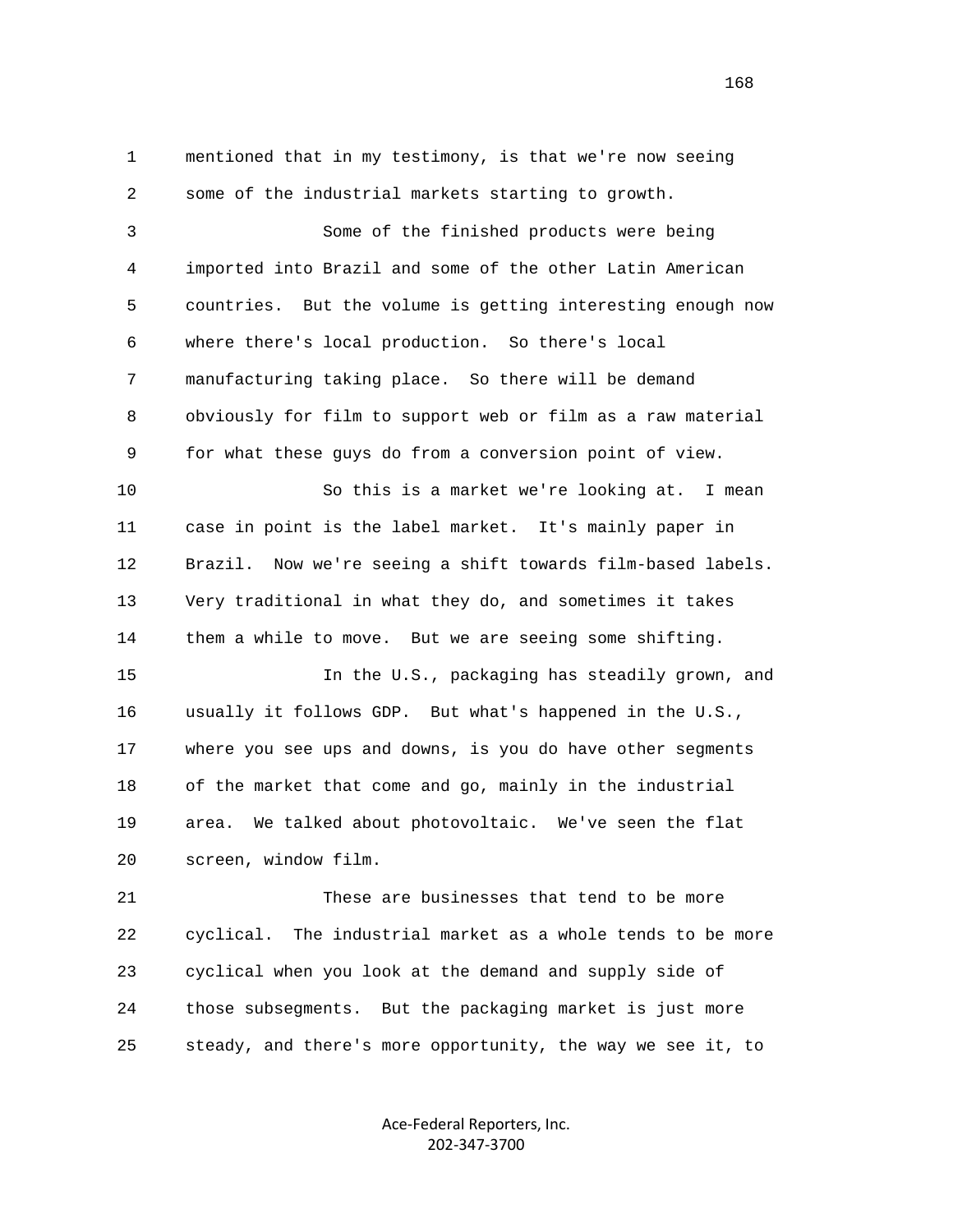1 value add.

 2 Thus, the reason why we made the decision to 3 focus our efforts in that segment, not only in Brazil but 4 also in the U.S. 5 COMMISSIONER WILLIAMSON: Okay. Thank you for 6 those answers. 7 CHAIRMAN BROADBENT: Commissioner Johanson? 8 COMMISSIONER JOHANSON: Thank you Chairman 9 Broadbent. I would like to go back to where I left off a 10 while ago talking about capacity or possibly over-capacity 11 in the world market. In light of current global 12 over-supply what drove the decision making behind Terphane's 13 Brazil growth plans in capacity? 14 MR. ROY: The domestic market. We saw 15 continued growth opportunity in Brazil first and foremore 16 and we capped out. We just capped out in capacity back in 17 2010 and 2011 is when we capped out and we found ourselves 18 in the situation where we simply could not keep pace with 19 the growth opportunity in the marketplace. 20 The timing of our investment also had to do with 21 the change of ownership. Obviously I would have liked to 22 have done this investment earlier but timing is what it is 23 and Tredegar acquired us in '11 and we went to the board and 24 got the approved to do it in 2012, but it was always to have 25 to bring on capacity to keep pace to keep pace with the

> Ace‐Federal Reporters, Inc. 202‐347‐3700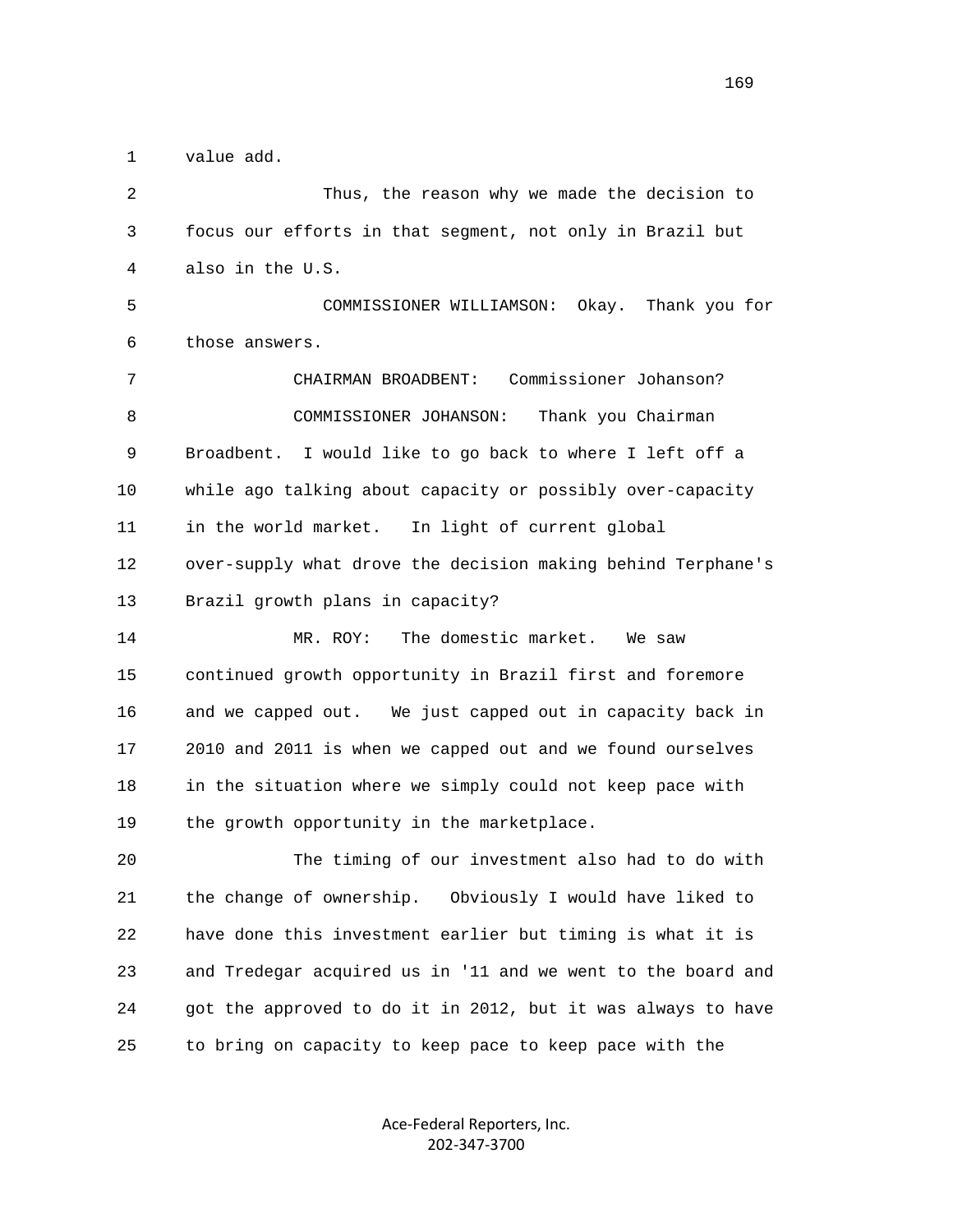1 organic growth of the market for existing applications but 2 also with the forecast and the expectation that there would 3 be other opportunities for growth using polyester and that's 4 what justified the investment that we made.

 5 COMMISSIONER JOHANSON: Thanks, and could you 6 please respond to the domestic industry's parties argument 7 that this investigation is different from other cases in 8 which the Commission has found a regional supply strategy 9 because among other things, the very different supply 10 capacities of Terphane's U.S. and Brazil plants?

 11 MR. JONES: Commissioner Johanson I'll respond 12 to that. This case is not -- the Commission in previous 13 cases has found a regional strategy to indicate that there 14 is an unlikelihood that there would be significant imports 15 in the United States and in the cases that the Commission 16 has looked at that has been primarily based on a 17 substitution of domestic production for imports. So that 18 applies to some extent here but not to the extent that it 19 might in the case involving steel where I believe 20 ThyssenKrupp argued that it was not going to export to the 21 United States because it's production facility in the U.S. 22 was going to supply all of that demand.

 23 So the coordinated regional strategy cases are 24 not exactly what we have here but we think they are 25 analogous because what we have here is a situation where

> Ace‐Federal Reporters, Inc. 202‐347‐3700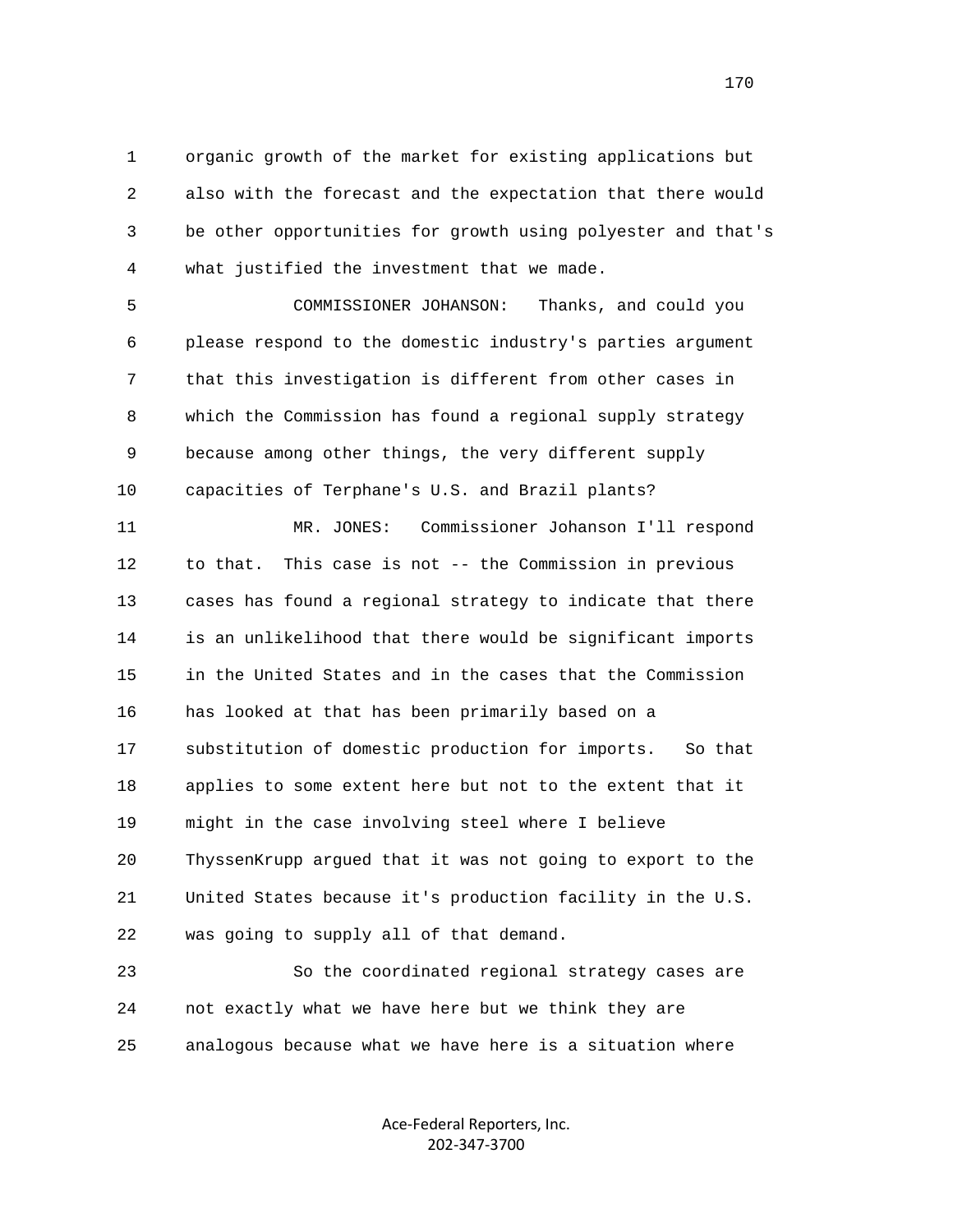1 there is a control, there's a break on what is likely to be 2 imported. The steel cases I believe we've argued that 3 there was a veto and you asked earlier whether Terphane 4 Incorported has veto authority, essentially they do. I 5 mean this is the gentleman Dan Roy is the gentleman who 6 makes that decision.

 7 And so Terphane, Mr. Roy in conjunction with his 8 management at Tredegar is going to come up with a business 9 plan and Mr. Roy is going to follow it and that plan gives 10 him the authority to regulate what comes in from Brazil and 11 it is within his authority, within his discretion to do 12 what's right for the business within the confines of the 13 business plan. And so it's not precisely like those steel 14 cases but we think it's analogous enough that it provides 15 some support for what's going on here but this is different 16 than what you see with respect to UAE and China.

 17 COMMISSIONER JOHANSON: Thank you for your 18 response and that concludes my questions. I would like to 19 thank you all for appearing here today. I have to admit 20 that while I was in private practice I always wondered what 21 PET film was, I read about it and over the past few months I 22 have learned about it, seeing as it is almost everywhere 23 surprisingly.

24 MR. ROY: It is and growing.

25 COMMISSIONER JOHANSON: And growing okay, well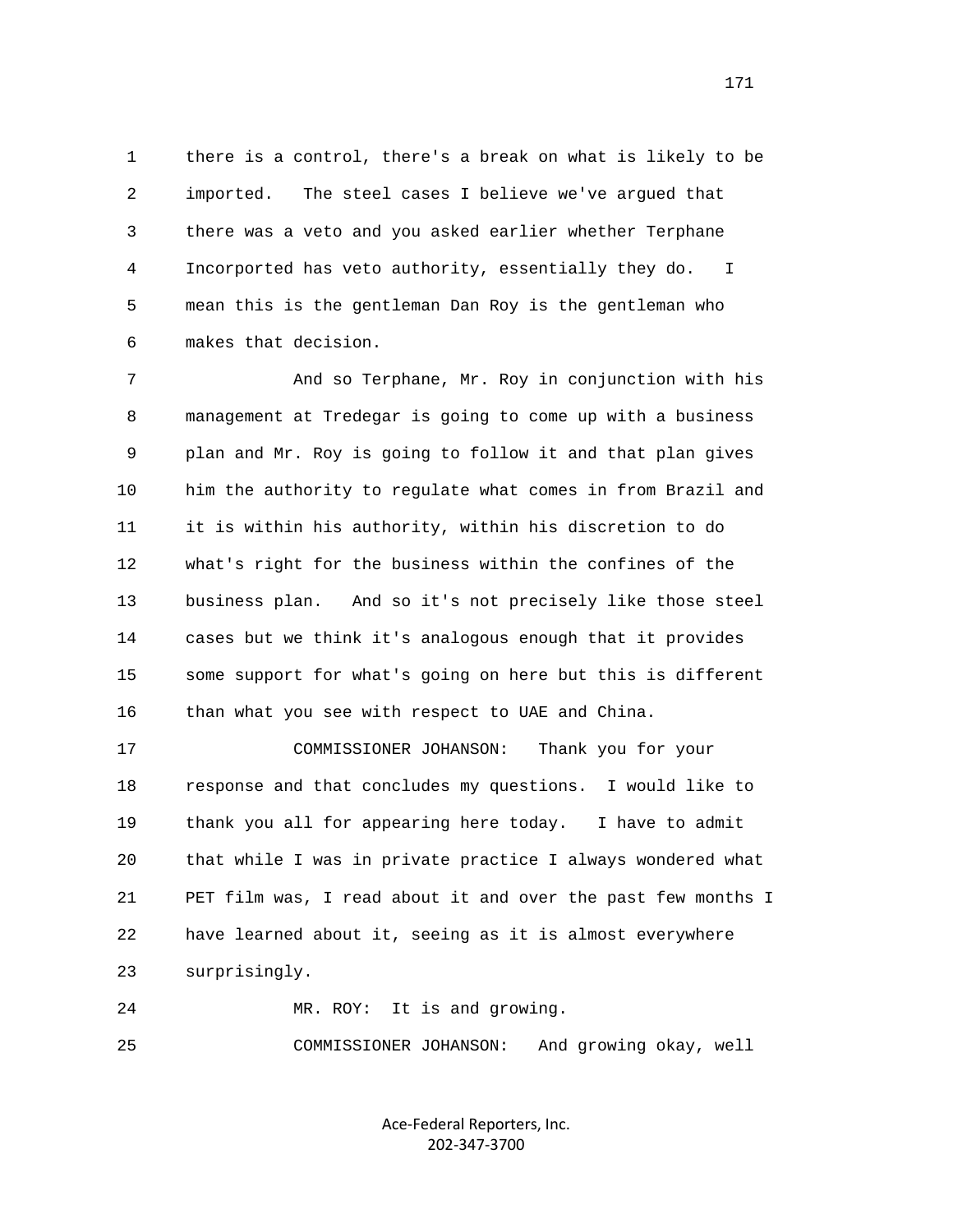1 thank you a lot. I appreciate you informing me further 2 today.

 3 CHAIRMAN BROADBENT: Any questions? 4 COMMISSIONER KIEFF: No I thank my colleagues 5 and the panelists for their great back and forth and a 6 reminder that I should once again go watch the graduate 7 plastics is what it's all about.

 8 CHAIRMAN BROADBENT: Commissioner Schmidtlein? 9 COMMISSIONER SCHMIDTLEIN: Thank you I had a few 10 follow-up questions. Mr. Taylor in response to 11 Commissioner Williamson a few minutes ago, you indicated 12 that you agree with the Petitioners that there is a link 13 between commodity prices and prices for specialty grade PET 14 film?

 15 MR. TAYLOR: Sure, and the Commission found this 16 as well in the investigation. And Mr. Roy I'm sure can talk 17 to us more about that. But there is a connection between 18 price and structure. So when you're pricing your own 19 product types which you are putting in the market there's 20 going to be a link between them. And so the specialty 21 products are somewhat capped because of the commodity price 22 coming in. But one can buy a commodity product and do 23 something to it. Then the specialty products are going to 24 have a lower price because their feedstock is going to be 25 lower too. So the pricing coming in on the initial product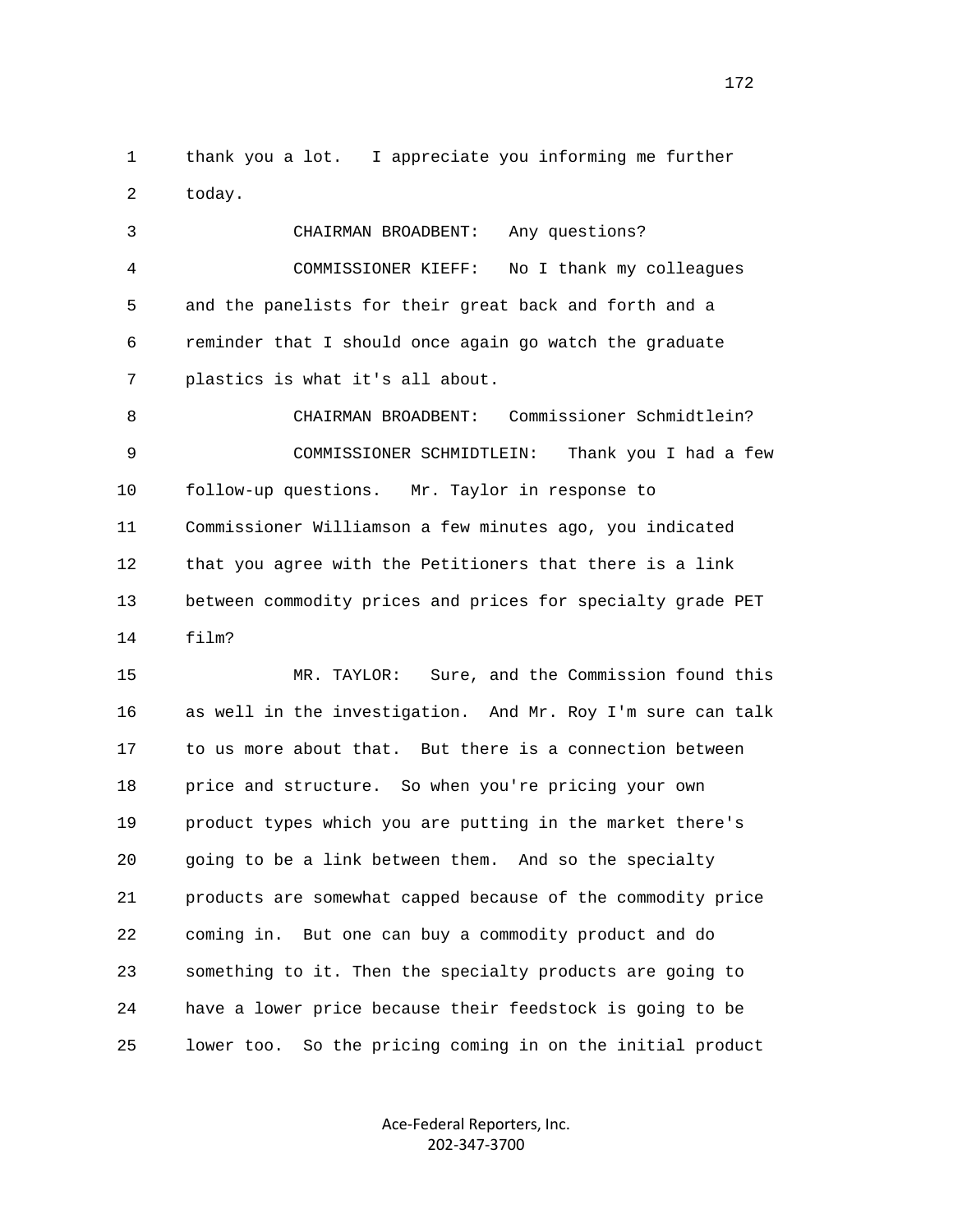1 offering you make is going to be relevant to your own 2 pricing and also what's available in the market.

 3 COMMISSIONER SCHMIDTLEIN: I see so that was 4 going to be my question is if you could elaborate on what 5 the basis for that is because it was either you or Mr. Roy 6 because I wanted to see if you agree with what the 7 Petitioner said this morning as to why they thought they 8 were linked so -- and from what I understand in you, it's 9 because the commodity product is an input to the specialty 10 product that's what you are saying so if you flood the U.S. 11 market or some into the U.S. market with commodity products 12 that's going to potentially bring down the prices of your 13 specialty products because the input price that a lot of 14 producers would be using would be dropping, is that right? 15 MR. TAYLOR: That's correct. I'll let Mr. Roy 16 explain because he has more of the background on the 17 technical. Just to make one clarification, this is -- I 18 think as well -- just to be aware of subject merchandise 19 versus commodity merchandise versus specialty merchandise. 20 What Terphane would be entering the market with is not the 21 subject merchandise. It is going to be the sub-special or 22 the semi-special product. It's co-polymer resin films are 23 going to already be coming in and entering. Some people can

25 aspects to get started with.

Ace‐Federal Reporters, Inc. 202‐347‐3700

24 do more to them but they already have a lot of specialty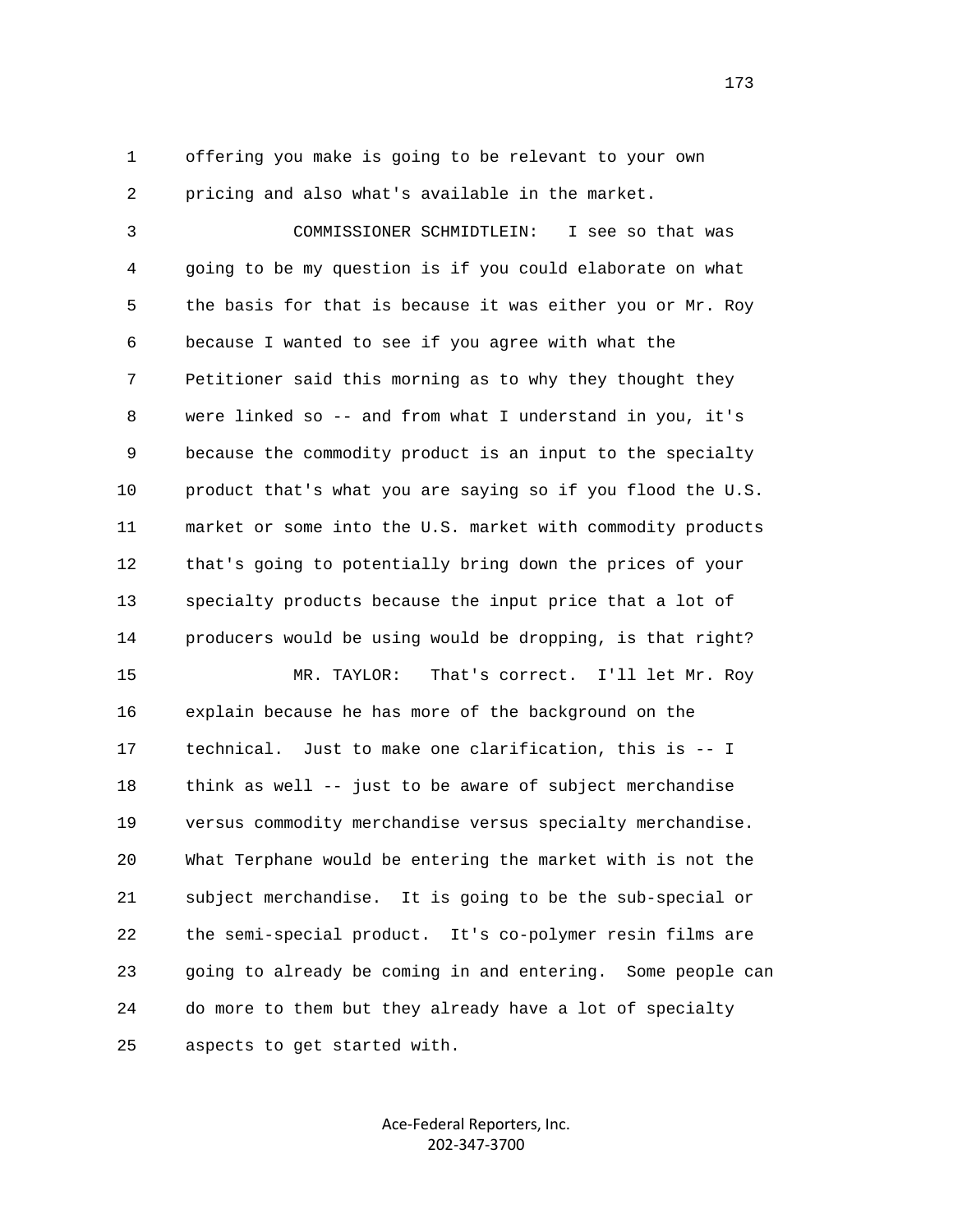1 COMMISSIONER SCHMIDTLEIN: Okay well I'm really 2 talking about subject because this is going to the argument 3 that there is a disincentive to export to the United States 4 because of U.S. affiliate or link between what would then be 5 subject but commodity grade, right and the specialty product 6 that they are producing here in the U.S.

 8 COMMISSIONER SCHMIDTLEIN: Okay so if you want 9 to just explain what the basis for that link is that would 10 be helpful.

7 MR. TAYLOR: That's correct.

 11 MR. ROY: It's based on the perceived value of 12 the performance enhancement that you make to that we'll call 13 it the platform film, as the bottom film. For example if 14 you take a plain film and you put a primer on it and the 15 primer's purpose is to improve in cohesion or when you are 16 laminating to another substrate to improve the bond between 17 the two sheets, that has a certain value, inherent value to 18 the converter. The value is as follows.

 19 He has a printing press with five colors, five 20 stations that he can use to put color on to the film. Now 21 he has a choice, he can buy plain film, vanilla grade plain 22 film and use one of the five print stations to put the 23 primer on that film, okay. And then he has four decks left 24 to put four colors to make the nice printing.

25 Or he can buy a pre-treated chemically coated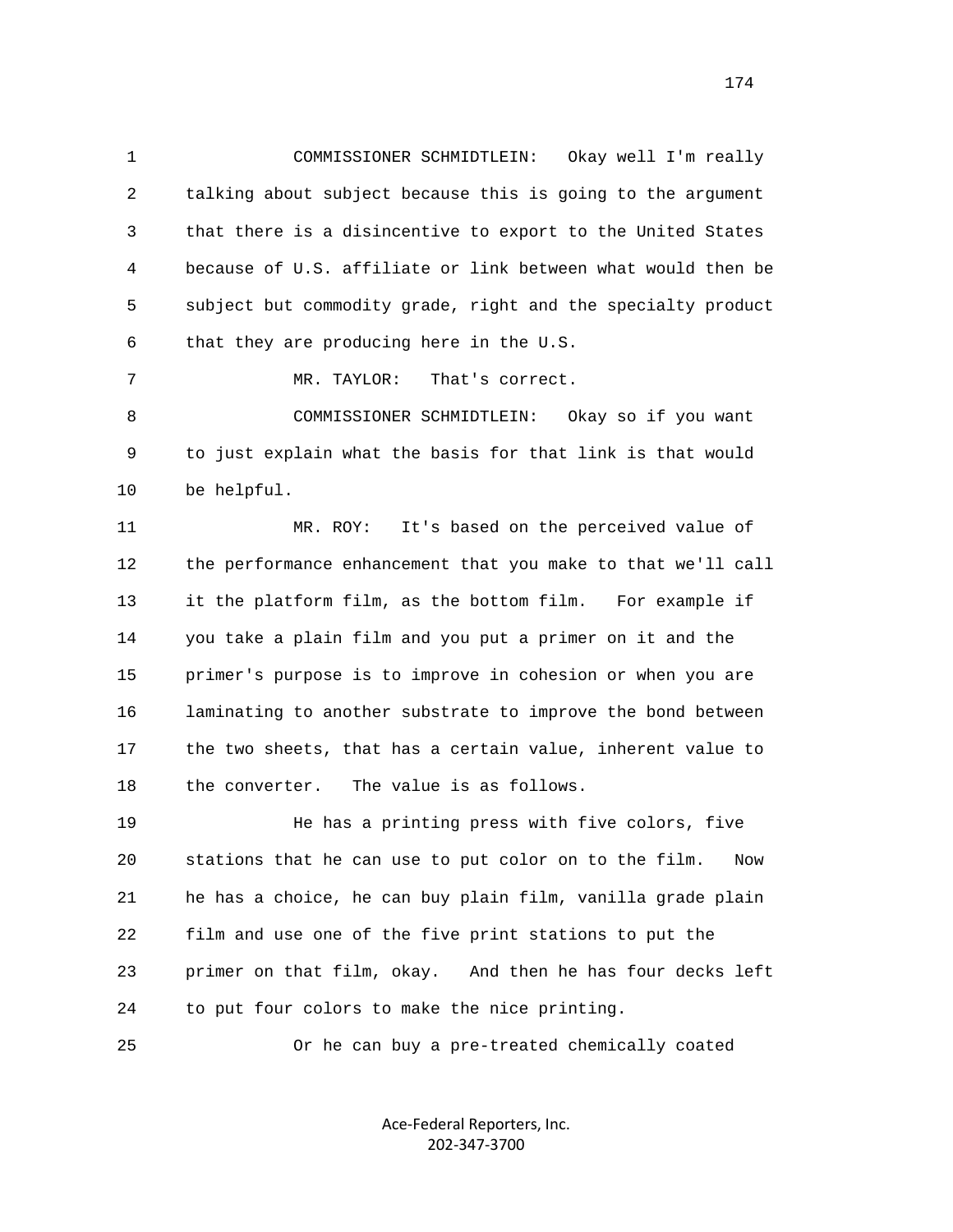1 film already primed and then he gains an extra deck to put 2 in extra color so the decision the converter has to make is 3 what is best in terms of the economics. If I can buy the 4 chem-treat film and use my fifth deck and make more money 5 than buying a plain Jane film and using one deck to put the 6 primer to enhance adhesion of my aches and only have colors, 7 that will be what -- that's how he is going to make the 8 decision so there's a fine line as to how much a converter 9 is willing to pay for that enhancement.

 10 Okay and that's a very simple example. As you go 11 up the food chain to more complex products, it becomes 12 obviously the economics become a little more complicated 13 because the converter reaches the certain point where he 14 doesn't have the capabilities, nor does he have in-house 15 assets to be able to add the value that we could do with 16 in-line products but in some cases he can look at alternate 17 structures to achieve the same desired end product.

 18 Barrier films for example, you can put the 19 barrier on the polyester or you can put the barrier in one 20 of the other substrates that you use in what we call the 21 structure okay? If it's cheaper, more economic for him to 22 buy plain Jane polyester film okay, put the primer, print 23 and buy a barrier sealant film that he laminates to it, 24 that's what he is going to do. So when we price our 25 products we know or we figured out over time how much that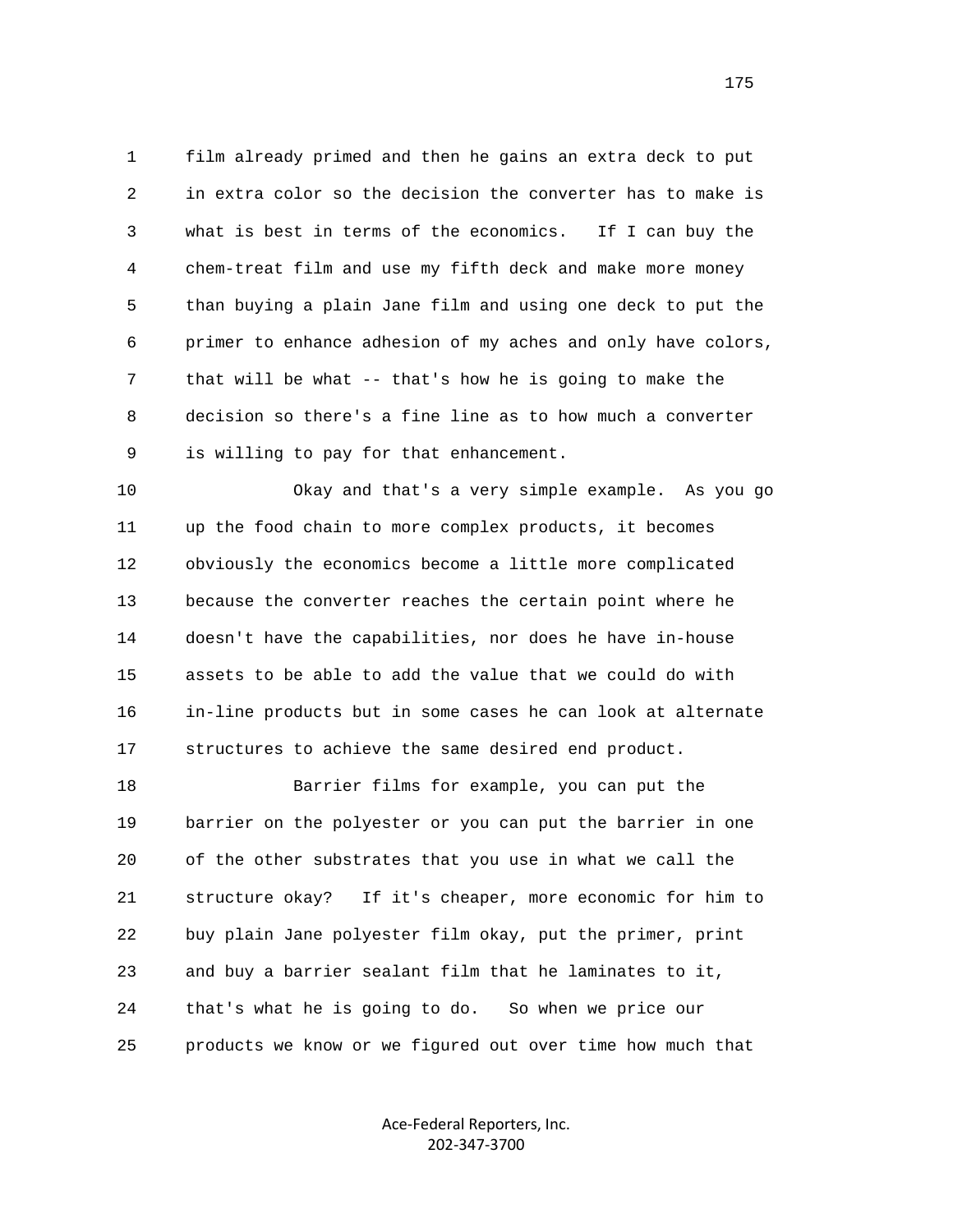1 value should be or how much the converter is willing to pay 2 for that additional performance attribute that we are 3 building into the film.

 4 So that's why we call it the domino effect 5 because if the bottom, that base film, that vanilla grade 6 starts dropping, everything else follows and in the mind of 7 the converter says wait a minute, maybe I should re-look at 8 this and see is it better for me to buy that plain film and 9 add that value rather than buy a film that already has it 10 and that's the danger of these you know, low price, high 11 volume, plain Jane products coming into this market, into 12 the U.S. and this is where it impacts us the most because we 13 are in that specialty area so every time there is a shift in 14 that vanilla grade bottom, call it the platform film, the 15 whole market starts to shift.

 16 The same thing goes with metalizing. There are 17 what we call merchant metalizers these are guys that 18 metalize many different types of products okay and they have 19 capacity and a lot of the other polyester manufacturers sell 20 metalized film. We metalize our own film in house and sell 21 a finished or semi-finished metalized product it is the same 22 discussion or the same logic.

 23 If the converter says wait a minute I can buy a 24 plain film, tool out to a merchant metalizer and get the 25 film metalized and bring it back to my plain cheaper than it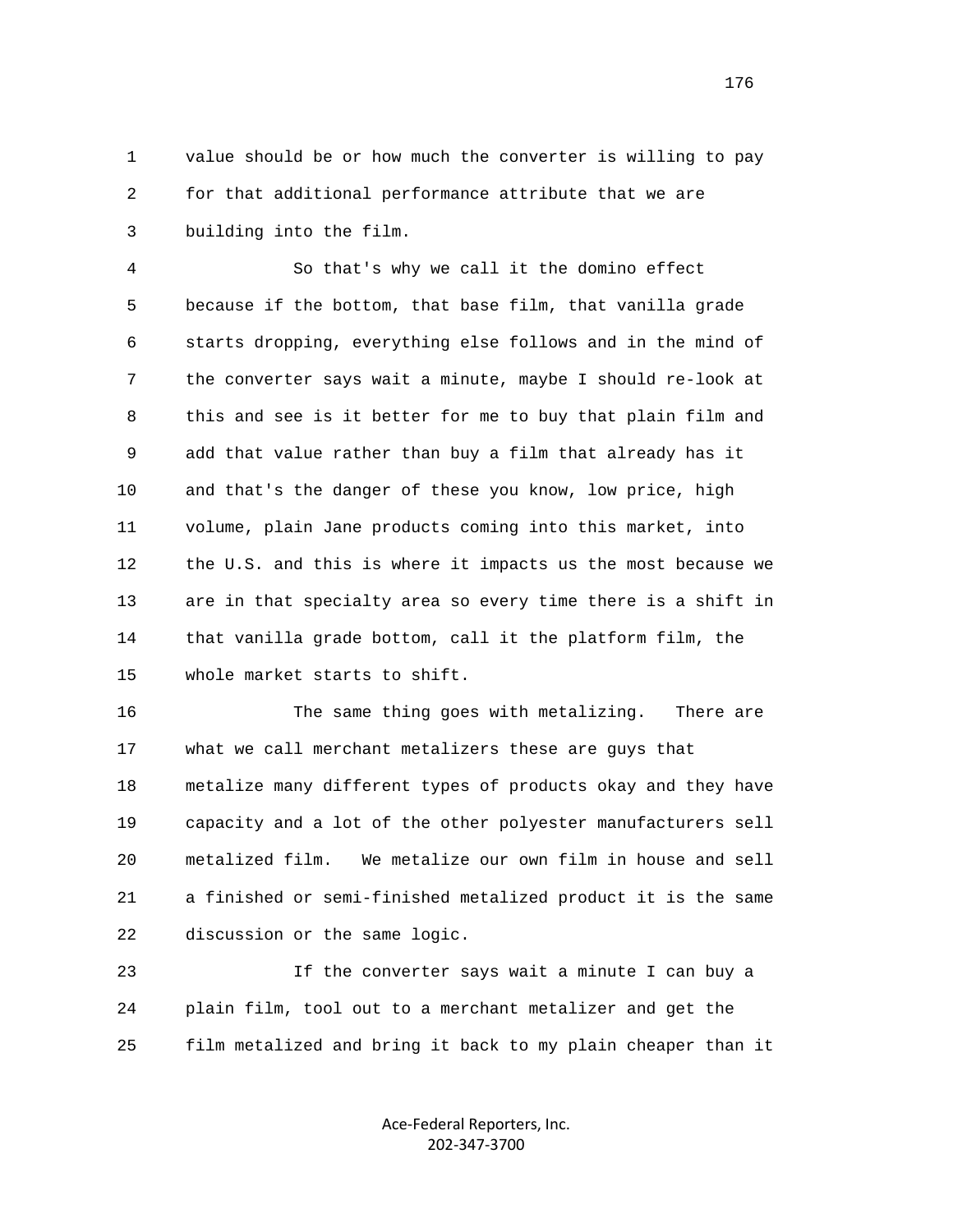1 is costing me to buy an already metalized BOPT from one of 2 my BOPT suppliers that's what he is going to do so we need 3 to be, we need to monitor this constantly and say what is 4 that value proposition, how much is that value add, that 5 enhancement that we are putting on to the film worth to the 6 marketplace.

 7 COMMISSIONER SCHMIDTLEIN: So I don't know if 8 you were listening this morning but I understood and maybe 9 you know the Petitioners you may also address this in 10 post-hearing that the link was more based on if commodity 11 priced, commodity grade prices are dropping because there's 12 too much supply right, because we have got too many imports 13 or whatever reason so that means that producers potentially 14 shift to a different grade and from what I'm hearing you say 15 that's not what you understand to be the basis of the link 16 is that right?

 17 And maybe I misunderstood this morning and you 18 could address that.

 19 MR. ROY: Well if you insist on maintaining for 20 those value add films, we'll call them value add films for 21 the sake of this discussion, if you insist on maintaining 22 that price level while the market is going this way for the 23 commodity products, there's a high risk yeah, the converter, 24 the customer, the user will look at alternatives, okay. 25 So we have to be not we -- the market, the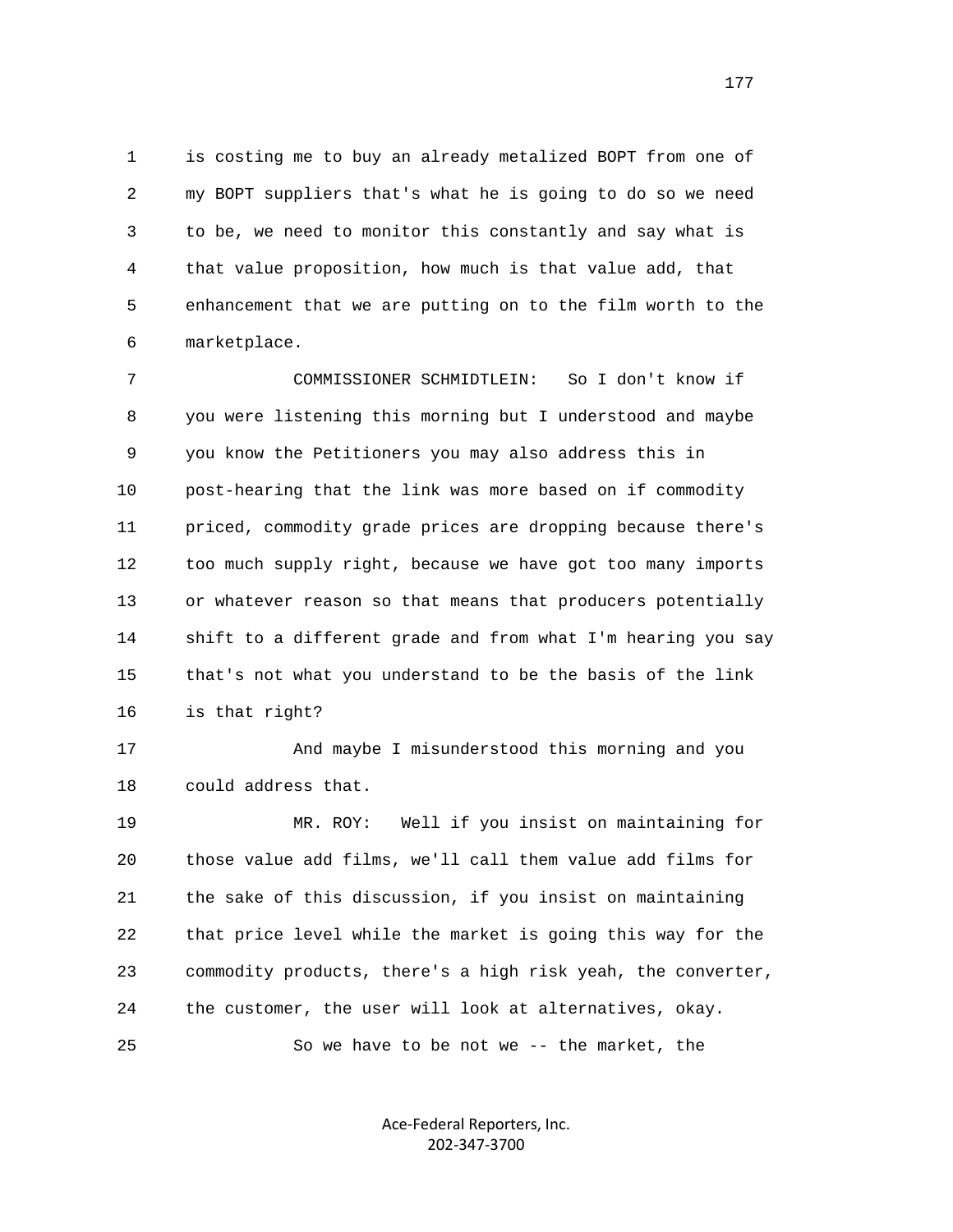1 producers always have to be careful that there is some logic 2 behind the pricing of these products because yeah the 3 converter does have choices in some cases in terms of what 4 structures he can put together, what value or what 5 performance enhancement he can add in house and everybody is 6 trying to catch that value add.

 7 The converter is trying to catch a lot of it, we 8 as film producers obviously are trying to catch as much of 9 it as we can because that's good business. To do that you 10 need to have a structure in place, an organization you know 11 that's investing in R&D, developing products, always trying 12 to stay ahead of the curve here and that's what's critical.

 13 MR. TAYLOR: So Commissioner the low end cap 14 brings the prices down on the specialty products 15 potentially. And that last thing that Terphane wants to do 16 now that it is, in this high end specialty products is one 17 -- add to that volume that's going to bring down the prices 18 on a broad basis, and then two -- with its own specific 19 product line, it has its own and you've heard testimony this 20 morning there are customers out there that most producers 21 sell groups of products to -- they are not going to go in 22 with their base films or those groups of products and then 23 lower their own higher end products from that, as well, 24 because everybody in the industry knows that there is some 25 correlation between your entrance level film and the higher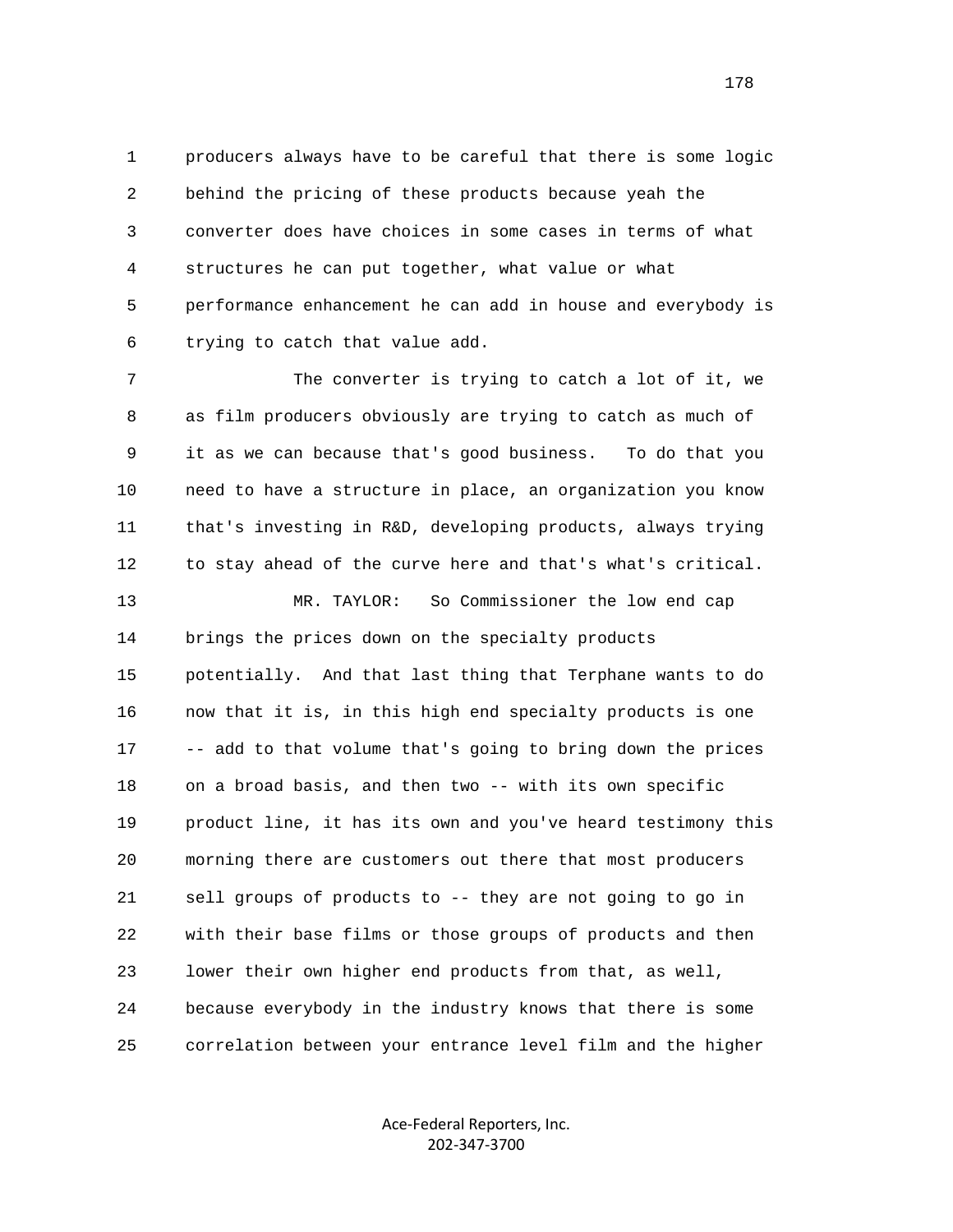1 level film.

 2 COMMISSIONER SCHMIDTLEIN: Yes, so this is sort 3 of in the same vein. Do you agree with the Petitioners 4 that the product mix can be easily shifted on the same 5 equipment?

 6 MR. ROY: No there is some shift, depending on 7 the kit that you have, if you have -- every polyester 8 machine has some capabilities, I mean there is a certain 9 parameter in which you need to operate so again it's when 10 you buy these machines and you design or engineer these 11 machines, you need to know what it is you want to make with 12 them because that's what you have got to build in right up 13 front. You can add later but it's very expensive to modify 14 polyester lines which we saw a lot of that happening back in 15 2010 and '11 when there was a shift from thin film to 16 intermediate and there was flat screen, there was polyester 17 being used for IPAD's and smart phones inside the screen.

 18 Some of the polyester producers, thin film 19 producers made a decision to modify thin film equipment to 20 make what we call intermediate thickness machines that also 21 put a lot more pressure on the supply side of the equation. 22 Demand was going up and not only was demand exceeding 23 supply because of no investment but also there was thin film 24 capacity taken out and modified to make intermediate 25 thickness films.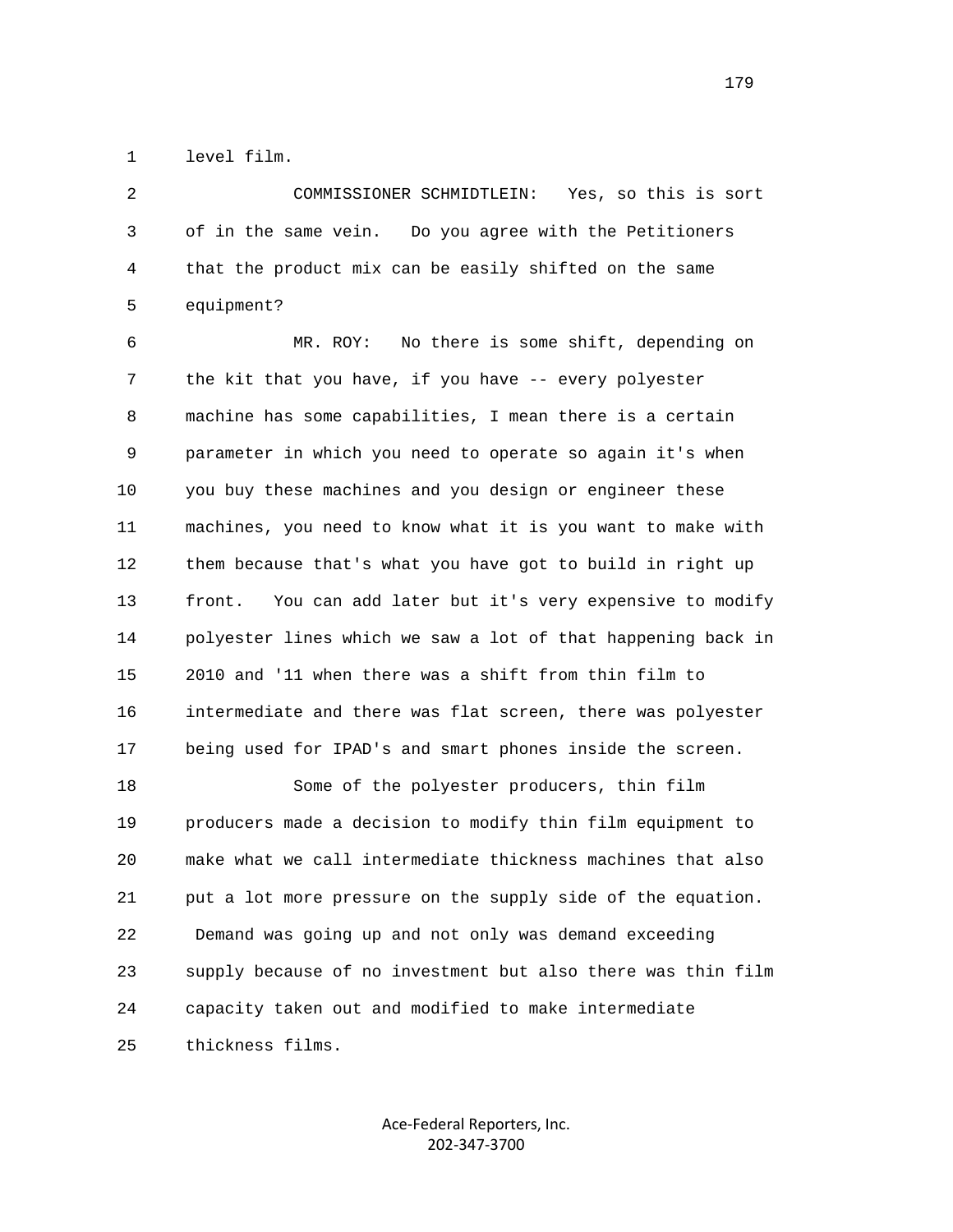1 MR. JONES: Commissioner Schmidtlein I think 2 what Mr. Roy said earlier and what he just reiterated is 3 correct. It really depends on the type of film that you 4 are switching in and out. It can be easy or not depending 5 on what you are trying to do I think is the correct answer 6 so. It's not always easy, sometimes it is. 7 COMMISSIONER SCHMIDTLEIN: Okay I mean I have a 8 couple more follow-up but my time is up. 9 CHAIRMAN BROADBENT: Okay I think we are done 10 with questions if you wanted to continue. 11 COMMISSIONER SCHMIDTLEIN: All right so we can 12 continue I just want to make sure I understand. So -- well 13 this goes to your point that you made at the end of my last 14 round of questions with regard to the new capacity that's 15 coming on line and that the company would have purchased 16 different equipment -- would have invested in different 17 equipment.

 18 And so I guess can you be more specific, either 19 now or in the post-hearing brief in terms of the equipment 20 that you have purchased for the new P4 line is it impossible 21 to shift to product that would be within scope or is it just 22 uneconomical?

 23 MR. ROY: Yeah I think we'll comment on that in 24 post-hearing, that's what I was going to say. Post-hearing 25 I think we can lay it down so it'll be more helpful to you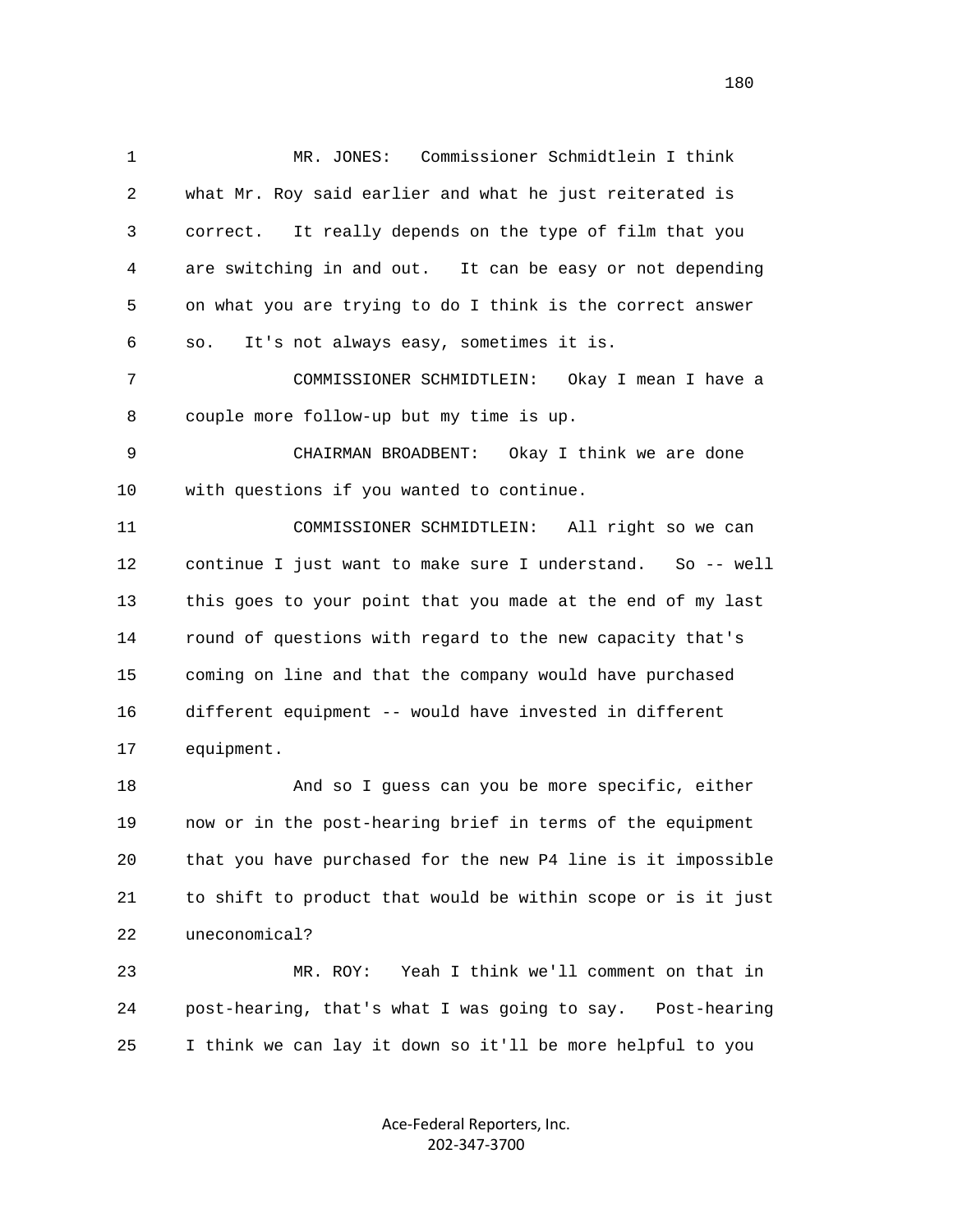1 than just talking now.

| 2  | COMMISSIONER SCHMIDTLEIN:<br>Okay and there has              |
|----|--------------------------------------------------------------|
| 3  | been some discussion already about obviously the capacity    |
| 4  | but I guess I wanted to make sure I understood whether you   |
| 5  | all agreed or disagreed with the Petitioners position that   |
| 6  | this is a capital intensive business and that in order to    |
| 7  | remain profitable a company in this business needs to run at |
| 8  | full capacity or as close to full capacity as possible, do   |
| 9  | you agree with that or no?                                   |
| 10 | MR. ROY:<br>We agree with that.                              |
| 11 | COMMISSIONER SCHMIDTLEIN:<br>You do agree with               |
| 12 | that?                                                        |
| 13 | MR. ROY:<br>Yes.                                             |
| 14 | COMMISSIONER SCHMIDTLEIN:<br>Okay, I don't have              |
| 15 | any further questions, thank you.                            |
| 16 | Okay if the Commissioners<br>CHAIRMAN BROADBENT:             |
| 17 | have no further questions does the staff have any questions  |
| 18 | for this panel? You could just shake your head Jim.          |
| 19 | MR. MCCLURE: I will allow them the moment.<br>Мy             |
| 20 | children would say that is the first time anybody said they  |
| 21 | Anyway, Jim McClure Office of<br>couldn't hear me.           |
| 22 | Investigations I wanted to thank this panel for their very   |
| 23 | I have done four of these cases and I<br>useful testimony.   |
| 24 | learn something new every time, with that said staff has no  |
| 25 | questions.                                                   |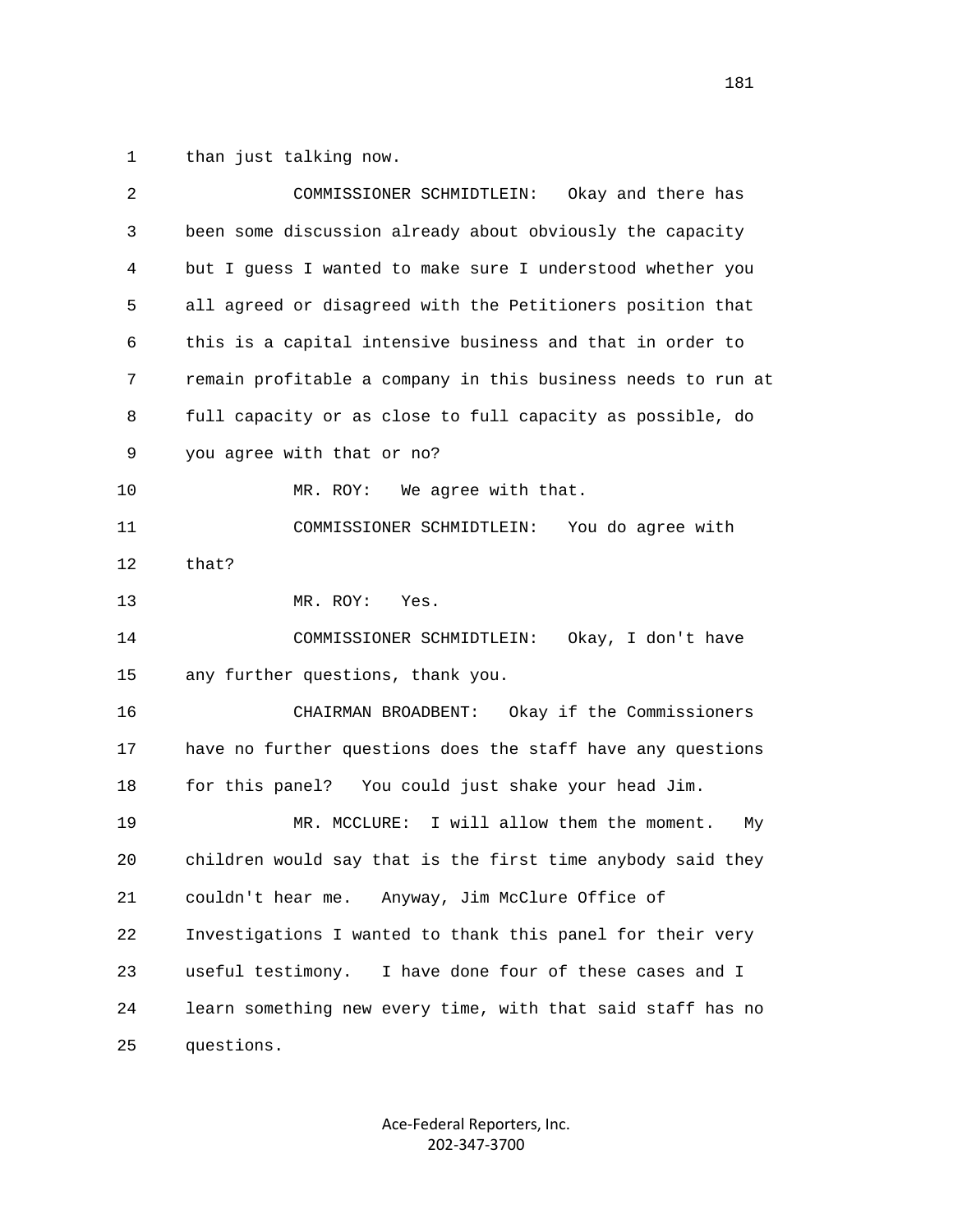1 CHAIRMAN BROADBENT: Thank you Mr. McClure. Do 2 those in support of continuation of the order have any 3 questions for this panel? 4 MR. McLAIN: No Madam Chairman. 5 CHAIRMAN BROADBENT: Okay, well thank you in 6 that case I want to thank the panel again for all of their 7 testimony. I was very enlightened that film is not 8 something that your dog uses to take a picture of you, I 9 have learned a lot more today and really appreciate all of 10 your insights and that's been very helpful and thank you for 11 participating. 12 With that we come to closing statements. Those 13 in support of continuation have 34 minutes from direct and 5 14 for closing for a total of 39 minutes. And those in 15 opposition have 24 minutes from direct and 5 for closing for 16 a total of 29 minutes. As is our custom we will combine 17 those times, you do not have to take all the time. We will 18 start with those in support of continuation of the orders. 19 CLOSING REMARKS BY PATRICK J. McLAIN 20 MR. McLAIN: Madam Chairman I am confident I will 21 not take all of that time so I'm sure you are glad to hear 22 that. In the last panel counsel for Petitioners said that 23 the Commission's findings in the Indian Taiwan PET film 24 sunset review a few months ago were correct. In that case 25 the Commission cumulated India and Taiwanese PET film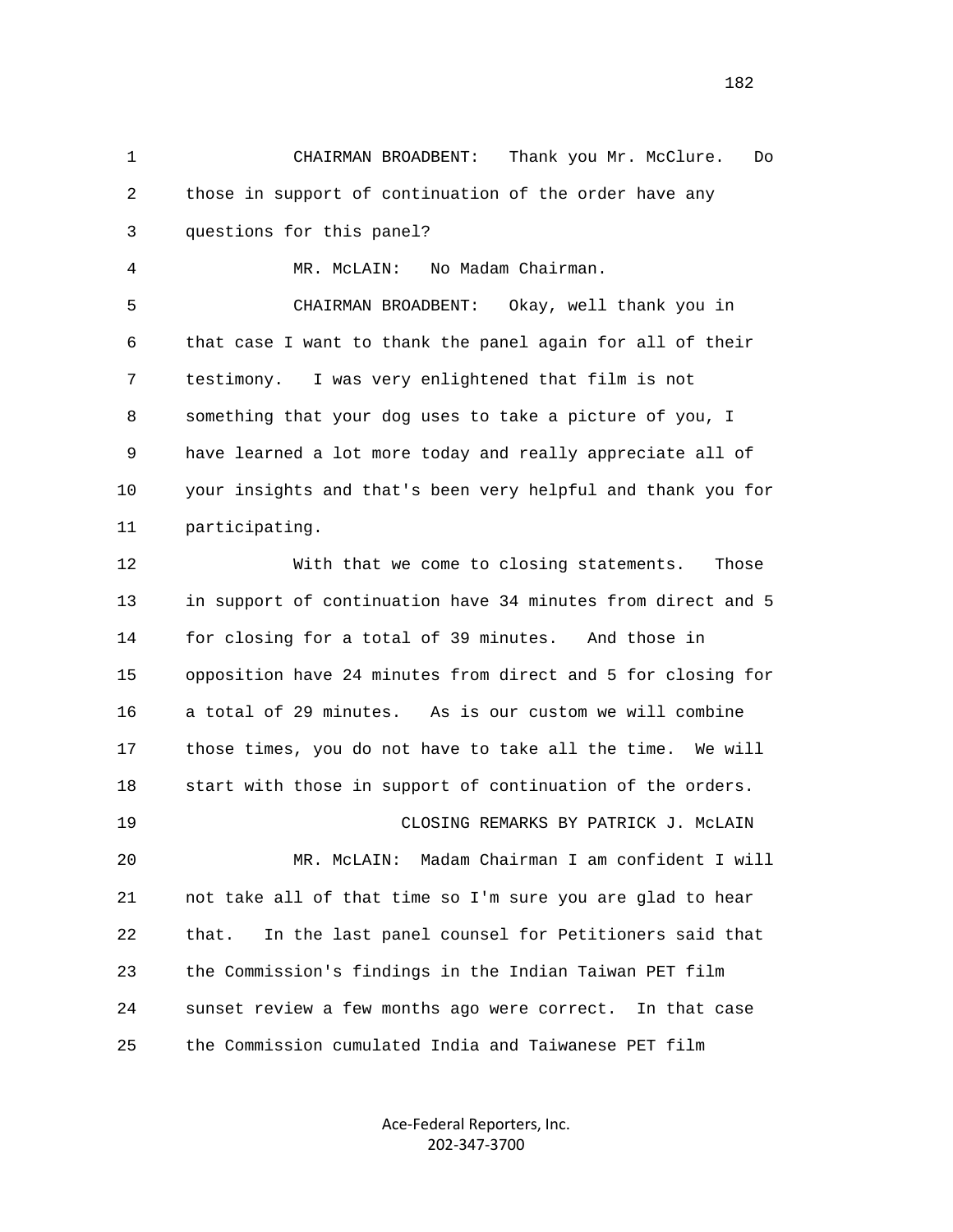1 imports and found that because of increased capacity, excess 2 capacity and an attractive U.S. market and a vulnerable U.S. 3 industry, that material injury was likely an event of 4 revocation.

 5 Terphane also says that the same analysis should 6 apply for China and the UAE. They have significantly 7 increased capacity, they have got large excess capacity, 8 they will be attracted to the U.S. market and they will 9 injure the U.S. industry and they should be treated 10 together. They also say that film from those countries 11 will injure their U.S. production.

 12 And Mr. Roy of Terphane just said that OPP film 13 in Peru is exporting to the U.S. market and is focused on 14 that despite what I think is their position is that Latin 15 America is not over-supplied and the regional pricing 16 differentials between Latin America and the United States 17 should inhibit such export patterns but yet OPP is going to 18 do that anyway.

 19 But according to Terphane Brazil is special. 20 It's not. Terphane has excess capacity in Brazil and the 21 criticism of our capacity figure is an excess capacity 22 figures for Terphane in our pre-hearing brief are incorrect 23 and I will just pause to very briefly address those 24 criticisms.

25 The data come from Terphane not from us. In

Ace‐Federal Reporters, Inc. 202‐347‐3700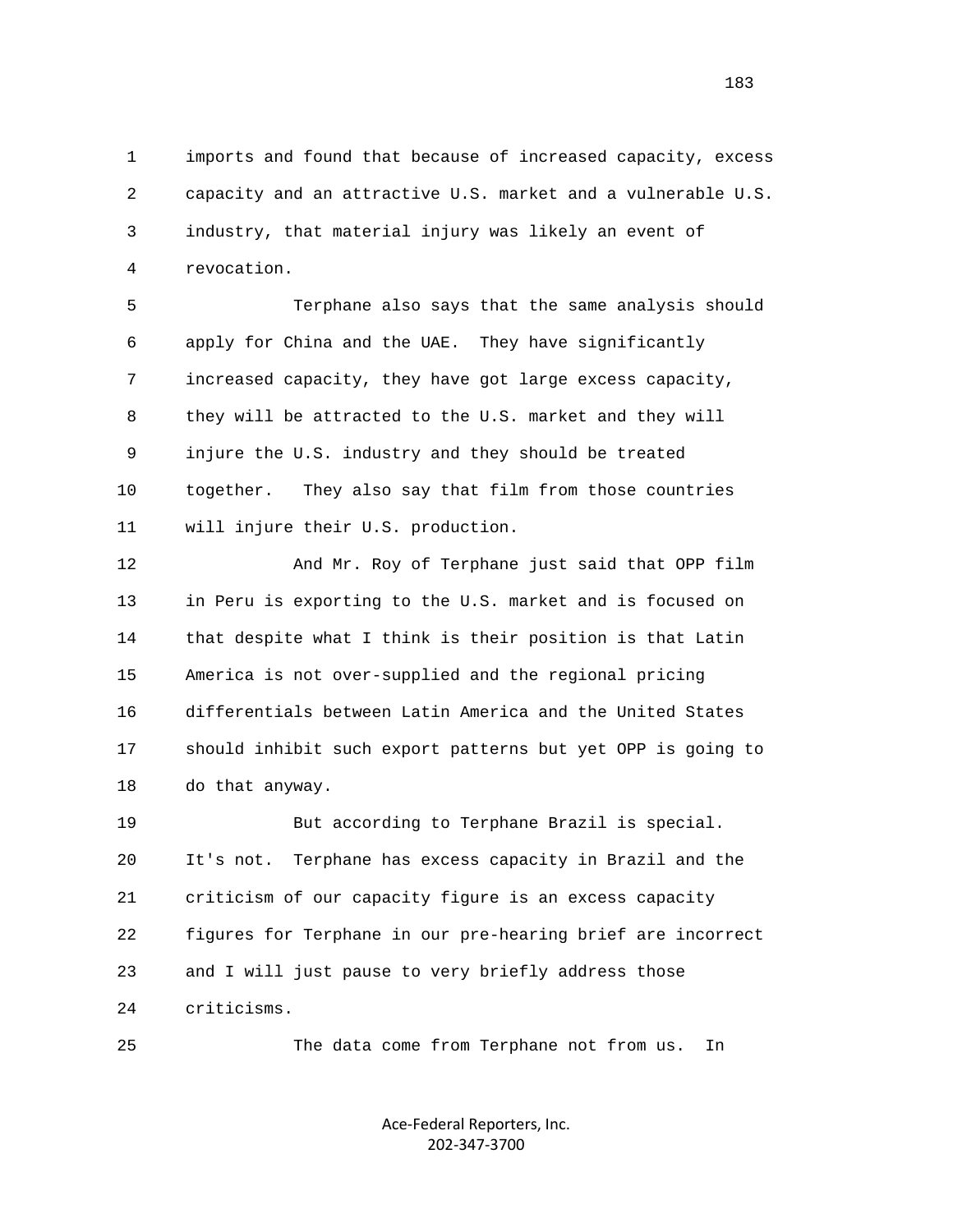1 Terphane's foreign producer questionnaire response they were 2 asked to and did provide figures for the amount of 3 additional capacity coming on line in 2004, in 2014 and 2015 4 so when we talk about 2015 figures we are adding that figure 5 to their total capacity from 2013. And then we used 6 Terphane's projections for total demands so we have never 7 assumed that non-subject demand would stay flat. We 8 assumed that on what may even be overly rosy predictions of 9 demand growth that things would go exactly as according to 10 plan from 2013 to 2014 to 2015 in terms of what they would 11 sell both subject and non-subject.

 12 And once you run that calculation that's in our 13 pre-hearing brief, you still have lots of excess capacity. 14 And counsel for Terphane just agreed that the incentives in 15 this capital intensive industry are such that you want to 16 maximize your capacity utilization so they are also asking 17 you to believe that they would just let that sit idle 18 because of this business plan.

 19 Well their statements about this powerful 20 business plan don't really hold up either. Terphane is 21 interested in the U.S. market as Commissioner Schmidtlein 22 noted there is a dramatic run up in subject exports from 23 Brazil to the United States from 2004 to 2007 and then the 24 order was imposed and it's like the lights went off and then 25 yet supposedly around that time there was a coincidental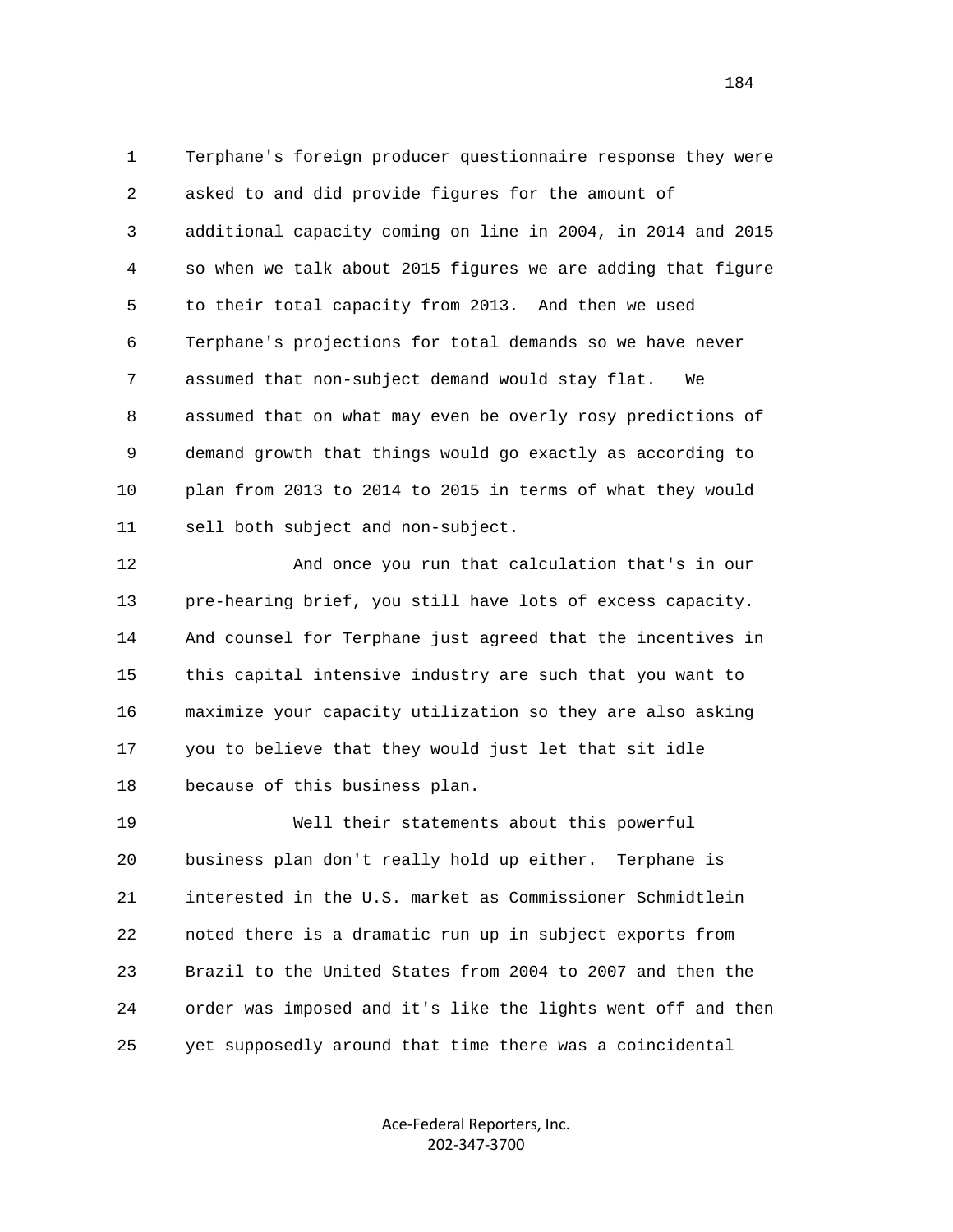1 change in strategy which explains that outcome in Terphane's 2 view.

 3 Well they still kept exporting commodity 4 non-subject PET film to the U.S. market and that's despite 5 this supposed disincentive effect from the fact they have a 6 small U.S. production facility and the first case that 7 counsel for Terphane mentioned carbon and alloy steel wire 8 rod from 2014 I think is instructive. There was -- of the 9 several countries that issue only one was decumulated and 10 that was Ukraine because it had a significant U.S. presence 11 and significant regional affiliate operations that could 12 supply the U.S. market before Ukraine would be called into 13 action.

 14 That's not the case here. With Brazil was 15 cumulated, Mexico was cumulated -- for Mexico the Commission 16 found that the shipment of non-subject goods to the U.S. 17 indicated an interest in the U.S. market with respect to 18 shipping subject product to the U.S. in the event of 19 revocation. For Brazil the Commission said based on the 20 record including information on the size of the industry in 21 Brazil it's substantial unused capacity, it's exports and 22 it's additional capacity coming on line in the reasonably 23 foreseeable future we do not find that subject imports from 24 Brazil would likely have no discernable adverse impact. 25 And this was in a case where all exports from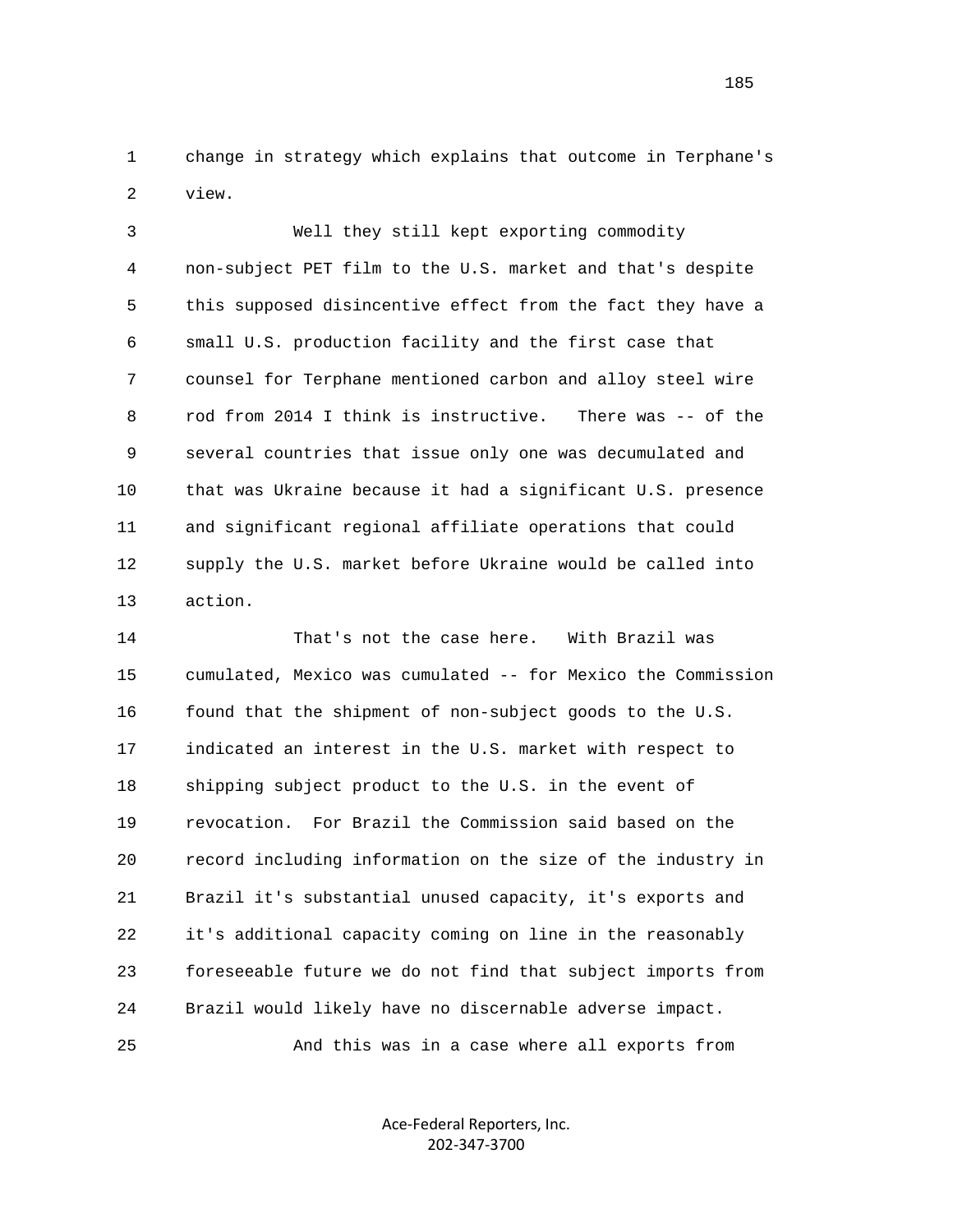1 Brazil to the U.S. during the period of review were 2 non-subject but they found that that still indicated 3 interest in the U.S. market. So overall our position is 4 their business strategy fails to explain a lot of what we 5 can see in the record but the disincentive effects of the 6 anti-dumping duty order explains a lot and if you have any 7 doubt about that look in their business documents. Look at 8 attachment 1 to their foreign producer questionnaire 9 response, page 4.

 10 And I think that says a lot that when the light 11 is green and they can come into the U.S. market without any 12 dumping duty orders, anti-dumping duties they do and when 13 the light is red they don't. And it's as simple as that, 14 they are not different from these other countries in any way 15 that's relevant to your analysis so thank you very much for 16 your time, I appreciate it.

 17 CHAIRMAN BROADBENT: Thank you. You can begin 18 when you are ready.

19 CLOSING REMARKS BY J. MICHAEL TAYLOR

 20 MR. TAYLOR: Yes Madam Chairman and 21 Commissioners thank you very much for your time today and I 22 too will try and keep this short, we know sometimes these 23 hearings go a while longer and we thank you for working with 24 us to get this thing done quickly as well.

25 Just a couple points and I'll run through them

Ace‐Federal Reporters, Inc. 202‐347‐3700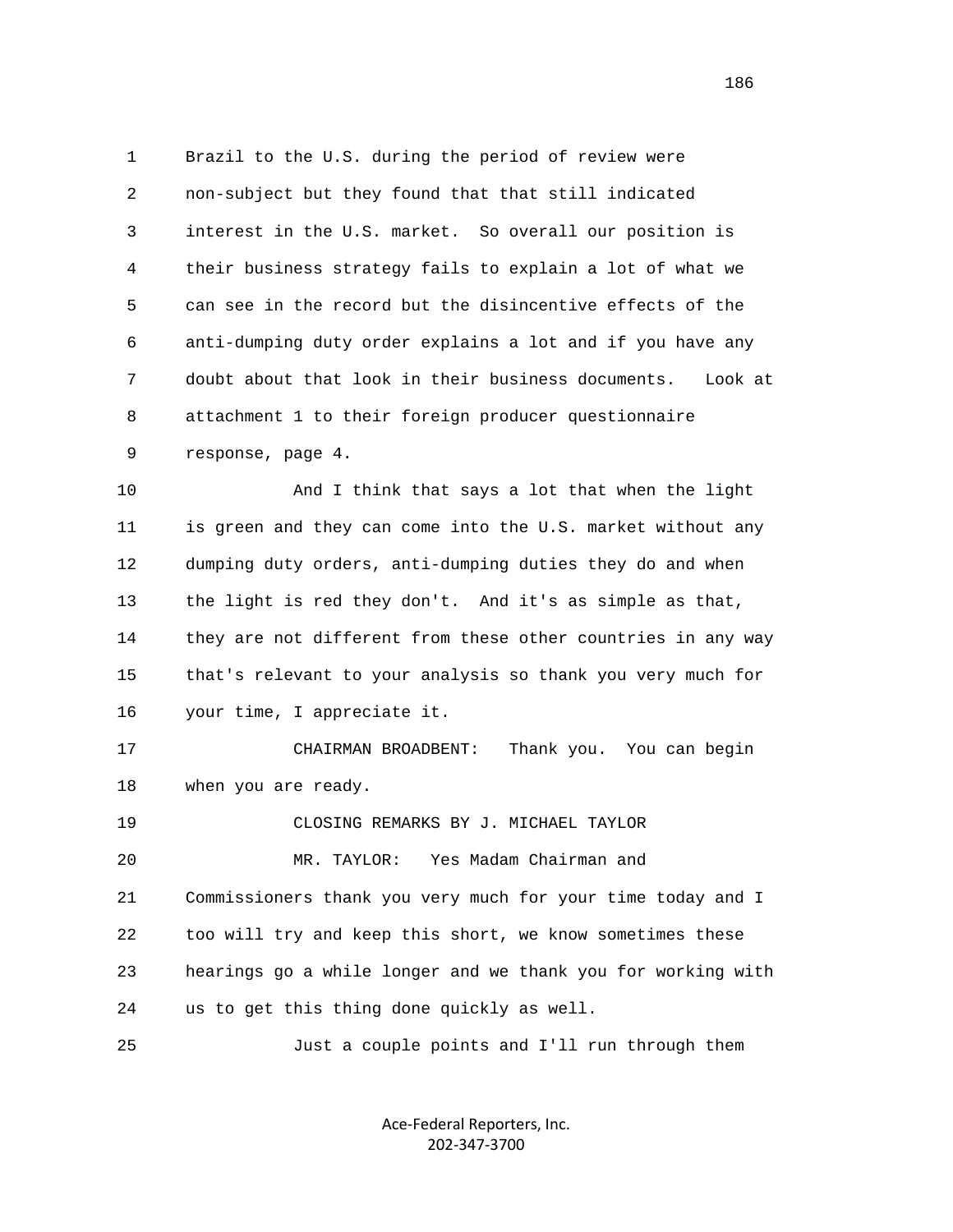1 very deliberately based on things that were said. Capacity 2 just again to highlight, the capacity estimates that 3 Petitioners are basing their entire case on are absurd. And 4 the numbers that were provided in the questionnaire 5 responses by Terphane were based on the Commission's 6 standard practices and the question as asked by the 7 Commission.

 8 Just allocating name plate capacity to subject 9 film just because there's name plate capacity out there 10 doesn't follow Terphane's business practice. It doesn't 11 follow the reality of what they are making, and it doesn't 12 follow the marketplace, so there's just no basis for that. 13 And it's unrealistic and unreasonable for that premise to 14 stand as the basis of your analysis.

 15 Subject films are not the films that will be 16 relied on to build out capacity in the P4 line. Mr. Roy 17 has testified to that. They are not making subject films 18 for the P4 line and in fact as you heard today, as they are 19 bringing on the P4 line, they are backing off and they're 20 actually -- their F1 line has pulled back capacity and they 21 have new metalizing capacity that's coming on line with the 22 P4 line too. So that, in and of itself, demonstrates that 23 use of capacity that's out there. The name plate capacity 24 just doesn't support the proposition that Petitioners are 25 putting forth.

> Ace‐Federal Reporters, Inc. 202‐347‐3700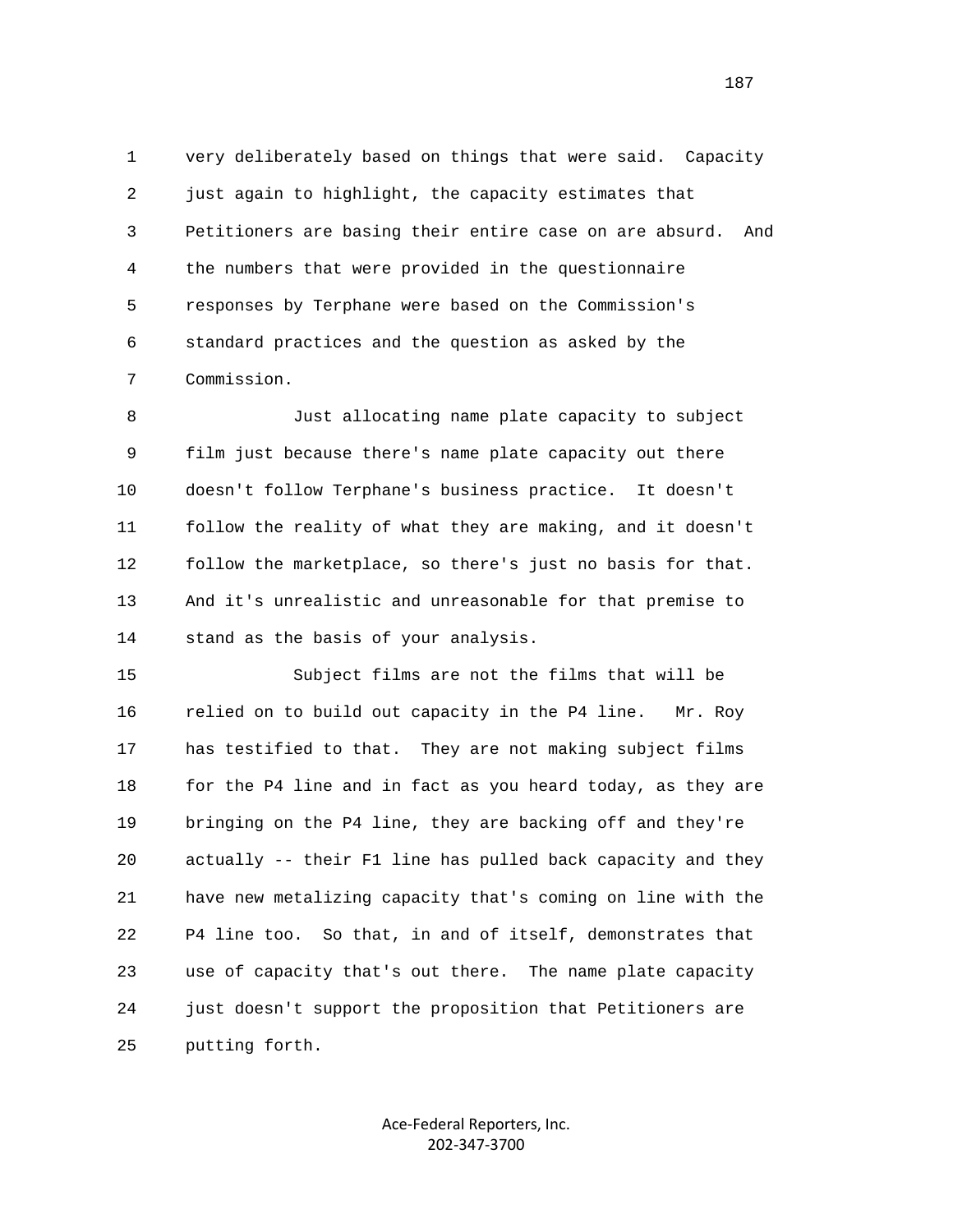1 There were some questions during the initial 2 round to Petitioners about the size of Terphane in the 3 Brazilian industry, which Terphane makes up, versus China 4 and the UAE and the idea that China and the UAE. And China 5 and Terphane are all the same size, again just doesn't make 6 a lot of sense. The numbers are somewhat proprietary, but 7 if you look at the export capacities and the charts that are 8 in the staff report, the rankings of China for export -- 9 actual exports -- and then you look at UAE, which is in the 10 same quadrant, and then Terphane only makes the chart 11 because staff wanted to make sure we had the results on the 12 chart at the very bottom.

 13 And so the percentages -- if you do the 14 percentages we are talking very, very small percentages. 15 And I don't have them right here, so I'm not sure what's 16 public, and not, I believe it's public but I will not put 17 the numbers out there even though they are in my head just 18 out of caution right now.

 19 All right China and the UAE, as a whole, are 20 larger markets with much more significant capacity than 21 Brazil has. And then the individual companies themselves 22 are different companies as well. The Commission should not 23 look at the companies in China and the UAE individually, and 24 there is an effort by Petitioners to try and link that to 25 Terphane.

> Ace‐Federal Reporters, Inc. 202‐347‐3700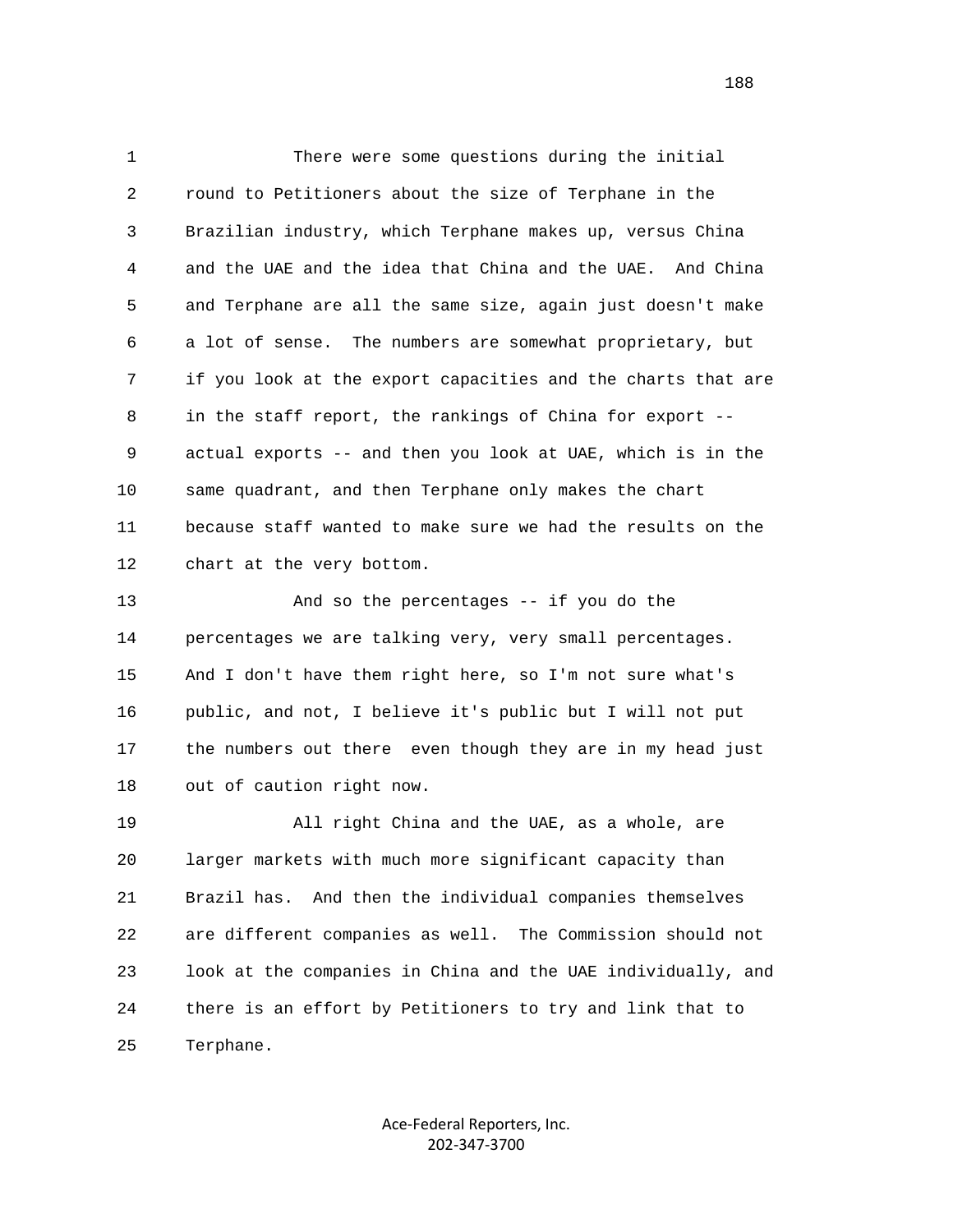1 Terphane again is focusing on its market in 2 Brazil. It is not export oriented, like the manufacturers 3 in China and the UAE, which are export oriented. And it is 4 focusing any exports it has on a different market than the 5 low end commodity markets, taking advantage of the existing 6 base and the market they developed in the United States.

 7 So would Terphane compete with China and the UAE? 8 Petitioners say there's no dispute yes, but we obviously 9 dispute that and that's contrary to the business plan, 10 that's contrary to the record. Terphane cannot and does 11 not intend to compete with the Chinese in the imports of the 12 subject merchandise in the United States.

 13 The subject merchandise is just not where 14 Terphane intends to compete. It's not where they can make 15 their money. Doing so would lower their own price structure 16 and it doesn't match up with their investments. Their 17 significant investments in capacity are aimed at a different 18 market and a different type of film.

 19 With regard to scope, we touched a little bit on 20 this at the very beginning of our presentation but there was 21 a statement by Mr. Kasoff that his point of price and he 22 said that 10.21 -- which again is a non-subject product -- 23 that Terphane is selling that for a dollar a pound. Well 24 Mr. Roy very politely wrote "never," and he handed that to 25 me during the testimony so I wanted to make sure that you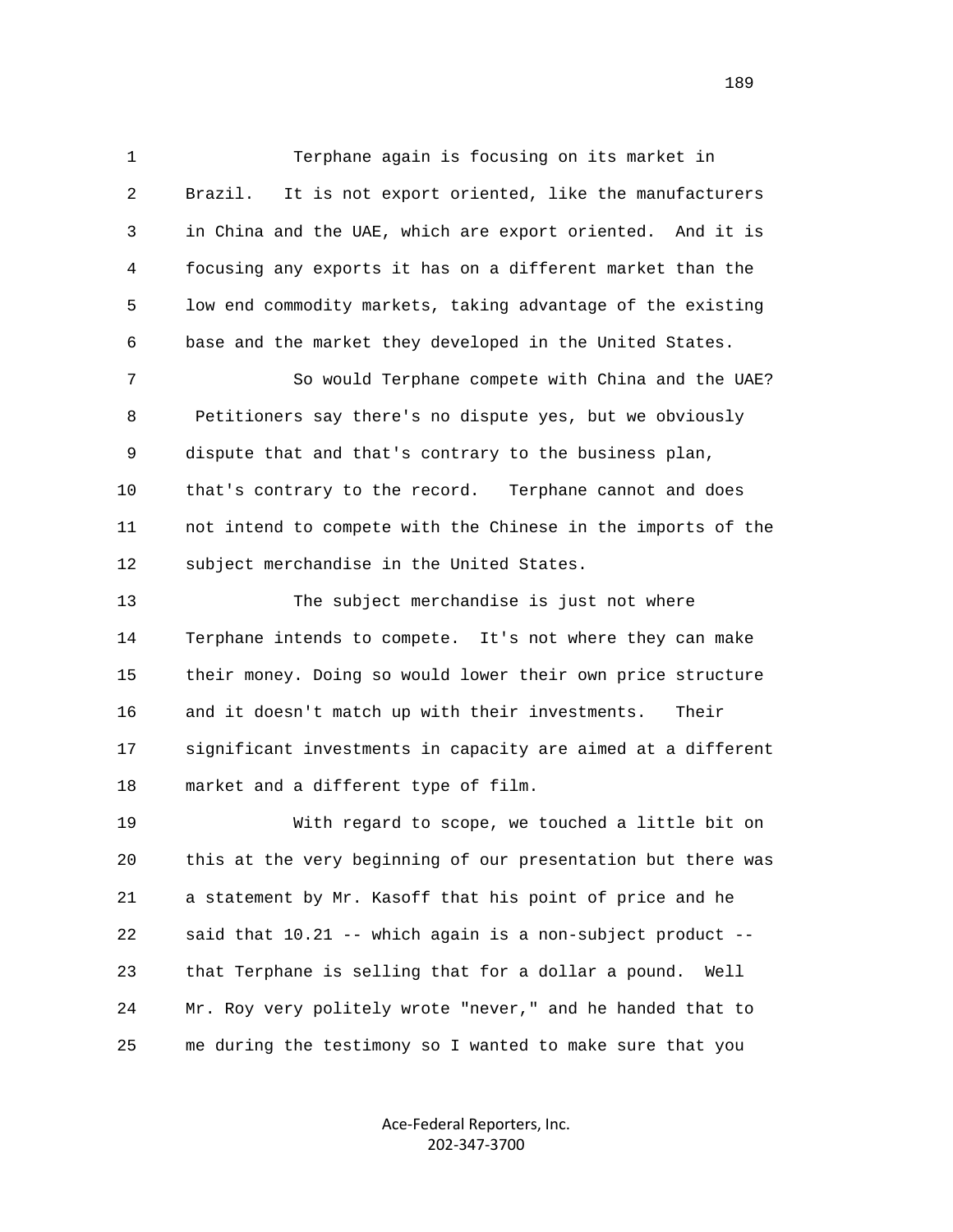1 have heard that.

| 2  | Again 10.21 is not subject merchandise, it's not              |
|----|---------------------------------------------------------------|
| 3  | something that should be evaluated in the pricing process,    |
| 4  | but even if it were it's also important to note that we       |
| 5  | believe it doesn't change our analysis.<br>The scope decision |
| 6  | by the Commerce Department is out there, it is on appeal.     |
| 7  | But there's an exhibit to our brief that has the subject and  |
| 8  | the co-polymer resinous films, the volumes of both of those.  |
| 9  | And you will see that the volumes we are talking are not      |
| 10 | market averse, and they are not going to have any impact and  |
| 11 | still support decumulation in this instance.<br>I urge you to |
| 12 | look at those if you have not already.                        |
| 13 | Finally there is a discussion about Terphane's                |
| 14 | U.S. facility and what that meant. And Petitioners have       |
| 15 | argued that Terphane has a U.S. facility that is very small   |
| 16 | and therefore the market activity in Brazil and the exports   |
| 17 | from Brazil would disregard Terphane's U.S. activity.         |
| 18 | That's not -- I mean Terphane's U.S. facility in New York.    |
| 19 | They flipped the analysis, and what is important to           |
| 20 | recognize is that Terphane's U.S. facility, it is a small     |
| 21 | facility.<br>Somebody asked -- and I think it was             |
| 22 | Commissioner Williamson -- did they just go buy an entity?    |
| 23 | Well as the testimony shows this was a Kodak                  |
| 24 | facility, it does do research and development.<br>Terphane    |
| 25 | does make specialty products in that facility and what it     |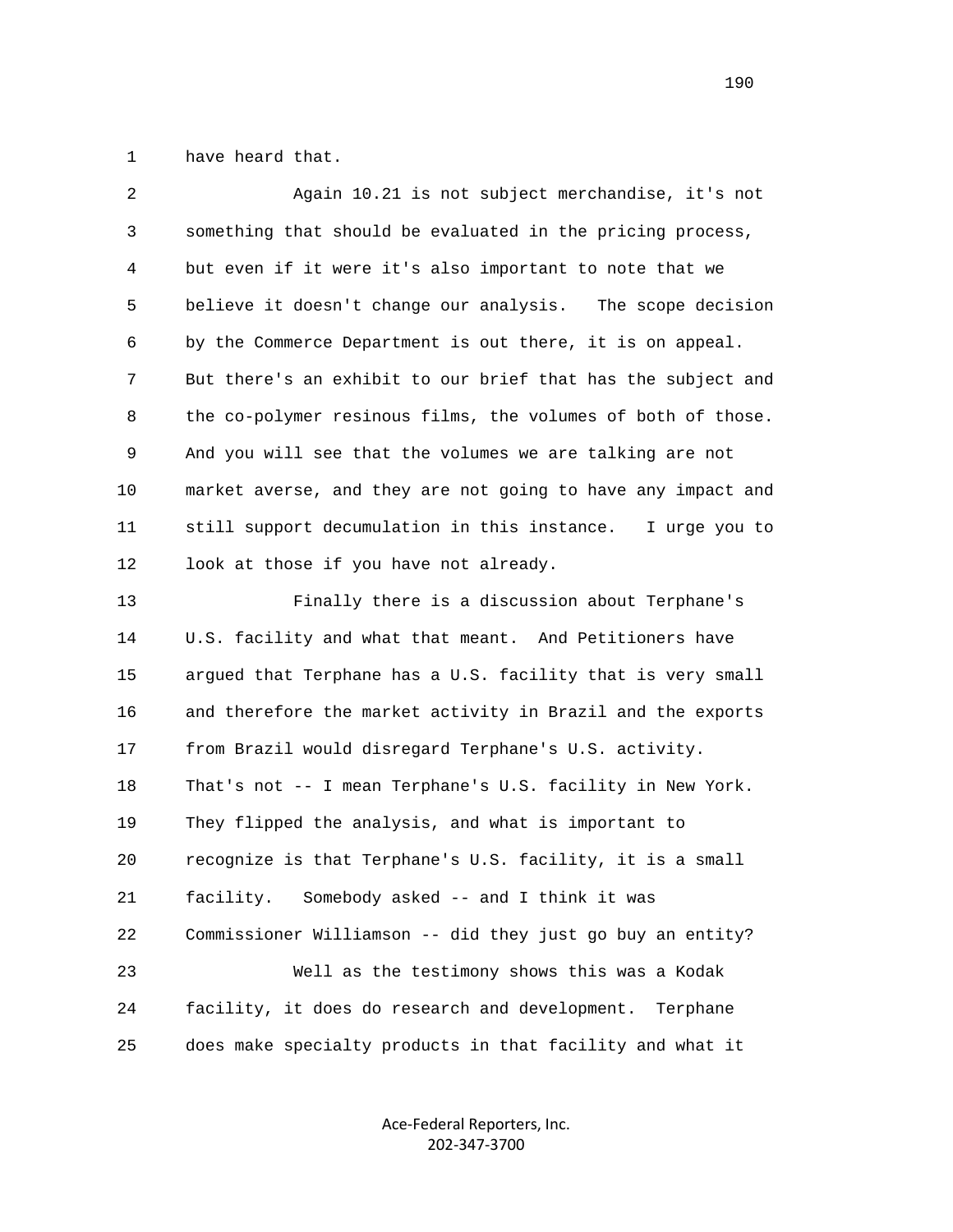1 does is it uses that base to reach out to take advantage and 2 to move into the marketplace of specialty products, to 3 develop that market and then as the specialty market is 4 developed, larger production volumes are shifted down to 5 Brazil so that they can then expand the specialty market 6 some more. So again, the business plan originally 7 explained this, and I will provide additional testimony or 8 additional information in the post-hearing brief.

 9 But the New York facility is itself aimed at 10 growing the specialty market, which is enhanced by what they 11 can do at Brazil to further those efforts. So with that I 12 thank you very much and we thank you for having us have an 13 efficient hearing this morning.

 14 CHAIRMAN BROADBENT: Thank you and again I 15 express the Commission's appreciation to everyone who 16 participated today. Your closing statement, post-hearing 17 brief, statements responsive to the questions and requests 18 of the Commission and corrections to the transcript must be 19 filed by November 28, 2014. Closing of the record and 20 final release of data to the parties will be on December 12, 21 2014. Final comments are due on December 15, 2014 and with 22 that this hearing is adjourned, thank you.

 23 (Whereupon the hearing adjourned at 3:01 P.M.) 24

25